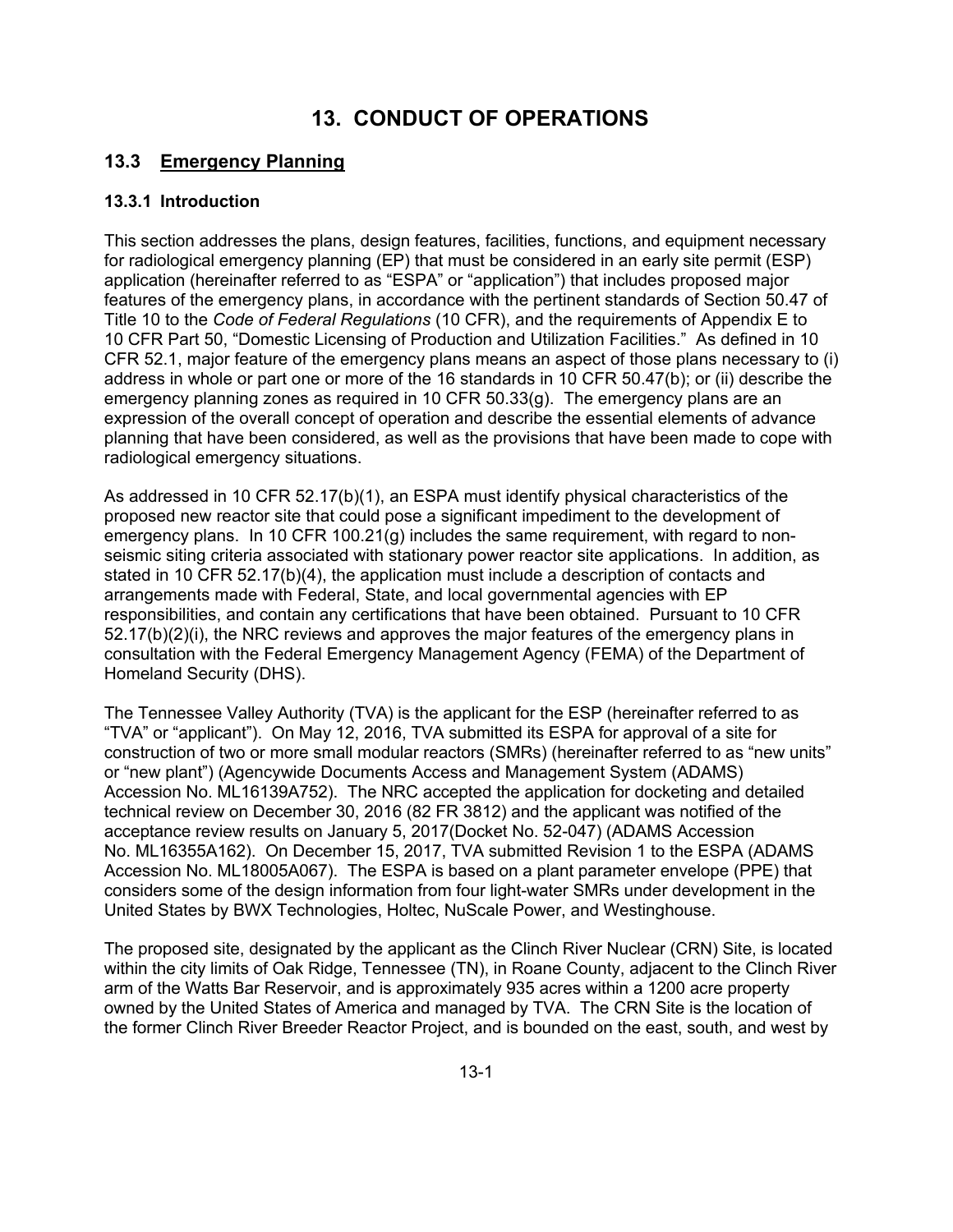the Clinch River arm of the Watts Bar Reservoir and on the north by the Grassy Creek Habitat Protection Area. Communities located near the site include Kingston (approximately 6.8 miles (mi) west), Harriman (approximately 9.2 mi west-northwest), Lenoir City (approximately 8.8 mi southeast), Farragut (approximately 12 mi east), and Knoxville (approximately 25.6 mi eastnortheast). ESPA Part 2 (i.e., Site Safety Analysis Report (SSAR)), Section 2.1, "Geography and Demography," provides a more detailed description of the site location, and Figures 2.1-3, "Vicinity Map," and 2.1-4, "50-Mile Region," show the CRN Site location and the surrounding 5-mi vicinity and 50-mi region, respectively.

As part of the application, TVA submitted two distinct (onsite) major features emergency plans for the new plant under 10 CFR 52.17(b)(2)(i), which consist of ESPA Part 5A (Emergency Plan, Site Boundary Emergency Planning Zone (EPZ)) and ESPA Part 5B (Emergency Plan, 2-Mile EPZ). Both emergency plans (hereinafter referred to as "ESP Plan 5A" and "ESP Plan 5B," respectively) are based on the existing TVA Generic Emergency Plan. ESP Plan 5A contains the major features of an emergency plan for a plume exposure pathway (PEP) EPZat the site boundary of the CRN Site. ESP Plan 5B contains the major features of an emergency plan for a PEP EPZ consisting of an area approximately two mi (3.22 kilometers (km)) in radius from the site center point. EPZs for commercial nuclear power reactors are addressed in 10 CFR 50.33(g), 10 CFR 50.47(b) and (c)(2), and Appendix E to 10 CFR Part 50, which identify a PEP EPZ of about 10 mi (16 km) in radius from the site, and an ingestion exposure pathway of about 50 mi (80 km) in radius from the site.

The applicant stated that both of the major features emergency plans comply with 10 CFR 50.47(b) and Appendix E to 10 CFR Part 50, except where they request exemption from the regulation, as described in ESPA Part 6, "Exemptions and Departures." The application did not include offsite (State or local) Radiological Emergency Preparedness (REP) plans, in support of the CRN Site, and stated in SSAR Section 13.3.3.2, "Ingestion Exposure Pathway," that the ingestion exposure pathway EPZ for the CRN Site will be described in a possible future combined license (COL) application (hereinafter referred to as "COLA").

ESPA Part 6 states that TVA is proposing a dose-based, consequence-oriented approach that could be used by a COL applicant to establish an appropriate PEP EPZ size that is consistent with, and based upon, the U.S. Environmental Protection Agency (EPA) protective action guide (PAG) dose criteria for early phase protective actions in the unlikely event of a severe accident.<sup>1</sup> The emergency plan (ESP Plan 5A or 5B) ultimately selected for the site in a future COLA will be based upon the selected SMR design's ability to meet the criteria in the applicable plan, including the PEP EPZ size, as well as conform to the criteria described in SSAR Section 13.3, "Emergency Preparedness."

On June 10, 2016, the applicant supplemented the ESPA with an Evacuation Time Estimate Report (hereinafter referred to as "ETE Report" or "ETE") (ADAMS Accession No. ML16166A054). The ETE Report was provided as a part of ESP Plan 5B, in order to support the NRC staff's

**.** 

<sup>1</sup> Table 2-1, "PAGs and Protective Actions for the Early Phase of a Radiological Incident," in U.S. EPA Report No. EPA-400/R-17/001, "PAG Manual – Protective Action Guides and Planning Guidance for Radiological Incidents" January 2017 (www.epa.gov/radiation/protective-action-guides-pags) summarizes the PAGs and corresponding protective actions during the early phase of a radiological incident. The January 2017 EPA PAG Manual supersedes the 1992, 2013 and 2016 EPA PAG Manuals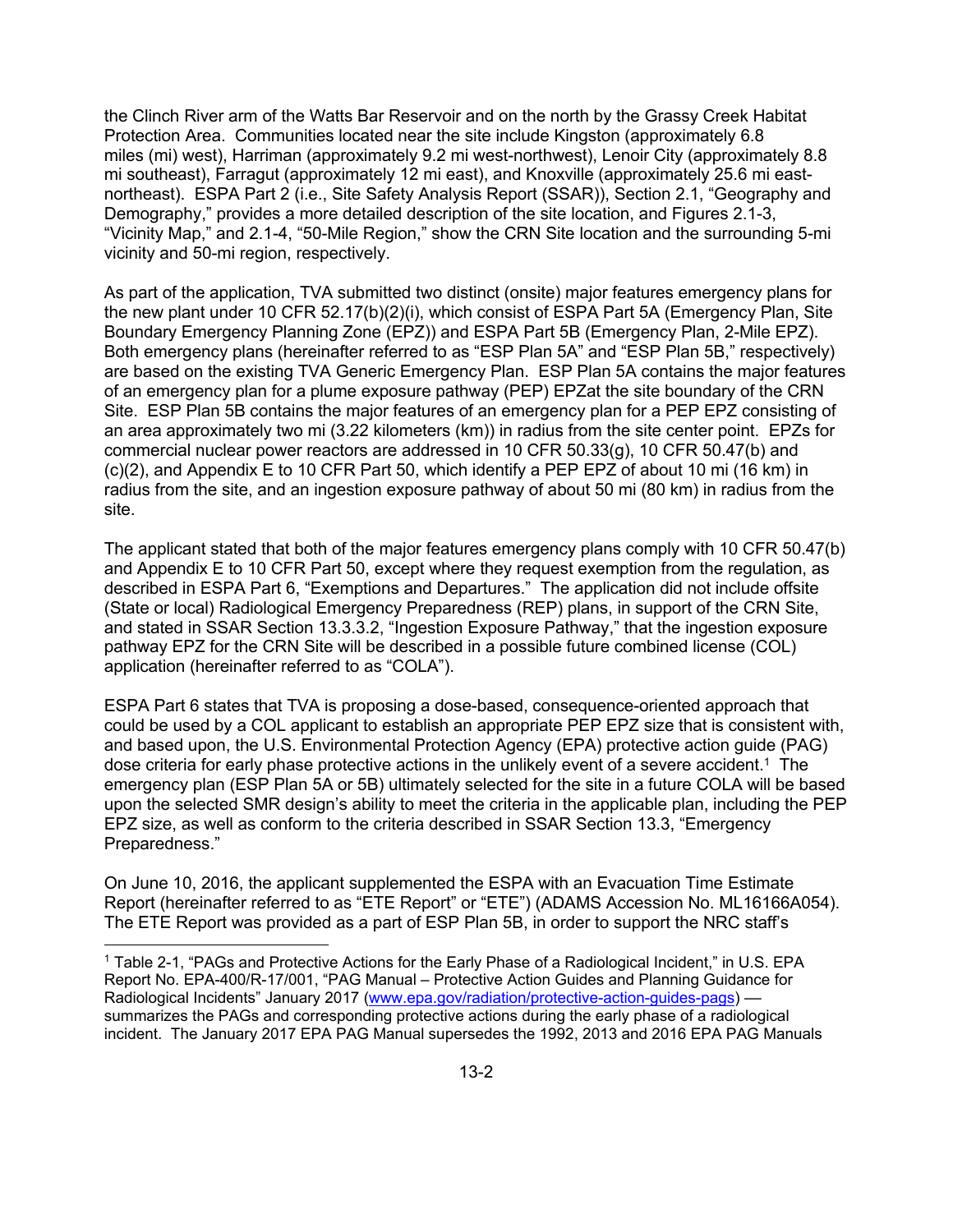determination (pursuant to 10 CFR 52.18) on whether there are physical characteristics of the proposed site that could pose a significant impediment to the development of emergency plans that cannot be mitigated or eliminated. (The ETE Report is discussed below in Sections 13.3.4.1 and 13.3.4.5.17 of this report.)

As described below, the staff reviewed the ESPA, the applicant's responses to requests for additional information (RAIs), and generally available reference materials, in accordance with the guidance provided in the Standard Review Plan (SRP) (i.e., NUREG–0800, "Standard Review Plan for the Review of Safety Analysis Reports for Nuclear Power Plants (LWR Edition)," Revision 3, March 2007), Section 13.3, "Emergency Planning."

In a letter dated February 13, 2017 (ADAMS Accession No. ML17040A318), pursuant to the FEMA-NRC Memorandum of Understanding (MOU),<sup>2</sup> NRC provided FEMA EP-related portions of the ESPA, and requested that FEMA review the application and provide NRC the following determinations:

- 1. Whether there is a significant impediment to the development of offsite emergency plans for the 2-mi PEP EPZ (for ESP Plan 5B), pursuant to 10 CFR 52.17(b)(1) and 10 CFR 52.18); and
- 2. Whether the proposed major features of ESP Plan 5B, specifically related to the exact size and configuration of the 2-mi PEP EPZ, is acceptable.

FEMA responded to NRC's February 13, 2017, letter on June 12, 2017 (ADAMS Accession No. ML17164A206), and supplemented its response on August 11, 2017 (ADAMS Accession No. ML17228A177). In a September 14, 2017, letter to FEMA (ADAMS Accession No. ML17192A105), NRC identified nine EP issues raised by FEMA in its June 12, 2017, letter, and provided a detailed response to each issue. On January 24, 2018 (ADAMS Accession No. ML18031B055) FEMA supplemented its June 12, 2017, and August 11, 2017, letters. The January 24, 2018, letter provided the two determinations associated with the ESPA that the NRC staff had requested. The staff reviewed the FEMA findings, and the overall FEMA conclusions for determinations 1 and 2 (above) are reflected below in Sections 13.3.4 and 13.3.5, respectively, of this report.

## **13.3.2 Summary of Application**

 $\overline{a}$ 

In SSAR Section 13.3 describes emergency preparedness for an SMR facility at the CRN Site, and addresses the submission of major features of an emergency plan for a PEP EPZ at the site boundary (ESP Plan 5A), and for an area approximately 2 mi in radius from the site center point (ESP Plan 5B). In SSAR Section 13.3 addresses the physical characteristics of the CRN Site, the PEP EPZs for the new plant, ETE, and contacts and agreements with local, State, Federal, and other organizations with supporting emergency responsibilities. The ESPA did not include any EP inspections, tests, analyses, and acceptance criteria (ITAAC), pursuant to 10 CFR 52.17(b)(3).

<sup>&</sup>lt;sup>2</sup> "Memorandum of Understanding Between the Department of Homeland Security/Federal Emergency Management Agency [DHS/FEMA] and Nuclear Regulatory Commission Regarding Radiological Emergency Response, Planning, and Preparedness," December 7, 2015 (ADAMS Accession No. ML15344A371).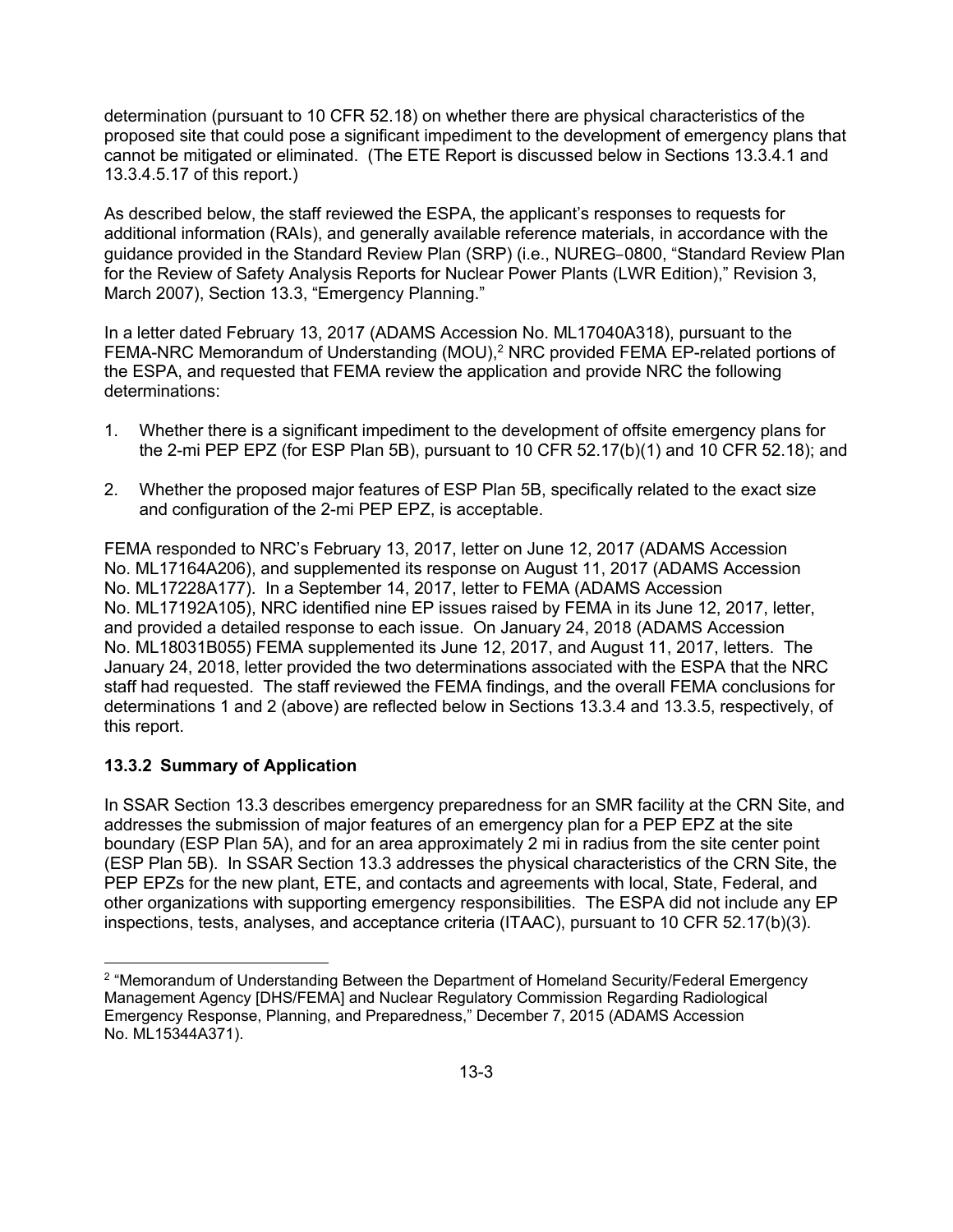The applicant also provided the following EP information in the ESPA:

### *Onsite Emergency Plan*

As described in the SSAR, the ESPA emergency plan for a new plant at the CRN Site is provided in ESPA Part 5, and consists of two distinct major features emergency plans. ESPA Part 5A (ESP Plan 5A) contains the major features of an emergency plan for a PEP EPZ at the site boundary. ESPA Part 5B (ESP Plan 5B) contains the major features of an emergency plan for the PEP EPZ consisting of an area approximately two miles in radius from the site center point of the site. TVA proposed in its application that the NRC approve a methodology that COL applicant could use to determine whether a severe accident in a chosen reactor design would result in exceeding the EPA PAGs for the site boundary or the 2-mi PEP EPZ, as applicable. ESP Plan 5B also contains an ETE Report associated with the 2-mi PEP EPZ. The major features emergency plans, and respective PEP EPZ, are determined based on criteria that the selected SMR design must meet in order for the applicable major features emergency plan and PEP EPZ to apply. Site-specific information is included in Appendix A to both plans to address EP for the CRN Site.

Both major features emergency plans are based on the existing TVA "Nuclear Power Radiological Emergency Plan (NP-REP), Generic Part,"3 and reflect the requested exemptions that are described in ESPA Part 6 (addressed in SER Section 13.3.4.4). The plans address pertinent requirements and associated guidance contained in NUREG–0654/FEMA-REP-1, Revision 1, "Criteria for Preparation and Evaluation of Radiological Emergency Response Plans and Preparedness in Support of Nuclear Power Plants" (hereinafter referred to as "NUREG–0654"), and Supplement 2, "Criteria for Emergency Planning in an Early Site Permit Application," to provide major features of the emergency plans. Information that was not available to TVA during the development of the ESPA will need to be addressed at the time of a COLA.

### *Offsite Emergency Plans*

The ESPA did not include, nor is it required to include, offsite (State or local) REP plans, in support of the CRN Site. However, the ESPA did describe anticipated offsite support from various agencies (e.g., law enforcement, fire departments, ambulance services, etc.).

### *Exemption Requests*

In ESPA Part 6, TVA identified exemption requests, pursuant to 10 CFR 52.7, from various requirements for onsite and offsite emergency plans, and the associated PEP EPZs. Tables 1-1 and 1-2 of Part 6 identify specific requirements in 10 CFR 50.33(g), 10 CFR 50.47(b), 10 CFR 50.47(c)(2), and Appendix E to 10 CFR Part 50, from which TVA is requesting exemptions associated with the site boundary PEP major features emergency plan in ESP Plan 5A. Table 1-3 of Part 6 identifies specific requirements in 10 CFR 50.33(g) and 50.47(c)(2), from which TVA is requesting exemptions associated with the 2-mi PEP major features emergency plan in ESP Plan 5B. (The staff's evaluation of the exemption requests is discussed in Section 13.3.4.4 of this report.)

**<sup>.</sup>** 3 See TVA Letter No. CNL-15-154, November 18, 2015, "Radiological Emergency Plan Revision" (ADAMS Accession No. ML15323A210).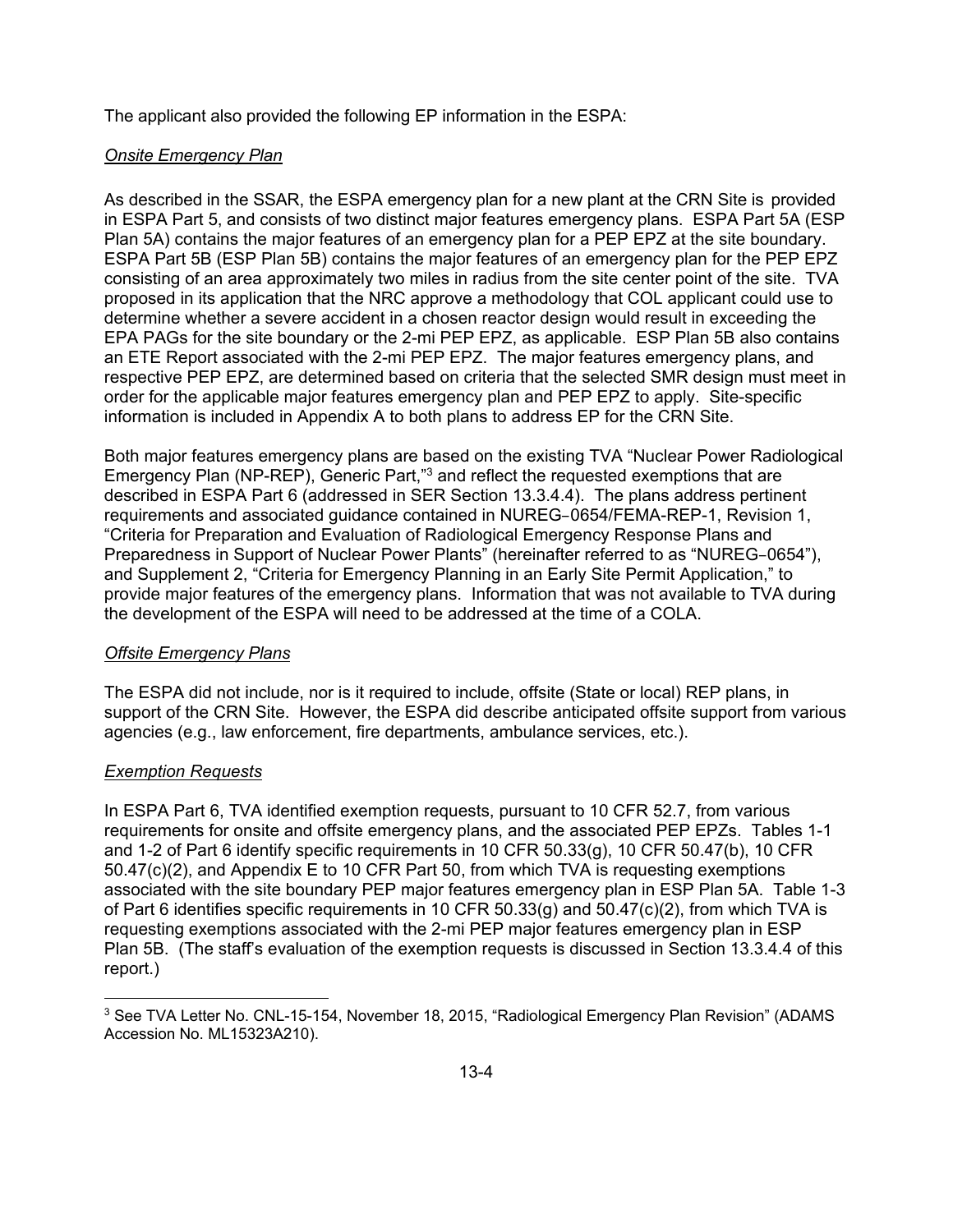## *Departure*s

ESPA Part 6, Section 2.0, "Clinch River Nuclear Site Departures," states that because TVA has not selected a reactor design, departures from a referenced Design Control Document (DCD) have not been identified.

## **13.3.3 Regulatory Basis**

The applicable regulatory requirements and guidance for evaluation of the EP information submitted in this ESPA are:

- 10 CFR 50.12, "Specific exemptions"
- 10 CFR 50.33, "Contents of applications, general information"
- 10 CFR 50.34, "Contents of applications; technical information"
- 10 CFR 50.47, "Emergency plans"
- 10 CFR 50.72, "Immediate notification requirements for operating nuclear power reactors"
- 10 CFR 52.7, "Specific exemptions"
- 10 CFR 52.17, "Contents of applications; technical information"
- 10 CFR 52.18, "Standards for review of applications"
- 10 CFR 100.21, "Non-seismic siting criteria"
- 10 CFR Part 50, Appendix E, "Emergency Planning and Preparedness for Production and Utilization Facilities"
- U.S. NRC Office Instruction LIC-103, "Exemptions from NRC Regulations," Revision 1, July 6, 2006 (ADAMS Accession No. ML052590073).
- U.S. NRC Final Rule, "10 CFR Parts 50 and 52 Enhancements to Emergency Preparedness Regulations," November 23, 2011 (76 FR 72560).
- U.S. NRC Final Rule, "10 CFR Parts 50 and 70 Emergency Planning," Paragraph II, "Emergency Planning Zone Concept," and Paragraph III, "Position on Planning Basis for Small Light-Water Reactors and Ft. St. Vrain," August 19, 1980 (45 FR 55402, 55406).
- Regulatory Guide (RG) 1.97, "Criteria for Accident Monitoring Instrumentation for Nuclear Power Plants," Revision 4, June 2006 (ADAMS Accession No. ML061580448).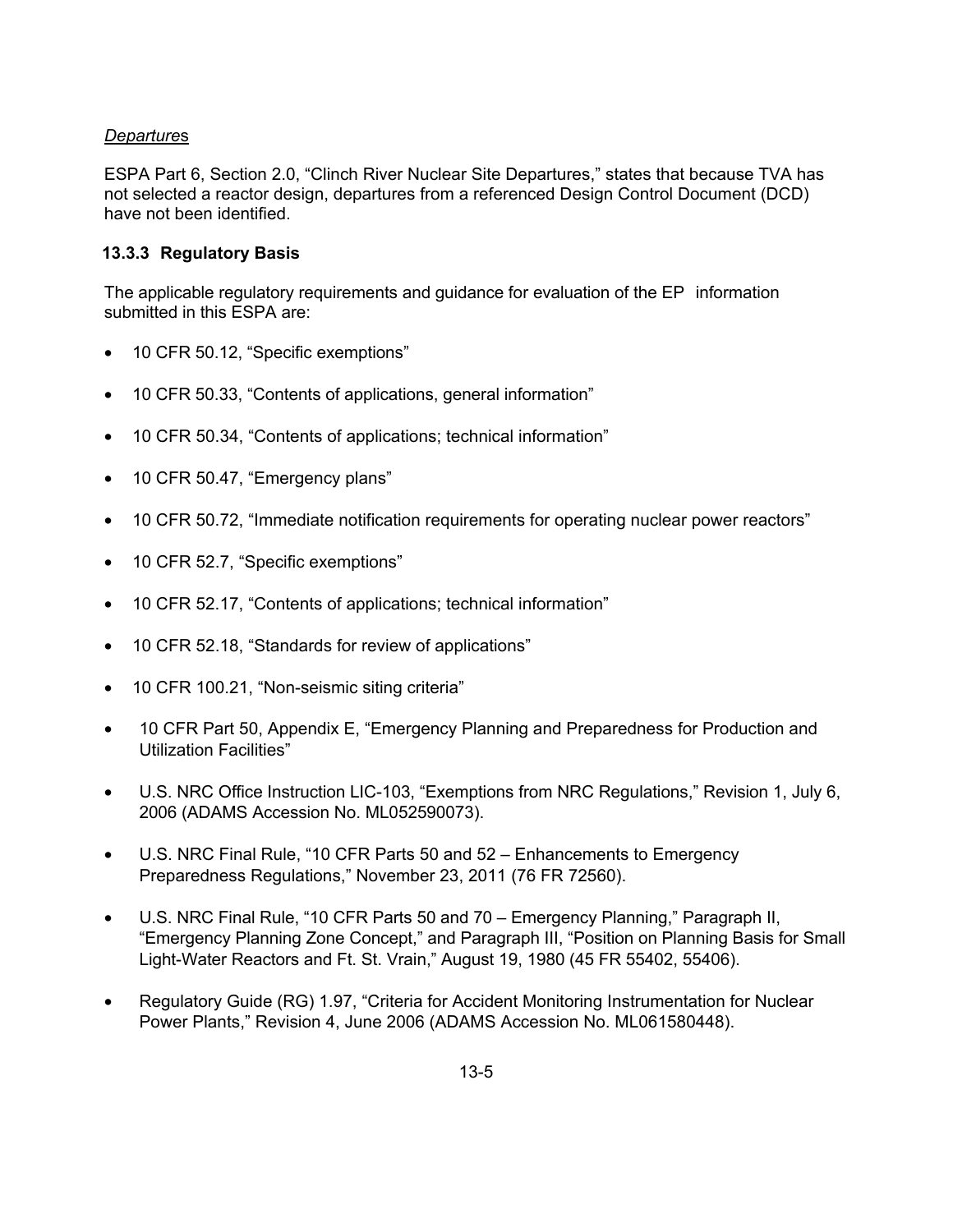- NUREG–0396/EPA 520/1-78-016 (NRC and EPA 1978), "Planning Basis for the Development of State and Local Government Radiological Emergency Response Plans in Support of Light Water Nuclear Power Plants," December 1978 (ADAMS Accession No. ML051390356).
- NUREG–0654/FEMA-REP-1, Revision 1, "Criteria for Preparation and Evaluation of Radiological Emergency Response Plans and Preparedness in Support of Nuclear Power Plants," November 1980 (ADAMS Accession No. ML040420012).
- NUREG–0654/FEMA-REP-1, Revision 1, Supplement 2, "Criteria for Preparation and Evaluation of Radiological Emergency Response Plans and Preparedness in Support of Nuclear Power Plants – Criteria for Emergency Planning in an Early Site Permit Application," April 1996 (ADAMS Accession No. ML050130188).
- NUREG–0654/FEMA-REP-1, Revision 1, Supplement 3, "Criteria for Preparation and Evaluation of Radiological Emergency Response Plans and Preparedness in Support of Nuclear Power Plants – Guidance for Protective Action Strategies," November 2011 (ADAMS Accession No. ML113010596).
- NUREG–0696, "Functional Criteria for Emergency Response Facilities Final Report," February 1981 (ADAMS Accession No. ML051390358).
- NUREG–0737, Supplement 1, "Clarification of TMI [Three Mile Island] Action Plan Requirements – Requirements for Emergency Response Capability (Generic Letter No. 82-33)," June 1982 (ADAMS Accession No. ML051390367).
- NUREG–0800, Revision 3, "Standard Review Plan for the Review of Safety Analysis Reports for Nuclear Power Plants: LWR Edition," Revision 3, March 2007 (ADAMS Accession No. ML070810350).
- NUREG/CR-7002 (SAND2010-0016P), "Criteria for Development of Evacuation Time Estimate Studies," November 2011 (ADAMS Accession No. ML113010515).
- NSIR/DPR-ISG-01, "Interim Staff Guidance Emergency Planning for Nuclear Power Plants," Revision 0, November 2011 (ADAMS Accession No. ML113010523).
- NSIR/DPR-ISG-02, "Interim Staff Guidance Emergency Planning Exemption Requests for Decommissioning Nuclear Power Plants," May 2015 (ADAMS Accession No. ML14106A057).
- SECY-96-0170, "Assessment of Exceptions Granted for Locations and Staffing Times of Emergency Operation[s] Facilities," August 5, 1996 (ADAMS Accession No. ML083580044).
- SRM to SECY-96-0170, "Staff Requirements Memorandum Assessment of Exceptions Granted for Locations and Staffing Times of Emergency Operation[s] Facilities," September 18, 1996 (ADAMS Accession No. ML083580041).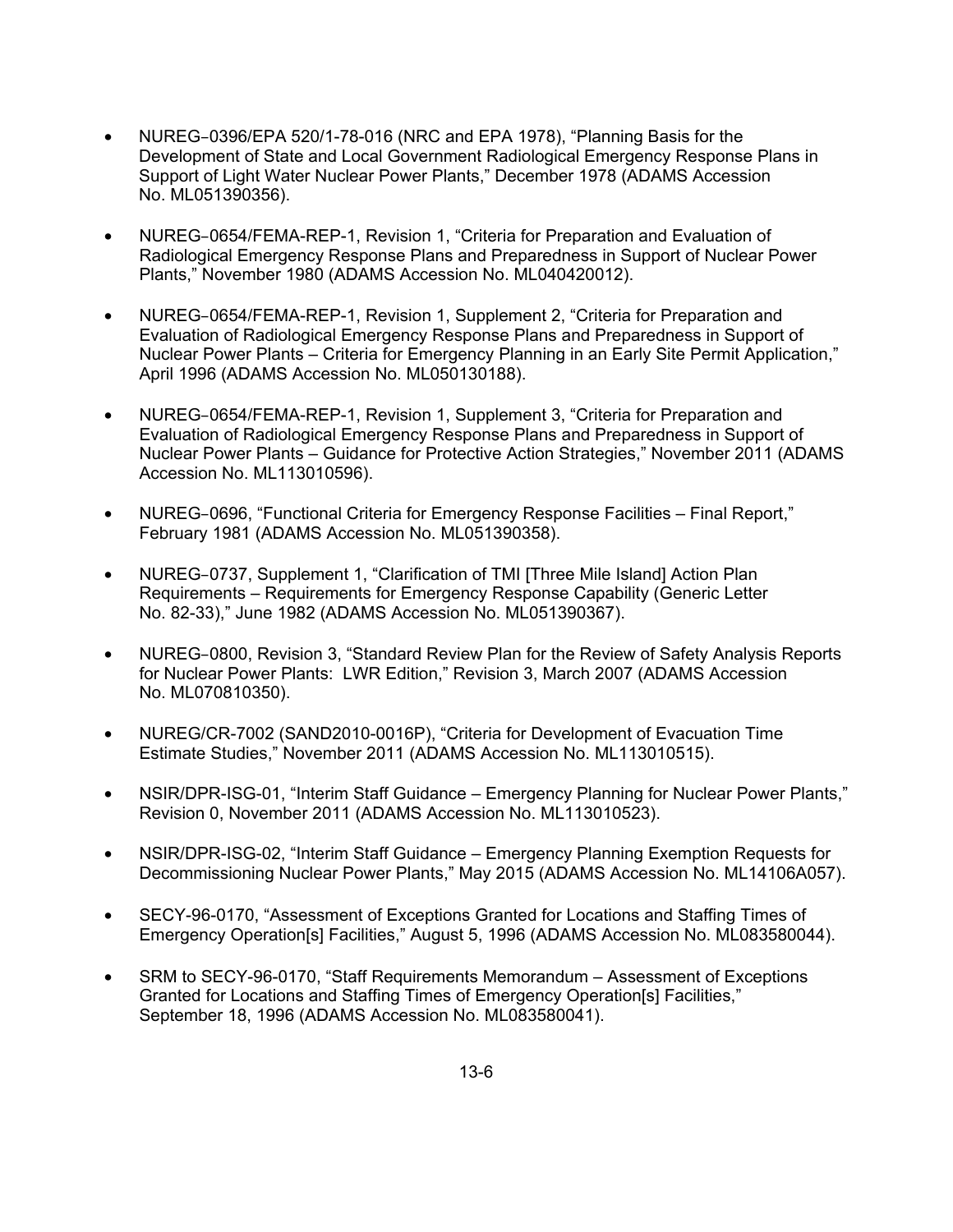- SECY-11-0152, "Development of an Emergency Planning and Preparedness Framework for Small Modular Reactors," October 28, 2011 (ADAMS Accession No. ML112570439).
- SECY-15-0077, "Options for Emergency Preparedness for Small Modular Reactors and Other New Technologies," May 29, 2015 (ADAMS Accession No. ML15037A176); and Staff Requirements Memorandum (SRM) SECY-15-0077, August 4, 2015 (ADAMS Accession No. ML15216A492).
- SECY-16-0012, "Accident Source Terms and Siting for Small Modular Reactors and Non-Light Water Reactors," February 7, 2016 (ADAMS Accession No. ML15309A319).
- U.S. EPA "PAG Manual Protective Action Guides and Planning Guidance for Radiological Incidents," March 2013.
- U.S. EPA Report No. EPA-400/R-17/001, "PAG Manual Protective Action Guides and Planning Guidance for Radiological Incidents," January 2017.

## **13.3.4 Technical Evaluation**

**.** 

Pursuant to 10 CFR 52.17(b)(1), an ESPA must identify in the SSAR physical characteristics of the proposed site, such as egress limitations from the area surrounding the site, that could pose a significant impediment to the development of emergency plans. If such physical characteristics are identified, the application must identify measures that would, when implemented, mitigate or eliminate the significant impediment. In addition, 10 CFR 52.17(b)(2) allows an ESP applicant to also propose either major features of emergency plans or complete and integrated emergency plans, in accordance with the pertinent standards of 10 CFR 50.47 and requirements of Appendix E to 10 CFR Part 50.

Major features of emergency plans are defined in 10 CFR 52.1, as aspects of those plans necessary to address in whole or part one or more of the 16 planning standards in 10 CFR 50.47(b), or a description of the EPZs as required by 10 CFR 50.33(g).<sup>4</sup> For a complete and integrated emergency plan, 10 CFR 52.17(b)(4) requires that the applicant make good-faith efforts to obtain certifications from local, State, and Federal governmental agencies with EP responsibilities. In addition, 10 CFR 52.17(b)(3) requires that the complete and integrated emergency plans (if provided in the ESPA) include the proposed ITAAC that will provide reasonable assurance that the facility has been constructed and will be operated in conformity

<sup>4</sup> Before the amendment of 10 CFR Parts 50 and 52 in 2007 (see 72 FR 49352(Aug28, 2007)), *major features of the emergency plans* were defined in NUREG–0654, Supplement 2, "Criteria for Emergency Planning in an Early Site Permit Application – Draft Report for Comment," published in April 1996. Section V, "Planning Standards and Evaluation Criteria for Major Features of the Emergency Plan," of Supplement 2 defined major features as a reduced and revised set of NUREG–0654 planning standards and evaluation criteria, which were expanded in the 2007 rulemaking to the full set of NUREG–0654 planning standards and evaluation criteria; thus allowing a major features emergency plan to address any desired scope and depth of the emergency planning requirements, just short of a complete and integrated plan. While the definition of major features in Supplement 2 changed, the remaining guidance in Supplement 2 remains applicable to ESPAs.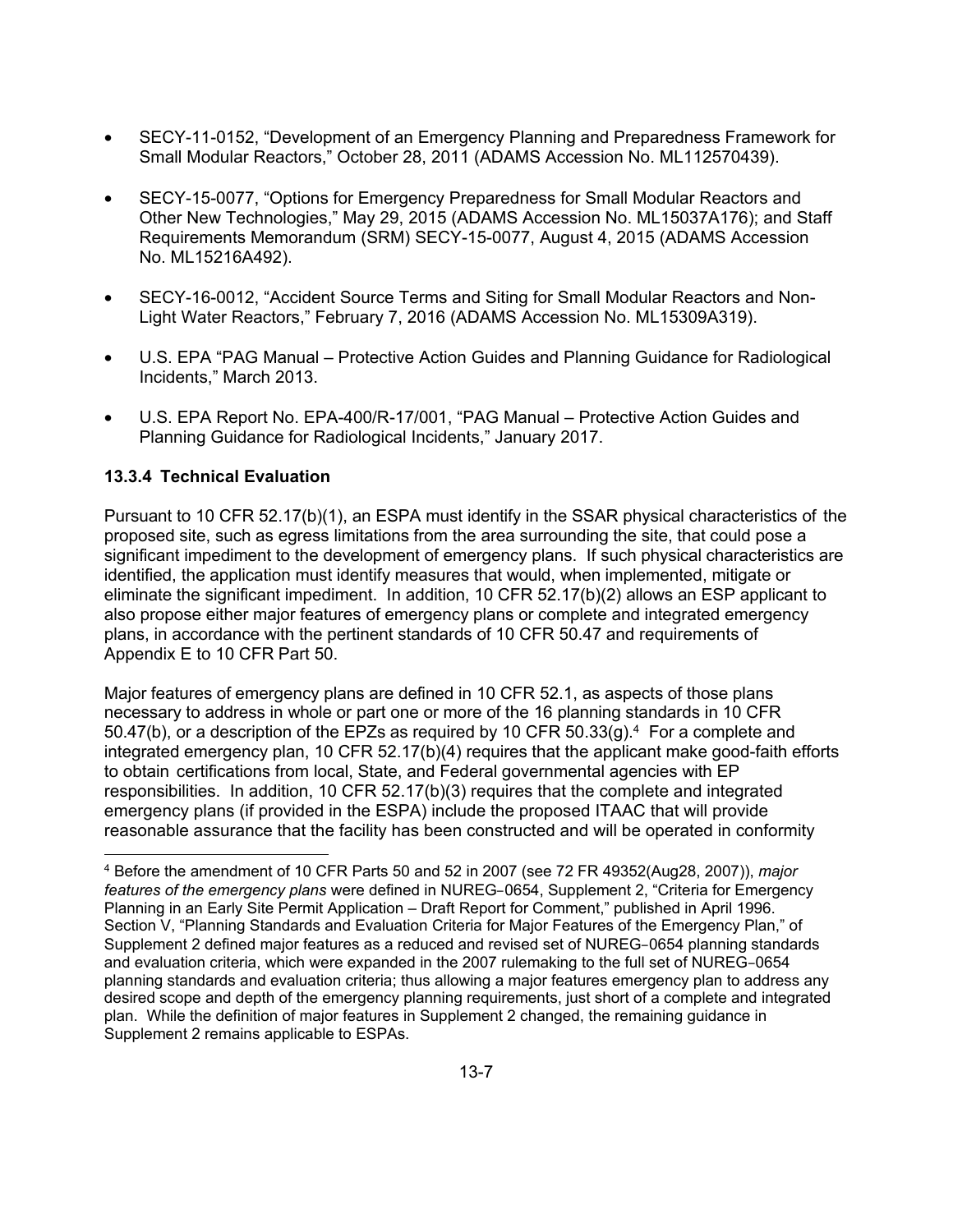with the emergency plans,<sup>5</sup> and the NRC regulations. Additional guidance applicable to ESPAs is provided in NUREG–0654, Supplement 2.

TVA proposed major features of an emergency plan for both ESP Plan 5A and ESP Plan 5B, pursuant to 10 CFR 52.17(b)(2)(i). In SSAR Section 1.2.2, "Site Development," states that TVA has not selected a reactor technology to be constructed at the CRN Site. Instead, a set of bounding plant parameter values has been identified, based upon the available information from various light-water-cooled, SMR designs. This set of bounding values, referred to as the PPE, is presented in SSAR Section 2.0, "Plant Parameter Envelope," and provides the basis for future site development at the CRN Site.

The PPE is based on construction and operation at the CRN Site of two or more SMRs with a maximum rated thermal power for a single unit of 800 megawatts thermal (MWt). The combined nuclear generating capacity from the site is not to exceed 2420 MWt (800 megawatts electrical (MWe)). Because a specific reactor technology has not been selected, an area, referred to as the "power block area," has been proposed as the location of the reactor modules on the site. The CRN Site location is shown in SSAR Figure 1.2-1, "Clinch River Nuclear Site Location," while the general plant areas, including the power block area, are illustrated in SSAR Figure 1.2-2, "Clinch River Nuclear Site Plant Areas."

In SSAR Section 1.11, "Overview of Reactor Types," states that some of the design information from four conceptual, light-water cooled, SMR designs (identified below) was used by the applicant to create a "surrogate plant," and to develop the site-related design parameter values listed in SSAR Table 2.0-2 of Chapter 2.6

- BWXT mPower (Generation mPower LLC)
- NuScale (NuScale Power, LLC)
- SMR-160 (Holtec SMR, LLC)

 $\overline{a}$ 

• Westinghouse SMR (Westinghouse Electric Company, LLC)

In SSAR Section 1.11 further states that all four designs are described as passively safe with minimal or no reliance on offsite power, offsite water, or operator action for safety. Based on design features, these designs eliminate various conventional design basis events (e.g., largebreak loss of coolant accidents (LOCAs) precluded by elimination of large bore piping). All but the SMR-160 design are integral pressurized-water reactors (iPWRs); that is, pressurized-water reactor (PWR) designs in which the primary coolant system and all (or most) of its components (i.e., pressurizer, steam generators, and reactor coolant pumps, where applicable) are enclosed in one pressure vessel.

In SSAR Section 13.3 states that the surrogate design is reasonable for SMR designs because it has been informed by preliminary information from vendors of SMRs that have had some preapplication discussions (for design certifications) with the NRC. In SSAR Section 13.3.3.1.3.1,

<sup>5</sup> *Atomic Energy Act of 1954*, as amended, 42 U.S.C. §§ 2011-2297 (2007).

<sup>&</sup>lt;sup>6</sup> TVA used NEI 10-01, "Industry Guideline for Developing a Plant Parameter Envelope in Support of an Early Site Permit," Revision 1, to create a surrogate plant. (ADAMS Accession Nos. ML12144A428 and ML12144A429).)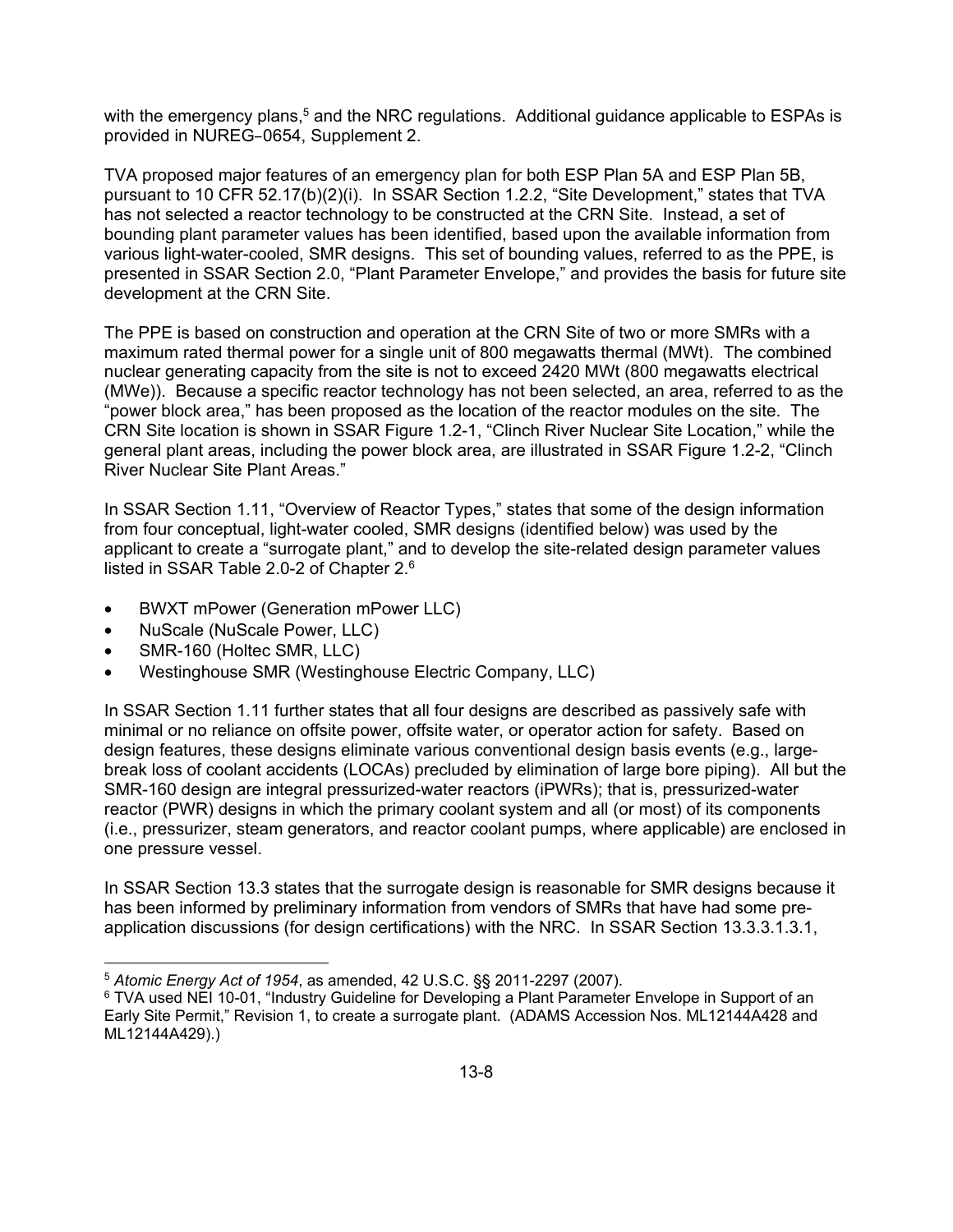"Multiple Reactors at the CRN Site," states that the surrogate design in the ESPA PPE includes multiple reactor units, and it is anticipated that the SMR design included in the COLA will also include multiple reactor units. In SSAR Section 13.3.3.1.4, "COLA," states that during preparation of a COLA, when TVA has selected a reactor design, TVA intends to demonstrate that the selected design falls within the design parameters postulated in the ESPA. (See Section 13.3.4.3 of this report, which addresses dose-based, consequence-oriented EPZ sizing associated with the SMR surrogate design.) Since the specific SMR type for the CRN Site has not been selected, technical information from various reactor designs was used to develop bounding parameters (i.e., PPE) intended to envelope the proposed facility characterization necessary to evaluate the suitability of the site for future construction and operation of a nuclear power plant. The choice of SMR type will be made by a COL applicant that uses the ESP as a reference for the CRN Site.

The staff reviewed the information in the ESPA, including SSAR Section 13.3, and the major features emergency plans (ESP Plans 5A and 5B) for conformance with applicable standards and requirements identified in Section 13.3 to NUREG–0800, and confirmed that the ESPA addresses the required information related to EP, subject to the requested exemptions identified in ESPA Part 6. The staff also conducted a site area visit to the CRN Site on May 16, 2017, consisting of a review of the various areas within and beyond the 2-mi PEP EPZ proposed in ESP Plan 5B, in order to gain first-hand knowledge of the CRN Site and surrounding areas, as they are addressed in the ESPA.

Consistent with Section 13.3 of NUREG–0800, the staff's technical reviews of the ESPA addressed the evaluation criteria for the 16 planning standards contained in Section II.A through II.P of NUREG–0654, to the extent that TVA addressed them in ESP Plans 5A and 5B.

#### *13.3.4.1 Significant Impediments to the Development of Emergency Plans*

Pursuant to 10 CFR 52.17(b)(1), an ESPA for a prospective commercial nuclear power reactor(s) must identify physical characteristics of the proposed site, such as egress limitations from the area surrounding the site, that could pose a significant impediment to the development of emergency plans. If any such physical characteristics are identified, the application must identify measures that would, when implemented, mitigate or eliminate the significant impediment.

The guidance in NUREG–0654, Supplement 2, defines *significant impediment* as a physical characteristic or combination of physical characteristics that would pose major difficulties for an evacuation or the taking of other protective actions as addressed in Section II, "Early Site Permit – Identification of Physical Characteristics," of NUREG–0654, Supplement 2. In addition, Section II states that an ESP applicant may identify such unique physical characteristics by performing a preliminary analysis of the time required to evacuate various sectors and distances within the PEP EPZ for transient and permanent populations, noting major impediments to the evacuation or the taking of other protective actions. Further, the ETE is an EP tool that can be used to assess the feasibility of developing emergency plans for a site, and would serve to demonstrate if any physical characteristics (or combination of physical characteristics) of the site could pose impediments to the development of emergency plans.

The requirements for developing an ETE are contained in Section IV, "Content of Emergency Plan," of Appendix E to 10 CFR Part 50. Associated guidance is provided in NUREG/CR-7002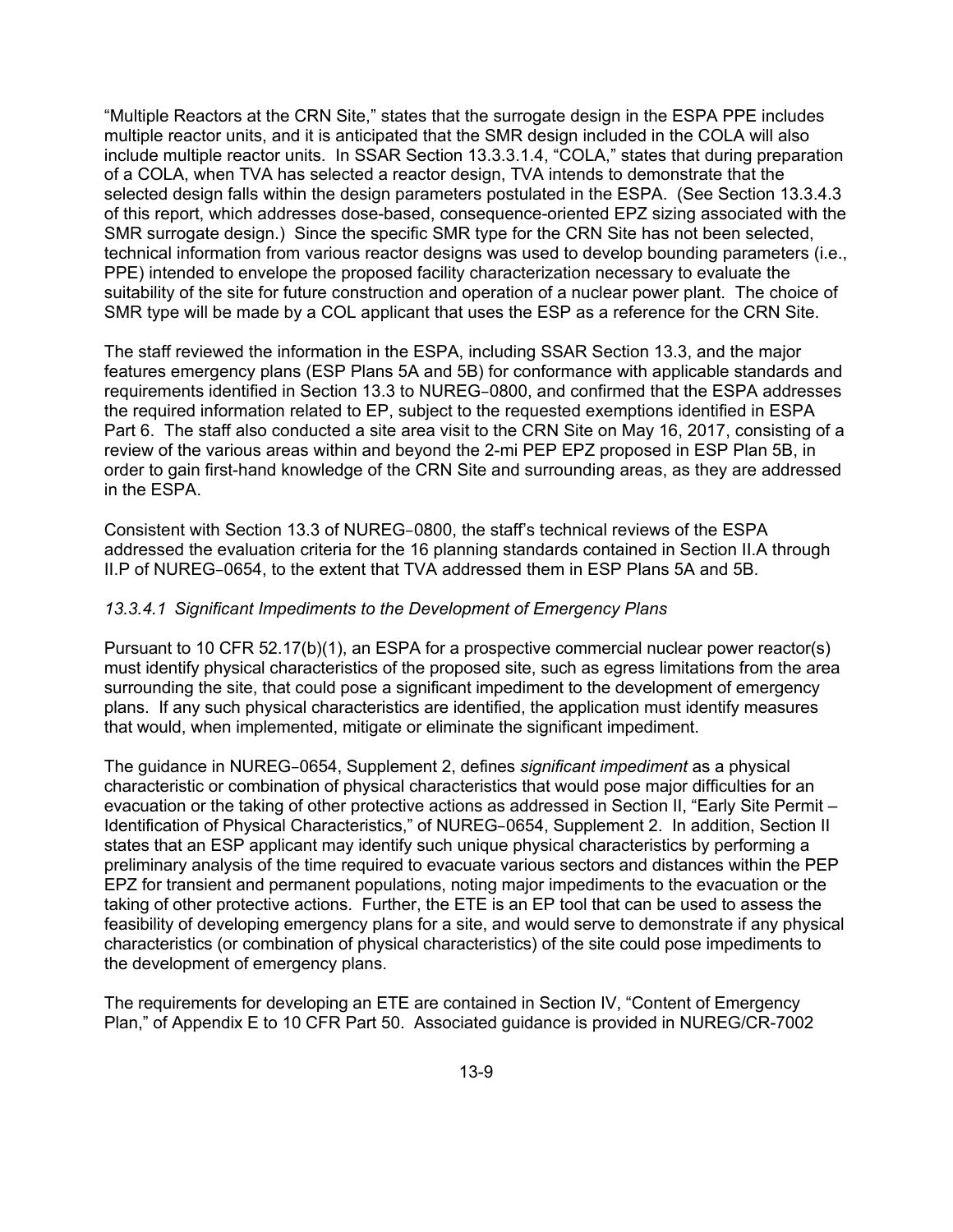(SAND2010-0016P), "Criteria for Development of Evacuation Time Estimate Studies" (ADAMS Accession No. ML113010515). In addition, NUREG–0800, Section 13.3, Subsection II, "Acceptance Criteria," states the following in Criterion 16 under "SRP Acceptance Criteria":

For an ESP application, a preliminary analysis of evacuation times is one example of how some significant impediments to the development of emergency plans may be identified. Other factors, such as the availability of adequate shelter facilities, in consideration of local building practices and land use (e.g., outdoor recreation facilities, including camps, beaches, hunting or fishing areas), and the presence of large institutional or other special needs populations (e.g., schools, hospitals, nursing homes, prisons) should also be addressed when identifying significant impediments to the development of emergency plans. Any ETE analysis or other identification of physical impediments should include the latest population census numbers and reflect the most recent local conditions. Appendix 4 to NUREG-0654/FEMA-REP-1, Revision 1, and Supplement 2 to NUREG-0654/FEMA-REP-1, Revision 1, provide guidance relating to performing an ETE analysis. NUREG/CR-6863 provides additional information on ETEs.[7]

In SSAR Section 13.3.1, "Physical Characteristics," TVA stated that the CRN Site lies north of U.S. Interstate 40, approximately midway between the communities of Harriman and Farragut in the eastern portion of the State of Tennessee. The U.S. Department of Energy's (DOE's) Oak Ridge Reservation (ORR) borders the north and east sides of the Clinch River Property, which covers an area of approximately 1200 acres located adjacent to the Clinch River Arm of the Watts Bar Reservoir in Oak Ridge, TN.

The permanent resident population was estimated using census block data obtained from the U.S. Census 2010 and is projected to 2015 for this analysis. According to the U.S. Census 2010 data, projected to the year 2015, there are 856 permanent residents within the 2-mi PEP EPZ of the CRN Site, and approximately 186,500 permanent residents within 14 mi of the proposed CRN Site. Additional details on the permanent resident population within the 2-mi PEP EPZ are provided in the ETE Report and in ESP Plan 5B of the ESPA. $8$  A survey of the transient facilities was conducted to obtain information regarding the transient population expected at these locations. There is one campground (i.e., recreation vehicle park) within the 2-mi PEP EPZ with an estimated peak population of 197 persons.

In SSAR Section 13.3.1.2, "Area Population," the applicant stated, in part, the following:

The ETE does not identify any physical characteristics unique to the CRN Site which pose significant impediments to the development of the Emergency Plan for the CRN Site. The roadway network is modeled in the ETE and is shown to be

**<sup>.</sup>** 7 NUREG/CR-6863 (SAND2004-5900), "Development of Evacuation Time Estimate Studies for Nuclear Power Plants," January 2005 (ADAMS Accession No. ML050250240).

 $8$  The ESPA did not include an ETE analysis for the site boundary PEP EPZ in ESP Plan 5A because the site boundary PEP EPZ does not include any permanent residents, transients, or persons in special facilities (i.e., population distributions around the nuclear facility) that would have to be evacuated. This is consistent with the ETE requirements in Section IV of Appendix E to 10 CFR Part 50, and the guidance in NUREG–0654 (including Suppl. 2).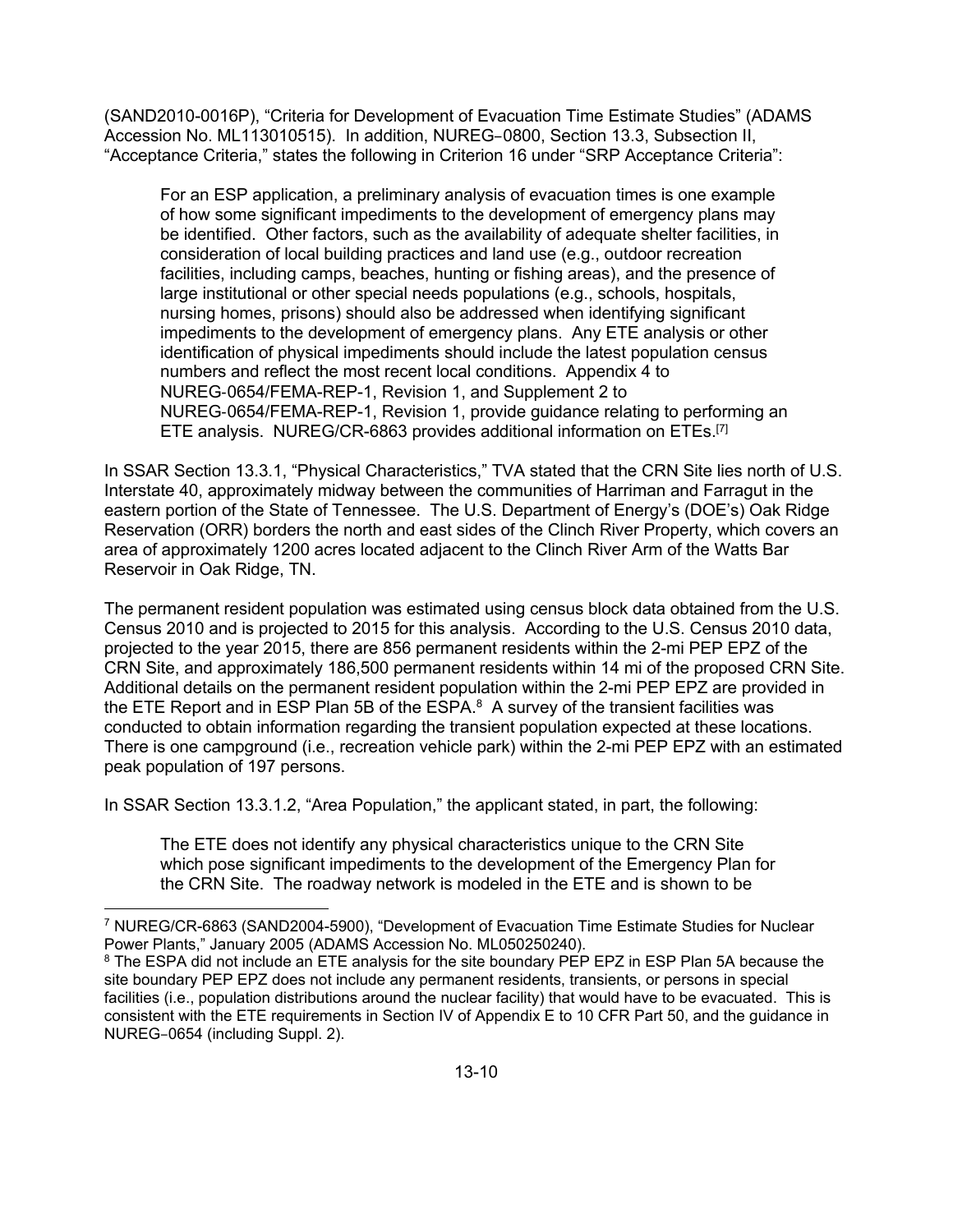sufficient to handle the volume of traffic in the event of an emergency.

Section 13.3.4.5.17 of this report provides a detailed evaluation of the ETE Report. The ETE Report states in the Executive Summary that "[t]his ETE did not identify physical characteristics of the proposed site that could pose a significant impediment to the development of emergency plans."

### *FEMA Consultation*

In its February 13, 2017, letter to FEMA, NRC requested that FEMA review the ESPA and provide the NRC its determination as to whether there is a significant impediment to the development of offsite emergency plans for the 2-mi PEP EPZ (for ESP Plan  $5B$ ).<sup>9</sup> In its August 11, 2017, response to NRC, FEMA stated, in part, the following:

Your February 13, 2017 letter requested to know if FEMA identified any significant physical impediments to the development of offsite emergency response plans for the Clinch River Nuclear Site, presuming a 2-mile plume exposure pathway EPZ (for Emergency Plan 5B). FEMA, working with TEMA [Tennessee Emergency Management Agency], has not identified any physical impediments to a 2-mile plume exposure pathway EPZ, including evacuation if needed from that EPZ.

In its January 24, 2018, letter, FEMA supplemented its June 12, 2017, and August 11, 2017, letters with the following:

With respect to the issue of significant impediments, as described in our August 11, 2017 letter, FEMA, working with Tennessee Emergency Management Agency (TEMA), has not identified physical characteristics of the proposed site that could pose a significant impediment to the development of emergency plans, including evacuation if needed from the 2-mile EPZ.

(Section 13.3.4.5 of this report also discusses FEMA's ESPA review associated with the exact size and configuration of the 2-mi PEP EPZ.)

The staff finds that the applicant has shown through use of the ETE Report, including consideration of other factors that support the CRN Site (such as FEMA's consultation with TEMA), that there are no physical characteristics unique to the CRN Site that could pose a significant impediment to the development of emergency plans.

#### **Conclusion**

The staff concludes that the information provided in the ESPA is consistent with the guidelines in Supplement 2 to NUREG–0654 and NUREG–0800. Therefore, the staff finds the information acceptable and meets the relevant requirements of 10 CFR 52.17(b)(1) and 10 CFR 52.18, to identify physical characteristics of the proposed site that could pose a significant impediment to the

**<sup>.</sup>** <sup>9</sup> The scope of FEMA's review for the ESPA is governed by the NRC regulations in 10 CFR 52.17(b)(1), (b)(2)(i) and (b)(4); 10 CFR 52.18; 10 CFR 50.47(a)(1)(iv) and (a)(2); and Appendix E of 10 CFR Part 50.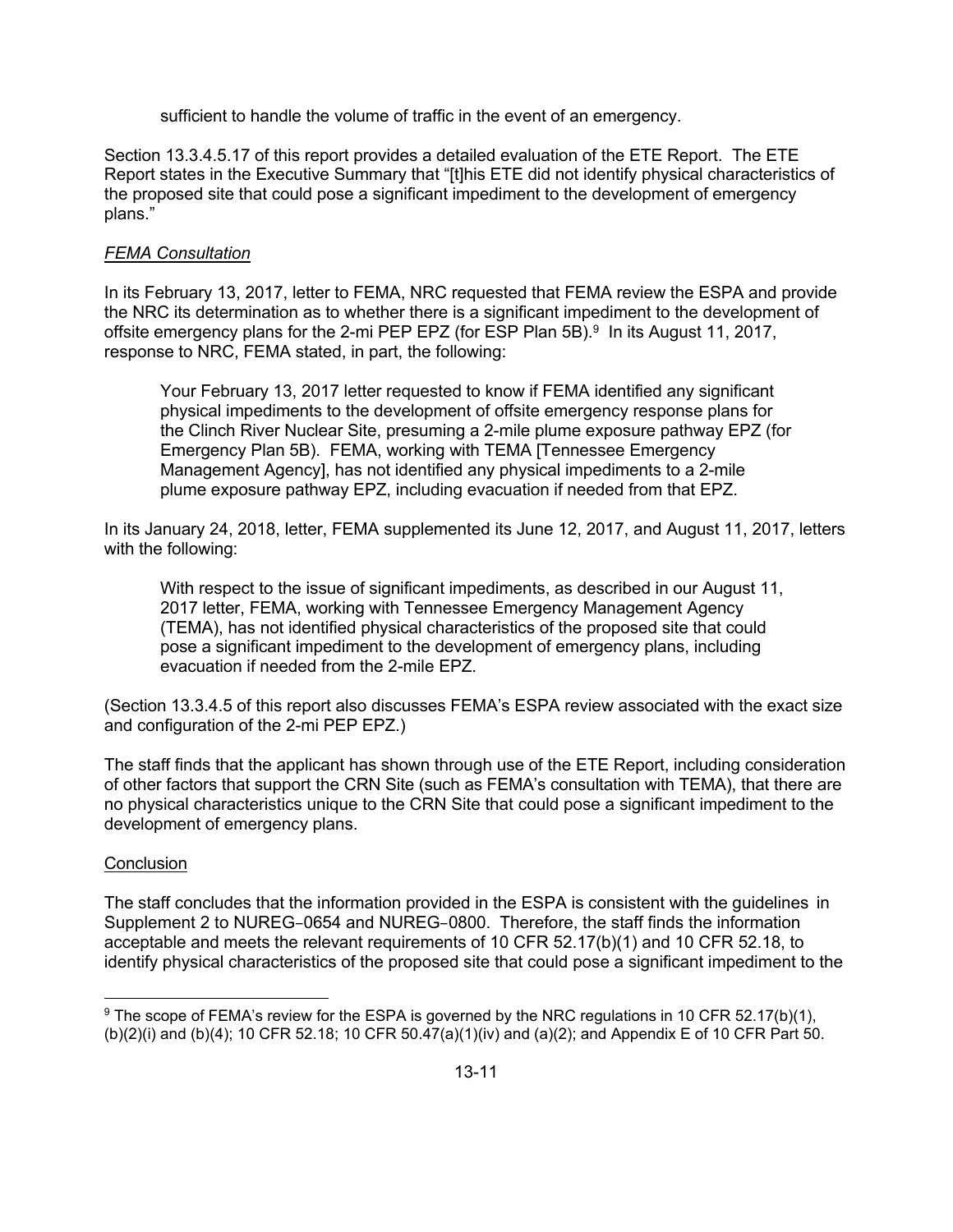development of emergency plans, insofar as the information describes the essential elements of advanced planning and the provisions made to cope with emergency situations. The staff concludes that the applicant has demonstrated that there are no physical impediments to the development of emergency plans for the proposed 2-mi PEP EPZ, as described in ESP Plan 5B and the ETE Report.

## *13.3.4.2 Contacts and Arrangements with Local, State, and Federal Agencies*

As part of the ESPA, TVA submitted major features of the emergency plans pursuant to 10 CFR 52.17(b)(2)(i). As such, 10 CFR 52.17(b)(4) requires that the applicant include in the SSAR a description of contacts and arrangements made with Federal, State, and local governmental agencies with EP responsibilities. These responsibilities are described in ESP Plan 5A and ESP Plan 5B, and are discussed below and in Sections 13.3.4.5.2 and 13.3.4.5.3 of this report.

Guidance regarding the specific nature of the contacts and arrangements is provided in Section 13.3 to NUREG–0800, which states in Subsection II (SRP Acceptance Criteria Nos. 15 and 18), that the ESPA should include copies of letters of agreement or other certifications, reflecting contacts and arrangements made with local, State, and Federal agencies (including agreements or other arrangements with tribal agencies and private organizations) with supporting EP responsibilities. The agreement information should be up-to-date when the application is submitted, and should reflect use of the proposed ESP site for possible construction of a new reactor (or reactors). In addition, a discussion of the details associated with any ambiguous or incomplete language in the letters of agreement should be provided in the application. If the applicant is unable to make arrangements with local, State, or Federal governmental agencies with EP responsibilities, the applicant should discuss its efforts to make such arrangements and describe any compensatory measures the applicant has taken or plans to take because of the lack of such arrangements.

Additional guidance is provided in Section II.B, "Contacts and Arrangements," of Supplement 2 to NUREG–0654, which states that the descriptions of contacts and arrangements should include the name and location of the organization contacted, the title and/or position of the person(s) contacted, and the role of the organization in EP.

In SSAR Section 13.3.5, "Contacts and Agreements," the applicant stated that TVA has held numerous discussions with local, State and county agencies, and emergency response organizations (EROs) that currently support DOE's ORR. TVA stated that these discussions were productive and indicative of broad support from these organizations in further development of CRN emergency plans, and that the State of Tennessee and Anderson County provided letters of support. The applicant further stated that certification letters from the State of Tennessee, Roane County, and the City of Oak Ridge will be obtained by TVA and provided in the COLA. In addition, the applicant stated that TVA will maintain arrangements with surrounding EROs that currently support DOE's ORR, including an existing agreement with the DOE's Radiation Emergency Assistance Center/Training Site (REAC/TS) in Oak Ridge, TN. The applicant also stated that a letter of agreement with each organization (listed below) will be obtained by TVA for the CRN Site and provided in the COLA.

Local medical facility services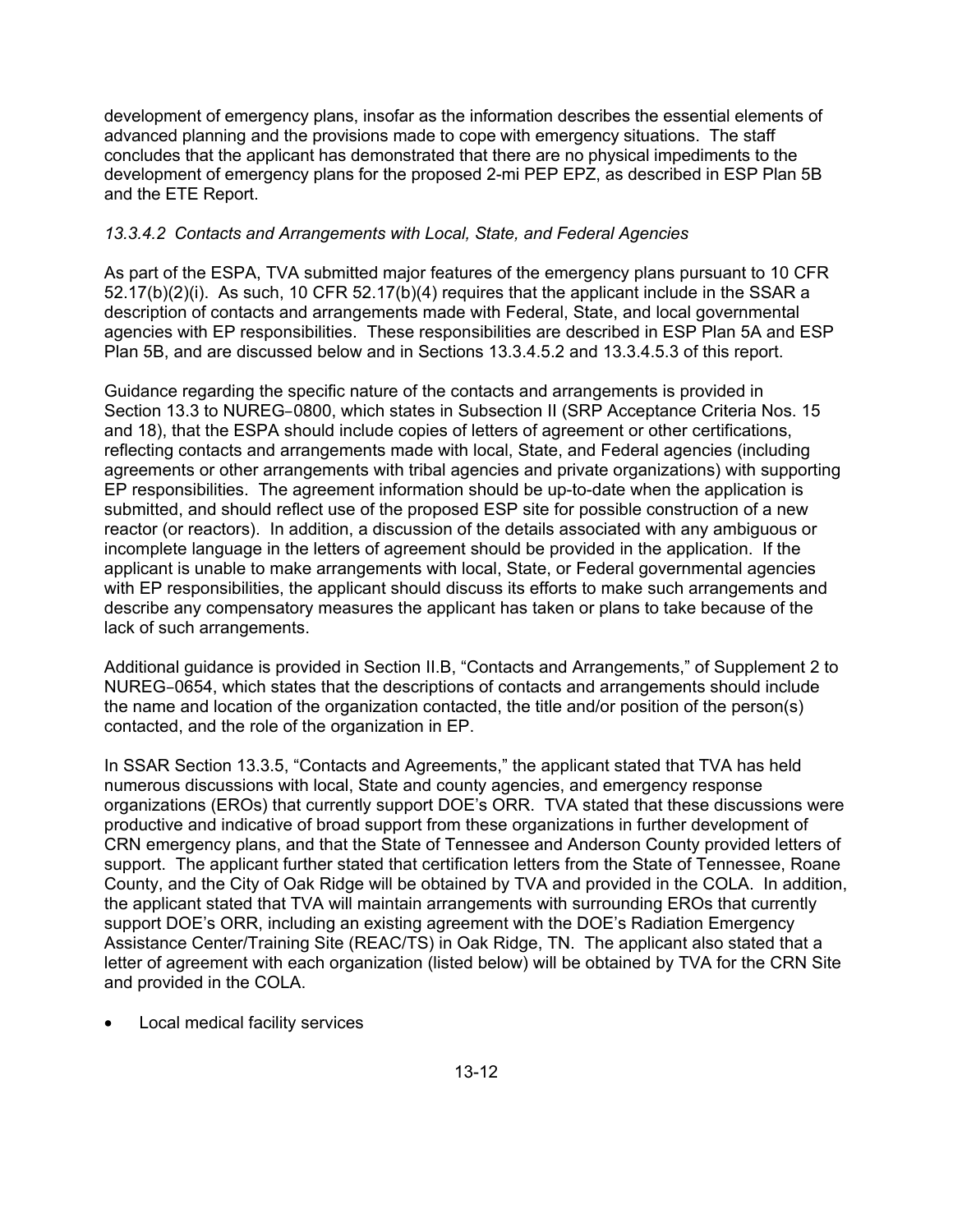- Offsite ambulance service
- Local firefighting support
- Local law enforcement agencies

The submission to the NRC of certification letters and letters of agreement in a COLA is addressed in Section 13.3.4.5.1 of this report.

As previously discussed, the ORR borders the north and east sides of the Clinch River Property, which includes the CRN Site, and is located adjacent to the Clinch River Arm of the Watts Bar Reservoir in Oak Ridge, TN. The applicant's reference to EROs that currently support ORR does not reflect an acknowledgement by those organizations of the proposed expanded responsibilities associated with the CRN Site. In addition, the applicant referenced letters from TEMA, and Anderson and Roane Counties, but did not include copies of these letters in the ESPA.

In an e-mail dated May 25, 2017, NRC provided TVA RAI-1-8761, Question 13.03.1 (ADAMS Accession No. ML17145A584), which requested copies of all letters and certifications (or other documentation of arrangements) from the local/offsite support organizations referred to in SSAR Section 13.3.5. These include TEMA, Anderson County, Roane County, City of Oak Ridge (if documentation exists), and the DOE REAC/TS. Consistent with the applicable guidance, the documents should describe each organization's acknowledgement of their support for the addition of a new reactor(s) at the CRN Site, and include the name and location of the organization contacted, the title and/or position of the person(s) contacted, and the role of the organization in EP and response.

In its June 15, 2017, response to RAI-1-8761, Question 13.03-1 (ADAMS Accession No. ML17166A455), TVA provided copies of letters from TEMA, Anderson County, Roane County, and the City of Oak Ridge.<sup>10</sup> In addition, TVA provided a copy of the existing letter of agreement with the DOE REAC/TS. With regard to contacts and arrangements made with local, State, and Federal agencies with EP responsibilities, TVA stated the following:

TVA has held several productive discussions with these organizations and has received broad support from them, as indicated in the letters of support. Additionally, the letters express the organization's plans to actively participate in all emergency planning and radiological emergency preparedness exercises and evaluations.

**<sup>.</sup>** 10 See (1) letter from D. Purkey, Deputy Commissioner, TEMA, to D. Stout (TVA), Subject: Support for TVA Small Modular Reactor Project, July 27, 2015; (2) letter from T. Frank, Anderson County Major, to D. Stout, Subject: Support for TVA Small Modular Reactor Project, December 11, 2015; (3) letter from R. Woody, County Executive, and R. Berry, Commission Chair, Roane County, to D. Stout, Subject: Support for TVA Small Modular Reactor Project, March 2, 2016; (4) letter from M. Watson, City Manager, City of Oak Ridge, TN, to D. Stout, Subject: Support for TVA Small Modular Reactor Project, February 24, 2016; and (5) letter from M. Branton, U.S. Department of Energy, to J. Parshall, TVA, "Letter of Agreement – Radiation Emergency Assistance Center/Training Site (REAC/TS) Support," March 27, 2015. See also, letter from D. Purkey, Deputy Commissioner, TEMA, to D. Stout, Subject: Determination of the EPZ Size for the Clinch River Site, April 8, 2015 (ADAMS Accession No. ML17354A198).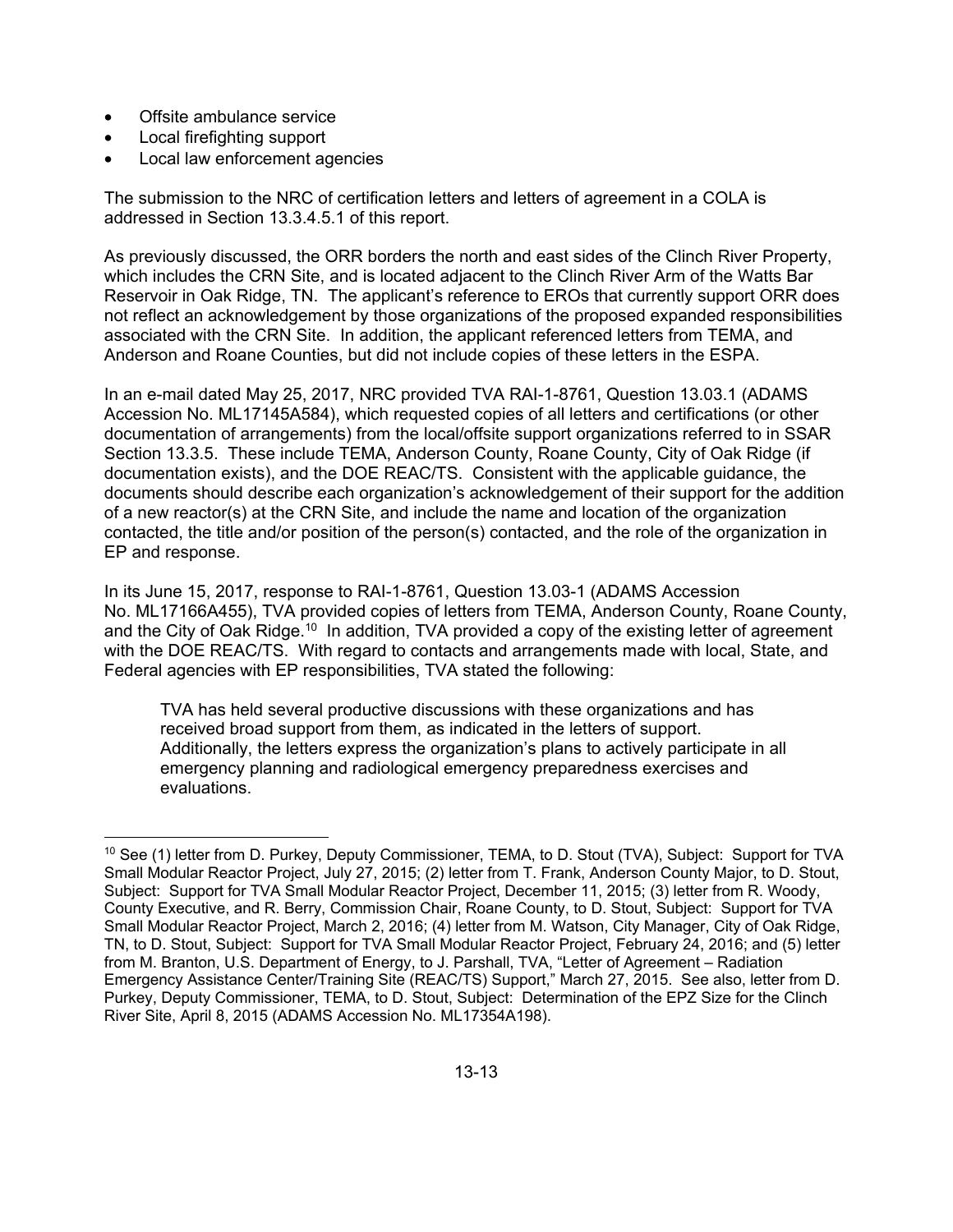The nature and extent of emergency planning support required from organizations referenced in SSAR Section 13.3.5 is not finalized because the ESPA proposes two distinct emergency plans requiring significantly different levels of emergency planning support. Therefore, TVA plans to obtain and provide the certification letters and letters of agreements from local/offsite support organizations at the COLA stage.

The staff reviewed the letters from offsite support organizations, and finds that TVA's response to RAI-1-8761, Question 13.03-1, provides an adequate description of contacts and arrangements made with Federal, State, and local governmental agencies, including other local/offsite organizations with EP responsibilities, pursuant to 10 CFR 52.17(b)(4). The staff finds the applicant's response to RAI-1-8761 acceptable and, therefore, considers RAI-1-8761, Question 13.03-1 resolved.

## **Conclusion**

The staff concludes that the information provided in the ESPA is consistent with the guidelines in Supplement 2 to NUREG–0654, and NUREG–0800. Therefore, the staff finds the information acceptable and meets the relevant requirements of 10 CFR 52.17(b)(4), to include a description of contacts and arrangements made with Federal, State, and local governmental agencies with EP responsibilities, insofar as the information describes the essential elements of advanced planning and the provisions made to cope with emergency situations. Specifically, the applicant provided an adequate description of contacts and arrangements made with Federal, State, and local governmental agencies.

## *13.3.4.3 Dose-Based, Consequence-Oriented EPZ Sizing*

The purpose of this section is to address the methodology proposed by TVA in the ESPA that a COL applicant could use to establish a PEP EPZ for SMRs at the CRN Site, which includes the application of a graded approach to demonstrate compliance with EP regulatory requirements. Such an approach utilizes a consequence-oriented basis for determining the appropriate size of the PEP EPZ that is consistent with EPA early phase PAG criteria (i.e., dose-based).

## *13.3.4.3.1 Current Technical Bases for EPZs for Commercial Power Reactors*

In 1978, a task force of NRC and EPA representatives established the technical basis for EP for large LWRs and published the results in NUREG–0396. The task force's report concluded that the objective of emergency response plans should be to produce dose savings for a wide spectrum of accidents that could produce offsite doses in excess of the EPA PAGs. The PAGs are reference values for radiation doses which warrant preselected protective actions (e.g., evacuation or sheltering-in-place) for public protection, if the projected dose received by an individual, in the absence of protective action, exceeds the PAGs.

The task force considered that the most important guidance for planning officials is the distance from the nuclear facility that defines the area over which planning for predetermined actions should be carried out. NUREG–0396 introduced the concept of the EPZ, stating that the recommended EPZ should be "of sufficient size to provide dose savings to the population in areas where the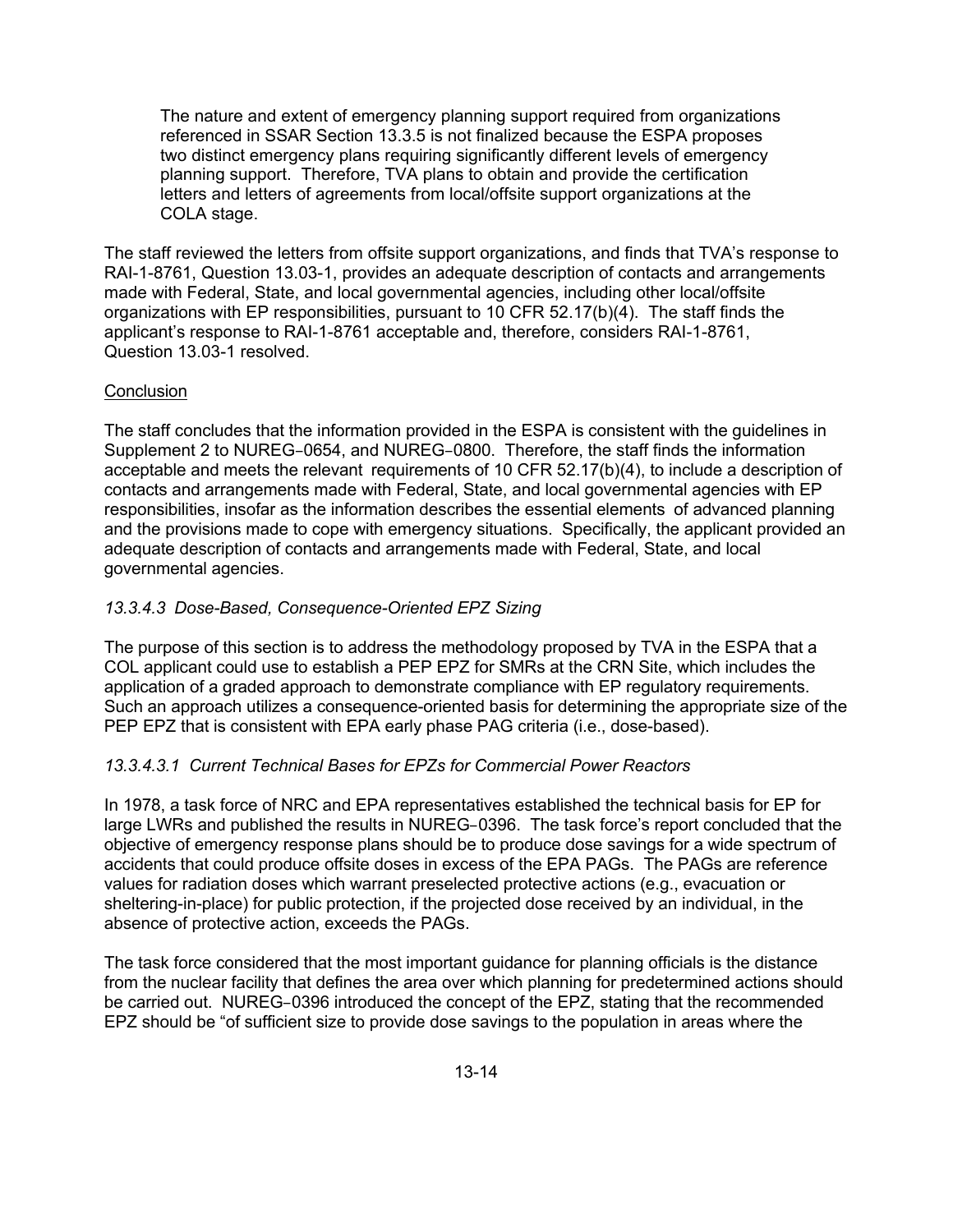projected dose from design-basis accidents (DBAs) could be expected to exceed the applicable PAGs under unfavorable atmospheric conditions." It identified the following two types of EPZs, where each has a distinct distance from the nuclear power plant, and defines a zone where advanced planning would be appropriate.

- A PEP EPZ, where the principal exposure sources from this pathway are (1) whole body external exposure to gamma radiation from the plume and from deposited material, and (2) inhalation exposure from the passing radioactive plume. The PEP EPZ is the zone in which plans are prepared for prompt or urgent actions to protect the public.
- An ingestion exposure pathway EPZ, where the principal exposure from this pathway would be from ingestion of contaminated water or foods, such as milk or fresh vegetables. The ingestion exposure pathway EPZ is the zone in which plans are prepared to prevent radioactive material from potentially entering the food chain.

In developing the recommendation, the task force considered several rationales for establishing the size of the EPZs. These rationales included the notions of risk criteria, probability limits, cost effectiveness, public perceptions, and a spectrum of accident consequences. The task force chose to base the rationale on a full spectrum of accidents and corresponding consequences, tempered by probability considerations. The task force stated that emergency plans for large LWRs could be based on a generic distance, out to which predetermined actions would provide dose savings for any such accidents.

### *Plume Exposure Pathway EPZ*

The task force recommended a 10-mi (16-km) radius for this zone, primarily based on estimation of potential radiological consequences of accidents. The following considerations were used to determine the generic distance (i.e., 10 mi (16 km)) for the PEP EPZ:

- The EPZ would be the area beyond which the projected dose from DBAs would not exceed the EPA early phase PAG levels.
- The EPZ would be the area beyond which the doses from less severe core damage accidents (i.e., not involving large releases of radioactive material to the environment) would not exceed the EPA early phase PAGs.
- The EPZ would be of sufficient size to provide for substantial reduction in early severe health effects in the event of more severe core melt sequence accidents (i.e., beyond design basis severe events with release of substantial quantities of radioactive materials to the environment). In this case, life threatening doses would not occur outside the zone.
- Detailed planning for protective actions within the 10-mi (16-km) EPZ should provide a basis for the expansion of response efforts beyond the PEP EPZ, if needed.

The task force stated that the detailed planning within the PEP EPZ would provide a substantial base for expanding response efforts, if necessary for low probability, high consequence events, from which the effects could extend beyond the PEP EPZ. The task force determined the size of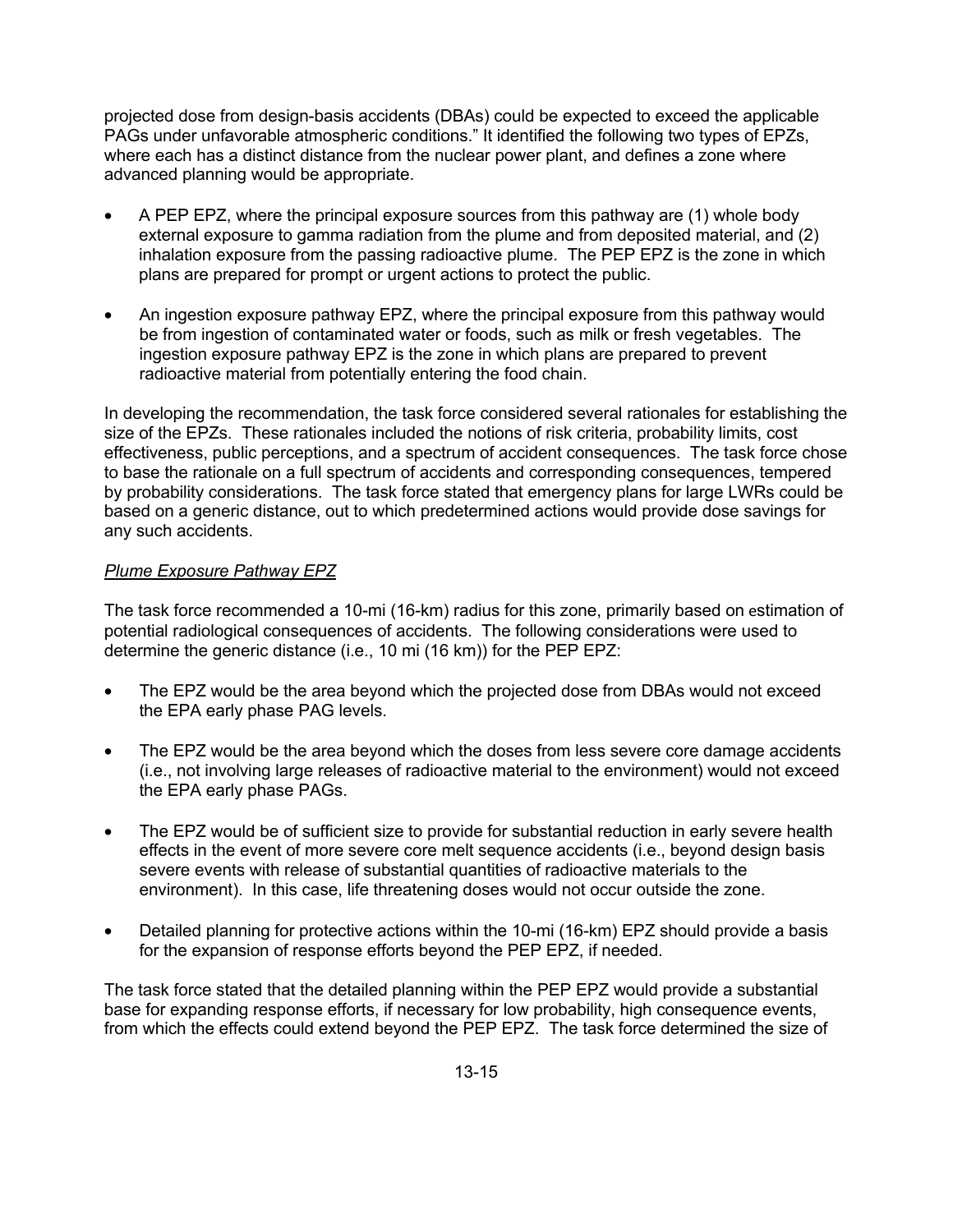the PEP EPZ by evaluating DBA data from licensees' Final Safety Analysis Reports (FSARs), and accident sequences, risk, and source term data from NUREG–75/014 (WASH 1400), "Reactor Safety Study: An Assessment of Accident Risks in U.S. Commercial Nuclear Power Plants," October 1975.

## *Ingestion Exposure Pathway EPZ*

The task force recommended that the ingestion exposure pathway EPZ have a 50-mi (80-km) radius, based on the projected distance intended for longer-term response actions, and at which distance doses to the infant thyroid from the ingestion of milk would not exceed the thyroid exposure PAG for milk ingestion.

## *13.3.4.3.2 Dose-Based, Consequence-Oriented EPZ Size Concept for SMRs*

Following public meetings with industry and stakeholders, the staff issued SECY-11-0152, "Development of an Emergency Planning and Preparedness Framework for Small Modular Reactors," dated October 28, 2011 (ADAMS Accession No. ML112570439). This paper discussed the staff's intent to develop a technology-neutral, dose-based, consequence-oriented EP framework for SMR sites that takes into account the various designs, modularity and co-location, as well as the size of the EPZ. It also stated that the "staff will work with stakeholders to develop general guidance on calculating the offsite dose, and is anticipating that the industry will develop and implement the detailed calculation method for review and approval by the staff."

In SECY-15-0077, the staff proposed a consequence-oriented approach to establish requirements commensurate with the potential consequence to public health and safety, and the common defense and security at SMR and other new technology (ONT) facilities. The staff stated that the need to establish an EP framework for SMRs and ONTs is based upon the projected offsite dose in the unlikely occurrence of a severe accident. In the SRM to SECY-15-0077, "Staff Requirements – SECY-15-0077 – Options for Emergency Preparedness for Small Modular Reactors and Other New Technologies," dated August 4, 2015 (ADAMS Accession No. ML15216A492), the Commission directed the staff to proceed with rulemaking, and that for any SMR reviews conducted prior to the establishment of a rule, the staff should be prepared to adapt an approach to EPZs for SMRs under existing exemption processes, in parallel with its rulemaking efforts. As discussed in SECY-11-0152, a scalable method for determining the EPZ for SMRs is based on offsite dose considerations.

## *13.3.4.3.3 Method for Determining Plume Exposure Pathway EPZ Size*

In the SRM to SECY-15-0077, the Commission has indicated that it is open to considering SMR proposals to change the EPZ size, including exemption requests, until such time as the ongoing EP rulemaking for SMRs and ONTs is complete. Therefore, the staff is evaluating the reasonableness of the applicant's proposal in the ESPA for a method to perform analyses to support the determination of the PEP EPZ size. The staff used NUREG–0396 and other regulatory guidance (listed in Section 13.3.3 of this report) on accident assessment to perform this review.

In SSAR Section 13.3.3.1, "Plume Exposure Pathway Emergency Planning Zone," describes TVA's method for performing analyses to determine an appropriate EPZ size for the Clinch River site that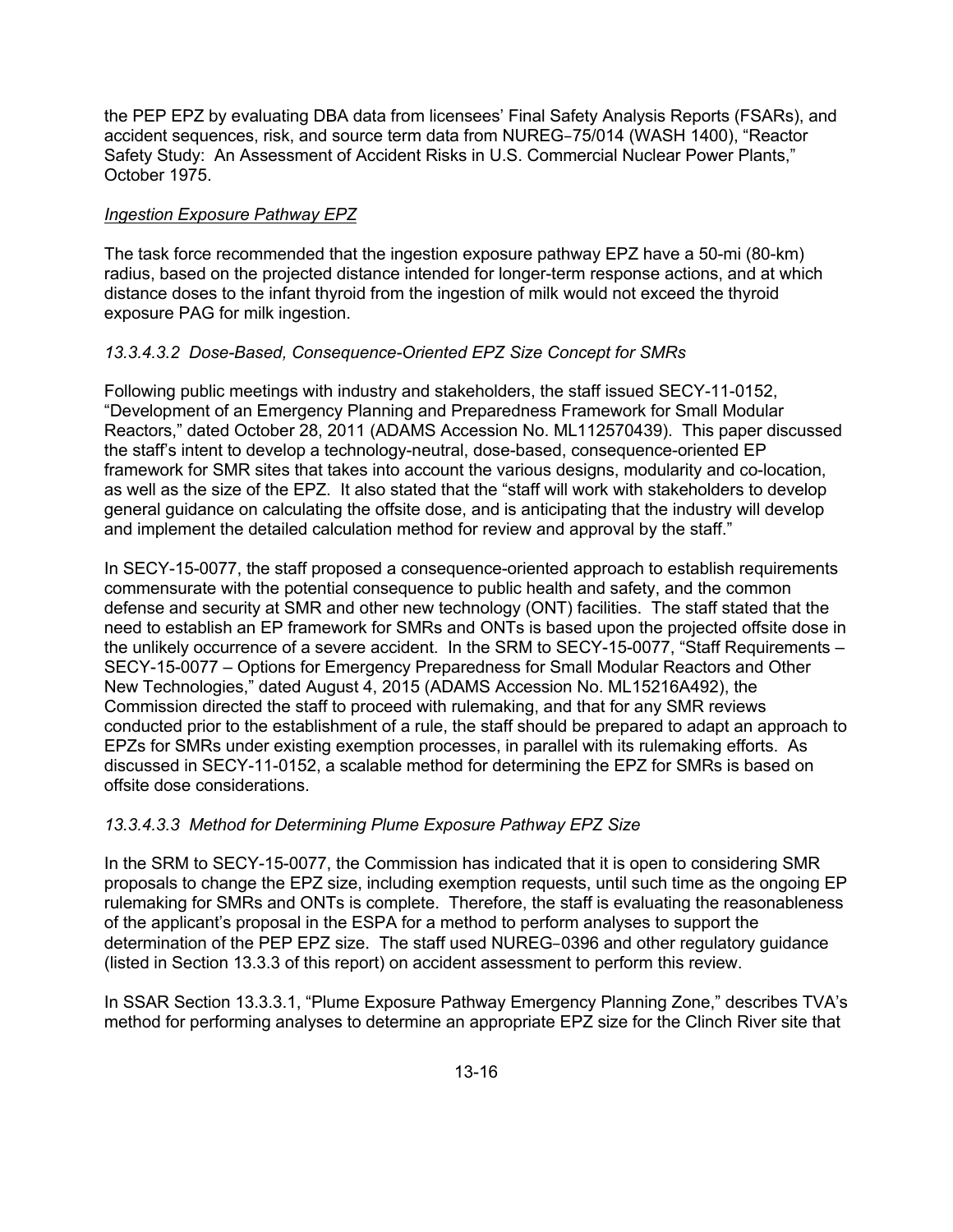a COL applicant could use to determine the size of the PEP EPZ. The approach considers the use of the existing EP regulatory framework, including the dose saving criteria in NUREG–0396. Specifically, the applicant proposed that the technical criteria for determining the PEP EPZ are the following:

- The PEP EPZ should encompass those areas in which projected dose from DBAs could exceed the EPA early phase PAGs.
- The PEP EPZ should encompass those areas in which consequences of less severe core melt accidents could exceed the EPA early phase PAGs.
- The PEP EPZ should be of sufficient size to provide for substantial reduction in early severe health effects in the event of more severe core melt accidents.

Similar to the analysis in NUREG–0396, the applicant's proposed method to determine PEP EPZ size relies upon consequence analyses for a range of potential accidents, including DBAs and severe accidents. Although the applicant discussed qualitatively the likelihood of the surrogate design used in the ESPA PPE to meet the proposed criteria, the applicant proposed that the COLA that references the CRN Site ESP would confirm that the criteria are met for the selected PEP EPZ, using the specific information related to potential accidents that result in airborne radiological releases for the plant design chosen to be constructed and operated at the CRN Site. Therefore, for the ESPA, the staff is not reviewing or approving a specific PEP EPZ size that is associated with a specific SMR technology. The staff is evaluating the reasonableness of the applicant's proposed criteria and method to determine the PEP EPZ, which is to be used by the COL applicant as justification for the PEP EPZ in the COLA.

The applicant's proposed method to determine the PEP EPZ size would be used to verify that, beyond the proposed PEP EPZ, the dose consequences for most accidents do not exceed the EPA early phase PAGs, and that there is a substantial reduction in early health effects<sup>11</sup> for releases due to less probable, more severe accidents. The method includes the following steps:

- 1. Selection and categorization of accident scenarios.
- 2. Development of fission product release to the environment as a function of time (radiological release source term).
- 3. Calculation of projected dose consequences at a distance, and comparison to dose criteria for DBAs and less severe accidents.

**<sup>.</sup>** 11 The EPA PAG Manual describes the *early phase* for taking protective actions (i.e., sheltering-in-place, evacuation, or administration of stable/radioprotectant potassium iodide (KI)) as lasting hours to days following an incident, and for Table 2-1, "PAGs and Protective Actions for the Early Phase of a Radiological Incident" (i.e., early phase PAGs), as occurring over the first four days following the anticipated (or actual) start of a radioactive release. The four-day period is chosen as the duration of exposure during the early phase because it is a reasonable estimate of the time necessary to make measurements, reach decisions, and prepare to implement further protective actions (such as relocation) if necessary. *Early health effects* are generally associated with a period of days to weeks following radiation exposure.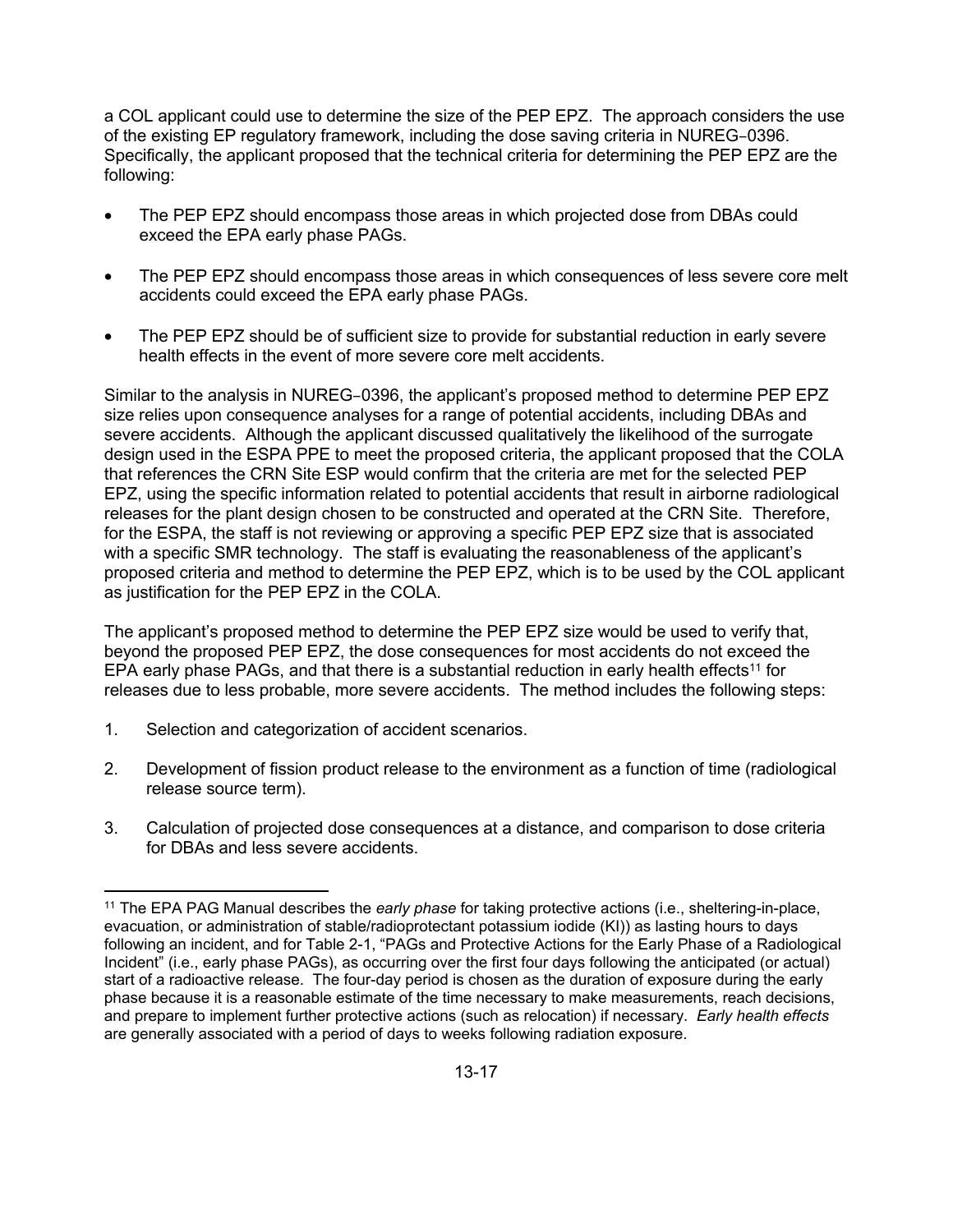4. Calculation of probability of dose exceedance at distance, and evaluation of substantial reduction in early health effects criterion for more severe accidents.

## *Proposed Criteria*

The applicant proposed dose criteria to aid in determination of EPZ size, that if not exceeded by projected consequences for potential accidents for average meteorological conditions at the site (i.e., mean value of meteorological conditions), would assure that areas outside the PEP EPZ would not require early protective actions, such as evacuation to ensure public health and safety. The dose criteria proposed by the applicant are that beyond the PEP EPZ outer boundary distance from the facility, the consequences of DBAs and less severe accidents would not exceed the EPA early phase PAGs. For more severe accidents, the criterion is that there is a substantial reduction in early health effects in areas beyond the selected PEP EPZ.

The dose criterion for DBAs and less severe accidents is that the projected dose from exposure to airborne releases during the initial four days (including exposure to the radioactive plume and deposited radioactive material) is less than 1 roentgen equivalent man (rem) (0.01 sievert (Sv)) total effective dose equivalent (TEDE). This dose criterion is consistent with the lower end of the range of projected TEDE that would warrant recommending initiation of protective actions for the public, as given in the (EPA) PAG Manual's description of early phase PAGs to protect against exposure to accident airborne releases. As given in NUREG–0396, the 10-mi PEP EPZ in the EP regulations for commercial power reactors is also based on identification of the area where the early phase PAGs would not be exceeded for DBAs and less severe accidents (e.g., more probable core damage accidents with release of radioactive material to the atmosphere). Because the applicant's proposed dose criterion for DBAs and less severe accidents is based upon the same reasoning that was used as the technical basis for the PEP EPZ distance codified in NRC regulations, the staff finds that the proposed dose criterion for DBAs and less severe accidents is acceptable for use in analyses that form the technical basis for PEP EPZ size.

The substantial reduction in early health effects criterion is that the conditional probability of acute dose exceeding 200 rem whole body from more severe accident scenarios is less than 1 x 10<sup>-3</sup> per reactor-year (rx-yr). This criterion is similar to the criterion used to evaluate consequences of very severe accidents (e.g., less probable core damage accidents that release very large quantities of radioactive material to the atmosphere) in NUREG–0396, which is the technical basis for the 10-mi PEP EPZ in the EP regulations for commercial power reactors. The NUREG–0396 task force determined that certain features of the more severe core-melt accidents should be considered in planning to assure that some capability exists to reduce the consequences of even the most severe accidents. The projected consequences of very severe accidents were plotted against distance, and showed that for large LWRs, the conditional probability of exceeding a whole body dose of 200 rem decreases rapidly as one approaches 10 mi, which was subsequently chosen to be the PEP EPZ radius based on all factors considered. As stated in the discussion on page I-37 of NUREG–0396, 200 rem whole body is the dose at which significant early injuries start to occur. Because the applicant's proposed substantial reduction in early health effects criterion is based upon the same reasoning that was used as the technical basis for the PEP EPZ distance, as codified in NRC regulations, the staff finds that the applicant's proposed substantial reduction in early health effects criterion is acceptable for use in analyses that form the technical basis for PEP EPZ size.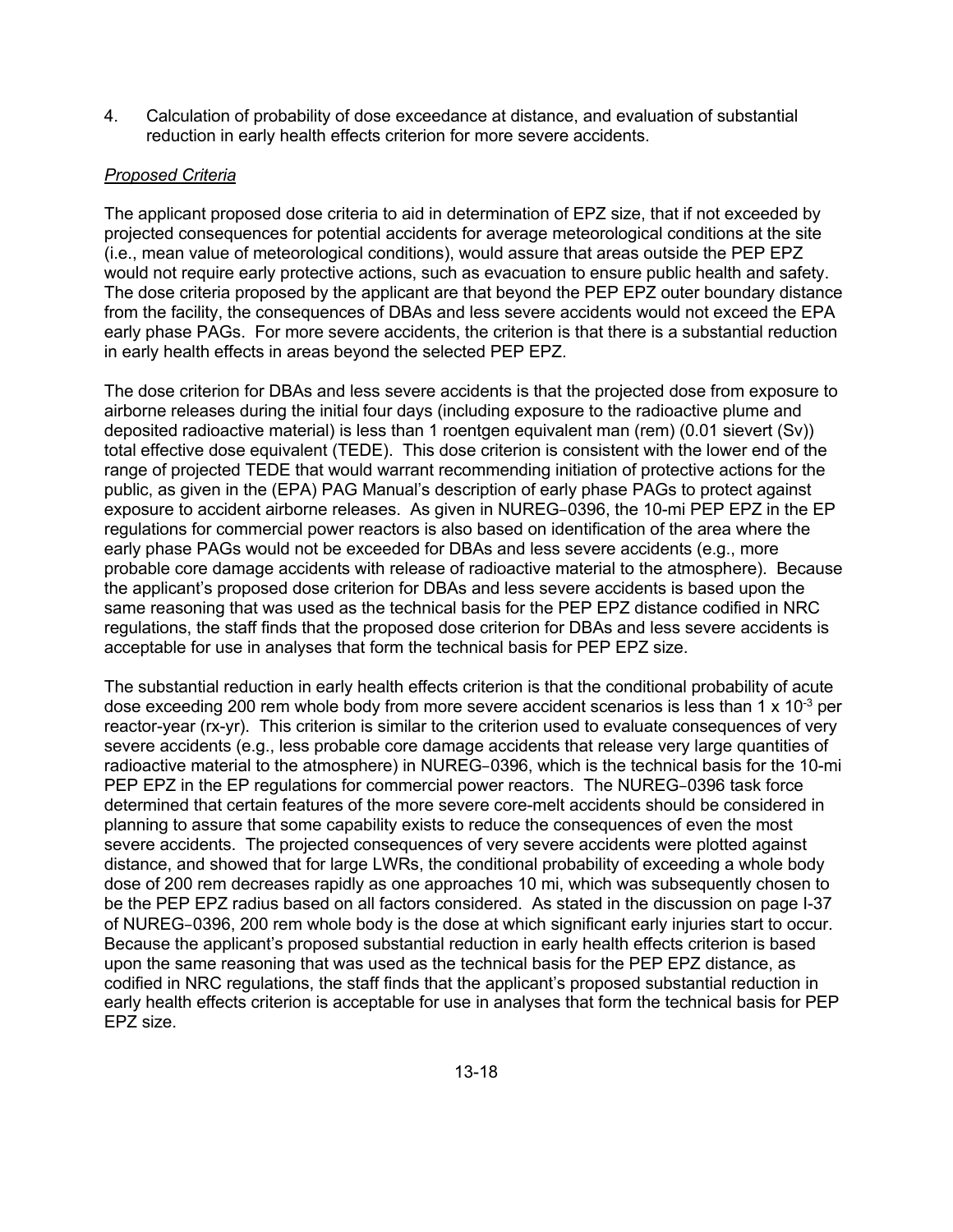### *Accident Selection and Categorization*

Consistent with the NUREG–0396 analysis, the applicant proposed to evaluate a range of accidents to determine the PEP EPZ size. As stated in SSAR Section 13.3.3.1.1, "Environmental Protection Agency Protective Action Guides," the DBA scenarios will be taken from those postulated accidents identified in a future COLA FSAR. The staff will evaluate the acceptability of the identified postulated accidents, as discussed in Chapter 15, "Transient and Accident Analysis," of NUREG–0800, as part of the COLA review.

For severe accidents, the applicant has proposed a methodical procedure to select accident scenarios from the plant-specific probabilistic risk assessment (PRA), and categorize them as less severe or more severe, based on core damage frequency (CDF). The applicant proposed that the less severe accident category includes core melt accidents with intact containment, beyond design basis scenarios, and accident scenarios with mean CDF greater than 1 x 10 $\textdegree$  per rx-yr. Scenarios will be grouped based on similar timing of core damage and similar equipment availability. The applicant proposed that the more severe accident category includes core melt accidents with postulated containment bypass or failure with potential for higher consequences with mean CDF greater than 1 x 10<sup>-7</sup> per rx-yr. For both severe accident categories, the initial accident sequence selection should include accident sequences with mean CDF greater than 1 x 10<sup>-8</sup> per rx-yr.

As noted by the applicant in SSAR Section 13.3.3.1.2, "Substantial Reduction in Early Health Effects," there are a number of precedents for the use of 1 x  $10<sup>-7</sup>$  per year frequency as a basis for accident sequences selection, including information from NUREG–0396. Although the frequency bounds for the severe accident categories presented by the applicant appear to be reasonable based on the stated precedents, the staff is not making a determination on acceptability at this time, and will review the selection and categorization of severe accidents in more detail when the design-specific PRA and EPZ size basis analyses are evaluated as part of a COLA review.

#### *Radiological Release Source Terms*

The applicant stated that DBA radiological release source terms will be the same as defined for postulated accidents in a COLA FSAR Chapter 15. The DBA radiological consequence analyses will be evaluated by the staff in its review of a COLA, as discussed in Section 15.0.3, "Design Basis Accident Radiological Consequence Analyses for Advanced Light Water Reactors," of NUREG– 0800, or comparable design specific review standard, if applicable. Similarly, the PEP EPZ size basis analyses, including the applicant's use of the DBA radiological release source terms within the analyses, will also be evaluated by the staff during a COLA review. Therefore, the staff finds that the commitment in the ESPA to use COLA FSAR DBA radiological release source terms is acceptable for use in the analyses to support selection of the PEP EPZ size.

The applicant stated that the severe accident radiological release source terms will be determined based on an NRC-accepted methodology. In SSAR Section 13.3.3.1.4, the applicant stated that a COLA will include detailed information on the Level 2 PRA<sup>12</sup> for the selected reactor technology to

**<sup>.</sup>**  $12$  The NRC uses PRA to estimate risk by computing real numbers to determine what can go wrong, how likely it is, and what are its consequences. Thus, PRA provides insights into the strengths and weaknesses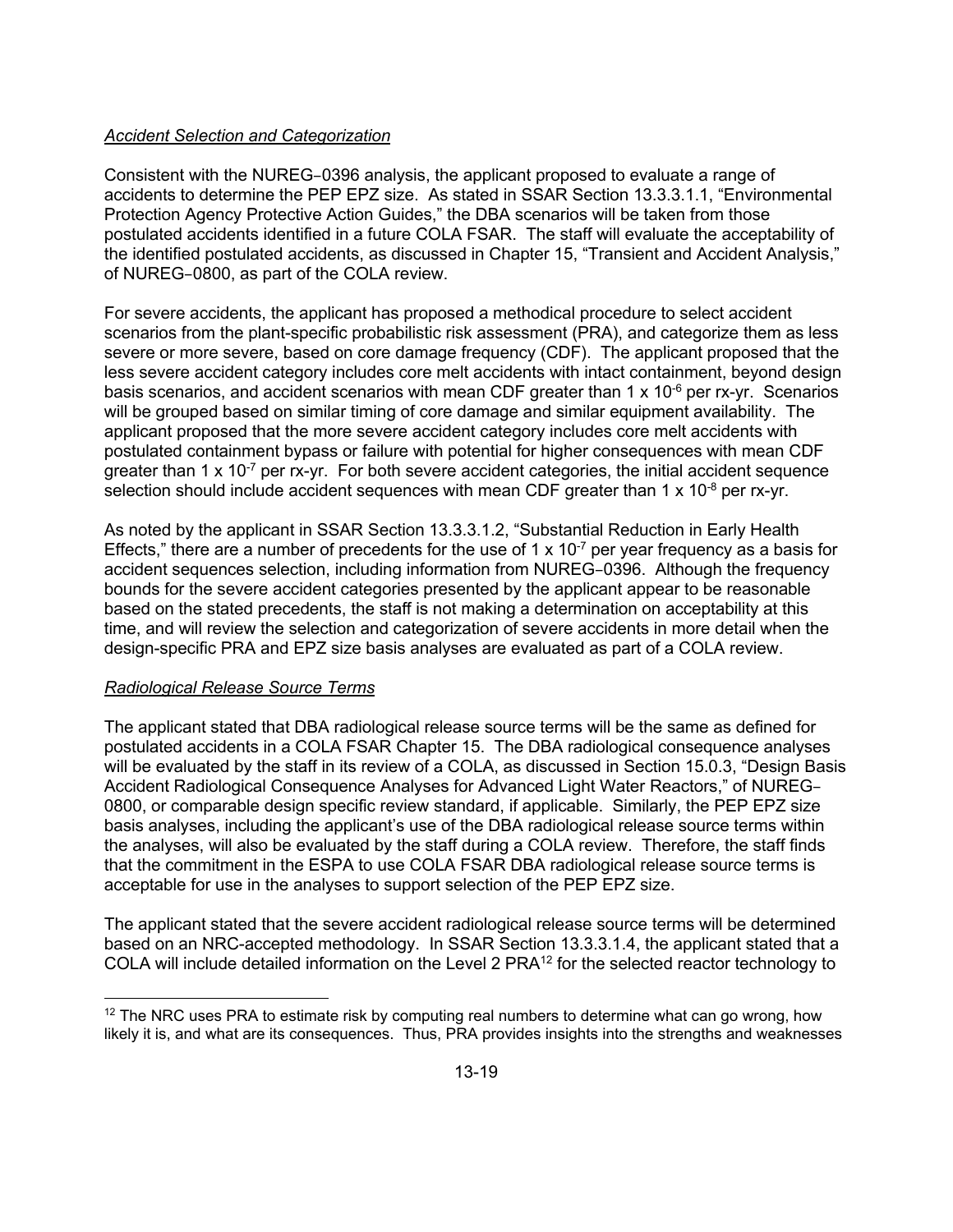be constructed and operated at the CRN Site. The Level 2 PRA information is used to define severe accident fission product releases for the selected less severe and more severe accident sequences that are included in the analyses to support PEP EPZ size. The Level 2 PRA will be evaluated by the staff in its review of a COLA, as discussed in Chapter 19, "Severe Accidents," of NUREG–0800. Similarly, the PEP EPZ size basis analyses, including the applicant's use of the Level 2 PRA within the analyses, will also be evaluated by the staff during a COLA review. Because an ESP does not permit construction or operation of a power reactor at the site, specific information on reactor design such as a PRA is not provided or reviewed as part of the ESPA. In addition, the applicant is not determining the PEP EPZ size in the ESPA, and has deferred that determination until detailed design information for the specific SMR design is included as part of the COLA. Therefore, the staff finds that the applicant's descriptions of how severe accident radiological release source terms could be determined in a COLA are reasonable.

#### *Consequence Analysis*

**.** 

In SSAR Section 13.3.3.1.1, the applicant described considerations for performing the DBA and less severe accident consequence analyses for comparison to the dose criterion (i.e., EPA early phase PAG of 1 rem TEDE). The analyses will calculate TEDE for the following exposure pathways: external exposure to the cloud (plume), inhalation, ground shine, and re-suspended ground contamination. The TEDE will be calculated for a 4-day period, consistent with the discussion in the PAG Manual for use of the early phase PAGs. The analyses will also use sitespecific information on meteorology to develop average expected (50<sup>th</sup> percentile) dispersion<sup>13</sup> characteristics and plant-specific radiological release source terms. The dose results will be compared to the dose criterion to determine that the EPA early phase PAG of 1 rem TEDE is not exceeded at the PEP EPZ boundary.

In SSAR Section 13.3.3.1.2, the applicant described considerations for performing the more severe accident consequence analysis, and the calculation of the conditional probability of exceeding the dose at which early health effects may occur. The applicant stated that the dose calculations will be based on methodology accepted for the selected certified SMR beyond design basis accidents. For each of the accident scenarios in the more severe accident category, the probability of exceeding 200 rem whole body acute dose will be calculated as a function of distance. At each given distance, the scenario frequency-weighted probabilities are summed over all scenarios and normalized by total CDF to give conditional probability of exceeding 200 rem whole body per rx-yr. The normalized conditional probability versus distance is plotted, and the distance where the result drops below 1 x 10<sup>-3</sup> per rx-yr is determined. This distance is then confirmed to be within the PEP EPZ.

of the design and operation of a nuclear power plant. For the type of nuclear plant currently operating in the United States, a PRA can estimate three levels of risk, including: (1) a Level 1 PRA estimates the frequency of accidents that cause damage to the nuclear reactor core (commonly called CDF; (2) a Level 2 PRA, which starts with the Level 1 core damage accidents, estimates the frequency of accidents that release radioactivity form the nuclear power plant; and (3) a Level 3 PRA, which starts with the Level 2 radioactivity release accidents, estimates the consequences in terms of injury to the public and damage to the environment. (Source: https://www.nrc.gov/about-nrc/regulatory/risk-informed/pra.html)  $13\,50$ <sup>th</sup> percentile dispersion, or 50 percent meteorology, refers to the average atmospheric dispersion characteristics for the site.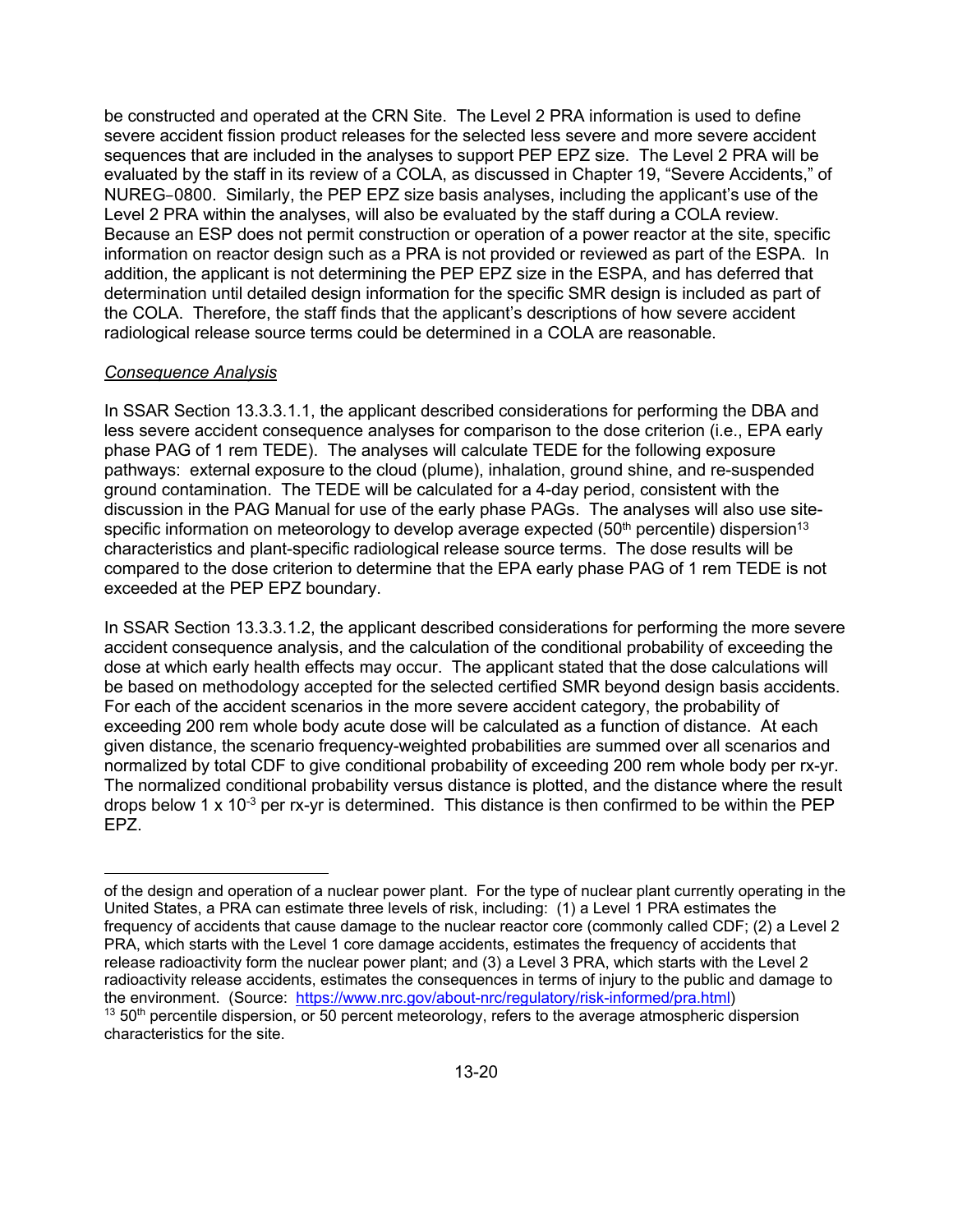The staff finds that the applicant's description of the method to perform the consequence analyses to support the determination in a COLA of the PEP EPZ size is reasonable and consistent with the analyses that were described in NUREG–0396. The staff is not making a final determination of the acceptability of the PEP EPZ size at this time, and will review the consequence analyses in more detail when the PEP EPZ size basis analyses are evaluated as part of a COLA review.

### *Small Modular Reactor Plant Parameters for Plume Exposure Pathway Emergency Planning Zone Size Considerations*

To support the exemption requests in ESPA Part 6 and the emergency plans in ESPA Part 5, TVA concluded that a PEP EPZ of 2-mi radius around the CRN Site provides reasonable assurance of public health and safety from potential accidents for any of the four SMRs within the PPE. TVA further stated that it is possible that at least one of the SMR designs will be able to demonstrate that the 1 rem TEDE threshold, established in the EPA PAG Manual, will not be exceeded at the site boundary in the event of an accident. To aid in its evaluation of the exemption requests, in eRAI-8885 the staff requested TVA provide additional information to describe whether and how the proposed accident consequence criteria in SSAR 13.3 are met at a given PEP EPZ boundary distance of less than 10 miles (including at the site boundary) for potential reactor facilities that would be encompassed within the PPE, as requested in the ESPA.

By letters dated August 24, 2017, March 9, 2018, and March 30, 2018 (ADAMS Accession Nos.ML17237A175, ML18068A732, and ML18089A605, respectively), in response to eRAI-8885 and eRAI-9602, TVA described an example evaluation using information on potential design basis and severe accidents for one of the SMR designs used to develop the ESPA PPE. This evaluation used the EPZ size determination methodology in SSAR Section 13.3 to show that, if a COLA selects that specific SMR design, it is likely that the COL applicant will be able to show that the resulting offsite doses would support a PEP EPZ size at the site boundary, or alternatively at a 2-mi radius. Because the analysis used information for an SMR design that is at the lower end of the design rated power that would fit the ESPA PPE (i.e., a range of 160 megawatts thermal (MWt) to 800 MWt per reactor), the accident releases and resulting doses are not bounding for any other SMR design considered within the ESPA. The example evaluation results show that the mean doses calculated at the site boundary and at the 2-mi radius for the specific SMR design are much less than the EPA early phase PAG for DBAs and more probable core melt accidents. The specific design used in the example analysis does not have accident scenarios in the category for comparison to the SSAR Section 13.3 criterion related to less probable core melt accidents. Therefore, the example is more likely to meet the dose criteria at the site boundary as compared to what would be expected in COLA analyses from the other SMR designs in the PPE, and doesn't necessarily support whether any other SMR in the PPE could support a PEP EPZ of less than 10 mi.

The staff audited the example calculation and related documents supporting the responses to eRAI-8885 and eRAI-9206, which provided source terms and dose results for a DBA and a severe accident using preliminary design information for a specific SMR design. The staff also evaluated key parameters associated with the accident source term to assess their reasonableness for, and representativeness of, the SMR design. The staff's summary of the audit was issued on May 22, 2018 (ADAMS Accession No. ML18122A344).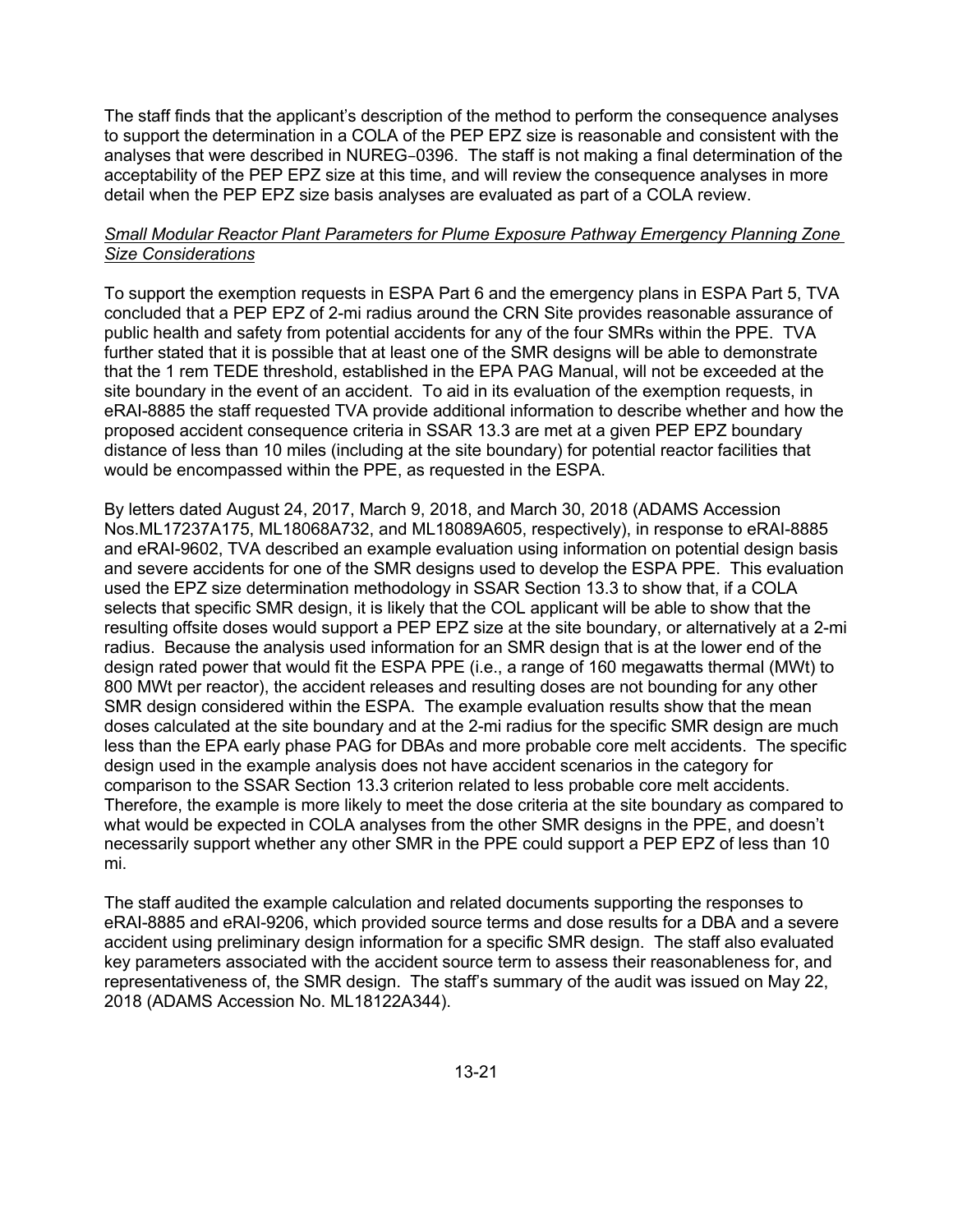The specific accident release source term information used in the example calculation is proprietary to the vendor for the SMR design used in the analysis. The accident source terms for the example analysis are based on a design that uses fuel that is similar to standard LWR fuel, which is representative of the SMR designs under consideration in the CRN Site ESPA. It also assumes a core power level for a single unit at 160 MWt. TVA anticipates that comparable methodologies and techniques that are used for the development of the source terms for large LWRs will be used in the development of the SMR accident source terms to be presented in SMR design documents for evaluation of the radiological consequences of accidents.

The NRC staff determined that the DBA and severe accident scenarios, as well as isotopic release values in the example calculation, are consistent with the information that the SMR vendor supplied in its design certification application FSAR and supporting documents. In addition, the staff determined that the SMR vendor used reasonable assumptions and accepted computer codes to develop the accident source terms. Therefore, based on its evaluation of the applicant's information, the staff finds the example calculation accident source terms to be not unreasonable for use in evaluation of the likelihood that a COLA would be able to justify an EPZ size of less than a 10-mi radius, with an analysis using SMR design-specific information.

TVA has stated that it does not intend that the exemption requests are only applicable to a specific design as in the example calculation, and has established plant parameters that will ensure the appropriate application of the exemption requests to support a site-specific PEP EPZ at the CRN Site. Therefore, as described in Enclosure 1 to the March 30, 2018, response to eRAI-9206, TVA developed non-design-specific plant parameters (i.e., accident atmospheric release source term) for the EPZ exemption requests. This non-design-specific plant parameter accident atmospheric release source term provided in the RAI response describes the bounding isotopic releases for a 4 day release from the proxy plant described in the ESPA PPE, for the purposes of determining the PEP EPZ size using the SSAR 13.3 methodology.

To develop the non-design-specific 4-day total atmospheric release source term, TVA created a composite source term based on vendor information on accident source terms from a spectrum of accidents and SMR vendors. Specifically, TVA used information from the ESPA SSAR Chapter 15 PPE source term (for a 800 MWt SMR design) and the vendor-specific information for the two accident source terms used in the EPZ size consideration example calculation for a separate SMR design of 160 MWt per reactor. Using the information from the three accident source terms for the two SMR designs, TVA took the largest release magnitude for each included isotope, within each analysis release time period, from any of the three source terms. TVA then added together the results for each time period to determine the maximum total release over 4 days for each isotope. To account for design uncertainty and the current analysis maturity for all the SMRs, TVA increased the isotopic releases by a discretionary margin of 25 percent. As a final step, TVA used the non-design-specific accident source term as input to an analysis using the SSAR 13.3 PEP EPZ size determination methodology. The analysis included adjustments to the isotopic activity values necessary for use as input to the MELCOR Accident Consequence Code System (MACCS) computer code, which takes source term input as fractional release of core inventory per chemical group (e.g., noble gases), instead of per isotope. These adjustments increased the margin to more than 25 percent. The analyses confirmed that the radiological consequences of accidents would not exceed the methodology dose criteria using the source term reported in the RAI response. The staff assessed TVA's assumptions and determined that they were reasonable, and finds that this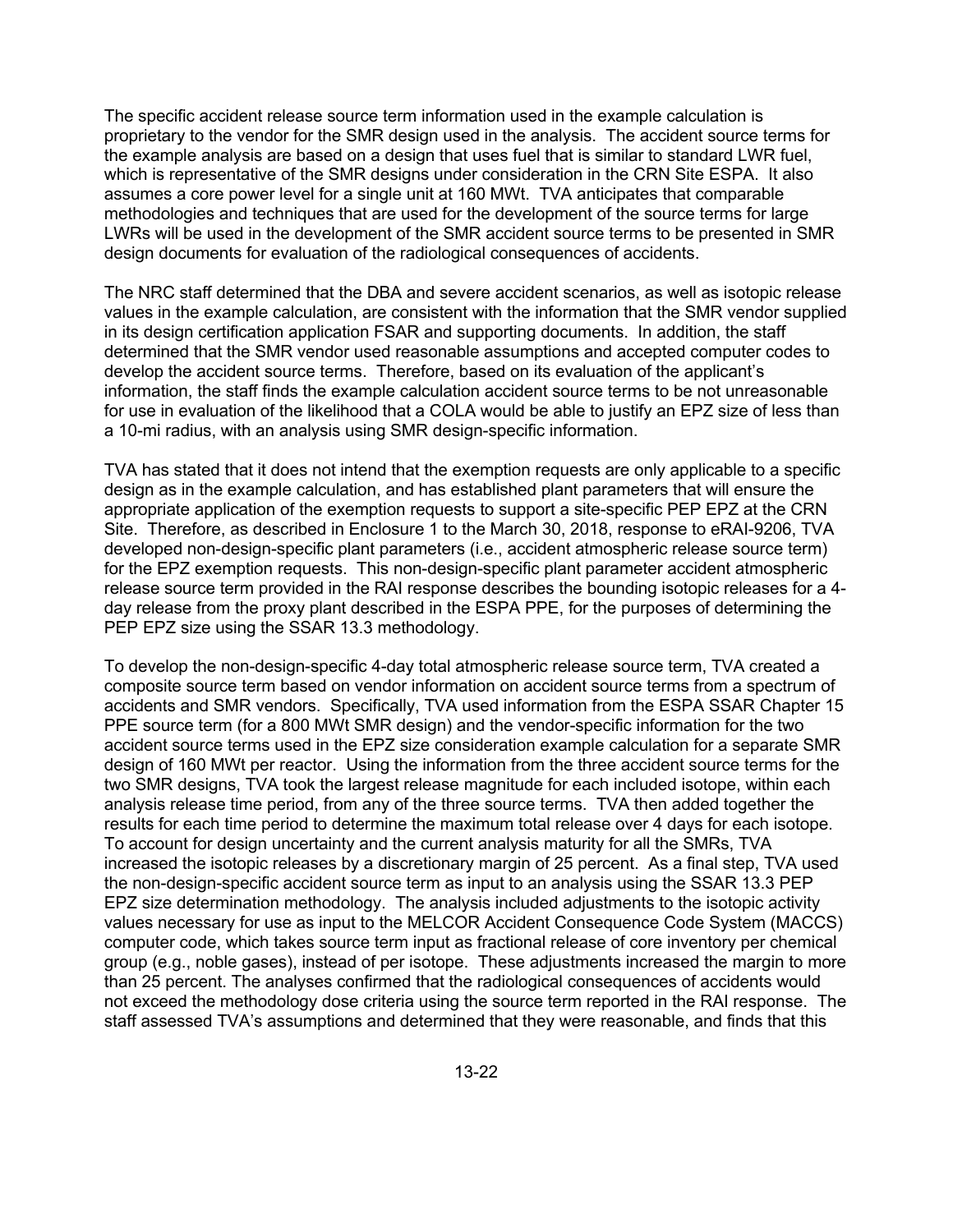analysis provides assurance that, if the releases from the specific plant chosen for a COLA are bounded by those in the non-design-specific plant parameter accident atmospheric release source term, it is likely that the COLA evaluation of EPZ size would support the use of either set of EP exemptions. Therefore, the non-design-specific atmospheric release source term, presented below in Table 13.3-1, is based on a range of core melt accidents for two SMR designs with rated thermal power levels at the lower and upper end of the range of SMRs included in the ESPA PPE.

In order to evaluate the reasonableness of the non-design-specific plant parameter accident atmospheric release source term, the NRC staff audited the example calculations and related documents supporting the development of the plant parameter source term for EPZ size determination. The staff evaluated the process associated with the development of the bounding accident source term to assess its reasonableness for, and representativeness of, the range of SMR designs used as the basis for the ESPA PPE. The staff's summary of the audit was issued on May 22, 2018, (ADAMS Accession No. ML18122A344). The staff finds that the process that TVA used to develop the non-design-specific plant parameter accident atmospheric release source term took into appropriate consideration the currently available design accident release information for two SMR designs within the ESPA PPE, applied conservative analysis margin, and generalized the source term to be bounding for a range of accidents for any of the SMR designs considered within the ESPA PPE. The staff determined that the DBA and severe accident scenarios and isotopic release values in the example calculation and in SSAR Chapter 15 are consistent with the information that the SMR vendors supplied to TVA. The staff also found that, by taking the composite maximum releases for each isotope for three accidents from two SMR designs and applying additional margin of more than 25 percent, both in the TVA composite source term and in the adjustments to the source term input to the MACCS analysis cases, TVA has proposed a reasonably bounding potential accident release source term for a 4-day release from a proxy plant that is representative of a range of SMR designs. Therefore, based on its evaluation of the applicant's information, the staff finds that the non-design-specific plant parameter accident atmospheric release source term is not unreasonable for use in evaluation of the likeliness that a COLA would be able to justify an EPZ size less than a 10-mi radius, with an analysis using SMR information.

As stated in SSAR Section 1.2.2, the ESPA PPE is based on construction and operation at the CRN Site of two or more SMRs with a maximum rated thermal power for a single unit of 800 MWt, where the combined generating capacity of the site is not to exceed 2,420 MWt. The non-designspecific plant parameters provided by TVA in the March 30, 2018, response to eRAI-9206 provide a bounding accident atmospheric release source term that would be applicable to the range of SMR designs included in the basis for the ESPA PPE. Therefore, the staff is proposing the following permit condition for the exemption, where the COL applicant must demonstrate that the SMR design information (used to support the exemption request) is bounding for the SMR technology selected. If TVA intends to implement the exemptions discussed in this evaluation, or propose similar exemptions related to PEP EPZ size, a COLA must provide an analysis using the methodology and criteria in SSAR Section 13.3 to justify the PEP EPZ size.

#### Permit Condition 1

An applicant for a combined license (COL) that references this early site permit shall provide detailed information in the COL application that demonstrates that the accident release source term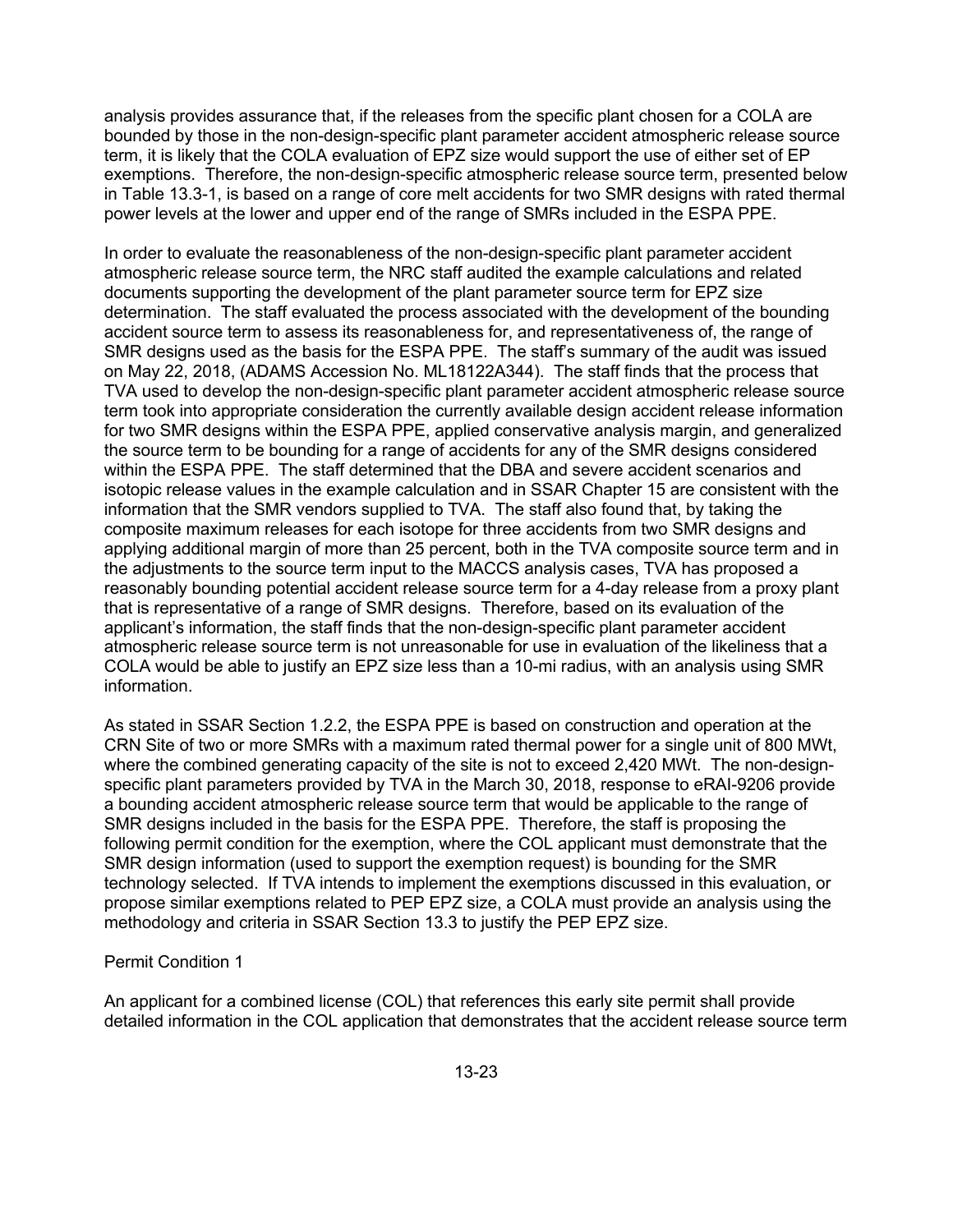information for the selected SMR design used in analyses to support the determination of the plume exposure pathway emergency planning zone (EPZ) size is bounded by the non-designspecific plant parameter source term information used in the analysis supporting the exemption requests, as described in the following Table 13.3-1, "Plant Parameter Accident Releases for Determining Emergency Planning Zone (EPZ) Size in Support of Emergency Planning Exemptions."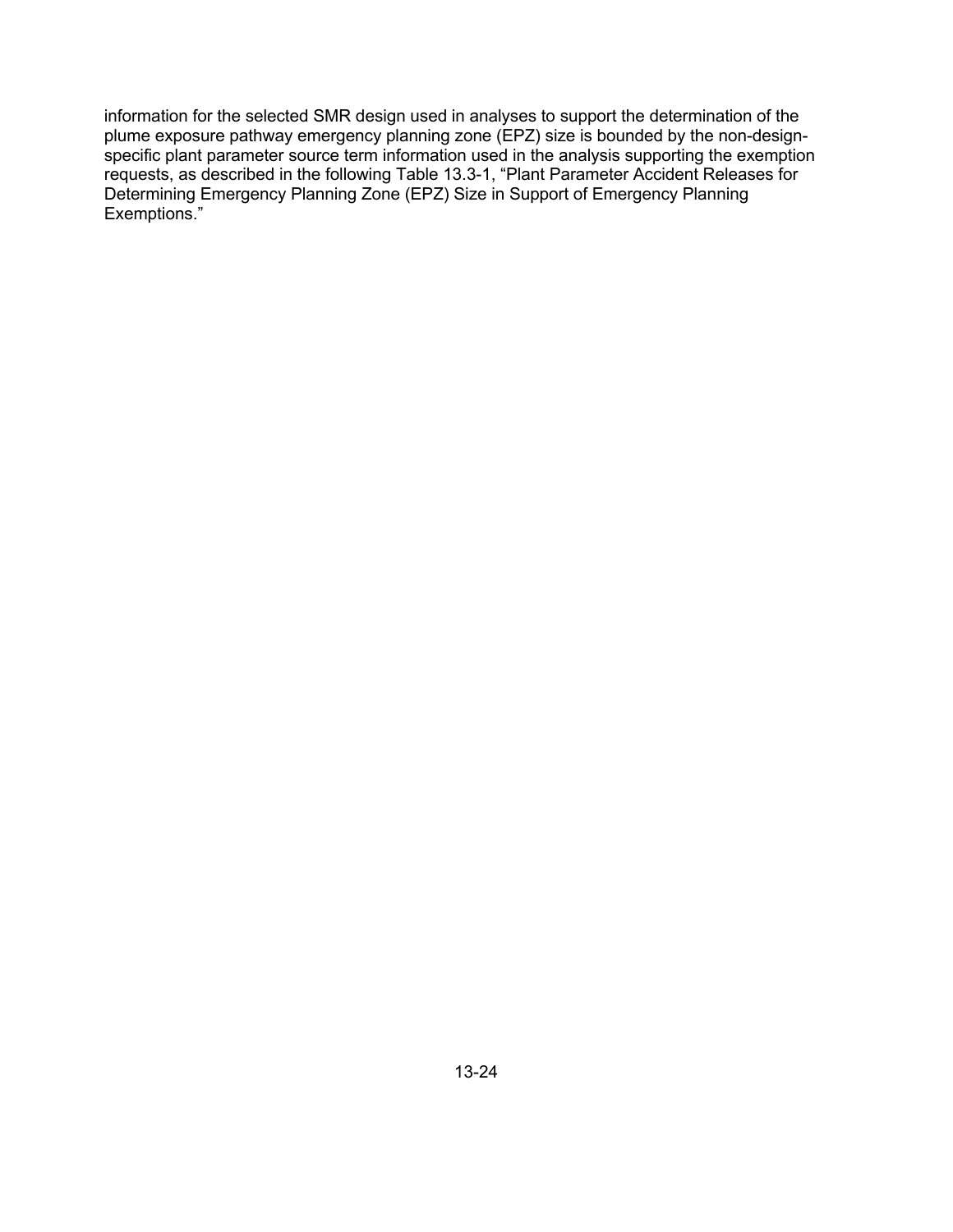# **Table 13.3-1**

Plant Parameter Accident Releases for Determining Emergency Planning Zone (EPZ) Size in Support of Emergency Planning Exemptions

| <b>Nuclide</b> | 4-Day Total<br><b>Activity (Ci)</b> | <b>Nuclide</b> | 4-Day Total<br><b>Activity (Ci)</b> |
|----------------|-------------------------------------|----------------|-------------------------------------|
| <b>Kr-85</b>   | 3.29E+03                            | Ru-106         | 2.68E+00                            |
| <b>Kr-85m</b>  | 1.94E+03                            | Rh-103m        | 4.11E+00                            |
| <b>Kr-87</b>   | $1.10E + 03$                        | Rh-106         | 2.70E+00                            |
| <b>Kr-88</b>   | $3.04E + 03$                        | <b>Nb-95</b>   | $6.45E + 01$                        |
| Xe-133         | $1.74E + 05$                        | Co-58          | 7.88E-05                            |
| Xe-135         | 1.49E+04                            | $Co-60$        | 8.74E-04                            |
| Xe-135m        | 6.95E+02                            | Mo-99          | $6.16E + 01$                        |
| Cs-134         | 1.26E+02                            | Tc-99m         | 5.80E+01                            |
| Cs-136         | 2.82E+01                            | <b>Nb-97</b>   | 3.95E+00                            |
| Cs-137         | 8.88E+01                            | Nb-97m         | 4.61E-01                            |
| <b>Rb-86</b>   | 9.92E-01                            | Ce-141         | $1.31E + 00$                        |
| <b>Rb-88</b>   | 2.59E+03                            | Ce-143         | 1.09E+00                            |
| Ba-139         | $1.22E + 01$                        | Ce-144         | 1.10E+00                            |
| Ba-140         | 4.82E+01                            | Np-239         | $1.10E + 01$                        |
| <b>Sr-89</b>   | 2.20E+01                            | Pu-238         | 7.75E-03                            |
| <b>Sr-90</b>   | 7.46E+00                            | Pu-239         | 3.21E-04                            |
| Sr-91          | $2.05E + 01$                        | Pu-240         | 6.48E-04                            |
| <b>Sr-92</b>   | 1.27E+01                            | Pu-241         | 1.60E-01                            |
| <b>Ba-137m</b> | 8.00E+01                            | $Zr-95$        | 6.34E-01                            |
| $I - 131$      | 6.79E+02                            | $Zr-97$        | 5.64E-01                            |
| $I-132$        | 4.35E+02                            | Am-241         | 1.06E-04                            |
| $I - 133$      | $9.72E + 02$                        | Cm-242         | 2.61E-02                            |
| $I - 134$      | 2.08E+02                            | Cm-244         | 1.09E-02                            |
| $I-135$        | $6.59E + 02$                        | La-140         | 4.75E+00                            |
| Sb-127         | $1.51E + 01$                        | La-141         | 2.45E-02                            |
| Sb-129         | $1.23E + 01$                        | La-142         | 8.65E-01                            |
| Te-127         | $1.60E + 01$                        | Nd-147         | $6.82E + 00$                        |
| Te-127m        | 2.86E+00                            | Pr-143         | 3.10E-01                            |
| Te-129         | $1.75E + 01$                        | $Y-90$         | 5.05E-01                            |
| Te-129m        | 8.15E+00                            | $Y-91$         | 2.74E-01                            |
| Te-131m        | $2.22E + 01$                        | $Y-92$         | 7.46E+00                            |
| Te-132         | 1.78E+02                            | $Y-93$         | 2.90E-01                            |
| Te-131         | 1.09E+01                            | $Y-91m$        | 9.90E+00                            |
| Rh-105         | 2.90E+00                            | Pr-144         | 9.65E-01                            |
| Ru-103         | 4.13E+00                            | Pr-144m        | 1.72E-02                            |
| Ru-105         | 1.55E+00                            |                |                                     |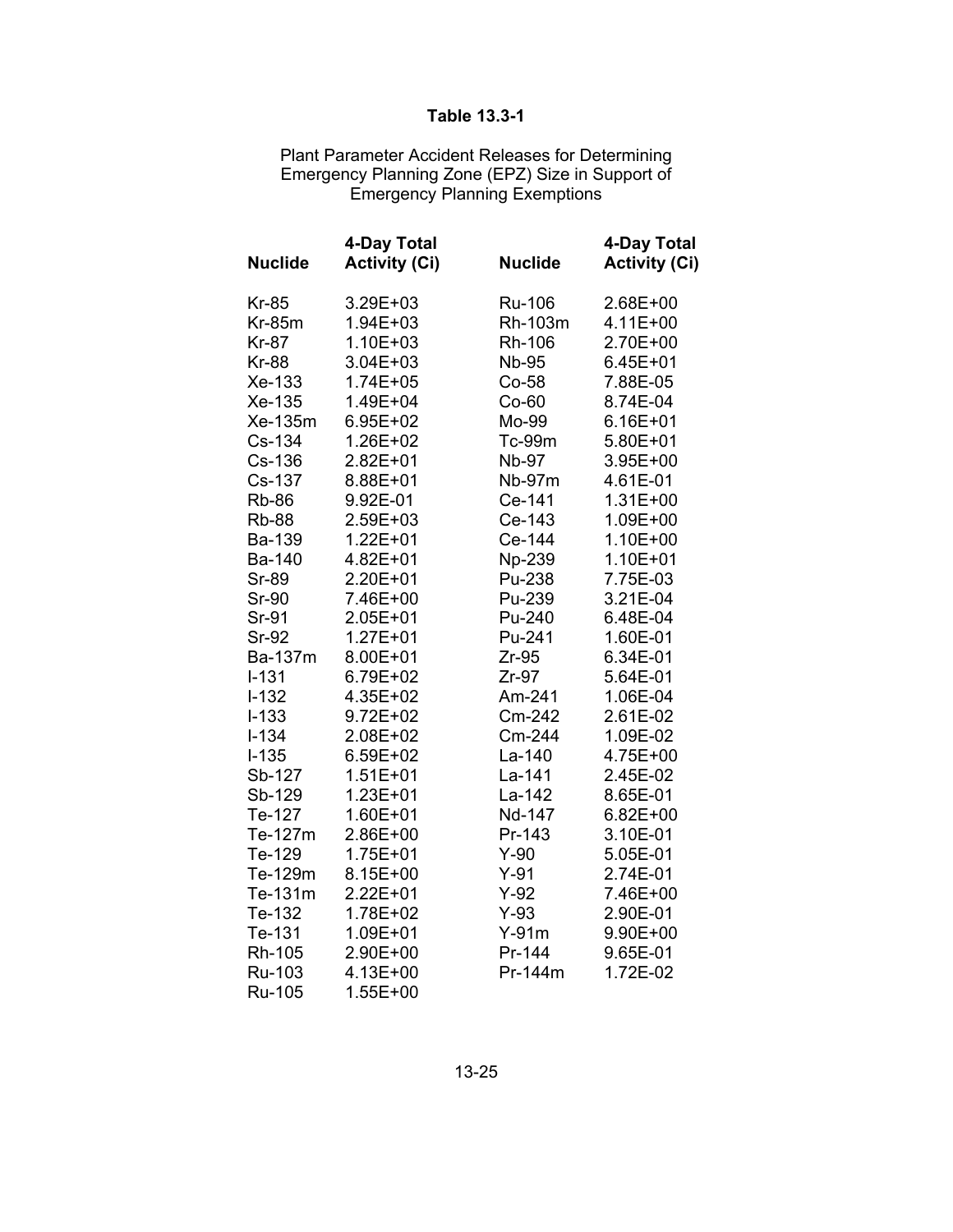# *COLA*

In SSAR Section 13.3.3.1.4, the applicant described the information to be provided in a COLA, as a technical basis for a site-specific PEP EPZ size. A COLA will apply the methodology proposed in SSAR Section 13.3.3, "Emergency Planning Zones," to determine the CRN Site's site-specific PEP EPZ, and further evaluate whether either of the two major features emergency plans (included in ESPA Part 5) may be applicable to the COLA PEP EPZ. A COLA will also provide supporting information for the PEP EPZ technical basis analysis, such as the DBA radiological consequence analysis, Level 1 and Level 2 PRA information, and the information on the consequence analyses using the PEP EPZ size methodology described in SSAR Sections 13.3.3.1.1 and 13.3.3.1.2. While the ESPA does not include any COL action items related to the PEP EPZ size, the staff proposed COL Action Item 13.3-1 in Section 13.3.4.4 of this report.

## **Conclusion**

The staff concludes that the applicant's proposed methodology (described in SSAR Section 13.3) to prepare an analysis, as the technical basis to support the PEP EPZ size determination in a subsequent CRN Site COLA, is reasonable, consistent with Commission considerations for SMR EPZ size determinations, and consistent with the analyses that form the technical basis for the current regulatory requirement of a PEP EPZ about 10 mi in radius for large LWRs. Therefore, the proposed methodology is acceptable for determining the appropriate size of the PEP EPZ for the CRN Site, subject to approval of the exemptions discussed in Section 13.3.4.4 of this report.

## *13.3.4.4 Exemption Requests – Site Boundary & 2-Mile EPZ*

In Part 5 of the ESPA, TVA provided the "major features" of two distinct emergency plans, pursuant to 10 CFR 52.17(b)(2)(i), which describe two different PEP EPZs. ESPA Part 5A, "Emergency Plan (Site Boundary EPZ)," provides the major features of an emergency plan for a PEP EPZ at the site boundary (i.e., ESP Plan 5A), and ESPA Part 5B, "Emergency Plan (2-Mile EPZ)," provides the major features of an emergency plan for a PEP EPZ that consists of an area approximately 2 mi in radius from the CRN Site center point (i.e., ESP Plan 5B).

In ESPA Part 6, "Exemptions and Departures," TVA provided two sets of requested exemptions from NRC's emergency planning (EP) regulations for nuclear power plants, which are reflected in the respective major features emergency plans. Specifically, ESP Plan 5A includes the 25 individual requested exemptions in Table 1-1, "Exemptions Requested from 10 CFR 50.33(g), 50.47(b), and (c)(2) for the Site Boundary EPZ Emergency Plan," and Table 1-2, "Exemptions Requested from 10 CFR Part 50, Appendix E for the Site Boundary EPZ Emergency Plan." ESP Plan 5B includes two individual requested exemptions in Table 1-3, "Exemptions Requested from 10 CFR 50.33(g), 50.47(b), and (c)(2) for the 2-Mile EPZ Emergency Plan," consisting of 10 CFR 50.33(g) and 10 CFR 50.47(c)(2). Both sets of exemptions reflect the use of an alternative method for emergency planning for use in a COLA to determine the EPZ, considering that the NRC's EP regulations require that the PEP EPZ for commercial nuclear power reactors encompasses an area with a radius of approximately 10 mi (16 km) (TVA 2017-TN4921|TVA 2016-TN4637|).

TVA requested that NRC review the two distinct major features emergency plans (i.e., ESP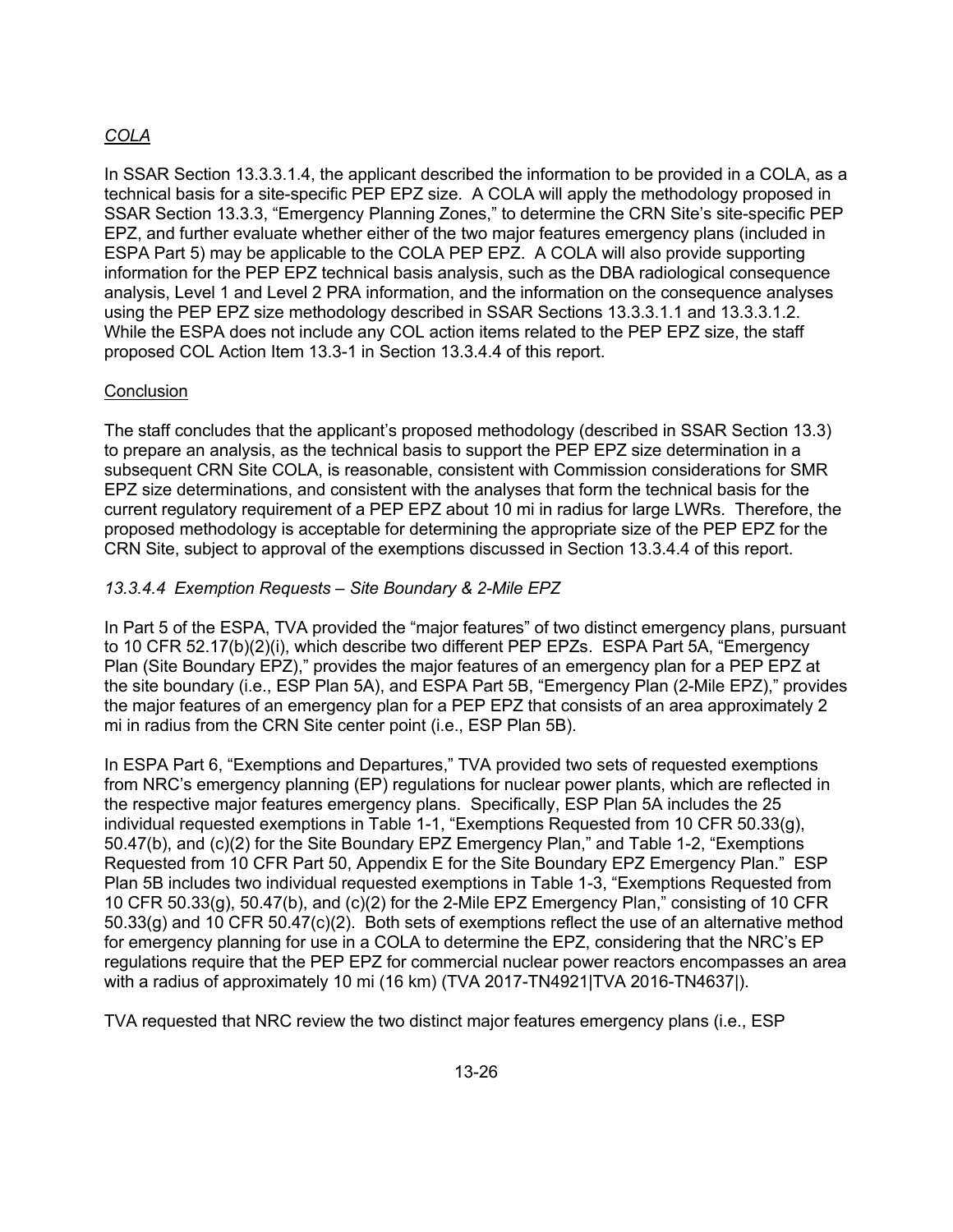Plan 5A and 5B), which are based on the establishment in a COLA of a PEP EPZ that is able to meet the radiological dose-related criteria (set forth in Site Safety Analysis Report (SSAR) Section 13.3, "Emergency Preparedness,") for the SMR technology that will be selected by the COL applicant. The staff's evaluation of the requested exemptions takes into account the proposed methodology in SSAR Section 13.3 that a COLA applicant (referencing the CRN Site ESP) would use to determine the adequacy of the PEP EPZ size.

TVA requested exemptions from various NRC requirements associated with onsite (licensee) and offsite (State/local) REP plans related to the two different major features emergency plans the applicant submitted with the ESPA: ESPA Plan 5A involving the establishment of a PEP EPZ at the site boundary, and ESPA Plan 5B consisting of an area approximately 2 mi in radius from the site center point. In SSAR Section 13.3 provides a general overview of the two major features emergency plans included in ESPA Part 5. It states that both major features emergency plans are based on the existing TVA generic emergency plan, and that they comply with 10 CFR 50.47(b) and Appendix E to 10 CFR Part 50, considering the requested exemptions that are described in ESPA Part 6 (addressed below). ESPA Part 6 states that TVA is proposing a dose-based, consequence-oriented approach to establish an appropriate PEP EPZ size that is consistent with, and based upon, the EPA PAG dose criteria for early phase protective actions in the unlikely event of a severe accident.

Pursuant to 10 CFR 50.12, the Commission may, upon application by any interested person or upon its own initiative, grant exemptions from the requirements of 10 CFR Part 50 when: (1) the exemptions are authorized by law, will not present an undue risk to public health or safety, and are consistent with the common defense and security; and (2) when special circumstances are present. Special circumstances exist when application of the regulation in the particular circumstance would not serve the underlying purpose of the rule or is not necessary to achieve the underlying purpose of the rule (see 10 CFR 50.12(a)(2)(ii)).

TVA identified two sets of proposed exemptions, consisting of (1) exemptions for a PEP EPZ at the site boundary (see ESPA Part 6 Table 1-1, "Exemptions Requested from 10 CFR 50.33(g), 50.47(b), and (c)(2) for the Site Boundary EPZ Emergency Plan," and Table 1-2, "Exemptions Requested from 10 CFR Part 50, Appendix E for the Site Boundary EPZ Emergency Plan"); and (2) exemptions for an approximate 2-mi PEP EPZ (see ESPA Part 6 Table 1-3, "Exemptions Requested from 10 CFR 50.33(q), 50.47(b), and  $(c)(2)$  for the 2-Mile EPZ Emergency Plan").

With regard to establishing the size of the PEP EPZ, the requirements in 10 CFR 50.33(g) and 10 CFR 50.47(c)(2) include the statement that "[t]he size of the EPZs also may be determined on a case-by-case basis for gas-cooled reactors and for reactors with an authorized power level less than 250 MW thermal." In addition, 10 CFR Part 50, Appendix E, provides the flexibility to determine other emergency planning considerations, such as organization, assessment actions, activation of emergency organization, emergency facilities, and equipment, on a case-by-case basis for certain facilities.

However, while there is flexibility in terms of what Appendix E may require, the staff has found that TVA's request for exemption from certain Appendix E requirements is acceptable to allow approval of a site boundary PEP EPZ major features emergency plan where the EPZ selected by a COL applicant would not extend beyond the site boundary to cover offsite areas. This is discussed in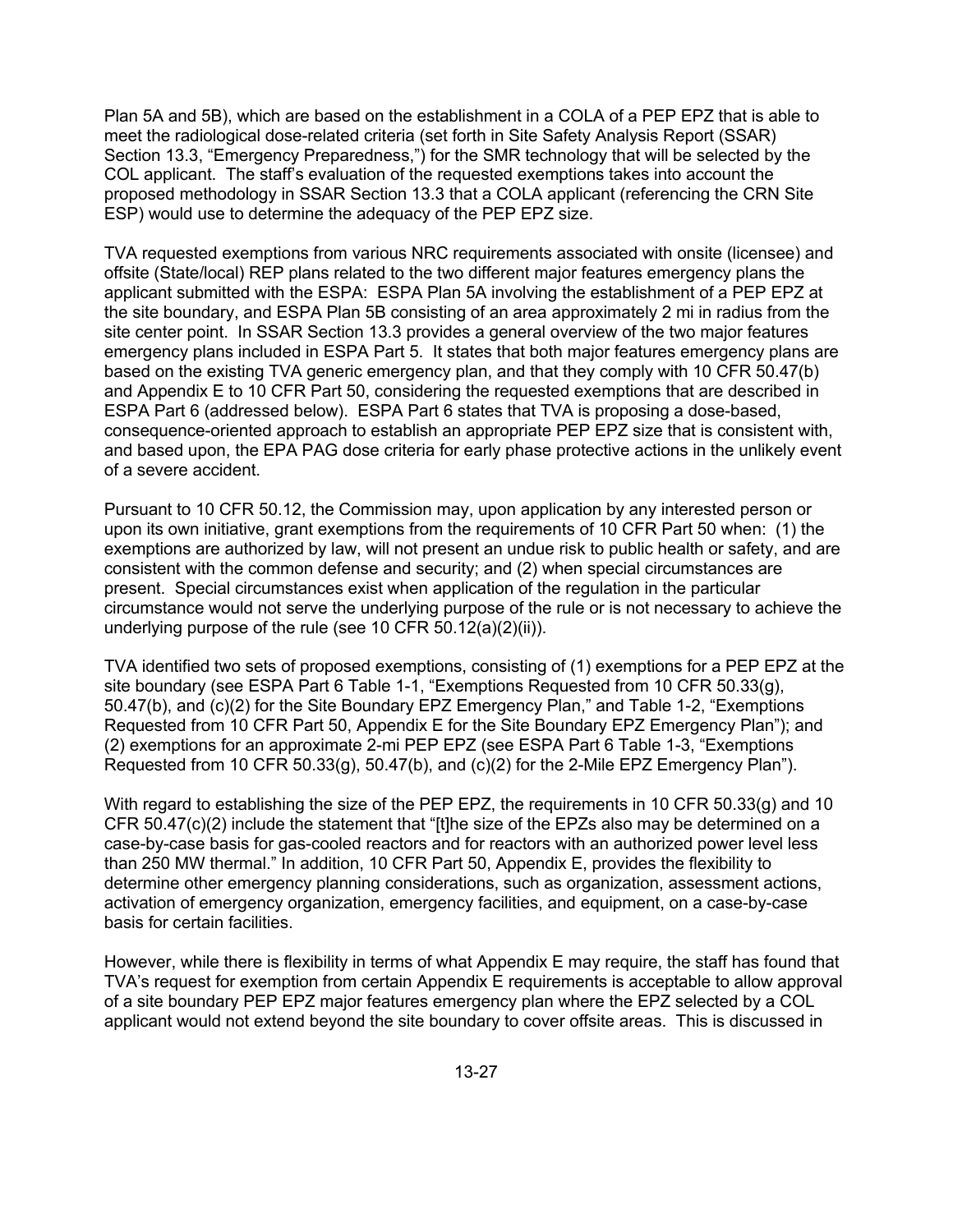greater detail in section 13.3.4.4.C. Also a specific reactor technology has not been selected, and the PPE is based on construction and operation at the CRN Site of two or more SMRs with a maximum rated thermal power for a single unit of 800 MWt. In addition, the combined nuclear generating capacity from the site is not to exceed 2420 MWt (800 MWe). Since the proposed PPE for the CRN Site includes power levels that exceed 250 MWt, and do not identify an SMR that is gas-cooled, the proposed exemptions must be reviewed pursuant to NRC's exemption process, rather than on a case-by-case basis.

The staff reviewed the proposed methodology, requested exemptions, and the two major features emergency plans, as part of its review of ESPA Chapter 13. Importantly, the ESP application does not request and the staff has not approved or determined a specific PEP EPZ size or reactor technology for the CRN Site. The staff has evaluated the reasonableness of the applicant's proposed criteria and method for determining the PEP EPZ and EP requirements in a future COL application, which will, if submitted, reference a specific reactor design. The regulatory evaluation of the 25 exemption requests for the site boundary PEP EPZ is provided below in Section 13.3.4.4.A. The regulatory evaluation of the two exemption requests for the 2-mi PEP EPZ is provided below in Section 13.3.4.4.B. The staff's technical evaluation of all proposed exemptions, is provided below in Section 13.3.4.4.C.

In SSAR Section 13.3, TVA described its approach for establishing the PEP EPZ sizing for the CRN Site. Specifically, the appropriateness of the exemptions requested in ESPA Part 6 is established using a consequence-based approach for a spectrum of accidents that could produce offsite doses in excess of the EPA early phase PAGs. This approach is consistent with the objective of emergency response plans (i.e., to provide dose savings), and with NUREG–0396.

TVA stated that a PEP EPZ less than the "about 10 miles," cited in 10 CFR 50.47(c)(2), is justified based upon the significantly reduced risk of radiological release and offsite radiological consequences expected for SMR designs. Specifically, SMR designs will have small radionuclide inventory and source terms; the projected rate of progression of postulated accidents is anticipated to be slower; and various design features may eliminate several normally considered DBAs. Further, beyond-DBAs are significantly less likely.<sup>14</sup> The ESPA uses an EPZ sizing approach – consistent with that recommended by the NRC staff in SECY-15-0077 – for establishing a PEP EPZ boundary that ensures public protection from dose levels above the 1 rem TEDE threshold established in the PAG Manual (discussed in Section 13.3.4.3.2 of this report). TVA concluded that a 2-mi radius from the site center point provides reasonable assurance of public health and safety from any of the four SMR designs within the PPE. Further, it is possible that at least one of the SMR designs will demonstrate that the 1 rem TEDE threshold established in the PAG Manual will not be exceeded at the site boundary. Therefore, TVA has chosen to include two major features emergency plans in its application.

The major features emergency plan associated with the 2-mi PEP EPZ contains the same features as a traditional 10-mi EPZ emergency plan. For a PEP EPZ established at the site boundary, TVA proposed that there is no need for a pre-planned, offsite REP plan, as traditionally defined by the

**.** 

<sup>&</sup>lt;sup>14</sup> The advantages of SMR designs are addressed in more detail in NRC's July 28, 2017, eRAI-8885 (ADAMS Accession No. ML17209A401), and TVA's August 24, 2017, response to eRAI-8885 (ADAMS Accession No. ML17237A175).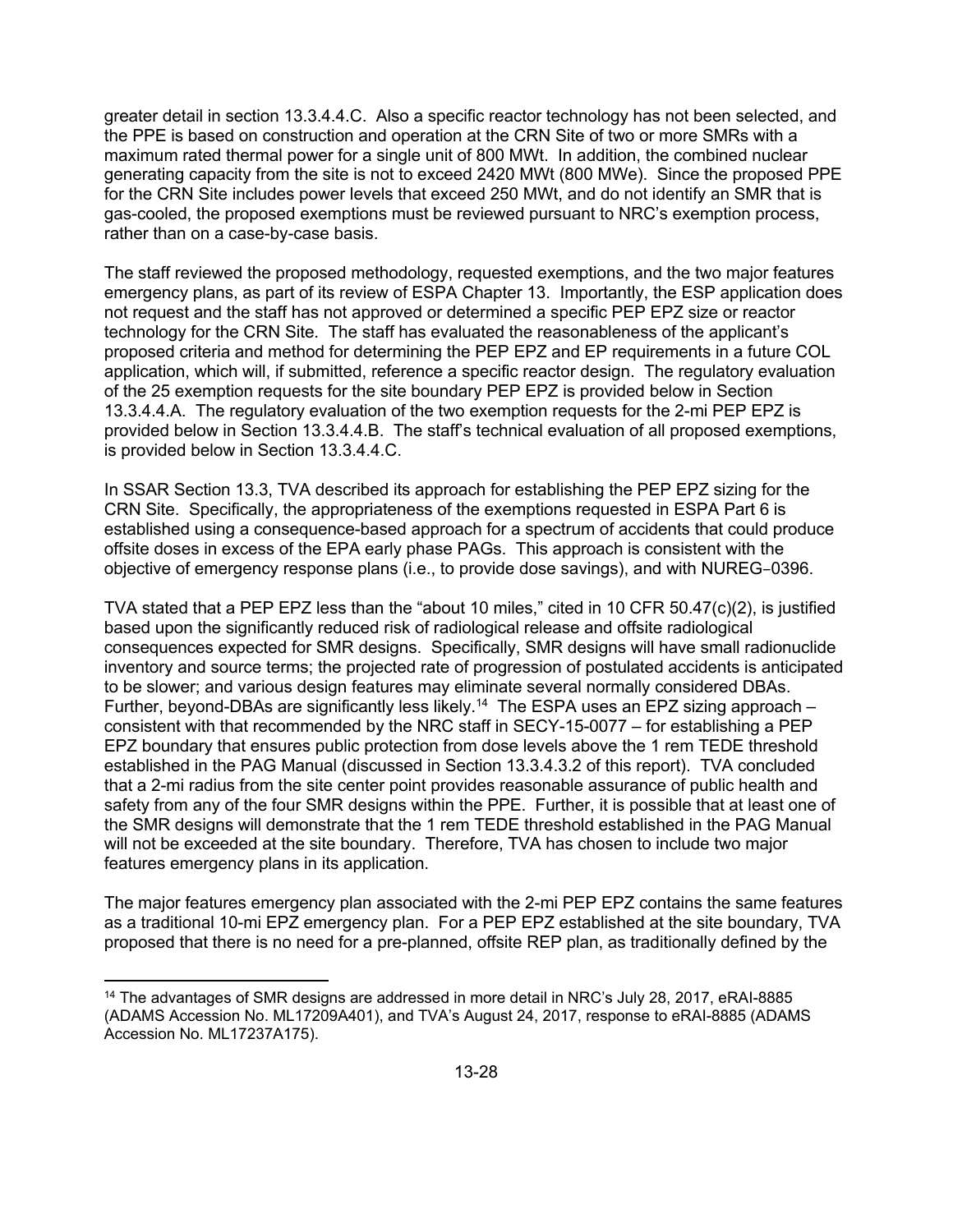NRC and FEMA, because of the very low calculated radiological risk. The hazards from a radiological event from an SMR design are deemed to be roughly equivalent to non-radiological hazards at other industrial or chemical facilities. Therefore, from an offsite planning and preparedness perspective, EP would be similar to those types of facilities and addressed in accordance with the State and local Comprehensive Emergency Management Plan (CEMP)15 (sometimes referred to as an "all hazards plan"). In the case of the Clinch River SMR project, TVA stated that it will coordinate with TEMA to develop a Multi-Jurisdictional Emergency Response Plan (MJERP) for the CRN Site, which would become part of the State's overall CEMP.

TVA stated that its approach is based on (1) the expectation of enhanced safety inherent in the design of SMRs to significantly reduce the risk of radiological release and offsite consequence, and (2) application of the significant body of risk information available to inform the technical basis for the PEP EPZ size. The proposed technical criteria for determining the EPZ size consider the utilization of the existing EP regulatory framework and dose saving criteria established in NUREG-0396. In summary, the proposed technical criteria for determining the EPZ size are:

- The EPZ should encompass those areas in which projected dose from DBAs could exceed the EPA early phase PAGs.
- The EPZ should encompass those areas in which consequences of less severe core melt accidents could exceed the EPA early phase PAGs.
- The EPZ should be of sufficient size to provide for substantial reduction in early severe health effects in the event of more severe core melt accidents.

Implementation of the site boundary PEP EPZ (as described in ESP Plan 5A) does not rely on specific offsite radiological emergency plans. As addressed in FEMA's Comprehensive Preparedness Guide (CPG)-101, "Developing and Maintaining Emergency Operations Plans," if determined appropriate by government officials, they may utilize a CEMP approach to EP to implement ad hoc protective actions to protect the public.

In SSAR Section 13.3.3.1.4, TVA stated that it intends to include one complete and integrated emergency plan in the COLA based upon the selection of the SMR reactor technology. TVA intends to demonstrate that the design of the facility presented in the COLA falls within the design parameters for the surrogate plant PPE postulated in the ESPA. If the dose consequences of the chosen SMR technology do not exceed the EPA early phase PAGs at the site boundary, and do not present a substantial risk that doses at which significant early health effects may occur, then TVA could elect to establish the PEP EPZ at the site boundary in the COLA. In this scenario, TVA will coordinate with the applicable offsite response organizations (OROs) regarding establishment of the PEP EPZ at the site boundary. If the dose consequences of the SMR technology do not

 $\overline{a}$ 

<sup>&</sup>lt;sup>15</sup> The CEMP is part of FEMA's Comprehensive Preparedness Guide (CPG)-101, "Developing and Maintaining Emergency Operations Plans" (https:/www.fema.gov/media-library-data/20130726-1828-25045- 0014/cpg\_ 101\_comprehensive\_preparedness\_guide\_

developing and maintaininig emergency operations plans 2010.pdf, visited December 22, 2017). It helps planners at all levels of government in their efforts to develop and maintain viable, all-hazards, allthreats emergency plans. A CEMP is often referred to as "all hazards planning." See www.tnema.org/ema/response/plans.html, visited December 28, 2017.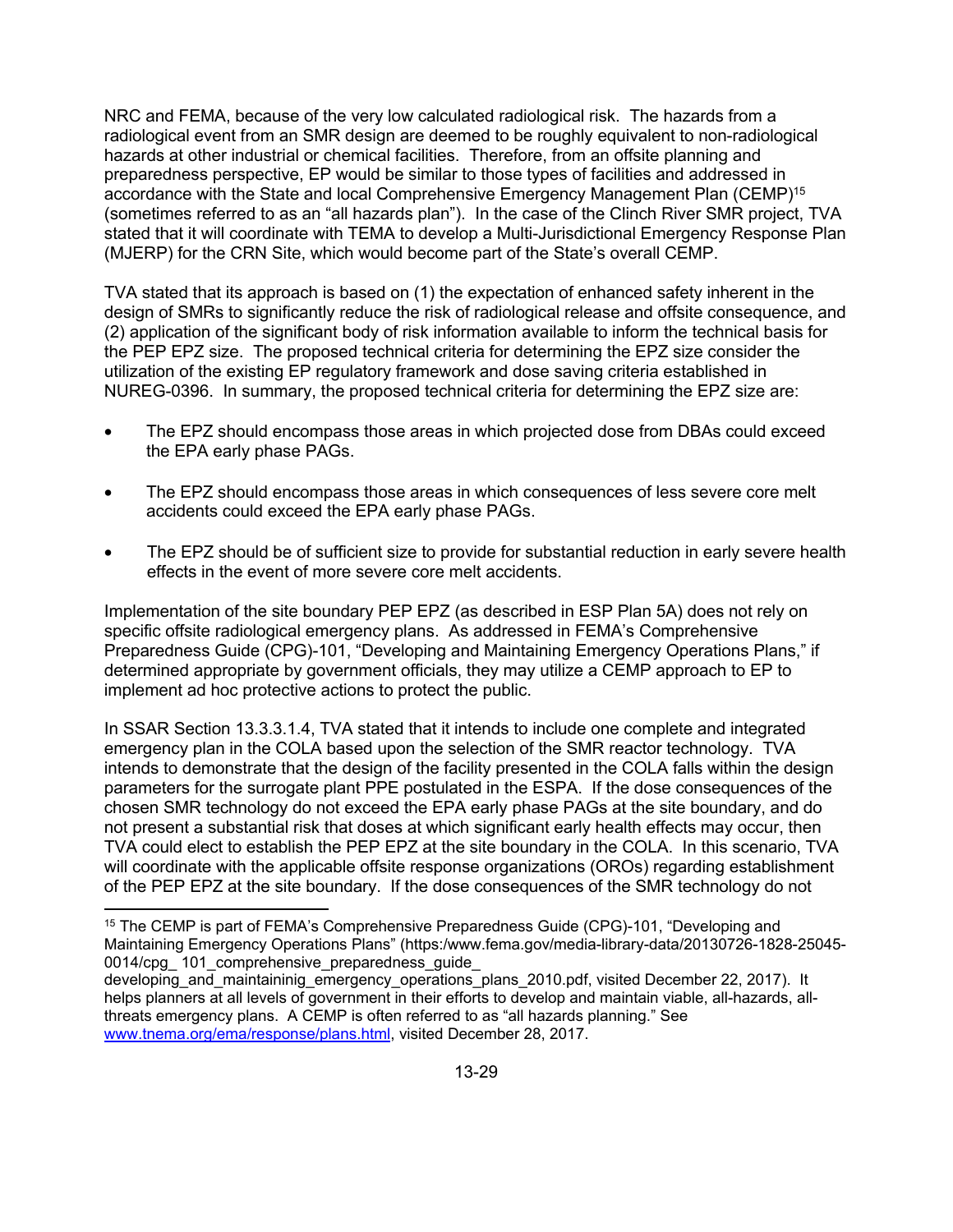exceed the EPA early phase PAGs at a 2-mi radius, and do not present a substantial risk that doses at which significant early health effects may occur, then TVA proposed to be allowed to elect to establish the PEP EPZ at an approximate 2-mi radius from the site center point in the COLA. If the dose consequences of the chosen SMR technology exceed the EPA early phase PAGs at the 2-mi radius, or present a substantial risk that doses at which significant early health effects may occur for the PEP EPZ boundary at a 2-mi radius, then neither major features emergency plan included in ESPA Part 5 will be incorporated by reference in the COLA, and a new emergency plan will be included in the COLA for NRC review.

In SSAR Section 13.3.3.1.4 further states that the COLA will include detailed information of the selected reactor technology that is pertinent to the emergency plan, and will apply the methodology in Subsection 13.3.3.1.1 for EPA early phase PAGs and Subsection 13.3.3.1.2 for substantial reduction in early health effects to the selected SMR reactor technology to confirm that either the site boundary or 2-mi PEP EPZ is appropriate, or to determine an acceptable PEP EPZ size. The NRC staff will evaluate the justification of the PEP EPZ size in its review of the COLA. Consistent with the applicant's statements in SSAR Section 13.3.3.1.4 to address the ability of the SMR reactor technology chosen in a COLA to meet the EPA early phase PAGs and substantial reduction in early health effects criteria, the staff identified the following COL action item:

### COL Action Item 13.3-1

An applicant for a combined license (COL) that references this early site permit should identify the chosen small modular reactor (SMR) technology for the Clinch River Nuclear Site, including the applicable early site permit major features emergency plan; or, if appropriate, a new emergency plan for NRC review. In addition, if the dose consequences of the chosen SMR technology support the site boundary plume exposure pathway (PEP) emergency planning zone (EPZ), the applicant will inform the offsite response organizations regarding establishment of the PEP EPZ at the site boundary. The applicant should update the major features emergency plan to reflect the chosen SMR technology, and incorporate it into a complete and integrated emergency plan. In addition, the applicant should provide detailed information that shows the ability of the chosen reactor technology to meet the applicable plume exposure pathway emergency planning zone, as described in ESP application, Part 2, Section 13.3.3, "Emergency Planning Zones."

### *EPA PAG Manual*

TVA based its major features emergency plans (including exemption requests) on the 2013 PAG Manual, which was in effect (and had been issued as a draft for interim use and public comment) when TVA submitted its ESPA to the NRC on May 12, 2016. The 1992 PAG Manual had been the most authoritative and widely used (by government and the nuclear industry) version, and most of its PAGs and corresponding protective actions remain unchanged in both the 2013 and 2017 PAG Manuals. The staff's review of the ESPA was based on the 2017 PAG Manual, which represents the EPA's current revision in effect at the completion of the staff's review.

In SSAR Section 13.3, TVA stated, in part, that "[t]he revised EPA PAG (issued in 1992 as EPA-400-R-92-001) provides that licensed facilities that can demonstrate that accident doses at the Site Boundary would not exceed the PAG should not be required to have either defined EPZs or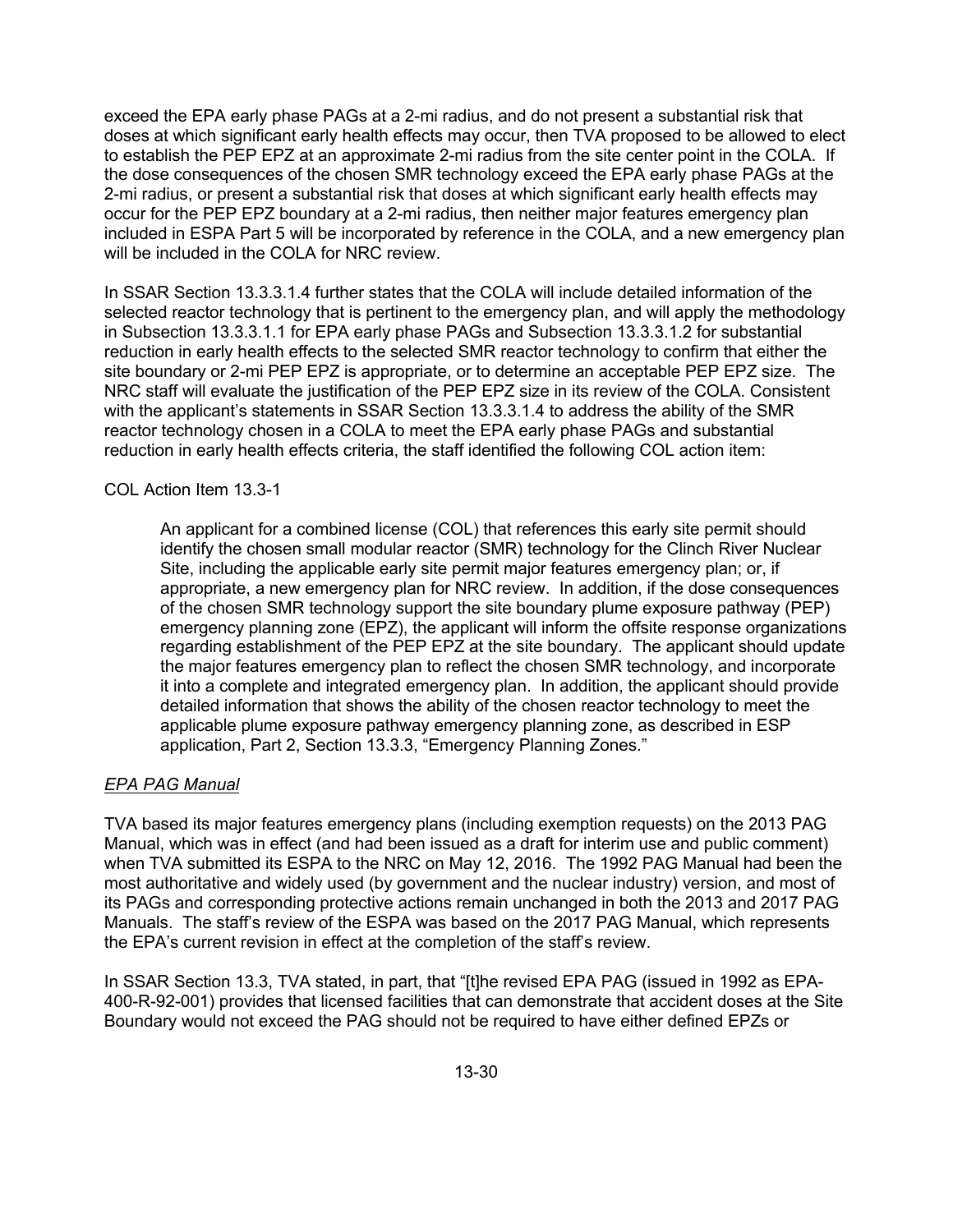comprehensive offsite emergency planning." This statement is consistent with Section 2.1.2, "Emergency Planning Zones and the PAGs," of the 1992 PAG Manual, which states, in part, that "since it will usually not be necessary to have offsite planning if PAGs cannot be exceeded offsite, EPZs need not be established for such cases."

In Section 2.2.4, "PAGs and Nuclear Facilities Emergency Planning Zones (EPZ)," of the 2017 PAG Manual, EPA removed a sentence from the 2013 PAG Manual (Section 2.3.5, "PAGs and Nuclear Facilities Emergency Planning Zones (EPZ)," which stated: "EPZs are not necessary at those facilities where it is not possible for PAGs to be exceeded off-site." For purposes of the ESPA review, the staff determined in its review of the 2017 PAG Manual that the absence of this sentence does not affect the technical basis within the manual that underlies/supports the removed EPA statement. For example, the 2017 PAG Manual retains language in the same paragraph, which states that "the size of the EPZ is based on the maximum distance at which a PAG might be exceeded." Therefore, the absence of the sentence in the 2017 PAG Manual does not indicate that the removed statement is no longer a valid conclusion that can be reached by the NRC (consistent with current and past policy and practice).

The conclusion that offsite planning (including the establishment of EPZs) is not needed where the EPA early phase PAGs cannot be exceeded offsite (i.e., beyond the site boundary), is still supported by the technical details within the 2017 EPA Manual. Specifically, for the reasons stated below, the staff's review of the 2017 EPA Manual supports the conclusion that a PEP EPZ is not necessary where the early phase PAGs will not be exceeded off-site.

- The manual states that the size of the EPZ is based on the maximum distance at which a PAG might be exceeded (see above).
- The manual does not recommend offsite EP for dose levels less than EPA early phase PAGs.
- The manual does not recommend early phase protective actions for dose levels less than EPA early phase PAGs.
- Just as EPA early phase PAGs are used by the NRC to establish a PEP EPZ, they can also be used to reduce EPZs by comparing them against projected accident doses.
- The NRC's reliance on the manual and NUREG–0396, for using EPA early phase PAGs as the cutoff for PEP EPZs, is consistent with NRC's past practice in the context of regulating EP for large LWRs.

Sections 13.3.4.4.1.C reflects the staff's technical evaluation of TVA's specific exemption requests. The references to the three ESPA Part 6 exemption tables (i.e., Tables 1-1, 1-2, and 1-3) are important, as the specific exemptions listed in Tables 1-1 and 1-2 are only applicable to ESP Plan 5A (with a site boundary PEP EPZ), and Table 1-3 is only applicable to ESP Plan 5B (with a 2-mi PEP EPZ). There are two common exemptions, consisting of 10 CFR 50.33(g) and 10 CFR 50.47(c)(2), which apply to both the site boundary and 2-mi PEP EPZ, and are listed in both Table 1-1 and Table 1-3, respectively.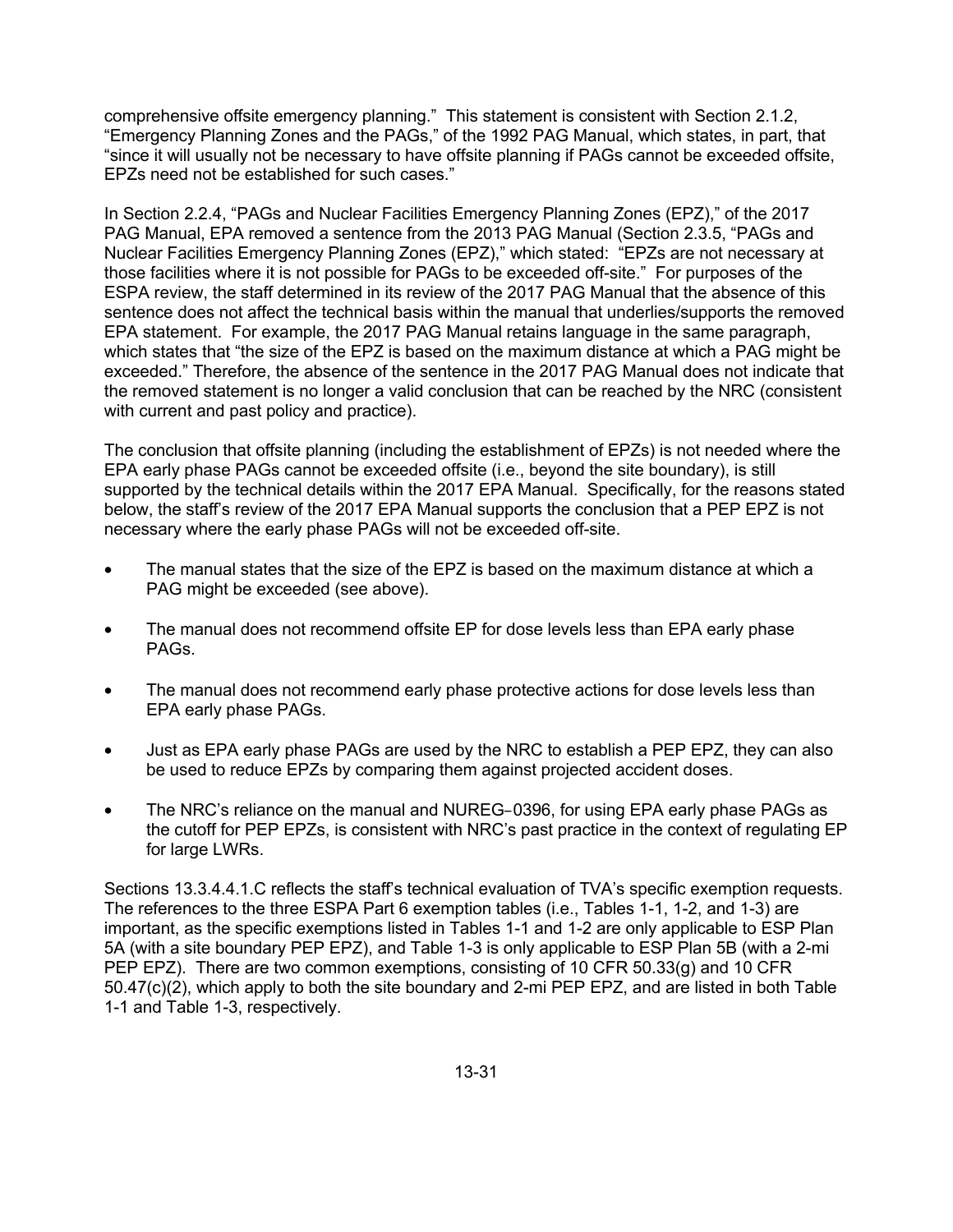The staff' is evaluating the exemptions as part of the ESP review to determine whether the staff can recommend Commission approval of major features emergency plans for either a site boundary or 2-mile PEP EPZ. In the discussion below, the NRC staff evaluates 25 requested exemptions in ESPA Part 6, Tables 1-1 and 1-2 for a site boundary PEP EPZ (hereafter referred to as the "site boundary PEP EPZ"), and two requested exemptions in Table 1-3 for the 2-mi PEP EPZ. Sections 13.3.4.4.A and 13.3.4.4.B below address the regulatory evaluation for the site boundary and 2-mi PEP EPZ, respectively. Section 13.3.4.4.C below provides a detailed ESPA technical safety evaluation supporting both the site boundary and 2-mi PEP EPZs.

Pursuant to 10 CFR 50.12, "Specific Exemptions," the Commission may, upon application by any interested person or upon its own initiative, grant exemptions from the requirements of 10 CFR Part 50, "Domestic Licensing of Production and Facilities." Section 50.12(a)(1) provides that the requested exemption must be authorized by law, not present an undue risk to the public health and safety, and be consistent with the common defense and security. The provisions of 10 CFR 50.12(a)(2) list six special circumstances for which an exemption may be granted. It is necessary for one of these special circumstances to be present in order for NRC to consider granting an exemption request.

Pursuant to 10 CFR 52.7 "Specific Exemptions," which is governed by 10 CFR 50.12, TVA requested exemptions from various EP requirements in 10 CFR 50.33(g), 10 CFR 50.47(b) and (c)(2), and Appendix E to 10 CFR Part 50, which reflect a smaller PEP EPZ at the CRN Site. A future COL applicant will need to demonstrate in their application the adequacy of the selected EPZ size.

The applicant considered the following four SMR designs in developing values in the PPE that the applicant references in its FSAR analysis as a bounding "surrogate" for the SMR reactor technology that may be selected in the COLA:

- BWXT mPower (Generation mPower)
- NuScale (NuScale Power)
- SMR-160 (Holtec SMR)
- Westinghouse SMR (Westinghouse Electric Company)

Features of these four designs were considered to formulate the PPE values for the ESPA; the PPE does not encompass all aspects of each of these designs and the COL applicant referencing the ESP is not required to reference one of these designs in its COL application. The COL applicant will be required to show, using the dose-related methodology in ESPA SSAR Section 13.3, that the consequences of potential radiological events at the CRN Site for the referenced SMR design would not exceed specific U.S. Environmental Protective Agency (EPA) PAGs. The COL applicant will be required to demonstrate the ability of the selected SMR design to meet the EPA early phase PAGs at either the site boundary or 2-mile radius using the methodology TVA has provided as part of its requested exemption, in order to utilize these exemptions and support either a site boundary or 2-mile PEP EPZ in the COLA.

The staff reviewed the requests for exemptions submitted by the applicant in ESPA Part 6, Tables 1-1, 1-2, and 1-3. The regulatory evaluations of the exemption requests for the site boundary and 2-mi PEP EPZ appears below in Sections 13.3.4.4.A and 13.3.4.4.B, respectively.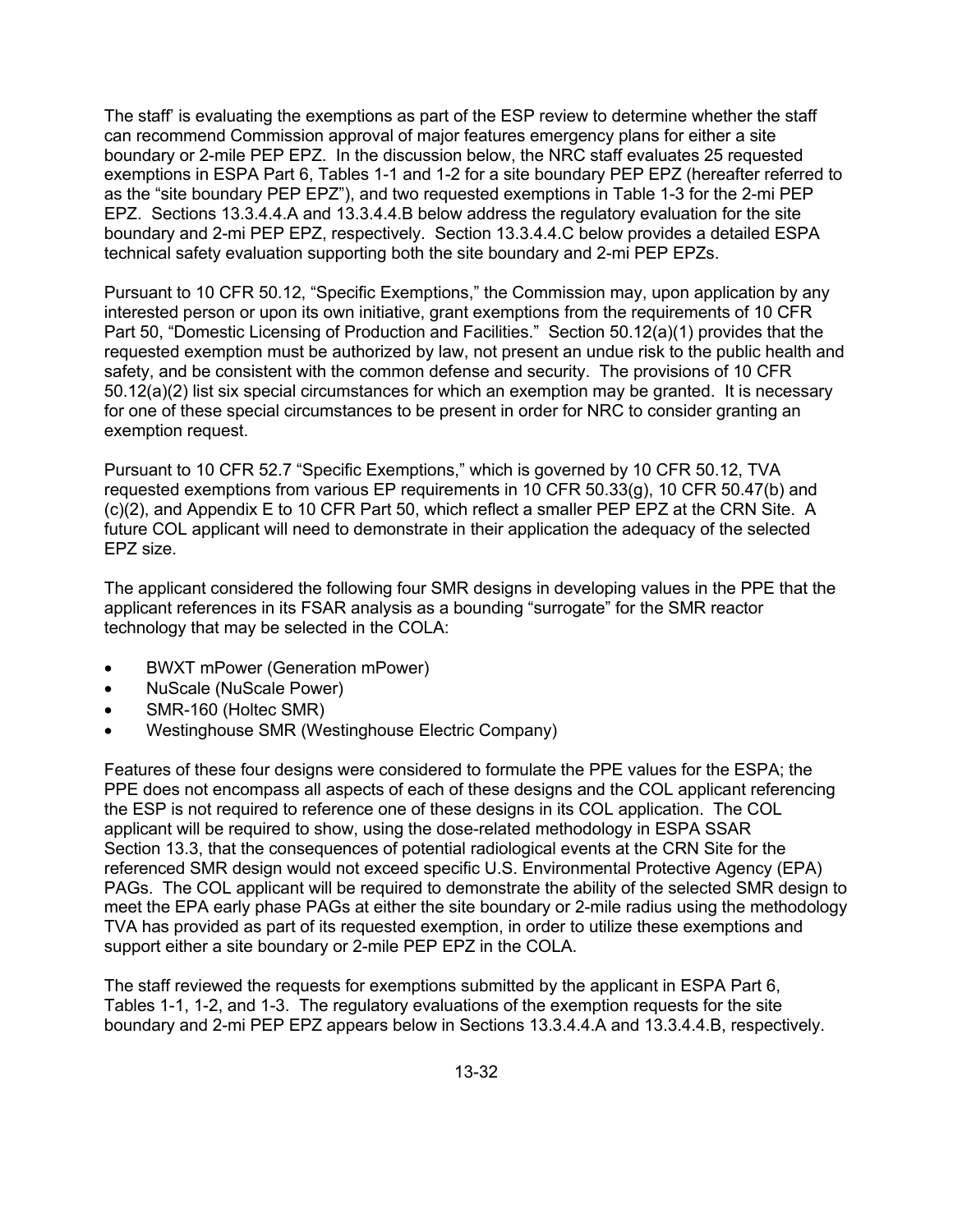### 13.3.4.4.A **Regulatory Evaluation of Exemption Request – Site Boundary Plume Exposure Pathway Emergency Planning Zone**

### 13.3.4.4.A.1 Summary of Exemptions

ESPA Part 6, Table 1-1 requests an exemption from certain requirements of 10 CFR 50.33(g), 10 CFR 50.47(b), and 10 CFR 50.47(c)(2). ESPA Part 6, Table 1-2 requests an exemption from certain requirements of 10 CFR Part 50, Appendix E. Together, Tables 1-1 and 1-2 request 25 individual exemptions for the CRN Site, as indicated by the following strikeout and bolded text.

## 13.3.4.4.A.2 Evaluation of Exemptions

Applicable criteria for when the Commission may grant the requested specific exemption are provided in 10 CFR 50.12(a)(1) and (a)(2), as described above. The applicant stated that the requested exemption meets the special circumstances of 10 CFR 50.12(a)(2)(ii). That subsection defines special circumstances as when "[a]pplication of the regulation in the particular circumstances would not serve the underlying purpose of the rule or is not necessary to achieve the underlying purpose of the rule." The staff's analysis of each of these findings is presented below for the site boundary PEP EPZ.

## 13.3.4.4.A.2.1 Authorized by Law

The exemptions would allow an applicant for a COL that references the ESP to adopt a site boundary PEP EPZ that is defined in the ESPA, rather than propose a 10-mi PEP EPZ for the CRN Site. The COL applicant would have to show that the chosen SMR technology meets the applicable EPA early phase PAGs at the site boundary PEP EPZ, in accordance with the criteria in ESPA SSAR Section 13.3. As stated above, 10 CFR 50.12 allows the NRC to grant exemptions from the requirements of 10 CFR  $50.33(q)$ , 10 CFR  $50.47(b)$  and (c)(2), and Appendix E to 10 CFR Part 50. The NRC staff has determined that granting of the applicant's proposed exemptions will not result in a violation of the Atomic Energy Act of 1954, as amended, or the Commission's regulations. Therefore, the exemption is authorized by law.

### 13.3.4.4.A.2.2 No Undue Risk to Public Health and Safety

The underlying purpose of the 10-mi PEP EPZ in 10 CFR 50.33(g), 10 CFR 50.47(b) and  $(c)(2)$ , and Appendix E to 10 CFR Part 50 is to ensure that the PEP EPZ is of sufficient size to provide dose savings to the population in areas where the projected dose from DBAs could be expected to exceed the applicable EPA early phase PAGs under unfavorable atmospheric conditions (see NUREG-0396, Section III.B, "Size of the Emergency Planning Zone"). Since the site boundary PEP EPZ is required to meet the same EPA early phase PAGs as the 10-mi PEP EPZs for LLWRs, there is no change in risk to public health and safety. Based on the above, no new accident precursors are created by reducing the PEP EPZ to the site boundary, thus, the probability of postulated accidents is not increased. Also, based on the above, the consequences of postulated accidents are not increased. Therefore, there is no undue risk to public health and safety.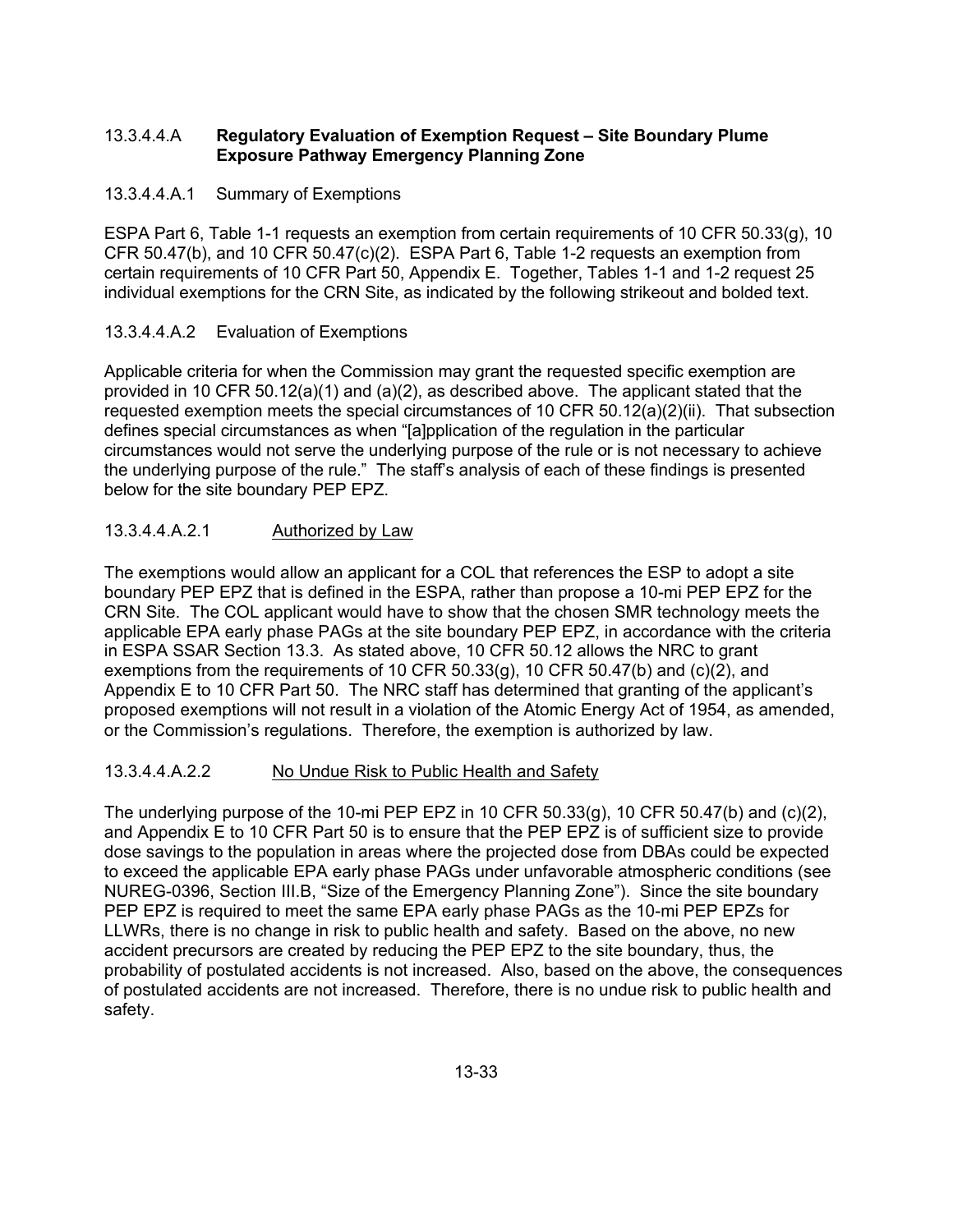### 13.3.4.4.A.2.3 Consistent with Common Defense and Security

The proposed exemptions would allow an applicant for a COL that references the ESP to adopt the site boundary PEP EPZ that is defined in the ESP application, rather than propose a 10-mi PEP EPZ for the CRN Site. The COL applicant would have to show that the chosen SMR technology meets the applicable EPA early phase PAGs at the site boundary PEP EPZ, in accordance with the criteria in ESPA SSAR Section 13.3. These changes to the CRN Site's PEP EPZ have no relation to security issues. Therefore, the common defense and security is not impacted by these exemptions.

### 13.3.4.4.A.2.4 Special Circumstances

Special circumstances, in accordance with 10 CFR 50.12(a)(2)(ii), are present whenever application of the regulation in the particular circumstances would not serve the underlying purpose of the rule, or is not necessary to achieve the underlying purpose of the rule. The underlying purpose of the 10-mi PEP EPZ in 10 CFR 50.33(g), 10 CFR 50.47(b) and (c)(2), and Appendix E to 10 CFR Part 50 is to ensure that the PEP EPZ is of sufficient size to provide dose savings to the population in areas where the projected dose from DBAs could be expected to exceed the applicable EPA early phase PAGs under unfavorable atmospheric conditions (see NUREG-0396, Section III.B). Since the site boundary PEP EPZ will be subject to the same EPA early phase PAGs, the underlying purpose will be met under the terms of the proposed exemptions, pursuant to meeting Permit Condition 1. Therefore, as discussed above in Section 13.3.4.4.A.2 and below in Section 13.3.4.4.C, since the underlying purpose of 10 CFR 50.33(g), 10 CFR 50.47(b) and (c)(2), and Appendix E to 10 CFR Part 50 is achieved, the special circumstances required by 10 CFR 50.12(a)(2)(ii) for the granting of the exemptions from 10 CFR 50.33(g), 10 CFR 50.47(b) and (c)(2), and Appendix E to 10 CFR Part 50 exist.

#### *Characteristics of SMRs that Support the Exemption Requests*

In ESPA Part 6, Section 1.3.4, TVA stated that special circumstances exist at the CRN Site because the enhanced safety features inherent in the design of SMRs, which result in significant enhancements in nuclear safety, provide for significant additional confidence in the protection of public health and safety. TVA also stated that the exemption requests were developed using riskinformed considerations and the understanding that the SMR designs evaluated under the CRN ESPA PPE include enhanced safety features.

TVA stated that a PEP EPZ with a radius of less than the "about 10 miles," cited in 10 CFR  $50.33$ (g) and 10 CFR  $50.47$ (c)(2), is justified based upon the significantly reduced risk of radiological release and offsite radiological consequences expected for SMR designs. Specifically, SMR designs may have small radionuclide inventory and source terms; the projected rate of progression of postulated accidents is anticipated to be slower; and various design features may eliminate several normally considered design-basis accidents. Further, beyonddesign-basis accidents are significantly less likely. By letters dated August 24, 2017, and March 30, 2018 (ADAMS Accession Nos. ML17237A175 and ML18089A605, respectively), in response to RAIs 8885 and 9602, TVA provided information to describe the SMR design features and characteristics that result in the expected significantly reduced risk of radiological release and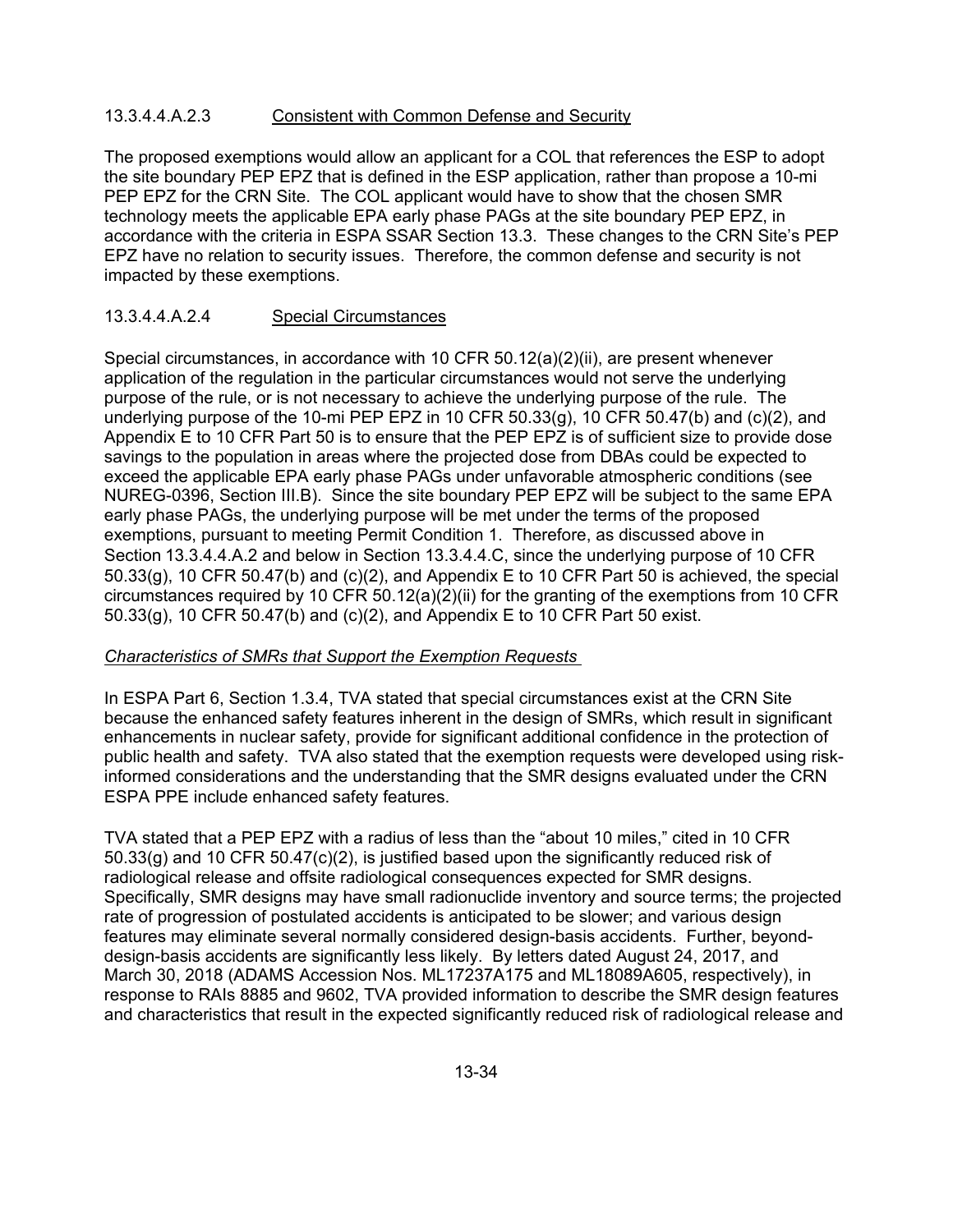offsite radiological consequences. The RAI response also includes tables which provide comparison of specific design features or characteristics between a range of SMRs, traditional LLWRs, and the AP1000 certified design. Discussion of each of the characteristics which lead to the reduced radiological risk and consequences is given below.

The reduced likelihood of accidents is demonstrated by reduced CDF and large release frequency (LRF) values of SMRs compared to large light water reactors. As described in the RAI responses, SMRs can be expected to reduce CDF values from traditional LLWRs by 3 orders of magnitude or more as a design goal. CDF and LRF reductions are supported in SMR design, in part, by eliminating multiple historically considered design-basis events (DBEs). The elimination of large break LOCAs is a primary example. Given that some SMR designs do not include large-bore reactor coolant system piping, the possibility of large break loss of coolant accidents may be eliminated. An additional example is the elimination of events related to a loss or reduction of forced reactor coolant flow. By designing a reactor that does not have reactor coolant pumps, and instead relying on natural circulation for core cooling, events related to a loss or reduction of forced reactor coolant flow and pump seal failures have been eliminated.

As described in the responses to RAIs 8885 and 9602, another key to reducing CDF and LRF in SMRs is the design goal for reduced complexity of systems and the inclusion of passive processes in those systems. Fewer safety systems with fewer components eliminates a significant number of opportunities for system or component failure. SMR designs may be able to achieve safety goals with fewer safety-related systems compared to a traditional LLWR. Additionally, many of these systems include passive processes, which eliminates failure mechanisms related to use of active systems (e.g., pump failure). The use of passive processes in safety functions within SMR designs has a positive influence on the CDF and LRF values. Additionally, SMR design is aided by use of PRA insights and information, which result in SMR designs that may be inherently less likely than the current industry plants to undergo a severe accident requiring offsite protective measures.

Slower accident progression is demonstrated by the time it takes for the coolant water level to uncover the core after initiation of an event. For LLWRs, core uncovery can occur within seconds during a design basis event. As described in the RAI responses, for SMRs in general it is expected that there will be more than 96 hours until the core is uncovered, while some designs under consideration for the CRN Site may be able to show that the core never uncovers during design basis events. For beyond design basis events, it can take more than 27 hours to reach core uncovery for some SMR designs. A key to slowing accident progression is the amount of coolant available to provide core cooling. The more coolant that is available compared to the heat generated by the core, the longer it will take to reach core uncovery. As described in the RAI responses, the ratio of primary system liquid mass to core power for SMR designs is expected to be more than 4 times that of a typical LLWR.

Reduced accident consequences are demonstrated by reduced doses from a range of accidents. As an example of the expected differences, the response to eRAI-9206 provides a comparison of offsite doses as a result of a design basis loss of coolant accident, for a range of SMRs, traditional LLWRs, and the AP1000. Doses provided in the RAI response are calculated at each design's respective assumed exclusion area boundary (EAB) distance and atmospheric dispersion conditions. Because the assumed EAB distance for each dose result is not the same, the doses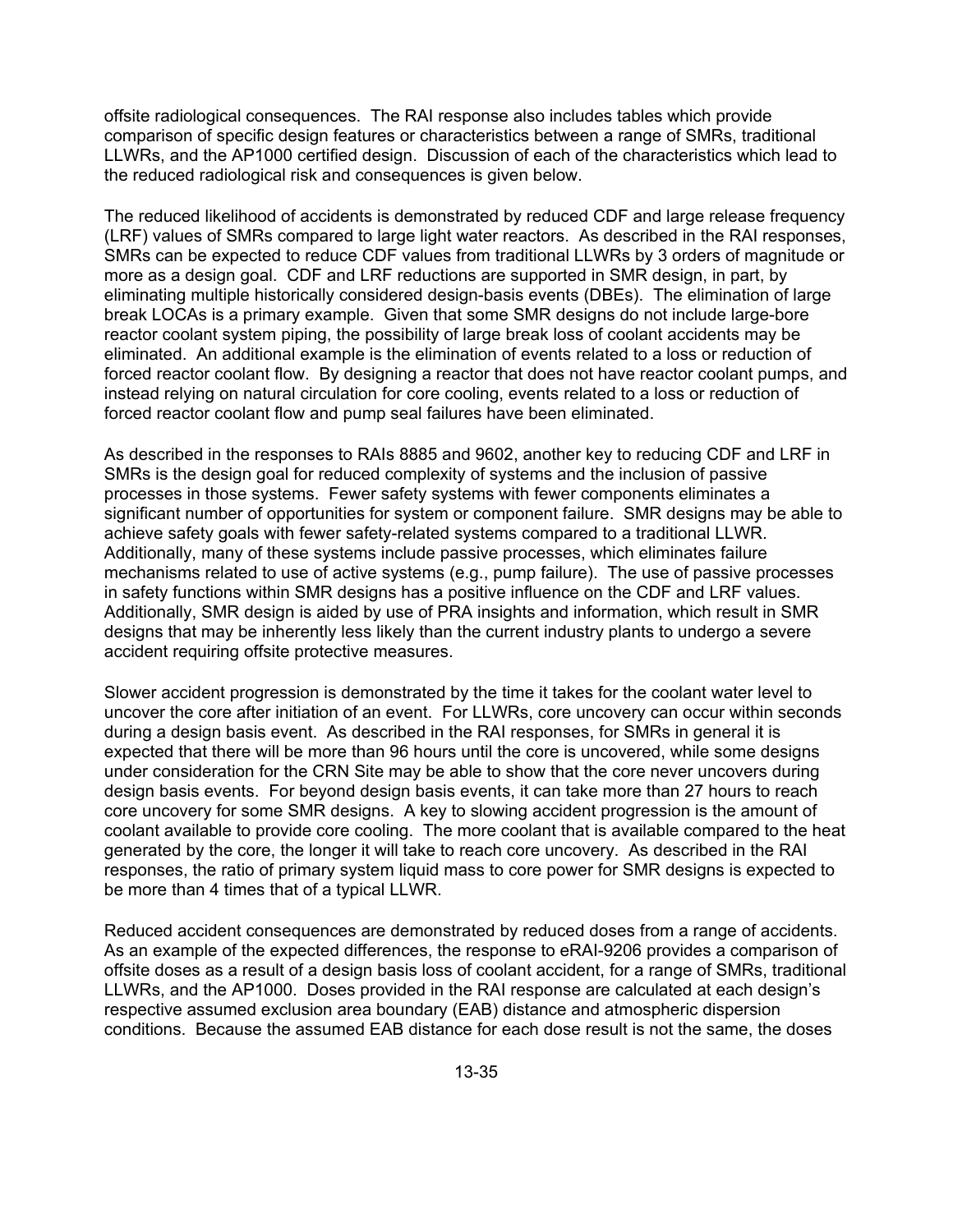are not directly comparable. However, considering that the doses calculated for the SMR designs presented in the RAI response have assumed smaller EAB distances than the traditional LLWRs (which may result in higher dose due to reduced dispersion), the differences in dose demonstrated in the Table in the RAI response are expected to be larger when applied to similar EAB distances and meteorological conditions. Regardless, the doses from SMRs are estimated to be lower than those for LLWRs and the AP1000.

The primary factor in reducing the accident dose consequences for SMRs is the reduction in accident release source terms. Reductions in estimated accident release source terms for SMRs are primarily driven by reduced core power, which results in less fuel in the core. Since there is less fissile material, and therefore fewer fission products and activated material, there is less radioactive material that can be released from the core. Additionally, in the event of a core release accident, a goal of SMR designs is to provide for enhanced removal of radioisotopes by engineered passive features. For example, aerosol scrubbing in submerged SMR containments is improved compared to LLWRs due to designed higher surface area to volume ratios, along with enhanced condensation on the interior of the containment surface. The increased deposition surface area, condensation surface area, and higher condensation rates lead to higher fission product aerosol removal rates and decontamination factors. Table 2 in the response to eRAI-9206 Key Issue 1, dated March 30, 2018, includes a comparison of the core parameters and approximate total source term activity for a range of SMRs, traditional LLWRs, and the AP1000.

The staff evaluated TVA's description of the expected features and characteristics of SMRs as described in the responses to RAIs 8885 and 9206, and agrees that that the SMR designs under consideration for the CRN Site may result in significant reductions in the risk of radiological release and offsite radiological consequences from accidents.

### 13.3.4.4.A.3 Conclusion

For the reasons given above, and as discussed in Section 13.3.4.4.C. below, as set forth in 10 CFR 50.12(a), the staff concludes that the proposed exemptions specified in ESPA Part 6, Tables 1-1 and 1-2 are authorized by law, will not present an undue risk to the public health and safety, and are consistent with the common defense and security. Also, the special circumstances in 10 CFR 50.12(a)(2)(ii) are present, in that the application of the regulations in 10 CFR 50.33(g), 10 CFR 50.47(b) and (c)(2), and Appendix E to 10 CFR Part 50 in the particular circumstances would not serve the underlying purpose of the rule, or is not necessary to achieve the underlying purpose of the rule. Therefore, the staff concludes that the proposed exemptions should be granted.

Accordingly, the Commission has determined that, pursuant to 10 CFR 50.12 and 10 CFR 52.7, the exemptions are authorized by law, will not present an undue risk to the public health and safety, and are consistent with the common defense and security. Also, special circumstances are present. Therefore, pursuant to the permit conditions, the Commission hereby grants TVA the exemptions (in Part 6 Tables 1-1 and 1-2) from the requirement for a 10-mi (16-km) PEP EPZ, as specified in 10 CFR 50.33(g), 10 CFR 50.47(b) and (c)(2), and Appendix E to 10 CFR Part 50, for the CRN Site.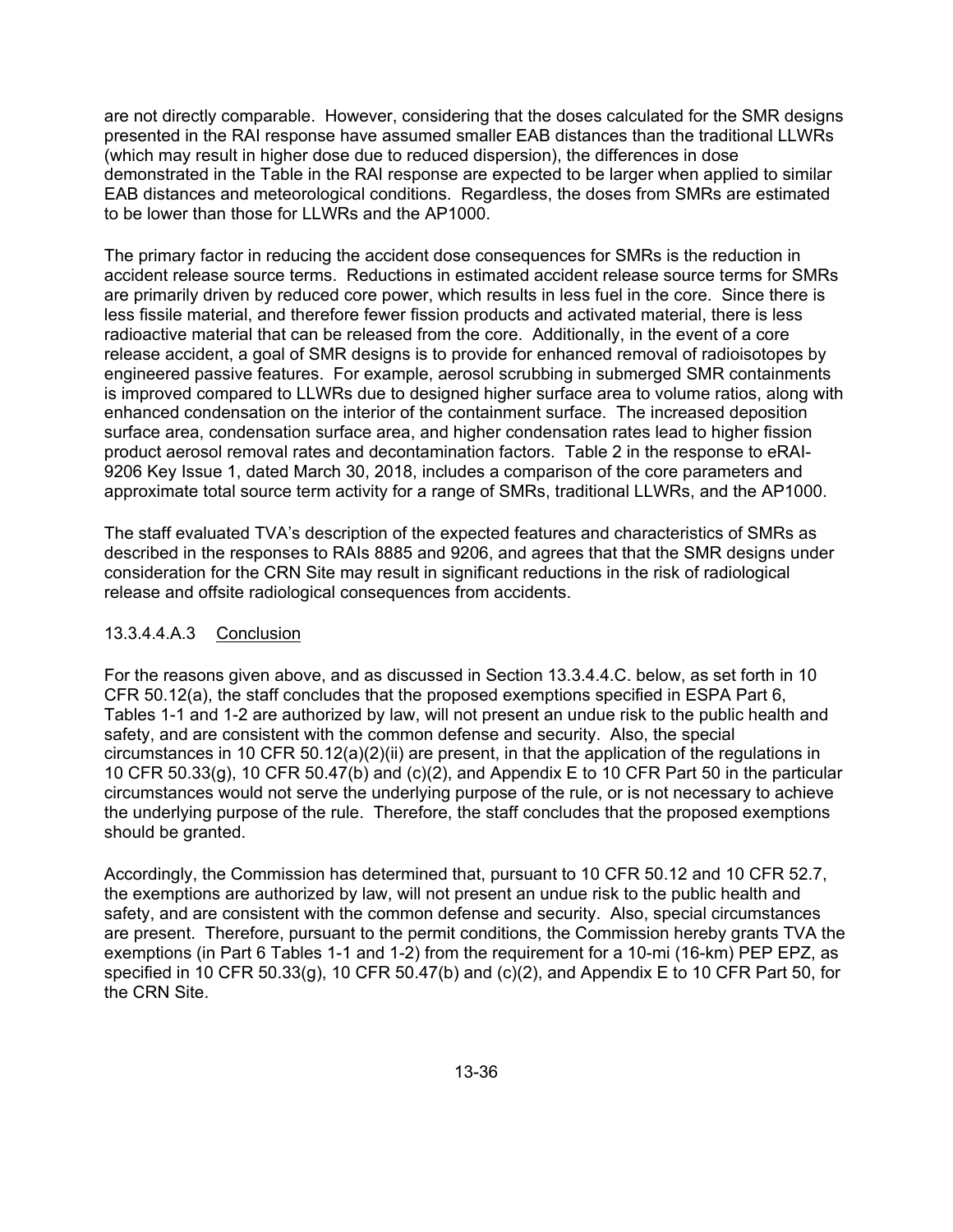## 13.3.4.4.B **Regulatory Evaluation of Exemption Request – 2-Mile Plume Exposure Pathway Emergency Planning Zone**

# 13.3.4.4.B.1 Summary of Exemptions

Table 1-3 requests an exemption from certain requirements of 10 CFR 50.33(g) and 10 CFR 50.47(c)(2) for the CRN Site, as indicated by the strikeout and bolded text below.

# 13.3.4.4.B.2 Evaluation of Exemptions

Applicable criteria for when the Commission may grant the requested specific exemption are provided in 10 CFR 50.12(a)(1) and (a)(2), as described above. The applicant stated that the requested exemption meets the special circumstances of 10 CFR 50.12(a)(2)(ii). That subsection defines special circumstances as when "[a]pplication of the regulation in the particular circumstances would not serve the underlying purpose of the rule or is not necessary to achieve the underlying purpose of the rule." The staff's analysis of each of these findings is presented below for the 2-mi PEP EPZ.

# 13.3.4.4.B.2.1 Authorized by Law

The exemptions would allow an applicant for a COL that references the ESP to adopt the 2-mi PEP EPZ that is defined in the ESPA, rather than propose a 10-mi PEP EPZ for the CRN Site. The COL applicant would have to show that the chosen SMR technology meets the applicable EPA early phase PAGs at the 2-mi PEP EPZ, in accordance with the criteria in SSAR Section 13.3. As stated above, 10 CFR 50.12 allows the NRC to grant exemptions from the requirements of 10 CFR 50.33(g) and 10 CFR 50.47(c)(2). The NRC staff has determined that granting of the applicant's proposed exemptions will not result in a violation of the Atomic Energy Act of 1954, as amended, or the Commission's regulations. Therefore, the exemption is authorized by law.

## 13.3.4.4.B.2.2 No Undue Risk to Public Health and Safety

The underlying purpose of the 10-mi PEP EPZ in 10 CFR 50.33(g) and 10 CFR 50.47(c)(2) is to ensure that the PEP EPZ is of sufficient size to provide dose savings to the population in areas where the projected dose from design basis accidents could be expected to exceed the applicable EPA early phase PAGs under unfavorable atmospheric conditions (see NUREG-0396, Section III.B, "Size of the Emergency Planning Zone"). Since the 2-mi PEP EPZ is required to meet the same EPA early phase PAGs as the 10-mi PEP EPZs for LLWRs, there is no change in risk to public health and safety. Based on the above, no new accident precursors are created by reducing the PEP EPZ to 2 mi, thus, the probability of postulated accidents is not increased. Also, based on the above, the consequences of postulated accidents are not increased. Therefore, there is no undue risk to public health and safety.

## 13.3.4.4.B.2.3 Consistent with Common Defense and Security

The proposed exemptions would allow an applicant for a COL that references the ESP to adopt the 2-mi PEP EPZ that is defined in the ESP application, rather than propose a 10-mi PEP EPZ for the CRN Site. The COL applicant would have to show that the chosen SMR technology meets the applicable EPA early phase PAGs at the 2-mi PEP EPZ, in accordance with the criteria in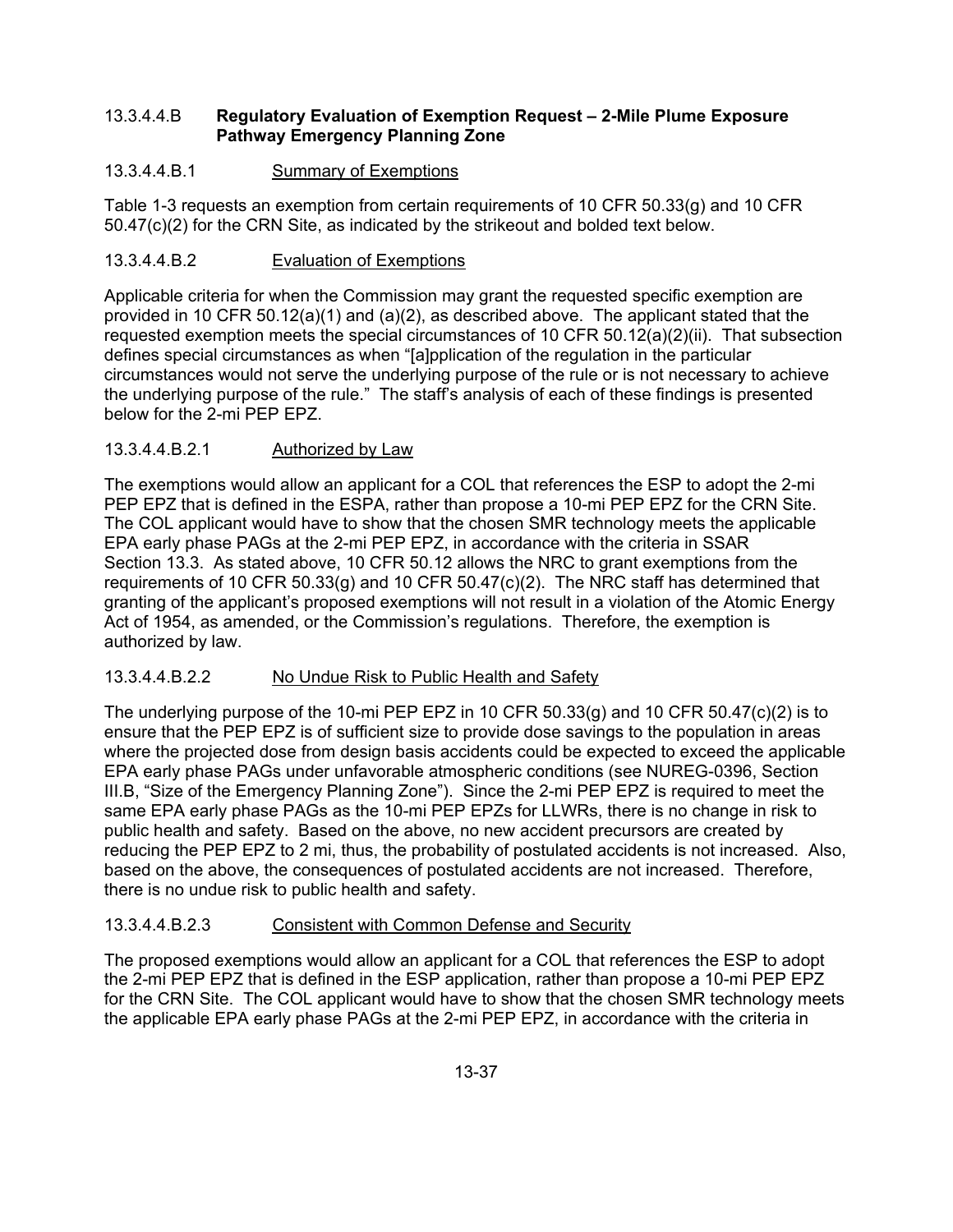ESPA SSAR Section 13.3. These changes to the CRN Site's PEP EPZ have no relation to security issues. Therefore, the common defense and security is not impacted by these exemptions.

# 13.3.4.4.B.2.4 Special Circumstances

Special circumstances, in accordance with 10 CFR 50.12(a)(2)(ii), are present whenever application of the regulation in the particular circumstances would not serve the underlying purpose of the rule, or is not necessary to achieve the underlying purpose of the rule. The underlying purpose of the 10-mi PEP EPZ in 10 CFR 50.33(g) and 10 CFR 50.47(c)(2) is to ensure that the PEP EPZ is of sufficient size to provide dose savings to the population in areas where the projected dose from design basis accidents could be expected to exceed the applicable EPA early phase PAGs under unfavorable atmospheric conditions (see NUREG-0396, Section III.B). Since the 2-mi PEP EPZ will be subject to the same EPA early phase PAGs, the underlying purpose will be met under the terms of the proposed exemptions, pursuant to meeting Permit Condition 1. Therefore, as discussed above in section 13.3.4.4.B.2 and below in Sections 13.3.4.4.C.1 and 13.3.3.4.4.C.2.7, since the underlying purpose of 10 CFR 50.33(g) and 10 CFR 50.47(c)(2) is achieved, the special circumstances required by 10 CFR 50.12(a)(2)(ii) for the granting of the exemptions from 10 CFR 50.33(g) and 10 CFR 50.47(c)(2) exist.

## *Characteristics of SMRs that Support the Exemption Requests*

In ESPA Part 6, Section 1.3.4, TVA stated that special circumstances exist at the CRN site because the enhanced safety features inherent in the design of SMRs, which result in significant enhancements in nuclear safety, provide for significant additional confidence in the protection of public health and safety. TVA also stated that the exemption requests were developed using riskinformed considerations and the understanding that the SMR designs evaluated under the CRN ESPA plant parameter envelope, include enhanced safety features.

TVA stated that a PEP EPZ with a radius of less than the "about 10 miles," cited in 10 CFR 50.33(g) and 10 CFR 50.47(c)(2), is justified based upon the significantly reduced risk of radiological release and offsite radiological consequences expected for SMR designs. Specifically, SMR designs may have small radionuclide inventory and source terms; the projected rate of progression of postulated accidents is anticipated to be slower; and various design features may eliminate several normally considered design-basis accidents. Further, beyonddesign-basis accidents are significantly less likely. By letters dated August 24, 2017, and March 30, 2018 (ADAMS Accession Nos. ML17237A175 and ML18089A605, respectively), in response to Request for Additional Information (RAI) 8885 and RAI 9602, TVA provided information to describe the SMR design features and characteristics that result in the expected significantly reduced risk of radiological release and offsite radiological consequences. The RAI response also includes tables which provide comparison of specific design features or characteristics between a range of SMRs, traditional light water reactors, and the AP1000 certified design. Discussion of each of the characteristics which lead to the reduced radiological risk and consequences is given below.

The reduced likelihood of accidents is demonstrated by reduced CDF and LRF values of referenced SMRs compared to large light water reactors. As described in the RAI responses, SMRs can be expected to reduce CDF values from traditional LLWRs by 3 orders of magnitude or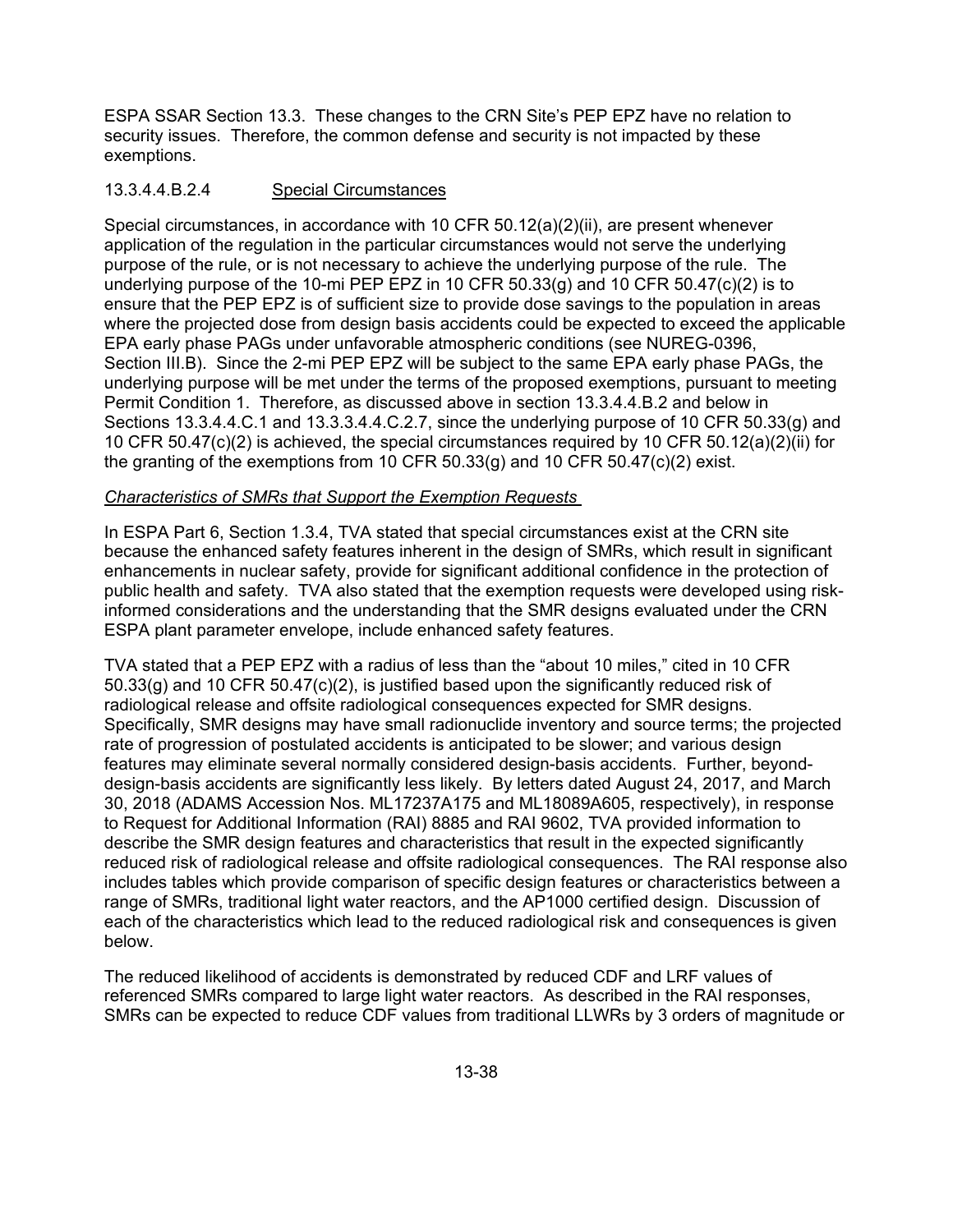more as a design goal. CDF and LRF reductions are supported in SMR design, in part, by eliminating multiple historically considered DBEs. The elimination of large break loss of coolant accidents is a primary example. Given that some SMR designs do not include large-bore reactor coolant system piping, the possibility of large break loss of coolant accidents may be eliminated. An additional example is the elimination of events related to a loss or reduction of forced reactor coolant flow. By designing a reactor that does not have reactor coolant pumps, and instead relying on natural circulation for core cooling, events related to a loss or reduction of forced reactor coolant flow and pump seal failures have been eliminated.

As described in the responses to RAIs 8885 and 9602, another key to reducing CDF and LRF in SMRs is the design goal for reduced complexity of systems and the inclusion of passive processes in those systems. Fewer safety systems with fewer components eliminates a significant number of opportunities for system or component failure. SMR designs may be able to achieve safety goals with fewer safety-related systems compared to a traditional LLWR. Additionally, many of these systems include passive processes, which eliminates failure mechanisms related to use of active systems (e.g., pump failure). The use of passive processes in safety functions within SMR designs has a positive influence on the CDF and LRF values. Additionally, SMR design is aided by use of PRA insights and information, which result in SMR designs that may be inherently less likely than the current industry plants to undergo a severe accident requiring offsite protective measures.

Slower accident progression is demonstrated by the time it takes for the coolant water level to uncover the core after initiation of an event. For LLWRs, core uncovery can occur within seconds during a design basis event. As described in the RAI responses, for SMRs in general it is expected that there will be more than 96 hours until the core is uncovered, while some designs under consideration for the CRN Site may be able to show that the core is never uncovered during design basis events. For beyond design basis events, it can take more than 27 hours to uncover the core for some SMR designs. A key to slowing accident progression is the amount of coolant available to provide core cooling. The more coolant that is available compared to the heat generated by the core, the longer it will take to reach core uncovery. As described in the RAI responses, the ratio of primary system liquid mass to core power for SMR designs is expected to be more than 4 times that of a typical LLWR.

Reduced accident consequences are demonstrated by reduced doses from a range of accidents. As an example of the expected differences, the response to RAI 9206 provides a comparison of offsite doses as a result of a design basis loss of coolant accident, for a range of SMRs, traditional LLWRs, and the AP1000. Doses provided in the RAI response are calculated at each design's respective assumed EAB distance and atmospheric dispersion conditions. Because the assumed EAB distance for each dose result is not the same, the doses are not directly comparable. However, considering that the doses calculated for the SMR designs presented in the RAI response have assumed smaller EAB distances than the traditional LLWRs (which may result in higher dose due to reduced dispersion), the differences in dose demonstrated in the Table-4, "Comparison of Accident Consequences Between SMRs and large LWRs," in the response to RAI 9206 are expected to be larger when applied to similar EAB distances and meteorological conditions. Regardless, the doses from SMRs are estimated to be lower than those for LLWRs and the AP1000.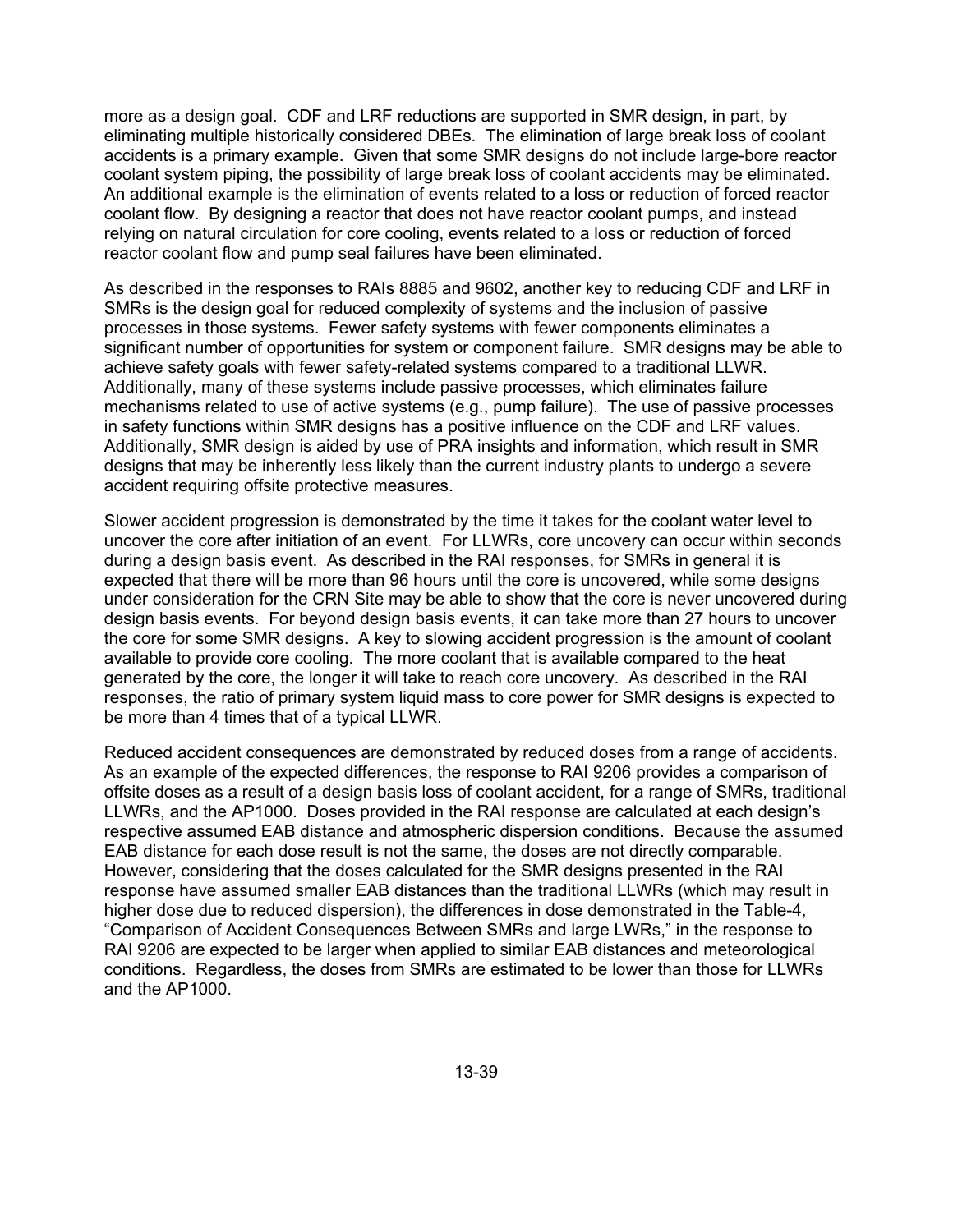The primary factor in reducing the accident dose consequences for SMRs is the reduction in accident release source terms. Reductions in estimated accident release source terms for SMRs are primarily driven by reduced core power, which results in less fuel in the core. Since there is less fissile material, and therefore fewer fission products and activated material, there is less radioactive material that can be released from the core. Additionally, in the event of a core release accident, a goal of SMR designs is to provide for enhanced removal of radioisotopes by engineered passive features. For example, aerosol scrubbing in submerged SMR containments is improved compared to LLWRs due to designed higher surface area to volume ratios, along with enhanced condensation on the interior of the containment surface. The increased deposition surface area, condensation surface area, and higher condensation rates lead to higher fission product aerosol removal rates and decontamination factors. Table 2 in the response to RAI 9206 (Key Issue 1), dated March 30, 2018, includes a comparison of the core parameters and approximate total source term activity for a range of SMRs, traditional LLWRs, and the AP1000.

The staff evaluated TVA's description of the expected features and characteristics of SMRs, as described in the responses to RAI 8885 and RAI 9206, and agrees that the SMR designs under consideration for the CRN Site may result in significant reductions in the risk of radiological release and offsite radiological consequences from accidents.

## 13.3.4.4.B.3 Conclusion

For the reasons given above and as discussed below in Section 13.3.4.4.C, as set forth in 10 CFR 50.12(a), the staff concludes that the proposed exemptions specified in ESPA Part 6, Table 1-3 are authorized by law, will not present an undue risk to the public health and safety, and are consistent with the common defense and security. Also, the special circumstances in 10 CFR 50.12(a)(2)(ii) are present, in that the application of the regulations in 10 CFR 50.33(g) and 10 CFR 50.47(c)(2) in the particular circumstances would not serve the underlying purpose of the rule, or is not necessary to achieve the underlying purpose of the rule. Therefore, the staff concludes that the proposed exemptions should be granted.

Accordingly, the Commission has determined that, pursuant to 10 CFR 50.12 and 10 CFR 52.7, the exemptions are authorized by law, will not present an undue risk to the public health and safety, and are consistent with the common defense and security. Also, special circumstances are present. Therefore, pursuant to the permit conditions, the Commission hereby grants TVA the exemptions (in Part 6 Table 1-3) from the requirement for a 10-mi (16-km) PEP EPZ, as specified in 10 CFR 50.33(g) and 10 CFR 50.47(c)(2), for the CRN Site.

### 13.3.4.4.C Technical Evaluation of Exemption Requests

### *13.3.4.4.C.1 Specific Exemptions for 10 CFR 50.33(g)*

ESPA Part 6, Table 1-1 (for the site boundary PEP EPZ) and Table 1-3 (for the 2-mi PEP EPZ), request an exemption from certain requirements (as indicated by strikeout and bolded text) of 10 CFR 50.33(g) for the CRN Site. The regulatory evaluation of the exemption requests appears above in Sections 13.3.4.4.A and 13.3.4.4.B. The following exemption for 10 CFR 50.33(g) applies to both the site boundary and 2-mi PEP EPZ.

## 13.3.4.4. C.1.1 10 CFR 50.33(g)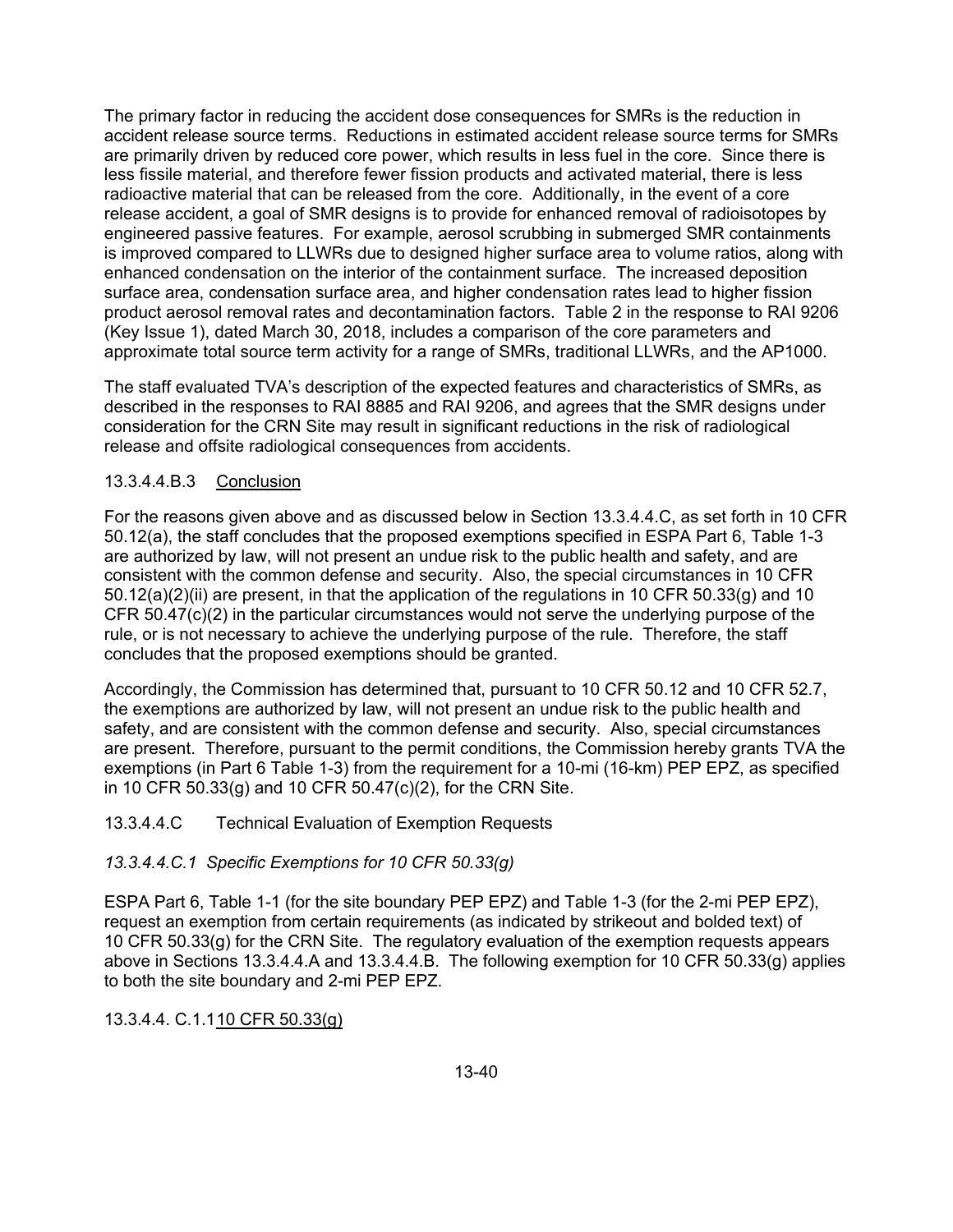If the application is for an operating license or combined license for a nuclear power reactor, or if the application is for an early site permit and contains plans for coping with emergencies under  $\S$  52.17(b)(2)(ii) of this chapter, the applicant shall submit radiological emergency response plans of State and local government entities in the United States that are wholly or partially within the plume exposure pathway emergency planning zone (EPZ), as well as the plans of State governments wholly or partially within the ingestion pathway EPZ. If the application is for an early site permit that, under 10 CFR 52.17(b)(2)(i), proposes major features of the emergency plans describing the EPZs, then the descriptions of the EPZs must meet the requirements of this paragraph. Generally, **the plume exposure pathway EPZ for nuclear power reactors shall consist of an area about 10 miles (16 km) in radius and** the ingestion pathway EPZ shall consist of an area about 50 miles (80 km) in radius. The exact size and configuration of the EPZs surrounding a particular nuclear power reactor shall be determined in relation to the local emergency response needs and capabilities as they are affected by such conditions as demography, topography, land characteristics, access routes, and jurisdictional boundaries. The size of the EPZs also may be determined on a case-by-case basis for gas-cooled reactors and for reactors with an authorized power level less than 250 MW thermal. The plans for the ingestion pathway shall focus on such actions as are appropriate to protect the food ingestion pathway.

TVA's exemption request states in Table 1-1 (site boundary PEP EPZ) and Table 1-3 (2-mi PEP EPZ) that the basis for the exemption is that the criteria established in SSAR Section 13.3 provide for adequate protection of public health and safety by providing an EPZ that encompasses the areas in which the plume exposure doses could exceed the early phase EPA PAG, and for which there is a substantial reduction in risk of significant early health effects. Table 1-1 adds that because there are no offsite consequences from any credible event in excess of the criteria provided in SSAR Section 13.3, defined EPZs and formal offsite radiological emergency response plans are not necessary.

In SSAR Section 13.3 states that the site boundary and 2-mi PEP EPZs encompass the areas in which the plume exposure doses could exceed the EPA early phase PAGs, and for which there is a substantial risk of doses at which significant early health effects may occur. The ESPA establishes a PEP EPZ boundary that ensures public protection from dose levels above the 1 rem TEDE threshold established in the PAG Manual. The primary purpose of the CRN Site PEP EPZ is to encompass those areas in which the plume exposure doses from DBAs and less severe core melt accidents could exceed the EPA PAG. Thus, areas outside of the CRN Site PEP EPZ would meet the EPA PAG dose threshold of less than 1 rem TEDE using average expected  $(50<sup>th</sup>$ percentile) dispersion characteristics based on site-specific meteorology.

The PAG Manual provides radiological protection criteria for application to all incidents that would require consideration of protective actions. These include recommended numerical PAGs for the principal protective actions available to public officials during a radiological incident. Section 1.3.4, "Special Circumstances," of ESPA Part 6 states that the underlying purpose of the requirements in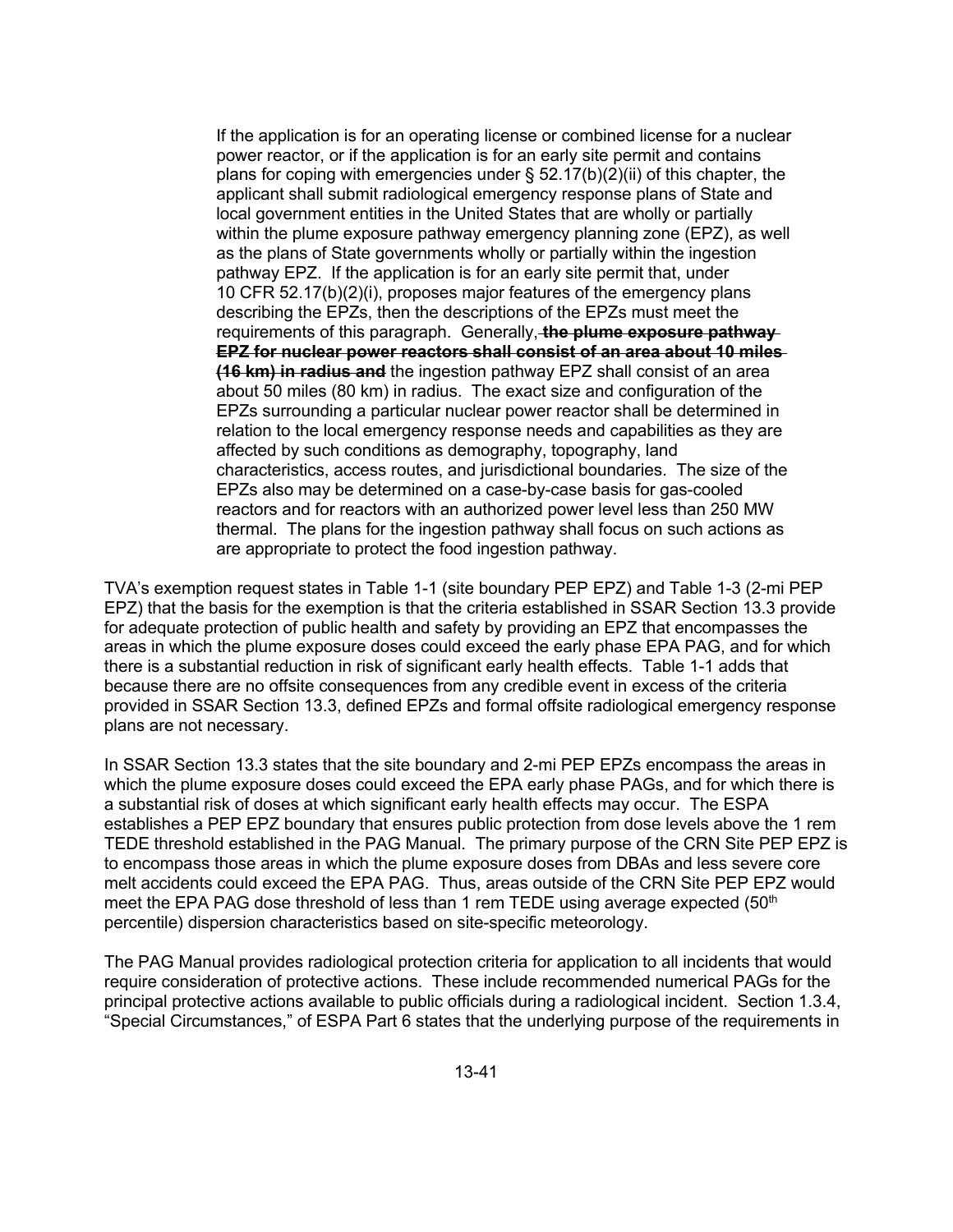10 CFR 50.33(g), 10 CFR 50.47, and Section IV to Appendix E of 10 CFR Part 50 is to (1) ensure that licensees maintain effective onsite and offsite radiological emergency response plans, (2) ensure that there is reasonable assurance that adequate protective measures can and will be taken in the event of a radiological emergency, and (3) establish plume exposure and ingestion pathway EPZs for nuclear power plants. The staff agrees with this description of the underlying purpose. The underlying objectives of the recommended (PEP and ingestion pathway) EPZs in NUREG–0396 were to ensure that pre-planned protective actions would be identified and practiced, and to reduce dose in the unlikely event of a large release that would exceed the EPA PAGs offsite.<sup>16</sup>

NUREG–0396 introduced the concept of generic (10-mi and 50-mi) EPZs as the basis for preplanned response actions that would result in dose savings in the environs of a nuclear facilities in the event of a serious power reactor accident. EPZs are designated as the areas for which planning is recommended to assure that prompt and effective actions can be taken to protect the public in the event of an accident. As established by the PAG Manual, the 10-mi and 50-mi EPZs provide bounding distances for large LWRs, beyond which radiation exposures would not likely exceed the EPA PAGs.17 In NUREG–0396, the task force concluded the following:

The establishment of Emergency Planning Zones of about 10 miles for the plume exposure pathway and about 50 miles for the ingestion pathway is sufficient to scope the areas in which planning for the initiation of predetermined protective action is warranted for any given nuclear power plant.

Section I.D of NUREG–0654 states that the NRC and FEMA concluded that the guidance in NUREG-0396 should be used as the planning basis for emergency preparedness around nuclear power facilities. The development of EP requirements, including the 10-mi and 50-mi EPZs, complemented the prevention and mitigation measures existing in the NRC's defense-in-depth approach to protecting people and the environment against the harms of radiation in the unlikely event of a severe radiological accident resulting in offsite dose.

The staff finds that the basis for the establishment of a site boundary and 2-mi PEP EPZ in the ESPA maintains the same level of protection (i.e., dose savings) in the environs of the CRN Site, as that which exists at the 10-mi PEP EPZ for large LWRs. The staff's basis for this conclusion is because the methodology that is, or would be, used to determine acceptability of all three distances (i.e., site boundary, 2-mi, and 10-mi PEP EPZs) uses the same radiation exposure bounding criteria/limits, which ensure that any radiation exposures beyond the PEP EPZ would be highly unlikely to exceed the EPA early phase PAGs. As such, the establishment of the basis for the site boundary and 2-mi PEP EPZs for the CRN Site is acceptable because it meets the same radiation protection criteria (i.e., the EPA early phase PAGs) that is required for large LWRs. When TVA selects an SMR technology in a COLA, the ability of that SMR design to meet the EPA early

1

<sup>&</sup>lt;sup>16</sup> See SECY-15-0077 (a summary is provided in Appendix 13.3-A of this report).

<sup>&</sup>lt;sup>17</sup> The NRC has licensed LWRs with relatively low power (e.g., Big Rock Point and La Crosse) and a hightemperature gas-cooled reactor (i.e., Fort St. Vrain); each with a PEP EPZ size that was smaller than those for large LWRs. The PEP EPZs for Fort St. Vrain, Big Rock Point, and La Crosse were each established at 5 mi (8 km). See Docket Nos. 05000267, 05000155, and 05000409, respectively.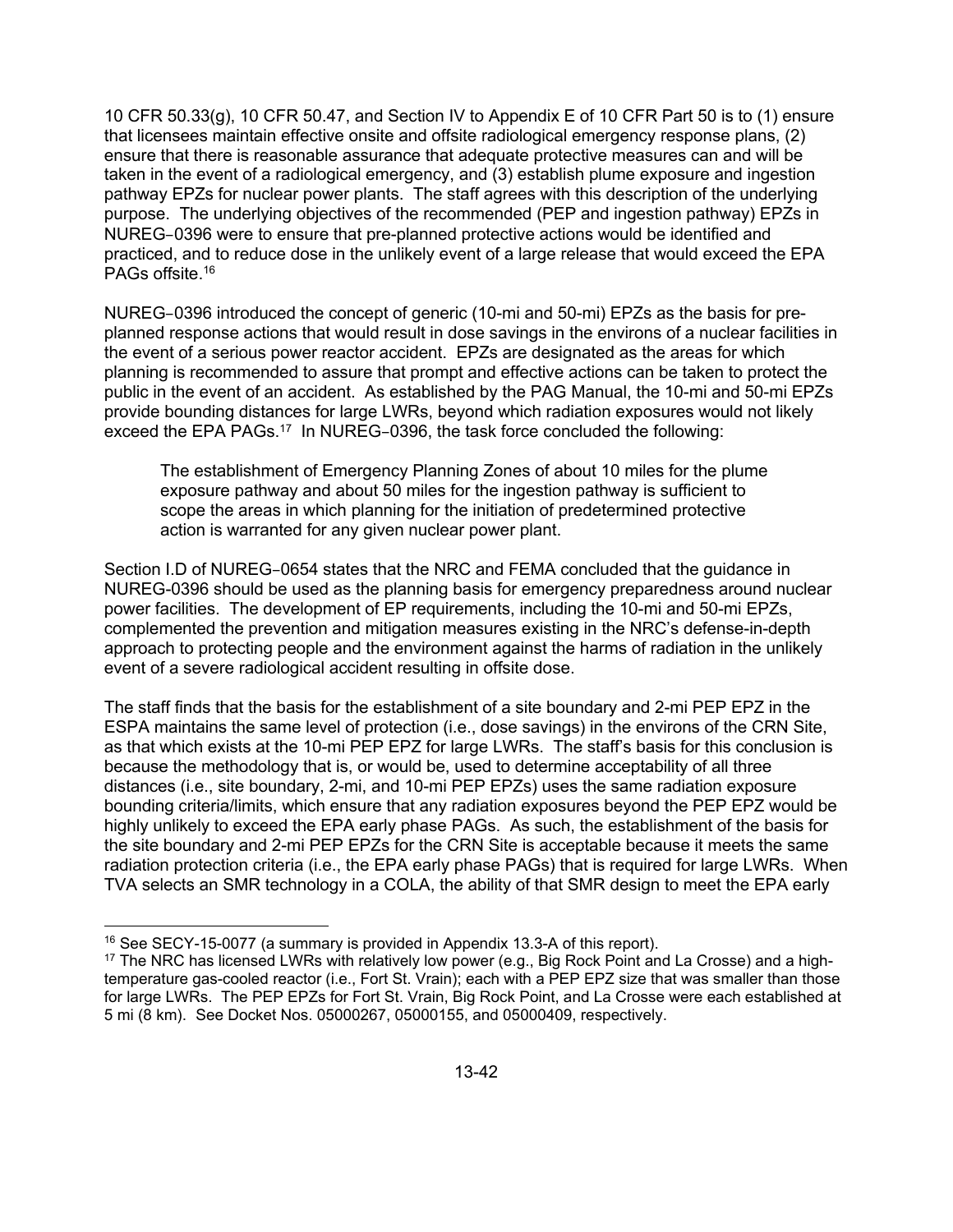phase PAGs (for either the site boundary or 2-mi PEP EPZ) must be confirmed by the NRC, pursuant to COL Action Item 13.3-1.

In the absence of a specific reactor design, the staff cannot evaluate the applicant's assertions that there are no offsite consequences from any credible event in excess of the criteria provided in SSAR Section 13.3. However, for the above stated reasons, this determination does not impact the staff's conclusions regarding the acceptability of the method for which the applicant seeks approval, or the acceptability of the exemption request.

The NRC requires a level of licensee emergency preparedness commensurate with the potential consequences to public health and safety at the licensee's site. TVA's exemption request includes a dose-based, consequence-oriented methodology for determining the PEP EPZ, that when applied in the COLA, may show that the radiological consequences of DBAs or less severe core melt accidents will not exceed the limits of the EPA early phase PAGs at the site boundary or 2-mi PEP EPZ, and that the EPZ is of sufficient size to provide for substantial reduction in early severe health effects in the event of more severe core melt accidents. If this demonstration is made, considering that the areas outside the PEP EPZ would also meet this criterion, offsite REP plans would not be necessary for the CRN Site if the EPA early phase PAGs are not exceeded beyond the site boundary PEP EPZ. Offsite plans would still be required for the 2-mi PEP EPZ. Therefore, the requirement for a 10-mi PEP EPZ would not be needed.

Based on the above analysis and as discussed above in Section 13.3.4.4.A and Section 13.3.4.4.B, the staff concludes that the exempted language from 10 CFR 50.33(g), above, is not necessary to achieve the underlying purpose of this requirement, as it applies to the CRN Site, if the EPA early phase PAGs are not exceeded beyond the PEP EPZ. Therefore, it meets the special circumstances provisions of 10 CFR 50.12(a)(2)(ii). A COL applicant will address COL Action Item 13.3-1.

## *13.3.4.4.C.2 Specific Exemptions for 10 CFR 50.47*

ESPA Part 6, Table 1-1 (for the site boundary PEP EPZ) and Table 1-3 (10 CFR to 50.47(c)(2) only) (for the 2-mi PEP EPZ), request an exemption from certain requirements (as indicated by strikeout and bolded text) of 10 CFR 50.47 for the CRN Site. The regulatory evaluation of the exemption requests appears above in Section 13.3.4.4.A and Section 13.3.4.4.B. The following exemptions for 10 CFR 50.47(b), (b)(4), (b)(5), (b)(6), (b)(9), and (b)(10) apply only to the site boundary PEP EPZ. The exemption for 10 CFR 50.47(c)(2) applies to both the site boundary and 2-mi PEP EPZ.

## 13.3.4.4.C.2.1 10 CFR 50.47(b)

The onsite **and, except as provided in paragraph (d) of this section, offsite** emergency response plans for nuclear power reactors must meet the following standards:

TVA's exemption request states in Table 1-1 (site boundary PEP EPZ) that the basis for the exemption is that there are no offsite consequences from any credible event in excess of the criteria provided in SSAR Section 13.3, such that formal offsite radiological emergency response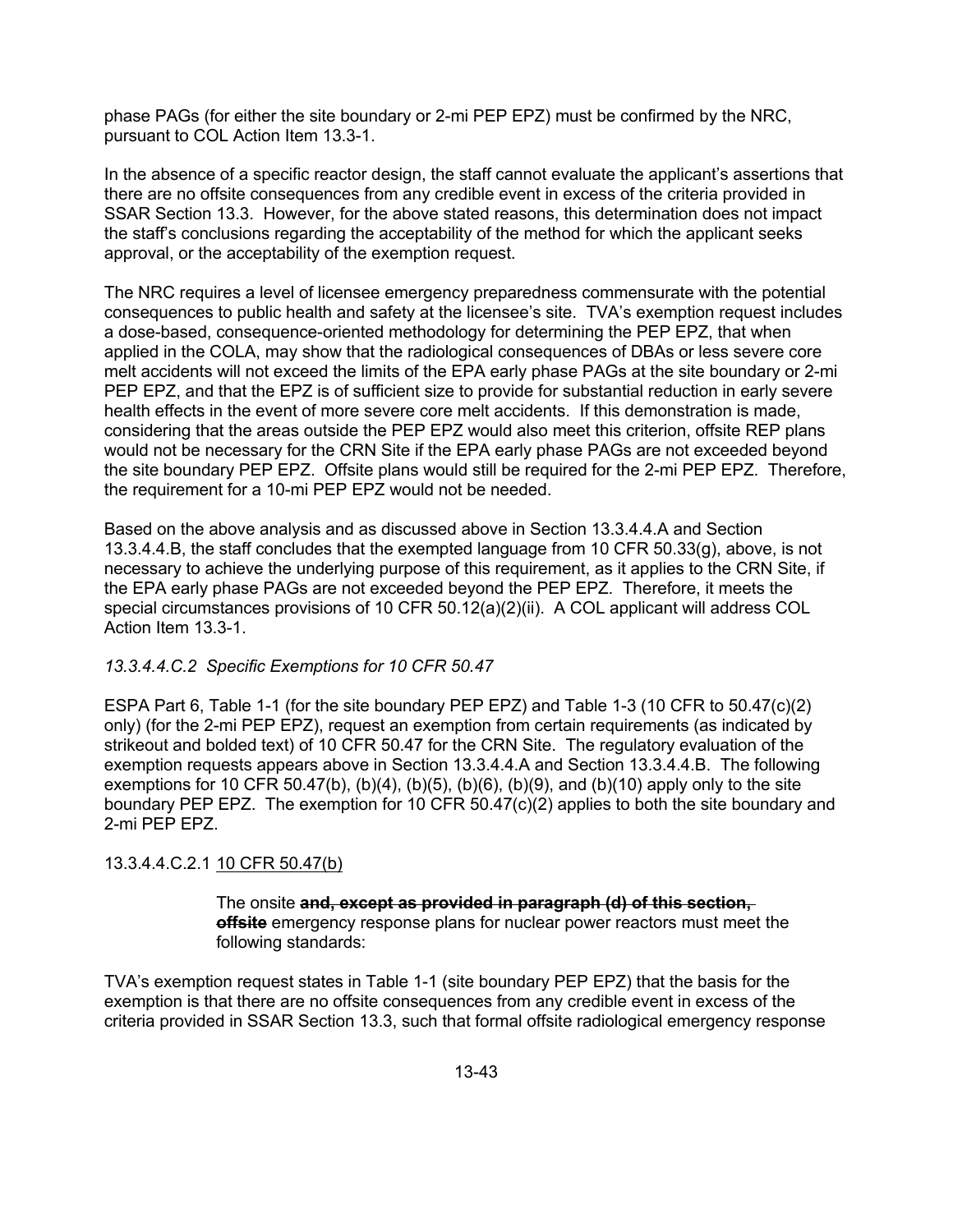plans are not necessary.

The cited paragraph (d) (i.e., 10 CFR 50.47(d)) states, in part, that no NRC or FEMA review findings, or determinations concerning the state of offsite emergency preparedness or adequacy of offsite emergency plans, are required prior to issuance of an operating license authorizing only fuel loading or low power testing and training (up to 5 percent of the rated thermal power).

The NRC requires a level of licensee emergency preparedness commensurate with the potential consequences to public health and safety at the licensee's site. TVA's exemption request includes a dose-based, consequence-oriented methodology for determining the PEP EPZ, that when applied in a COLA, may show that the radiological consequences of DBAs or less severe core melt accidents will not exceed the limits of the EPA early phase PAGs at the site boundary PEP EPZ, and that the EPZ is of sufficient size to provide for substantial reduction in early severe health effects in the event of more severe core melt accidents. If this demonstration is made, considering that the areas outside the PEP EPZ would also meet this criterion, offsite REP plans would not be necessary for the CRN Site if the EPA early phase PAGs are not exceeded beyond the PEP EPZ. Therefore, the requirement related to NRC or FEMA review findings, or determinations concerning the state of offsite emergency preparedness or adequacy of offsite emergency plans, would not be needed.

Based on the above analysis and the analysis provided in Section 13.3.4.4.C.1.1 of this report, the staff concludes that the exempted language from 10 CFR 50.47(b), above, is not necessary to achieve the underlying purpose of this requirement, as it applies to the CRN Site, if the EPA early phase PAGs are not exceeded beyond the PEP EPZ. Therefore, it meets the special circumstances provisions of 10 CFR 50.12(a)(2)(ii).

## 13.3.4.4. C.2.2 10 CFR 50.47(b)(4)

A standard emergency classification and action level scheme, the basis of which include facility system and effluent parameters, is in use by the nuclear facility licensee**, and State and local response plans call for reliance on information provided by facility licensees for determinations of minimum initial offsite response measures**.

TVA's exemption request states in Table 1-1 (site boundary PEP EPZ) that the basis for the exemption is that there are no offsite radiological consequences from any credible event in excess of the criteria provided in SSAR Section 13.3, such that formal offsite REP plans are not necessary. In addition, although the likelihood of an accident or event resulting in offsite radiological doses exceeding the EPA PAGs beyond the site boundary is extremely remote, TVA's Emergency Plan will describe the capabilities to determine if a radiological release is occurring and promptly communicate that information to OROs for their consideration.

The NRC requires a level of licensee emergency preparedness commensurate with the potential consequences to public health and safety at the licensee's site. TVA's exemption request includes a dose-based, consequence-oriented methodology for determining the PEP EPZ, that when applied in the COLA, may show that the radiological consequences of DBAs or less severe core melt accidents will not exceed the limits of the EPA early phase PAGs at the site boundary PEP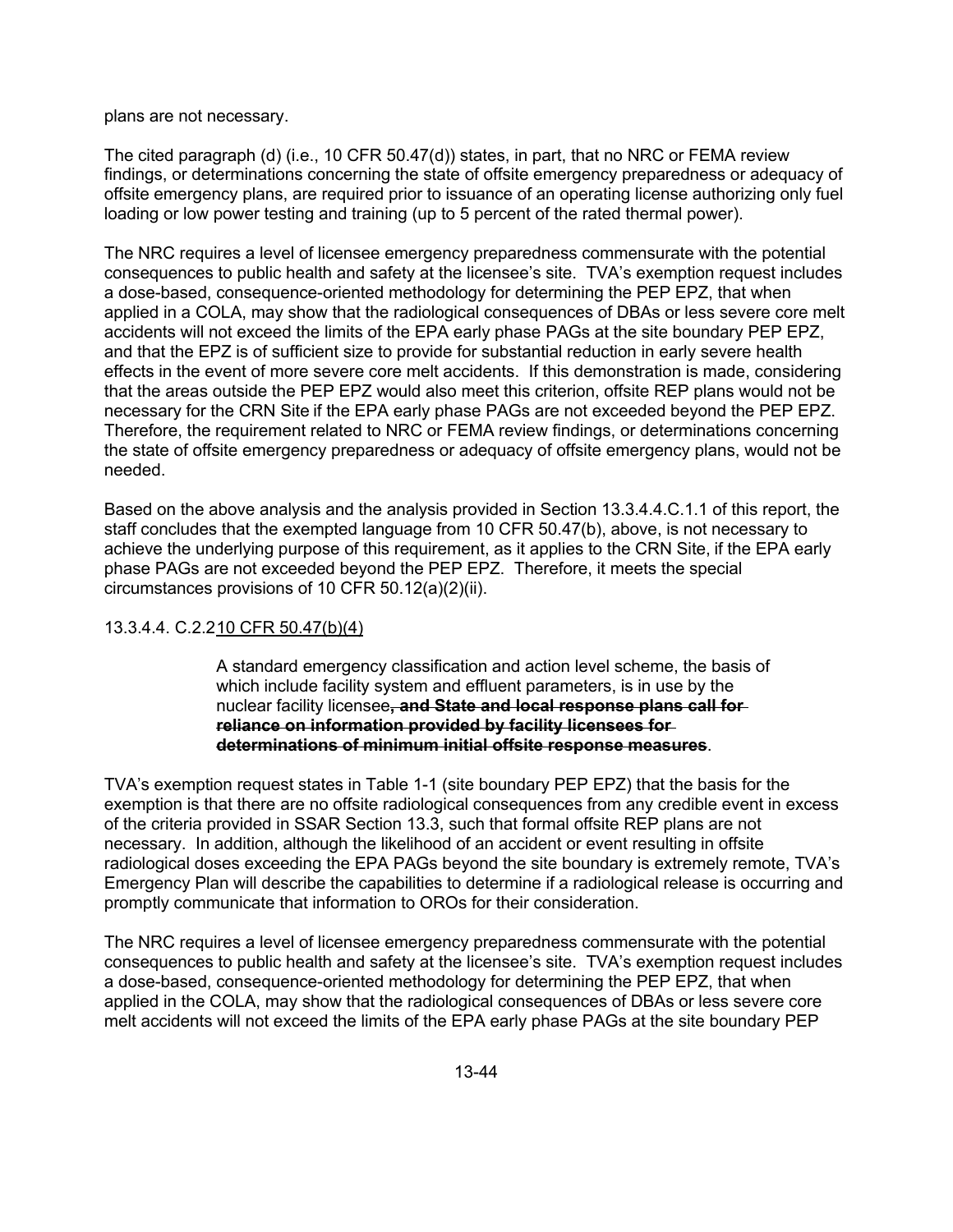EPZ, and that the EPZ is of sufficient size to provide for substantial reduction in early severe health effects in the event of more severe core melt accidents. If this demonstration is made, considering that the areas outside the PEP EPZ would also meet this criterion, offsite REP plans would not be necessary for the CRN Site if the EPA early phase PAGs are not exceeded beyond the PEP EPZ. Therefore, the requirement for minimum initial offsite response measures would not be needed.

Based on the above analysis and the analysis provided in Sections 13.3.4.4.C.1.1 and 13.3.4.4.C.2.1 of this report, the staff concludes that the exempted language from 10 CFR 50.47(b)(4), above, is not necessary to achieve the underlying purpose of this requirement, as it applies to the CRN Site, if the EPA early phase PAGs are not exceeded beyond the PEP EPZ. Therefore, it meets the special circumstances provisions of 10 CFR 50.12(a)(2)(ii).

### 13.3.4.4.C.2.3 10 CFR 50.47(b)(5)

Procedures have been established for notification, by the licensee, of State and local response organizations and for notification of emergency personnel by all organizations; the content of initial and followup messages to response organizations **and the public** has been established**; and means to provide early notification and clear instruction to the populace within the plume exposure pathway Emergency Planning Zone have been established**.

TVA's exemption request states in Table 1-1 (site boundary PEP EPZ) that the basis for the exemption is that there are no offsite radiological consequences from any credible event in excess of the criteria provided in SSAR Section 13.3, such that defined EPZs and formal offsite REP plans are not necessary. In addition, the PEP EPZ would be within the site boundary, so there is no populace within the PEP that would require early notification or instructions. Notification and instructions to members of the public that may be onsite are addressed in 10 CFR 50.47(b)(10) [see Section 13.3.4.4.C.2.6 of this report].

The NRC requires a level of licensee emergency preparedness commensurate with the potential consequences to public health and safety at the licensee's site. TVA's exemption request includes a dose-based, consequence-oriented methodology for determining the PEP EPZ, that when applied in the COLA, may show that the radiological consequences of DBAs or less severe core melt accidents will not exceed the limits of the EPA early phase PAGs at the site boundary PEP EPZ, and that the EPZ is of sufficient size to provide for substantial reduction in early severe health effects in the event of more severe core melt accidents. If this demonstration is made, considering that the areas outside the PEP EPZ would also meet this criterion, offsite REP plans would not be necessary for the CRN Site if the EPA early phase PAGs are not exceeded beyond the PEP EPZ. Therefore, a means to provide early notification and clear instruction to the populace within a designated PEP EPZ would not be needed.

Based on the above analysis and the analysis provided in Sections 13.3.4.4.C.1.1 and 13.3.4.4.C.2.1 of this report, the staff concludes that the exempted language from 10 CFR 50.47(b)(5), above, is not necessary to achieve the underlying purpose of this requirement, as it applies to the CRN Site, if the EPA early phase PAGs are not exceeded beyond the PEP EPZ. Therefore, it meets the special circumstances provisions of 10 CFR 50.12(a)(2)(ii).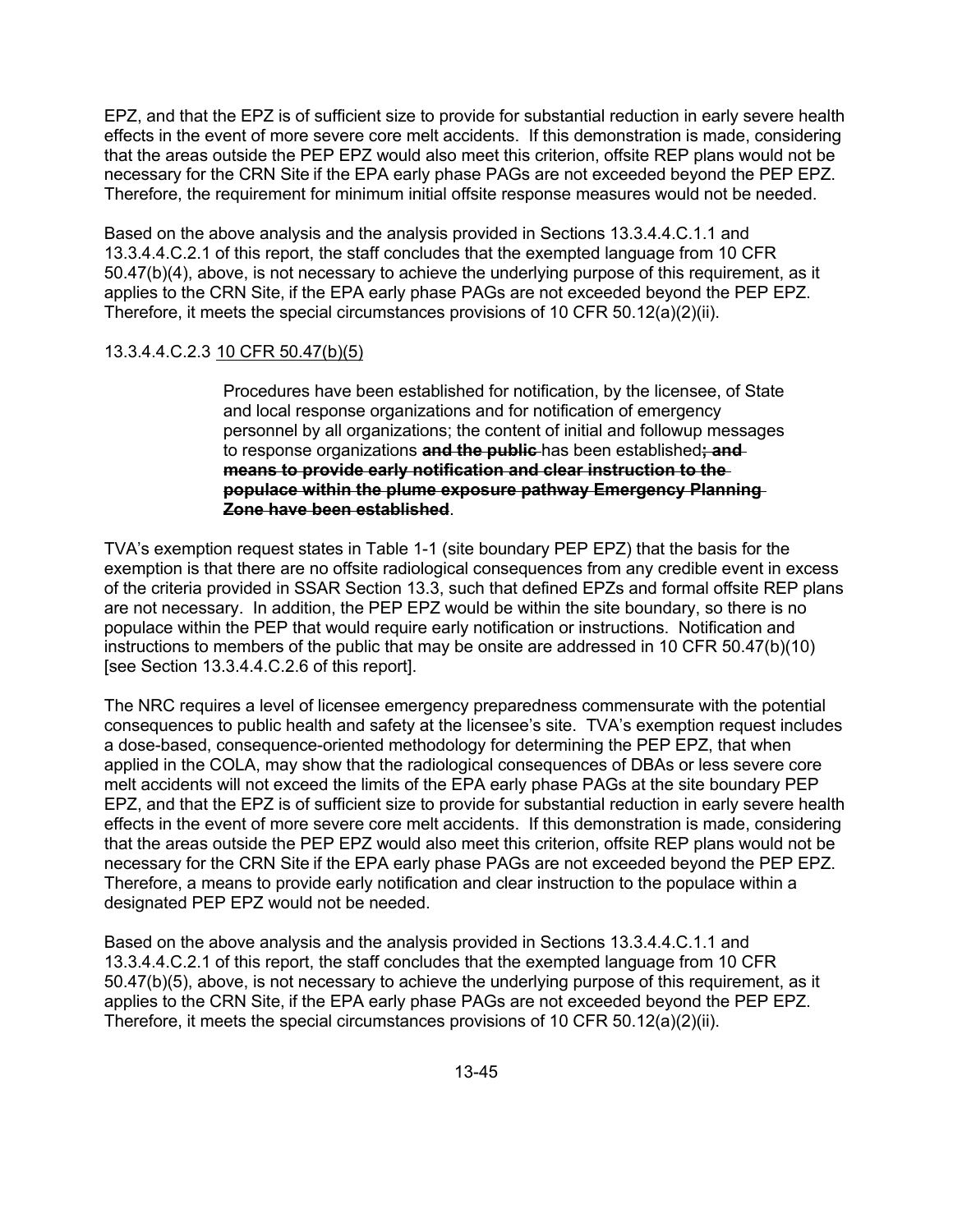### 13.3.4.4.C.2.4 10 CFR 50.47(b)(6)

Provisions exist for prompt communications among principal response organizations to emergency personnel **and to the public**.

TVA's exemption request states in Table 1-1 (site boundary PEP EPZ) that the basis for the exemption is that there are no offsite radiological consequences from any credible event in excess of the criteria provided in SSAR Section 13.3, such that formal offsite REP plans are not necessary. Therefore, there is no need to require prompt communications to the public beyond the site boundary.

The NRC requires a level of licensee emergency preparedness commensurate with the potential consequences to public health and safety at the licensee's site. TVA's exemption request includes a dose-based, consequence-oriented methodology for determining the PEP EPZ, that when applied in the COLA, may show that the radiological consequences of DBAs or less severe core melt accidents will not exceed the limits of the EPA early phase PAGs at the site boundary PEP EPZ, and that the EPZ is of sufficient size to provide for substantial reduction in early severe health effects in the event of more severe core melt accidents. If this demonstration is made, considering that the areas outside the PEP EPZ would also meet this criterion, offsite REP plans would not be necessary for the CRN Site if the EPA early phase PAGs are not exceeded beyond the PEP EPZ. Therefore, the requirement to provide prompt communication to the public, with regard to initial or pre-determined protective actions within a designated PEP EPZ, would not be needed.

Based on the above analysis and the analysis provided in Sections 13.3.4.4.C.1.1 and 13.3.4.4.C.2.1 of this report, the staff concludes that the exempted language from 10 CFR 50.47(b)(6), above, is not necessary to achieve the underlying purpose of this requirement, as it applies to the CRN Site, if the EPA early phase PAGs are not exceeded beyond the PEP EPZ. Therefore, it meets the special circumstances provisions of 10 CFR 50.12(a)(2)(ii).

### 13.3.4.4.C.2.5 10 CFR 50.47(b)(9)

Adequate methods, systems, and equipment for assessing and monitoring actual or potential **offsite** consequences of a radiological emergency condition are in use.

TVA's exemption request states in Table 1-1 (site boundary PEP EPZ) that the basis for the exemption is that there are no offsite radiological consequences from any credible event in excess of the criteria provided in SSAR Section 13.3, such that formal offsite REP plans are not necessary. TVA will maintain the capability to assess the impact of radiological releases, and communicate the results to the OROs.

The NRC requires a level of licensee emergency preparedness commensurate with the potential consequences to public health and safety at the licensee's site. TVA's exemption request includes a dose-based, consequence-oriented methodology for determining the PEP EPZ, that when applied in the COLA, may show that the radiological consequences of DBAs or less severe core melt accidents will not exceed the limits of the EPA early phase PAGs at the site boundary PEP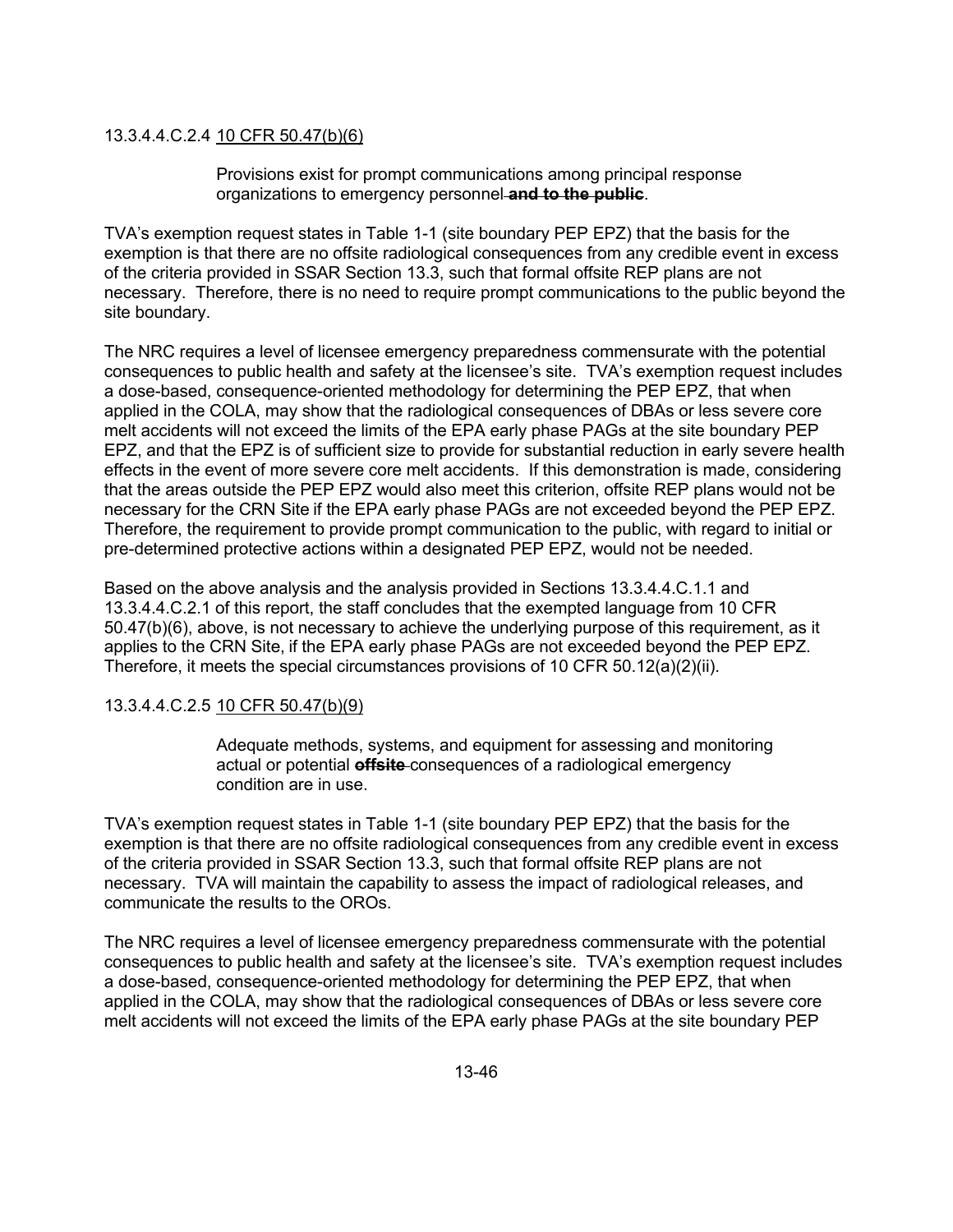EPZ, and that the EPZ is of sufficient size to provide for substantial reduction in early severe health effects in the event of more severe core melt accidents. If this demonstration is made, considering that the areas outside the PEP EPZ would also meet this criterion, offsite REP plans would not be necessary for the CRN Site if the EPA early phase PAGs are not exceeded beyond the PEP EPZ. Therefore, the requirement for assessing or monitoring offsite consequences beyond the site boundary would not be needed.

Based on the above analysis and the analysis provided in Sections 13.3.4.4.C.1.1 and 13.3.4.4.C.2.1 of this report, the staff concludes that the exempted language from 10 CFR 50.47(b)(9), above, is not necessary to achieve the underlying purpose of this requirement, as it applies to the CRN Site, if the EPA early phase PAGs are not exceeded beyond the PEP EPZ. Therefore, it meets the special circumstances provisions of 10 CFR 50.12(a)(2)(ii).

## 13.3.4.4.C.2.6 10 CFR 50.47(b)(10)

A range of protective actions has been developed for the plume exposure pathway EPZ for emergency workers and the public. **In developing this range of actions, consideration has been given to evacuation, sheltering, and, as a supplement to these, the prophylactic use of potassium iodide (KI), as appropriate. Evacuation time estimates have been developed by applicants and licensees. Licensees shall update the evacuation time estimates on a periodic basis**. Guidelines for the choice of **protective actions during an emergency, consistent with Federal guidance, are developed and in place, and** protective actions for the ingestion exposure pathway EPZ appropriate to the locale have been developed.

TVA's exemption request states in Table 1-1 (site boundary PEP EPZ) that the basis for the exemption is that there are no offsite radiological consequences from any credible event in excess of the criteria provided in SSAR Section 13.3, such that formal offsite REP plans are not necessary. Therefore, the language regarding the range of actions to be considered, with respect to the public beyond the site boundary and the development of an ETE, is not applicable.

The NRC requires a level of licensee emergency preparedness commensurate with the potential consequences to public health and safety at the licensee's site. TVA's exemption request includes a dose-based, consequence-oriented methodology for determining the PEP EPZ, that when applied in the COLA, may show that the radiological consequences of DBAs or less severe core melt accidents will not exceed the limits of the EPA early phase PAGs at the site boundary PEP EPZ, and that the EPZ is of sufficient size to provide for substantial reduction in early severe health effects in the event of more severe core melt accidents. If this demonstration is made, considering that the areas outside the PEP EPZ would also meet this criterion, offsite REP plans would not be necessary for the CRN Site if the EPA early phase PAGs are not exceeded beyond the PEP EPZ. Therefore, the consideration of a range of protective actions consistent with Federal guidance for the public beyond the site boundary and development of an ETE, would not be needed.

Based on the above analysis and the analysis provided in Sections 13.3.4.4.C.1.1 and 13.3.4.4.C.2.1 of this report, the staff concludes that the exempted language from 10 CFR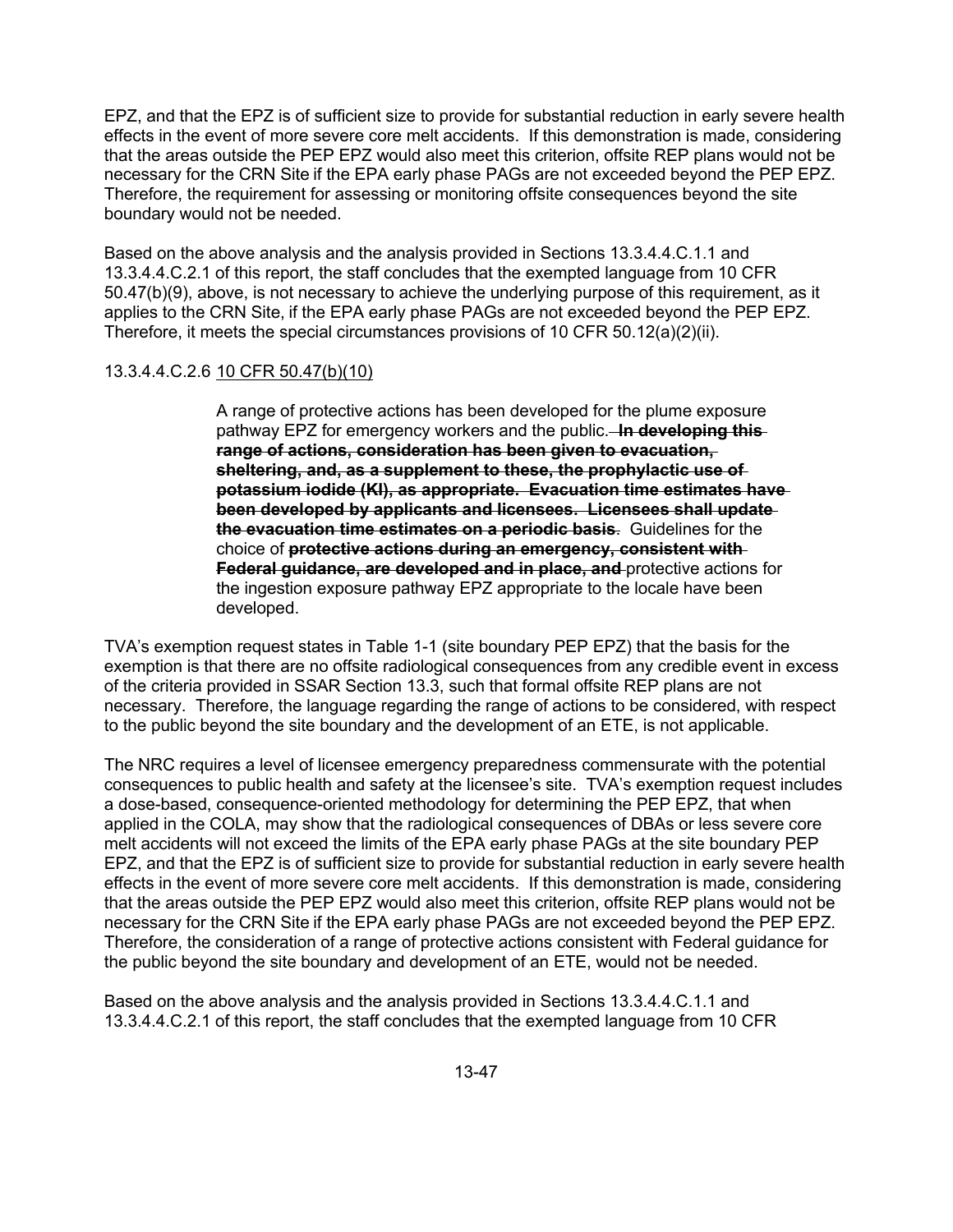50.47(b)(10), above, is not necessary to achieve the underlying purpose of this requirement, as it applies to the CRN Site, if the EPA early phase PAGs are not exceeded beyond the PEP EPZ. Therefore, it meets the special circumstances provisions of 10 CFR 50.12(a)(2)(ii).

# 13.3.4.4.C.2.7 10 CFR 50.47(c)(2)

Generally, **the plume exposure pathway EPZ for nuclear power plants shall consist of an area about 10 miles (16 km) in radius and** the ingestion pathway EPZ shall consist of an area about 50 miles (80 km) in radius. The exact size and configuration of the EPZs surrounding a particular nuclear power reactor shall be determined in relation to local emergency response needs and capabilities as they are affected by such conditions as demography, topography, land characteristics, access routes, and jurisdictional boundaries. The size of the EPZs also may be determined on a case-by-case basis for gas cooled nuclear reactors and for reactors with an authorized power level less than 250 MW thermal. The plans for the ingestion pathway shall focus on such actions as are appropriate to protect the food ingestion pathway.

This exemption for 10 CFR 50.47(c)(2) applies to both the site boundary and 2-mi PEP EPZ. TVA's exemption request states in Table 1-1 (site boundary PEP EPZ) and Table 1-3 (2-mi PEP EPZ) that the basis for the exemption is that the criteria established in SSAR Section 13.3 provide for adequate protection of public health and safety by providing an EPZ that encompasses the areas in which the plume exposure doses could exceed the early phase EPA PAGs, and for which there is a substantial reduction in risk of significant early health effects. For the site boundary PEP EPZ, TVA further stated in Table 1-1 that because there are no offsite radiological consequences from any credible event in excess of the criteria provided in SSAR Section 13.3, formal offsite REP plans are not necessary.

TVA's exemption request for 10 CFR 50.47(c)(2) in Table 1-1 (site boundary PEP EPZ) and Table 1-3 (2-mi PEP EPZ) is the same as that for 10 CFR  $50.33(q)$  in Tables 1-1 and 1-3. Therefore, the analysis provided in Section 13.3.4.4.C.1.1 of this report for 10 CFR 50.33(g) is also applicable to 10 CFR 50.47(c)(2).

The NRC requires a level of licensee emergency preparedness commensurate with the potential consequences to public health and safety at the licensee's site. TVA's exemption request includes a dose-based, consequence-oriented methodology for determining the PEP EPZ, that when applied in the COLA, may show that the radiological consequences of DBAs or less severe core melt accidents will not exceed the limits of the EPA early phase PAGs at the site boundary or 2-mi PEP EPZ, and that the EPZ is of sufficient size to provide for substantial reduction in early severe health effects in the event of more severe core melt accidents. If this demonstration is made, considering that the areas outside the PEP EPZ would also meet this criterion, offsite REP plans would not be necessary for the CRN Site if the EPA early phase PAGs are not exceeded beyond the site boundary PEP EPZ. Offsite plans would still be required for the 2-mi PEP EPZ. Therefore, the requirement for a 10-mi PEP EPZ would not be needed.

Based on the above analysis and the analysis provided in Section 13.3.4.4.C.1.1 of this report, the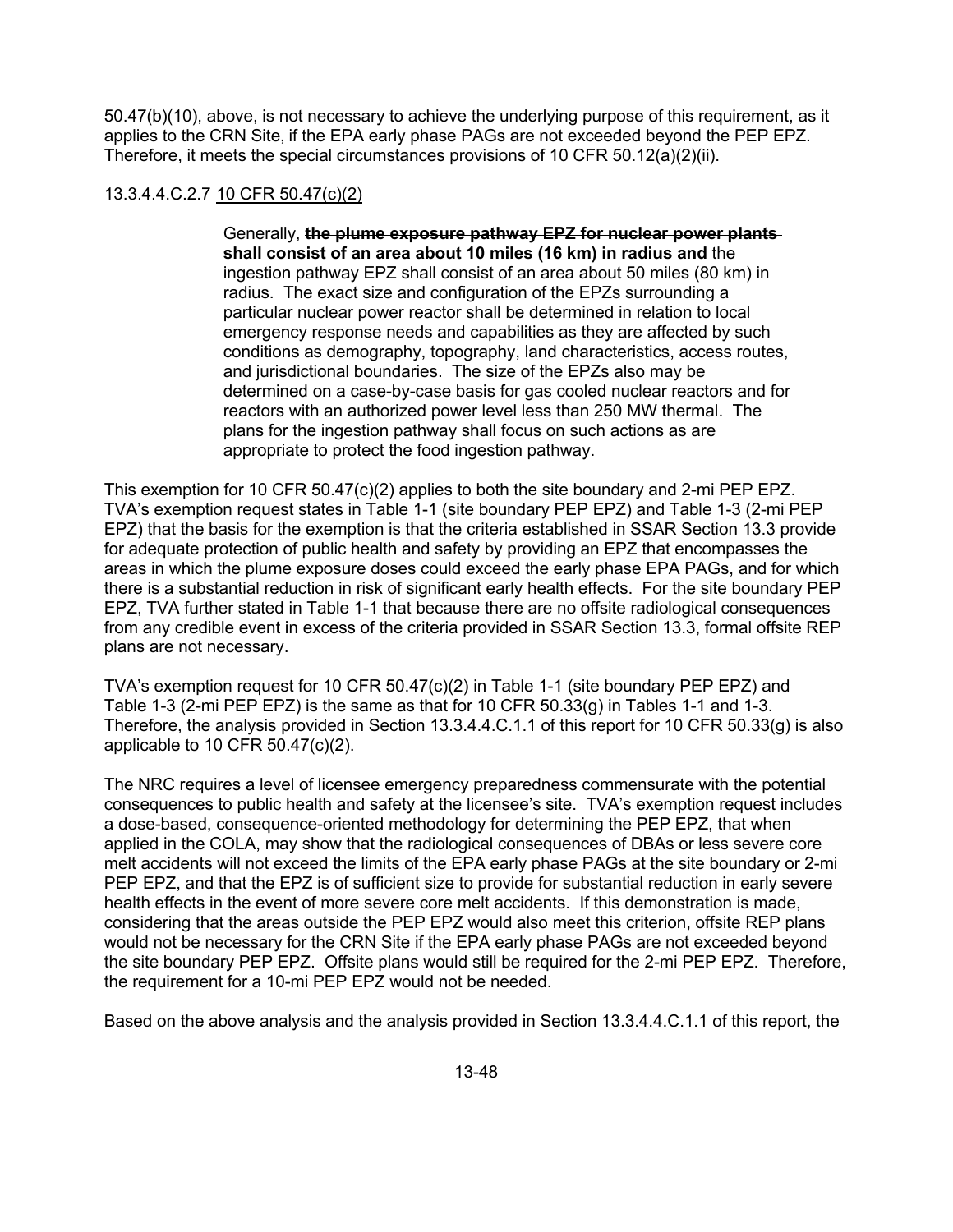staff concludes that the exempted language from 10 CFR 50.47(c)(2), above, is not necessary to achieve the underlying purpose of this requirement, as it applies to the CRN Site, if the EPA early phase PAGs are not exceeded beyond the PEP EPZ. Therefore, it meets the special circumstances provisions of 10 CFR 50.12(a)(2)(ii).

# *13.3.4.4.C.3 Specific Exemptions for 10 CFR Part 50, Appendix E, Section IV*

ESPA Part 6, Table 1-2 (for the site boundary PEP EPZ) requests an exemption from certain requirements (as indicated by strikeout and bolded text) of Appendix E to 10 CFR Part 50 for the CRN Site. The regulatory evaluation of the exemption requests appears above in Sections 13.3.4.4.A and 13.3.4.4.B. The following exemptions for Section IV of Appendix E to 10 CFR Part 50 apply only to the site boundary PEP EPZ.

# 13.3.4.4.C.3.1 10 CFR Part 50, Appendix E, Section IV.2

### **This nuclear power reactor license application shall also provide an analysis of the time required to evacuate various sectors and distances within the plume exposure pathway EPZ for transient and permanent populations, using the most recent U.S. Census Bureau data as of the date the applicant submits its application to the NRC.**

TVA's exemption request states in Table 1-2 (site boundary PEP EPZ) that the basis for the exemption is that there are no offsite radiological consequences from any credible event in excess of the criteria provided in SSAR Section 13.3, such that formal offsite REP plans are not necessary. Therefore, there is no need for ETEs in support of detailed evacuation preplanning.

The NRC requires a level of licensee emergency preparedness commensurate with the potential consequences to public health and safety at the licensee's site. TVA's exemption request includes a dose-based, consequence-oriented methodology for determining the PEP EPZ, that when applied in the COLA, may show that the radiological consequences of DBAs or less severe core melt accidents will not exceed the limits of the EPA early phase PAGs at the site boundary PEP EPZ, and that the EPZ is of sufficient size to provide for substantial reduction in early severe health effects in the event of more severe core melt accidents. If this demonstration is made, considering that the areas outside the PEP EPZ would also meet this criterion, offsite REP plans would not be necessary for the CRN Site if the EPA early phase PAGs are not exceeded beyond the PEP EPZ. Therefore, the requirement for ETEs would not be needed.

Based on the above analysis and the analysis provided in Sections 13.3.4.4.C.1.1 and 13.3.4.4.C.2.1 of this report, the staff concludes that the exempted language from 10 CFR Part 50, Appendix E, Section IV.2, above, is not necessary to achieve the underlying purpose of this requirement, as it applies to the CRN Site, if the EPA early phase PAGs are not exceeded beyond the PEP EPZ. Therefore, it meets the special circumstances provisions of 10 CFR 50.12(a)(2)(ii).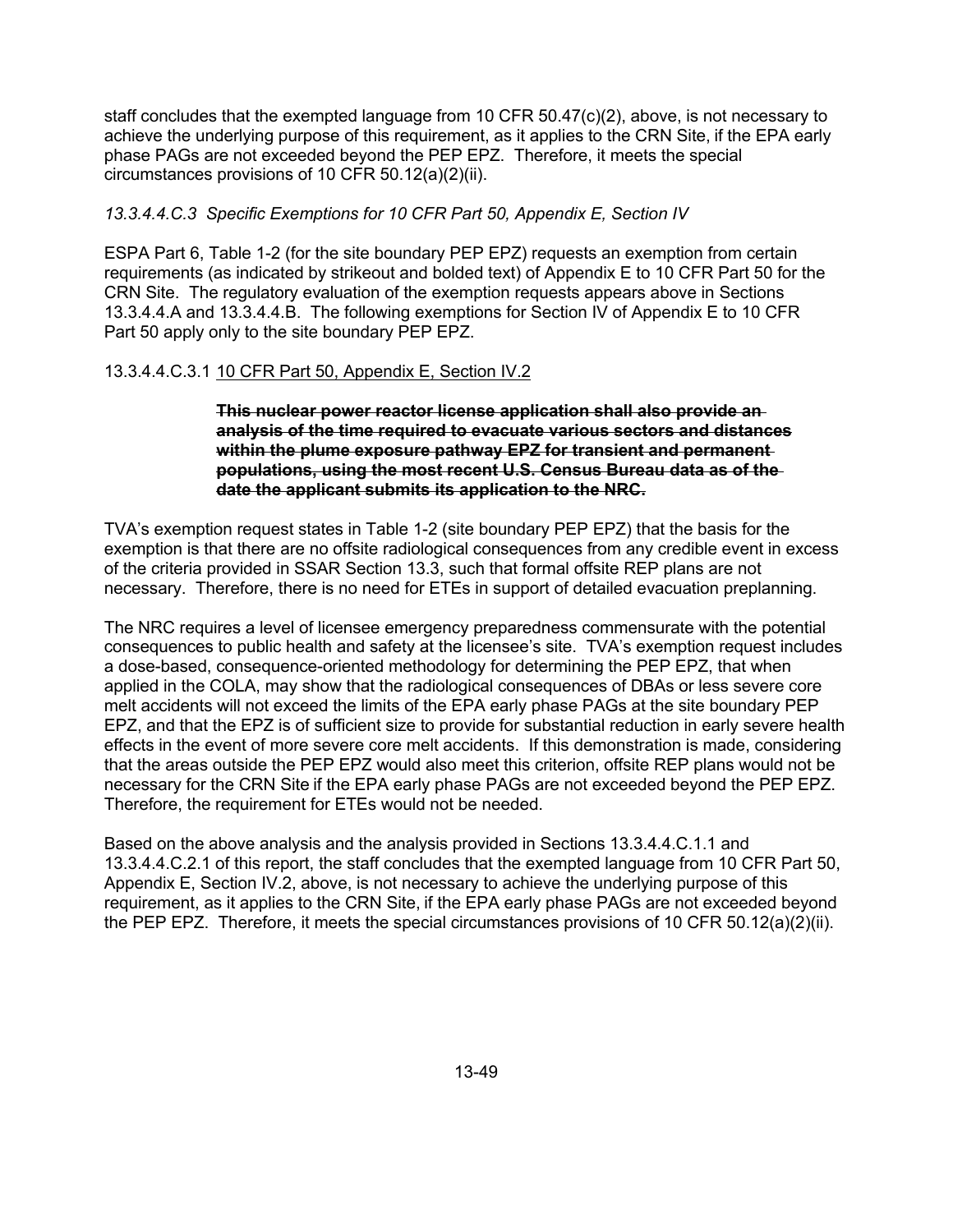## 13.3.4.4.C.3.2 10 CFR Part 50, Appendix E, Section IV.3

**Nuclear power reactor licensees shall use NRC approved evacuation time estimates (ETEs) and updates to the ETEs in the formulation of protective action recommendations and shall provide the ETEs and ETE updates to State and local governmental authorities for use in developing offsite protective action strategies.** 

TVA's exemption request states in Table 1-2 (site boundary PEP EPZ) that the basis for the exemption is that there are no offsite radiological consequences from any credible event in excess of the criteria provided in SSAR Section 13.3, such that formal offsite REP plans are not necessary. Therefore, there is no need for ETEs in support of detailed evacuation preplanning.

The NRC requires a level of licensee emergency preparedness commensurate with the potential consequences to public health and safety at the licensee's site. TVA's exemption request includes a dose-based, consequence-oriented methodology for determining the PEP EPZ, that when applied in the COLA, may show that the radiological consequences of DBAs or less severe core melt accidents will not exceed the limits of the EPA early phase PAGs at the site boundary PEP EPZ, and that the EPZ is of sufficient size to provide for substantial reduction in early severe health effects in the event of more severe core melt accidents. If this demonstration is made, considering that the areas outside the PEP EPZ would also meet this criterion, offsite REP plans would not be necessary for the CRN Site if the EPA early phase PAGs are not exceeded beyond the PEP EPZ. Therefore, the requirement to develop an ETE and provide it to State and local governmental authorities for use in developing offsite protective action strategies would not be needed.

Based on the above analysis and the analysis provided in Sections 13.3.4.4.C.1.1 and 13.3.4.4.C.2.1 of this report, the staff concludes that the exempted language from 10 CFR Part 50, Appendix E, Section IV.3, above, is not necessary to achieve the underlying purpose of this requirement, as it applies to the CRN Site, if the EPA early phase PAGs are not exceeded beyond the PEP EPZ. Therefore, it meets the special circumstances provisions of 10 CFR 50.12(a)(2)(ii).

## 13.3.4.4.C.3.3 10 CFR Part 50, Appendix E, Section IV.4

**Within 365 days of the later of the date of the availability of the most recent decennial census data from the U.S. Census Bureau or December 23, 2011, nuclear power reactor licensees shall develop an ETE analysis using this decennial data and submit it under § 50.4 to the NRC. These licensees shall submit this ETE analysis to the NRC at least 180 days before using it to form protective action recommendations and providing it to State and local governmental authorities for use in developing offsite protective action strategies.** 

TVA's exemption request states in Table 1-2 (site boundary PEP EPZ) that the basis for the exemption is that there are no offsite radiological consequences from any credible event in excess of the criteria provided in SSAR Section 13.3, such that formal offsite REP plans are not necessary. Therefore, there is no need for ETEs, or to update ETEs, in support of detailed evacuation preplanning.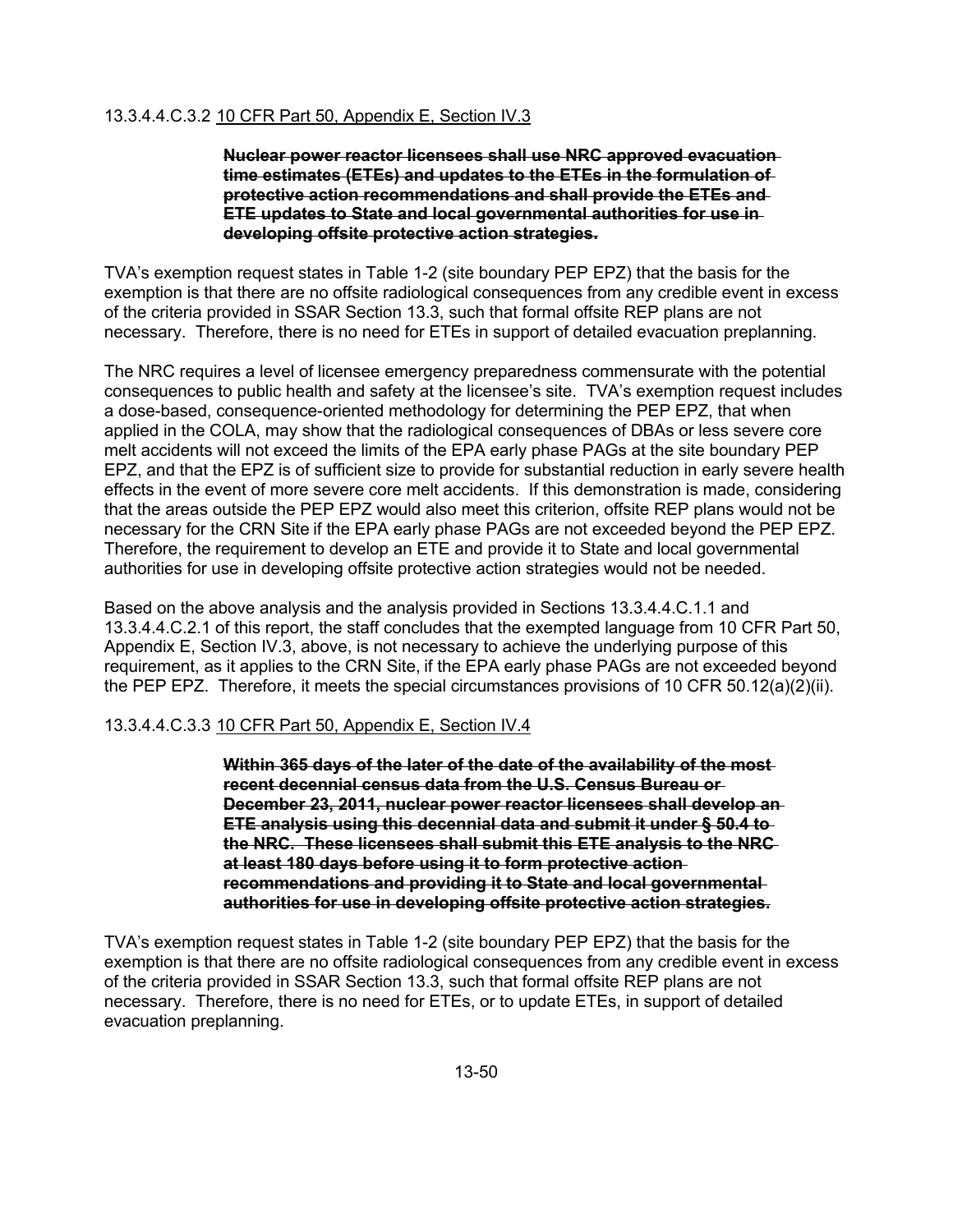The NRC requires a level of licensee emergency preparedness commensurate with the potential consequences to public health and safety at the licensee's site. TVA's exemption request includes a dose-based, consequence-oriented methodology for determining the PEP EPZ, that when applied in the COLA, may show that the radiological consequences of DBAs or less severe core melt accidents will not exceed the limits of the EPA early phase PAGs at the site boundary PEP EPZ, and that the EPZ is of sufficient size to provide for substantial reduction in early severe health effects in the event of more severe core melt accidents. If this demonstration is made, considering that the areas outside the PEP EPZ would also meet this criterion, offsite REP plans would not be necessary for the CRN Site if the EPA early phase PAGs are not exceeded beyond the PEP EPZ. Therefore, the requirement to have an ETE and to perform an update to the ETE would not be needed.

Based on the above analysis and the analysis provided in Sections 13.3.4.4.C.1.1 and 13.3.4.4.C.2.1 of this report, the staff concludes that the exempted language from 10 CFR Part 50, Appendix E, Section IV.4, above, is not necessary to achieve the underlying purpose of this requirement, as it applies to the CRN Site, if the EPA early phase PAGs are not exceeded beyond the PEP EPZ. Therefore, it meets the special circumstances provisions of 10 CFR 50.12(a)(2)(ii).

### 13.3.4.4.C.3.4 10 CFR Part 50, Appendix E, Section IV.5

**During the years between decennial censuses, nuclear power reactor licensees shall estimate EPZ permanent resident population changes once a year, but no later than 365 days from the date of the previous estimate, using the most recent U.S. Census Bureau annual resident population estimate and State/local government population data, if available. These licensees shall maintain these estimates so that they are available for NRC inspection during the period between decennial censuses and shall submit these estimates to the NRC with any updated ETE analysis.** 

TVA's exemption request states in Table 1-2 (site boundary PEP EPZ) that the basis for the exemption is that there are no offsite radiological consequences from any credible event in excess of the criteria provided in SSAR Section 13.3, such that formal offsite REP plans are not necessary. Therefore, there is no need for ETEs, or to update ETEs, in support of detailed evacuation preplanning.

The NRC requires a level of licensee emergency preparedness commensurate with the potential consequences to public health and safety at the licensee's site. TVA's exemption request includes a dose-based, consequence-oriented methodology for determining the PEP EPZ, that when applied in the COLA, may show that the radiological consequences of DBAs or less severe core melt accidents will not exceed the limits of the EPA early phase PAGs at the site boundary PEP EPZ, and that the EPZ is of sufficient size to provide for substantial reduction in early severe health effects in the event of more severe core melt accidents. If this demonstration is made, considering that the areas outside the PEP EPZ would also meet this criterion, offsite REP plans would not be necessary for the CRN Site if the EPA early phase PAGs are not exceeded beyond the PEP EPZ. Therefore, the requirement to have an ETE and to perform an update to the ETE would not be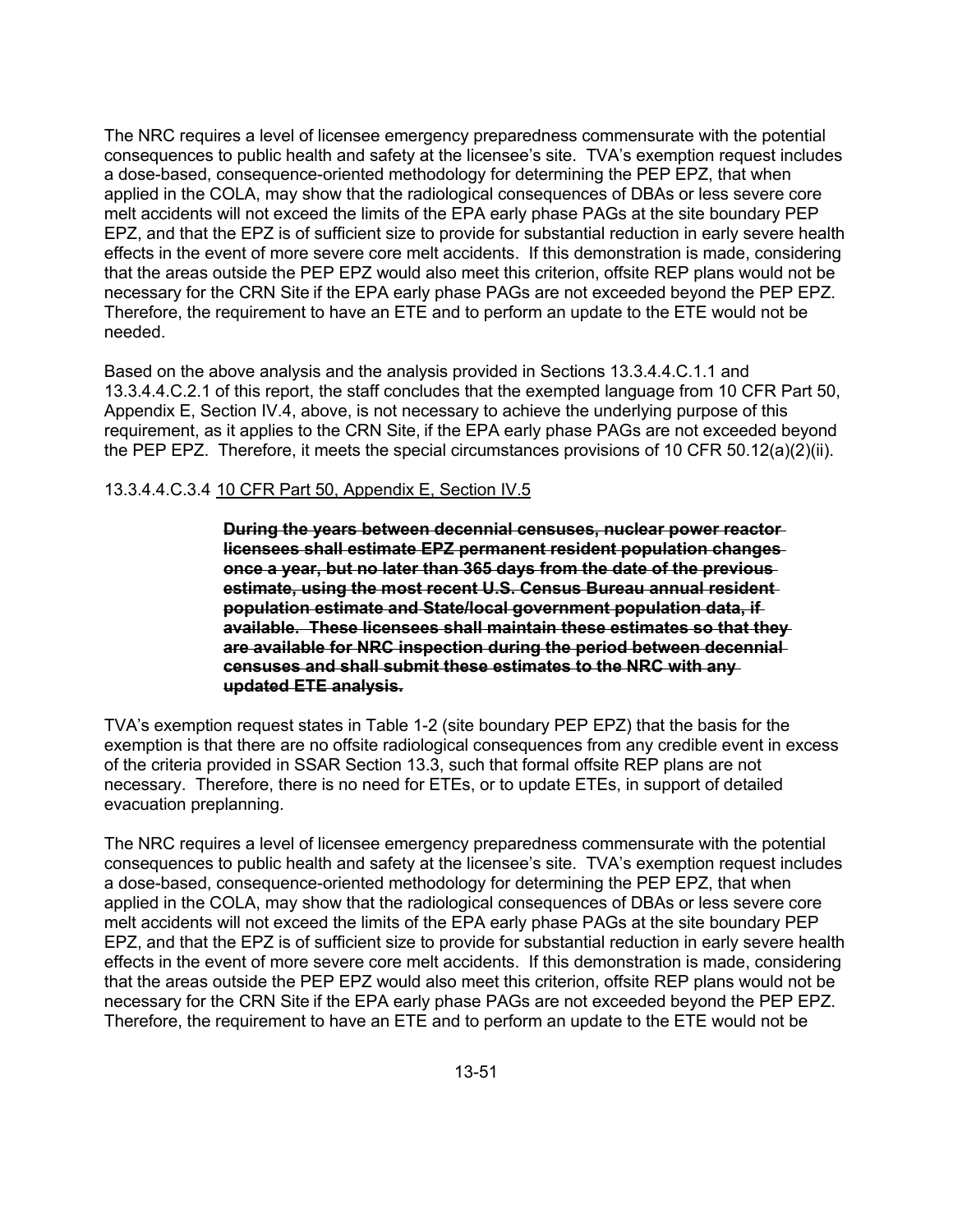needed.

Based on the above analysis and the analysis provided in Sections 13.3.4.4.C.1.1 and 13.3.4.4.C.2.1 of this report, the staff concludes that the exempted language from 10 CFR Part 50, Appendix E, Section IV.5, above, is not necessary to achieve the underlying purpose of this requirement, as it applies to the CRN Site, if the EPA early phase PAGs are not exceeded beyond the PEP EPZ. Therefore, it meets the special circumstances provisions of 10 CFR 50.12(a)(2)(ii).

# 13.3.4.4.C.3.5 10 CFR Part 50, Appendix E, Section IV.6

**If at any time during the decennial period, the EPZ permanent resident population increases such that it causes the longest ETE value for the 2-mile zone or 5-mile zone, including all affected Emergency Response Planning Areas, or for the entire 10-mile EPZ to increase by 25 percent or 30 minutes, whichever is less, from the nuclear power reactor licensee's currently NRC approved or updated ETE, the licensee shall update the ETE analysis to reflect the impact of that population increase. The licensee shall submit the updated ETE analysis to the NRC under § 50.4 no later than 365 days after the licensee's determination that the criteria for updating the ETE have been met and at least 180 days before using it to form protective action recommendations and providing it to State and local governmental authorities for use in developing offsite protective action strategies.** 

TVA's exemption request states in Table 1-2 (site boundary PEP EPZ) that the basis for the exemption is that there are no offsite radiological consequences from any credible event in excess of the criteria provided in SSAR Section 13.3, such that formal offsite REP plans are not necessary. Therefore, there is no need for ETEs, or to update ETEs, in support of detailed evacuation preplanning.

The NRC requires a level of licensee emergency preparedness commensurate with the potential consequences to public health and safety at the licensee's site. TVA's exemption request includes a dose-based, consequence-oriented methodology for determining the PEP EPZ, that when applied in the COLA, may show that the radiological consequences of DBAs or less severe core melt accidents will not exceed the limits of the EPA early phase PAGs at the site boundary PEP EPZ, and that the EPZ is of sufficient size to provide for substantial reduction in early severe health effects in the event of more severe core melt accidents. If this demonstration is made, considering that the areas outside the PEP EPZ would also meet this criterion, offsite REP plans would not be necessary for the CRN Site if the EPA early phase PAGs are not exceeded beyond the PEP EPZ. Therefore, the requirement to have an ETE and to perform an update to the ETE would not be needed.

Based on the above analysis and the analysis provided in Sections 13.3.4.4.C.1.1 and 13.3.4.4.C.2.1 of this report, the staff concludes that the exempted language from 10 CFR Part 50, Appendix E, Section IV.6, above, is not necessary to achieve the underlying purpose of this requirement, as it applies to the CRN Site, if the EPA early phase PAGs are not exceeded beyond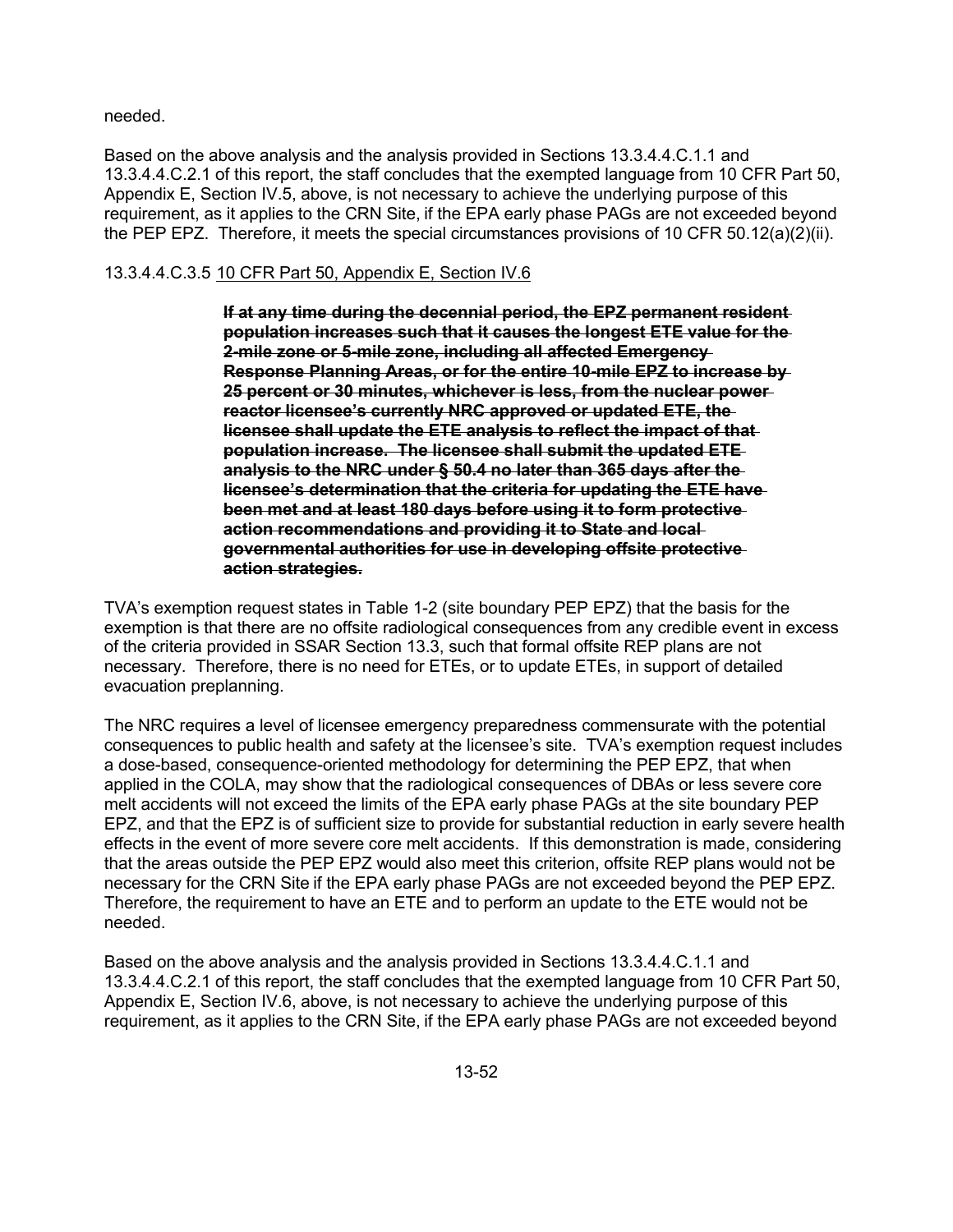the PEP EPZ. Therefore, it meets the special circumstances provisions of 10 CFR 50.12(a)(2)(ii).

13.3.4.4.C.3.6 10 CFR Part 50, Appendix E, Section IV.7

**After an applicant for a combined license under part 52 of this chapter receives its license, the licensee shall conduct at least one review of any changes in the population of its EPZ at least 365 days prior to its scheduled fuel load. The licensee shall estimate EPZ permanent resident population changes using the most recent U.S. Census Bureau annual resident population estimate and State/local government population data, if available. If the EPZ permanent resident population increases such that it causes the longest ETE value for the 2-mile zone or 5- mile zone, including all affected Emergency Response Planning Areas, or for the entire 10-mile EPZ, to increase by 25 percent or 30 minutes, whichever is less, from the licensee's currently approved ETE, the licensee shall update the ETE analysis to reflect the impact of that population increase. The licensee shall submit the updated ETE analysis to the NRC for review under § 50.4 of this chapter no later than 365 days before the licensee's scheduled fuel load.** 

TVA's exemption request states in Table 1-2 (site boundary PEP EPZ) that the basis for the exemption is that there are no offsite radiological consequences from any credible event in excess of the criteria provided in SSAR Section 13.3, such that formal offsite REP plans are not necessary. Therefore, there is no need for ETEs, or to update ETEs, in support of detailed evacuation preplanning.

The NRC requires a level of licensee emergency preparedness commensurate with the potential consequences to public health and safety at the licensee's site. TVA's exemption request includes a dose-based, consequence-oriented methodology for determining the PEP EPZ, that when applied in the COLA, may show that the radiological consequences of DBAs or less severe core melt accidents will not exceed the limits of the EPA early phase PAGs at the site boundary PEP EPZ, and that the EPZ is of sufficient size to provide for substantial reduction in early severe health effects in the event of more severe core melt accidents. If this demonstration is made, considering that the areas outside the PEP EPZ would also meet this criterion, offsite REP plans would not be necessary for the CRN Site if the EPA early phase PAGs are not exceeded beyond the PEP EPZ. Therefore, the requirement to have an ETE and to perform an update to the ETE would not be needed.

Based on the above analysis and the analysis provided in Sections 13.3.4.4.C.1.1 and 13.3.4.4.C.2.1 of this report, the staff concludes that the exempted language from 10 CFR Part 50, Appendix E, Section IV.7, above, is not necessary to achieve the underlying purpose of this requirement, as it applies to the CRN Site, if the EPA early phase PAGs are not exceeded beyond the PEP EPZ. Therefore, it meets the special circumstances provisions of 10 CFR 50.12(a)(2)(ii).

## 13.3.4.4.C.3.7 10 CFR Part 50, Appendix E, Section IV.D.1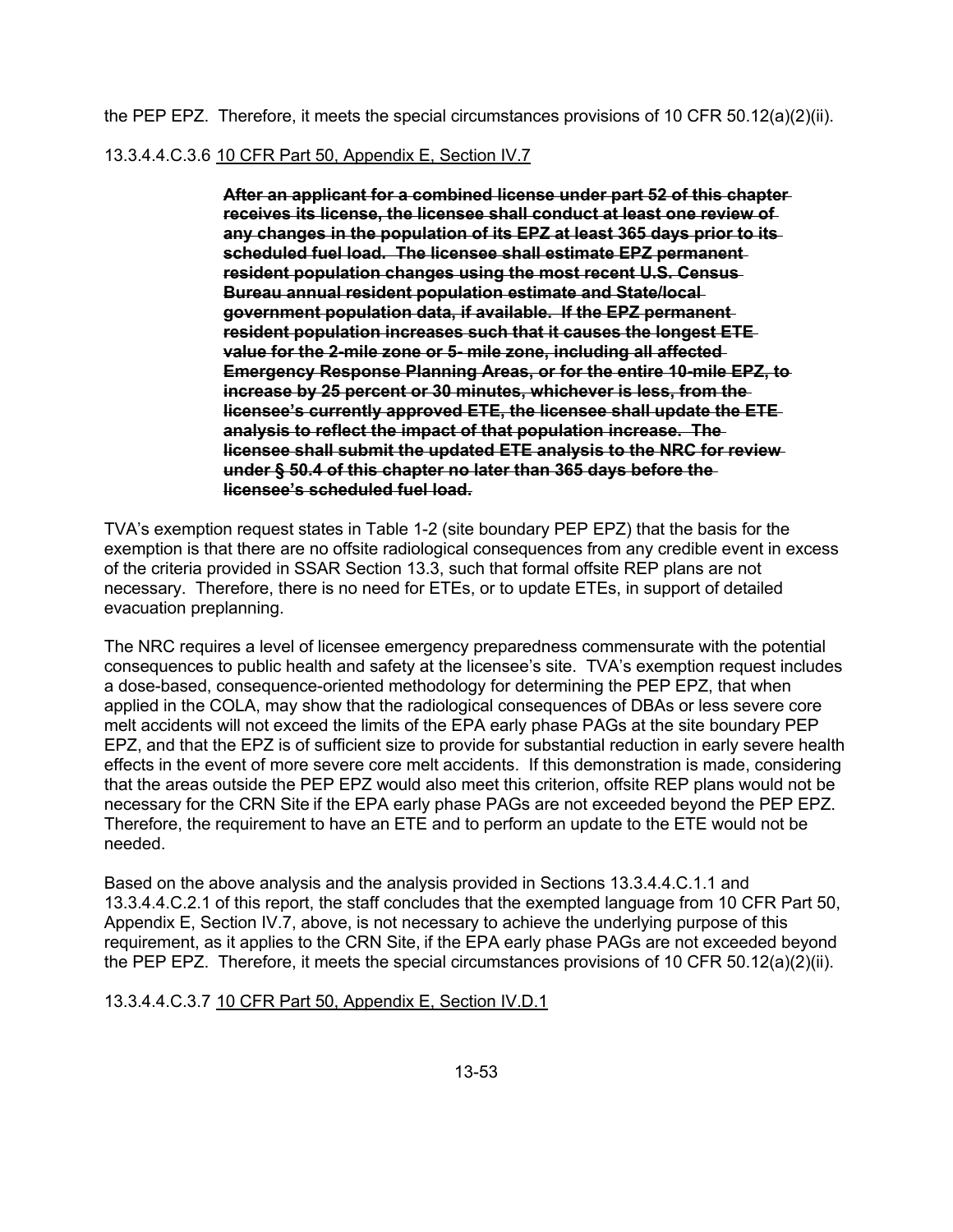Administrative and physical means for notifying local, State, and Federal officials and agencies **and agreements reached with these officials and agencies for the prompt notification of the public and for public evacuation or other protective measures, should they become necessary,** shall be described. This description shall include identification **of the appropriate officials, by title and agency,** of the State and local government agencies within the EPZs.

TVA's exemption request states in Table 1-2 (site boundary PEP EPZ) that the basis for the exemption is that there are no offsite radiological consequences from any credible event in excess of the criteria provided in SSAR Section 13.3, such that formal offsite REP plans are not necessary. Although the likelihood of an accident or event resulting in offsite radiological doses exceeding the EPA PAGs beyond the site boundary is extremely remote, TVA's Emergency Plan will describe the capabilities to determine if a radiological release is occurring and promptly communicate that information to OROs for their consideration.

The NRC requires a level of licensee emergency preparedness commensurate with the potential consequences to public health and safety at the licensee's site. TVA's exemption request includes a dose-based, consequence-oriented methodology for determining the PEP EPZ, that when applied in the COLA, may show that the radiological consequences of DBAs or less severe core melt accidents will not exceed the limits of the EPA early phase PAGs at the site boundary PEP EPZ, and that the EPZ is of sufficient size to provide for substantial reduction in early severe health effects in the event of more severe core melt accidents. If this demonstration is made, considering that the areas outside the PEP EPZ would also meet this criterion, offsite REP plans would not be necessary for the CRN Site if the EPA early phase PAGs are not exceeded beyond the PEP EPZ. Therefore, the requirement for prompt notification of the public, and for public evacuation or other protective measures, would not be needed.

Based on the above analysis and the analysis provided in Sections 13.3.4.4.C.1.1 and 13.3.4.4.C.2.1 of this report, the staff concludes that the exempted language from 10 CFR Part 50, Appendix E, Section IV.D.1, above, is not necessary to achieve the underlying purpose of this requirement, as it applies to the CRN Site, if the EPA early phase PAGs are not exceeded beyond the PEP EPZ. Therefore, it meets the special circumstances provisions of 10 CFR 50.12(a)(2)(ii).

### 13.3.4.4.C.3.8 10 CFR Part 50, Appendix E, Section IV.D.3

A licensee shall have the capability to notify responsible State and local governmental agencies within 15 minutes after declaring an emergency. **The licensee shall demonstrate that the appropriate governmental authorities have the capability to make a public alerting and notification decision promptly on being informed by the licensee of an emergency condition. Prior to initial operation greater than 5 percent of rated thermal power of the first reactor at a site, each nuclear power reactor licensee shall demonstrate that administrative and physical means have been established for alerting and providing prompt instructions to the public within the plume exposure pathway EPZ. The design objective of the prompt public alert and notification**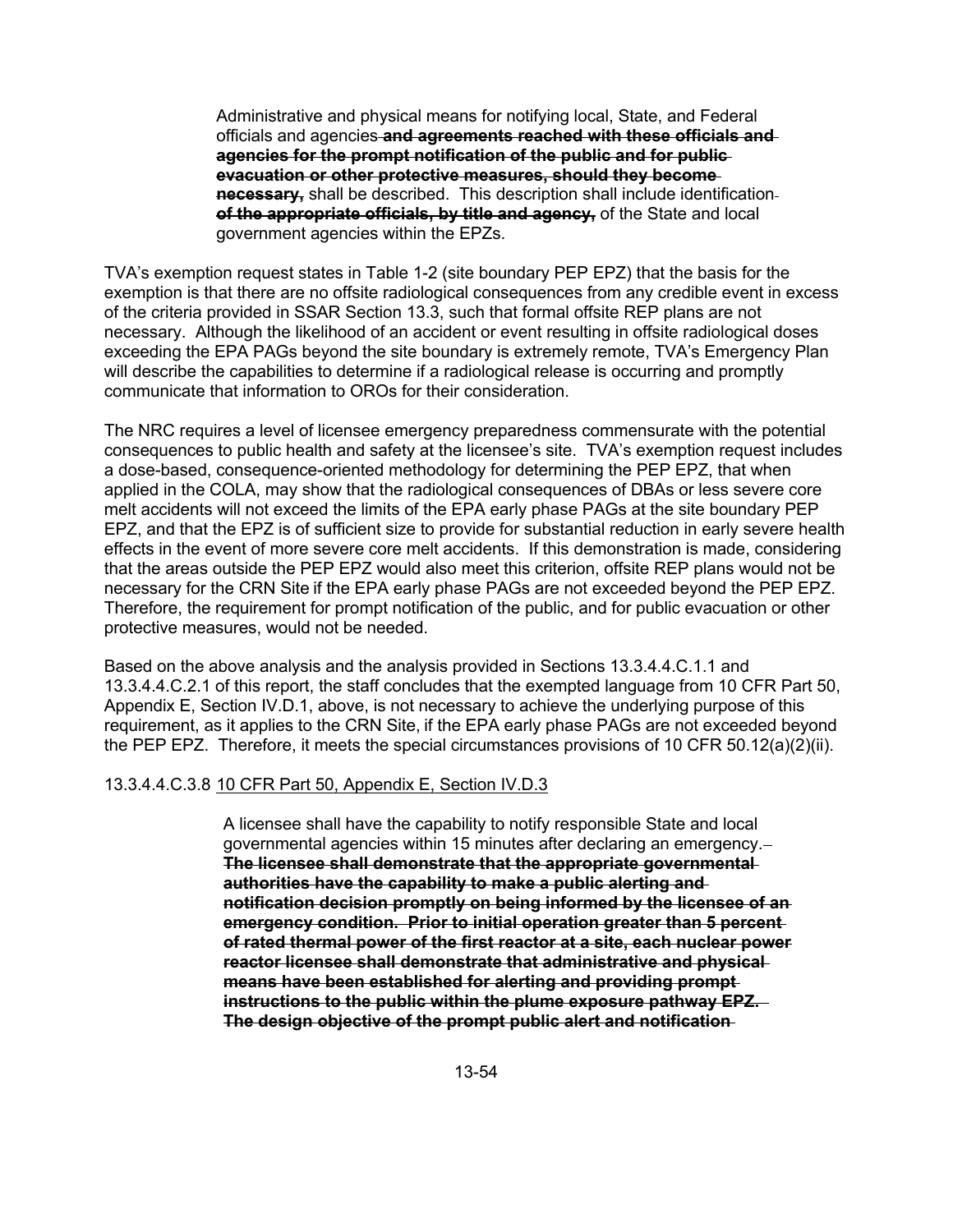**system shall be to have the capability to essentially complete the initial alerting and initiate notification of the public within the plume exposure EPZ within about 15 minutes. The use of this alerting and notification capability will range from immediate alerting and notification of the public (within 15 minutes of the time that State and local officials are notified that a situation exists requiring urgent action) to the more likely events where there is substantial time available for the appropriate governmental authorities to make a judgment whether or not to activate the public alert and notification system. The alerting and notification capability shall additionally include administrative and physical means for a backup method of public alerting and notification capable of being used in the event the primary method of alerting and notification is unavailable during an emergency to alert or notify all or portions of the plume exposure pathway EPZ population. The backup method shall have the capability to alert and notify the public within the plume exposure pathway EPZ, but does not need to meet the 15-minute design objective for the primary prompt public alert and notification system. When there is a decision to activate the alert and notification system, the appropriate governmental authorities will determine whether to activate the entire alert and notification system simultaneously or in a graduated or staged manner. The responsibility for activating such a public alert and notification system shall remain with the appropriate governmental authorities.** 

TVA's exemption request states in Table 1-2 (site boundary PEP EPZ) that the basis for the exemption is that there are no offsite radiological consequences from any credible event in excess of the criteria provided in SSAR Section 13.3, such that formal offsite REP plans are not necessary. Therefore, there would be no members of the public within the PEP EPZ to alert and inform, and no need for action by governmental authorities beyond the site boundary. TVA will maintain the capability to assess, classify, and declare an emergency condition and notify offsite governmental organizations within times specified in the Emergency Plan.

Table 1-2 states that the elimination of the regulatory required time to alert and notify the public is acceptable because there is no need for State or local response organizations to implement immediate protective actions. Table 1-2 further states that the 10 CFR 50.72(a)(3) requirement to complete an Emergency Notification System (ENS) notification [to NRC] of the declaration of an Emergency Class within one hour after the time TVA declares one of the Emergency Classes is not impacted by this exemption.

The NRC requires a level of licensee emergency preparedness commensurate with the potential consequences to public health and safety at the licensee's site. TVA's exemption request includes a dose-based, consequence-oriented methodology for determining the PEP EPZ, that when applied in the COLA, may show that the radiological consequences of DBAs or less severe core melt accidents will not exceed the limits of the EPA early phase PAGs at the site boundary PEP EPZ, and that the EPZ is of sufficient size to provide for substantial reduction in early severe health effects in the event of more severe core melt accidents. If this demonstration is made, considering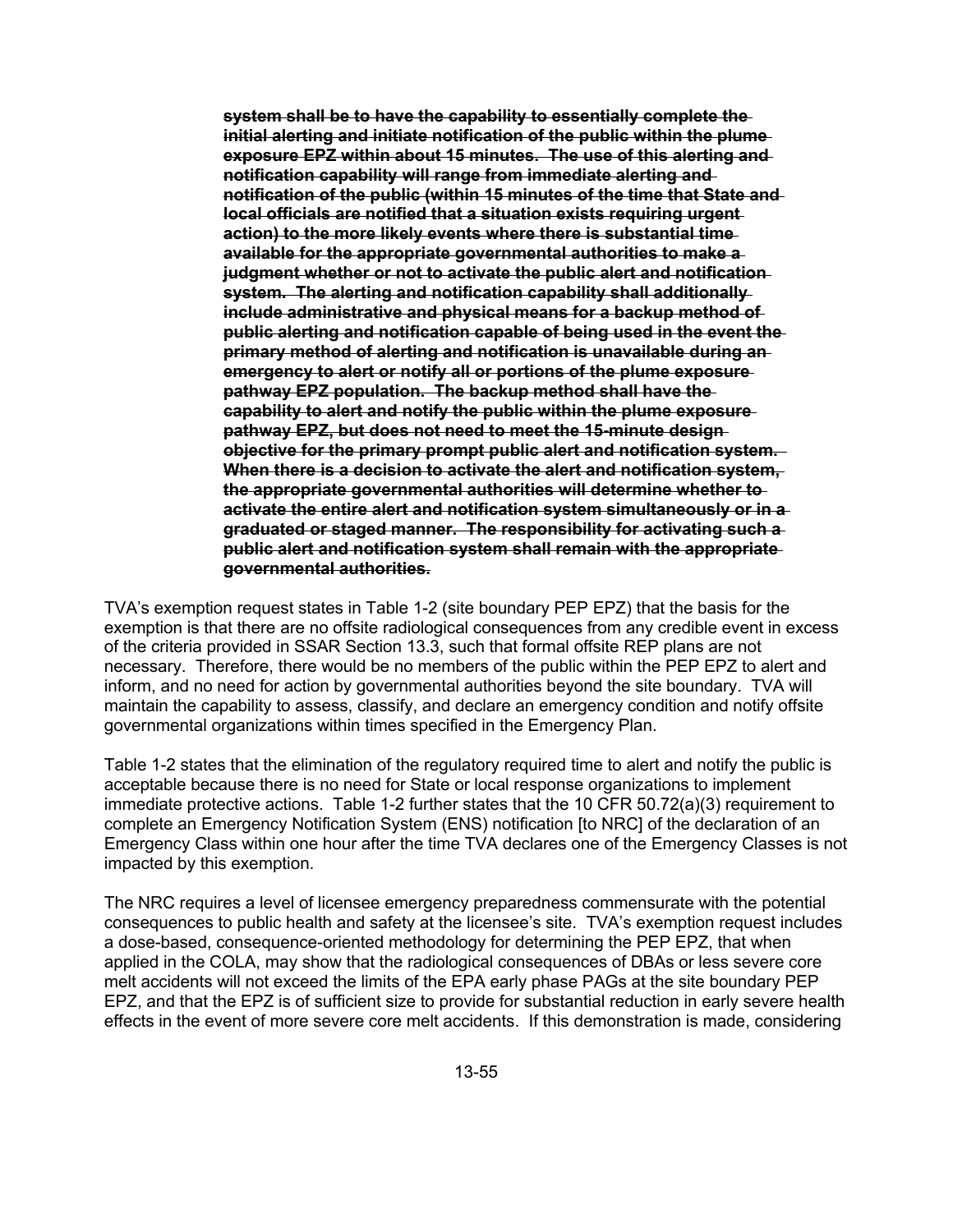that the areas outside the PEP EPZ would also meet this criterion, offsite REP plans would not be necessary for the CRN Site if the EPA early phase PAGs are not exceeded beyond the PEP EPZ. Therefore, the requirement for prompt notification of the public would not be needed.

Based on the above analysis and the analysis provided in Sections 13.3.4.4.C.1.1 and 13.3.4.4.C.2.1 of this report, the staff concludes that the exempted language from 10 CFR Part 50, Appendix E, Section IV.D.3, above, is not necessary to achieve the underlying purpose of this requirement as it applies to the CRN Site if the EPA early phase PAGs are not exceeded beyond the PEP EPZ. Therefore, it meets the special circumstances provisions of 10 CFR 50.12(a)(2)(ii).

# 13.3.4.4.C.3.9 10 CFR Part 50, Appendix E, Section IV.D.4

**If FEMA has approved a nuclear power reactor site's alert and notification design report, including the backup alert and notification capability, as of December 23, 2011, then the backup alert and notification capability requirements in Section IV.D.3 must be implemented by December 24, 2012. If the alert and notification design report does not include a backup alert and notification capability or needs revision to ensure adequate backup alert and notification capability, then a revision of the alert and notification design report must be submitted to FEMA for review by June 24, 2013, and the FEMA-approved backup alert and notification means must be implemented within 365 days after FEMA approval. However, the total time period to implement a FEMA-approved backup alert and notification means must not exceed June 22, 2015.** 

TVA's exemption request states in Table 1-2 (site boundary PEP EPZ) that the basis for the exemption is the same as that for 10 CFR Part 50, Appendix E, Section IV.D.3, regarding the alert and notification system (ANS) requirements.

The NRC requires a level of licensee emergency preparedness commensurate with the potential consequences to public health and safety at the licensee's site. TVA's exemption request includes a dose-based, consequence-oriented methodology for determining the PEP EPZ, that when applied in the COLA, may show that the radiological consequences of DBAs or less severe core melt accidents will not exceed the limits of the EPA early phase PAGs at the site boundary PEP EPZ, and that the EPZ is of sufficient size to provide for substantial reduction in early severe health effects in the event of more severe core melt accidents. If this demonstration is made, considering that the areas outside the PEP EPZ would also meet this criterion, offsite REP plans would not be necessary for the CRN Site if the EPA early phase PAGs are not exceeded beyond the PEP EPZ. Therefore, the requirement for a FEMA-approved alert and notification design report, including the backup alert and notification capability, would not be needed.

Based on the above analysis and the analysis provided in Sections 13.3.4.4.C.1.1 and 13.3.4.4.C.3.8 of this report, the staff concludes that the exempted language from 10 CFR Part 50, Appendix E, Section IV.D.4, above, is not necessary to achieve the underlying purpose of this requirement, as it applies to the CRN Site, if the EPA early phase PAGs are not exceeded beyond the PEP EPZ. Therefore, it meets the special circumstances provisions of 10 CFR 50.12(a)(2)(ii).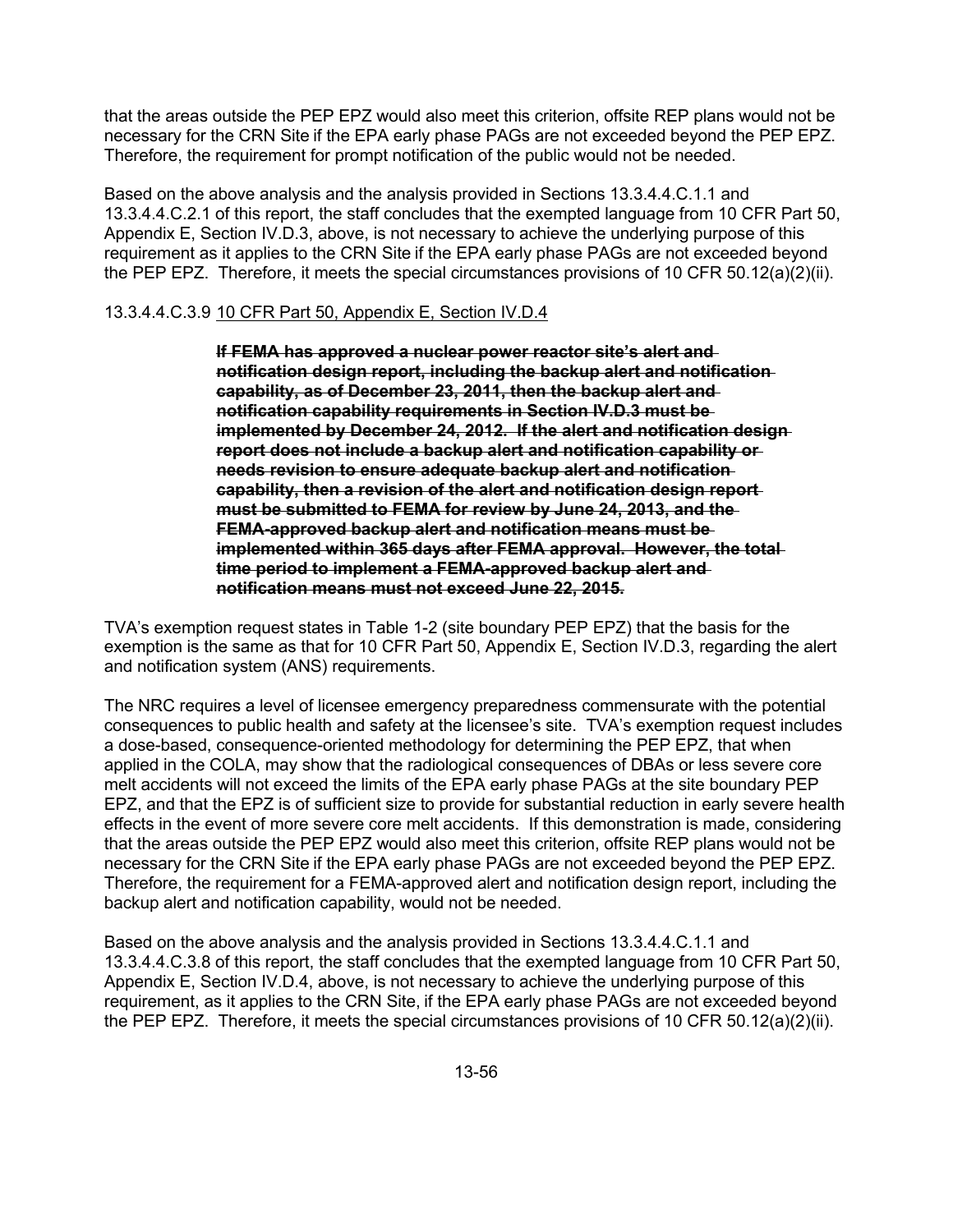## 13.3.4.4.C.3.10 10 CFR Part 50, Appendix E, Section IV.F.2

The plan shall describe provisions for the conduct of emergency preparedness exercises as follows: Exercises shall test the adequacy of timing and content of implementing procedures and methods, test emergency equipment and communications networks, **test the public alert and notification system,** and ensure that emergency organization personnel are familiar with their duties.

TVA's exemption request states in Table 1-2 (site boundary PEP EPZ) that the basis for the exemption is that there are no offsite radiological consequences from any credible event in excess of the criteria provided in SSAR Section 13.3, such that formal offsite REP plans are not necessary. Therefore, a dedicated public ANS would not be used and no testing is required.

The NRC requires a level of licensee emergency preparedness commensurate with the potential consequences to public health and safety at the licensee's site. TVA's exemption request includes a dose-based, consequence-oriented methodology for determining the PEP EPZ, that when applied in the COLA, may show that the radiological consequences of DBAs or less severe core melt accidents will not exceed the limits of the EPA early phase PAGs at the site boundary PEP EPZ, and that the EPZ is of sufficient size to provide for substantial reduction in early severe health effects in the event of more severe core melt accidents. If this demonstration is made, considering that the areas outside the PEP EPZ would also meet this criterion, offsite REP plans would not be necessary for the CRN Site if the EPA early phase PAGs are not exceeded beyond the PEP EPZ. Therefore, the requirement for prompt notification of the public, including a test of the public ANS, would not be needed.

Based on the above analysis and the analysis provided in Sections 13.3.4.4.C.1.1 and 13.3.4.4.C.2.1 of this report, the staff concludes that the exempted language from 10 CFR Part 50, Appendix E, Section IV.F.2, above, is not necessary to achieve the underlying purpose of this requirement as it applies to the CRN Site if the EPA early phase PAGs are not exceeded beyond the PEP EPZ. Therefore, it meets the special circumstances provisions of 10 CFR 50.12(a)(2)(ii).

## 13.3.4.4.C.3.11 10 CFR Part 50, Appendix E, Section IV.F.2.a

**An full participation** exercise which tests as much of the licensee**, State, and local** emergency plans as is reasonably achievable **without mandatory public participation**-shall be conducted for each site at which a power reactor is located. Nuclear power reactor licensees shall submit exercise scenarios under § 50.4 at least 60 days before use in **an full participation** exercise required by this paragraph 2.a.

TVA's exemption request states in Table 1-2 (site boundary PEP EPZ) that the basis for the exemption is that there are no offsite radiological consequences from any credible event in excess of the criteria provided in SSAR Section 13.3, such that formal offsite REP plans are not necessary. Therefore, a full participation exercise, which would involve demonstrating the implementation of formal offsite REP plans, is not required. TVA would continue to invite State and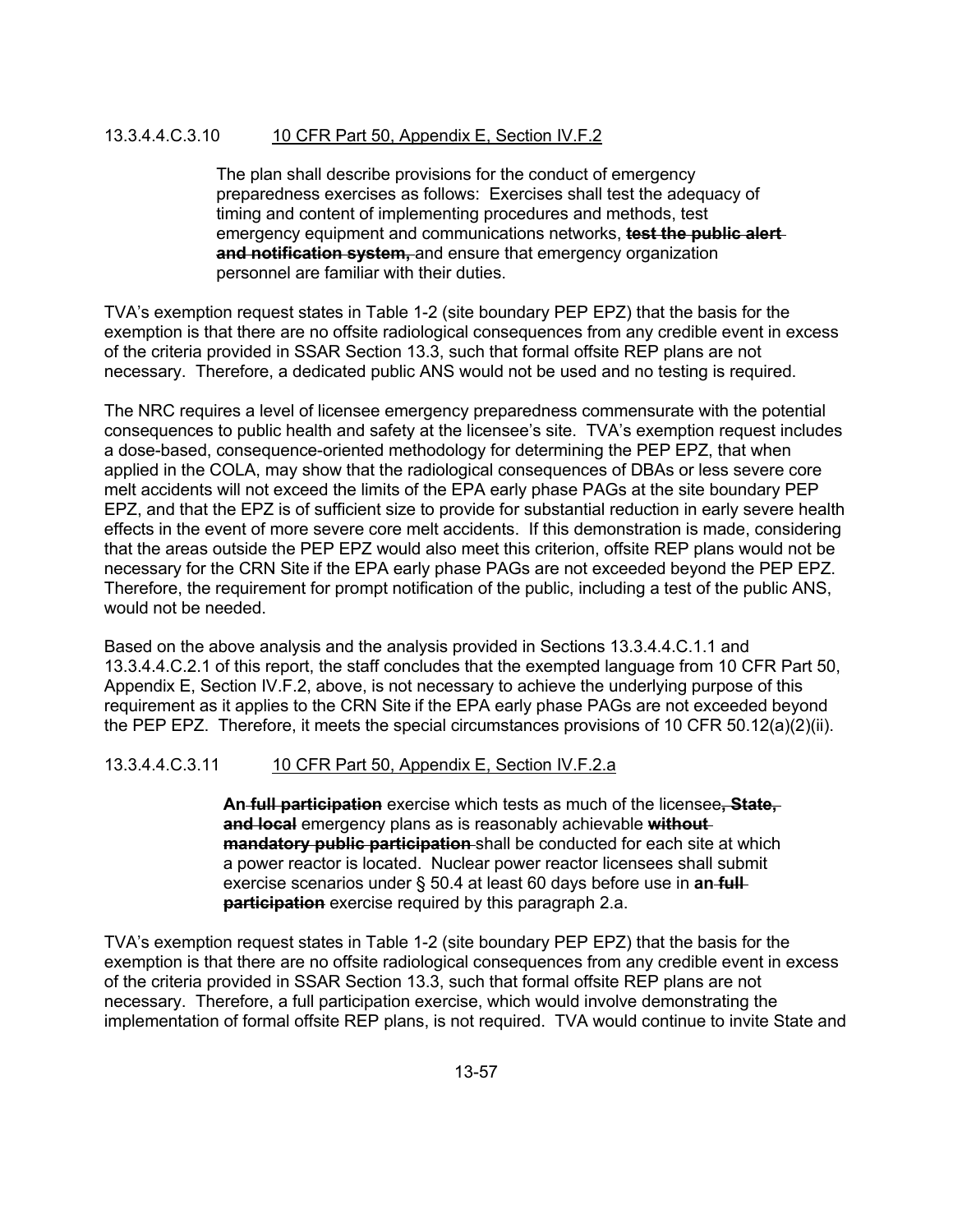local support organizations to participate in the periodic drills and exercises conducted.

The NRC requires a level of licensee emergency preparedness commensurate with the potential consequences to public health and safety at the licensee's site. TVA's exemption request includes a dose-based, consequence-oriented methodology for determining the PEP EPZ, that when applied in the COLA, may show that the radiological consequences of DBAs or less severe core melt accidents will not exceed the limits of the EPA early phase PAGs at the site boundary PEP EPZ, and that the EPZ is of sufficient size to provide for substantial reduction in early severe health effects in the event of more severe core melt accidents. If this demonstration is made, considering that the areas outside the PEP EPZ would also meet this criterion, offsite REP plans would not be necessary for the CRN Site if the EPA early phase PAGs are not exceeded beyond the PEP EPZ. Therefore, the requirement to conduct a full participation exercise with State and local agencies, which would involve demonstrating the implementation of formal offsite REP plans, would not be needed.

Based on the above analysis and the analysis provided in Sections 13.3.4.4.C.1.1 and 13.3.4.4.C.2.1 of this report, the staff concludes that the exempted language from 10 CFR Part 50, Appendix E, Section IV.F.2.a, above, is not necessary to achieve the underlying purpose of this requirement as it applies to the CRN Site if the EPA early phase PAGs are not exceeded beyond the PEP EPZ. Therefore, it meets the special circumstances provisions of 10 CFR 50.12(a)(2)(ii).

# 13.3.4.4.C.3.12 10 CFR Part 50, Appendix E, Section IV.F.2.a.(i)

For an operating license issued under this part, this exercise must be conducted within two years before the issuance of the first operation license for full power (one authorizing operation above 5 percent of rated power) of the first reactor and shall include participation by **each State and local government within the plume exposure pathway EPZ and** each state within the ingestion exposure pathway EPZ. If the **full participation** exercise is conducted more than 1 year prior to issuance of an operating licensee [sic] for full power, an exercise which tests the licensee's onsite emergency plans must be conducted within one year before issuance of an operating license for full power. **This exercise need not have State or local government participation.** 

TVA's exemption request states in Table 1-2 (site boundary PEP EPZ) that the basis for the exemption is that TVA would be exempt from those portions of 10 CFR Part 50, Appendix E, Section IV.F.2.a.(i)-(iii) related to offsite participation in exercises because TVA would be exempt from the umbrella provisions of 10 CFR Part 50, Appendix E, Section IV.F.2.a.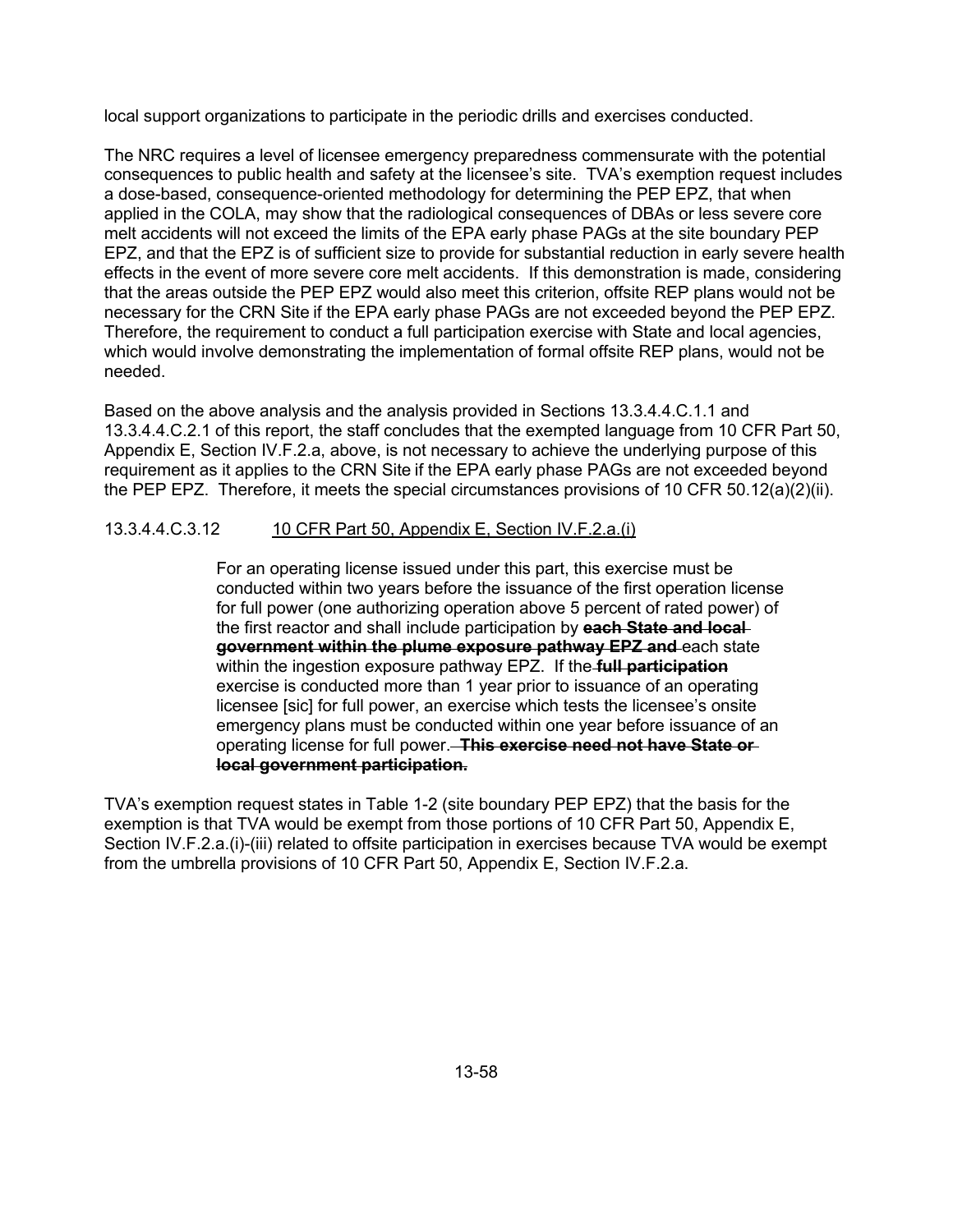The NRC requires a level of licensee emergency preparedness commensurate with the potential consequences to public health and safety at the licensee's site. TVA's exemption request includes a dose-based, consequence-oriented methodology for determining the PEP EPZ, that when applied in the COLA, may show that the radiological consequences of DBAs or less severe core melt accidents will not exceed the limits of the EPA early phase PAGs at the site boundary PEP EPZ, and that the EPZ is of sufficient size to provide for substantial reduction in early severe health effects in the event of more severe core melt accidents. If this demonstration is made, considering that the areas outside the PEP EPZ would also meet this criterion, offsite REP plans would not be necessary for the CRN Site if the EPA early phase PAGs are not exceeded beyond the PEP EPZ. Therefore, the requirement to conduct a full participation exercise with State and local agencies, which would involve demonstrating the implementation of offsite REP plans, would not be needed.

Based on the above analysis and the analysis provided in Sections 13.3.4.4.C.1.1 and 13.3.4.4.C.3.11 of this report, the staff concludes that the exempted language from 10 CFR Part 50, Appendix E, Section IV.F.2.a.(i), above, is not necessary to achieve the underlying purpose of this requirement, as it applies to the CRN Site, if the EPA early phase PAGs are not exceeded beyond the PEP EPZ. Therefore, it meets the special circumstances provisions of 10 CFR 50.12(a)(2)(ii).

## 13.3.4.4.C.3.13 10 CFR Part 50, Appendix E, Section IV.F.2.a.(ii)

For a combined license issued under part 52 of this chapter, this exercise must be conducted within two years of the scheduled date for initial loading of fuel. If the **first full participation** exercise is conducted more than one year before the scheduled date for initial loading of fuel, an exercise which tests the licensee's onsite emergency plans must be conducted within one year before the scheduled date for initial loading of fuel. **This exercise need not have State or local government participation. If FEMA identifies one or more deficiencies in the state of offsite emergency preparedness as the result of the first full participation exercise, or i[I]f** the Commission finds that the state of emergency preparedness does not provide reasonable assurance that adequate protective measures can and will be taken in the event of a radiological emergency, the provisions of § 50.54(gg) apply.

TVA's exemption request states in Table 1-2 (site boundary PEP EPZ) that the basis for the exemption is that TVA would be exempt from those portions of 10 CFR Part 50, Appendix E, Section IV.F.2.a.(i)-(iii) related to offsite participation in exercises because TVA would be exempt from the umbrella provisions of 10 CFR Part 50, Appendix E, Section IV.F.2.a.

The NRC requires a level of licensee emergency preparedness commensurate with the potential consequences to public health and safety at the licensee's site. TVA's exemption request includes a dose-based, consequence-oriented methodology for determining the PEP EPZ, that when applied in the COLA, may show that the radiological consequences of DBAs or less severe core melt accidents will not exceed the limits of the EPA early phase PAGs at the site boundary PEP EPZ, and that the EPZ is of sufficient size to provide for substantial reduction in early severe health effects in the event of more severe core melt accidents. If this demonstration is made, considering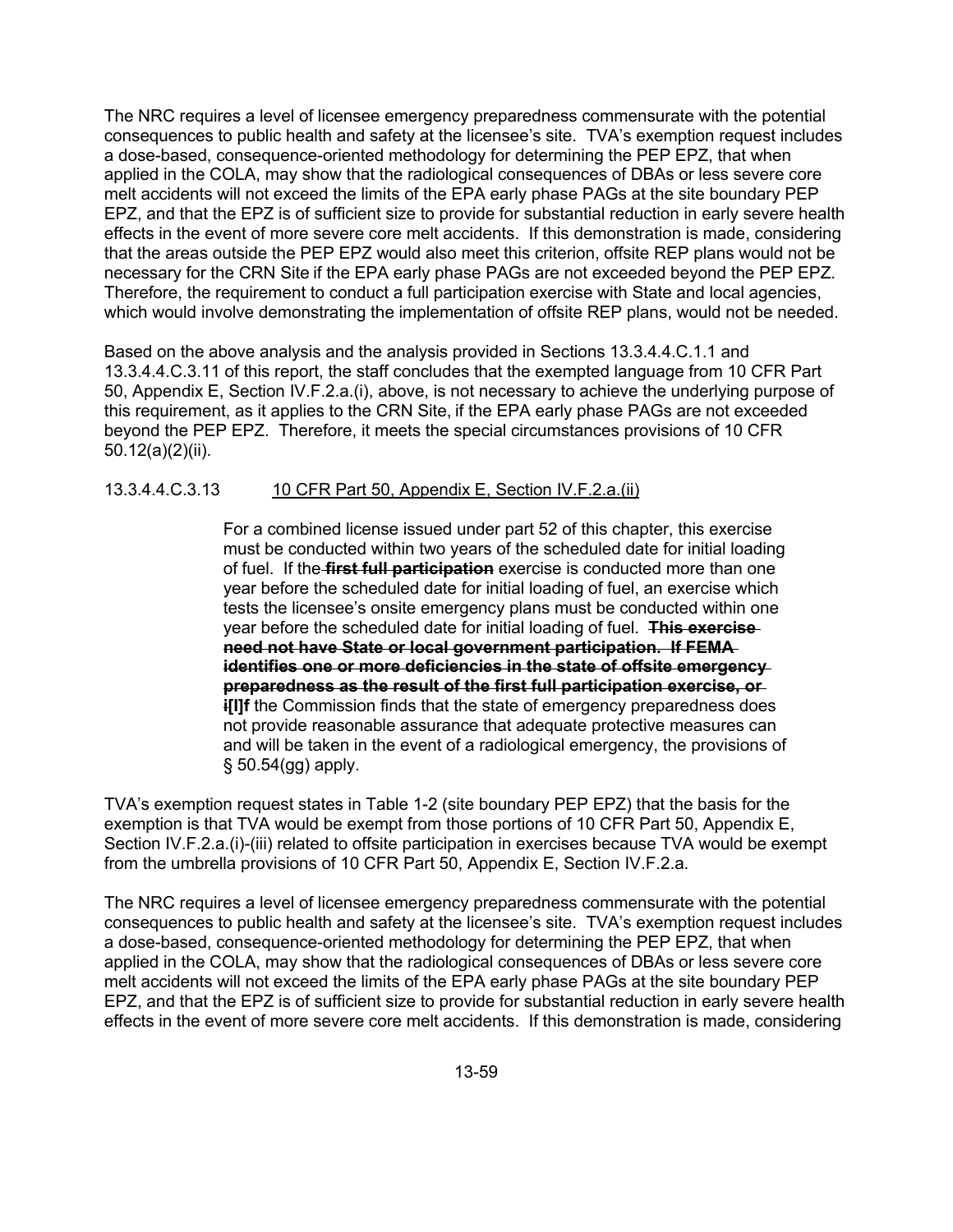that the areas outside the PEP EPZ would also meet this criterion, offsite REP plans would not be necessary for the CRN Site if the EPA early phase PAGs are not exceeded beyond the PEP EPZ. Therefore, the requirement to conduct a full participation exercise with State and local agencies, which would involve demonstrating the implementation of formal offsite REP plans and FEMA assessment of formal offsite REP plans, would not be needed.

Based on the above analysis and the analysis provided in Sections 13.3.4.4.C.1.1 and 13.3.4.4.C.3.11 of this report, the staff concludes that the exempted language from 10 CFR Part 50, Appendix E, Section IV.F.2.a.(ii), above, is not necessary to achieve the underlying purpose of this requirement, as it applies to the CRN Site, if the EPA early phase PAGs are not exceeded beyond the PEP EPZ. Therefore, it meets the special circumstances provisions of 10 CFR 50.12(a)(2)(ii).

## 13.3.4.4.C.3.14 10 CFR Part 50, Appendix E, Section IV.F.2.a.(iii)

For a combined license issued under part 52 of this chapter, if the applicant currently has an operating reactor at the site, an exercise, **either full or partial participation,** shall be conducted for each subsequent reactor constructed on the site. This exercise may be incorporated in the exercise requirements of Sections IV.F.2.b. and c. in this appendix. **If FEMA identifies one or more deficiencies in the state of offsite emergency preparedness as the result of this exercise for the new reactor, or i[I]f**  the Commission finds that the state of emergency preparedness does not provide reasonable assurance that adequate protective measures can and will be taken in the event of a radiological emergency, the provisions of § 50.54(gg) apply.

TVA's exemption request states in Table 1-2 (site boundary PEP EPZ) that the basis for the exemption is that TVA would be exempt from those portions of 10 CFR Part 50, Appendix E, Section IV.F.2.a.(i)-(iii) related to offsite participation in exercises because TVA would be exempt from the umbrella provisions of 10 CFR Part 50, Appendix E, Section IV.F.2.a.

The NRC requires a level of licensee emergency preparedness commensurate with the potential consequences to public health and safety at the licensee's site. TVA's exemption request includes a dose-based, consequence-oriented methodology for determining the PEP EPZ, that when applied in the COLA, may show that the radiological consequences of DBAs or less severe core melt accidents will not exceed the limits of the EPA early phase PAGs at the site boundary PEP EPZ, and that the EPZ is of sufficient size to provide for substantial reduction in early severe health effects in the event of more severe core melt accidents. If this demonstration is made, considering that the areas outside the PEP EPZ would also meet this criterion, offsite REP plans would not be necessary for the CRN Site if the EPA early phase PAGs are not exceeded beyond the PEP EPZ. Therefore, the requirement to conduct a full participation exercise with State and local agencies, which would involve demonstrating the implementation of formal offsite REP plans and FEMA assessment of formal offsite REP plans, would not be needed.

Based on the above analysis and the analysis provided in Sections 13.3.4.4.C.1.1 and 13.3.4.4.C.3.11 of this report, the staff concludes that the exempted language from 10 CFR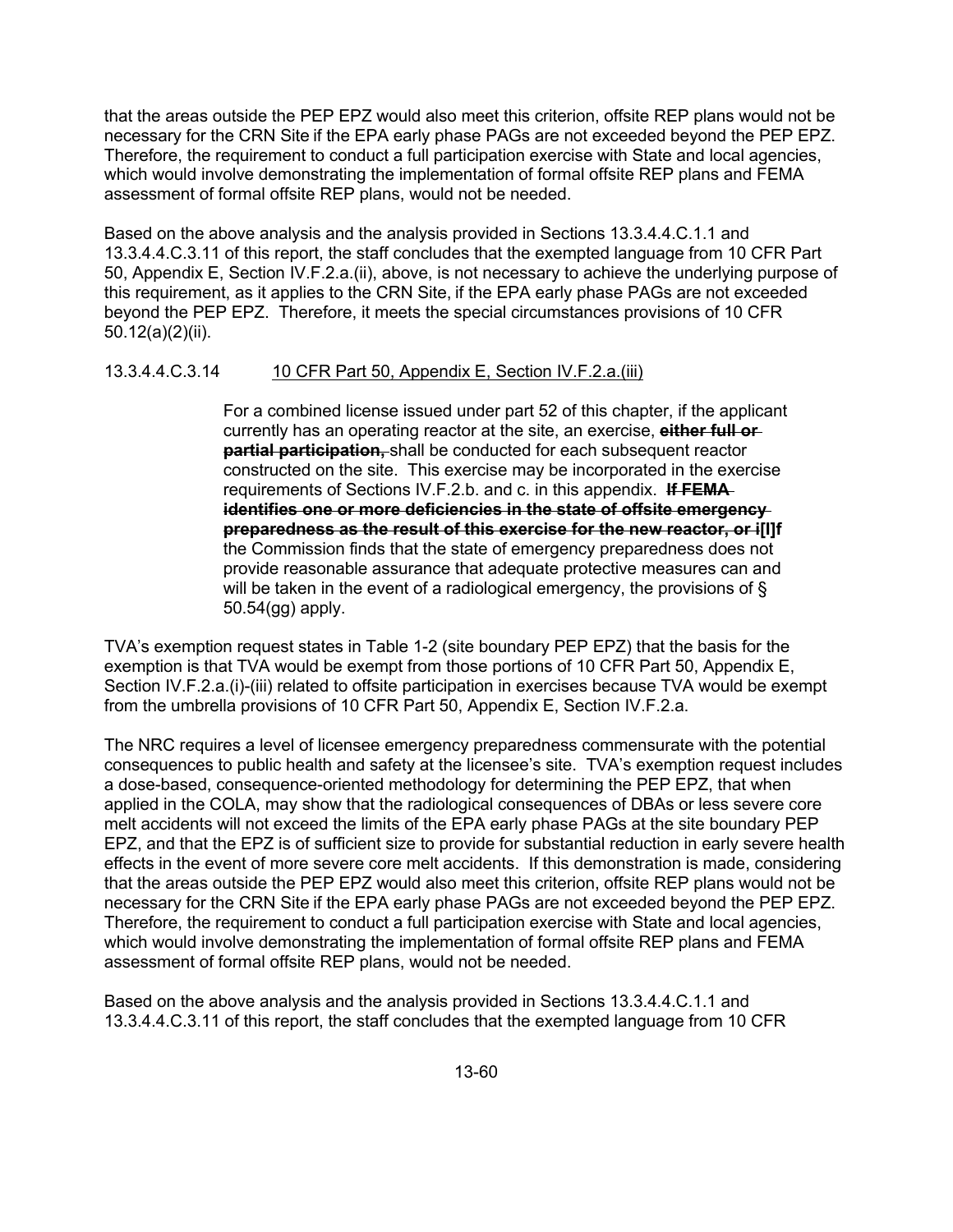Part 50, Appendix E, Section IV.F.2.a.(iii), above, is not necessary to achieve the underlying purpose of this requirement, as it applies to the CRN Site, if the EPA early phase PAGs are not exceeded beyond the PEP EPZ. Therefore, it meets the special circumstances provisions of 10 CFR 50.12(a)(2)(ii).

### 13.3.4.4.C.3.15 10 CFR Part 50, Appendix E, Section IV.F.2.b

Each licensee at each site shall conduct a subsequent exercise of its onsite emergency plan every 2 years. Nuclear power reactor licensees shall submit exercise scenarios under § 50.4 at least 60 days before use in an exercise required by this paragraph 2.b. **The exercise may be included in the full participation biennial exercise required by paragraph 2.c. of this section.** In addition, the licensee shall take actions necessary to ensure that adequate emergency response capabilities are maintained during the interval between biennial exercises by conducting drills, including at least one drill involving a combination of some of the principal functional areas of the licensee's onsite emergency response capabilities. The principal functional areas of emergency response include activities such as management and coordination of emergency response, accident assessment, event classification, notification of offsite authorities, assessment of the onsite **and offsite** impact of radiological releases**, protective action recommendation development, protective action decision making,** plant system repair and mitigative action implementation. During these drills, activation of all of the licensee's emergency response facilities (Technical Support Center (TSC), Operations Support Center (OSC), and Emergency Operations Facility (EOF)) would not be necessary, licensees would have the opportunity to consider accident management strategies, supervised instruction would be permitted, operating staff in all participating facilities would have the opportunity to resolve problems (success paths) rather than have controllers intervene, and the drills may focus on the onsite exercise training objectives.

TVA's exemption request states in Table 1-2 (site boundary PEP EPZ) that the basis for the exemption is that TVA would be exempt from those portions of 10 CFR Part 50, Appendix E, Section IV.F.2.a.(i)-(iii) related to offsite participation in exercises because TVA would be exempt from the umbrella provisions of 10 CFR Part 50, Appendix E, Section IV.F.2.a.<sup>18</sup> The relief form the requirements for offsite exercises would include the relief from offsite exercises required by 10 CFR Part 50, Appendix E, Section IV.F.2.b.

The NRC requires a level of licensee emergency preparedness commensurate with the potential consequences to public health and safety at the licensee's site. TVA's exemption request includes a dose-based, consequence-oriented methodology for determining the PEP EPZ, that when

**.** 

<sup>&</sup>lt;sup>18</sup> See also, TVA Letter No. CNL-18-071, April 27, 2018, "Supplemental Information Related to Emergency Planning Exemption Requests in Support of Early Site Permit Application for Clinch River Nuclear Site" (ADAMS Accession No. ML18117A291).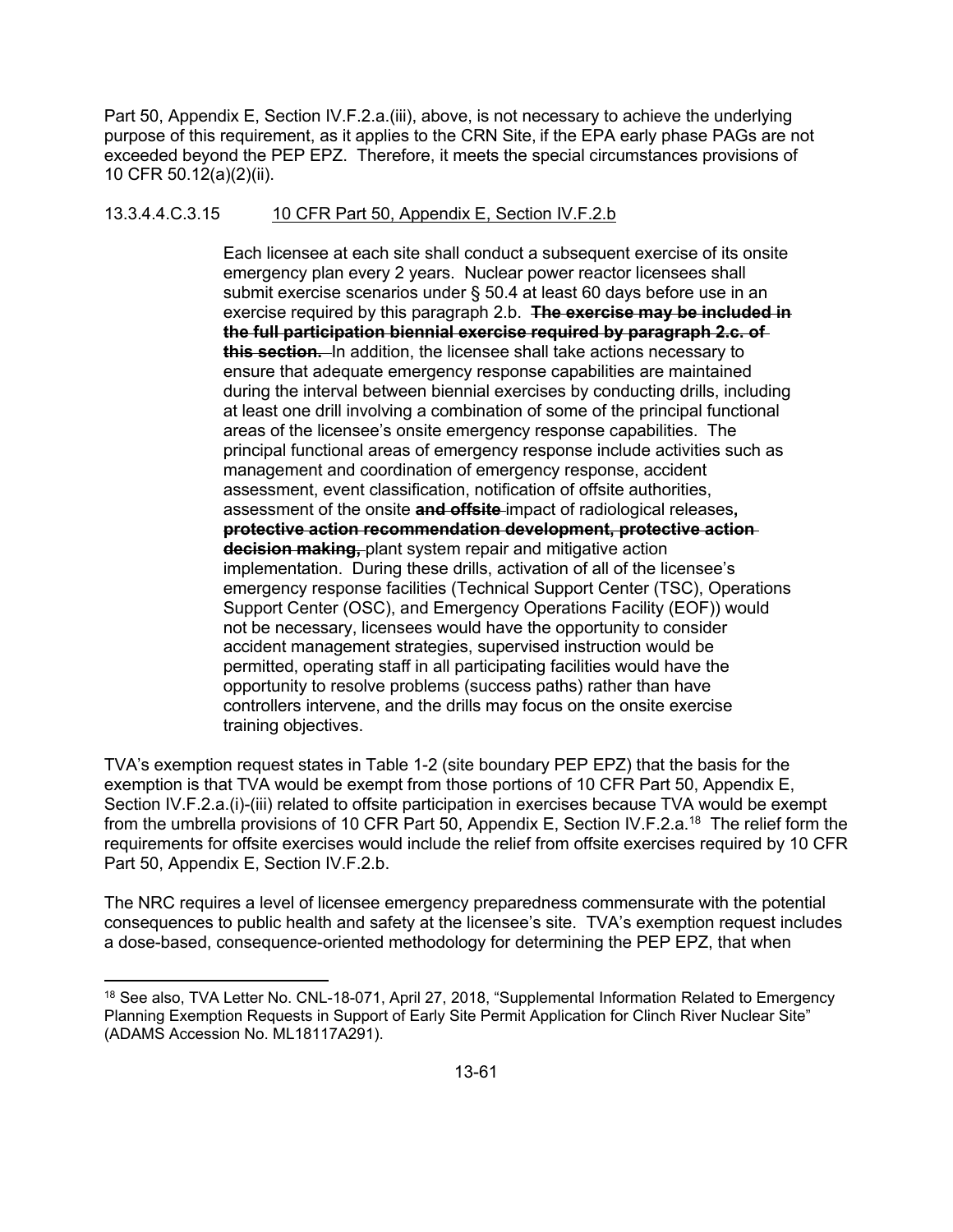applied in the COLA, may show that the radiological consequences of DBAs or less severe core melt accidents will not exceed the limits of the EPA early phase PAGs at the site boundary PEP EPZ, and that the EPZ is of sufficient size to provide for substantial reduction in early severe health effects in the event of more severe core melt accidents. If this demonstration is made, considering that the areas outside the PEP EPZ would also meet this criterion, offsite REP plans would not be necessary for the CRN Site if the EPA early phase PAGs are not exceeded beyond the PEP EPZ. Therefore, the requirement to conduct a full participation exercise with State and local agencies, which would involve demonstrating the implementation of formal offsite REP plans, would not be needed.

Based on the above analysis and the analysis provided in Sections 13.3.4.4.C.1.1 and 13.3.4.4.C.3.11 of this report, the staff concludes that the exempted language from 10 CFR Part 50, Appendix E, Section IV.F.2.b, above, is not necessary to achieve the underlying purpose of this requirement, as it applies to the CRN Site, if the EPA early phase PAGs are not exceeded beyond the PEP EPZ. Therefore, it meets the special circumstances provisions of 10 CFR 50.12(a)(2)(ii).

### 13.3.4.4.C.3.16 10 CFR Part 50, Appendix E, Section IV.F.2.c

**Offsite plans for each site shall be exercised biennially with full participation by each offsite authority having a role under the radiological response plan. Where the offsite authority has a role under a radiological response plan for more than one site, it shall fully participate in one exercise every two years and shall, at least, partially**  participate in other offsite plan exercises in this period. If two**different licensees each have licensed facilities located either on the same site or on adjacent, contiguous sites, and share most of the elements defining co-located licensees, then each licensee shall:** 

- **(1) Conduct an exercise biennially of its onsite emergency plan;**
- **(2) Participate quadrennially in an offsite biennial full or partial participation exercise;**
- **(3) Conduct emergency preparedness activities and interactions in the years between its participation in the offsite full or partial participation exercise with offsite authorities, to test and maintain interface among the affected State and local authorities and the licensee. Co-located licensees shall also participate in emergency preparedness activities and interaction with offsite authorities for the period between exercises;**
- **(4) Conduct a hostile action exercise of its onsite emergency plan in each exercise cycle; and**
- **(5) Participate in an offsite biennial full or partial participation hostile action exercise in alternating exercise cycles.**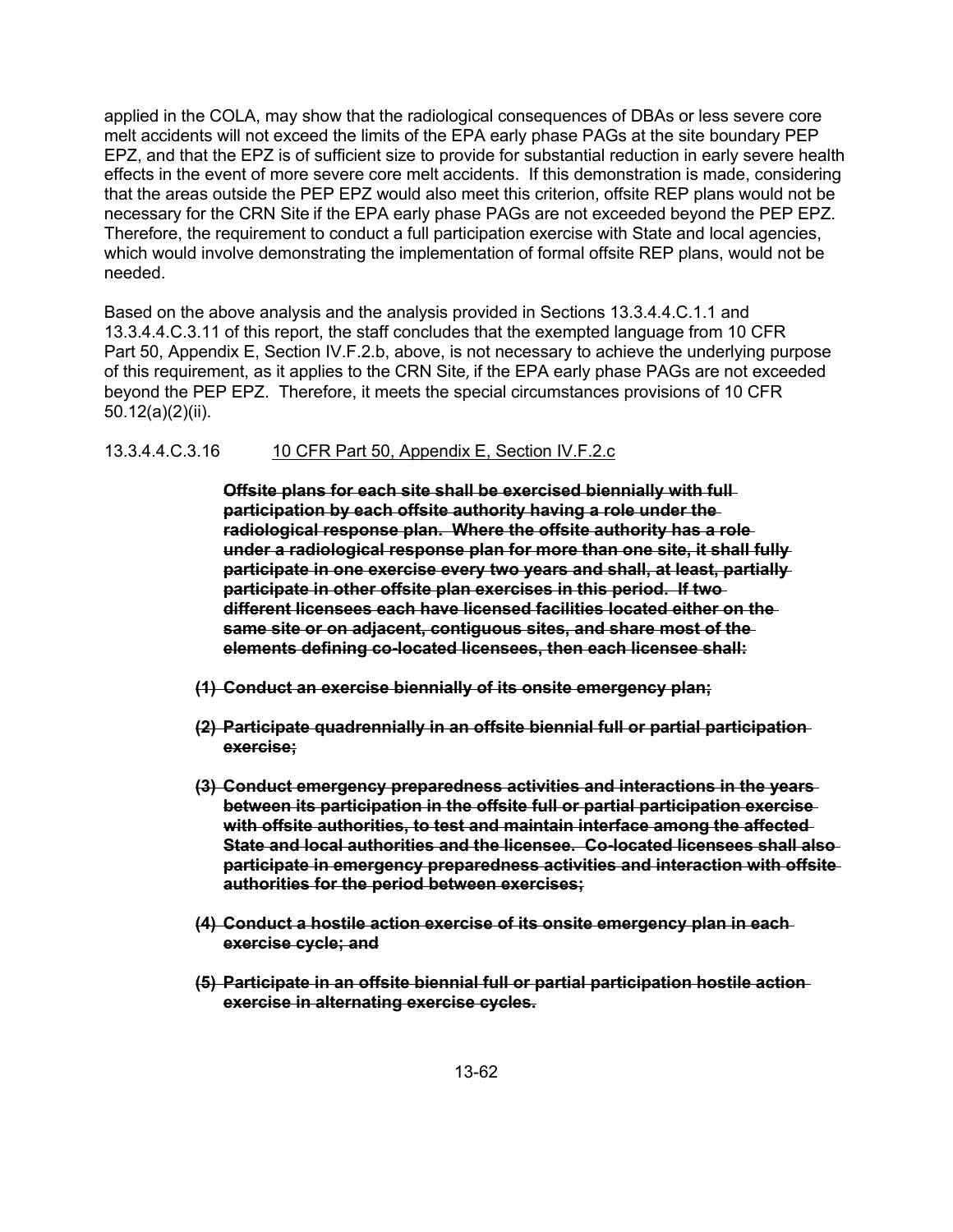TVA's exemption request states in Table 1-2 (site boundary PEP EPZ) that the basis for the exemption is that there are no offsite radiological consequences from any credible event in excess of the criteria provided in SSAR Section 13.3, such that formal offsite REP plans are not necessary. Therefore, there is no need for OROs to participate in biennial exercises. Although the likelihood of an accident or event resulting in offsite radiological doses exceeding the EPA PAGs beyond the site boundary is extremely remote, TVA's Emergency Plan will describe the capabilities to determine if a radiological release is occurring and promptly communicate that information to OROs for their consideration. Formal offsite REP plans would not be required. Therefore, a full participation exercise is not required.19

Table 1-2 further states that TVA would continue to invite State and local support organizations to participate in the periodic drills and exercises conducted. Those portions of F.2.c relating to colocated facilities are not applicable to the CRN Site ESPA. However, if in the future, the CRN Site became a co-located facility, those portions of F.2.c applicable to the CRN Site are addressed elsewhere in 10 CFR Part 50, Appendix E, Section IV.F.2.

The NRC requires a level of licensee emergency preparedness commensurate with the potential consequences to public health and safety at the licensee's site. TVA's exemption request includes a dose-based, consequence-oriented methodology for determining the PEP EPZ, that when applied in the COLA, may show that the radiological consequences of DBAs or less severe core melt accidents will not exceed the limits of the EPA early phase PAGs at the site boundary PEP EPZ, and that the EPZ is of sufficient size to provide for substantial reduction in early severe health effects in the event of more severe core melt accidents. If this demonstration is made, considering that the areas outside the PEP EPZ would also meet this criterion, offsite REP plans would not be necessary for the CRN Site if the EPA early phase PAGs are not exceeded beyond the PEP EPZ. Therefore, the requirement for exercising offsite response capabilities by each offsite authority having a role under a formal REP plan would not be needed.

Based on the above analysis and the analysis provided in Sections 13.3.4.4.C.1.1, 13.3.4.4.C.2.1, 13.3.4.4.C.2.2, and 13.3.4.4.C.3.11 of this report, the staff concludes that the exempted language from 10 CFR Part 50, Appendix E, Section IV.F.2.c, above, is not necessary to achieve the underlying purpose of this requirement, as it applies to the CRN Site, if the EPA early phase PAGs are not exceeded beyond the PEP EPZ. Therefore, it meets the special circumstances provisions of 10 CFR 50.12(a)(2)(ii).

## 13.3.4.4.C.3.17 10 CFR Part 50, Appendix E, Section IV.F.2.d

Each State with responsibility for nuclear power reactor emergency preparedness should fully participate in the ingestion pathway portion of exercises at least once every exercise cycle. In States with more than one nuclear power reactor plume exposure pathway EPZ, the State should rotate this participation from site to site. **Each State with responsibility for nuclear power emergency preparedness should fully participate in a hostile action exercise at least once every cycle and should fully** 

**<sup>.</sup>**  $19$  See also, request for additional information (eRAI-9227), addressed in Section 13.3.4.4.C.3.17, which addressed a minor revisions to this requested exemption.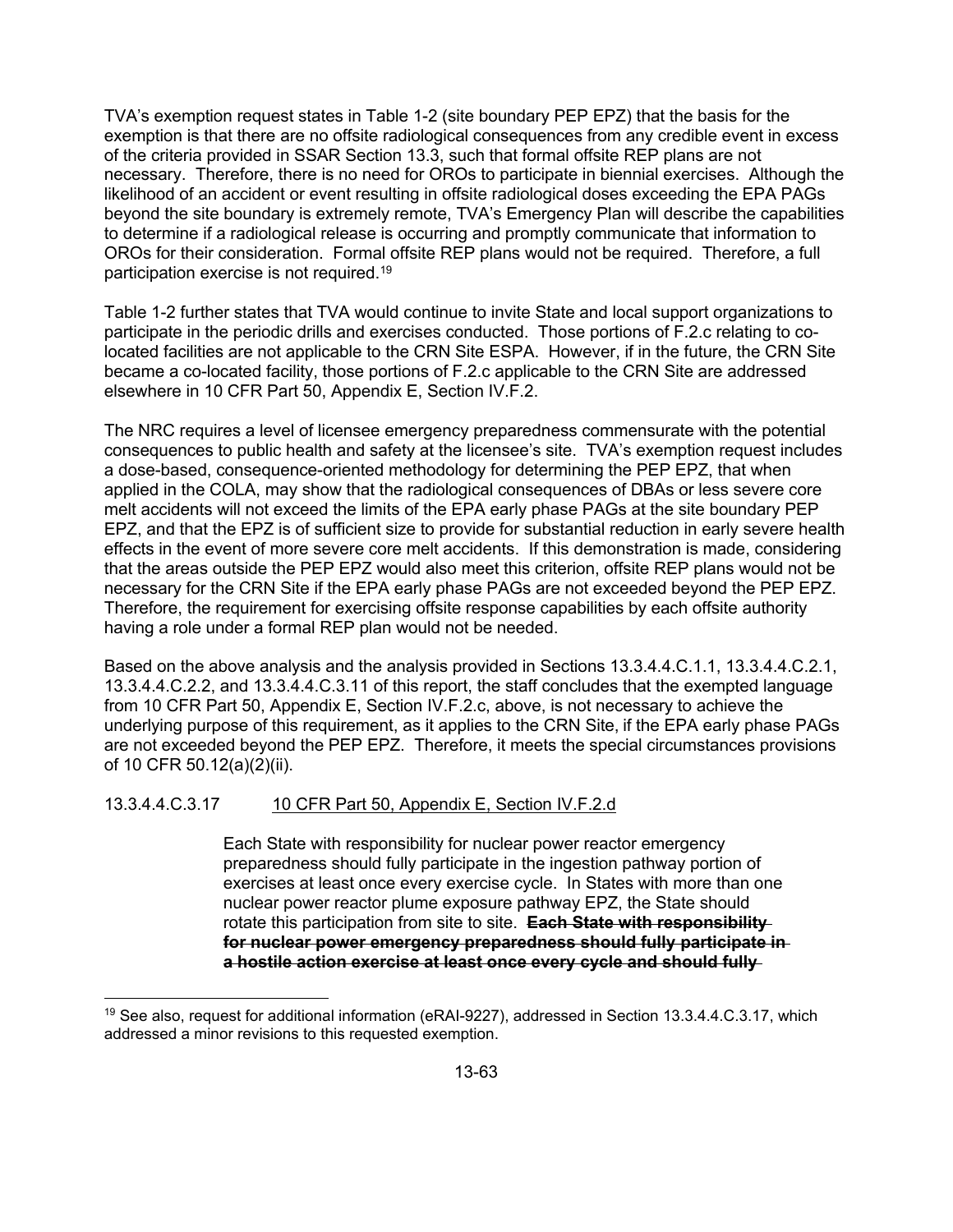### **participate in one hostile action exercise by December 31, 2015. States with more than one nuclear power reactor plume exposure pathway EPZ should rotate this participation from site to site.**

TVA's exemption request states in Table 1-2 (site boundary PEP EPZ) that the basis for the exemption is that there are no offsite radiological consequences from any credible event in excess of the criteria provided in SSAR Section 13.3, such that formal offsite REP plans are not necessary. Therefore, there is no need for ORO's to participate in hostile action exercises. Although the likelihood of an accident or event resulting in offsite radiological doses exceeding the EPA PAG beyond the site boundary is extremely remote, TVA's Emergency Plan will describe the capabilities to determine if a radiological release is occurring and promptly communicate that information to OROs for their consideration. Formal offsite radiological emergency response plans would not be required. Therefore, offsite participation in a hostile action exercise is not required. TVA would continue to invite State and local support organizations to participate in the periodic drills and exercises conducted to assess its ability to perform responsibilities related to an emergency at the facility.

In its December 21, 2017 request for additional information, eRAI-9227 (ADAMS Accession No. ML18004A297), the staff asked TVA to address the proposed exemption from Section IV.F.2.d of Appendix E, with regard to removal of the requirements associated with exercising the ingestion pathway, that were not addressed in the ESPA. In its January 22, 2018, response to eRAI-9227 (ADAMS Accession No. ML18022A917), TVA revised the requested exemption to retain the requirement associated with the ingestion exposure pathway EPZ, and stated that the ingestion exposure pathway EPZ for the CRN Site will be addressed in a COLA (which is consistent with SSAR Section 13.3.3.2). On February 20, 2018, and April 27, 2018, TVA supplemented its January 22, 2018, response to eRAI-9227. See TVA Letter No. CNL-18-019, February 20, 2018, "Replacement Pages for Response to Request for Additional Information Related to Emergency Planning Exemption Requests in Support of Early Site Permit Application for Clinch River Nuclear Site" (ADAMS Accession No. ML18052A085), and TVA Letter No. CNL-18-071, April 27, 2018, "Supplemental Information Related to Emergency Planning Exemption Requests in Support of Early site Permit Application for Clinch River Nuclear Site" (ADAMS Accession No. ML18117A291). The staff identified as **Confirmatory Item 13.3-1**, the ESPA revisions in Enclosures 2 and 3 to TVA Letter No. CNL-18-071, regarding the withdrawal of exemption request Item No. 19 (for Section IV.F.2.f of Appendix E to 10 CFR Part 50). The staff reviewed the applicant's responses to eRAI-9227, and finds the responses acceptable. Therefore, the staff considers eRAI-9227 resolved.

The NRC requires a level of licensee emergency preparedness commensurate with the potential consequences to public health and safety at the licensee's site. TVA's exemption request includes a dose-based, consequence-oriented methodology for determining the PEP EPZ, that when applied in the COLA, may show that the radiological consequences of DBAs or less severe core melt accidents will not exceed the limits of the EPA early phase PAGs at the site boundary PEP EPZ, and that the EPZ is of sufficient size to provide for substantial reduction in early severe health effects in the event of more severe core melt accidents. If this demonstration is made, considering that the areas outside the PEP EPZ would also meet this criterion, offsite REP plans would not be necessary for the CRN Site if the EPA early phase PAGs are not exceeded beyond the PEP EPZ. Therefore, the requirement for States to participate in a hostile action exercise would not be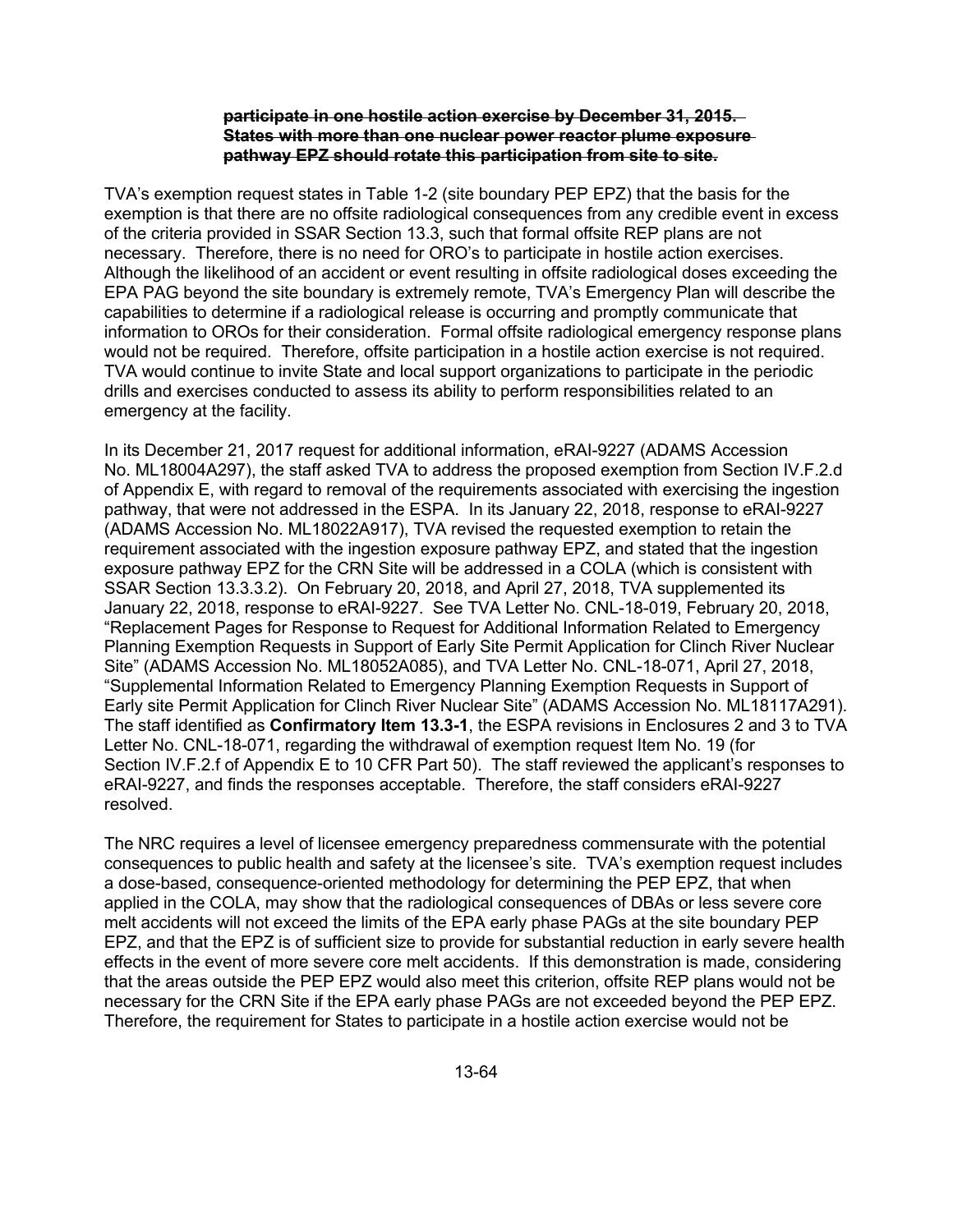### needed.

Based on the above analysis, and the analysis provided in Section 13.3.4.4.C.1.1 of this report, the staff concludes that the exempted language from 10 CFR Part 50, Appendix E, Section IV.F.2.d, above, is not necessary to achieve the underlying purpose of this requirement, as it applies to the CRN Site, if the EPA early phase PAGs are not exceeded beyond the PEP EPZ. Therefore, it meets the special circumstances provisions of 10 CFR 50.12(a)(2)(ii).

## **Conclusion**

For the reasons given above, the staff concludes that, subject to **Confirmatory Item No. 13.3-1**, the proposed exemptions specified in ESPA Part 6, Tables 1-1, 1-2, and 1-3, are acceptable. In addition, as set forth in 10 CFR 50.12(a), the staff concludes that the proposed exemptions are authorized by law, will not present an undue risk to the public health and safety. Also, the special circumstances in 10 CFR 50.12(a)(2)(ii) are present, in that the application of the regulations in 10 CFR 50.33 $(g)$ , 10 CFR 50.47 $(b)$  and  $(c)(2)$ , and Appendix E to 10 CFR Part 50 in the particular circumstances would not serve the underlying purpose of the rule, or is not necessary to achieve the underlying purpose of the rule. The COL applicant will address COL Action Item 13.3-1. Therefore, the staff concludes that the proposed exemptions should be granted.

## *13.3.4.5 Major Features Emergency Plan*

As described in Section 13.3.1 of this report, TVA submitted two separate onsite major features emergency plans for the new plant at the CRN Site under 10 CFR 52.17(b)(2)(i), consisting of ESP Plan 5A (with a site boundary PEP EPZ) and ESP Plan 5B (with a 2-mi PEP EPZ). The application did not address the ingestion pathway EPZ, which will be described in a COLA that references the CRN Site ESP. As required by 10 CFR 52.17(b)(2)(i) and Section III of Appendix E to 10 CFR Part 50, an ESPA which proposes major features of the emergency plans must address the relevant provisions in 10 CFR 50.47 and Appendix E to 10 CFR Part 50. An applicant is not required to address all of the major features of an emergency plan in the ESPA, as identified in Supplement 2 to NUREG–0654. Pursuant to 10 CFR 52.18, the staff evaluated the acceptability of both ESP plans, in accordance with the applicable standards of 10 CFR 50.47 and the requirements of Appendix E to 10 CFR Part 50.

Since the major features of each emergency plan address only a limited portion of the total EP requirements in 10 CFR 50.47 and Appendix E to 10 CFR Part 50, the staff's evaluation only addresses the acceptability of those limited major features. A COL applicant will be required to submit complete and integrated emergency plans that supplement the major features in either ESP Plan 5A or ESP Plan 5B, or an entirely new emergency plan, depending upon the selected SMR technology, with information that meets all of the EP requirements in 10 CFR 50.47 and Appendix E to 10 CFR Part 50.

Sections 13.3.4.5.1 through 13.3.4.5.17 describe the staff's technical evaluation of the information provided in the ESPA. The section designations of the technical evaluation generally correspond to the 16 planning standards in NUREG–0654, Section II. Specifically, SER Sections 13.3.4.5.1 through 13.3.4.5.16 address NUREG–0654, Section II, Planning Standards A through P, respectively. The format of the staff's review of ESP Plan 5A and ESP Plan 5B is patterned after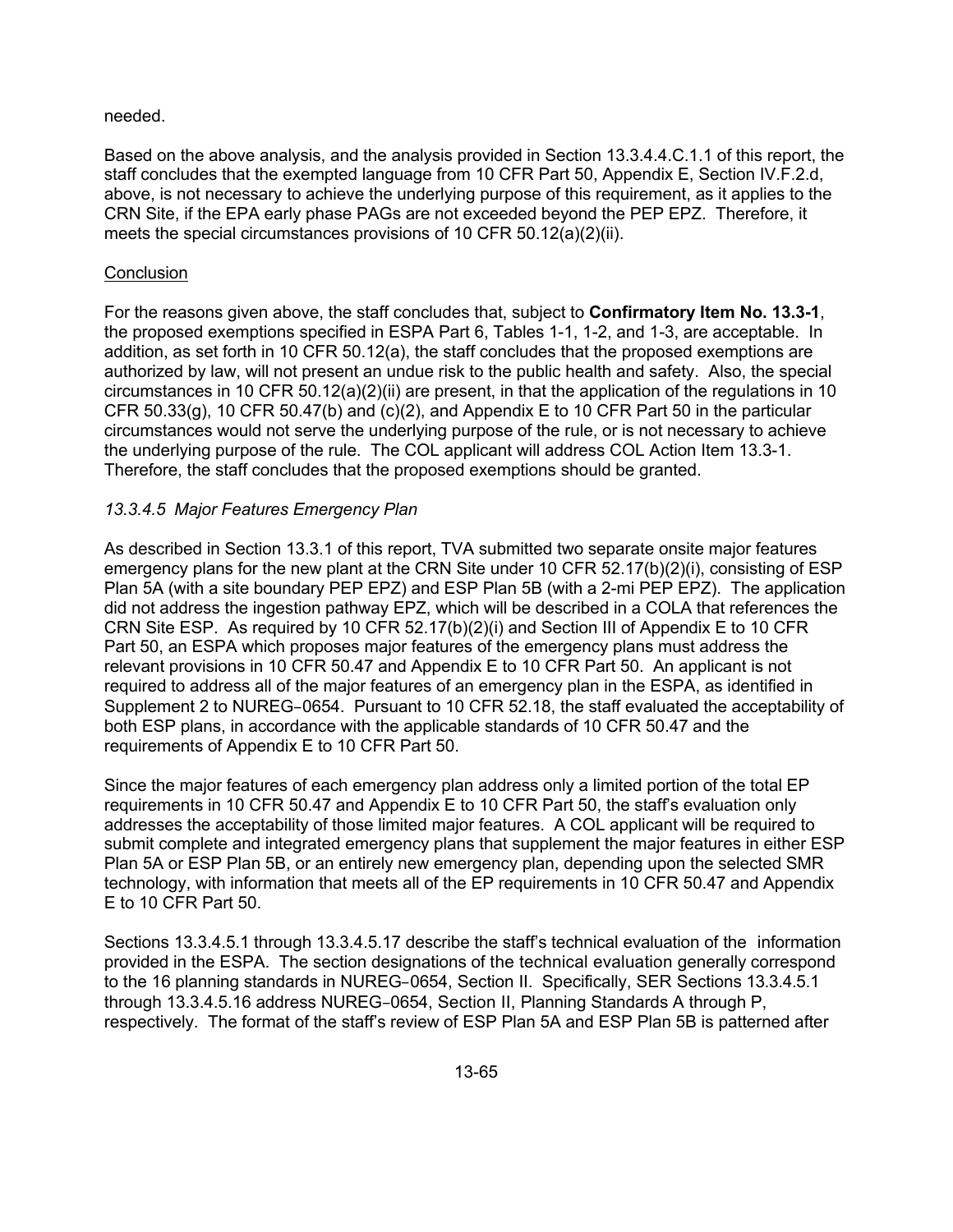these 16 planning standards, which reflects the requirements in 10 CFR 50.47(b)(1) through 10 CFR 50.47(b)(16). In 10 CFR Part 50, Appendix E provides additional requirements that duplicate and supplement the evaluation criteria associated with the planning standards. The staff's evaluation of the various aspects of 10 CFR Part 50, Appendix E is included within the staff's review.

While the ESPA includes two separate major features emergency plans, the details of both plans are either identical or very similar in content. This is because both plans (1) reflect the same CRN Site; (2) are limited to the onsite emergency plan; and (3) describe the same limited scope and depth of the chosen EP major features. In order to take advantage of the similarities between the two plans, the staff's review findings for each major feature apply to both plans. This is reflected by references to the "ESP Plan," which means that the evaluation and findings apply to both ESP Plan 5A and ESP Plan 5B. Where the staff identified differences between ESP Plan 5A and ESP Plan 5B, those differences (and related findings) are clearly identified.

As discussed above, 10 CFR 52.17(b)(2) allows an ESP applicant to propose major features of emergency plans, in accordance with the pertinent standards of 10 CFR 50.47 and requirements of Appendix E to 10 CFR Part 50. The staff's review of the major features is similar to the review of complete and integrated emergency plan, except that the major features review examines a reduced scope of the full EP requirements. This reduced scope reflects the limited extent of the emergency plans (i.e., major features) that the applicant chooses to have reviewed as part of the ESPA, and provides flexibility for the applicant to tailor the details of the major features, in order to obtain an early review and associated finality for selected EP details associated with the proposed ESP site. When an application for a COL references the ESP, the remaining details associated with complete and integrated emergency plans for the ESP site (i.e., the delta) must be addressed. That is, the difference between the approved major features, and what's required for complete and integrated emergency plans, must be addressed in a COLA.

The following review of the CRN Site's major features emergency plans includes numerous COL action items (identified by both TVA and the NRC staff), which reflect various requirements of complete and integrated emergency plans that must be addressed in a COLA. These COL action items do not necessarily constitute a full list of all aspects of complete and integrated emergency plans, but represent the differences between the approved major features emergency plan and complete and integrated emergency plans – that must be identified and adequately addressed by the COL applicant. As such, a COL applicant that references this ESP is responsible for identifying, and adequately addressing, all required aspects of complete and integrated emergency plans that were not addressed and found adequate in the ESPA, in accordance with applicable requirements and guidance.

### *FEMA Consultation*

**.** 

In its February 13, 2017, letter to FEMA, NRC requested that FEMA review the ESPA and provide NRC with its determination as to whether the proposed major features of the emergency plan, specifically related to the exact size and configuration of the 2-mi PEP EPZ, are acceptable for ESP Plan 5B.<sup>20</sup> FEMA responded to NRC's February 13, 2017, letter on June 12, 2017, and

 $20$  TVA is requesting NRC approval of the ESPA's description of the 2-mi PEP EPZ. TVA is not requesting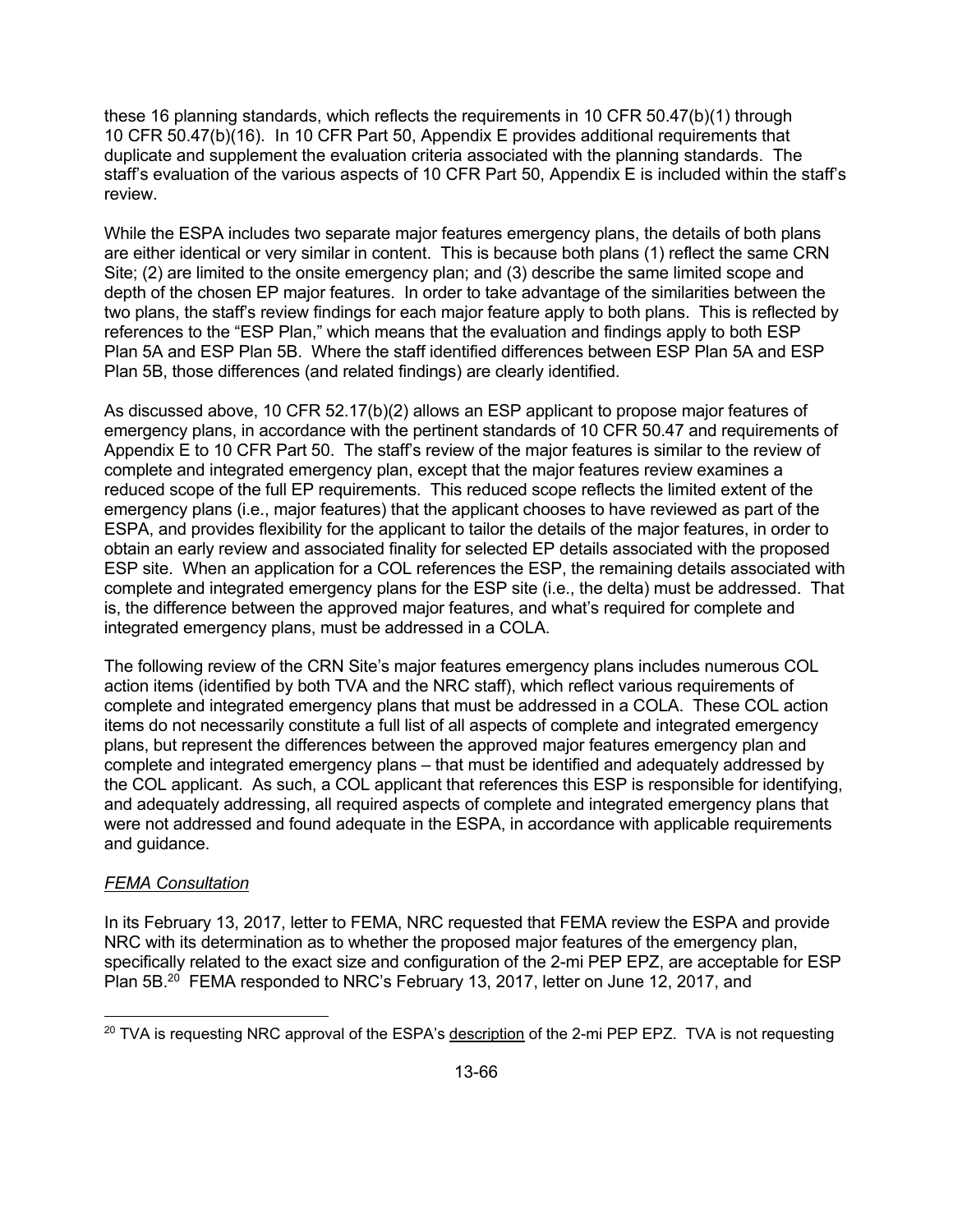supplemented its response on August 11, 2017, and January 24, 2018. In its January 24, 2018, letter, FEMA stated, in part, the following:

With respect to the issue of whether the proposed major features of the emergency plan, specifically related to the exact size and configuration of the 2-mile PEP EPZ, is acceptable (for Emergency Plan 5B), FEMA and NRC staffs have engaged in multiple discussions to better clarify the appropriate FEMA deliverable. Specifically, the NRC has not requested FEMA's approval of the 2-mile radius for the PEP EPZ. Rather, NRC requests FEMA's determination, as part of a limited major feature review, that the exact size and configuration of the 2-mile PEP EPZ for Emergency Plan 5B was established relative to local emergency response needs and capabilities as they are affected by such conditions as demography, topography, land characteristics, access routes, and jurisdictional boundaries, in accordance with Section I.3 of Appendix E to 10 CFR Part 50. Therefore, NRC seeks a FEMA determination whether the boundary established for the proposed 2-mile PEP EPZ, as described in Emergency Plan 5B and the ETE report, adequately addresses these criteria.

Accordingly, FEMA, working with the TEMA, has determined that the boundary established for the proposed 2-mile PEP EPZ (as reflected in Emergency Plan 5B and its ETE Report), was established relative to local emergency response needs and capabilities, as they are affected by such conditions as demography, topography, land characteristics, access routes, and jurisdictional boundaries. This finding does not, however, endorse or determine the adequacy of a proposed 2-mile PEP EPZ for the CRN Site if proposed during the licensing process.

Notwithstanding these determinations, as the licensing process moves forward and the NRC staff reviews TVA's exemption request that would permit the use of a methodology for establishing a scalable PEP EPZ boundary for the small modular reactor (SMR) design that will later be selected for the combined license (COL) application, FEMA looks forward to providing continued consultative support to the NRC consistent with each agency's statutes, applicable regulations, and the joint FEMA/NRC MOU.

Section 13.3.4.1 of this report documents FEMA's ESPA review associated with significant impediments to the development of offsite emergency plans for the 2-mi PEP EPZ.

### *13.3.4.5.1 Assignment of Responsibility (Organization Control)*

As reflected in NUREG–0654, Section II, Planning Standard A, "Assignment of Responsibility (Organization Control)," 10 CFR 50.47(b)(1) requires that primary responsibilities for emergency

**<sup>.</sup>** approval of the application of the 2-mi PEP EPZ to the CRN Site, as this would be addressed in a COLA. The extent of NRC approval of the description of the 2-mi PEP EPZ is limited to whether that description reflects such conditions as demography, topography, land characteristics, access routes, and jurisdictional boundaries, in accordance with Section I.3 of Appendix E to 10 CFR Part 50. See also, Sections 13.3.4.3.3 and 13.3.4.5.17 of this report.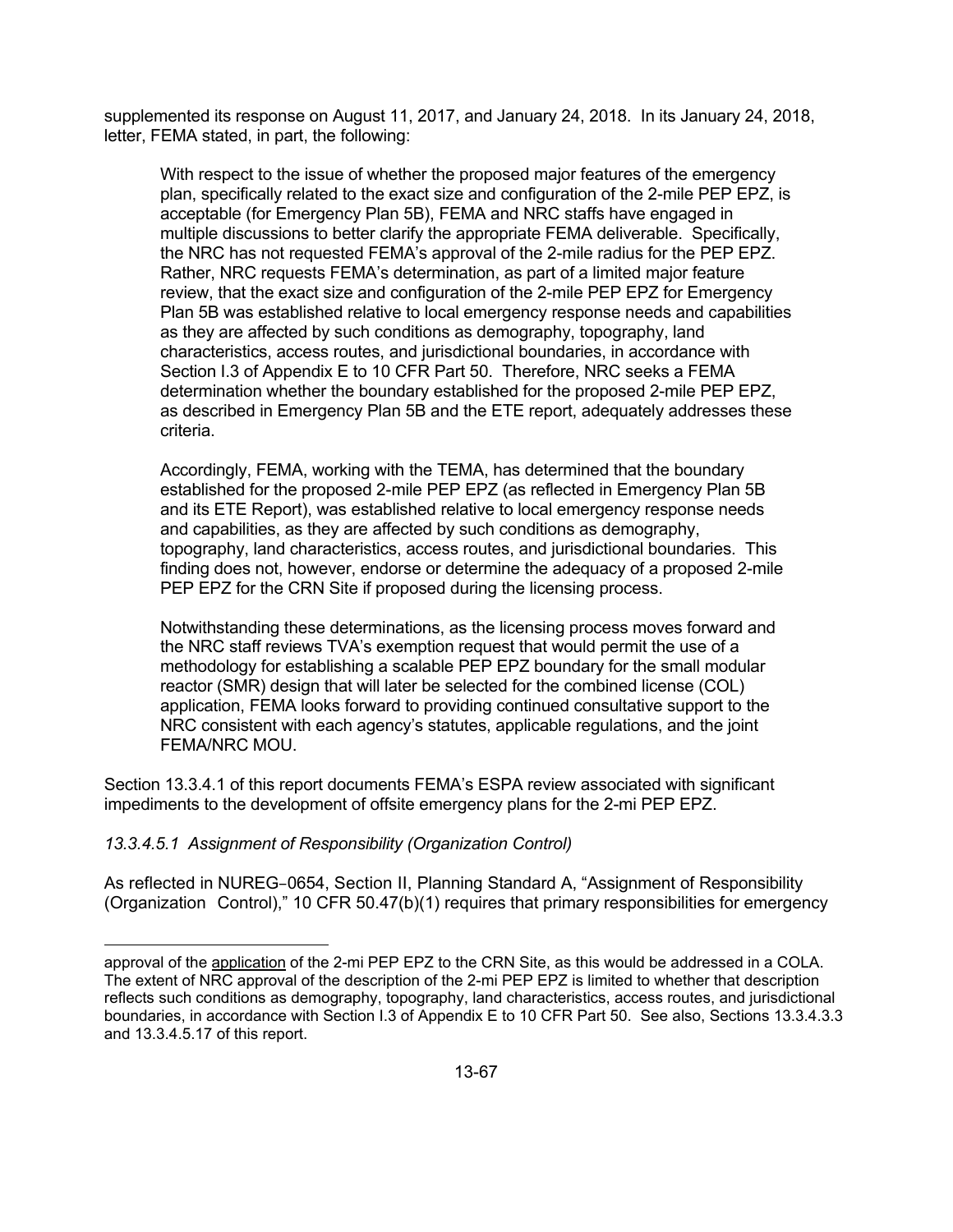response by the nuclear facility licensee and by State and local organizations within the EPZs have been assigned, the emergency responsibilities of the various supporting organizations have been specifically established, and each principal response organization has staff to respond and to augment its initial response on a continuous basis. In addition, 10 CFR Part 50, Appendix E, Section III requires that the emergency plans incorporate information about the emergency response roles of supporting organizations and offsite agencies, and that the incorporated information shall be sufficient to provide assurance of coordination among the supporting groups and with the licensee. In addition, 10 CFR Part 50, Appendix E, Section IV.A requires a description of the local offsite services to be provided in support of the licensee's emergency organization; identification of, and a description of the assistance expected from, appropriate local, State, and Federal agencies with responsibilities for coping with emergencies, including hostile action at the site; and identification of the State and/or local officials responsible for planning for, ordering, and controlling appropriate protective actions, including evacuations when necessary.

In the following ESP Plan sections, the applicant described the responsibilities of TVA and various local, State, and Federal agencies, as well as private sector organizations that are part of the ERO for the CRN Site and might be needed to respond to an emergency onsite at the CRN Site:

- ESP Plan Section 2.3, "State Radiological Emergency Plan,"
- ESP Plan Section 3.1, "Roles and Responsibilities,"
- ESP Plan Section 3.2, "Onsite Organization,"
- ESP Plan Section 3.3, "Offsite Organization,"
- ESP Plan Section 5.2, "Offsite,"
- ESP Plan Section 16.5, "Agreement Letters,"
- ESP Plan Section A.3, "Site Emergency Organization (Concept of Operations)," of Appendix A,
- ESP Plan Section A.4.5.2, "First Aid and Medical Facilities," of Appendix A,
- ESP Plan Section A.4.6, "Additional Local Support," of Appendix A, and
- ESP Plan Section A.5.1, "Responsibility for the Emergency Preparedness Effort," of Appendix A.

The staff reviewed these sections, as well as other relevant portions of the application, to determine whether the application conforms to the applicable guidance and complies with the pertinent regulatory requirements. The staff's primary focus was to evaluate the emergency plan against NUREG–0654, Section II, Planning Standard A, which provides the detailed evaluation criteria that the staff should consider to determine whether the emergency plan meets the applicable regulatory requirements in 10 CFR 50.47(b)(1).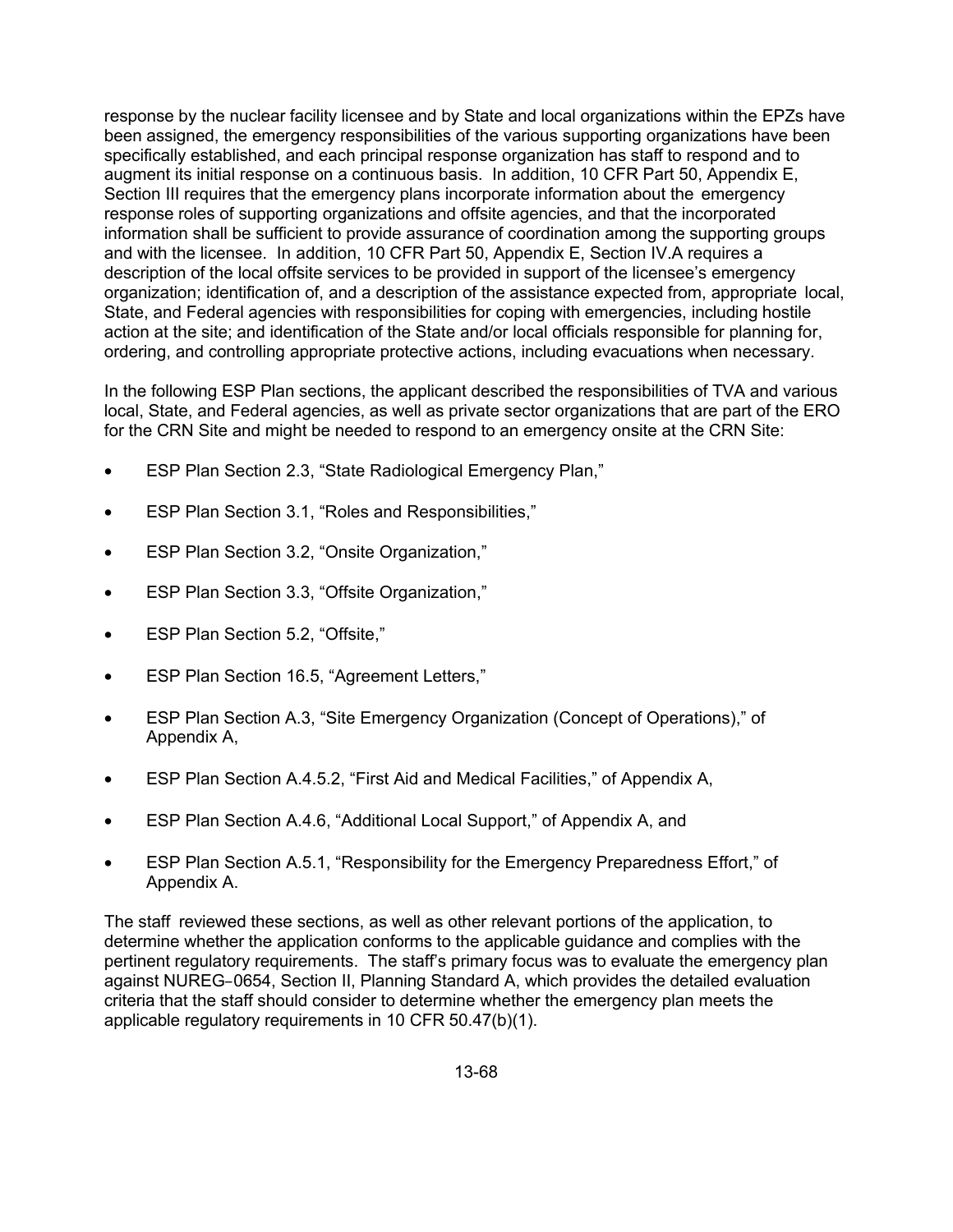In ESP Plan Section A.5.1 of Appendix A, the applicant stated that the Site Vice President maintains overall authority and responsibility for radiological emergency response planning. The Director, Emergency Preparedness is assigned responsibility for coordinating emergency preparedness efforts, including activities related to the development of emergency plans and procedures and coordinating the plans and procedures with supporting organizations to ensure the overall effectiveness of the program. ESP Plan Section A.3.6.1, "Site Vice President," of Appendix A includes the responsibilities of the Site Vice President.

ESP Plan Section 2.3 states that the State Radiological Emergency Plan, which is referenced in Appendix A, Attachment 1, "State Multijurisdictional Radiological Emergency Response Plan," provides for the coordinated response of the State and affected local governments, and defines roles and responsibilities. ESP Plan Table 2-1, "Principal Organizational Responsibilities," identifies the responsibilities of the major organizations, including local, State, and TVA. ESP Plan 5B, Section 2.3 further states that the State and local governments include those within the CRN Site ingestion exposure pathway EPZ. ESP Plan 5A, Section 2.3 does not include a reference to the CRN Site ingestion exposure pathway EPZ, but adds the following:

As addressed in the Federal Emergency Management Agency's (FEMA) Comprehensive Preparedness Guide 101, "Developing and Maintaining Emergency Operations Plans" (CPG-101), if determined appropriate, government officials may utilize a CEMP [Comprehensive Emergency Management Plan] approach to emergency planning to implement ad hoc protective actions to protect the public.

ESP Plan Section 3.1.1, "Emergency Management Organization (Concept of Operations)," states that the CRN Site Emergency Management Organization (also referred to as the emergency response organization (ERO)), is divided into two categories: the onsite organization and the offsite emergency organization. The onsite organization is comprised of the Site Emergency Director (SED) and technical staff located in the TSC, a Control Room staff of Operations personnel, and additional support personnel located in the OSC. The onsite organization is responsible for the onsite response to an emergency condition. Onsite activities are directed by the SED to include such functions as Control Room operations, technical assessment, emergency mitigation analysis, onsite radiation surveys, and dose tracking for site personnel. ESP Plan 5B, Section A.3.6.2, "Site Emergency Director," of Appendix A includes an additional responsibility for the SED to make recommendations for protective actions (if necessary) to the State and local agencies prior to the Central Emergency Control Center (CECC) being staffed – at which time this responsibility can be transferred only to the CECC Director. (The ESP Plan relies on the use of the CECC as the EOF for the CRN Site, as discussed in Section 13.3.4.5.3 of this report.)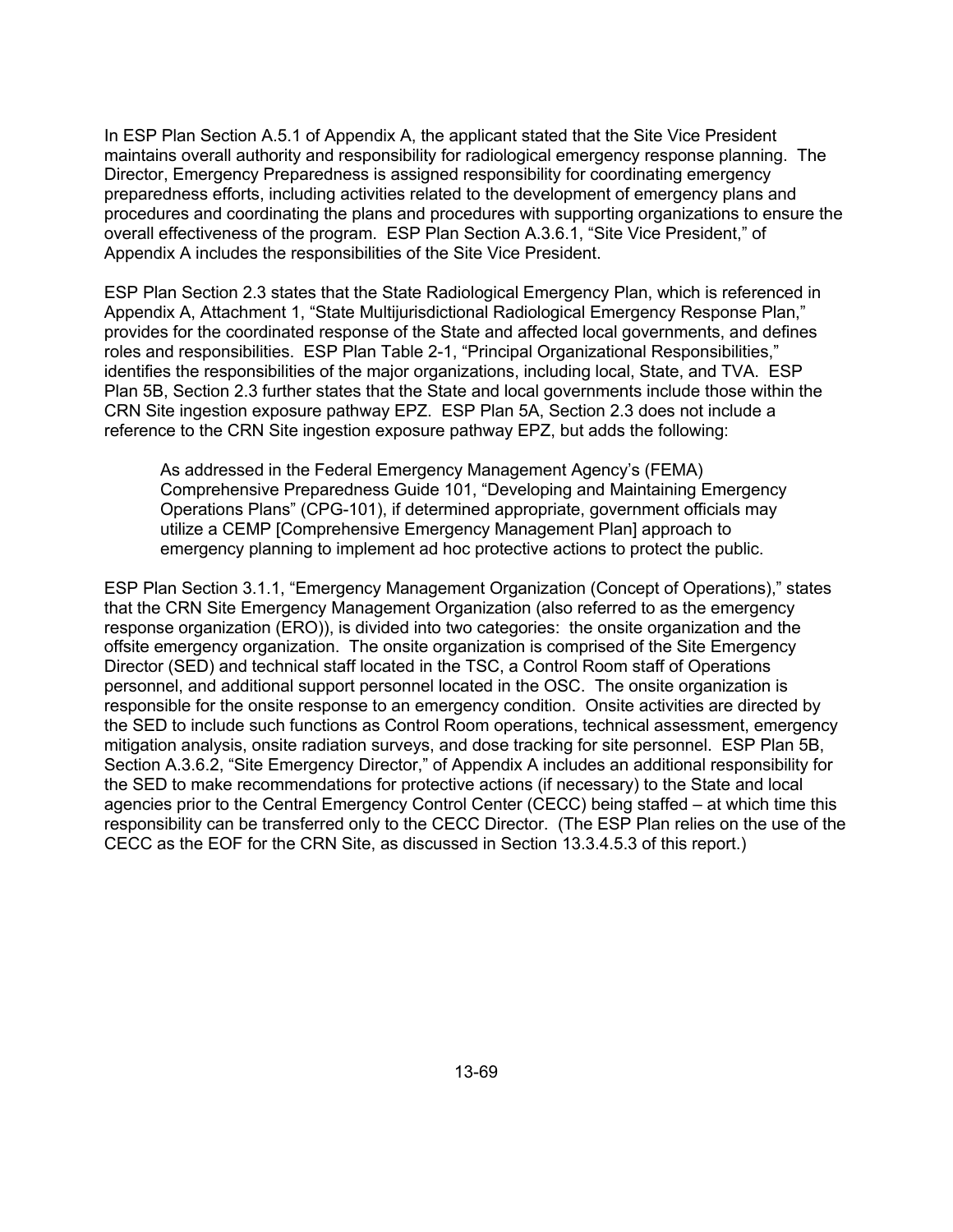The TVA offsite organization is designated as the CECC staff, which is comprised of a CECC Director, a supporting group of technical assistants, and representatives of other TVA organizations. The CECC Director and supporting technical assistants report to the CECC during an emergency, as required. Other TVA organizations will send representatives to the CECC, as requested by the CECC Director. The CECC is responsible for directing and coordinating the overall TVA response to an emergency condition. Functions such as offsite radiological monitoring and dose assessment, public information, State and local government coordination, and additional plant assessment are handled by the CECC, relieving the onsite organization of the many peripheral duties necessary for the successful emergency response. ESP Plan Figure 3-1, "Offsite Emergency Organization," illustrates in a block diagram the interrelationships of TVA's offsite emergency organization.

ESP Plan Section 3.2 states that the CRN Site is staffed on a continual 24-hour basis, with minimum staffing requirements for plant operations established in the plant Technical Specifications, and the staff responsibilities for normal operations identified in plant Technical Specifications remain unchanged during an emergency. In ESP Plan Section A.3 of Appendix A, the applicant provided a general description of the organization TVA maintains that is capable of responding to a radiological emergency, and stated that the on-shift staff is continually present on a 24-hour basis. In addition, ESP Plan Section 5.2 states that essential emergency positions are covered on a 24-hour-a-day basis by duty personnel. Specifically, 24-hour per day manning of communications links is discussed in Section 13.3.4.5.6 of this report.

ESP Plan Section 3.2 further states that under emergency conditions, the normal plant staff is supplemented, as shown in ESP Plan Appendix A (i.e., Figure A.3-1, "Technical Support Center Organization," and Figure A.3-2, "Operations Support Center Organization"), which also provides descriptions of the responsibilities of the personnel who augment the normal plant operating organization. The person primarily responsible for mitigation of an emergency is the SED. Upon declaration of an emergency, the on-duty Shift Manager (SM) initially fills the position of SED and directs emergency response from the Control Room. This position is transferred to the TSC when the facility is activated, at which time the TSC will provide technical support to the Control Room as part of their overall response to the emergency.

The onsite organization augments the on-shift normal plant operating organization. If members of the onsite organization are not present when an emergency occurs, the on-duty SM (or a designated Unit Supervisor when acting as the SM) is designated the SED and acts as such until relieved by the SED assigned to the TSC. The interrelationships of TVA's onsite organization are illustrated in block diagrams in ESP Plan Figure A.3-1, "Technical Support Center Organization," of Appendix A, and ESP Plan Figure A.3-2, "Operations Support Center Organization," of Appendix A. The onsite emergency organization is addressed further in ESP Plan Section A.3.6, "Onsite Emergency Management Organization," of Appendix A, and discussed in Section 13.3.4.5.2 of this report.

Upon detection of a known or suspected emergency, the on-duty SM refers to a CRN-Emergency Plan Implementing Procedures (EPIP) to determine the emergency classification. ESP Plan Section A.8, "Emergency Plan Implementing Procedures," of Appendix A lists a CRN-EPIP topic entitled "Emergency Classification." In addition, emergency classification is addressed in ESP Plan Section 4.0, "Emergency Conditions," and discussed in Section 13.3.4.5.4 of this report.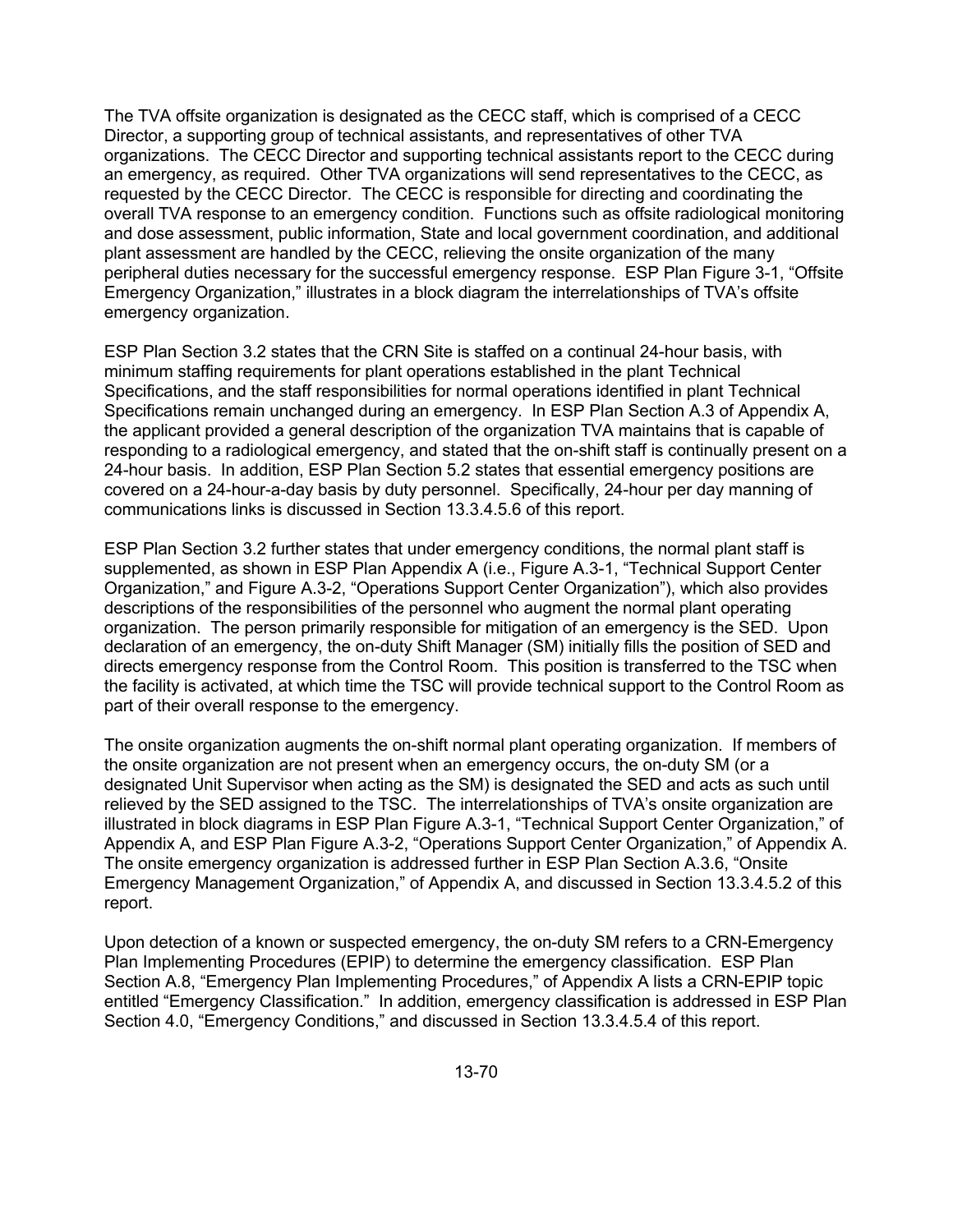After determining the classification of the incident, the SM assumes the responsibilities of SED (under declaration of an emergency) and initiates the appropriate procedure referenced by the CRN-EPIP. Emergency communications/ notifications with local, State, and Federal agencies, along with staffing instructions for the emergency response facilities are specified in CRN-EPIPs. CRN-EPIPs designate personnel who will staff the ENS and Health Physics Network (HPN) communication functions using the NRC Federal Telecommunications System (FTS) 2000 System to interface with the NRC during TSC operation. (Emergency communications are addressed in ESP Plan Section 6.0, "Communications," and discussed in Section 13.3.4.5.6 of this report.)

ESP Plan Section 3.3 identifies the titles and responsibilities of those positions that comprise TVA's offsite organization that augments the normal plant operating organization (also shown in ESP Plan Figure 3-1), and lists the specific responsibilities. ESP Plan Section 3.3.1, "CECC Director," states that the CECC Director has overall responsibility and authority for ensuring adequate TVA response, and directs and coordinates TVA's emergency response. This includes responsibility for ensuring 24-hour/day operations are established during the emergency, if required. ESP Plan 5B, Section 3.3.1 adds that the CECC Director ensures adequate TVA response to affected State/local governments in protecting the health and safety of the public, and makes protective action recommendations (PARs) to the State. Protective actions are addressed in ESP Plan Section 10.0, "Protective Response," and discussed in Section 13.3.4.5.10 of this report.

In contrast, ESP Plan 5A, Section 3.3.1 states that the CECC Director:

**.** 

Ensures sufficient information relative to the plant status, radiological impacts, and protective measures is made available to government officials to enable them to implement ad hoc protective measures . . . for the protection of the public, should they be determined appropriate by offsite officials.

Offsite support organizations that are intended to respond onsite to an emergency at the CRN Site are described in ESP Plan Section 3.3.24, "Local Support," which states that TVA maintains agreements with police departments, fire departments, ambulance services, and hospitals near the CRN Site to provide appropriate services for a response onsite, as requested. Arrangements for ambulance services and local medical facilities are also addressed in ESP Plan Section 12.0, "Medical Support," ESP Plan Sections A.4.5.2.3, "Receiving Hospitals and Supplies," of Appendix A, and ESP Plan Section A.4.5.2.4, "Ambulance Service," of Appendix A, and discussed further in Section 13.3.4.5.12 of this report.

ESP Plan Section 3.3.25, "Federal Agency Support," states that TVA maintains an agreement with DOE REAC/TS. Other Federal support would be requested through the National Response Framework (NRF), which is addressed in ESP Plan Section 2.4, "National Response Framework," and discussed in Section 13.3.4.5.3 of this report.<sup>21</sup> ESP Plan Section 3.3.26, "Vendor Support," states that TVA may obtain technical support from the Nuclear Steam Supply System (NSSS)

 $21$  National Response Framework, "Nuclear/Radiological Incident Annex," June 2008 (see http://www.fema.gov.pdf/emergency/nrf/nrf\_nuclearradiologicalincidentannex.pdf, visited December 11, 2013). See also, "National Response Framework," Notice of availability of the final National Response Framework, January 28, 2008 (73 FR 4887).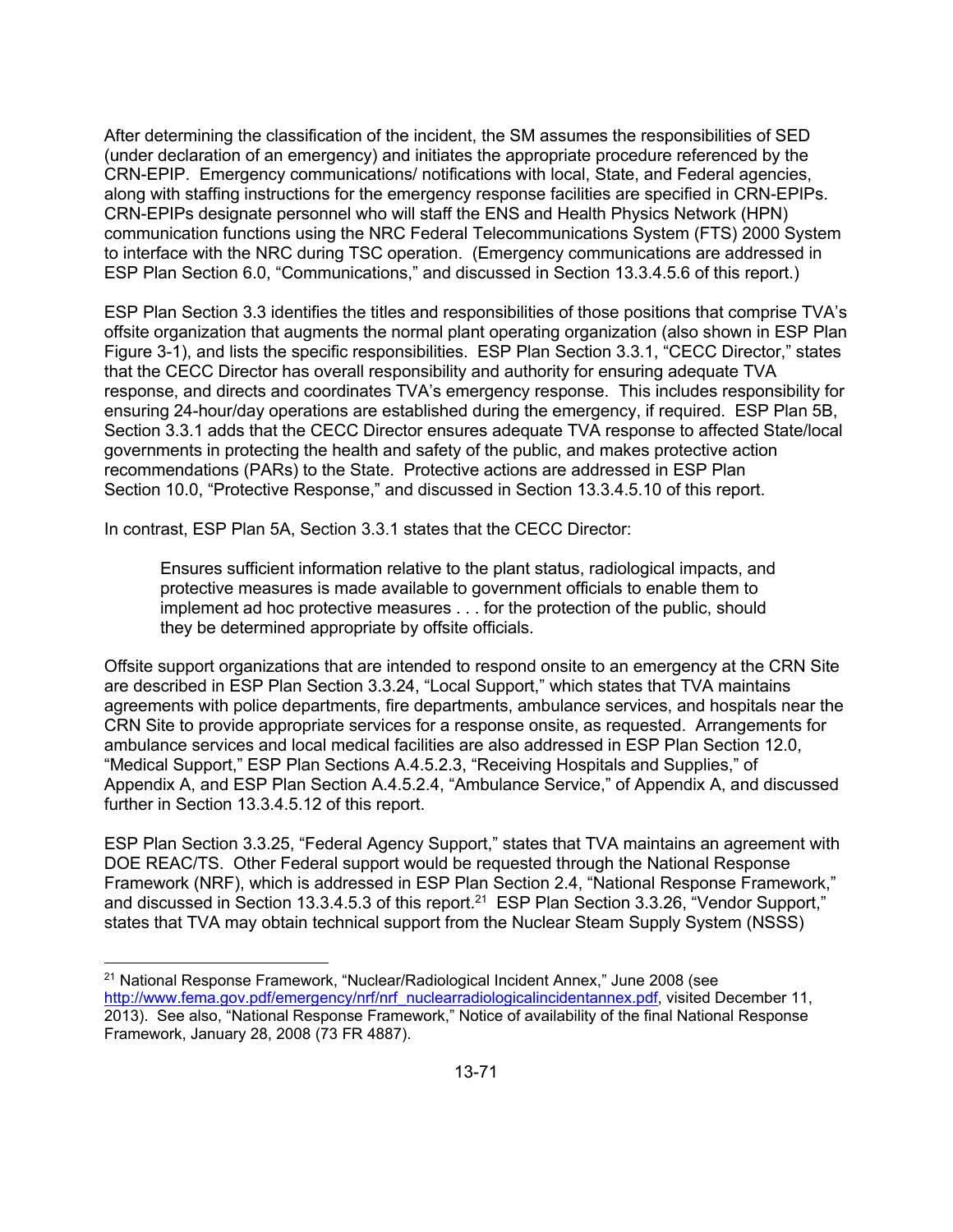vendor during emergency situations, and may procure other vendor support, as needed. Finally, ESP Plan Section 3.3.27, "INPO," states that TVA maintains an agreement with the Institute of Nuclear Power Operations (INPO), a consortium of nuclear utilities and other nuclear industries, to obtain any necessary support available from the industry during an emergency.

In ESP Plan Section 16.5, the applicant also stated that the detailed agreements with TEMA, DOE, Roane County, and the City of Oak Ridge will be addressed in the COLA, and documented in a Multi-Jurisdictional Emergency Response Plan. (See ESP Plan Appendix A, Attachment 1, referenced above, which identifies the "State of Tennessee Multijurisdictional Radiological Emergency Response Plan.") Arrangements for offsite support are also addressed in ESP Plan Section A.4.6 of Appendix A, and discussed in Section 13.3.4.5.3 of this report.

With regard to the guidance in NUREG–0654, Section II, Evaluation Criterion II.A.3, the applicant did not include in the ESPA written agreements referring to the concept of operations developed between Federal, State, and local agencies and other support organizations having an emergency response role within the EPZs. (The staff's evaluation of contacts and arrangements with local, State, and Federal agencies are addressed in Section 13.3.4.2 of this report.)

Pursuant to 10 CFR 52.39(b), an applicant for a COL that references this ESP shall update the EP information that was provided under 10 CFR 52.17(b), including written agreements with offsite agencies, and discuss whether the updated information materially changes the bases for compliance with applicable NRC requirements. Consistent with this requirement and related guidance, as well as the applicant's statement above to address various detailed agreements with offsite emergency support entities in a COLA, the staff identified the following COL action item to address necessary agreements with offsite support organizations:

## COL Action Item 13.3-2

An applicant for a combined license (COL) that references this early site permit should submit to the NRC up-to-date letters of agreement or memoranda of understanding with offsite support organizations, which address the concept of operations in support of their respective emergency response roles associated with the chosen plant design, including hostile actions at the Clinch River Nuclear Site, consistent with applicable requirements and guidance.

## **Conclusion**

The staff concludes that the information provided in the ESPA is consistent with the guidelines in NUREG–0654, Section II, Planning Standard A. A COL applicant will address COL Action Item 13.3-2. Therefore, the staff finds the information acceptable and meets the relevant requirements of 10 CFR 50.47(b)(1) and 10 CFR Part 50, Appendix E, Sections III and IV.A, insofar as the information describes the essential elements of advanced planning and the provisions made to cope with emergency situations.

## *13.3.4.5.2 Onsite Emergency Organization*

As reflected in NUREG–0654, Section II, Planning Standard B, "Onsite Emergency Organization,"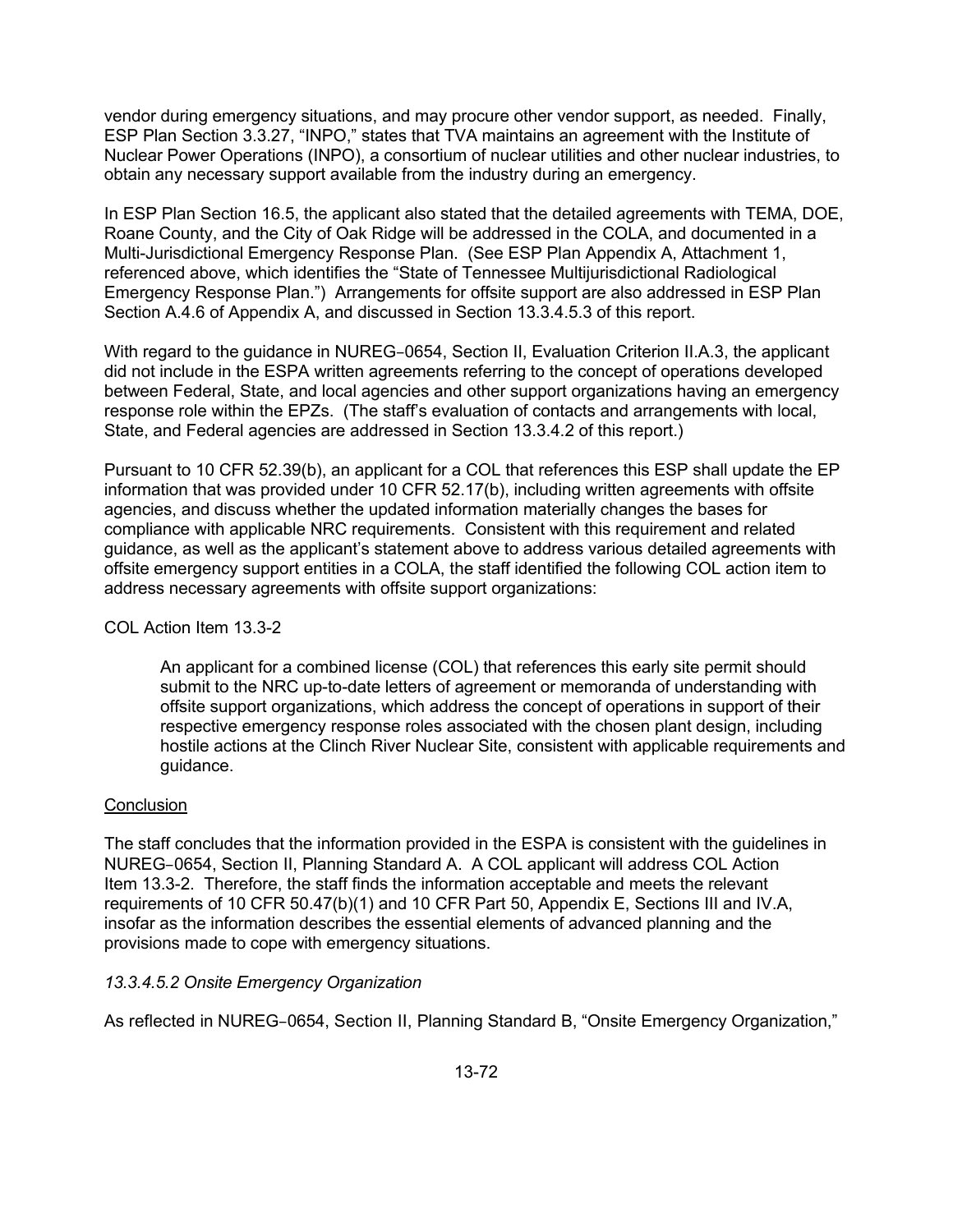10 CFR 50.47(b)(2) requires that on-shift facility licensee responsibilities for emergency response are unambiguously defined, that adequate staffing to provide initial facility accident response in key functional areas is maintained at all times, that timely augmentation of response capabilities is available, and that interfaces among various onsite response activities and offsite support and response activities are specified. In addition, 10 CFR Part 50, Appendix E, Section IV.A requires a description of the organization for coping with radiological emergencies, including definition of authorities, responsibilities, and duties of individuals assigned to the licensee's emergency organization, and the means for notification of such individuals in the event of an emergency. This shall include a description of the normal plant operating organization, onsite ERO, headquarters personnel who will augment the onsite emergency organization, and local offsite services to be provided in support of the licensee's emergency organization. The emergency plan shall identify persons within the licensee organization who will be responsible for making offsite dose projections, and other employees with special qualifications for coping with emergency conditions that might arise. Other persons with special qualifications, who are not licensee employees and who may be called on for assistance, shall also be identified, including a description of their special qualifications. In 10 CFR Part 50, Appendix E, Section IV.A.9 requires a detailed analysis demonstrating that on-shift personnel assigned emergency plan implementation functions are not assigned responsibilities that would prevent the timely performance of their assigned functions, as specified in the emergency plan.

In the following ESP Plan sections, the applicant described the ERO and its key positions and associated responsibilities, including outlining the staffing requirements that provide initial emergency response actions and provisions for timely augmentation of on-shift personnel when required.

- ESP Plan Section 3.1.1, "Emergency Management Organization (Concept of Operations),"
- ESP Plan Section 3.2, "Onsite Organization,"
- ESP Plan Section 3.3, "Offsite Organization,"
- ESP Plan Section 5.2, "Offsite,"
- ESP Plan Section 7.0, "Public Information and Education,"
- ESP Plan Section 12.0, "Medical Support,"
- ESP Plan Section 13.0, "Termination and Recovery,"
- ESP Plan Section 16.5, "Agreement Letters,"
- ESP Plan Section A.3, "Site Emergency Organization (Concept of Operations)," of Appendix A,
- ESP Plan Section A.4.5.2, "First Aid and Medical Facilities," of Appendix A, and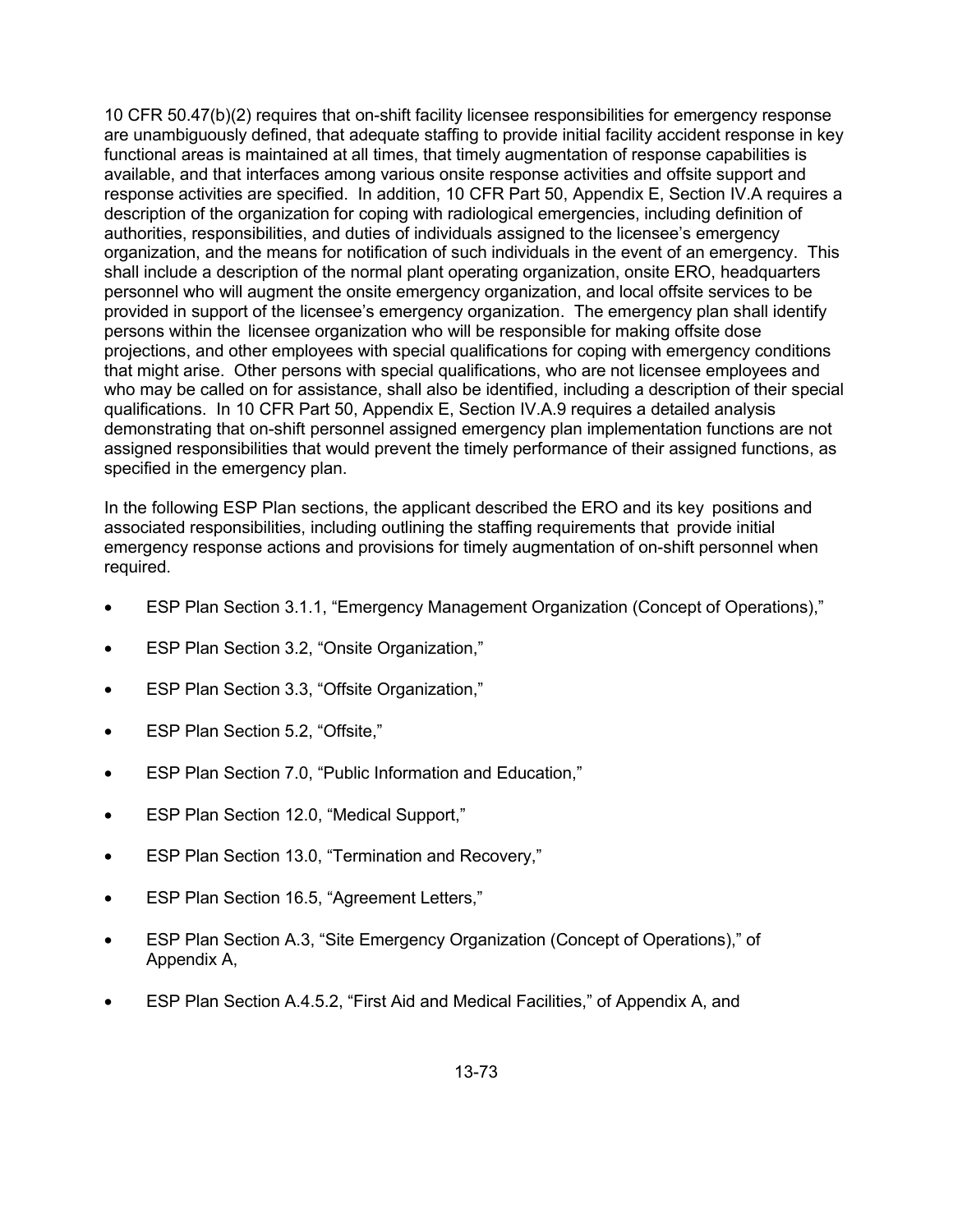• ESP Plan Section A.4.6, "Additional Local Support," of Appendix A

The staff reviewed these sections, as well as other relevant portions of the application, to determine whether the application conforms to the applicable guidance and complies with the pertinent regulatory requirements. The staff's primary focus was to evaluate the emergency plan against NUREG–0654, Section II, Planning Standard B, and Section IV.C, "On-Shift Staffing Analysis," of NSIR/DPR-ISG-01,<sup>22</sup> "Emergency Planning for Nuclear Power Plants," which provide the detailed evaluation criteria that the staff should consider to determine whether the emergency plan meets the applicable regulatory requirements in 10 CFR 50.47(b)(2).

ESP Plan Section 3.1.1 states that the CRN Site Emergency Management Organization is divided into two categories; the onsite organization and the offsite emergency organization. The onsite organization is comprised of the SED and technical staff located in the TSC, a Control Room staff of Operations personnel, and additional support personnel located in the OSC. The onsite organization is responsible for the onsite response to an emergency condition. Onsite activities are directed by the SED to include such functions as Control Room operations, technical assessment, emergency mitigation analysis, onsite radiation surveys, and dose tracking for site personnel. ESP Plan Figures A.3-1 and A.3-2 of Appendix A illustrate in block diagrams the interrelationships of TVA's onsite organization.

The offsite organization is designated as the CECC staff, which is comprised of a CECC Director, a supporting group of technical assistants, and representatives of other TVA organizations. The CECC Director and supporting technical assistants report to the CECC during an emergency, as required. Other TVA organizations will send representatives to the CECC, as requested by the CECC Director. The CECC is responsible for directing and coordinating the overall TVA response to an emergency condition. (ESP Plan Section 9.2.1, "General Information," lists CECC-EPIP-18, "Transportation and Staffing Under Abnormal Conditions.") Functions such as offsite radiological monitoring and dose assessment, public information, State and local government coordination, and additional plant assessment are handled by the CECC relieving the onsite organization of the many peripheral duties necessary for the successful emergency response. ESP Plan Figure 3-1 illustrates in a block diagram the interrelationships of TVA's offsite emergency organization.

ESP Plan Section 3.2 states that under normal conditions the Site Vice President is in charge of activities at the site, and the Plant Manager is responsible for the safe efficient operation of the plant. Management level interface by the Site Vice President with governmental authorities is addressed in ESP Plan Section A.3.6.1 of Appendix A, and discussed further in Section 13.3.4.5.1 of this report. The ERO position primarily responsible for mitigation of an emergency is the SED. Upon declaration of an emergency, the on-duty SM initially fills the position of SED and directs emergency response from the Control Room. This position is transferred to the TSC when the facility is activated, at which time the TSC provides technical support to the Control Room as part of their overall response to the emergency.

ESP Plan Section A.3.6.2 describes SED responsibilities, and identifies which responsibilities cannot be delegated. ESP Plan 5B, Section A.3.6.2 of Appendix A includes an additional

**<sup>.</sup>** <sup>22</sup> *NSIR/DPR-ISG* – (NRC Office of) Nuclear Security and Incident Response/Division of Preparedness and Response, Interim Staff Guidance.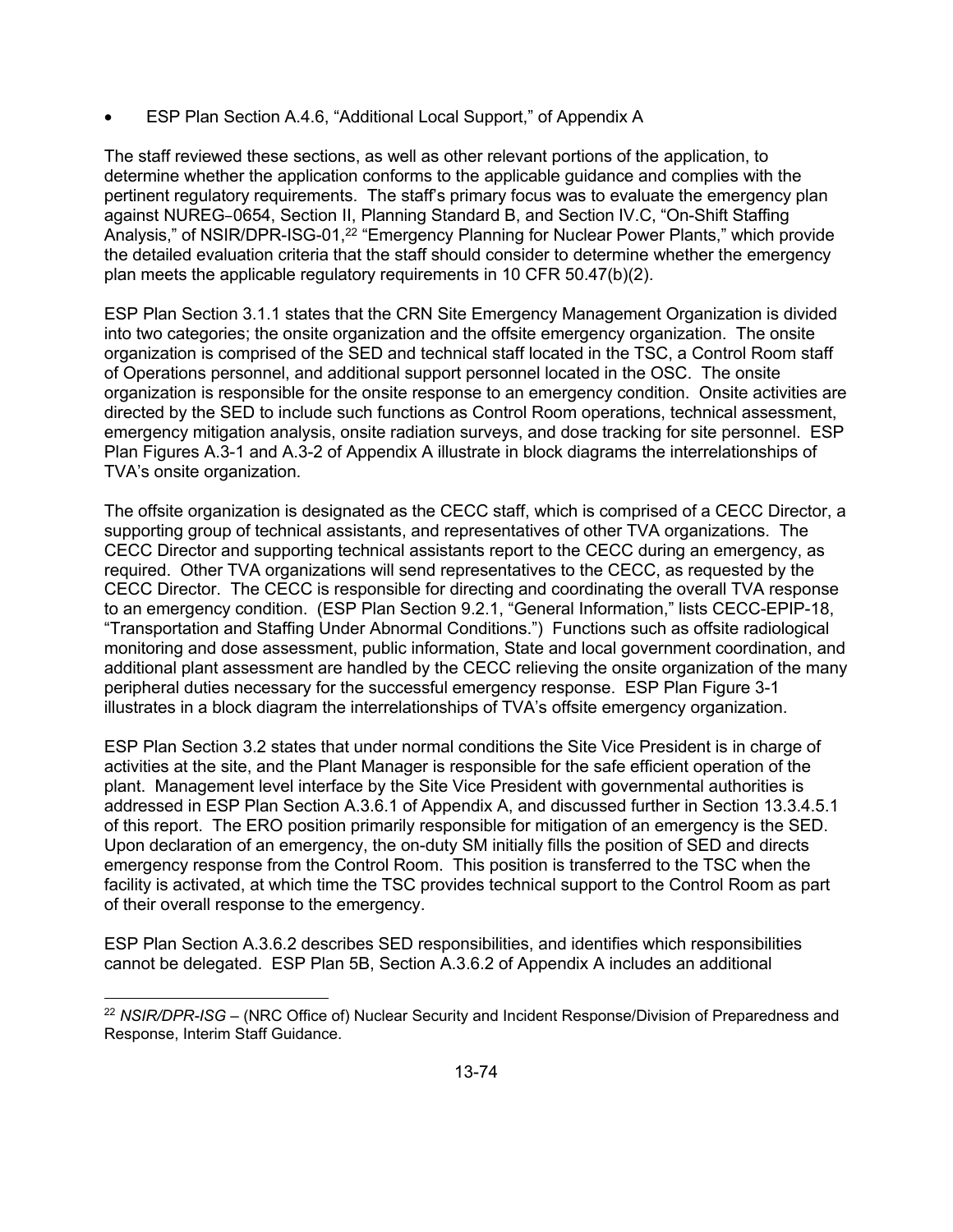responsibility for the SED to make recommendations for protective actions (if necessary) to the State and local agencies prior to the CECC being staffed. This responsibility can be transferred only to the CECC Director. The authority and responsibilities of the SED, including various aspects of the onsite and offsite organizations, are discussed further in Section 13.3.4.5.1 of this report.

ESP Plan Section 3.2 states that the CRN Site is staffed on a continual 24-hour basis, with minimum staffing requirements for plant operations established in the plant Technical Specifications, and the staff responsibilities for normal operations identified in plant Technical Specifications remain unchanged during an emergency. In ESP Plan Section A.3 of Appendix A, the applicant provided a general description of the organization TVA maintains that is capable of responding to a radiological emergency, and stated that the on-shift staff is continually present on a 24-hour basis. The applicant also stated that TVA will specify on-shift staffing in the COLA. In addition, ESP Plan Section 5.2 states that essential emergency positions are covered on a 24 hour-a-day basis by duty personnel.

ESP Plan Section 3.2 further states that under emergency conditions, the normal plant staff is supplemented, as shown in ESP Plan Appendix A, which also provides descriptions of the responsibilities of the personnel who augment the normal plant operating organization. Support personnel will be notified to report as required by the situation. Staffing time for the augmenting forces is indicated in ESP Plan Appendix A. Staff notifications are addressed in ESP Plan Section 5.0, "Emergency Notification and Activation of Plan," and discussed in Section 13.3.4.5.5 of this report.

The onsite organization augments the shift operations crew. If members of the onsite organization are not present when an emergency occurs, the on-duty SM (or a designated Unit Supervisor, when acting as the SM) is designated the SED, and acts as such until relieved by the SED assigned to the TSC. Upon detection of a known or suspected emergency, the on-duty SM refers to a CRN-EPIP to determine the emergency classification. (ESP Plan Section A.8 of Appendix A lists a CRN-EPIP topic entitled "Emergency Classification." In addition, emergency classification is addressed in ESP Plan Section 4.0 and discussed in Section 13.3.4.5.4 of this report.) After determining the classification of the incident, the SM assumes the responsibilities of SED and initiates the appropriate procedure referenced by the CRN-EPIP. Emergency communications/notifications with local, State, and Federal agencies, along with staffing instructions for the emergency response facilities are specified in CRN-EPIPs. CRN-EPIPs designate personnel who staff the ENS and HPN communication systems, as well as interface with the NRC during TSC operation. (ESP Plan Section A.8 of Appendix A lists a CRN-EPIP topic entitled "Staffing and Operation of Emergency Response Facilities.")

ESP Plan Section 3.3 identifies the titles and responsibilities of those positions that comprise TVA's offsite organization that augments the plant staff (also shown in ESP Plan Figure 3-1), and lists the specific responsibilities. The applicant also stated that the prescribed response times for the offsite organization will be addressed in the COLA. (Notification and activation of emergency response personnel is addressed in ESP Plan Section 5.0 and discussed in Section 13.3.4.5.5 of this report.) ESP Plan Section 3.3.1 states that the CECC Director has overall responsibility and authority for ensuring adequate TVA response, and directs and coordinates TVA's emergency response. This includes responsibility for ensuring 24-hour/day operations are established, if required. ESP Plan 5B, Section 3.3.1 adds that the CECC Director ensures adequate TVA response to affected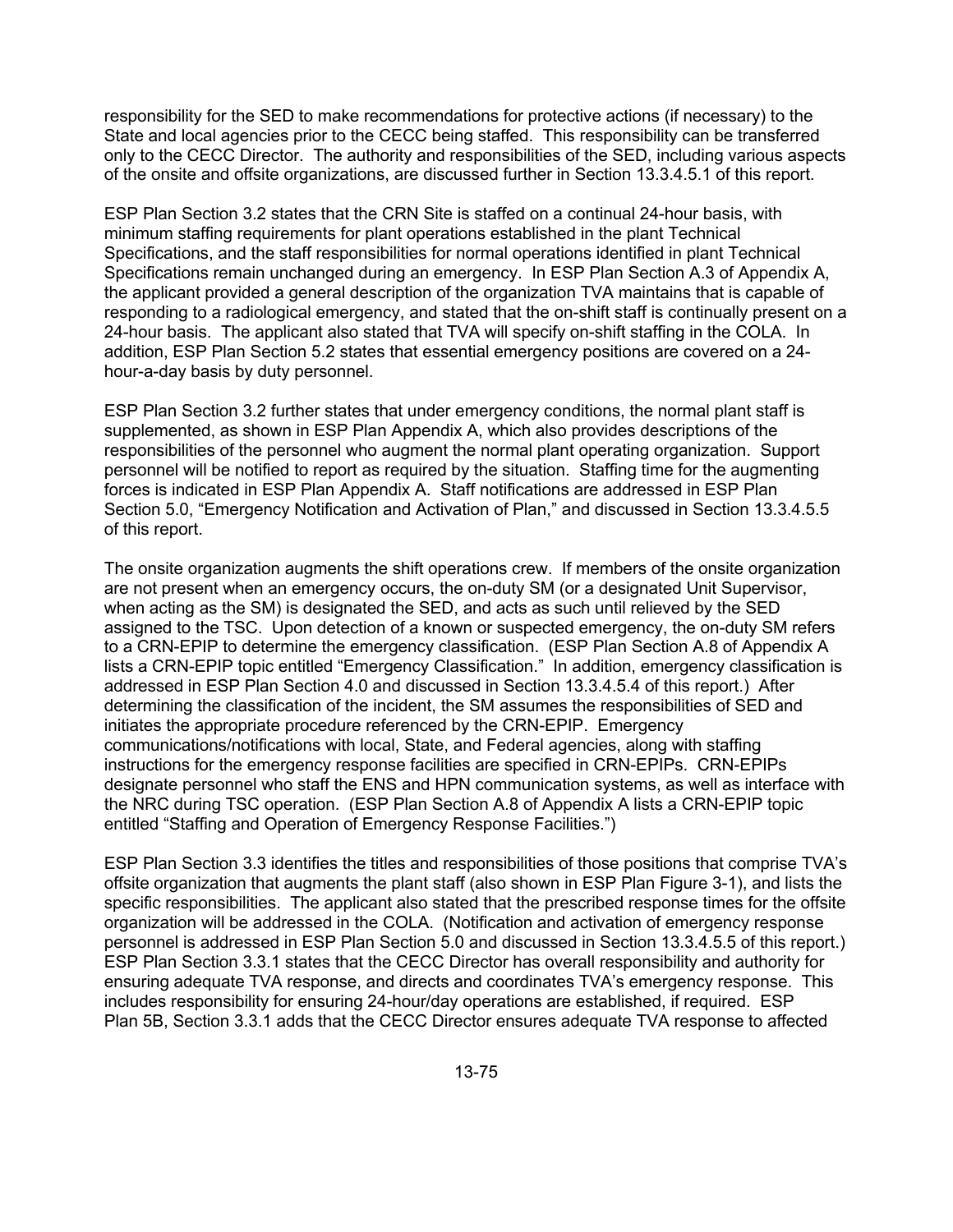State/local governments in protecting the health and safety of the public, and makes PARs to the State. (Protective actions are addressed in ESP Plan Section 10.0 and discussed in Section 13.3.4.5.10 of this report.) In contrast, ESP Plan 5A, Section 3.3.1 includes the following additional responsibility for the CECC Director:

Ensures sufficient information relative to the plant status, radiological impacts, and protective measures is made available to government officials to enable them to implement ad hoc protective measures . . . for the protection of the public, should they be determined appropriate by offsite officials.

In ESP Plan Section 3.3.13, "Public Information Manager," the applicant listed the Public Information Manager's responsibilities, which include providing information to inform the public and news media in response to an emergency. ESP Plan Section 7.0 identifies the support personnel who are responsible for the approval and release of information to the news media during an emergency. TVA's emergency public information program is discussed further in Section 13.3.4.5.7 of this report.

Consistent with the applicant's intention to address the on-shift ERO staffing in a COLA (described above), the staff identified the following COL action item.

#### COL Action Item 13.3-3

An applicant for a combined license (COL) that references this early site permit should update the emergency plan to describe on-shift emergency response organization staffing in support of the chosen small modular reactors (SMR) technology for the Clinch River Nuclear Site, including the capability for on-site and off-site emergency response organization positions to be staffed and emergency response facilities activated, consistent with the applicable requirements and guidance.

Logistical support for emergency personnel is addressed in ESP Plan Section 3.3.23, "Management Services," which states that Management Services provides for clerical support, food and water, sanitary facilities, TVA transportation services, lodging, specialized equipment and supplies, communications, drawings, and controlled documents. In addition, Management Services is authorized to issue checks to outside firms for payment for emergency services.

Offsite support organizations that are intended to be part of the overall response organization are described in ESP Plan Section 3.3.24, which states that TVA maintains agreements with police departments, fire departments, ambulance services, and hospitals near the CRN Site to provide appropriate services, as requested. Arrangements for ambulance services and local medical facilities are also addressed in ESP Plan Section 12.0, ESP Plan Sections A.4.5.2.3 of Appendix A, and ESP Plan Section A.4.5.2.4 of Appendix A, and discussed further in Section 13.3.4.5.12 of this report.

ESP Plan Section 3.3.25 states that TVA maintains an agreement with DOE REAC/TS, and that other Federal support would be requested through the NRF. (The NRF is addressed in ESP Plan Section 2.4 and discussed in Section 13.3.4.5.3 of this report.) ESP Plan Section 3.3.26 states that TVA may obtain technical support from the NSSS vendor during emergency situations, and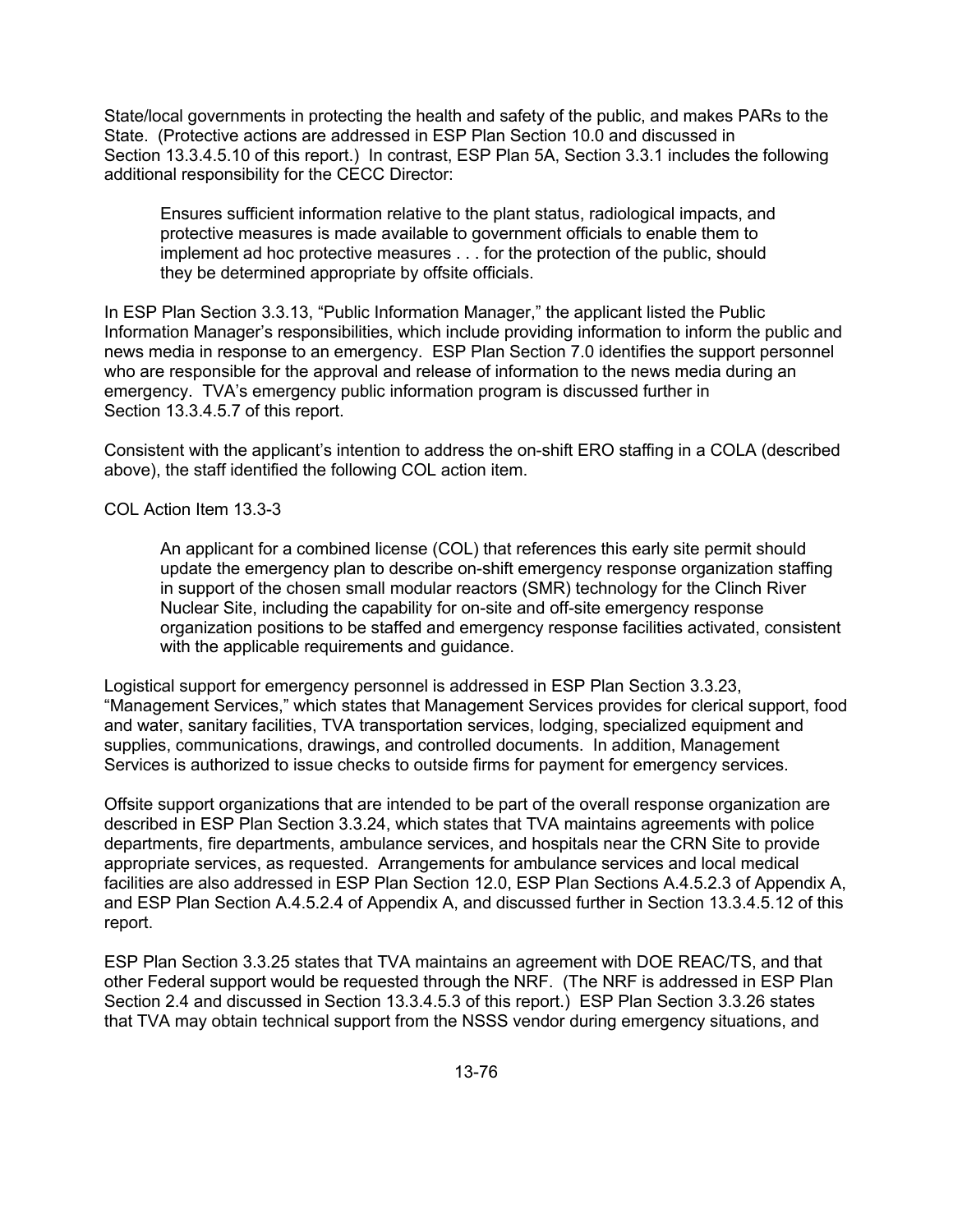may procure other vendor support, as needed. Finally, ESP Plan Section 3.3.27 states that TVA maintains an agreement with INPO, a consortium of nuclear utilities and other nuclear industries, to obtain any necessary support available from the industry during an emergency. ESP Plan Table 2-1 identifies the responsibilities of the major organizations, including local, State, and TVA. Emergency response roles of supporting organizations and offsite agencies, including arrangements and agreements reached in support of the CRN Site (addressed in ESP Plan Section 16.5), are discussed further in ESP Plan Section 13.3.4.5.1 of this report.

#### *Fukushima Dai-ichi – NTTF Recommendation 9.3*

On March 12, 2012, the NRC requested additional information from all power reactor licensees and holders of construction permits, associated with the NRC Near-Term Task Force (NTTF) review of the accident at the Fukushima Dai-ichi nuclear facility (ADAMS Accession No. ML12053A340). In Recommendation 9.3, the NTTF addressed staffing and communications provisions for enhancing emergency preparedness. On January 23, 2013, the NRC issued a follow-up letter (ADAMS Accession No. ML13010A162), which identified generic technical issues that need to be addressed as part of the Recommendation 9.3 communications capability assessment. Emergency communications are addressed in Section 13.3.4.5.6 of this report.

With regard to staffing, the accident at Fukushima highlighted the need to determine and implement the required staff to fill all necessary positions responding to a multi-unit event. Specifically, NTTF Recommendation 9.3 requests that all power reactor licensees and holders of construction permits (in active or deferred status) assess their current staffing levels and determine the appropriate staff to fill all necessary positions for responding to a multi-unit event during a beyond design basis natural event, and determine if any enhancements are appropriate. Single-unit sites should provide the requested information, as it pertains to an extended loss of all alternating current (AC) power and impeded access to the site.

TVA did not address NTTF Recommendation 9.3 in the ESPA. Since the NTTF Recommendation 9.3 staffing and communications provisions are an essential part of the staff's review of the onsite emergency organization and emergency communications, in support of fullpower operations, the staff identified the following permit conditions, which address enhanced staffing and communications capabilities. The permit conditions include the use of Nuclear Energy Institute (NEI) technical report NEI 12-01, "Guideline for Assessing Beyond Design Basis Accident Response Staffing and Communications Capabilities," which the NRC has endorsed as an acceptable method for licensees to employ when addressing NTTF Recommendation 9.3.<sup>23</sup>

## Permit Conditions 2 and 3

 $\overline{\phantom{a}}$ 

2. An applicant for a combined license (COL) that references this early site permit shall propose

 $^{23}$  See (1) NRC May 15, 2012, letter, 'U.S. Nuclear Regulatory Commission Review of NEI 12-01, "Guideline for Assessing Beyond Design Basis Accident Response Staffing and Communications Capabilities," Revision 0, dated May 2012' (ADAMS Accession No. ML12131A043); (2) NEI May 3, 2012, letter, 'Transmittal of NEI 12-01, "Guideline for Assessing Beyond Design Basis Accident Response Staffing and Communications Capabilities," Revision 0, dated May 2012' (ADAMS Accession No. ML12125A411); and (3) NEI Report No. 12-01, Revision 0, "Guideline for Assessing Beyond Design Basis Accident Response Staffing and Communications Capabilities," May 2012 (ADAMS Accession No. ML12125A412).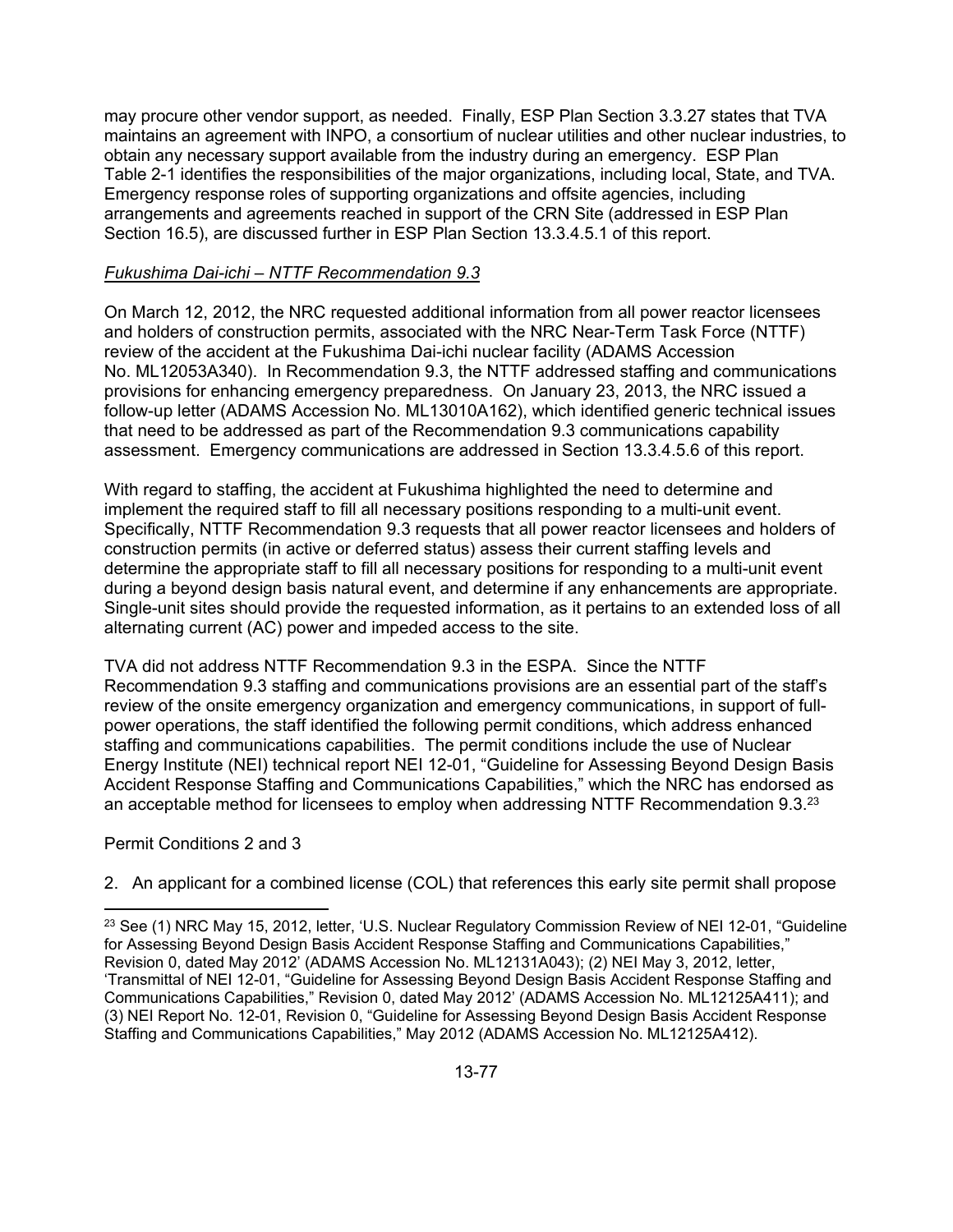a license condition for the licensee to perform the following:

- (i) No later than eighteen (18) months before the latest date set forth in the schedule submitted in accordance with 10 CFR 52.99(a) for completing the inspections, tests, and analyses in the ITAAC, the licensee shall have performed an assessment of onsite and augmented staffing capability for response to a multi-unit event. The staffing assessment shall be performed in accordance with the latest NRC-endorsed revision of NEI 12-01, "Guideline for Assessing Beyond Design Basis Accident Response Staffing and Communications Capabilities."
- (ii) No later than one hundred eighty (180) days before the date scheduled for initial fuel load, as set forth in the notification submitted in accordance with 10 CFR 52.103(a), the licensee shall revise the emergency plan to include the following:
	- a. Incorporation of corrective actions identified in the staffing assessment required by this license conditions; and
	- b. Identification of how the augmented staff will be notified, given degraded communications capabilities.
- 3. An applicant for a combined license (COL) that references this early site permit shall propose a license condition for the licensee to perform the following:
	- (i) No later than eighteen (18) months before the latest date set forth in the schedule submitted in accordance with 10 CFR 52.99(a) for completing the inspections, tests, and analyses in the ITAAC, the licensee shall have performed an assessment of onsite and off-site communications systems and equipment relied upon during an emergency event to ensure communications capabilities can be maintained during an extended loss of AC power. The communications capabilities assessment shall be performed in accordance with the latest NRC-endorsed revision of NEI 12-01, "Guideline for Assessing Beyond Design Basis Accident Response Staffing and Communications Capabilities;
	- (ii) No later than one hundred eighty (180) days before the date scheduled for initial fuel load set forth in the notification submitted in accordance with 10 CFR 52.103(a), the licensee shall have completed implementation of corrective actions identified in the communications capability assessment, including revisions to the emergency plan.

## *Enhancements to Emergency Preparedness Regulations*

In addition to appropriate staffing levels associated with multi-unit events (discussed above), 10 CFR Part 50, Appendix E, Section IV.A.9 requires that nuclear power reactor licensees provide a detailed analysis demonstrating that on-shift personnel assigned emergency plan implementation functions are not assigned responsibilities that would prevent the timely performance of their assigned functions, as specified in the emergency plan.

In support of this requirement, NRC issued associated guidance in Interim Staff Guidance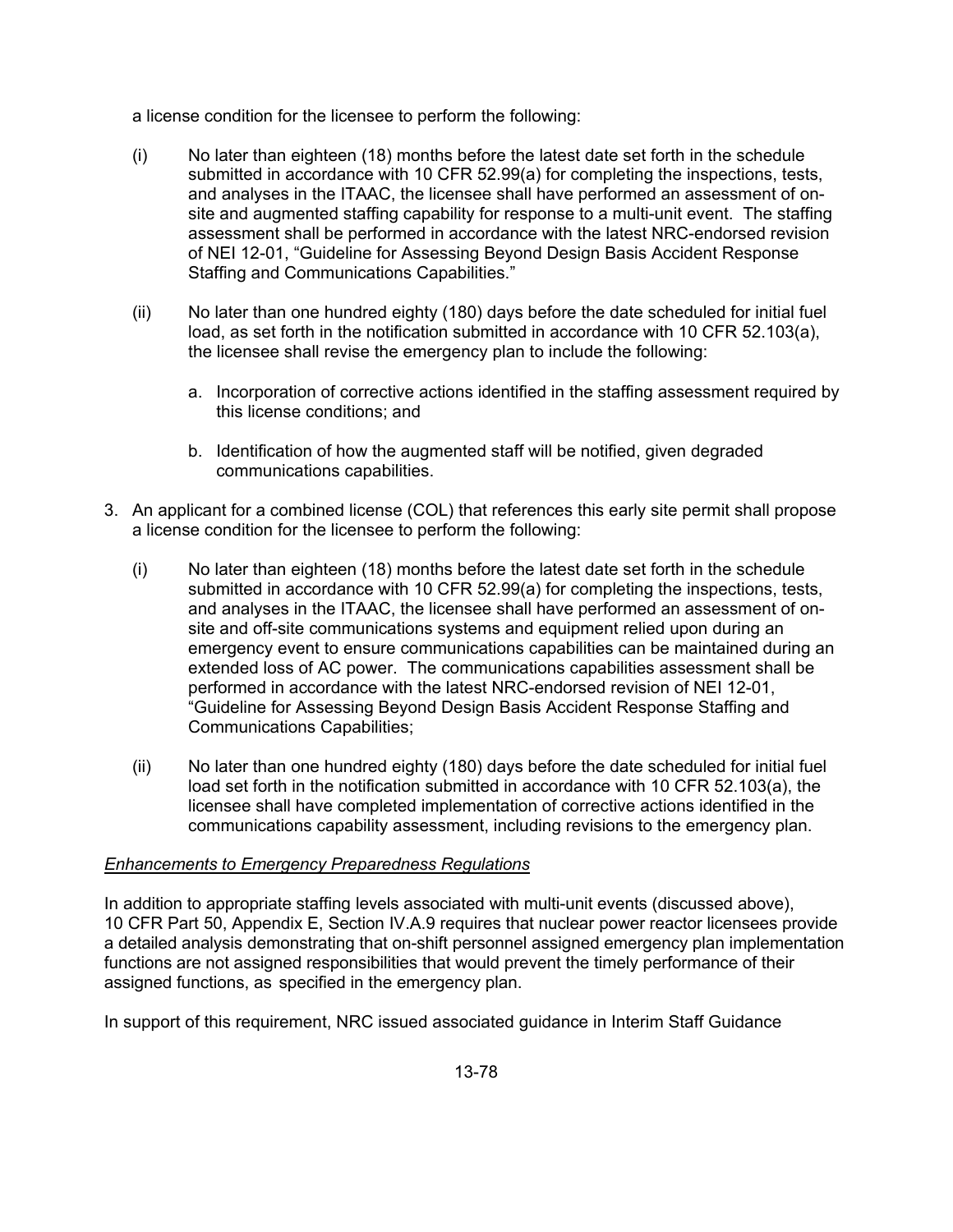NSIR/DPR-ISG-01. In Section IV.C of NSIR/DPR-ISG-01, NRC endorsed NEI technical report NEI 10-05, "Assessment of On-Shift Emergency Response Organization Staffing and Capabilities," Revision 0, dated June 2011 (ADAMS Accession No. ML111751698), stating, in part, that NEI 10-05 establishes a standard methodology for a licensee to perform the required staffing analysis (in 10 CFR Part 50, Appendix E, Section IV.A.9), and that the NRC has reviewed NEI 10-05 and finds it to be an acceptable methodology for this purpose.

TVA did not include a detailed on-shift staffing analysis in the ESPA. Since the staffing provisions are an essential part of the staff's review of the onsite emergency organization, in support of fullpower operations, the staff identified the following permit condition, which addresses the actions that will be taken to analyze on-shift personnel assigned emergency plan implementation function.

## Permit Condition 4

- 4. An applicant for a combined license (COL) that references this early site permit shall update the emergency plan to describe on-shift personnel assigned emergency plan implementing functions associated with the chosen small modular reactor (SMR) technology and the number of proposed reactor units. In addition, the COL applicant shall propose a license condition for the licensee to perform the following:
	- (i) No later than eighteen (18) months before the latest date set forth in the schedule submitted in accordance with 10 CFR 52.99(a) for completing the inspections, tests, and analyses in the ITAAC, the licensee shall have performed a detailed staffing analysis, in accordance with the latest NRC-endorsed revision of NEI 10-05, "Assessment of On-Shift Emergency Response Organization Staffing and Capabilities;"
	- (ii) No later than one hundred eighty (180) days before the date schedule for initial fuel loading set forth in the notification submitted in accordance with 10 CFR 52.103(a), the licensee shall have revised the emergency plan to incorporate any changes identified in the staffing analysis that are needed to bring staffing to the required levels.

Subject to Permit Conditions 2, 3, and 4, the staff finds that the applicant unambiguously defined its responsibilities for emergency response, has adequate staffing to provide and maintain at all times initial facility accident response in key functional areas, and is capable of timely augmentation of the response capabilities. The applicant adequately specified the interfaces among various onsite and offsite support and response activities. In addition, the applicant described the organization for coping with radiological emergencies, including the authorities, responsibilities, and duties of individuals assigned to the licensee's emergency organization and the means for their notification in the event of an emergency. The applicant also described the normal plant operating organization, the onsite ERO, and the headquarters and local offsite personnel and services that will augment and support the onsite organization. Further, licensee employees who are responsible for making offsite dose projections, and licensee and other persons with special qualifications for coping with emergency conditions, are also identified. An analysis of on-shift staffing personnel responsibilities is addressed in Permit Condition 3.

## **Conclusion**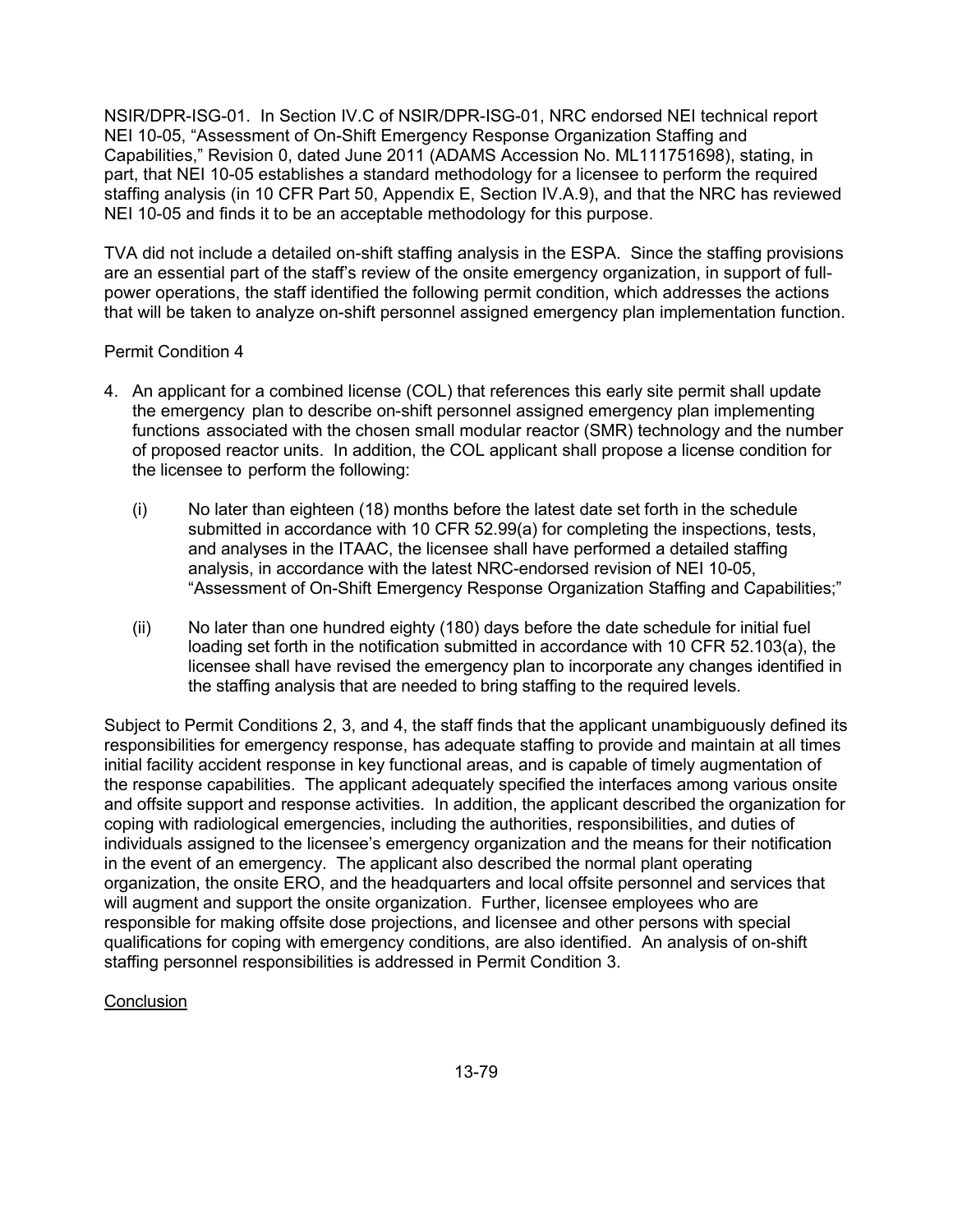Subject to Permit Conditions 2, 3, and 4, the staff concludes that the information provided in the ESPA is consistent with the guidelines in NUREG–0654, Section II, Planning Standard B and NSIR/DPR-ISG-01, Section IV.C. A COL applicant will address COL Action Item13.3-3. Therefore, the staff finds the information acceptable and meets the relevant requirements of 10 CFR 50.47(b)(2) and 10 CFR Part 50, Appendix E, Section IV.A, insofar as the information describes the essential elements of advanced planning and the provisions made to cope with emergency situations.

# *13.3.4.5.3 Emergency Response Support and Resources*

As reflected in NUREG–0654, Section II, Planning Standard C, "Emergency Response Support and Resources," 10 CFR 50.47(b)(3) requires that arrangements for requesting and effectively using assistance resources have been made, arrangements to accommodate State and local staff at the licensee emergency operations facility (EOF) have been made, and other organizations capable of augmenting the planned response have been identified. In addition, 10 CFR Part 50, Appendix E, Section III requires that the emergency plans incorporate information about the emergency response roles of supporting organizations and offsite agencies, and that the information shall be sufficient to provide assurance of coordination among the supporting groups and with the licensee. In addition, 10 CFR Part 50, Appendix E, Section IV.A.7 requires identification of, and a description of the assistance expected from, appropriate local, State, and Federal agencies with responsibilities for coping with emergencies, including hostile action at the site.

In the following ESP Plan sections, the applicant described the provisions for requesting and effectively using support resources and for accommodating offsite officials at the emergency response facilities:

- ESP Plan Section 2.4, "National Response Framework,"
- ESP Plan Section 3.3, "Offsite Organization,"
- ESP Plan Section 5.2.3, "Site Area Emergency,"
- ESP Plan Section 8.2, "Central Emergency Control Center,"
- ESP Plan Section 9.2, "Offsite,"
- ESP Plan Section 10.2, "Onsite Protective Actions for Hostile Action Events,"
- ESP Plan 5A/5B Section 12.3/12.4, "Interagency Assistance from REAC/TS,"
- ESP Plan Section 16.5, "Agreement Letters,"
- ESP Plan Attachment 1, "Justification for the Central Emergency Control Center," and
- ESP Plan Section A.4, "Emergency Response Facilities, Equipment, and Supplies," of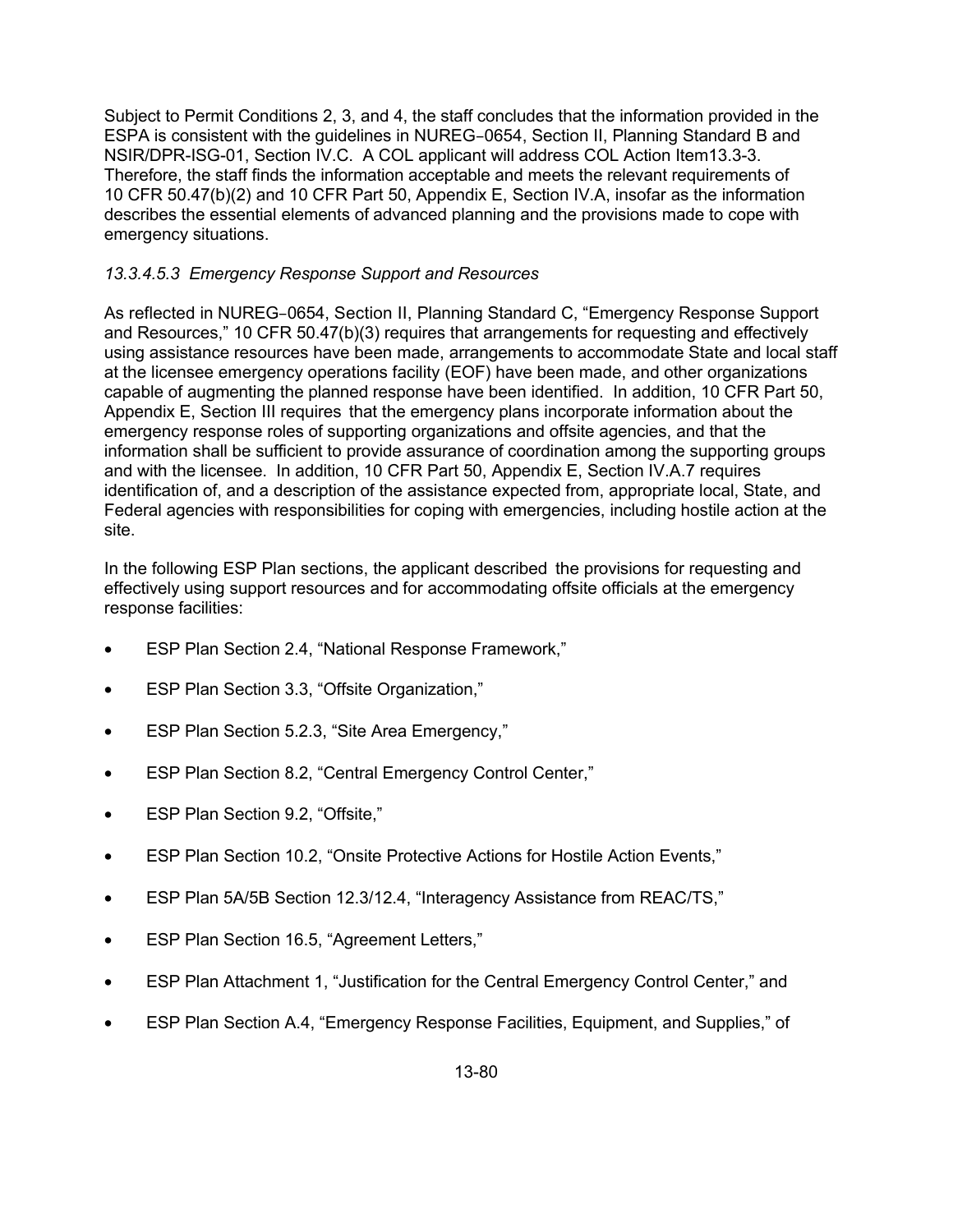#### Appendix A.

The staff reviewed these sections, as well as other relevant portions of the application, to determine whether the application conforms to the applicable guidance and complies with the pertinent regulatory requirements. The staff's primary focus was to evaluate the emergency plan against NUREG–0654, Section II, Planning Standard C, which provides the detailed evaluation criteria that the staff should consider to determine whether the emergency plan meets the applicable regulatory requirement in 10 CFR 50.47(b)(3).

In ESP Plan Section 8.2, the applicant stated that the CECC coordinates with offsite Federal agencies, such as NRC and DOE, to ensure availability of additional outside resources to TVA. The CECC is provided with direct communication links with State emergency response centers, other TVA EROs and nuclear plant sites, the Joint Information Center (JIC), and offsite Federal and State organizations. ESP Plan Attachment 1 states that the ESP Plan relies on the use of the CECC as the EOF for the CRN Site, and that the CECC, discussed in Section 13.3.4.5.8 of this report, meets the functional and design criteria provided in NUREG–0696 for an EOF, including working space to accommodate State and local staff. In addition, ESP Plan Section 5.2.3 states that upon declaration of the Site Area Emergency classification, TVA personnel knowledgeable of plant systems for the selected reactor technology are dispatched to the State Emergency Operations Center (SEOC).

ESP Plan Section 2.4 states that the NRF Nuclear/Radiological Incident Annex (NRIA) provides for timely, coordinated response by Federal agencies to a fixed nuclear power plant facility incident. The NRF NRIA provides the Federal government's concept of operations for responding to radiological emergencies (i.e., offsite response), and supports State and local governments. The NRF is activated by either the affected State notifying DHS, or the utility notifying the NRC of a radiological emergency at a nuclear plant site. The CECC Director is the TVA representative authorized to request Federal assistance from the NRC. Because of the close proximity of the DOE ORR to the CRN Site, requested DOE response is expected within 1 to 2 hours.

In ESP Plan 5A, Section 12.3, and ESP Plan 5B, Section 12.4, "Interagency Assistance from REAC/TS," the applicant stated that TVA maintains arrangements with DOE's REAC/TS as the CRN Site receiving hospital. REAC/TS, which is in close proximity to the CRN Site, is a DOEsponsored facility operated by Oak Ridge Associated Universities Medical and Health Sciences Division, in cooperation with Oak Ridge Methodist Medical Center in Oak Ridge, TN. The University of Tennessee Medical Center in Knoxville, TN serves as a back-up to REAC/TS. Specialized facilities and expert personnel are available at both medical facilities for definitive care for radiation emergency victims, and TVA maintains letters of agreement for services with each. In addition, ESP Plan Section 3.3.25 states that TVA maintains an agreement with DOE REAC/TS, and that other Federal support would be requested through the NRF.

In ESP Plan Section 16.5, the applicant provided a listing of agreements or contracts that TVA maintains for services of outside organizations during an emergency. These offsite organizations include law enforcement, ambulance and fire department services, other offsite organizations, and DOE REAC/TS support. Arrangements for offsite support are also discussed in ESP Plan Sections 3.3.24, 3.3.26, and 3.3.27, and ESP Plan Section A.4.6 of Appendix A. Contacts and arrangements with local, State, and Federal agencies are addressed in Section 13.3.4.2 of this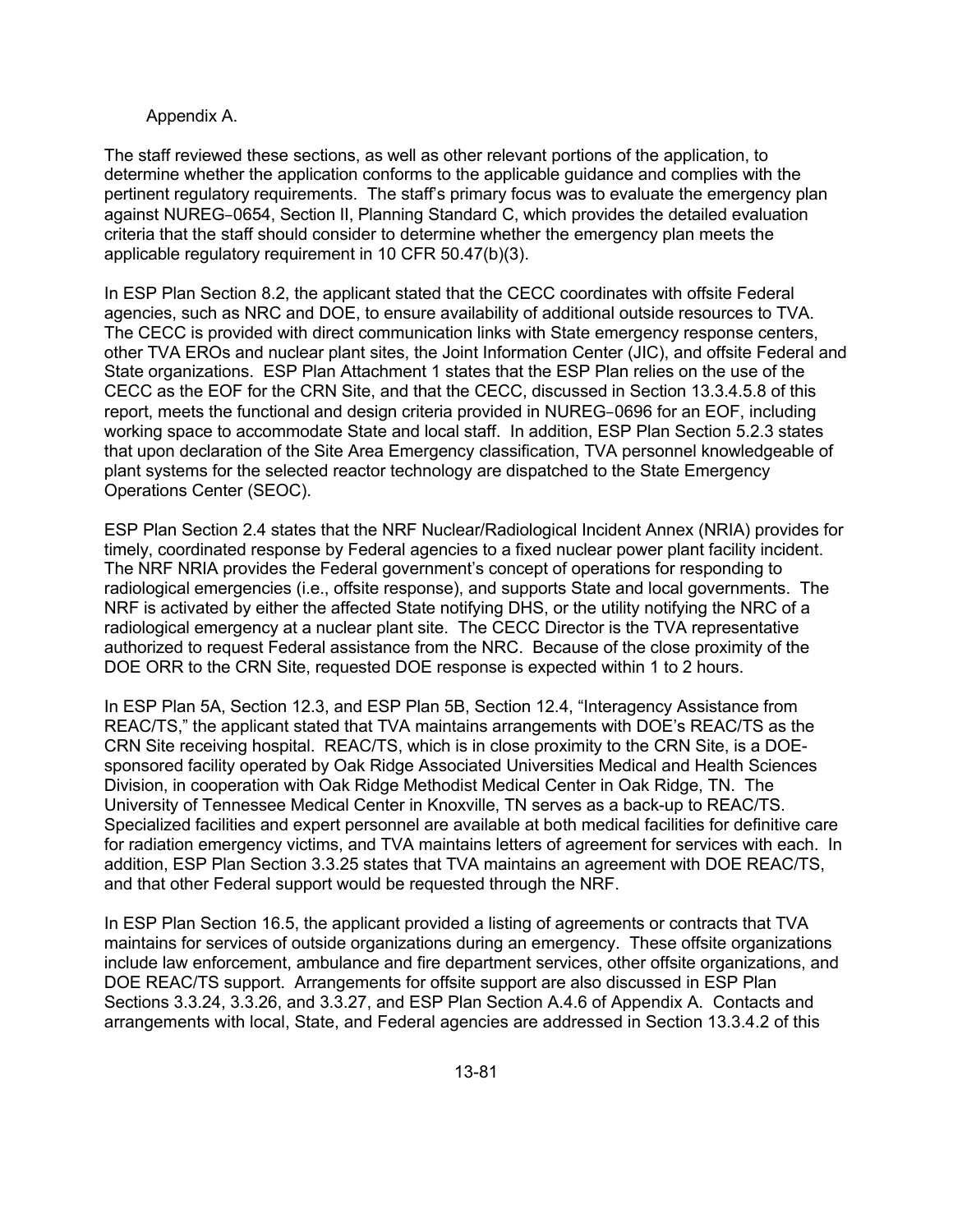#### report.

With regard to offsite radiological support, ESP Plan 5B, Section 9.2.2, "Sampling Team," states that State agencies have the responsibility to coordinate and evaluate offsite assessment action, and additional environmental monitoring assistance is available from the DOE offices at Oak Ridge, TN, or Aiken, South Carolina. The U.S. EPA in Montgomery, AL can also provide assistance, including environmental monitoring teams and mobile radioanalytical laboratories. In addition, ESP Plan Section A.4.3, "Laboratory and Equipment," states that TVA provides laboratory facilities for chemical and radiological analysis of solid, liquid, and air samples. (Environmental monitoring assistance from DOE is also addressed in ESP Plan Section 9.0, "Accident Assessment," and discussed in Section 13.3.4.5.9 of this report.)

## **Conclusion**

The staff concludes that the information provided in the ESPA is consistent with the guidelines in NUREG–0654, Section II, Planning Standard C. Therefore, the staff finds the information acceptable and meets the relevant requirements of 10 CFR 50.47(b)(3) and 10 CFR Part 50, Appendix E, Sections III and IV.A.7, insofar as the information describes the essential elements of advanced planning and the provisions made to cope with emergency situations.

# *13.3.4.5.4 Emergency Classification System*

As reflected in NUREG–0654, Section II, Planning Standard D, "Emergency Classification System," 10 CFR 50.47(b)(4) requires that a standard emergency classification and action level scheme, the bases of which include facility system and effluent parameters, is in use by the nuclear facility licensee, and that State and local response plans call for reliance on information provided by facility licensees for determinations of minimum initial offsite response measures. In addition, 10 CFR Part 50, Appendix E, Section IV.B requires a description of the means to be used for determining the magnitude, and for continually assessing the impact, of the release of radioactive materials, including emergency action levels (EALs) that are to be used as criteria for determining the need for offsite agency notifications and participation, and when and what types of protective measures should be considered. The EALs must include hostile actions that might adversely affect the nuclear power plant. The initial EALs shall be discussed and agreed on by the applicant or licensee and State and local governmental authorities, and approved by the NRC. Thereafter, EALs shall be reviewed with State and local governmental authorities on an annual basis. In addition, 10 CFR Part 50, Appendix E, Section IV.C requires a description of EALs and emergency conditions that involve alerting or activating the total emergency organization, including communication steps to be taken under each emergency classification level (ECL) (also referred to as "emergency class"). The emergency classes defined shall include (1) notification of unusual event, (2) alert, (3) site area emergency, and (4) general emergency. In addition, 10 CFR Part 50, Appendix E, Section IV.C.2 requires the capability to assess, classify, and declare an emergency condition within 15 minutes after the availability of indications to plant operators that an EAL has been exceeded, and to promptly declare the emergency conditions as soon as possible after the identification of the appropriate ECL.

In ESP Plan Section 4.0, the applicant described the emergency classifications used to determine the minimum response to an abnormal event at the plant. The staff reviewed this section, as well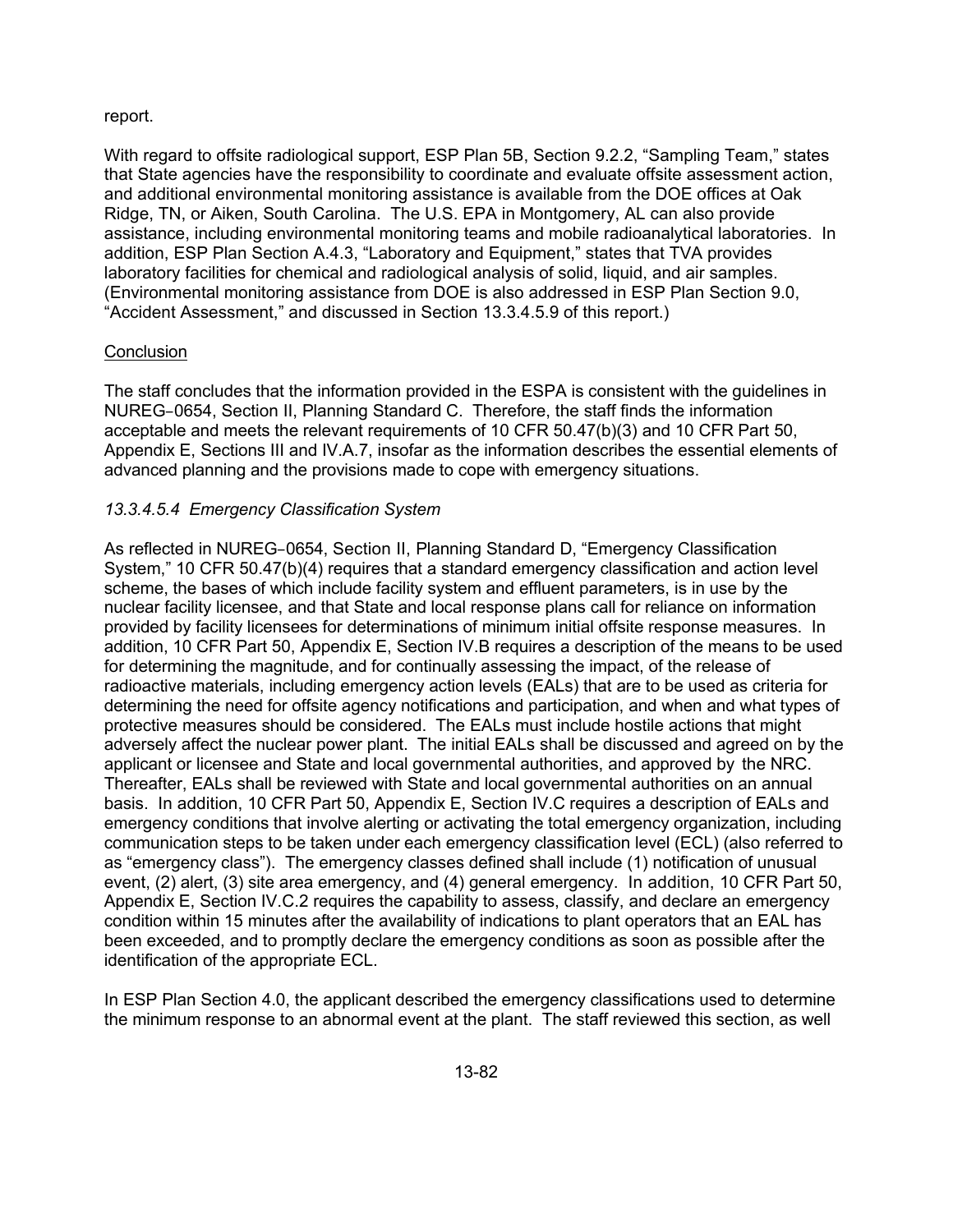as other relevant portions of the application, to determine whether the application conforms to the applicable guidance and complies with the pertinent regulatory requirements. The staff's primary focus was to evaluate the emergency plan against NUREG–0654, Section II, Planning Standard D, which provides detailed evaluation criteria that the staff should consider to determine whether the emergency plan meets the applicable regulatory requirements in 10 CFR 50.47(b)(4).

In an ESPA (with a proposed complete and integrated emergency plan), as well as in a COLA, the requisite EAL information is limited and consists of four critical elements, consisting of (1) an overview of the EAL scheme, including a definition of the four ECLs and general list of licensee actions; (2) a commitment to develop the remainder of the EAL scheme using a specified NRCendorsed guidance document; (3) a proposed license condition that addresses EAL completion, agreement with State and local officials (as appropriate), and submission of the fully developed EAL scheme to the NRC; and (4) maintaining the EAL scheme in a document controlled by 10 CFR 50.54(q). The information associated with these critical elements provides a sufficient level of application detail to support the staff's reasonable assurance evaluation.

Pursuant to 10 CFR 52.17(b)(2)(i), TVA submitted an ESPA for the CRN Site, which includes the major features of the onsite emergency plan for both ESP Plan 5A and ESP Plan 5B. In ESP Plan Section 4.0, the applicant provided a limited description of the emergency classification system. The staff reviewed this limited (major features) description for each plan, and determined that neither plan fully addresses any of the four critical elements of an emergency classification system (described above), in support of the four conceptual SMR designs identified for the CRN Site.

With regard to critical element (1), in ESP Plan Section 4.0, TVA provided an overview of the EAL scheme, consisting of the definition of the four ECLs (i.e., notification of unusual event (NOUE), alert, site area emergency, and general emergency), and a general list of licensee actions for each ECL. ESP Plan Section A.8 of Appendix A lists a CRN-EPIP topic entitled "Emergency Classification." In addition, ESP Plan 5A, Section 4.1, "Classification System," states that NEI 99-01, Revision 6, "Development of Emergency Action Levels for Non-Passive Reactors" [November 2012, ADAMS Accession No. ML12326A805], provides definitions of the ECLs, and that not all elements of these definitions apply to SMR technology; further stating that the differences are addressed in ESP Plan 5A, Section 4.1.1, "NOUE," Section 4.1.2, "Alert," Section 4.1.3, "Site Area Emergency," and Section 4.1.4, "General Emergency." In contrast, ESP Plan 5B, Section 4.1, "Classification System," does not include a similar reference to NEI 99-01, Revision 6, or a statement that not all elements of the NEI 99-01 definitions apply to SMR technology.

In ESP Plan 5A, Section 4.1.4, the applicant stated (in part) that "[d]ue to the SMR design, releases are not expected to exceed EPA PAG exposure levels offsite." This statement is consistent with a Site Area Emergency definition in Appendix 1, "Emergency Action Level Guidelines for Nuclear Power Plants," of NUREG–0654, which states (in part) in the Class Description table that "[a]ny releases [are] not expected to exceed EPA Protective Action Guideline exposure levels except near site boundary." However, the description of a General Emergency in ESP Plan 5A, Section 4.1.4 is not consistent with the comparable Appendix 1 Class Description for a General Emergency, which states (in part) that "[r]eleases can be reasonably expected to exceed EPA Protective Action Guideline exposure levels offsite for more than the immediate site area."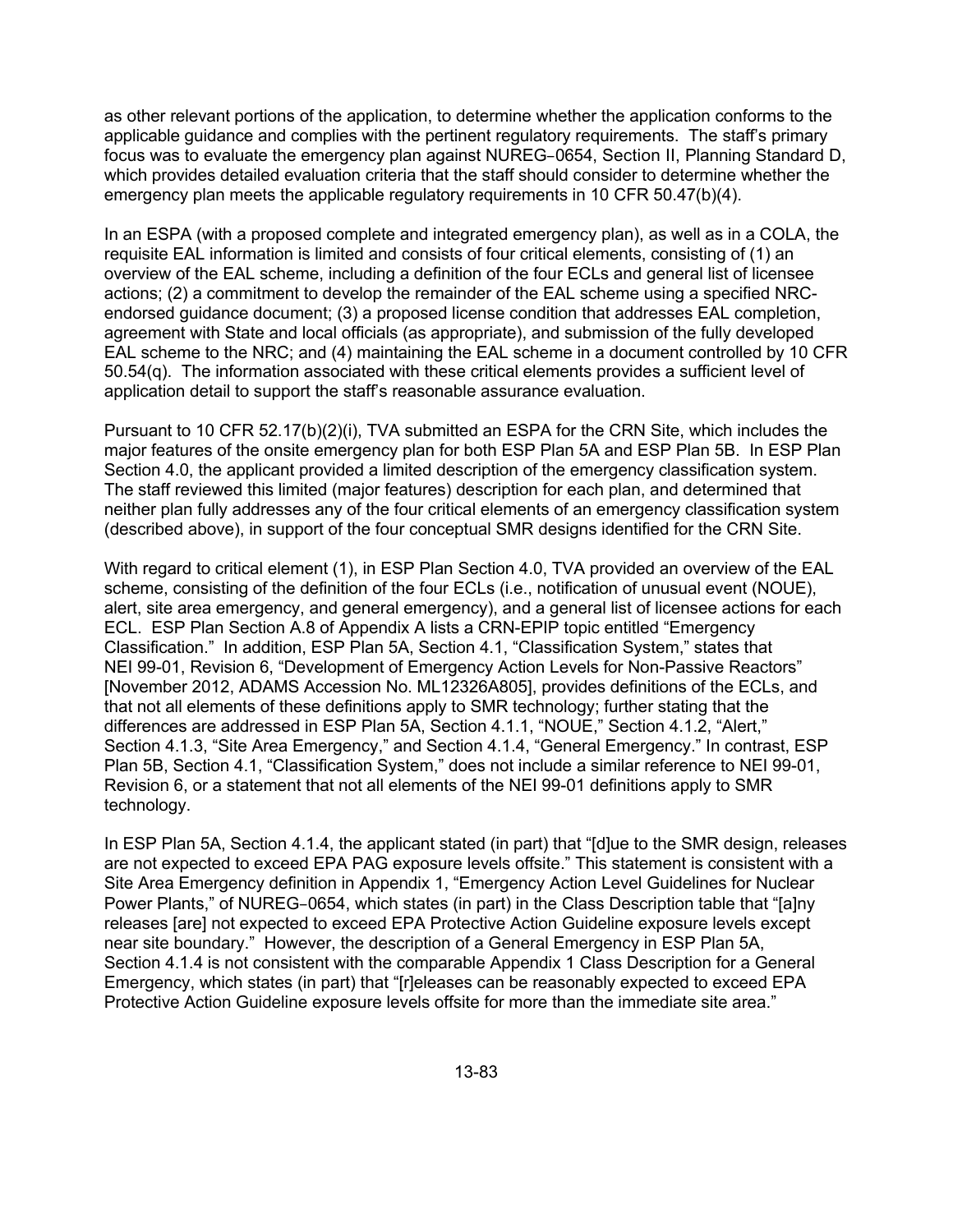Further, the descriptions of expected releases for a Site Area Emergency and General Emergency in ESP Plan 5A appear to be the same. Specifically, ESP Plan 5A, Section 4.1.3 states that (for a Site Area Emergency) "[a]ny releases are not expected to result in exposure levels which exceed EPA PAG exposure levels beyond the site boundary," while ESP Plan 5A, Section 4.1.4 states that (for a General Emergency) "releases are not expected to exceed EPA PAG exposure levels offsite." Since releases are not expected to exceed EPA PAG exposure levels offsite for ESP Plan 5A, the definition of a General Emergency in Appendix 1 appears to indicate that this classification is not necessary for ESP Plan 5A.

For the reasons discussed above, and because the SMR technology is not yet available, the staff determined that ESP Plan Sections 4.1.1, 4.1.2, 4.1.3 and 4.1.4, which define the four ECLs and list general licensee actions, (1) do not adequately address the extent to which the definitions of the emergency classifications apply to SMR technology, and (2) do not adequately address whether a General Emergency classification is needed for ESP Plan 5A. As such, the EAL information provided in ESP Plan Section 4.0 does not satisfy critical element (1). In addition, ESP Plan Section 4.0 does not address critical elements (2) and (3). Finally, with regard to critical element (4), ESP Plan Section 4.2, "Identification of Emergency Classes," states that "[t]he instrument readings and parameters required for determination of these EALs are detailed in the CRN-EPIPs." Since the applicant did not indicate that these CRN-EPIPs are documents that are controlled by 10 CFR 50.54(q), the application does not satisfy critical element (4).

Therefore, the staff finds that the applicant has not adequately addressed any of the four critical elements associated with providing a standard emergency classification and action level scheme for the identified SMR technologies, and that there is no partial approval of the limited (major features) description of the SMR emergency classification system in ESP Plan Section 4.0. As such, the staff identified the following COL action item to address the need for a COL applicant to provide an emergency classification and action level scheme for the SMR technology that is chosen for the CRN Site, consistent with applicable requirements and the above discussion.

#### COL Action Item 13.3-4

An applicant for a combined license (COL) that references this early site permit should update the emergency plan to describe the emergency classification and action level scheme applicable to the chosen small modular reactor (SMR) technology for the Clinch River Nuclear Site, consistent with the applicable requirements and guidance.

#### **Conclusion**

For the reasons described above, the staff concludes that the information provided in the ESPA does not fully address any of the four critical elements of an emergency classification system and is not consistent with the guidelines in NUREG–0654, Section II, Planning Standard D. Therefore, the staff finds the information is not acceptable and does not meet the relevant requirements of 10 CFR 50.47(b)(4) and 10 CFR Part 50, Appendix E, Sections IV.B and IV.C, insofar as the information describes the essential elements of advanced planning and the provisions made to cope with emergency situations. A COL applicant will address COL Action Item 13.3-4 in a COLA that references a specific SMR design.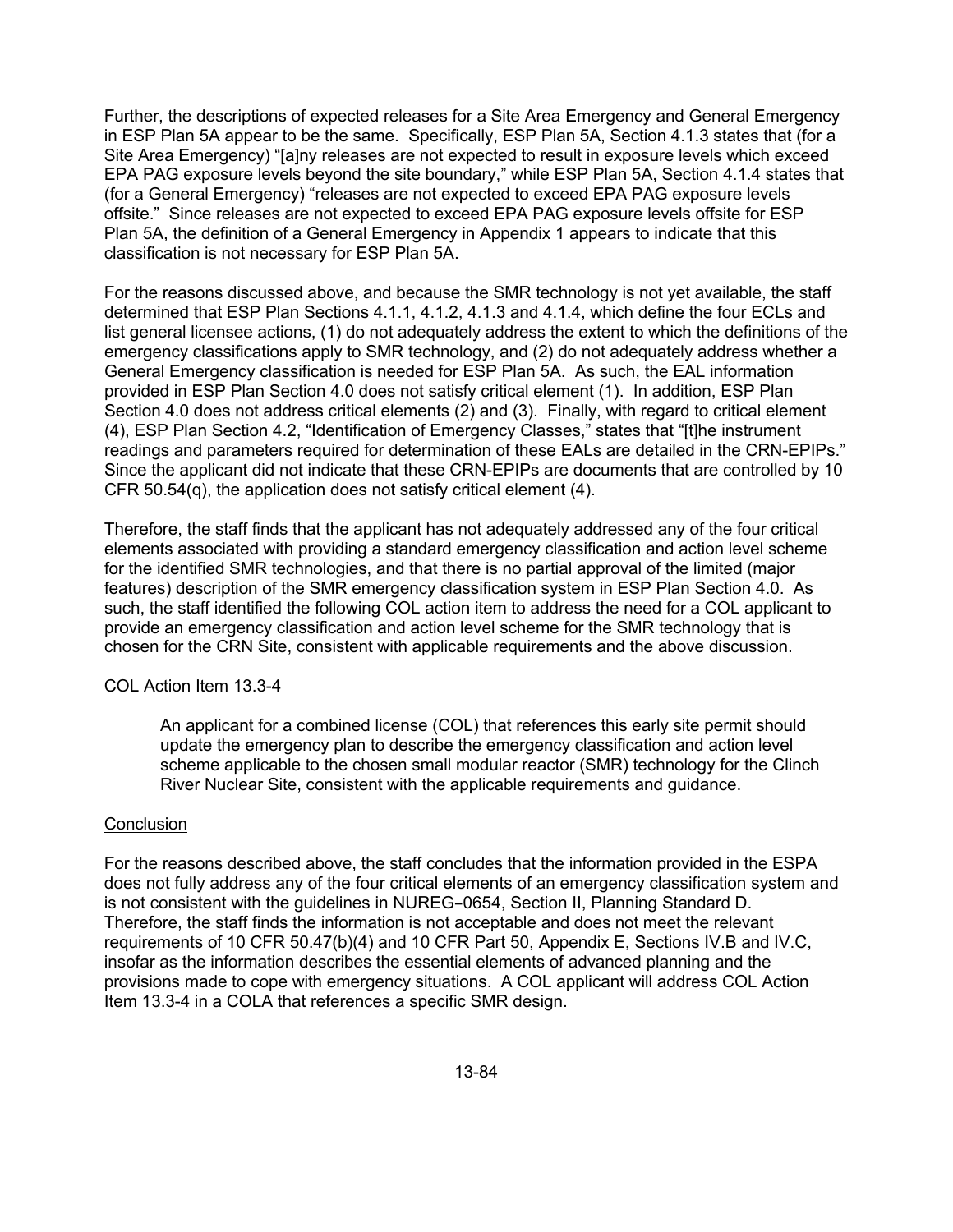#### *13.3.4.5.5 Notification Methods and Procedures*

As reflected in NUREG–0654, Section II, Planning Standard E, "Notification Methods and Procedures," 10 CFR 50.47(b)(5) requires that procedures have been established for notification, by the licensee, of State and local response organizations and for notification of emergency personnel by all organizations; that the content of initial and follow-up messages to response organizations and the public has been established; and that the means to provide early notification and clear instruction to the populace within the 16-km (10-mi) PEP EPZ have been established. In addition, 10 CFR Part 50, Appendix E, Section IV.A.4 requires a description of how offsite dose projections will be made and the results transmitted to State and local authorities, NRC, and other appropriate governmental entities. In addition, 10 CFR Part 50, Appendix E, Section IV.C requires a description of EALs and emergency conditions that involve alerting or activating the emergency organization, including communication steps to be taken under each ECL, and the existence of a message-authentication scheme. In addition, 10 CFR Part 50, Appendix E, Section IV.D.1 requires a description of administrative and physical means for notifying local, State, and Federal officials and agencies and agreements reached with these officials and agencies for the prompt notification of the public and for public evacuation or other protective measures. The description shall include identification of the appropriate officials, by title and agency, of the State and local government agencies within the EPZs. In addition, 10 CFR Part 50, Appendix E, Section IV.D.3 requires the licensee to have the capability to notify responsible State and local governmental agencies within 15 minutes after declaring an emergency. The licensee shall demonstrate that appropriate governmental authorities have the capability to make a public alerting and notification decision promptly on being informed by the licensee of an emergency condition, and that administrative and physical means have been established for alerting and providing prompt instructions to the public within the PEP EPZ. The alerting and notification capability shall include a backup method. Finally, 10 CFR 50.72(a)(3) requires NRC notification no later than 1 hour after declaring an emergency, and 50.72(a)(4) requires activation of the Emergency Response Data System (ERDS) as soon as possible, but not later than 1 hour, after declaring an emergency class of alert, site area emergency, or general emergency.

In ESP Plan Section 5.0, the applicant described notification of ERO personnel; State, county, and Federal agencies during a declared emergency. The staff reviewed this section, as well as other relevant portions of the application, to determine whether the application conforms to the applicable guidance and complies with the pertinent regulatory requirements. The staff's primary focus was to evaluate the emergency plan against NUREG–0654, Section II, Planning Standard E, which provides the detailed evaluation criteria that the staff should consider to determine whether the emergency plan meets the applicable regulatory requirements in 10 CFR 50.47(b)(5).

ESP Plan Section 5.0 states that emergency measures are developed to aid the mitigation of emergency conditions. Emergency measures begin with the declaration of an emergency class and activation of associated emergency organizations. ESP Plan Section 5.0 describes these measures in general terms for each emergency class, and includes actions for assessment, correction, and protection. Details of these emergency measures will be found in the appropriate sections of the CRN-EPIPs. When an emergency is declared, TVA initiates certain predetermined actions based on the emergency classification. Notification is carried out as shown in ESP Plan Figure 5-1, "Chains of Notification," to alert ERO personnel to handle the emergency situation.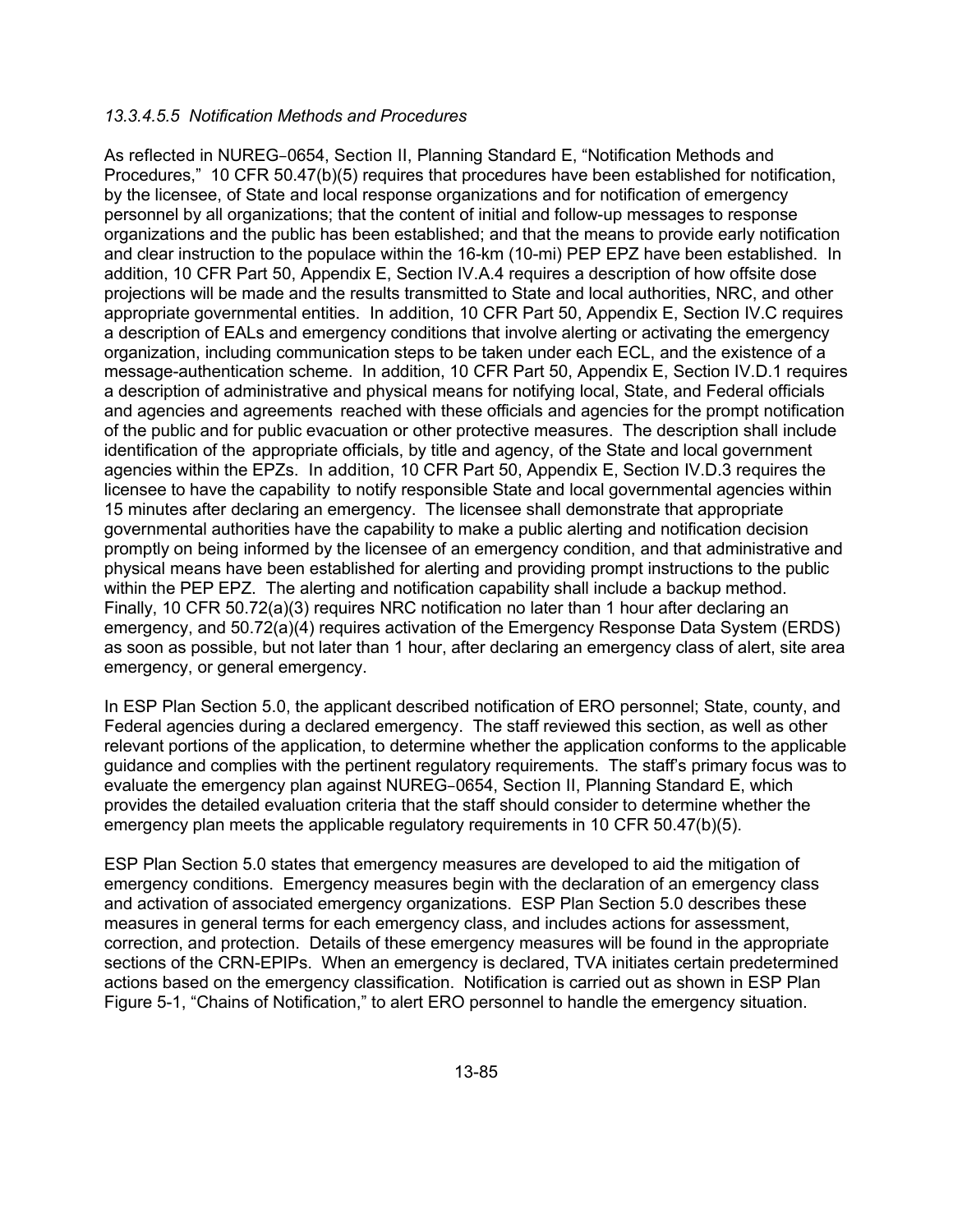ESP Plan Section 5.1, "Onsite," states that upon detection of a known or suspected emergency, the on-duty SM will utilize a CRN-EPIP to determine the classification of the emergency. After declaring the appropriate emergency classification, the SED will initiate the appropriate procedures referenced by the CRN-EPIP. Each procedure referenced by the CRN-EPIP gives specific instructions for notifying appropriate offsite authorities, the Operations Duty Specialist (ODS), and the NRC. ESP Plan Section 3.3.5, "TVA Operations Duty Specialist," states that the position of ODS is staffed seven days a week, 24 hours a day. After being notified of an emergency from the CRN Site, the ODS is responsible for making initial notification to the TVA REP Emergency Management Organization. In addition, pursuant to 10 CFR 50.72(a)(4), ESP Plan Section A.4.4.5, "Emergency Response Data System," of Appendix A states that the ODS activates the ERDS, which transmits selected plant monitoring data to the NRC, within one hour of the declaration of an Alert or higher level emergency classification. (ESP Plan Section 9.2.1 lists CECC-EPIP-2, "Operations Duty Specialist Procedures for Notification of Unusual Event," and CECC-EPIP-3, "Operations Duty Specialist Procedure for Alert, Site Area Emergency, or General Emergency.")

ESP Plan Section 3.3.6, "Emergency Duty Officer," states that the Emergency Duty Officer (EDO) is responsible for establishing initial operation of the CECC in the event the NP-REP is activated at the Alert or higher emergency classification. The EDO is responsible for ensuring that appropriate initial notifications of TVA and offsite emergency organizations have been made for each ECL. (ESP Plan Section 9.2.1 lists CECC-EPIP-21, "Emergency Duty Officer Procedure for Notification of Unusual Event, Alert, Site Area Emergency, and General Emergency.") (ESP Plan Section 4.0 describes the emergency classification and action level scheme, which is discussed in Section 13.3.4.5.4 of this report.)

ESP Plan Section 5.2, "Offsite," states that implementing procedures are provided to activate emergency staffs. Essential emergency positions are covered on a 24-hour-a-day basis by duty personnel. Emergency response facilities are located to ensure rapid and effective response of personnel.

The applicant described the actions that TVA will initiate for the four ECLs in ESP Plan Sections 5.2.1, 5.2.2, 5.2.3, and 5.2.4. TVA will notify and relay information to the State within 15 minutes of the declaration of an ECL. TVA utilizes a dedicated "ring-down" phone to make the notifications, with an available commercial telephone line as a back-up method. TVA will notify the NRC immediately after notifying the State, but not later than one hour after the emergency declaration is made. (ESP Plan Section A.8 of Appendix A lists a CRN-EPIPs entitled "Notifications Associated with Emergency Conditions," and "Activation of the Emergency Response Organization.") TVA initiates additional actions, consisting of the following:

- The ODS in Chattanooga, TN is notified of the event by the Control Room and records the details of the event in accordance with the appropriate EPIP. (ESP Plan Section 9.2.1 lists CECC-EPIP-2, "Operations Duty Specialist Procedure for Notification of Unusual Event," and CECC-EPIP-3, "Operations Duty Specialist Procedure for Alert, Site Area Emergency, or General Emergency.")
- The ODS notifies and relays the information to the EDO and CECC Director, and the EDO keeps the CECC Director and the Public Information Manager informed of the situation, as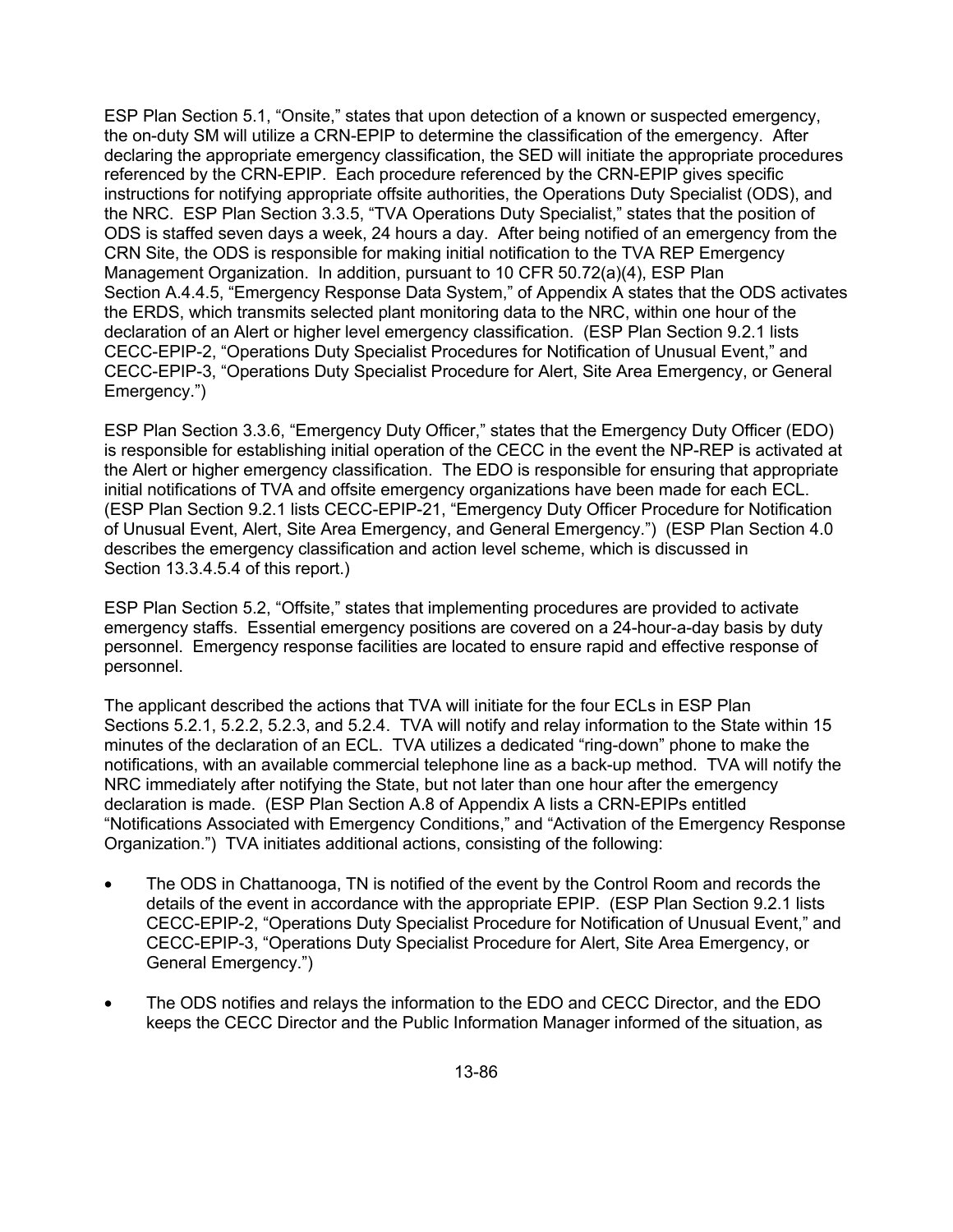necessary. (ESP Plan Section 9.2.1 lists CECC-EPIP-21, "Emergency Duty Officer Procedure for Notification of Unusual Event, Alert, Site Area Emergency, and General Emergency.")

- The Public Information Manager notifies the Site Communications Consultant, Director, Public Relations & Corporate Information, and the TVA News Bureau (Knoxville, TN). (The distribution of information to the public is addressed in ESP Plan Section 7.0, "Public Information and Education," and discussed in Section 13.3.4.5.7 of this report. ESP Plan Section 9.2.1 lists CECC-EPIP-14, "Nuclear Emergency Public Information Organization and Operations.")
- The SED augments plant on-shift personnel, as necessary, to initiate corrective actions. (ESP Plan 5B, Section 5.2.1.G includes the initiation of corrective or protective actions.)

For an Alert or higher classification, TVA will update the State agencies hourly (or more often, as necessary) through the CECC on appropriate plant status and environmental conditions (as listed in ESP Plan Section 5.2.2). ESP Plan 5B, Section 5.2.2.F includes an additional condition, which consists of the projected dose rates and integrated dose at about 0.5, 1, and 2 mi. For the Site Area Emergency and General Emergency, ESP Plan 5A and 5B include various differences, which reflect the existence of a PEP EPZ beyond the site boundary for ESP Plan 5B.

Specifically, ESP Plan Section 5.2.3 states that upon declaration of the Site Area Emergency classification, personnel knowledgeable of plant systems are dispatched to the SEOC. ESP Plan 5A, Section 5.2.3.B adds that the personnel will be dispatched to the SEOC "if determined appropriate by the CECC Director and if offsite officials elect to activate the SEOC." In addition, ESP Plan 5B, Section 5.2.3.C states that the CECC recommends appropriate protective actions for the public to State agencies. In contrast, ESP Plan 5A, Section 5.2.3.C states the following:

Upon declaration of this classification . . . [s]ufficient information relative to the plant status, radiological impacts, and protective measures is made available to government officials to enable them to implement ad hoc protective measures (in accordance with a CEMP) for the protection of the public should they be determined appropriate by offsite officials.

ESP Plan 5B, Section 5.2.4 states that "[a]ppropriate PARs to the State are required upon declaration of General Emergency," and "[i]f this is the initial classification, the Control Room notifies the local government agencies within 15 minutes and provides the PARs." In contrast, ESP Plan 5A, Section 5.2.4.B states the following:

Upon declaration of this classification . . . [i]f this is the initial classification, the Control Room notifies the local government agencies within 15 minutes. Performance of Subsection 5.2.2, Step 6, enables government officials to implement ad hoc protective measures for protection of the public per a CEMP should they be determined appropriate by offsite officials.

With regard to PARs, ESP Plan 5A and 5B include additional differences in ESP Plan Section 3.3.1, which are associated with the CECC Director's responsibilities. Specifically, ESP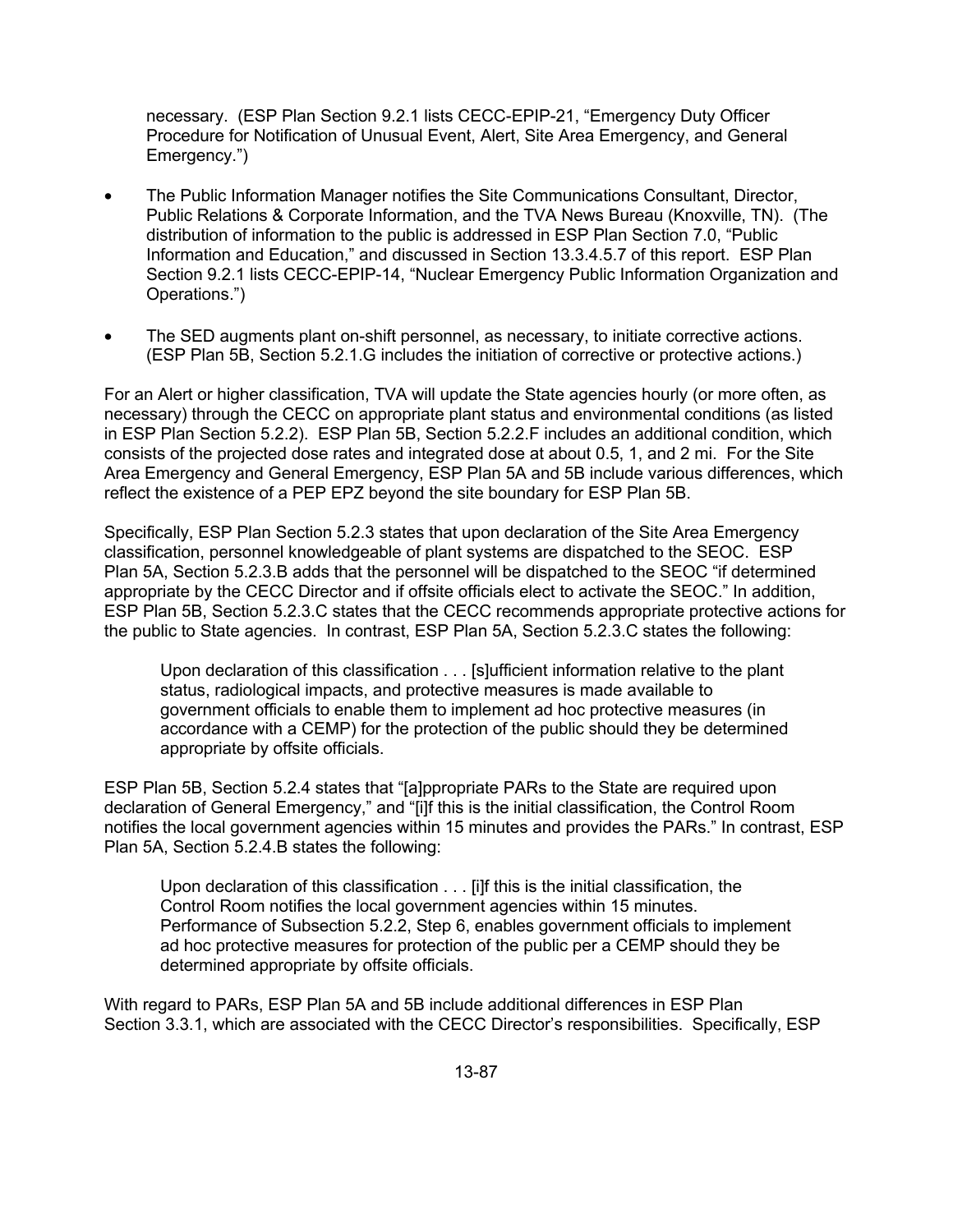Plan 5B states that the CECC Director has overall responsibility and authority for ensuring adequate TVA response, adding that this response is "to affected State/local governments in protecting the health and safety of the public." In addition, the CECC Director "[m]akes Protective Action Recommendations (PARs) to the State." In contrast, ESP Plan 5A, Section 3.3.1 states the following:

The CECC Director . . . [e]nsures sufficient information relative to the plant status, radiological impacts, and protective measures is made available to government officials to enable them to implement ad hoc protective measures (in accordance with a CEMP) for the protection of the public should they be determined appropriate by offsite officials.

(The responsibilities of the CECC Director are discussed further in Section 13.3.4.5.1 of this report.) Additional information is provided in ESP Plan Section 9.2.1, which includes differences between ESP Plan 5A and 5B, and address timely notifications by the CECC, including messages that contain PARs for the public. Specifically, ESP Plan 5A, Section 9.2.1 states that "TVA maintains the capability to assess the consequences of potential or actual releases of radioactivity offsite. If determined appropriate by State and local agencies, protective actions for the protection of the public may be implemented using an all hazards approach to emergency planning." In contrast, ESP Plan 5B, Section 9.2.1 states the following:

TVA and State agencies are prepared to assess the consequences of potential or actual releases of radioactivity offsite. State and local agencies implement protective actions for the public. Written messages have been prepared which give the public instructions with regard to specific protective actions to be taken by occupants of affected areas. These messages are included in the State Plan referenced in Appendix A, Attachment 1.

ESP Plan Section 9.2.1 further states that implementing procedures have been developed for the CECC to ensure that emergencies are properly evaluated, timely notifications are made, and assessment and protective actions are performed. Once an SMR technology is selected, the details on staffing levels, response times, and accident progressing rates will be known and can be reflected in a set of EPIPs (similar to the CECC-EPIP list in ESP Plan Section 9.2.1). (See Section 13.3.4.5.16 of this report.) Activation and staffing of the emergency facilities, including staff-identified COL action items, are addressed in ESP Plan Sections 3.2 and 3.3 (discussed in Section 13.3.4.5.2 of this report), and ESP Plan Section 8.0, "Emergency Response Facilities, Equipment, and Supplies" (discussed in Section 13.3.4.5.8 of this report. Accident assessments are addressed in ESP Plan Section 9.0 and discussed in Section 13.3.4.5.9 of this report.

ESP Plan 5B, Section 8.5, "Alert and Notification System," states that information regarding the CRN Site ANS is provided in ESP Plan Appendix A, and that additional details describing the CRN Site ANS will be addressed in the CRN Site COLA. (In contrast, ESP Plan 5A does not include a comparable Section 8.5.) ESP Plan 5B, Section A.6, "Alert and Notification System," states that the network consists of one or more alerting and notification systems. Various technologies may be employed, as TVA and the affected State and local agencies assess and consider these technologies. The ANS network is under the control of the State or local emergency management agencies. The systems are designed to provide alert signals and instructional messages to the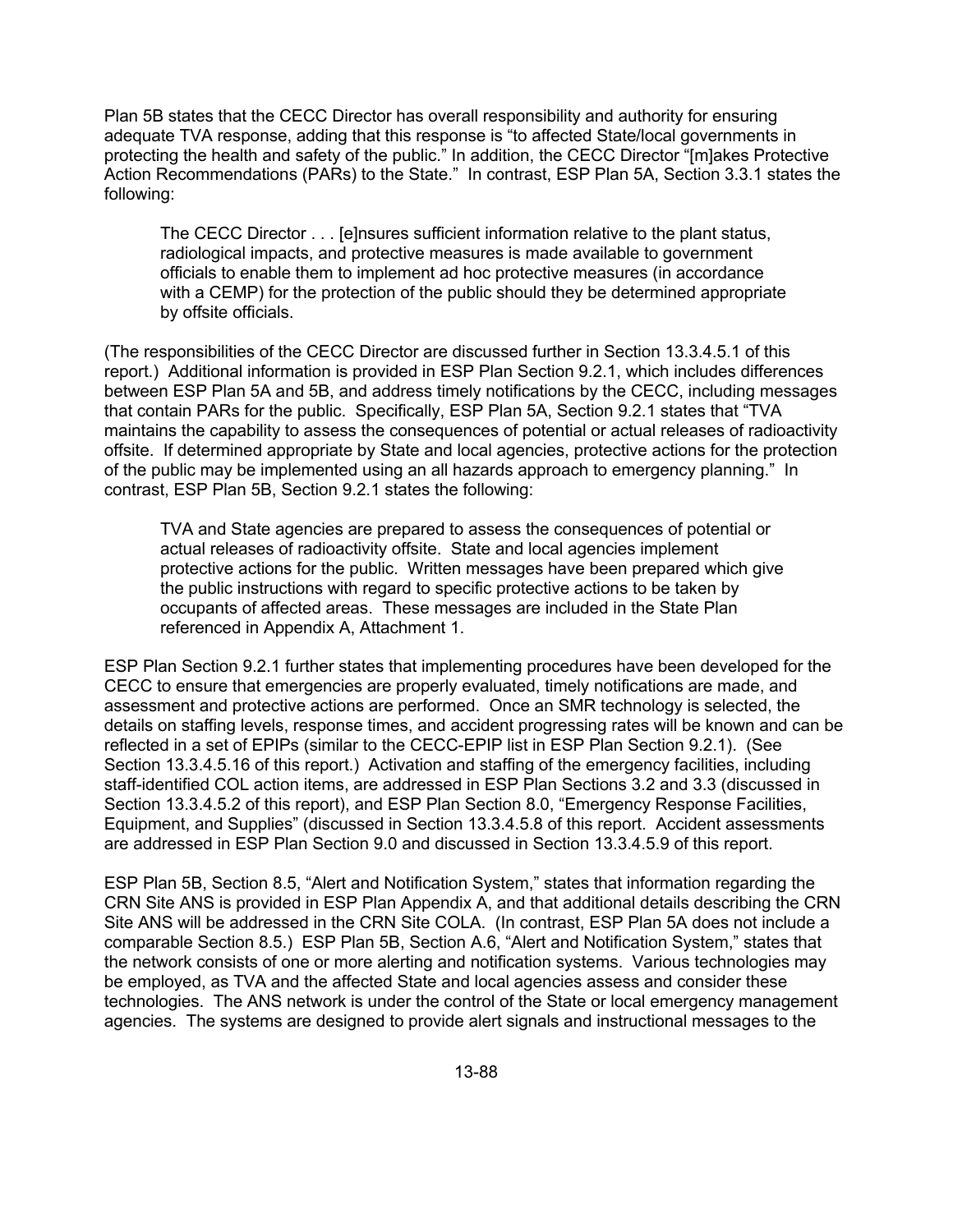population within the PEP EPZ of the CRN Site within 15 minutes of the decision to notify the public. In contrast, the applicant stated that ESP Plan 5A, Section A.6 is not applicable. Consistent with the applicant's intention to assess various technologies associated with the ANS network (described above), the NRC staff identified the following COL action item.

# COL Action Item 13.3-5

An applicant for a combined license (COL) that references this early site permit, including the Part 5B Emergency Plan (2-Mile Emergency Planning Zone (EPZ)), should update the emergency plan to describe the chosen Alert and Notification System (ANS) network(s), which reflects the assessment of the various technologies by Tennessee Valley Authority and the affected State and local agencies, and meets the applicable requirements and guidance.

## **Conclusion**

The staff concludes that the information provided in the ESPA is consistent with the guidelines in NUREG–0654, Section II, Planning Standard E. A COL applicant will address COL Action Item 13.3-5. Therefore, the staff finds the information acceptable and meets the relevant requirements of 10 CFR 50.47(b)(5), 10 CFR 50.72(a)(3), 10 CFR 50.72(a)(4), and 10 CFR Part 50, Appendix E, Sections IV.A.4, IV.C, IV.D.1, and IV.D.3, insofar as the information describes the essential elements of advanced planning and the provisions made to cope with emergency situations.

# *13.3.4.5.6 Emergency Communications*

As reflected in NUREG–0654, Section II, Planning Standard F, "Emergency Communications," 10 CFR 50.47(b)(6) requires that provisions exist for prompt communications among principal response organizations, to emergency personnel, and to the public. In addition, 10 CFR Part 50, Appendix E, Section IV.E.9 requires onsite and offsite communication systems with backup power sources, including provisions for communications with State and local governments within the plume exposure EPZ, and Federal EROs and the NRC. Also required are provisions for communications among the Control Room, TSC, EOF, principal State and local EOCs [emergency operation centers], and field assessment teams. Communication systems shall be tested at designated frequencies.

In ESP Plan Section 6.0, the applicant described the provisions used for radiological emergency communications. The staff reviewed this section, as well as other relevant portions of the application, to determine whether the application conforms to the applicable guidance and complies with the pertinent regulatory requirements. The staff's primary focus was to evaluate the emergency plan against NUREG–0654, Section II, Planning Standard F, which provides the detailed evaluation criteria that the staff should consider to determine whether the emergency plan meets the applicable regulatory requirements in 10 CFR 50.47(b)(6).

ESP Plan Section 6.0 states that the radiological emergency communications network consists of the EP telephone system, the EP notification system, and the EP radio system. These systems are designed to complement each other in the overall plan for REP communications. The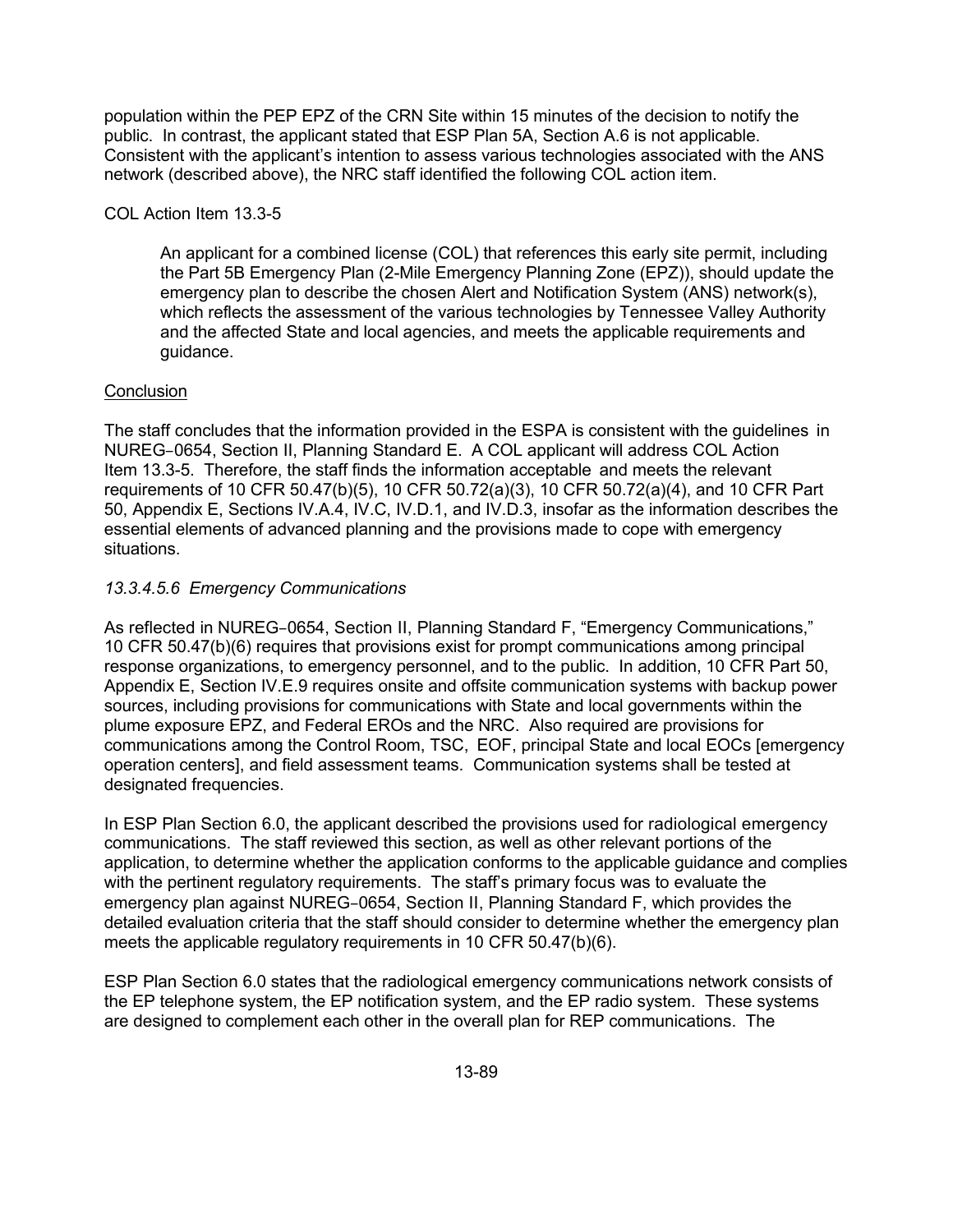communications facilities described in ESP Plan Section 6.0 are integrated with the requirements for communications to local and State response organizations. TVA conducts testing of these systems in accordance with established procedures.

The EP telephone system includes communications equipment installed at the CRN Site and the CECC, a number of leased commercial circuits, and privately-owned circuits connecting the CRN Site to the required locations. The telephone switching equipment installed at the CRN Site consists of one or more switching centers equipped with fully redundant common logic and redundant power sources. The majority of plant telecommunications services are served from this switching equipment. ESP Plan Section 6.3, "Plant or Building Loudspeaker Paging," states that the paging system(s) may be accessed from the plant telephone system, and is used for normal plant operations (plant paging) and to instruct and notify personnel during an emergency.

ESP Plan Section 6.6, "TVA Enterprise Emergency Notification System" (TEENS), states that TEENS is a hosted notification system that notifies Emergency Management Organization personnel by contacting devices such as assigned office, mobile and home telephones, work email, and assigned pagers. TEENS is an automated system that is used to notify key TVA personnel during nuclear emergencies, and has provisions to periodically monitor its own performance to detect and report equipment failures.

The EP radio system is a very high frequency (VHF) mobile radio system, which provides redundant radio coverage. ESP Plan 5B further states that the EP radio system provides redundant radio coverage of the PEP EPZ. In addition, the EP radio system provides radiological monitoring vehicles with mobile communications to other vehicles, and to Radiation Protection at the CRN Site, TSC, Control Room, and the CECC.

ESP Plan Section 6.8, "Other Radio Communications," states that there is an in-plant repeater system utilized by Nuclear Security Services, which enables transmission without interruption to various areas of the plant. A separate radio located in the plant Central Alarm Station is a direct link to the local law enforcement agency officials. The plant ambulance has a radio used for communication with the local hospitals and the plant. Portable two-way radios are available for additional site communications.

ESP Plan Section 6.4, "Offsite Telephone Communications," states that the offsite communications network is used to communicate with Federal, State, and other supporting agencies. Access to these agencies is provided through several redundant, diverse routes. This diversity provides offsite routing through more than one type of facility. These facilities include, but are not limited to commercial facilities, such as central office trunks, tie-lines and digital services, plus privately owned and maintained microwave and fiber-optic systems. The offsite telecommunications network is designed to facilitate traffic in the most fail-safe manner to EROs. Telecommunications services are provided between the following locations in a redundant, diverse manner:

- CECC to State Emergency Management Agencies.
- CECC to the CRN Site.
- State Emergency Management Agencies to County Emergency Management Agencies.

In addition to the above listed emergency organizations, the JIC(s) and Field Coordination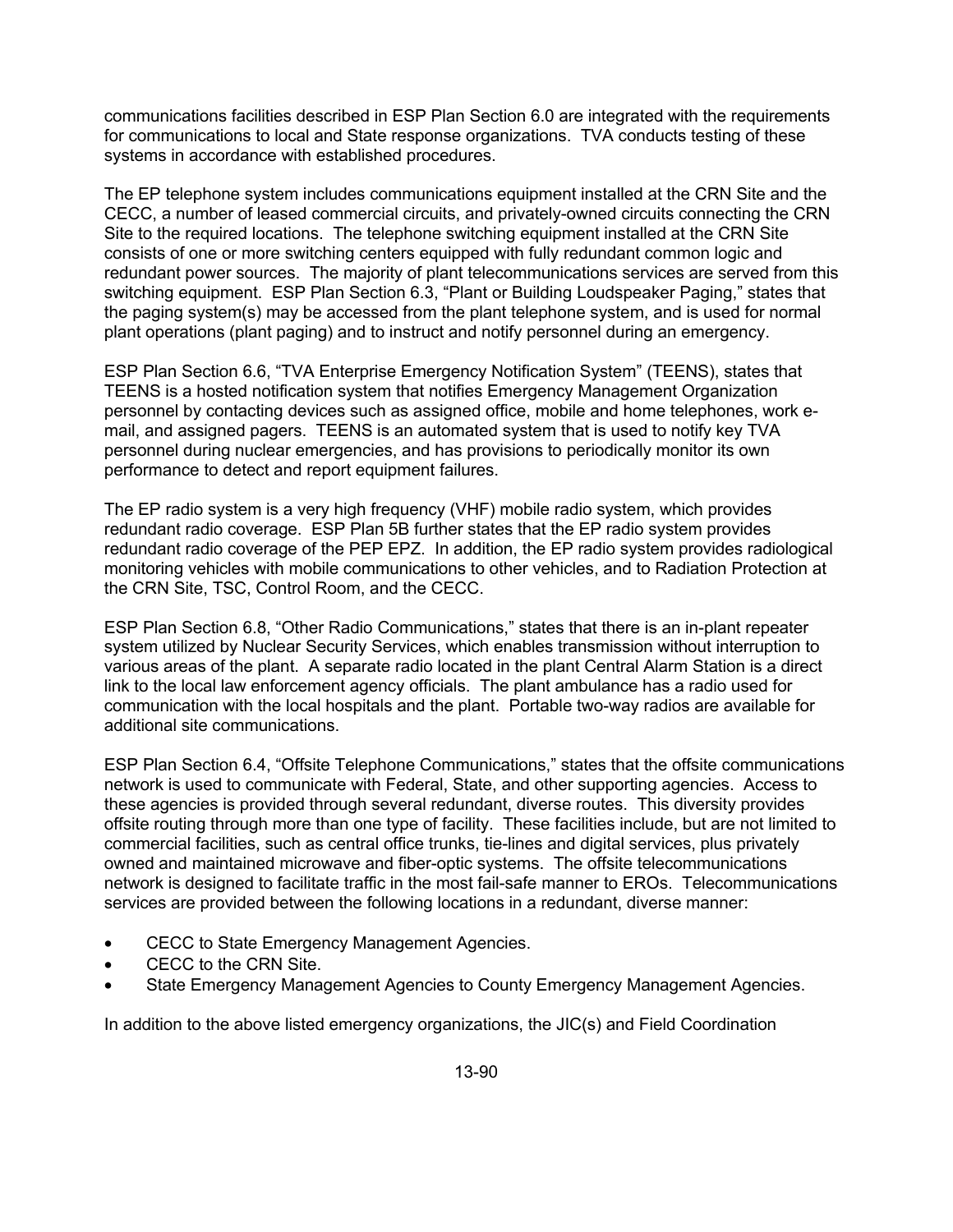Center(s) are also equipped with public telephone lines. Finally, ENS and HPN (NRC FTS 2000 System) telephones provide communications from the TSC, Control Room, and the CECC to the NRC Headquarters and regional offices. CRN-EPIPs designate personnel who staff the ENS and HPN telephones. CRN-EPIPs also designate the interface with the NRC during TSC operation. TVA performs testing of these telephones on a monthly basis. In addition, ESP Plan Section 14.1.7, "Communication Drills," states that communications drills are conducted at least once each calendar year at the CRN Site.

ESP Plan Section A.3, of Appendix A, states that the on-shift staff is continually present on a 24 hour basis, and ESP Plan Section 5.2 states that essential emergency positions are covered on a 24-hour-a-day basis by duty personnel. Organizational titles associated with communications are identified in ESP Plan Section 3.2, which states that the CRN Site is staffed on a continual 24-hour basis, and that emergency communications/notifications with State, local and Federal agencies, along with staffing instructions for the emergency response facilities, are specified in CRN-EPIPs. (The staff's review of the onsite organization is included in Section 13.3.4.5.2 of this report.)

The staff's review of CRN Site staffing is included in Sections 13.3.4.5.1 and 13.3.4.5.2 of this report. In addition, initial and follow-up notification is addressed in ESP Plan Section 5.0, and discussed in Section 13.3.4.5.5 of this report. Section A.8 of ESP Plan Appendix A lists the following CRN-EPIP topics associated with emergency staffing and emergency notifications.

- Notification Associated with Emergency Conditions,
- Emergency Communications,
- Activation of the Emergency Response Organization, and
- Staffing and Operation of Emergency Response Facilities.

In Section A.4.5.1, "Emergency Communications Equipment," of ESP Plan Appendix A, the applicant stated that "[i]nformation regarding the CRN Site Emergency Communications Equipment [will be] addressed in the CRN Site COLA." The staff understands from past new reactor licensing reviews that the design details associated with such equipment is usually dependent upon the specific reactor technology. As such, the NRC staff identified the following COL action item to address the emergency communications equipment for the chosen SMR technology.

COL Action Item 13.3-6

An applicant for a combined license (COL) that references this early site permit should update the emergency plan to describe the Clinch River Nuclear Site Emergency Communications Equipment, including all required communications and data links, associated with the chosen small modular reactor (SMR) technology, consistent with the applicable regulations and guidance.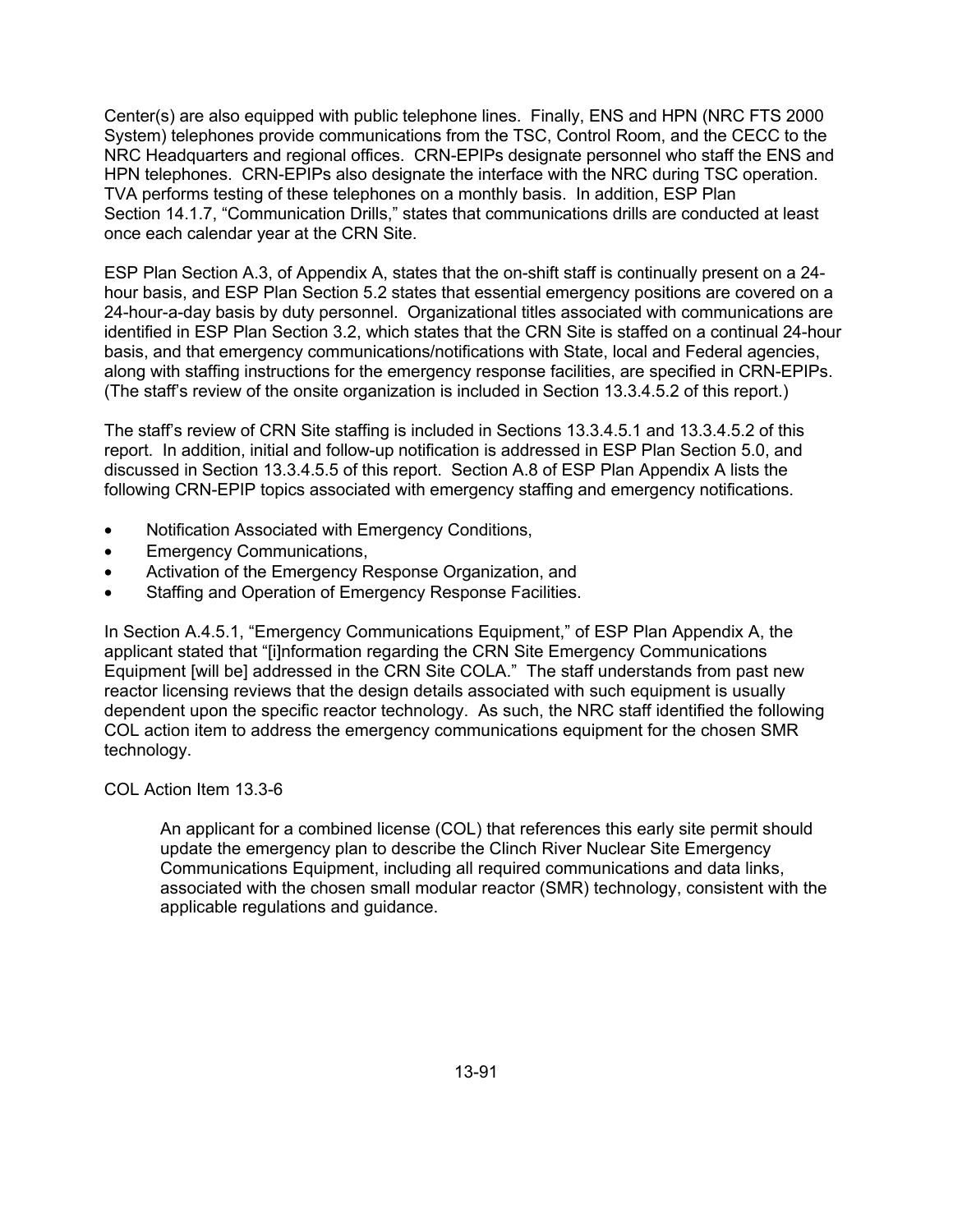# *Fukushima Dai-ichi – NTTF Recommendation 9.3*

As discussed above in SER Section 13.3.4.2, on March 12, 2012, the NRC requested additional information from all power reactor licensees and holders of construction permits, associated with the NRC NTTF review of the accident at the Fukushima Dai-ichi nuclear facility. In Recommendation 9.3, the NTTF addressed staffing and communications provisions for enhancing emergency preparedness. With regard to communications, the accident at Fukushima highlighted the need to ensure that the communications equipment relied upon to coordinate the event response during a prolonged station blackout can be powered. Specifically, NTTF Recommendation 9.3 requests that all power reactor licensees and holders of construction permits (in active or deferred status) assess their current communications systems and equipment used during an emergency event, including consideration of any enhancements that may be appropriate for the emergency plan with respect to the communications requirements of 10 CFR 50.47, Appendix E to 10 CFR Part 50, and NUREG–0696. In addition, the means necessary to power the new and existing communications equipment during a prolonged station blackout should be considered. The resolution of NTTF Recommendation 9.3, including the staff's identified Permit Condition 3, associated with emergency communications, is addressed in Section 13.3.4.2 of this report.

## **Conclusion**

Subject to Permit Condition 3, the staff concludes that the information provided in the ESPA is consistent with the guidelines in NUREG–0654, Section II, Planning Standard F. A COL applicant will address COL Action Item 13.3-6. Therefore, the staff finds the information acceptable and meets the relevant requirements of 10 CFR 50.47(b)(6) and 10 CFR Part 50, Appendix E, Section IV.E.9, insofar as the information describes the essential elements of advanced planning and the provisions made to cope with emergency situations.

## *13.3.4.5.7 Public Education and Information*

As reflected in NUREG–0654, Section II, Planning Standard G, "Public Education and Information," 10 CFR 50.47(b)(7) requires that information be made available periodically to the public concerning notification methods and initial actions the public should take in an emergency (e.g., listening to a local broadcast station and remaining indoors), that the principal points of contact with the news media for dissemination of information during an emergency (including the physical location or locations) be established in advance, and that procedures for coordinating dissemination of information to the public be established. In addition, 10 CFR Part 50, Appendix E, Section IV.D.2 requires a description of provisions for yearly dissemination to the public within the PEP EPZ of basic EP information, such as methods for public notifications and protective actions planned if an accident occurs, general information as to the nature and effects of radiation, and a listing of local broadcast stations that will be used for dissemination of information during an emergency. Signs or other measures shall also be used to disseminate information to any transient population within the PEP (16-km (10-mi)) EPZ.

In ESP Plan Section 7.0, the applicant described the TVA emergency public information and education program. The staff reviewed this section, as well as other relevant portions of the application, to determine whether the application conforms to the applicable guidance and complies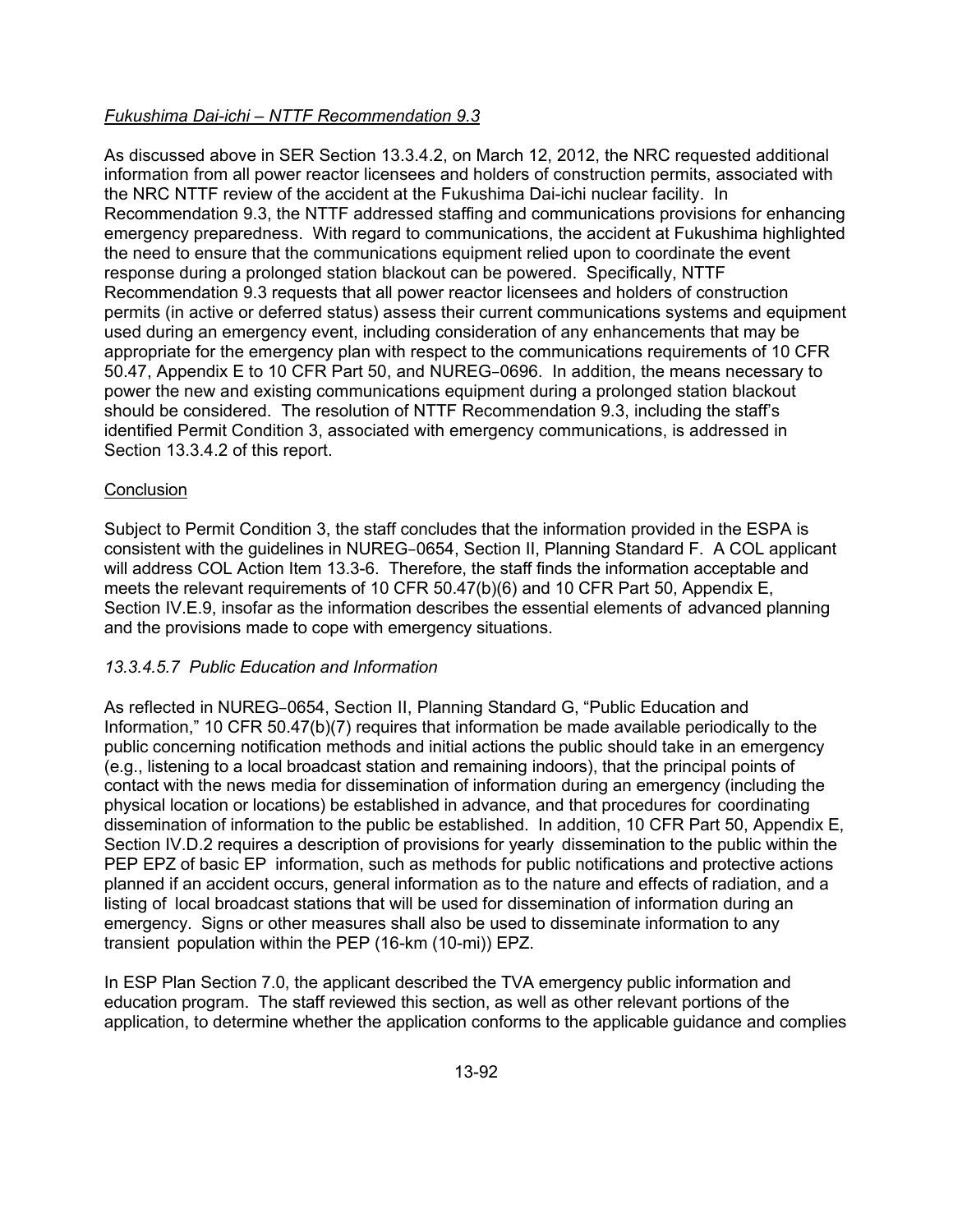with the pertinent regulatory requirements. The staff's primary focus was to evaluate the emergency plan against NUREG–0654, Section II, Planning Standard G, which provides the detailed evaluation criteria that the staff should consider to determine whether the emergency plan meets the applicable regulatory requirements in 10 CFR 50.47(b)(7).

ESP Plan Section 7.1, "Purpose," states that the purpose of the TVA emergency public information and education program is to ensure timely distribution of accurate information during an emergency, in accordance with applicable EPIPs. The program also provides for TVA to coordinate emergency information with non-TVA agencies that have a primary response role prior to its release to the public or news media. The program provides for a JIC to be established for use during an emergency. The purpose of the JIC is to provide a single location for TVA, local, State, and Federal agencies to coordinate public information activities. TVA and the State conduct coordinated annual orientations to acquaint the local area news media with the emergency plans, radiological information, and points of contact for release of information in an emergency. ESP Plan Section 8.4, "Joint Information Center," states that the CRN Site has a JIC established near the site to assist the news media in providing press coverage during an emergency, and that the location, function, and capabilities of the CRN Site JIC [will be] addressed in the CRN Site COLA. Consistent with the applicant's stated intention to identify the JIC in the COLA, the staff identified the following COL action item:

#### COL Action Item 13.3-7

An applicant for a combined license (COL) that references this early site permit should update the emergency plan to describe the location, function, and capabilities of the Joint Information Center (JIC), consistent with the applicable regulations and guidance.

ESP Plan Section 7.2, "Responsibilities," addresses the responsibilities of the offsite emergency organization performing public information functions. The CECC Director (or delegate) is responsible for approving written news statements after the CECC is activated. ESP Plan Section 9.2.1 lists CECC-EPIP-14, "Nuclear Emergency Public Information Organization and Operations." The JIC Spokesperson is responsible for representing TVA during news briefings, and coordinating information with other Federal, State, and local spokespersons prior to the briefings. The Director, Public Relations & Corporate Information is responsible for directing emergency public information activities of the agency, in accordance with approved procedures. ESP Plan Section A.8 of Appendix A lists a CRN-EPIP topic, entitled "Emergency Media Relations," which addresses the responsibility for coordinating with the CECC Director and non-TVA agencies, who would participate in JIC activities, and determining when to activate or deactivate the JIC. Finally, Operations Communications is responsible for the development, implementation, and maintenance of nuclear public information organizations and activities for an emergency, as well as those nuclear public information programs conducted on an annual basis.

ESP Plan Section 7.3, "Public Information Facilities," states that public information personnel are present at three locations with sufficient staff available to maintain operations on a 24-hour basis: (1) Operations Communications directs the activities of the emergency public news media present at the site; (2) the CECC in the Chattanooga Office Complex (COC), where staff will develop news releases and coordinate the news releases with offsite agencies; and (3) the JIC, where staff coordinates with the offsite agencies in presenting emergency news briefings and respond to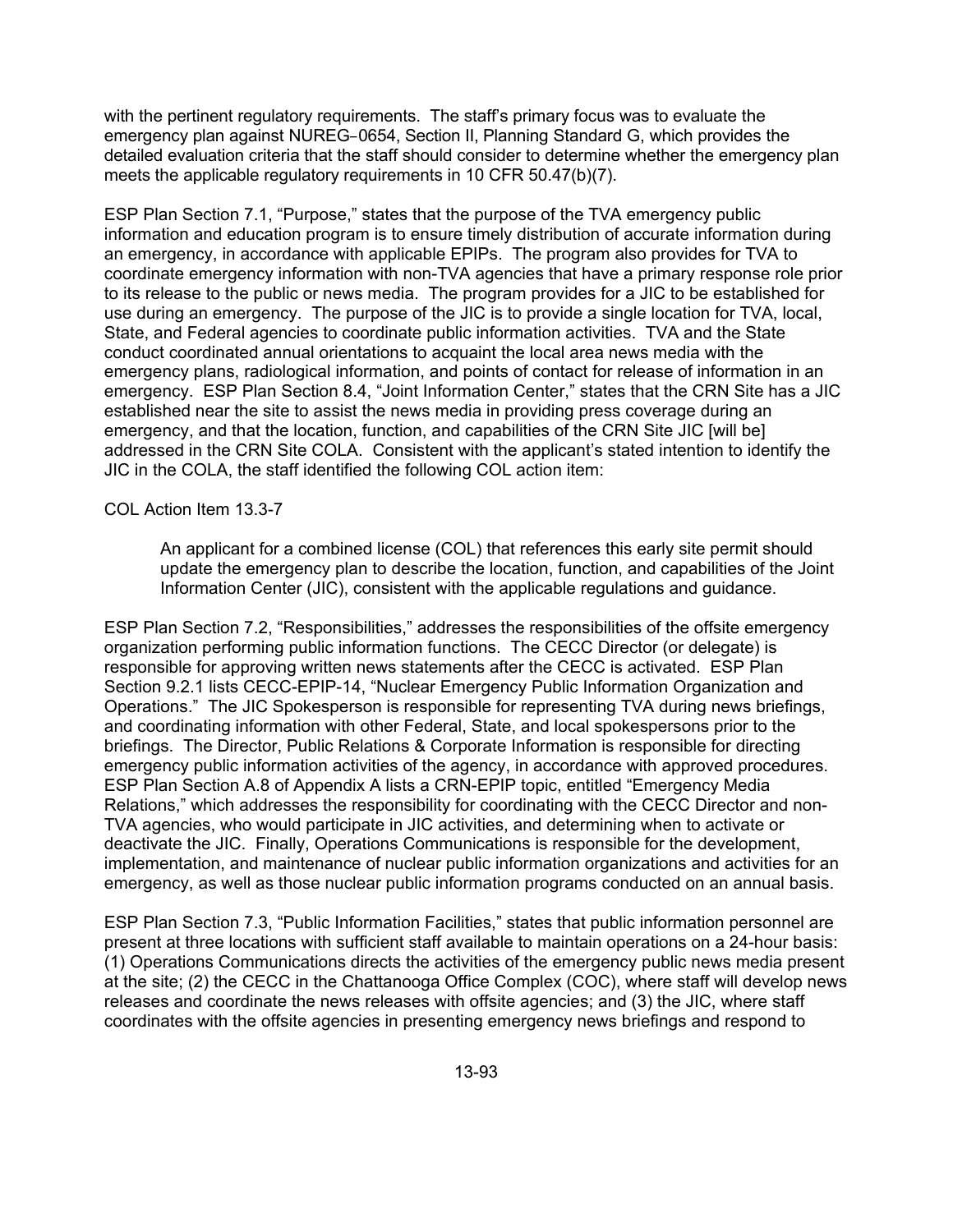public telephone inquiries.

ESP Plan Section 7.4, "Coordination of Information," states that prior to activation of the CECC, coordination of public information with non-TVA primary response agencies is handled through Operations Communications, in accordance with emergency public information procedures. Upon activation and staffing of the CECC, the responsibility for coordination of public information with non-TVA agencies shifts to the CECC Information Staff. Upon JIC activation, the responsibility for coordination of public information shifts from the CECC to the JIC emergency response staff when, and if, offsite agencies are also operational at the JIC. The CECC Director continues to approve written news statements. Non-TVA primary response agencies are provided copies of written news statements until they are available to support coordination in the JIC.

Under ESP Plan Section 3.3, "Offsite Organization," TVA described the responsibilities of the JIC Liaison in ESP Plan Section 3.3.14, "JIC Liaison." The JIC Liaison contacts responding agencies and transmits information for coordination, and establishes and maintains an information flow from the JIC or Site Communications to the CECC. In addition, ESP Plan Section 3.3.13 lists the following overall responsibilities of the Public Information Manager.

- Coordinates the decision to activate the JIC with the CECC Director, Director Public Relations & Corporate Information, and SEOC, if offsite officials elect to activate the SEOC.
- Ensures the JIC Spokesperson and the JIC Information Staff are provided information to inform the public and news media in response to an emergency.
- Informs the CECC Director of TVA public information activities, in response to an emergency.
- Coordinates news release drafts with the State and Federal agencies participating at the JIC, and secures approval of the CECC Director prior to making a release to the media.
- Coordinates the decision to establish the JIC with the SEOC.
- Directs the activities of support personnel who develop public information and maintain information flow into, and from, the JIC.

ESP Plan Section 7.5, "Public Education," states that TVA coordinates development and distribution of public education materials and programs with the appropriate State agencies. In ESP Plan 5B, TVA described additional actions that will be taken with regard to the 2-mi PEP EPZ. Specifically, the public information and education program also provides education to the public located within the PEP EPZ on emergency plans. On an annual, non-emergency basis, the program provides that TVA, in coordination with the State, disseminates information to the public regarding emergency notification methods and actions. In addition, TVA will distribute within the 2-mi PEP EPZ, on an annual basis, public information on actions the permanent and transient populations should take in the event of an emergency. Mailing lists for the public in the PEP EPZ are updated annually to assure thorough and accurate distribution of the emergency information.

In ESP Plan Section 7.7, "Rumor Control/Public Information," TVA described its coordinated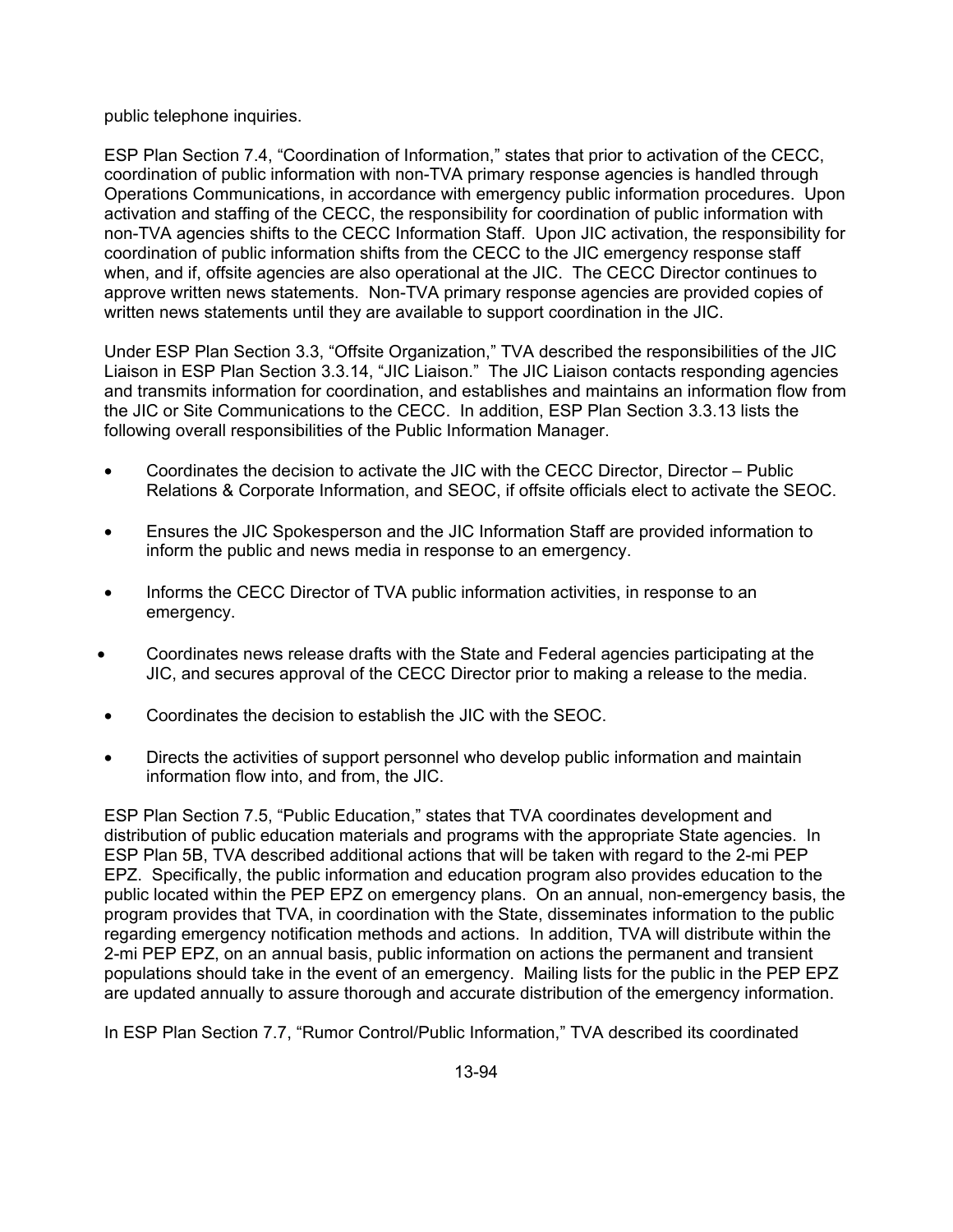arrangements for dealing with rumors. Specifically, teams in the JIC are responsible for emergency information. A trained media relations team responds to news media inquiries by telephone and media briefing, and a trained information team responds to citizen telephone inquiries. Also in the JIC, a trained media monitoring team monitors news media coverage. TVA coordinates information activities with offsite agencies at the JIC.

ESP Plan Section 7.6, "Employee Communications," states that an information system that employees can access provides a method of informing TVA employees, who do not have emergency response assignments, about an emergency. Finally, ESP Plan Section 7.8, "Training," states that TVA provides initial training and annual retraining to emergency public information staff to allow them to respond to an emergency.

## **Conclusion**

The staff concludes that the information provided in the ESPA is consistent with the guidelines in NUREG–0654, Section II, Planning Standard G. A COL applicant will address COL Action Item 13.3-7. Therefore, the staff finds the information acceptable and meets the relevant requirements of 10 CFR 50.47(b)(7) and 10 CFR Part 50, Appendix E, Section IV.D.2, insofar as the information describes the essential elements of advanced planning and the provisions made to cope with emergency situations.

# *13.3.4.5.8 Emergency Facilities and Equipment*

As reflected in NUREG–0654, Section II, Planning Standard H, "Emergency Facilities and Equipment," 10 CFR 50.47(b)(8) requires that adequate emergency facilities and equipment to support the emergency response be provided and maintained. In addition, 10 CFR Part 50, Appendix E, Section IV.E.8 requires that adequate provision be made and described for emergency facilities and equipment, including a licensee's onsite OSC and TSC, as well as an EOF from which effective direction can be given and effective control can be exercised during an emergency. In 10 CFR Part 50, Appendix E, Section IV.E.8.b addresses various requirements associated with an EOF located more than 25 mi from a nuclear power reactor site. In addition, 10 CFR Part 50, Appendix E, Section IV.E.8.c requires various EOF capabilities, which include supporting response to multiple reactors/sites and simultaneous events, as applicable. In addition, 10 CFR Part 50, Appendix E, Section IV.E.8.d requires an alternative facility (for use when onsite emergency facilities cannot be safely accessed during hostile actions) that would be accessible and could function as a staging area for augmentation of emergency response staff. In addition, 10 CFR Part 50, Appendix E, Section IV.G requires a description of provisions to be employed to ensure that the emergency plan, its implementing procedures, and emergency equipment and supplies are maintained up to date.

In the following ESP Plan sections, the applicant described the functions and locations of the emergency response facilities and equipment that will be used and maintained by TVA in coordinating and performing emergency response activities:

- ESP Plan Section 3.3, "Offsite Organization,"
- ESP Plan Section 6.0, "Communications,"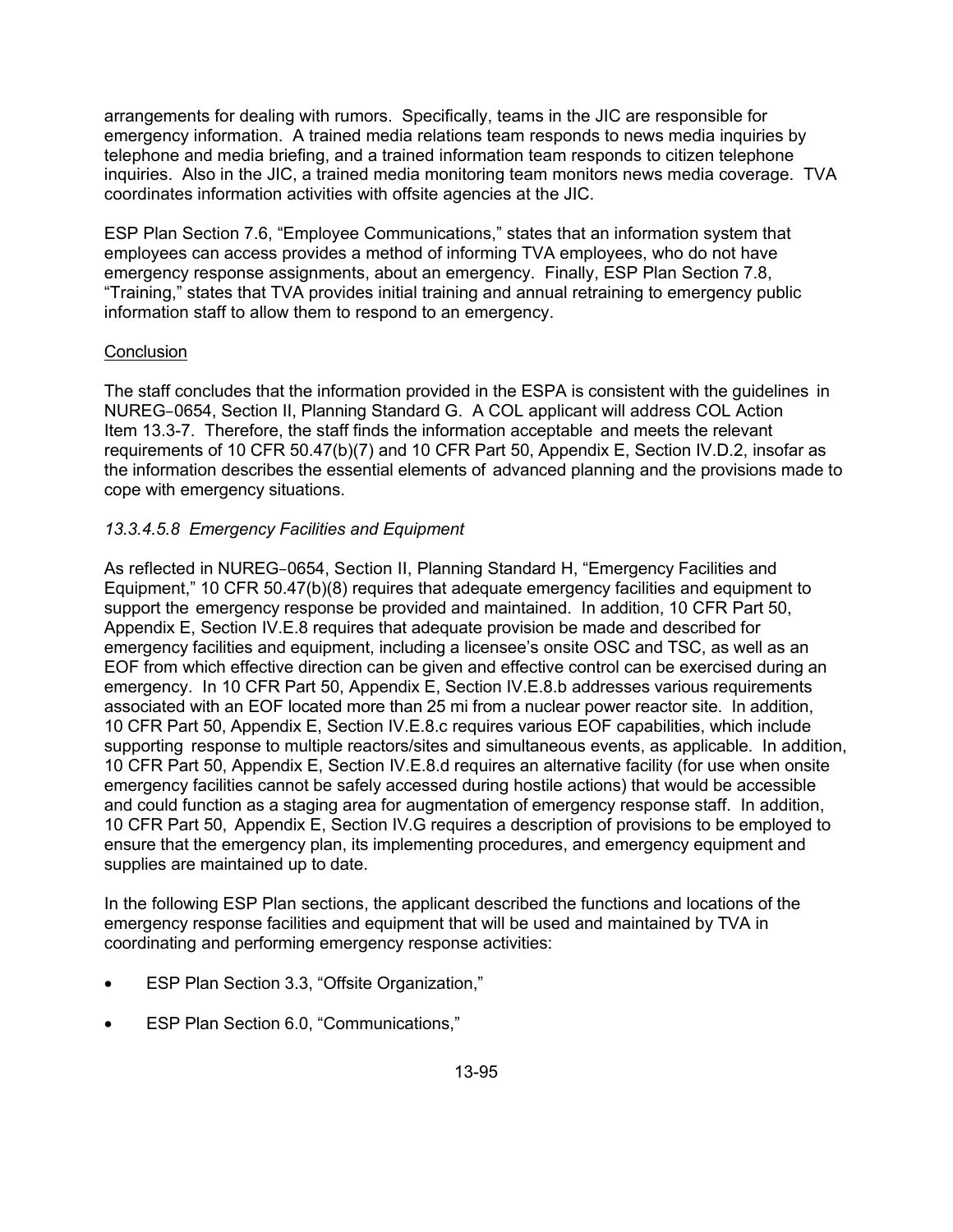- ESP Plan Section 8.0, "Emergency Response Facilities, Equipment, and Supplies,"
- ESP Plan Section 9.0, "Accident Assessment,"
- ESP Plan Section 11.0, "Radiological Protection,"
- ESP Plan Section A.4, "Emergency Response Facilities, Equipment, and Supplies," of Appendix A,
- ESP Plan Section A.8, "Emergency Plan Implementing Procedures," of Appendix A, and
- ESP Plan Appendix A, Attachment 2, "Emergency Equipment and Supplies."

The staff reviewed these sections, as well as other relevant portions of the application, to determine whether the application conforms to the applicable guidance and complies with the pertinent regulatory requirements. The staff's primary focus was to evaluate the emergency plan against NUREG–0654, Section II, Planning Standard H, which provides the detailed evaluation criteria that the staff should consider to determine whether the emergency plan meets the applicable regulatory requirements in 10 CFR 50.47(b)(8).

ESP Plan Section A.4.4, "Onsite Monitoring Systems and Equipment," of Appendix A briefly describes various area and process (radiological and non-radiological) monitoring systems and equipment, and states that information regarding onsite monitoring systems and equipment [will be] addressed in a COLA. In addition, ESP Plan Section A.4.4.2, "Radiological Monitors," of Appendix A states that the installed Radiation Monitoring System consists of process monitors and area monitors, and that additional information regarding this system [will be] addressed in the CRN Site COLA. Radiological protection is addressed in ESP Plan Section 11.0 and discussed in Section 13.3.4.5.11 of this report. Consistent with the applicant's stated intention to address the onsite monitoring systems and equipment in the COLA, the staff identified the following COL action item:

COL Action Item 13.3-8

An applicant for a combined license (COL) that references this early site permit should update the emergency plan to describe onsite monitoring systems and equipment, including the installed Radiation Monitoring System, consistent with the applicable regulations and guidance.

ESP Plan Section A.4.4.6, "Fire Protection," of Appendix A states that the plant's fire protection system provides extinguishing agents with the capability of extinguishing any single or probable combination of simultaneous fires that might occur, and that TVA controls the use of combustible materials.

ESP Plan Section A.4.4.1, "Natural Phenomena," of Appendix A states that in the event an emergency is the result of a natural phenomenon, there is instrumentation to monitor its severity. The Environmental Data Station is located onsite and contains instruments capable of measuring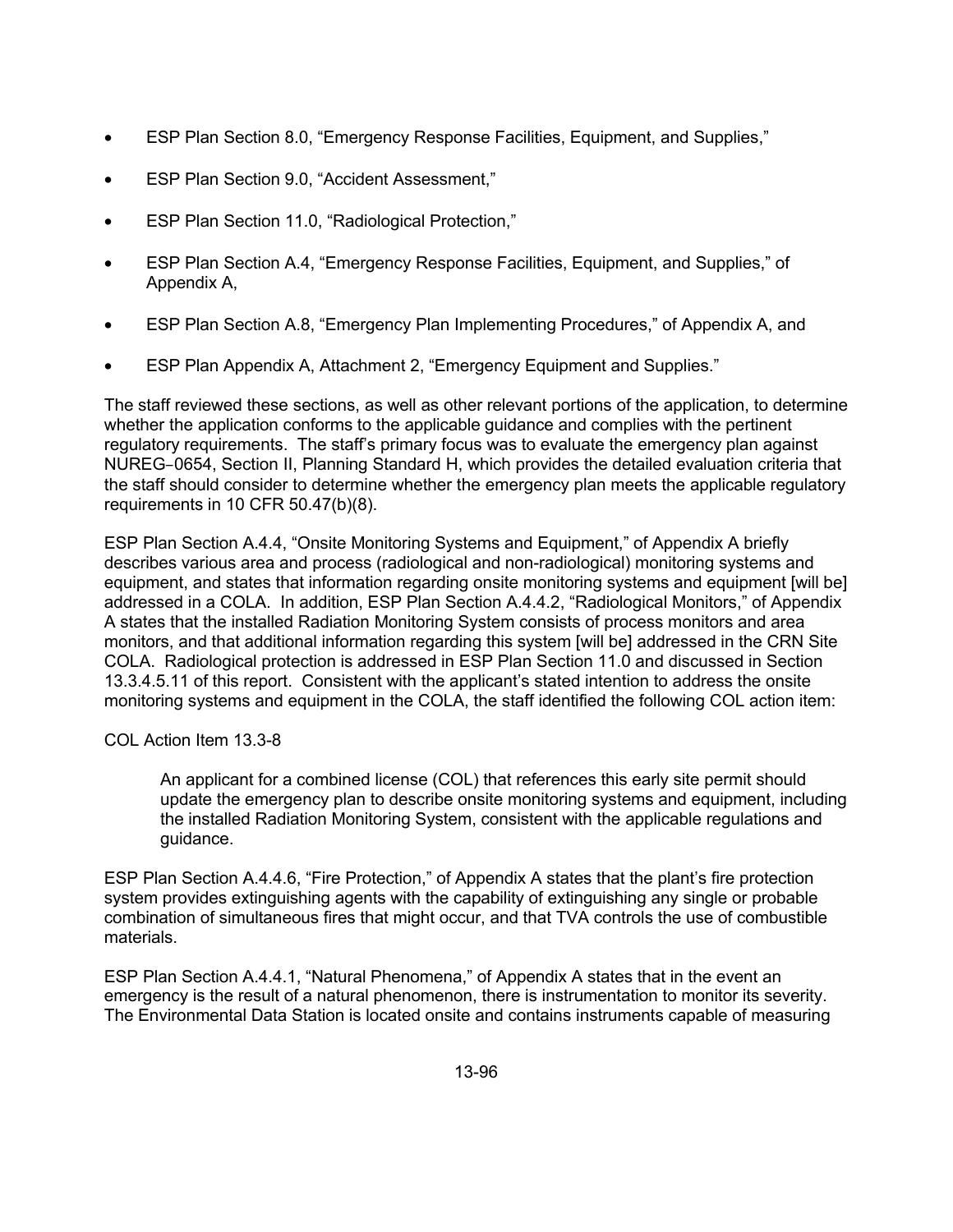wind direction, wind speed, and temperatures. ESP Plan Section 9.2.4, "Meteorological Information," states that TVA has developed the meteorological measurements program to conform to the intent and guidance of RG 1.23, "Meteorological Monitoring Programs for Nuclear Power Plants" (ADAMS Accession No. ML070350028), and provides a brief description of access to, and use of, meteorological data. In addition, the applicant stated that more specific information on the meteorological measurements program can be found in Section 2.3, "Meteorology," of the CRN SSAR (i.e., ESPA Part 2).

Seismic instrumentation is available in the plant to monitor acceleration levels of ground movement. Hydrological monitoring systems are installed to supply flow and level information. Meteorological and seismic instrumentation have accessible readout in the Control Room. In the event of a failure of the onsite natural phenomena monitoring systems, TVA maintains access to back-up data sources. These back-up sources include telephone and web-based contact with Federal government data sources and alternate sources, including university and news media sources. Additional seismic and hydrological information can be obtained by the CECC from other TVA nuclear plants or the TVA water quality organization.

ESP Plan Section A.4.4.3, "Process Monitors (Non-radiological)," states that the Control Room provides a central, protected location for placement of the necessary instrumentation to assess plant systems status, including reactor coolant system pressure and temperature, containment pressure and temperature, liquid levels, flow rates, fire detection equipment, and meteorological instrumentation.

ESP Plan Section A.4.5, "Emergency Equipment," of Appendix A states that the CRN Site maintains supplies of emergency equipment located in designated storage locations. The CRN Site implements site-specific procedures to ensure required calibrations are carried out on a routine basis. ESP Plan Appendix A, Attachment 2 provides additional information regarding emergency equipment and supplies, and that TVA establishes and maintains inventories of emergency equipment and supplies for use by emergency response personnel in the emergency response facilities, and by TVA off-site field monitoring teams. (Onsite and offsite radiological monitoring systems, equipment, and teams are addressed in Sections 13.3.4.5.9 and 13.3.4.5.11 of this report.) The actual inventories are based on the activities that occur in, or are dispatched from, each individual facility, and are established in inventory lists in accordance with EPIPs. Section A.8 of ESP Plan Appendix A list a supporting plant procedure entitled "Emergency Equipment and Communications Systems inventory and Operational Tests." In addition Section A.8 lists the following three CRN-EPIP topics associated with emergency facilities and equipment:

- Staffing and Operation of Emergency Response Facilities,
- Activation of the Emergency Response Organization, and
- **Emergency Communications.**

Finally, ESP Plan Section 8.1.5, "Equipment, Supplies, and Supplemental Data," states that the CRN Site has sufficient equipment and supplies for the operation of the site emergency response facilities.

#### Control Room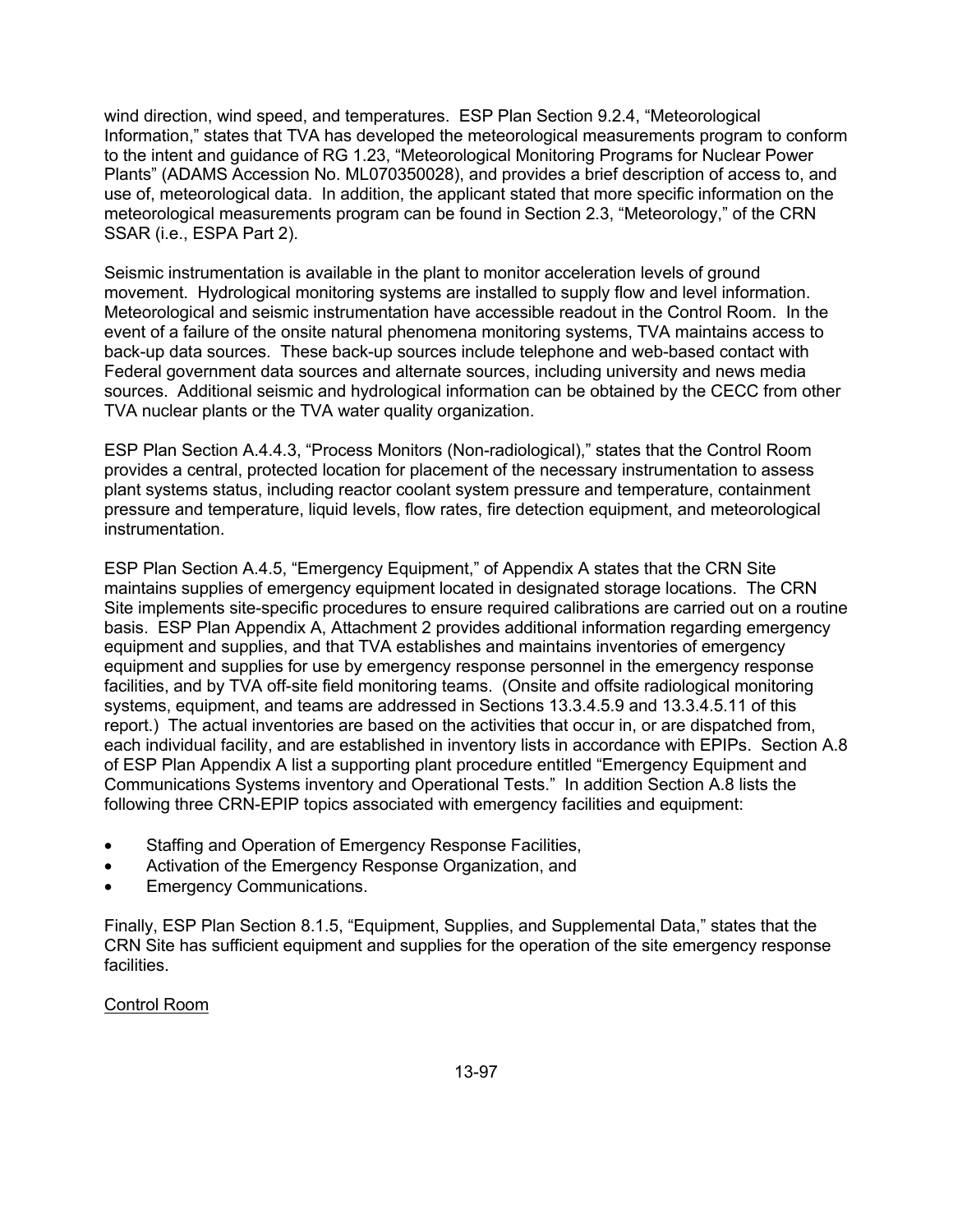As described in Section 1.2, "Control Room," of NUREG–0696, the Control Room is the onsite location from which the nuclear power plant is operated. During abnormal operating conditions, the complexity of licensee responsibilities increases significantly, and the Control Room personnel must assume all of these responsibilities until additional onsite and offsite staff and facilities are activated to assume various emergency response actions. Additional Control Room responsibilities are described in NUREG–0737, Supplement 1.

While the ESP Plan does not include a separate section that addresses Control Room responsibilities and actions during an emergency at the CRN Site, the specific Control Room support of the overall site response, including interfaces with the other emergency response facilities and personnel, are addressed throughout the ESP Plan, and discussed in the respective sections of this report.

## Technical Support Center

ESP Plan Section 8.1.1, "Technical Support Center," states that the CRN Site has a TSC, which is dedicated for use during an emergency. Once activated, the TSC is the focal point of onsite activity, and is the primary source of communication from the site with offsite organizations during the event. The TSC has sufficient staff to provide management control of the site response to the event. Equipment is available to enable the TSC staff to communicate with onsite and offsite TVA emergency personnel. An area within the TSC is dedicated for NRC use, which includes commercial telephones and the NRC FTS 2000 System telephones. (Emergency communications are addressed in ESP Plan Section 6.0, and discussed in Section 13.3.4.5.6 of this report.) Sufficient plant parameter information is available to enable the TSC staff to assess the consequences of an event and assist the Control Room personnel in mitigating the emergency.

ESP Plan 5B further states that "[s]ufficient information is transmitted to the CECC to enable the CECC Director to make PARs to State authorities." The TSC is activated during radiological emergencies, in accordance with CRN-EPIPs, which also describe the staffing and operation of the TSC. The degree of activation varies depending upon the emergency class. (The emergency classification system is addressed in ESP Plan Section 4.0, and discussed in Section 13.3.4.5.4 of this report.) Additional information regarding the TSC is provided in ESP Plan Appendix A.

ESP Plan Section A.4.1, "Technical Support Center," of Appendix A states that the TSC is established consistent with NUREG–0696 and describes the following guidance associated with the TSC.

- Function The TSC provides plant management and technical support personnel (including the appropriate number of NRC personnel) with a facility from which they can assist plant operating personnel located in the Control Room during an emergency. The SED and the NRC representative are located in the same general area to promote proper communications.
- Location The TSC has the ability to retrieve plant data and displays available in the Control Room, and is equipped with sophisticated communications systems. This precludes the need for frequent face-to-face interchange between the TSC and Control Room personnel.
- Staffing and Training The level of staffing and training is describe in the Emergency Plan.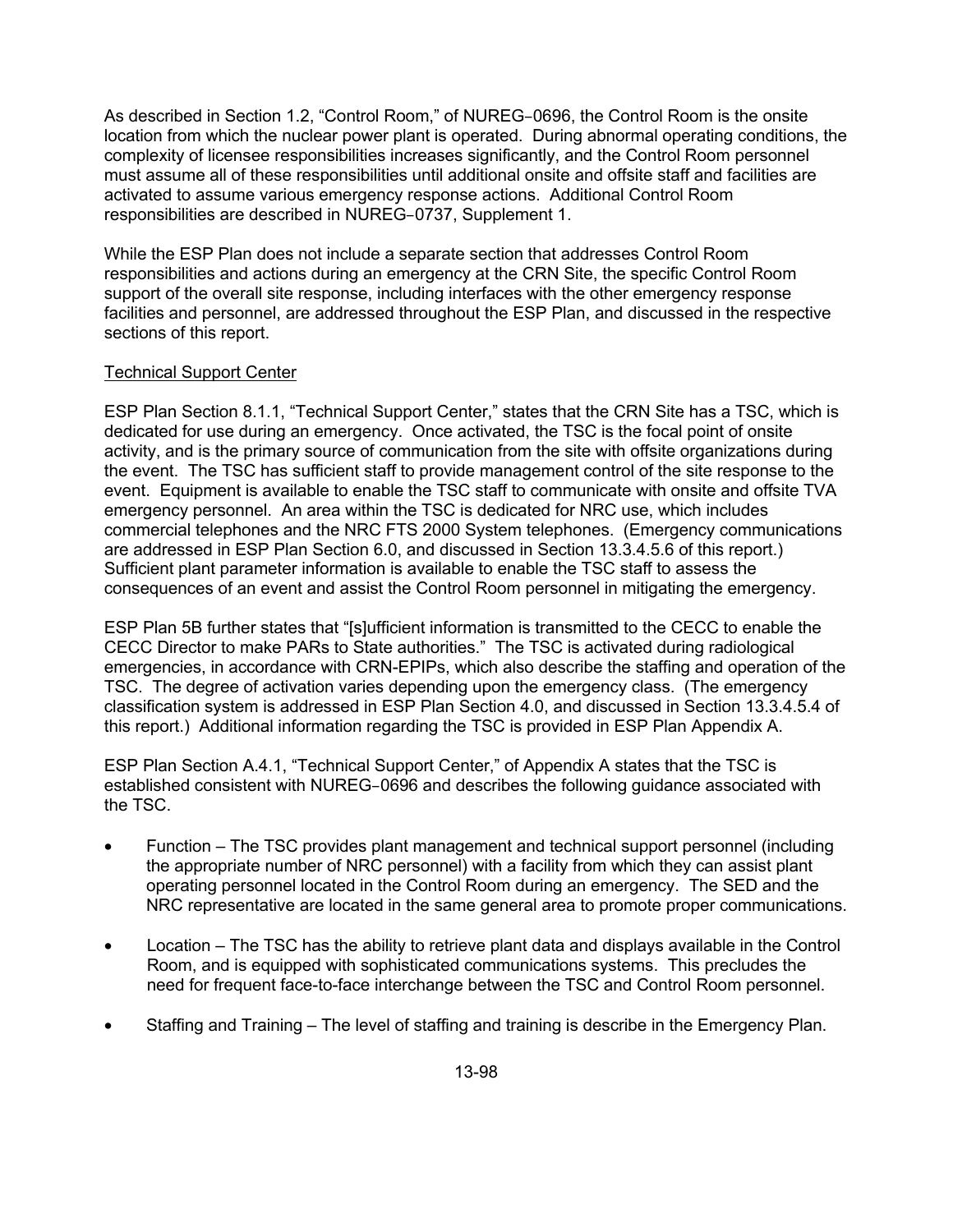The TSC accommodates the required personnel to support an emergency affecting the CRN Site. The level of staffing may vary according to the severity of the emergency condition.

- Size The TSC provides working space, without crowding for the personnel assigned to the TSC at the maximum level of occupancy. The working space is sized for a minimum of 25 persons. Minimum size of working space is approximately 75 square feet ( $ft<sup>2</sup>$ ) per person.
- Structure The TSC is designed in accordance with the Uniform Building Code to withstand earthquakes and high winds.
- Habitability The ventilation system is operated in accordance with approved procedures, and is manually controlled from the TSC. In addition, portable radiation monitors are available to personnel in the TSC. Equipment and supplies are provided in accordance with the Emergency Plan. The ventilation system includes high efficiency particulate air filters and charcoal filters. The ventilation system is designed to maintain exposures at or below 5 rem (0.05 Sv) TEDE, as defined in 10 CFR 50.2, for the duration of an emergency. The TSC structure, shielding, and ventilation system are designed to protect the TSC personnel from radiological hazards.
- Communications The TSC has reliable voice communications to the Control Room, the OSC, the CECC, and the NRC. Provisions for communications with State and local operations centers are also provided in the TSC. The communications facilities include the means for reliable primary and backup communication. (Emergency communications is addressed in ESP Plan Section 6.0 and discussed in Section 13.3.4.5.6 of this report.)
- Instrumentation, Data System Equipment, and Power Supplies The TSC is provided with reliable power and backup power supplies. Lighting is powered by the normal and backup electrical supply system. An emergency battery operated lighting system is installed. Power for vital information systems is provided by reliable power supplies, including a batterybacked Uninterruptible Power Supply (UPS) system.
- Technical Data and Data System Within the TSC, technical and operational data and information is available for each unit. Support facilities are located within the TSC to support long term operation of the TSC. The TSC is equipped with a computer system, which provides source term and meteorological data, and technical data displays to allow TSC personnel to perform detailed analysis and diagnosis of abnormal plant conditions, including assessment of any significant release of radioactivity to the environment. Human factors engineering is incorporated into the design of the TSC, related to the display and availability of plant data.
- Records Availability and Management The TSC has ready access to plant records. The documents maintained in the TSC include technical specifications, plant and emergency operating procedures, final safety analysis report, system piping and ventilation diagrams and heating, ventilation, and air conditioning flow diagrams, piping area diagrams, and records needed to perform the functions of the CECC when it is not operational. All of these documents, as well as plant operating records and Plant Review Board records and reports, are available in CRN Site Document Control, and are updated, as necessary.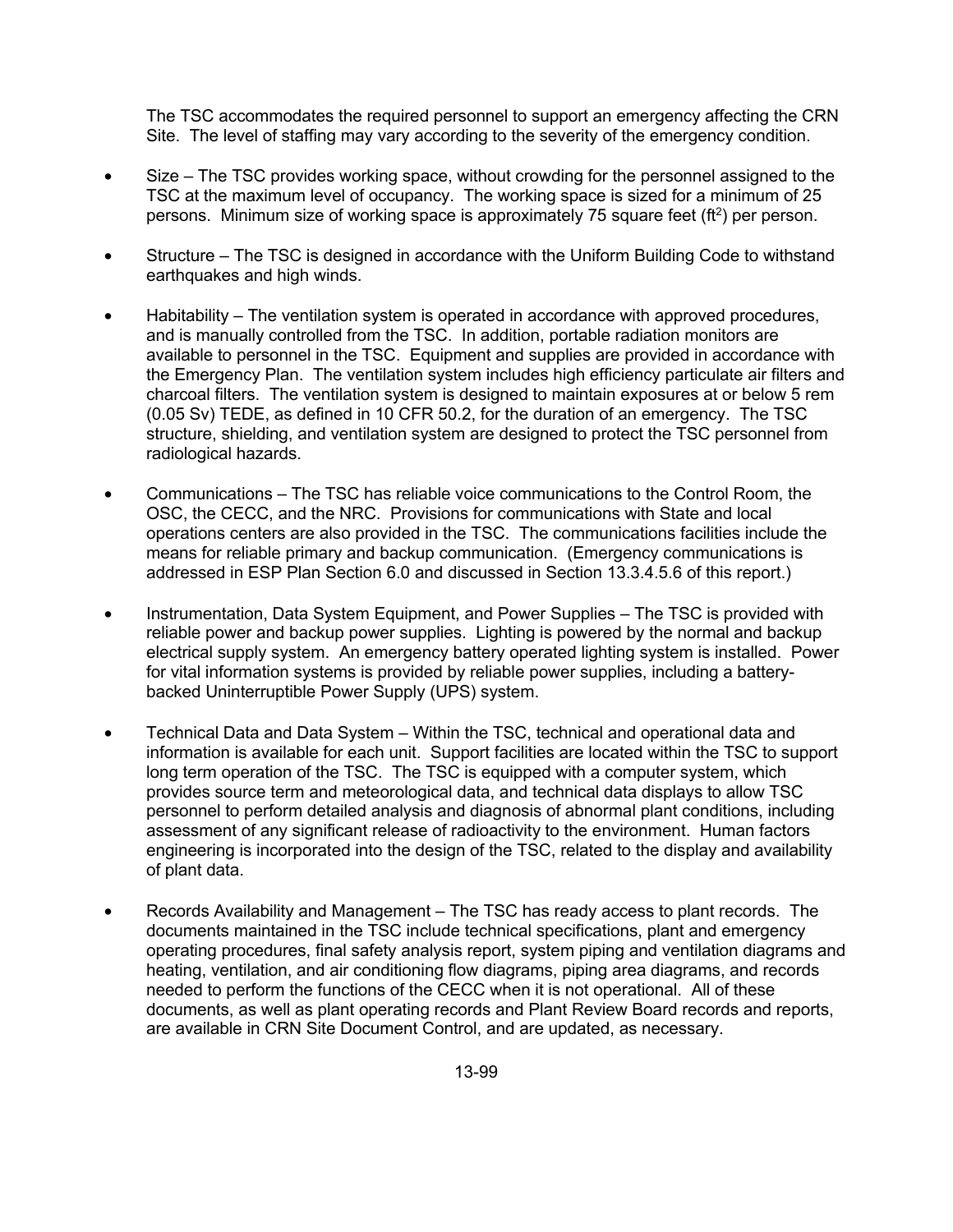The staff reviewed this description of the TSC and determined that the ESPA did not adequately address the relevant criteria in NUREG–0696 and Supplement 1 to NUREG–0737. As such, the staff identified the following COL action item:

## COL Action Item 13.3-9

An applicant for a combined license (COL) that references this early site permit should update the emergency plan to describe how the criteria in Section 2 of NUREG–0696 and Section 8 of Supplement 1 to NUREG–0737 are met for the Technical Support Center (TSC), including emergency classification requiring activation and time frame for designated personnel to report to the TSC and achieve full functional operation.

#### Operations Support Center

ESP Plan Section 8.1.2, "Operations Support Center," states that the CRN Site has an OSC, which is a pre-designated area for the assembly of personnel to support the Control Room Operations crew during an emergency. The OSC area is under the control of the SED in the Control Room until the TSC is staffed, and will provide damage assessment, maintenance and repair services, and necessary technical services. Communications are available with the TSC. The OSC also establishes and maintains appropriate communications with any teams that may enter the plant for assessment or repair. Respiratory protective devices, protective clothing, portable lighting, other protective equipment and tools are available in the OSC, as needed. The OSC is activated during radiological emergencies, in accordance with CRN-EPIPs. Additional information regarding the OSC is provided in ESP Plan Appendix A.

ESP Plan Section A.4.2, "Operations Support Center," of Appendix A states that designated plant support personnel assemble in the OSC to provide support to both the Control Room and TSC. The primary function of the OSC staff is to dispatch assessment, corrective action, and rescue personnel to locations in the plant, as directed by the TSC and Control Room. TVA provides for an OSC assembly area separate from the Control Room and the TSC. Personnel reporting to the OSC can be assigned duties in support of emergency operations. The OSC is not designed to remain habitable under all projected emergency conditions; however, implementing procedures make provisions for relocating the OSC, as needed, based on ongoing assessments of plant conditions and facility habitability. The SED directs relocation of the OSC, if required. CRN-EPIPs describe the staffing and operation of the OSC. The applicant did not identify the specific OSC location in the ESPA. As such, the staff identified the following COL action item:

COL Action Item 13.3-10

An applicant for a combined license (COL) that references this early site permit should update the emergency plan to describe the location of the Operations Support Center (OSC) and communications capabilities consistent with Section 3.3 of NUREG–0696.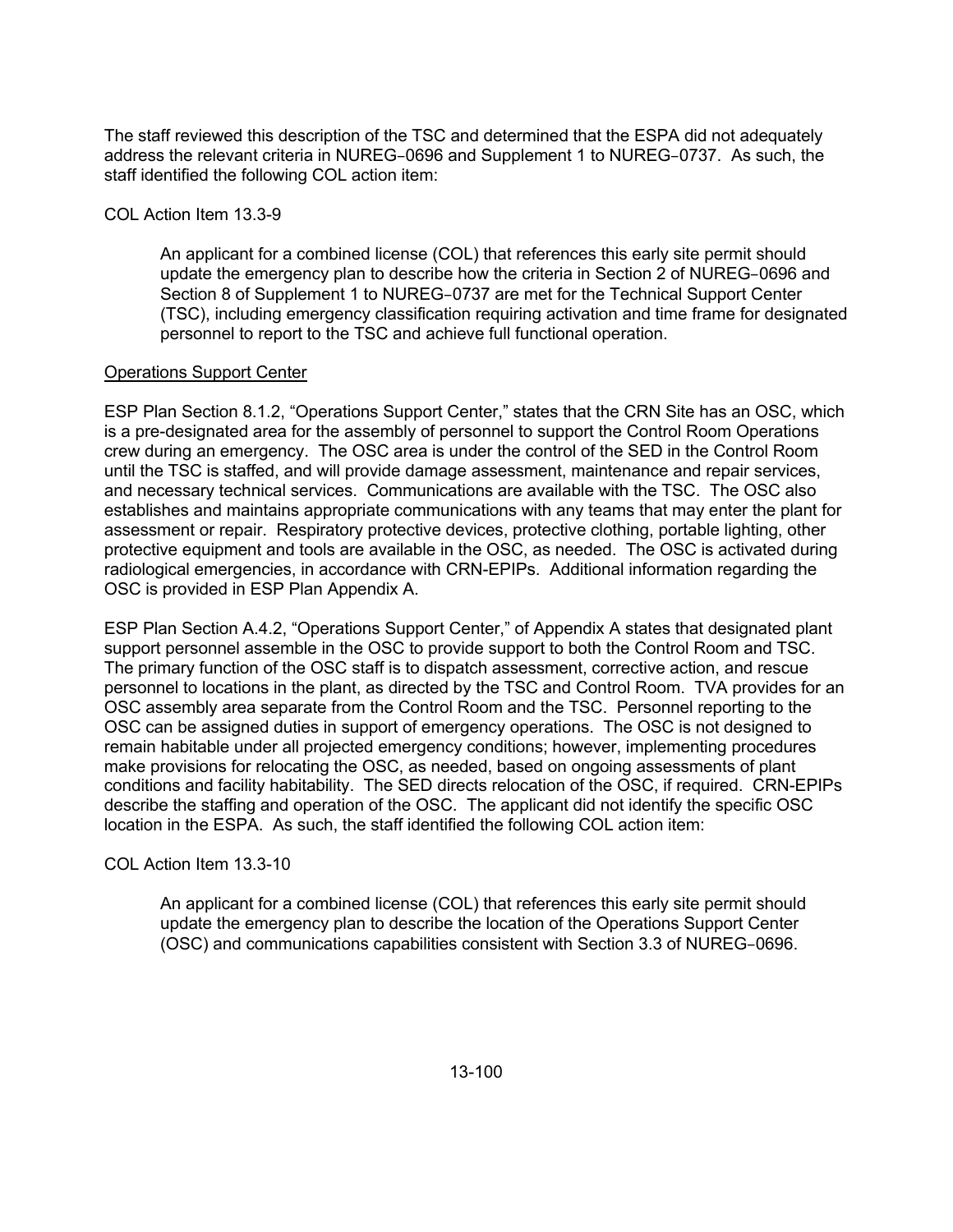#### Local Recovery Center

ESP Plan Section 8.1.3, "Local Recovery Center," states that the CRN Site has a Local Recovery Center (LRC), which is a pre-designated facility dedicated for use by offsite TVA and NRC personnel that may be assigned to the CRN Site for recovery operations. The NRC has the capability to communicate offsite, and the LRC may be used by the NRC during the event as an area near the site for assessment and assistance. Personnel in the LRC have access to necessary drawings and documents, including meteorological information. The LRC may serve as an alternate emergency response facility, as needed, and during an emergency may be used as a staging location for personnel prior to dispatch to the CRN Site.

ESP Plan Appendix A, Section A.4.8, "Local Recovery Center," of Appendix A states that the LRC may be used by the NRC during an emergency event as an area near the site for assessment and assistance, and has the capability to communicate offsite. In addition, personnel in the LRC have access to necessary drawings, manuals, procedures and documents. Meteorological information and dose rate calculations are available in the LRC. The LRC has telephone communications capabilities to enable personnel to communicate with the CECC and the CRN Site TSC. The LRC is able to send and receive data, and document production/ reproduction equipment is available. The location, function, and capabilities of the LRC [will be] addressed in the CRN Site COLA. Consistent with the applicant's stated intention for the LRC, the staff identified the following COL action item:

COL Action Item 13.3-11

An applicant for a combined license (COL) that references this early site permit should update the emergency plan to describe the location, function, and capabilities of the Local Recovery Center (LRC). In addition, the applicant should describe how the LRC meets the applicable requirements in Sections IV.E.8.b and IV.E.8.d of Appendix E to 10 CFR Part 50, and the criteria in Sections IV.D and IV.I of NSIR/DPR-ISG-01.

# Central Emergency Control Center

ESP Plan Section 8.2, "Central Emergency Control Center," states that the purpose of the CECC and associated CECC staff is to provide the facilities and manpower for evaluating, coordinating, and directing the overall activities involved in coping with a radiological emergency. The specific response time for staffing the CECC will be determined as a result of evaluating the specific accident sequences and included in the COLA. ESP Plan Section 3.3 states that activation for the CECC is accomplished within a prescribed time following declaration of an Alert or higher emergency classification at the CRN Site, depending upon time of day, weather conditions, or immediate availability of personnel. The prescribed activation time for the CECC for an event at the CRN Site will be addressed in a COLA. (Emergency notification and activation of the emergency organization is addressed in ESP Plan Section 5.0, and discussed in Section 13.3.4.5.5 of this report.)

ESP Plan 5A, Section 8.2 states that during an emergency, the CECC Director and staff will review the response to the emergency by TVA to ensure an effective response. Additionally, the CECC Director and staff ensure that appropriate information is communicated to governmental officials.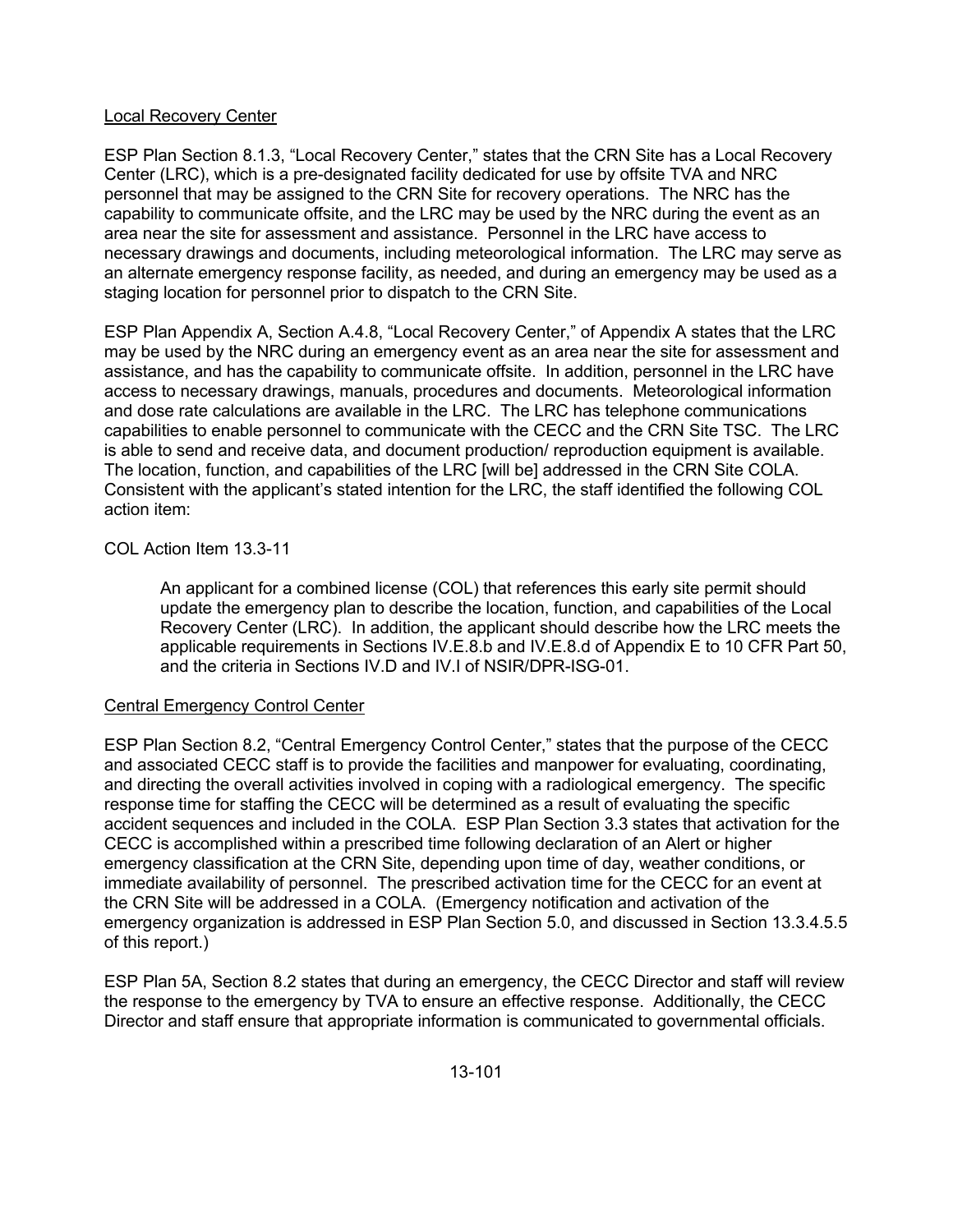In contrast, ESP Plan 5B, Section 8.2 states that the CECC Director and staff will review the response to the emergency by TVA and the appropriate State agencies to ensure that an effective and cooperative effort is being made, and that the CECC Director is responsible for providing PARs to the appropriate State officials.

ESP Plan Section 8.2 states that the CECC staff coordinates with other TVA emergency response facilities to ensure an effective TVA effort in response to an emergency situation. The CECC staff also provides an accurate description of the emergency situation for TVA management and public information. In addition, the CECC coordinates with offsite Federal agencies, such as NRC and DOE, to ensure availability of additional outside resources to TVA.

The CECC is located in the northeast corner of the sixth floor of Lookout Place in the TVA COC in Chattanooga, TN. It is designed to house the CECC Director and staff during an emergency situation. Included in the CECC are areas for the plant systems assessment, radiological assessment, and public information staff. A floor plan for the CECC is provided in ESP Plan Figure 8-1, "Central Emergency Control Center," and access control is provided by security personnel. The CECC is designed to serve as the central point for information collection, assessment, and transfer during an emergency. The CECC is provided with direct communication links with State emergency response centers, other TVA EROs, other TVA nuclear plant sites, the JIC, and offsite Federal and State organizations.

The CECC is activated during radiological emergencies, in accordance with CRN-EPIPs. The degree of activation varies, depending upon the emergency classification. (ESP Plan Section 9.2.1 lists CECC-EPIP-1, "Central Emergency Control Center Operations," CECC-EPIP-11, "Security of Offsite Emergency Response Facilities," and CECC-EPIP-12, "Operational Readiness Check of the CECC and the Field Coordination Centers for SQN, BFN, WBN & CRN and Joint Information Centers (JIC).") ESP Plan Attachment 1, "Justification for the Central Emergency Control Center," provides additional description of, and justification for, the location of the CECC.

ESP Plan Attachment 1 states that the CECC is used as the EOF for the CRN Site. The CECC serves as the EOF for the other TVA nuclear plants (i.e., Browns Ferry Nuclear Plant (BFN), Sequoyah Nuclear Plant (SQN), and Watts Bar Nuclear Plant (WBN)).<sup>24</sup> The CECC is located approximately 78 air mi from the CRN Site (i.e., more than 20 mi from the CRN Site TSC),  $25$  as is the case for BFN, SQN, and WBN, but does not alter the functions of the EOF, as described in

**<sup>.</sup>** <sup>24</sup> See NRC's January 21, 1981, Memorandum from S. J. Chilk (Secretary) to W. J. Dircks (Executive Director for Operations), entitled "Action Plan III.A.1.2 – EOF" (COMJA-80-37) (ADAMS Accession Nos. ML110340232 and ML110340241 (package)), and NRC's March 18, 1981, letter from D. G. Eisenhut (Director, Division of Licensing, Office of Nuclear Reactor Regulation) to H. G. Parris (TVA Manager of Power) (ADAMS Accession No. ML110340233), which address the acceptability of the TVA arrangement for a centralized EOF, and the near-site EOF for each reactor site.

<sup>&</sup>lt;sup>25</sup> In NUREG-0696, Table 2, "Relation of EOF Location to Habitability Criteria," an EOF location beyond 20 mi of the TSC requires specific NRC Commission approval. Pursuant to SRM to SECY-96-0170, the criteria in Table 2 were modified to change the EOF distance requirement for Commission approval from 20 mi to 25 mi from the TSC. This change is reflected in Section IV.E.8.b of Appendix E, which was added by the November 23, 2011, Final Rule, "Enhancements to Emergency Preparedness Regulations" (76 FR 72560), and addressed in the associated Interim Staff Guidance NSIR/DPR-ISG-01, Section IV.I, "Emergency Operations Facility – Performance-Based Approach."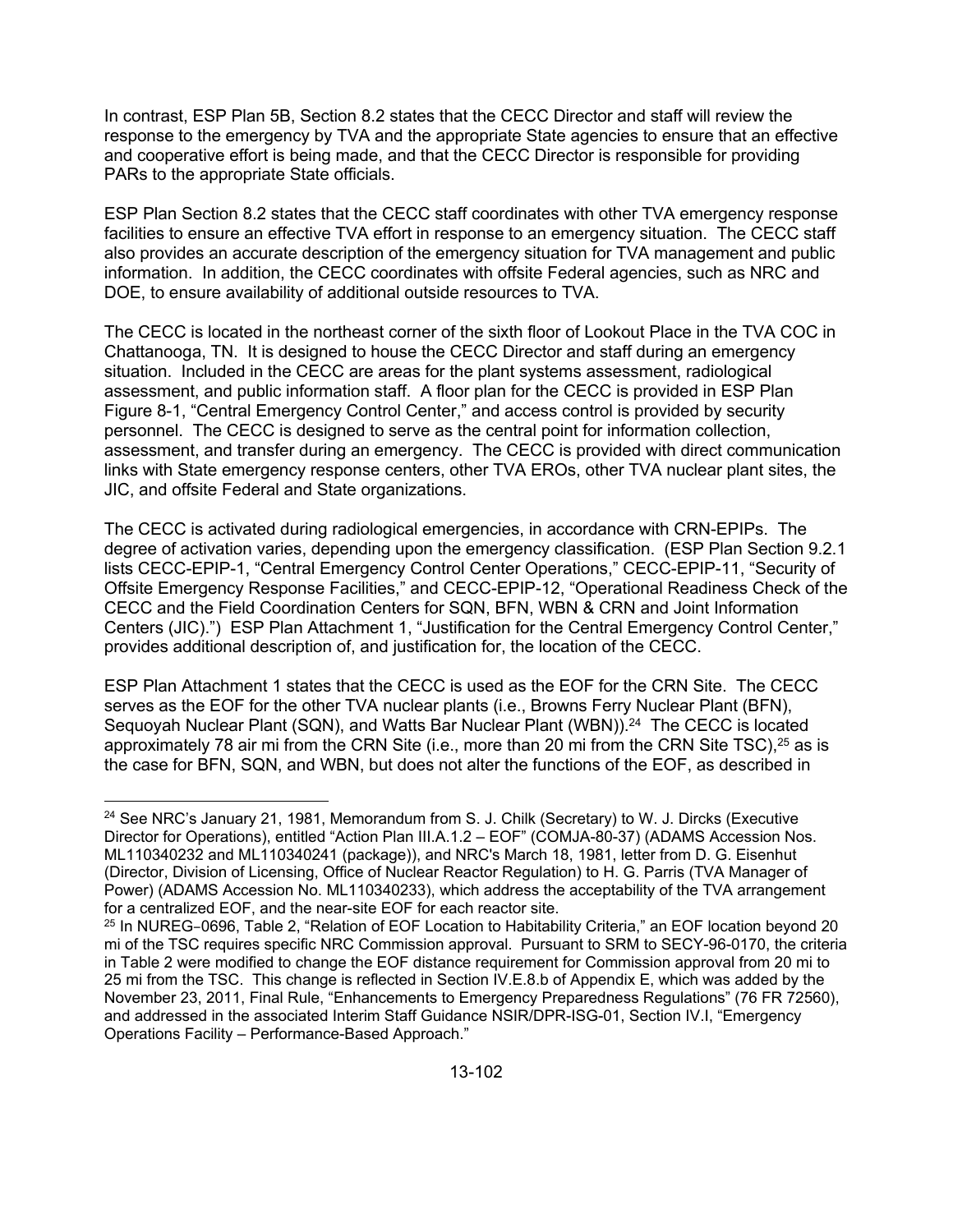#### NUREG–0696.

**.** 

Section IV.E.8.b of Appendix E to 10 CFR Part 50 states that an EOF may serve more than one nuclear power reactor site. In addition, if a licensee desires to locate an EOF more than 25 mi from a nuclear power site, provisions must be made for locating NRC and offsite responders closer to the site so that NRC and offsite responders can interact face-to-face with emergency response personnel entering and leaving the site. Section IV.E.8.b lists the following requirements for this near-site facility, as addressed in Section IV.I of the associated guidance in NSIR/DPR-ISG-01.<sup>26</sup>

- Space for members of an NRC site team and Federal, State, and local responders;
- Additional space for conducting briefings with emergency response personnel;
- Communication with other licensee and off-site emergency response facilities;
- Access to plant data and radiological information; and
- Access to copying equipment and office supplies.

In ESP Plan Section 8.1.3 and Section A.4.8 of Appendix A, the applicant identified the LRC (discussed above) as the near-site facility, and described how its capabilities meet the requirements of Section IV.E.8.b of Appendix E. ESP Plan Attachment 1 further states that the use of the CECC as the EOF for the CRN Site allows TVA to continue to operate a standardized program for corporate management and response to radiological emergencies at TVA nuclear facilities. The effectiveness of CECC operations has been demonstrated during numerous drills and exercises. Communications systems, data links, and staffing have been incorporated and tested. Using the CECC for the CRN Site also allows TVA to apply its corporate emergency response structure and experience to the CRN Site emergency plan.

In addition, ESP Plan Attachment 1 states that TVA has discussed this concept with TEMA. TEMA is familiar with the CECC because the facility is used for responding to radiological emergencies at SQN and WBN. Through the letter referenced in SSAR Section 13.3 of the CRN ESPA, TEMA confirms their support of the TVA emergency response program, including the use of the CECC in Chattanooga, TN. (Contacts and arrangements with offsite agencies and organizations, including TEMA, are discussed in Section 13.3.4.2 of this report.)

TVA also included in ESP Plan Attachment 1 an evaluation of the CECC against the criteria provided in NUREG–0696, which addresses the guidance associated with an EOF (described below). TVA concluded that the CECC meets the functional and design criteria provided in NUREG–0696 for an EOF, with the exception that it is located more than 20 mi from the CRN Site. ESP Plan Attachment 1 describes the TVA approach to assuring that these functional and design criteria are met and maintained. The consolidation of TVA corporate emergency response functions into a centralized facility provides a timely and effective response to a radiological emergency at the CRN Site.

<sup>&</sup>lt;sup>26</sup> In SECY-17-0050, "Duke Energy Proposal to Further Consolidate Duke Corporate Emergency Operations Facility" (April 14, 2017), the staff reviewed the concept of a consolidated or common EOF, which supports multiple nuclear power reactor sites and is located beyond 25 mi from the nuclear power reactor site (ADAMS Accession Nos. ML16363A439, ML16363A442, and ML17067A502). The staff consideration of such requests is conducted on a case-by-case basis, with a focus on the adequacy of the consolidated EOF to support a declared emergency event at multiple sites.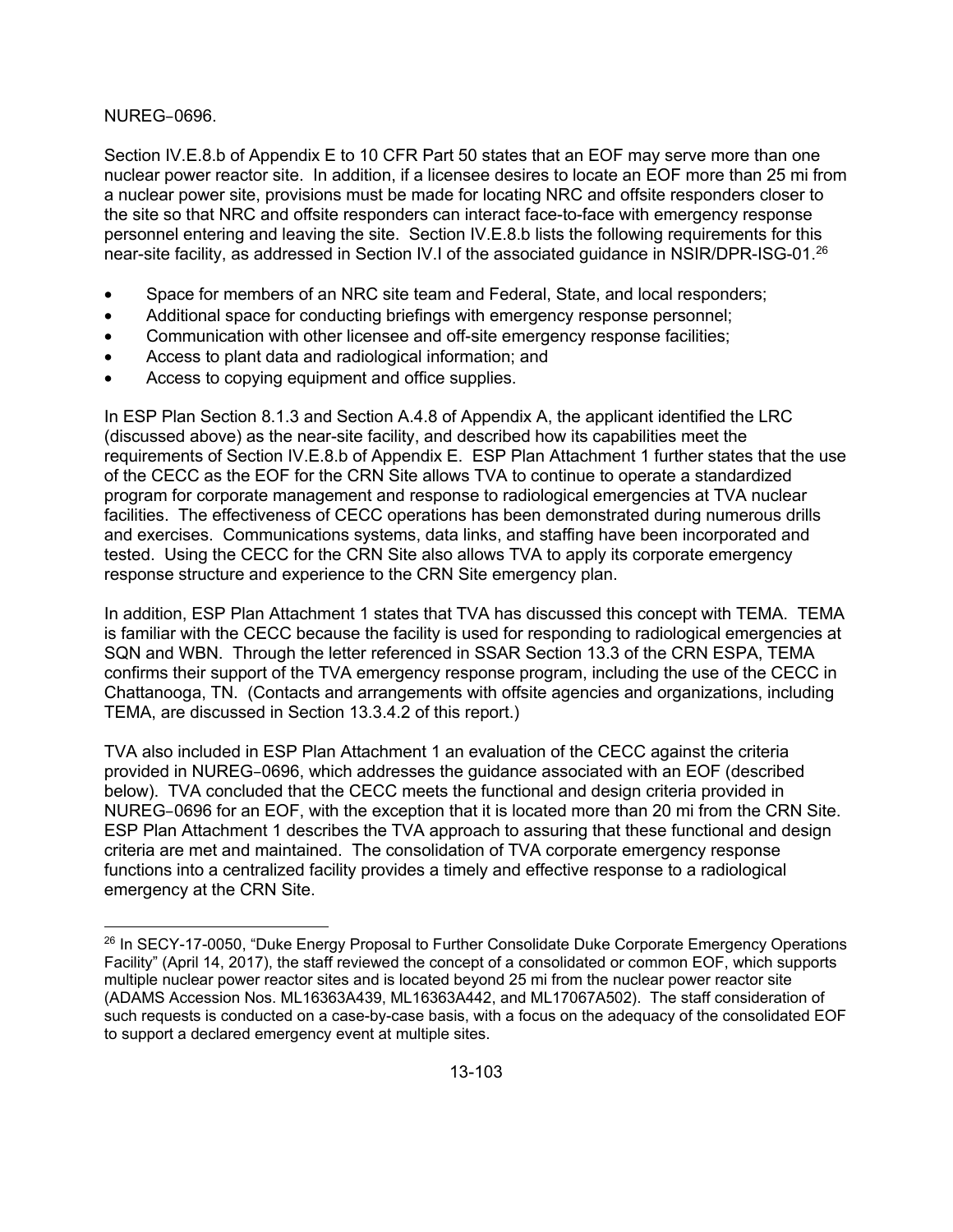• Evaluation Against NUREG–0696 – The CECC is designed to provide for the effective and timely performance associated with management of overall licensee emergency response, and coordination of radiological and environmental assessment. The primary roles of the CECC is to relieve the plant staff of the functions of keeping the Federal, State, and county EROs informed, for directing dose assessment and field monitoring, for managing the informational needs of the media, interested industry groups, and elected officials, and for supporting the emergency assessment needs of the TSC staff. The NRC will have access to plant data through the CECC computer system and ERDS. The NRC also has telephones on the Emergency Telecommunications System (ETS) in Chattanooga, TN.

Equipment exists in the CECC for the acquisition, display, and evaluation of radiological meteorological, and plant system data. Because a similar set of data currently used for BFN, SQN, and WBN are required for the CRN Site, the plant and effluent data would be provided on as timely a basis at the CECC as it would be at a near-site location. Normal industrial security is already provided for the CECC, and processes are already established to upgrade the security of the facility during an activation.

- Location, Structure, and Habitability The CECC is located in the northeast corner of the sixth floor of Lookout Place in the TVA COC in Chattanooga, TN. The CECC has proven to be an effective facility for implementation of the TVA nuclear station emergency plans. The CECC is used for existing TVA nuclear plants at the BFN, SQN, and WBN sites. The facility is more than 10 mi from any of the TVA nuclear stations; therefore, there are no specific habitability criteria.
- Staffing and Training Incorporation of CRN emergency response functions into the CECC will not adversely affect the ability of TVA to staff the CECC in a timely manner. The CECC is staffed with experienced personnel from the TVA COC and personnel from one or more TVA nuclear plants. The CECC staff has demonstrated their ability to staff the CEC within required time-frames following emergency declaration during previous staff augmentation drills. The CECC staff includes personnel to manage overall licensee emergency response, and coordinate radiological and environmental assessment.
- Size The CECC size has proven to be adequate during drills and exercises for the existing TVA nuclear facilities. In addition, the NRC has workspace co-located with the decision makers, radiological assessment, and emergency assessment personnel.
- Radiological Monitoring The CECC is beyond 10 mi from any nuclear stations, and therefore does not require radiological monitoring equipment.
- Communications The communications systems available in the CECC consist of central office trunks, tie-lines, digital services, privately-owned/maintained microwave systems, NRC ETS phones, and EP radio system. The emergency communications systems at the CECC are designed to provide a reliable, timely flow of information between the parties having an emergency response role. The single facility results in commonality of communications and interface with offsite officials and liaisons. The EP telephone system continues to be the primary means of communicating changes in event classification. This system operates on a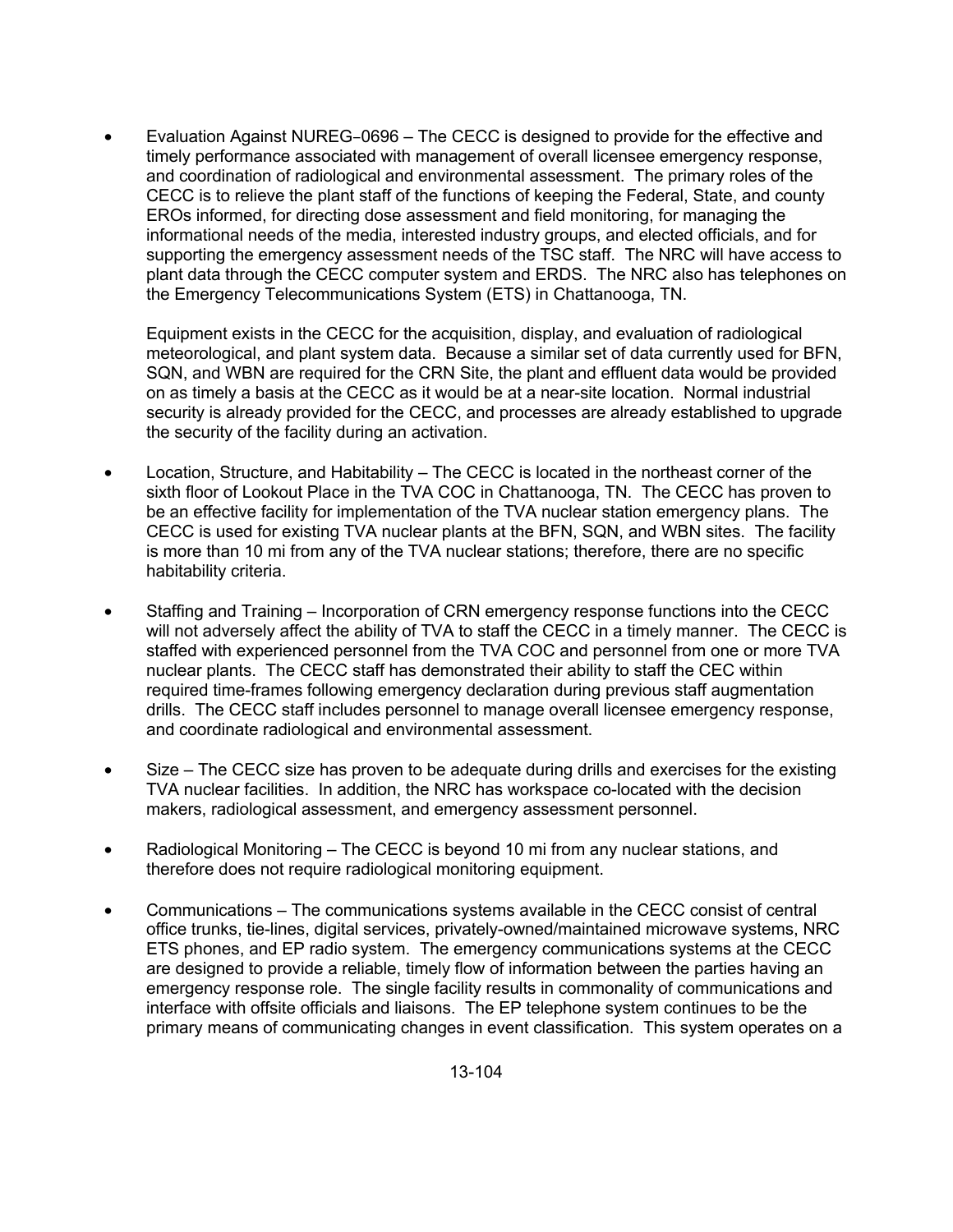combination of the TVA telecommunications network and leased circuits.

The offsite communications network is used to communicate with Federal, State, and other supporting agencies. Access to these agencies is provided through several redundant, diverse routes. This diversity provides offsite routing through more than one type of facility. These facilities include, but are not limited to, commercial facilities such as central office trunks, tie-lines and digital services, plus privately owned and maintained microwave and fiber-optic systems. The offsite telecommunications network is designed to facilitate traffic in the most fail-safe manner to the EROs.

The ENS and HPN (NRC FTS 2000 System) communication systems provide communications from each site TSC, Control Room, and the CECC to the NRC Headquarters and regional offices. These telephones are tested on a periodic basis, consistent with the CRN Site emergency plan. The EP radio system is a VHF mobile radio system which provides redundant radio coverage of the PEP EPZ, and provides radiological monitoring vehicles with mobile communications to other vehicle(s) and to the following locations: Radiological Control, TSC, Control Room at each TVA plant, and the CECC.

• Instrumentation, Data System Equipment, and Power Supplies – Various plant parameters are available to the CECC staff via a connection through the TVA CECC computer network. Data available at the CECC provides a snapshot of data from each unit's integrated set of plant data. These plant parameters are sufficient to perform emergency assessment and evaluate the potential environmental consequences of an emergency at the CRN Site. Detailed discussion on CRN Site plant-specific parameters are described in the emergency plan. The computers in the dose assessment area are capable of running the dose projection computer programs and accessing plant status data.

Hourly and 15-minute average meteorological data from the plant Environmental Data Station are available to the CECC, TSC, State, and LRC. The CECC computer system provides access to up to the most recent 168 hours of this data. A meteorologist in the CECC provides meteorological information to the CECC staff, in support of offsite dose projections.

The CECC draws its primary power from commercial power. A loss of commercial power should not impact any of the voice or data communications equipment located in the CECC. Common TVA telecommunications infrastructure that supports CECC functions, including, but not limited to fiber optic transmission equipment, telephone switching equipment, and data network routers, is configured to operate from at least one (and usually multiple) backup power sources in the event of a loss of commercial power. These backup sources include generator, dc battery, and UPS systems.

- Technical Data and Data Systems As discussed in the previous section, a variety of plant parameters are provided over the TVA communications network to the CECC.
- Reports Availability and Management Hard copies of key reference materials for the CRN Site are maintained in the CECC. In addition, station design documentation, plant drawings, procedures, etc. are available via Local Area Network connection from the Business Support Library. Information available at the CECC for the CRN Site includes plant technical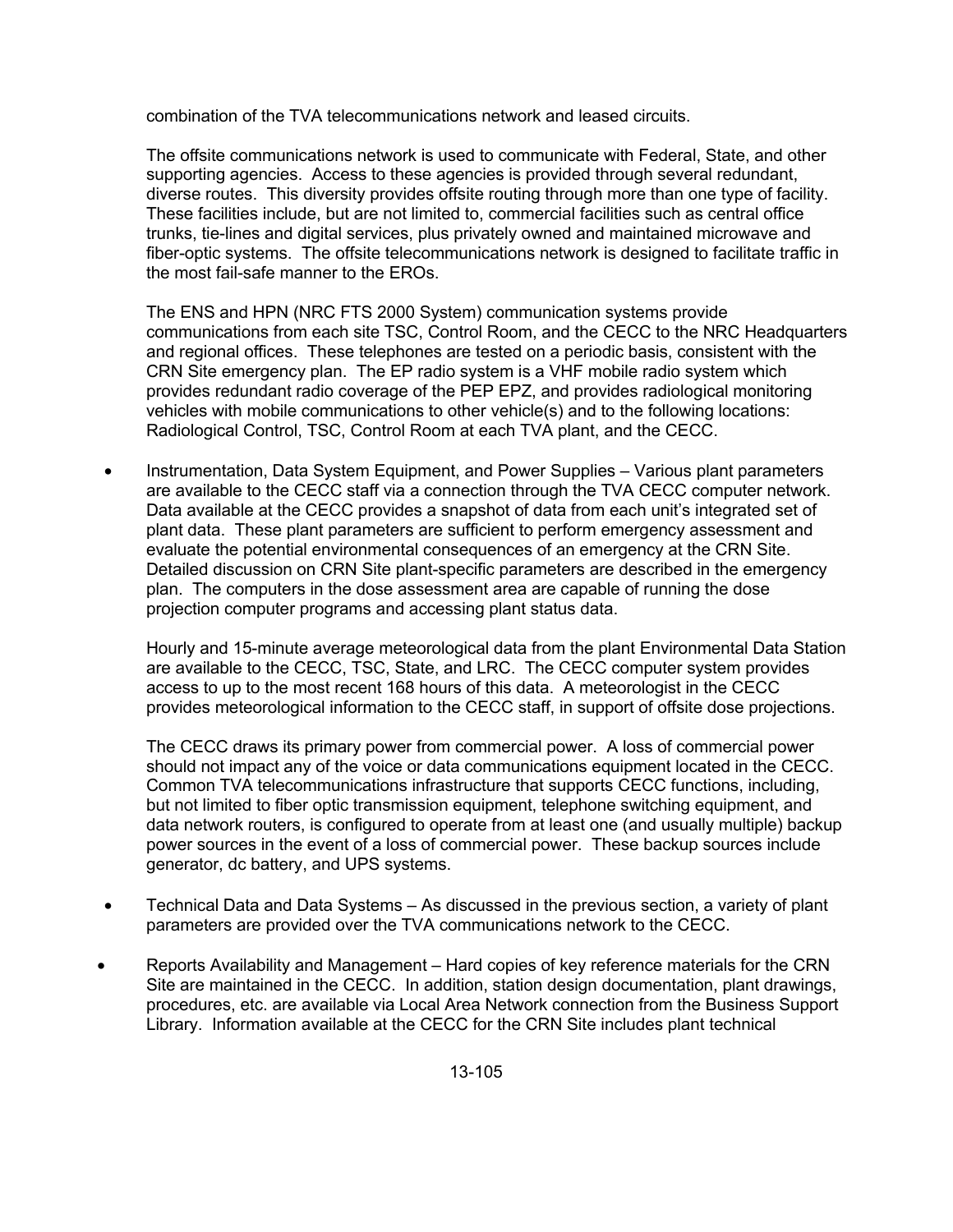specifications, plant and emergency operating procedures, final safety analysis report, and up-to-date licensee, State, and local emergency response plans.

The staff reviewed the applicant's description of the CECC against the EOF guidance in NUREG-0696 and Supplement 1 to NUREG–0737, as supplemented by NSIR/DPR-ISG-01, and determined that the application does not adequately describe CECC size, or identify the specific technical data systems and plant parameters that are available in the CECC. In addition, the applicant did not address the capability of the CECC to support response to events occurring simultaneously at the CRN Site, and at one or more of TVA's other nuclear power reactor sites that are also served by the CECC.<sup>27</sup> Finally, the applicant did not address the need for prior Commission approval to locate an EOF (i.e., the CECC) beyond 25 mi of the CRN Site. As such, the staff identified the following COL action item to address these issues (in some cases supplementing the CECC description in the ESPA); including the CECC activation time, and response time for staffing the CECC (identified above):

# COL Action Item 13.3-12

An applicant for a combined license (COL) that references this early site permit should update the emergency plan to describe the capability of the Central Emergency Control Center (CECC) to support response to events occurring simultaneously at the CRN Site and at one or more of the other Tennessee Valley Authority nuclear power reactor sites that are served by the CECC. The CECC description should address, as a minimum, the following considerations, consistent with the applicable regulations and guidance, and based on the selected SMR technology:

- a) The facility's location and size.
- b) The prescribed activation time for the facility.
- c) Whether the facility would be able to fulfill its intended required emergency response functions.
- d) The anticipated staffing (including response time) and training of licensee emergency response personnel at the facility.
- e) The facility's communication capabilities and data systems.
- f) The availability in the facility of the radiation monitoring system and Safety Parameter Display System (SPDS) plant parameter variables, including those identified in NRC RG 1.97, Revision 4 (or other applicable guidance).
- g) The facility's capacity for accommodating a multi-site event.
- h) Impact on the NRC and/or State and local response organizations.

 $\overline{a}$ <sup>27</sup> *Id.*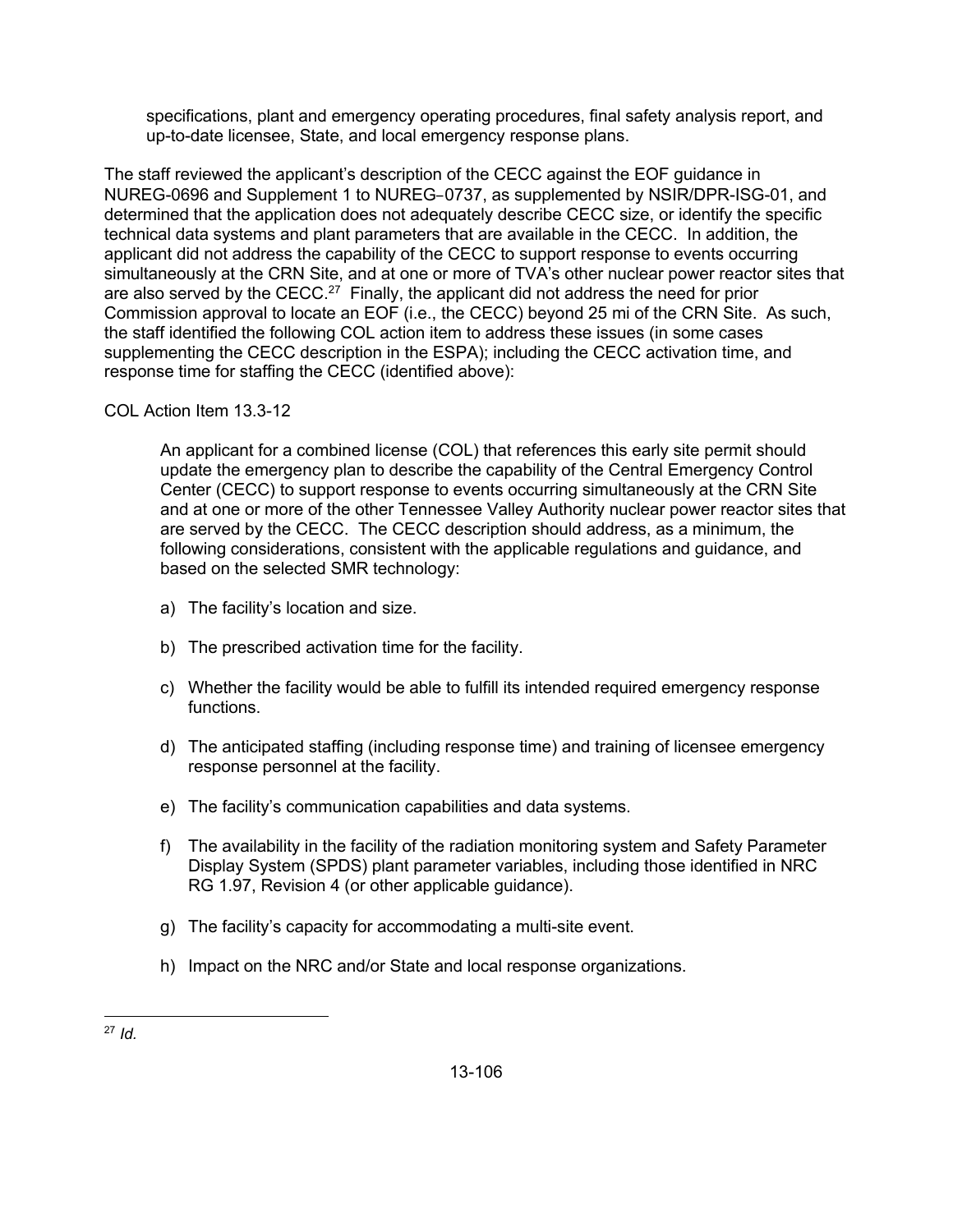## Radiological Monitoring Control Center

ESP Plan Section 8.3, "Radiological Monitoring Control Center," states that the Radiological Monitoring Control Center (RMCC) is located in the TEMA East facility (TEMA East) in Knoxville, TN. ESP Plan 5B, Section 8.3 states that the RMCC is staffed by the TVA Field Coordinator and personnel from the State. In contrast, ESP Plan 5A, Section 8.3 states the following:

If it is deemed necessary by TEMA East for an emergency at the CRN Site, the RMCC will be staffed by the TVA Field Coordinator and personnel from the State in an ad hoc manner, consistent with the CEMP approach. TVA will be co-located in the RMCC, and coordination of TVA and State monitoring teams will be conducted form that point. Finally, environmental monitoring data will be shared between the State and TVA.

ESP Plan Section 8.3 further states that these personnel cooperate in providing direction and control of the monitoring teams. Monitoring teams have maps of the area, and are directed to selected monitoring points or locations to collect data. This data is transmitted to the RMCC and CECC for analysis. Facilities at the RMCC include radio and telephone communications, and necessary desks, tables, and chairs. ESP Plan 5B, Section 8.3 further states that maps of the PEP EPZ and the ingestion exposure pathway EPZ for the CRN Site are located at the RMCC.

#### **Conclusion**

The staff concludes that the information provided in the ESPA is consistent with the guidelines in NUREG–0654, Section II, Planning Standard H. A COL applicant will address COL Action Items 13.3-8, 13.3-9, 13.3-10, 13.3-11 and 13.3-12. Therefore, staff finds the information acceptable and meets the relevant requirements of 10 CFR 50.47(b)(8) and 10 CFR Part 50, Appendix E, Sections IV.E.8, IV.G, and VI.1, insofar as the information describes the essential elements of advanced planning and the provisions made to cope with emergency situations.

## *13.3.4.5.9 Accident Assessment*

As reflected in NUREG–0654, Section II, Planning Standard I, "Accident Assessment," 10 CFR 50.47(b)(9) requires the use of adequate methods, systems, and equipment for assessing and monitoring the actual or potential offsite consequences of a radiological emergency condition. In addition, 10 CFR Part 50, Appendix E, Section IV.A.4 requires the identification of persons within the licensee organization who will be responsible for making offsite dose projections, and a description of how these projections will be made and the results transmitted to State and local authorities, the NRC, and other appropriate governmental entities. In addition, 10 CFR Part 50, Appendix E, Section IV.B requires a description of the means to be used for determining the magnitude of, and for continually assessing the impact of, the release of radioactive materials. In addition, 10 CFR Part 50, Appendix E, Section IV.E.2 requires that adequate provisions shall be made and described for emergency facilities and equipment, including equipment for determining the magnitude of, and for continuously assessing the impact of, the release of radioactive materials to the environment.

In ESP Plan Section 9.0, the applicant described the methods, systems, and equipment available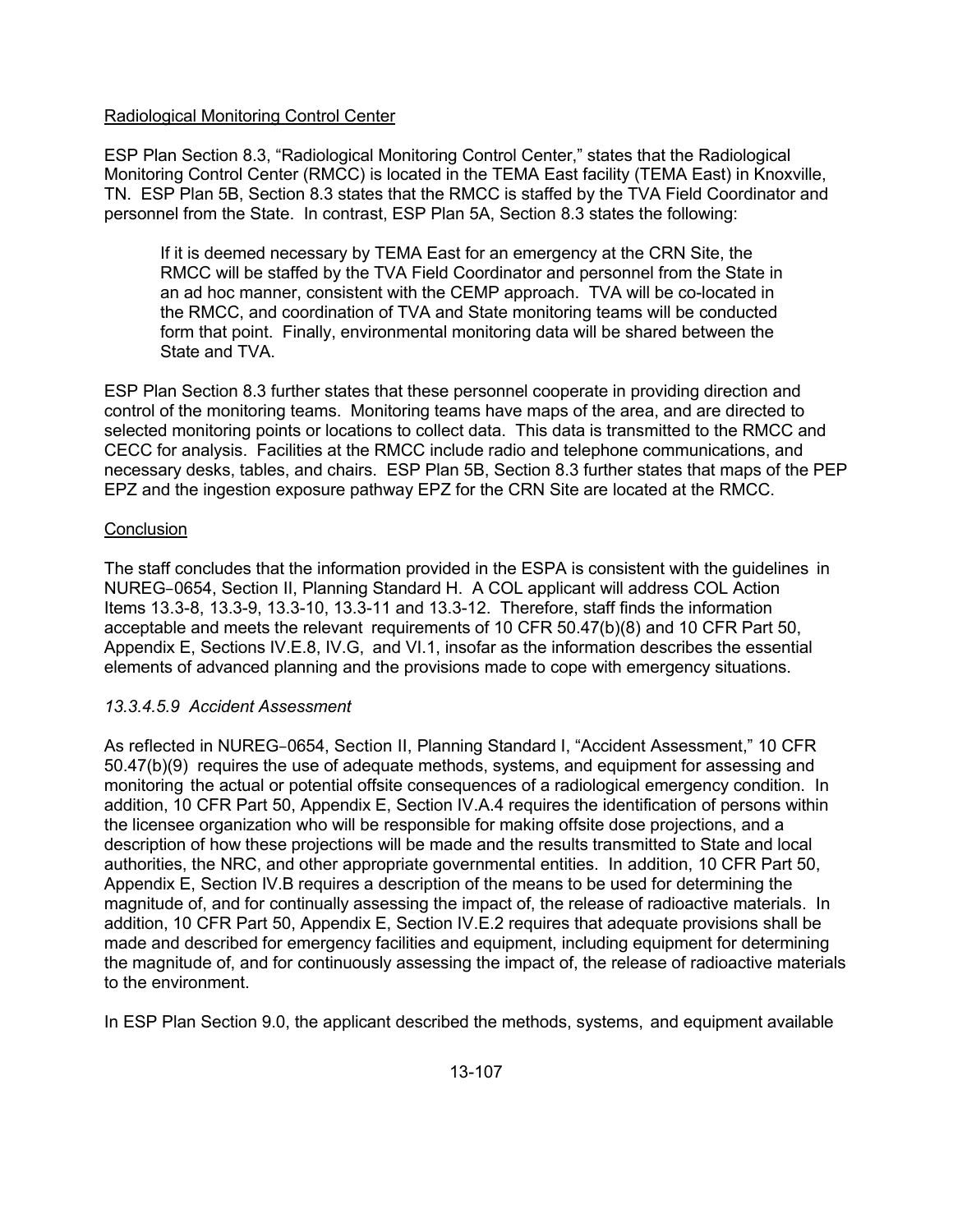for assessing and monitoring the actual or potential consequences of a radiological emergency. The staff reviewed this section, as well as other relevant portions of the application, to determine whether the application conforms to the applicable guidance and complies with the pertinent regulatory requirements. The staff's primary focus was to evaluate the emergency plan against NUREG–0654, Section II, Planning Standard I, which provides the detailed evaluation criteria that the staff should consider to determine whether the emergency plan meets the applicable regulatory requirements in 10 CFR 50.47(b)(9).

ESP Plan Section 9.1, "Onsite," states that in-plant accident assessment actions are carried out by the plant emergency staff in order to properly characterize and classify the emergency, determine the actual or potential radioactivity releases, and determine the effect on plant personnel and (for ESP Plan 5B only) the public. Assessment methodology consists of actions carried out through plant operating procedures, as well as CRN-EPIPs. ESP Plan Section A.8 of Appendix A lists a CRN-EPIP, entitled "Core Damage Assessment." At the onset of an emergency, plant operating procedures (normal, abnormal, and emergency) assist the plant operator and SED in identifying the cause of the emergency, actions necessary to control the emergency, radioactivity release rate (if any), and in-plant radiation levels. The CRN-EPIPs assist the SED in: (1) identifying and reassessing emergency classification; (2) determining the need for plant area evacuation; (3) initiating activation of onsite and (for ESP Plan 5B only) offsite emergency organizations; (4) directing the utilization of needed medical and/or decontamination facilities; (5) implementing predetermined security and access control plans; and (for ESP Plan 5B only) (6) determining the need for offsite protective actions.

Each of the above-mentioned activities is described within the plant operating procedures or CRN-EPIPs, as applicable, for a given situation. The distinct breakdown of assessment actions into operating procedures and implementing procedures is necessary since some assessment actions are necessarily carried out prior to identification or classification of an emergency. The procedures to ensure that emergencies are properly evaluated, timely notifications are made, and assessment and protective actions are performed, are compiled in the CRN-EPIPs. These procedures are summarized by topic in Appendix A, Attachment 1. Under severe emergency conditions, and as required by the plant emergency operating procedures, the onsite emergency organization is responsible for recognition of severe emergency conditions, transition to, and implementation of the Severe Accident Management Guidelines (SAMG).

In ESP Plan Section 9.2, "Offsite," the implementation of protective actions include various differences between ESP Plan 5A (with a site boundary PEP EPZ), and ESP Plan 5B (with a 2-mi PEP EPZ). Specifically, ESP Plan 5A states that TVA maintains the capability to assess the consequences of potential or actual releases of radioactivity offsite, and if determined appropriate by State and local agencies, protective actions for the protection of the public may be implemented using a CEMP (or *all hazards* approach) to EP. In contrast, ESP Plan 5B states the following:

TVA and State agencies are prepared to assess the consequences of potential or actual releases of radioactivity offsite. State and local agencies implement protective actions for the public. Written messages have been prepared which give the public instructions with regard to specific protective actions to be taken by occupants of affected areas. These messages are included in the State Plan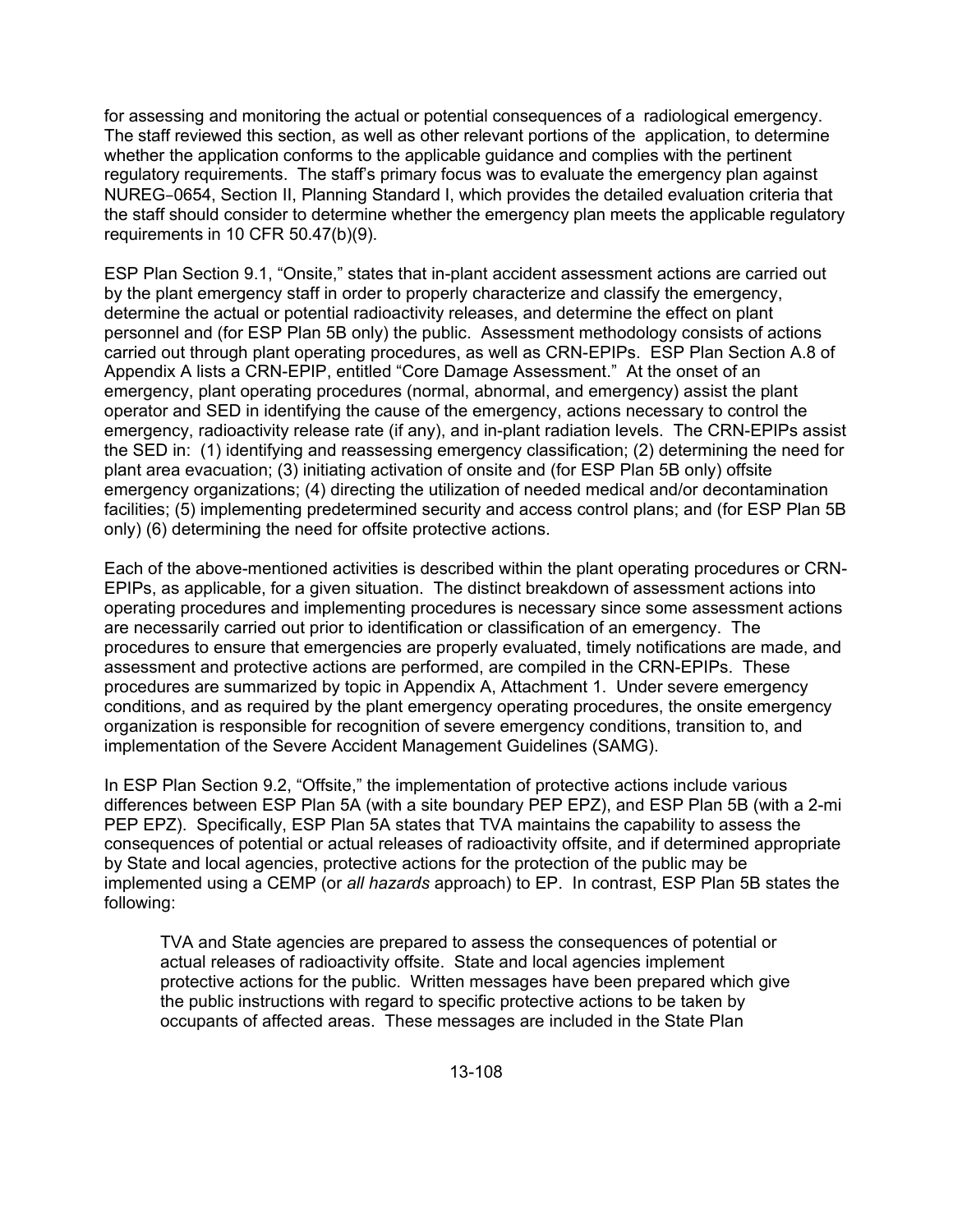### referenced in Appendix A, Attachment 1.

Implementing procedures have been developed for the CECC to ensure that emergencies are properly evaluated, timely notifications are made, and assessment and onsite protective actions are performed. Once an SMR technology is selected, the details on accident progression rates and radiological release pathways will be known, and can then be reflected in a set of EPIPs and dose assessment modeling, similar to the CECC-EPIP list in ESP Plan Section 9.2.1. (See Section 13.3.4.5.16 of this report.) ESP Plan Section 9.2.1 lists the following CECC-EPIPs associated with CECC accident assessment activities that support the CRN Site:

- CECC-EPIP-6, "CECC Plant Assessment Staff Procedure for Alert, Site Area Emergency, and General Emergency,"
- CECC-EPIP-7, "CECC Radiological Assessment Staff Procedure for Alert, Site Area Emergency, and General Emergency,"
- CECC-EPIP-8, "Dose Assessment Staff Activities During Nuclear Plant Radiological Emergencies,"
- CECC-EPIP-9, "Environmental Radiological Monitoring Procedures," and
- CECC-EPIP-15, "EP Field Support Staff Radiological Emergency Procedure."

Pursuant to 10 CFR 50.47(b)(9), and Sections IV.B and IV.E.2 of Appendix E to 10 CFR Part 50, the emergency plan must include a description of the means to be used for determining the magnitude of, and for continually assessing the impact of, the release of radioactive materials to the environment. Such means may include a description of methods, systems, and equipment that identify plant system and effluent parameter values characteristic of a spectrum of off-normal conditions and accidents (see Section II.I, Evaluation Criterion 1, of NUREG-0654).<sup>28</sup> While the specific details may be reflected in a set of EPIPs, the emergency plan must also include an overview description. Consistent with the applicant's intention to identify the details on accident progression rates when an SMR technology is selected, the staff identified the following COL action item to address the description of radiation monitoring and other systems and equipment associated with the chosen SMR technology that support accident assessment activities, as well as specific monitoring and dose-assessment and dose-projection modeling capabilities.

COL Action Item 13.3-13

An applicant for a combined license (COL) that references this early site permit should update the emergency plan to describe the radiation monitoring and other systems and equipment, including potential radiological release points from the plant, associated with

**<sup>.</sup>**  $^{28}$  See also, NUREG-0696, "Functional Criteria for Emergency Response Facilities – Final Report," February 1981; NUREG–0737, Supplement 1, "Clarification of TMI Action Plan Requirements – Requirements for Emergency Response Capability (Generic Letter No. 82-33)," January 1983; and NUREG-0800, Revision 3, "Standard Review Plan for the Review of Safety Analysis Reports for Nuclear Power Plants: LWR Edition," March 2007.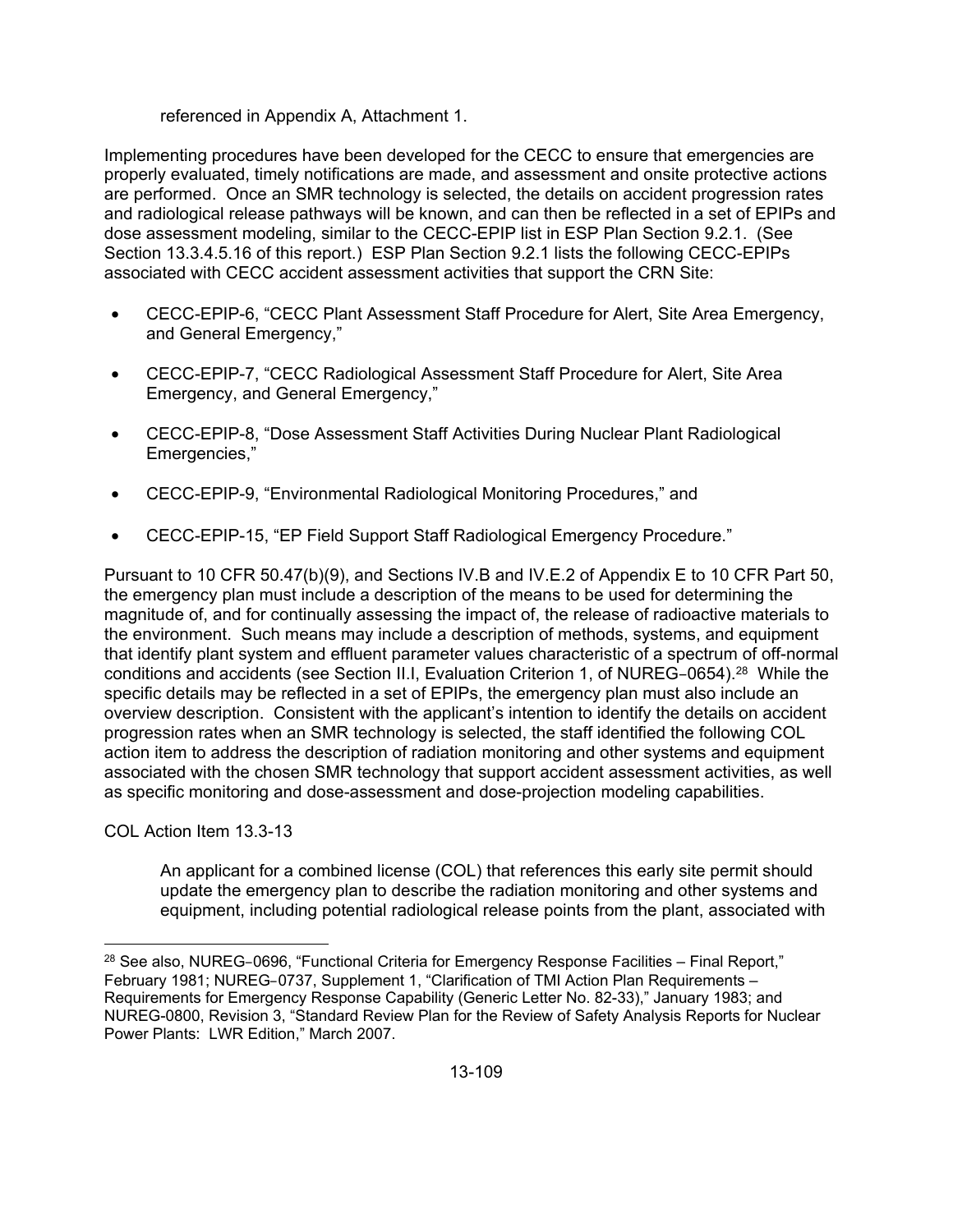the chosen small modular reactor (SMR) technology that support accident assessment activities. The emergency plan should also identify the specific monitoring capability for the radiological parameters identified in NRC Regulatory Guide 1.97, Revision 4, "Criteria for Accident Monitoring Instrumentation for Nuclear Power Plants" (or other applicable guidance), and dose assessment and projection modeling system.

Section 13.3.4.5.8 of this report also discusses the availability of plant parameter and meteorological variables in the TSC.

ESP Plan Section 9.2.2, "Sampling Team," states that TVA has vehicles equipped to monitor the environment for radioactivity. Each vehicle has an air sampler, radiation measurement equipment, a generator, radio, and other assorted equipment. A detailed listing of the minimum required equipment is available in the CECC-EPIPs. These vehicles are dispatched for environmental monitoring at a Site Area Emergency and General Emergency declaration. TVA may deploy these vehicles for an NOUE and Alert declaration, if warranted. One or more vehicles are stationed at the CRN Site. Each sampling team has the capacity to:

- Obtain environmental samples for analysis,
- Make direct radiation readings,
- Collect air samples and analyze them for gross beta-gamma radioactivity over a range of energies, and
- Collect air samples and analyze them for radioiodine in the field, to concentrations as low as 10-7 microcuries/cc (µCi/cc).

CRN-EPIPs describe the composition and activation of sampling teams. (ESP Plan Section A.8 of Appendix A lists a CRN-EPIP entitled "Plume Tracking and Assessment of Radiological Conditions.") For the Site Area Emergency and General Emergency classifications, sampling teams are dispatched from the nearest location. If necessary, TVA can coordinate team transport via helicopter or fixed-wing aircraft. The TSC Radiation Protection Manager or CECC Environs Assessor can request assistance from a neighboring plant for environmental monitoring, if deemed necessary. TVA has aquatic monitoring teams located at Chattanooga, TN, and Knoxville, TN. These teams have boats that can be deployed to obtain samples form the river for subsequent analysis for radioactivity in the laboratories. ESP Plan 5B, Section 9.2.2 includes the following additional description:

State agencies have the responsibility to coordinate and evaluate offsite assessment actions. Environmental monitoring activities are coordinated through the RMCC. State environmental monitoring capabilities and the RMCC operations are referenced in Appendix A, Attachment 1. TVA personnel are co-located in the RMCC, which provides for coordination of TVA and State monitoring teams. TVA and the State share environmental monitoring data.

Additional environmental monitoring assistance is available from the DOE offices at Oak Ridge, Tennessee, or Aiken, South Carolina. The EPA in Montgomery,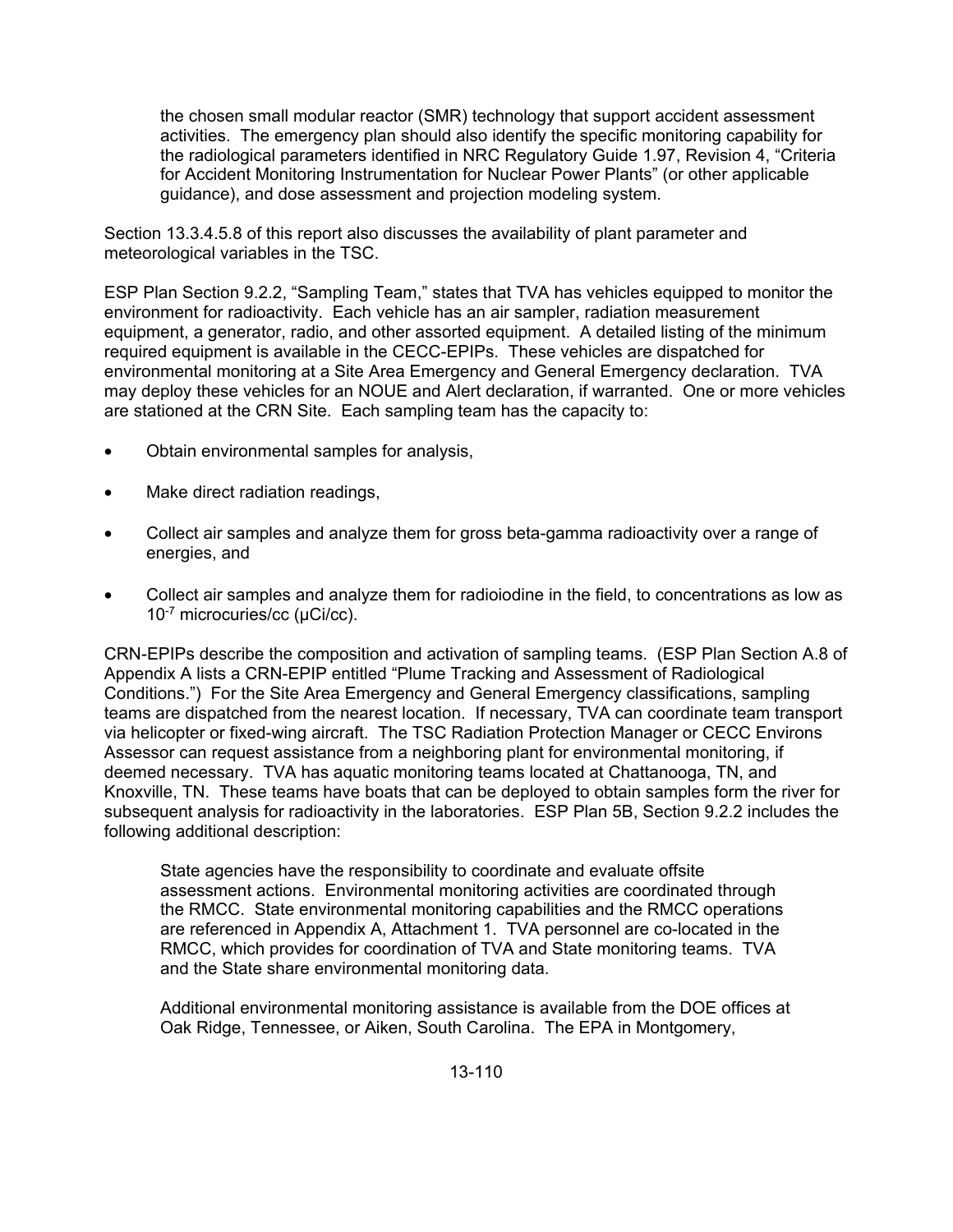Alabama [AL], can also provide assistance. Available support includes environmental monitoring teams and mobile radioanalytical laboratories. The State agencies usually request and coordinate these services.

The RMCC is described in Section 13.3.4.5.8 of this report. ESP Plan Section 9.2.3, "Analyzing Environmental Samples," states that the sampling teams may send samples to the Western Area Radiological Laboratory (WARL) for analysis. The WARL is a TVA laboratory located in Muscle Shoals, AL, and has the capability to perform further quantitative and qualitative analysis (i.e., analyze environmental samples for radioactive content). The WARL is available, as needed, and can be operated 24 hours per day. The WARL can establish a central point for receipt of samples when needed. ESP Plan Section A.8 of Appendix A lists a CRN-EPIP entitled "Obtaining and Analyzing High Activity Samples Under Emergency Conditions."

ESP Plan Section 9.2.4 states that TVA has developed the meteorological program to conform to the intent and guidance of RG 1.23. Wind direction, wind speed, and air temperature are measured at two levels. The temperature difference is used to estimate the Pasquill stability class. Precipitation and dew point temperature are also measured. Hourly and 15-minute average meteorological data from the plant Environmental Data Station are available to the CECC, TSC, State, and LRC. More specific information on the meteorological measurements program can be found in Section 2.3, "Meteorology," of the CRN SSAR (i.e., ESPA Part 2, "Site Safety Analysis Report"). TVA has prepared objective backup procedures to provide estimates for missing or garbled data needed to perform dose calculations, and to determine transport estimates. They incorporate available onsite and offsite data. Each procedure has an accompanying statement of reliability.

In SSAR Section 2.3.3, "Onsite Meteorological Measurements Program," the applicant described the historical meteorological monitoring that has been performed at the CRN Site, the meteorological monitoring program used for the ESPA, and the proposed operational monitoring program. The applicant stated that the primary meteorological facility for the ESPA consisted of a 110-meter tower with wind, temperature, and dew point measurements at the two lowest levels (i.e., 10- and 60-meters); a ground-based instrument for rainfall measurements; and an environmental data station, which housed the data processing and recording equipment. This facility was located approximately 830 meters south-southeast of the expected plant site, and had a base elevation of seven meters below plant grade. The applicant further stated that the primary 110-meter tower used for collecting data for the ESPA has been removed, and that a new tower will be installed to collect data during the CRN Site operational phase. The meteorological program will be implemented during operation of the CRN SMR, consistent with the guidance in NRC RG 1.23. The new tower, and the associated instrumentation, will be designed to meet the requirements of RG 1.23, and meteorological data will be collected and retained for the life of the facility at the CRN Site. Consistent with the applicant's stated intention to install a new meteorological tower and implement a meteorological monitoring program, the NRC staff identified the following COL action item.

COL Action Item 13.3-14

An applicant for a combined license (COL) that references this early site permit should update the emergency plan to describe the new meteorological tower and meteorological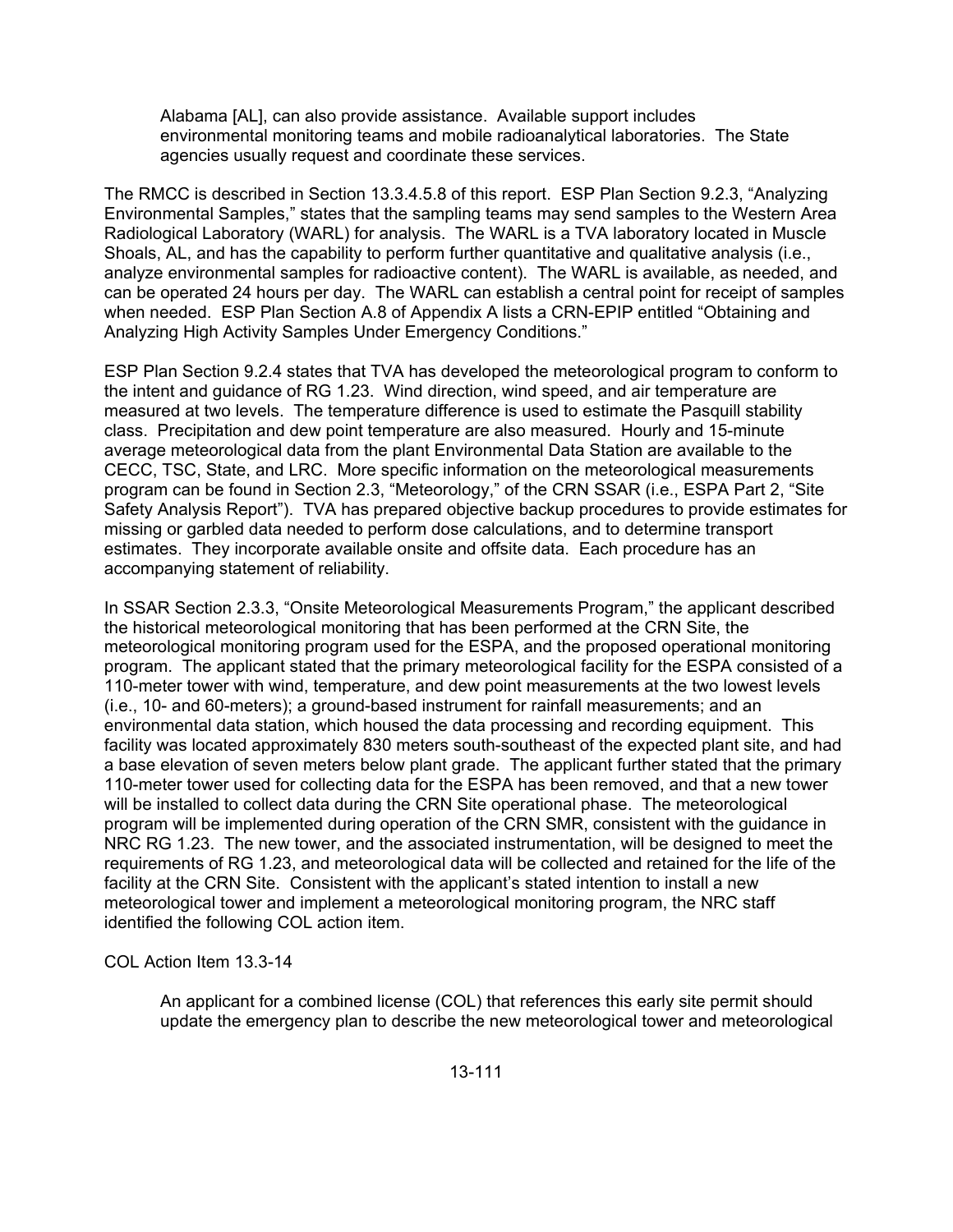monitoring program at the Clinch River Nuclear Site, in accordance with NRC RG 1.23, Revision 1, "Meteorological Monitoring Programs for Nuclear Power Plants." The emergency plan should also describe the specific design, instrumentation, and capabilities to provide required meteorological information in support of the new reactor(s) at the CRN Site.

ESP Plan Section 9.2.4 further states that the CECC Meteorologist has the responsibility for providing meteorological information to CECC staff, and the dose assessors use this information to project doses. ESP Plan 5B, Section 9.2.4.3, "Real Time and Forecast Meteorological Data," adds that the dose assessors project offsite doses, and that plume positions are plotted on a site area map. The meteorological support actions and projection of doses are discussed in detail in CECC-EPIPs. Meteorological support may be provided in the CECC or from a remote location. Access of up to the most recent 168 hours of 15-minute and hourly meteorological data is available to authorized users through the CECC computer. The remote access system gathers data from the CRN Site, performs unit conversion, reformats data, and flags questionable values. ESP Plan Section 9.2.1 lists CECC-EPIP-17, "Central Emergency Control Center Meteorologist Procedures."

ESP Plan Section 9.2.5, "Dose Assessment," states that on-shift dose assessment capability is maintained at the CRN Site, and can be implemented if needed during the initial phase of an emergency until the CECC is activated and assumes the dose assessment function. Doses from emergency-related releases of radioactivity are estimated using a combination of calculations, field measurements, and laboratory analyses of environmental samples. ESP Plan 5A includes the estimation of offsite doses, and further states that "[d]ata on meteorological conditions are used in determining offsite dispersion factors."

ESP Plan Section 9.2.5 continues by stating that using plant operational data, field measurements, and effluent monitor readings, actual or potential releases of radioactivity are analyzed by the plant staff, the Radiological Assessment staff, or the CECC Plant Assessment Team to generate or modify a source term for use in the dose assessment. With this information, the CECC Dose Assessment Team can predict offsite doses through the use of several models and/or methods described in the CECC-EPIPs. These models provide a means of estimating public exposures throughout the emergency and recovery period. Environs measurements are used, to the extent possible, to confirm doses projected by modeling.

A preliminary dose projection is performed following receipt of measured effluent release data (the source term) and meteorological data. The preliminary dose projection is followed up by a more detailed assessment using computerized dose models. Manual dose assessment methods are available for use in the event that the computer is unavailable. Input to the detailed calculations includes measured source terms, projected future releases, near real-time and forecast meteorological data, field measurements of exposure rates and/or airborne radioactivity in the environs around the plant, or a combination thereof. Field measurements are used to estimate doses, and (especially in the case of an unmonitored release) source terms, and to verify doses projected using models. After termination of emergency-related releases to the atmosphere, integrated doses are calculated to assist in recovery/reentry operations. ESP Plan 5B, Section 9.2.5 adds the following description regarding determinations of radiological impact: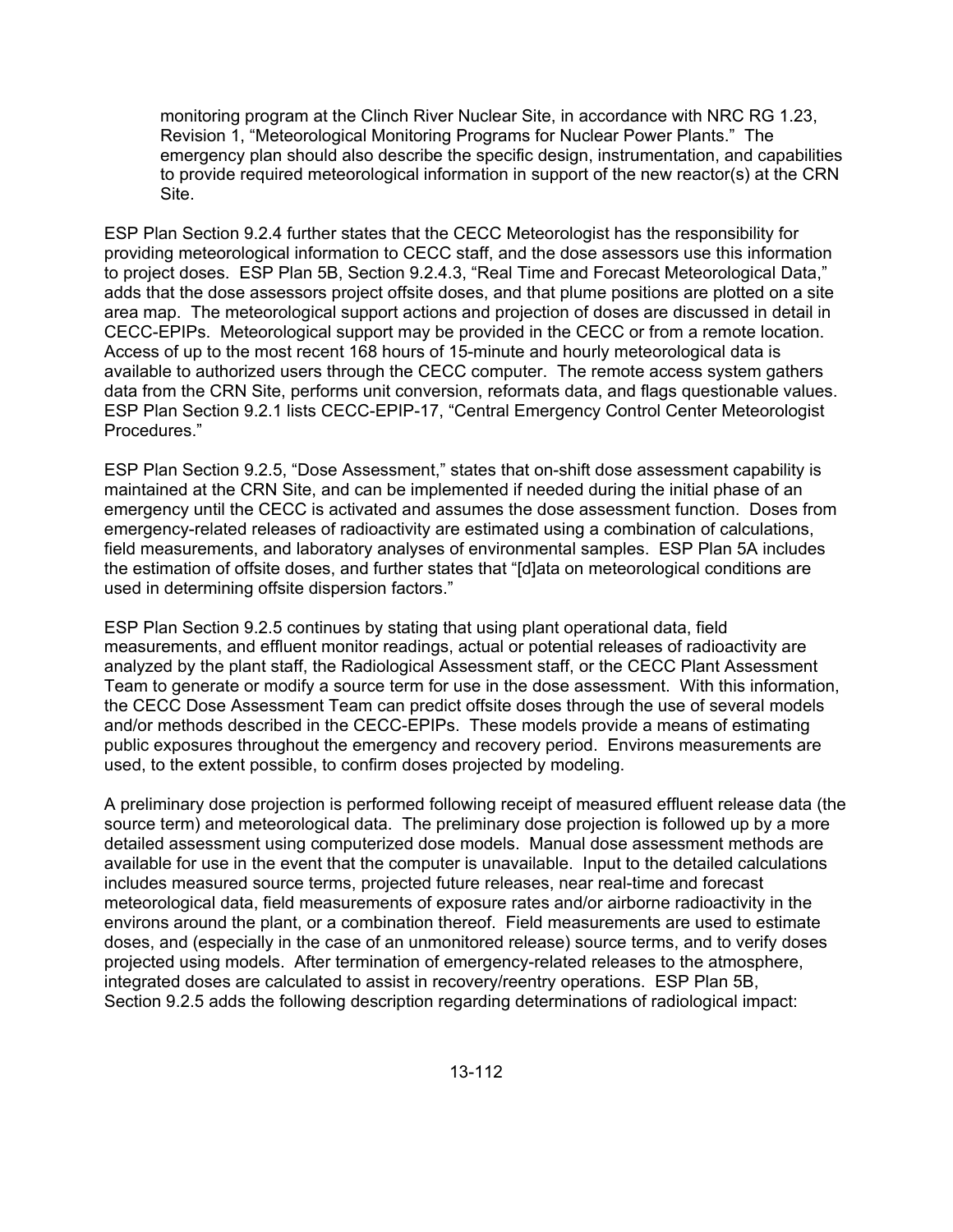A combination of inputs including results from modeling field exposure rate and air concentration measurements and laboratory analyses of soil, vegetation, and water samples are used to assess doses. Recommendations are made regarding evacuation area clearance and reentry based on doses calculated for exposure from ground contamination, inhalation of re-suspended radioactivity, and ingestion of radioactivity in vegetables and milk.

## **Conclusion**

The staff concludes that the information provided in the ESPA is consistent with the guidelines in NUREG–0654, Section II, Planning Standard I. A COL applicant will address COL Action Items 13.3-13 and 13.3-14. Therefore, the staff finds the information acceptable and meets the relevant requirements of 10 CFR 50.47(b)(9) and 10 CFR Part 50, Appendix E, Sections IV.A.4, IV.B, and IV.E.2, insofar as the information describes the essential elements of advanced planning and the provisions made to cope with emergency situations.

## *13.3.4.5.10 Protective Response*

As reflected in NUREG–0654, Section II, Planning Standard J, "Protective Response," 10 CFR 50.47(b)(10) requires that a range of protective actions have been developed for the PEP EPZ for emergency workers and the public. In developing this range of actions, consideration has been given to evacuation, sheltering, and as a supplement to these, the prophylactic use of potassium iodide (KI). ETEs have been developed by applicants and licensees, and licensees shall update the ETEs on a periodic basis. Guidelines for the choice of protective actions during an emergency are developed and in place, and protective actions for the ingestion exposure pathway EPZ appropriate to the locale have been developed. In 10 CFR Part 50, Appendix E, Section IV.I requires the development of a range of protective actions to protect onsite personnel during hostile action to ensure the continued ability of the licensee to safely shut down the reactor and perform the functions of the emergency plan.

In ESP Plan Sections 10.0, "Protective Response," and 11.0, "Radiological Protection," the applicant described the range of protective actions that have been developed for TVA emergency workers and the general public in the PEP EPZ. The staff reviewed this section, as well as other relevant portions of the application, to determine whether the application conforms to the applicable guidance and complies with the pertinent regulatory requirements. The staff's primary focus was to evaluate the emergency plan against NUREG–0654, Section II, Planning Standard J, which provides the detailed evaluation criteria that the staff should consider to determine whether the emergency plan meets the applicable regulatory requirements in 10 CFR 50.47(b)(10).

ESP Plan Section 10.1, "Onsite Protective Actions for Radiological Events," states that in the event of an unplanned significant release of radioactivity or sudden increase in radiation levels, it is the responsibility of the SED to make the decision concerning the necessity for building and area evacuation. In arriving at this decision, the primary consideration is personnel safety. The SED may use various radiation and airborne radioactivity monitors placed throughout the plant, with readout in the Control Room, to assess the extent of the radiological hazards and to determine the extent of evacuation necessary.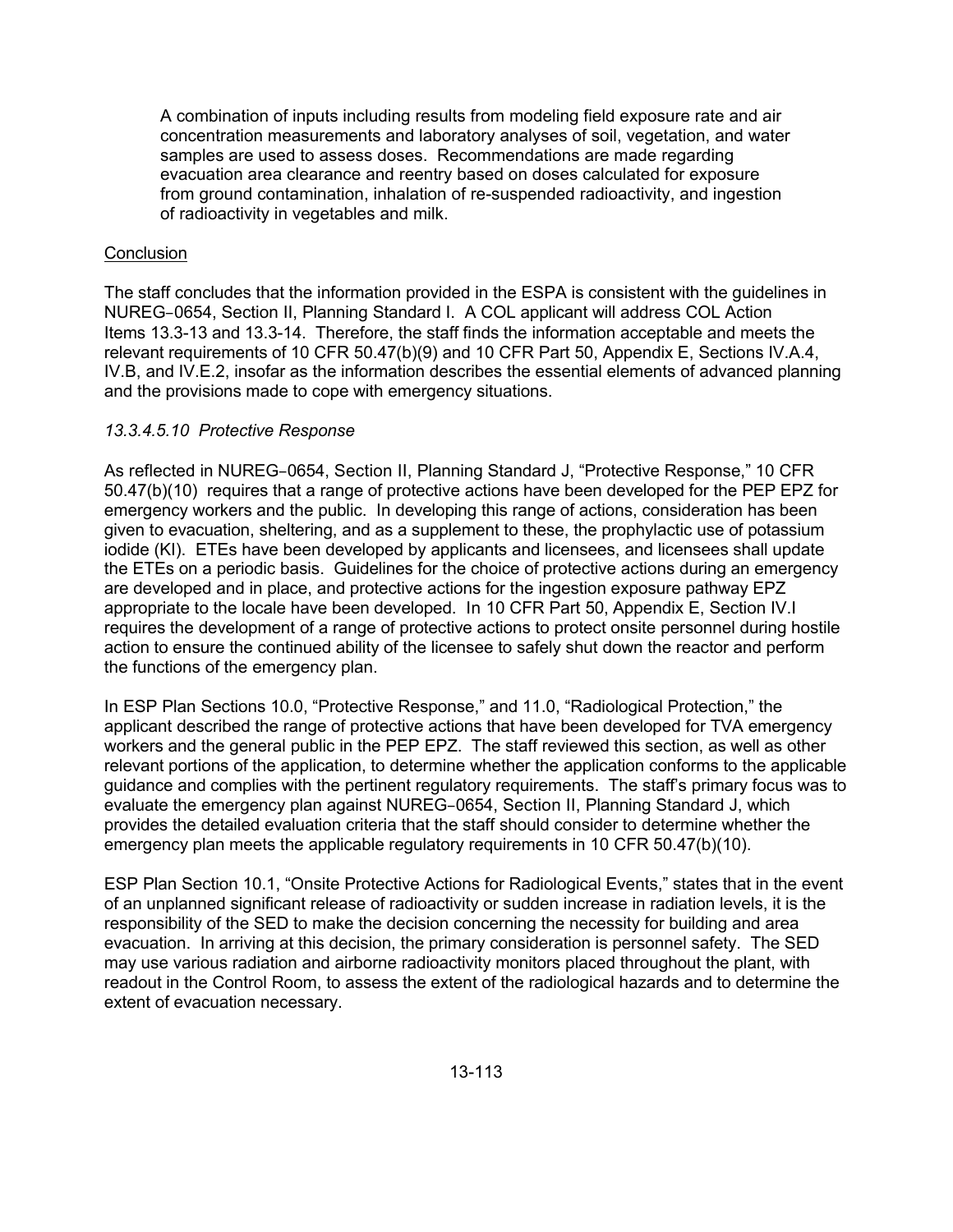ESP Plan Section A.4.7, "Assembly/Accountability Alarm," of Appendix A states that TVA maintains warning signals to alert onsite personnel of hazards and the need for assembly or evacuation. ESP Plan Section 10.1 further states that the assembly/accountability alarm is used to initiate the assembly of site personnel. The public address system is used if only specific areas are to be evacuated. Nuclear Security Services personnel patrol the area between the security boundary described in the Physical Security Plan and the site boundary, and evacuate any nonessential personnel.

Upon hearing the emergency alarm, persons in the plant areas proceed to pre-assigned assembly areas to be accounted for, and await further instructions from the SED. Predetermined assembly areas are identified in approved procedures. The capability exists to determine the number of unaccounted individuals within approximately 30 minutes for persons within the security area, as defined in the Physical Security Plan. If only a particular area is cleared, personnel in that area evacuate to a safe area. An accountability report is provided to the SED from Security. Further details of evacuation procedures are described in CRN-EPIPs. (ESP Plan Section A.8 of Appendix A lists a CRN-EPIP topic, entitled "Onsite Protective Action Recommendations.")

If radiation levels or airborne radioactivity at an assembly point is significantly higher than alternative assemble areas, or the SED deems it necessary, the SED orders relocation to a safe assembly point. Employees are released from this assembly point when the SED determines it is suitable to do so. Procedures require that potentially contaminated people and vehicles pass through a Rad Protection check-point for survey prior to being released. (ESP Plan Section A.8 of Appendix A lists a CRN-EPIP topic entitled "Personnel Monitoring.")

In the event of the evacuation of nonessential site personnel, the SED notifies the CECC Director. If the personnel require transportation and sheltering, the CECC Director coordinates arrangements with the appropriate State agency. If the evacuees require radiological decontamination, they are informed of transportation, sheltering, and decontamination arrangements prior to leaving the plant site. An alternate decontamination facility is specified in a CRN-EPIP. Contaminated personnel are decontaminated to the limits specified in the CRN Site Radiological Control Instructions by methods described in the instructions before being released by TVA. ESP Plan Section A.8 of Appendix A lists a CRN-EPIP topic entitled "Decontamination."

Procedures also specify the actions to be taken by, and the accountability of, personnel having an emergency assignment. Essential plant personnel remaining onsite are protected by plant systems designed to provide a habitable environment. In addition, precautionary measures may include the use of respiratory protective equipment and protective clothing. Personnel doses are controlled in accordance with ESP Plan Section 11.0.

ESP Plan Section 10.2 states that a range of protective actions to protect onsite personnel during a hostile action event are developed to ensure the continued ability to safely shut down the reactor(s) and perform the functions of the emergency plan. This range of protective actions is contained in the CRN Site abnormal procedures, which are classified as security sensitive.

ESP Plan 5A, Section 10.3, "Offsite," states that, if determined appropriate, government officials may utilize a CEMP approach to EP to implement ad hoc protective actions to protect the public. This is addressed in FEMA's Comprehensive Preparedness Guide 101, "Developing and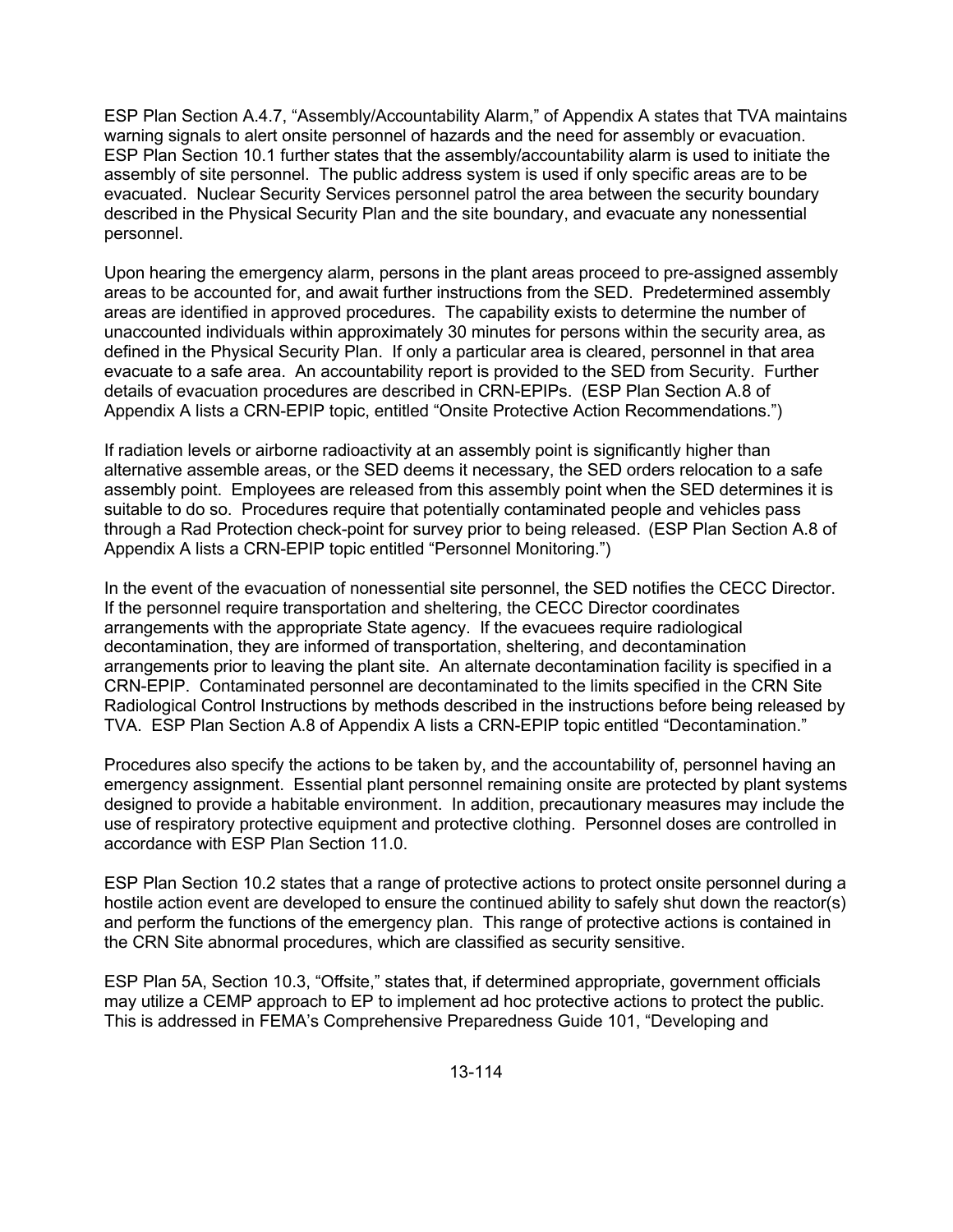Maintaining Emergency Operations Plans" (CPG-101). In contrast, ESP Plan 5B, Section 10.3 states the following:

Should an event be initially classified as a General Emergency, the SED has the responsibility to determine an initial protective action for recommendation to State and local government agencies. CRN-EPIPs provide a logic diagram as a decisional aid to facilitate this recommendation.

After the CECC is staffed, the responsibility for PARs is transferred to the CECC Director. The CECC Plant Assessment Manager provides an assessment of actual and projected plant conditions. The RAM [Radiological Assessment Manager] provides an assessment of actual and/or projected radiological conditions offsite. The RAM also provides a recommendation for a specific protective action. The CECC Director evaluates the recommendation from staff and make[s] a recommendation to the State. The logic diagram for PEP recommendations is provided in the CECC-EPIPs as a decisional aid to facilitate the recommendation.

The State and local agencies are responsible for implementing actions to protect the health and safety of the public offsite. Although TVA may recommend protective actions to these agencies, the State and local governments are responsible for deciding if any actions are needed and what they should be. The CECC will discuss and provide ingestion exposure pathway recommendations (i.e., agricultural) and recommendations for liquid release (i.e., closing of public water supplies) with the State as appropriate.

The decision to implement one or more of the above actions is based upon some or all of the following considerations:

- Projected offsite integrated doses,
- Actual measured dose rates,
- Present and future weather conditions,
- Projected improvement or deterioration of plant conditions,
- State PAGs.
- Levels of airborne radioactivity,
- Levels of waterborne radioactivity,
- Concentrations of radioactivity in items for human consumption, and
- Evacuation time estimate.

In NUREG–0654, Section II, Planning Standard J, Evaluation Criteria II.J.8, II.J.10.a, and II.J.10.b address the need for the emergency plan to contain time estimates for evacuation within the plume exposure EPZ, which include maps showing population distribution around the nuclear facility, evacuation areas and routes, relocation centers, and preselected radiological sampling and monitoring points. The applicant included as part of ESP Plan 5B, a CRN Site ETE Report associated with the 2-mi PEP EPZ, which is discussed in Section 13.3.4.3.17 of this report.

#### **Conclusion**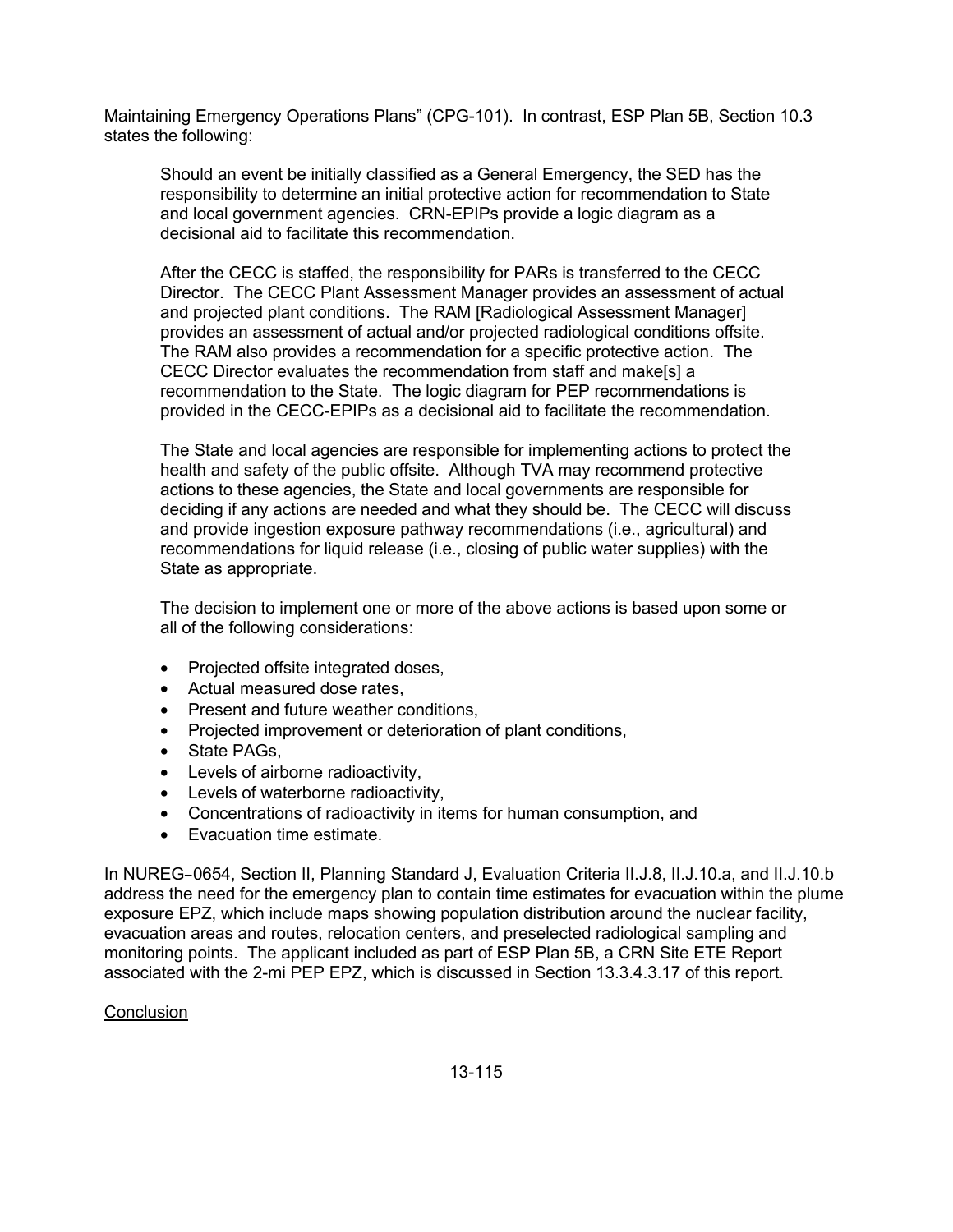The staff concludes that the information provided in the ESPA is consistent with the guidelines in NUREG–0654, Section II, Planning Standard J. Therefore, the staff finds the information acceptable and meets the relevant requirements of 10 CFR 50.47(b)(10), 10 CFR 50.47(c)(2), and 10 CFR Part 50, Appendix E, Sections I and IV.I, insofar as the information describes the essential elements of advanced planning and the provisions made to cope with emergency situations.

## *13.3.4.5.11 Radiological Exposure Control*

As reflected in NUREG–0654, Section II, Planning Standard K, "Radiological Exposure Control," 10 CFR 50.47(b)(11) requires that the means for controlling radiological exposures in an emergency be established for emergency workers. The means for controlling radiological exposures shall include exposure guidelines consistent with the EPA PAG Manual. In addition, 10 CFR Part 50, Appendix E, Section IV.E.3 requires that adequate provisions shall be made and described for emergency facilities and equipment, including facilities and supplies at the site for decontamination of onsite individuals.

In ESP Plan Section 11.0, the applicant described the means to control emergency workers' radiological exposures during an emergency, including measures to provide assistance to persons injured by or exposed to radioactive materials. The staff reviewed this section, as well as other relevant portions of the application, to determine whether the application conforms to the applicable guidance and complies with the pertinent regulatory requirements. The staff's primary focus was to evaluate the emergency plan against NUREG–0654, Section II, Planning Standard K, which provides the detailed evaluation criteria that the staff should consider to determine whether the emergency plan meets the applicable regulatory requirements in 10 CFR 50.47(b)(11).

ESP Plan Section 11.0 states that the Radiological Protection Section at the CRN Site is responsible for radiological protection activities onsite. Its function is to develop instructions to implement the requirements of 10 CFR Part 20, "Standards for Protection Against Radiation," and other required standards, as well as the requirements and policies in TVA radiological control procedures. The Radiological Protection Section provides surveillance during normal operation and emergency situations, and advises key plant personnel on radiological matters for routine and emergency conditions.

The limiting doses to occupational workers during routine plant operations are found in TVA Radiological Control Procedures. If possible, TVA maintains these limits during emergency operations. If these standards cannot be met during emergencies, TVA implements the dose guidance described in ESP Plan Table 11-1, "Emergency Worker Dose Guidance." A CRN-EPIP describes the methods to authorize and use the emergency worker doses in ESP Plan Table 11-1. (ESP Plan Section A.8 of Appendix A lists a CRN-EPIP, entitled "Radiation Protection Under Emergency Conditions.") ESP Plan Table 11-2, "Health Effects of Radiation Doses Greater than 25 RAD," describes the health effects of radiation doses greater than 25 rad.<sup>29</sup> Authorizations for emergency dose limits for onsite personnel is provided by the SED. ESP Plan 5B, Section 11.0 further states that "authorization for offsite personnel is provided by the CECC Radiological Assessment Manager."

**<sup>.</sup>**  $^{29}$  10 CFR 20.1004, "Units of radiation dose," defines "rad" as the special unit of absorbed dose. One rad is equal to an absorbed dose of 100 ergs/gram, or 0.01 joule/kilogram (0.01 gray).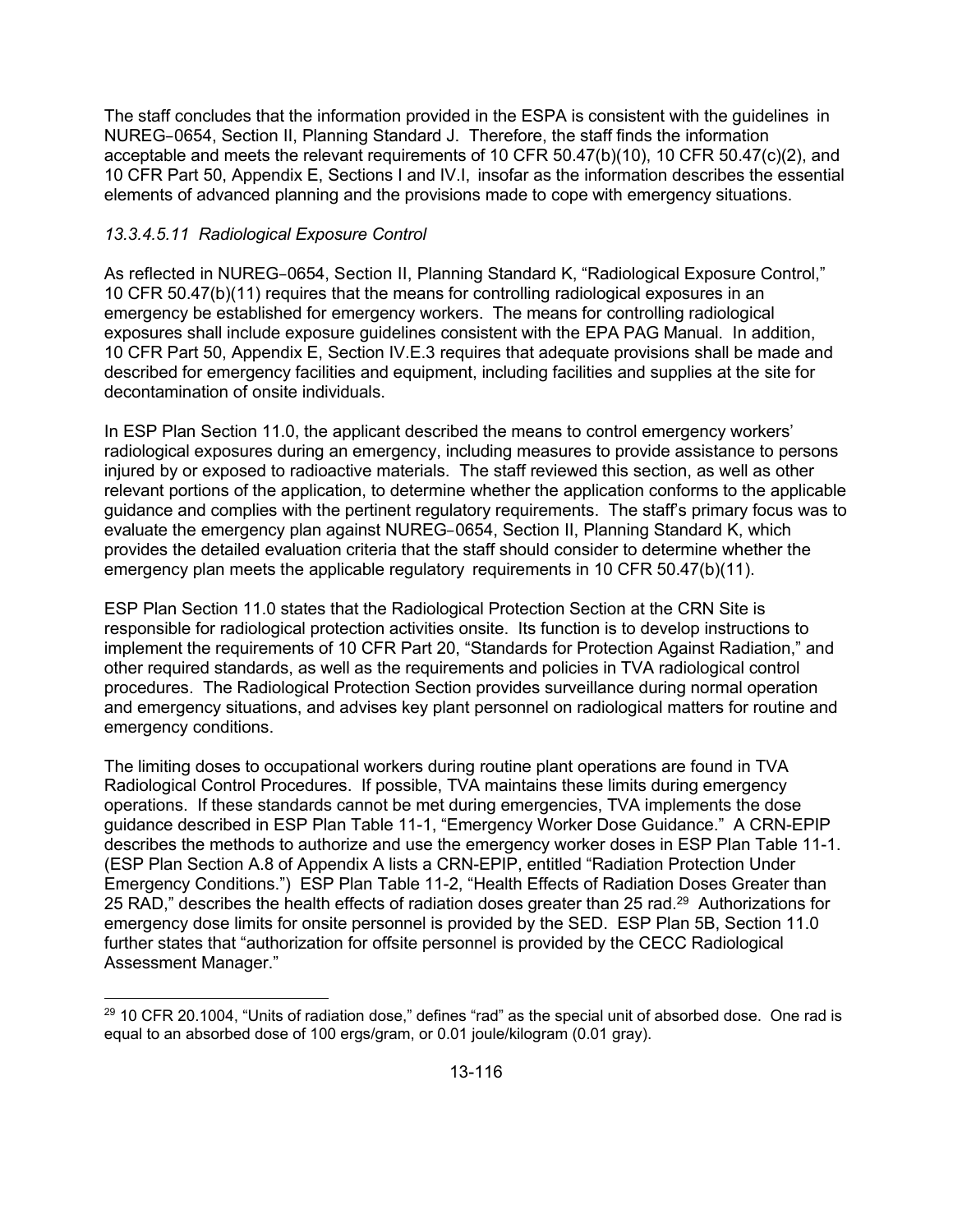For individuals entering radiation work permit areas, electronic dosimeters and primary dosimeters are issued and read in accordance with the site TVA Radiological Control Procedures. (ESP Plan Section A8 lists a CRN-EPIP, entitled "Personnel Monitoring.") The electronic dosimeters can be read at any time. Primary dosimetry processing and evaluation is performed by an organization currently accredited by the National Voluntary Laboratory Accreditation Program of the National Institute of Standards and Technology for the type(s) of radiation that most closely approximates the type of radiation(s) for which the individual wearing the dosimeter is monitored. Dose records are maintained on each individual by computer.

TVA Radiological Control Procedures contain the criteria used to establish contamination zones, and for the release of personnel, equipment, and clothing. Onsite facilities are available to decontaminate equipment and personnel. (ESP Plan Section A.8 of Appendix A lists a CRN-EPIP, entitled "Decontamination.) Procedures for using individual respiratory protection and protective clothing are provided in specific plant operating procedures, and procedures for use of radioprotective drugs are provided in the EPIPs. Drinking water and eating controls are established by Radiation Protection. (ESP Plan Section A.8 of Appendix A lists a CRN-EPIP, entitled "Respiratory Protection and Distribution of Radioprotective Drugs.")

ESP Plan Section 8.1.4, "Site Decontamination Facilities," states that the CRN Site has facilities for the decontamination of personnel, including those with injuries, and that information on these facilities is provided in ESP Plan Appendix A. ESP Plan Section A.4.5.2.1, "Decontamination Facilities," of Appendix A states that the site maintains supplies and equipment as needed to establish a temporary decontamination area for the purpose of gross radiological decontamination and injured person evaluation and stabilization. Equipment and materials for decontamination and first aid, including a stretcher, is available. (Arrangements for medical services for contaminated and injured personnel at the CRN Site is addressed in ESP Plan Section 12.0 and discussed in Section 13.3.4.5.12 of this report.) The ESPA did not identify the location of the site decontamination facility. As such, the staff identified the following COL action item.

COL Action Item 13.3-15

An applicant for a combined license (COL) that references this early site permit should update the emergency plan to describe the location of the onsite personnel decontamination facility.

ESP Plan Section 11.0 further states that TVA implements adequate protective measures so that dose, considering both internal and external pathways, is maintained As Low As Reasonably Achievable (ALARA). Internal dose is minimized by the use of respiratory protection equipment, consistent with maintaining the TEDE ALARA, and protective clothing is used to minimize personnel contamination. If a projected dose to a plant worker's thyroid is expected to exceed 10 rem during a radiological emergency, KI is issued, in accordance with applicable implementing procedures.

Receipt of emergency exposures in excess of 10 CFR 20.1201 limits shall be on a voluntary basis. Personnel receiving emergency exposures shall be informed of the risks involved, including the numerical levels of dose at which acute effects of radiation will be incurred, and numerical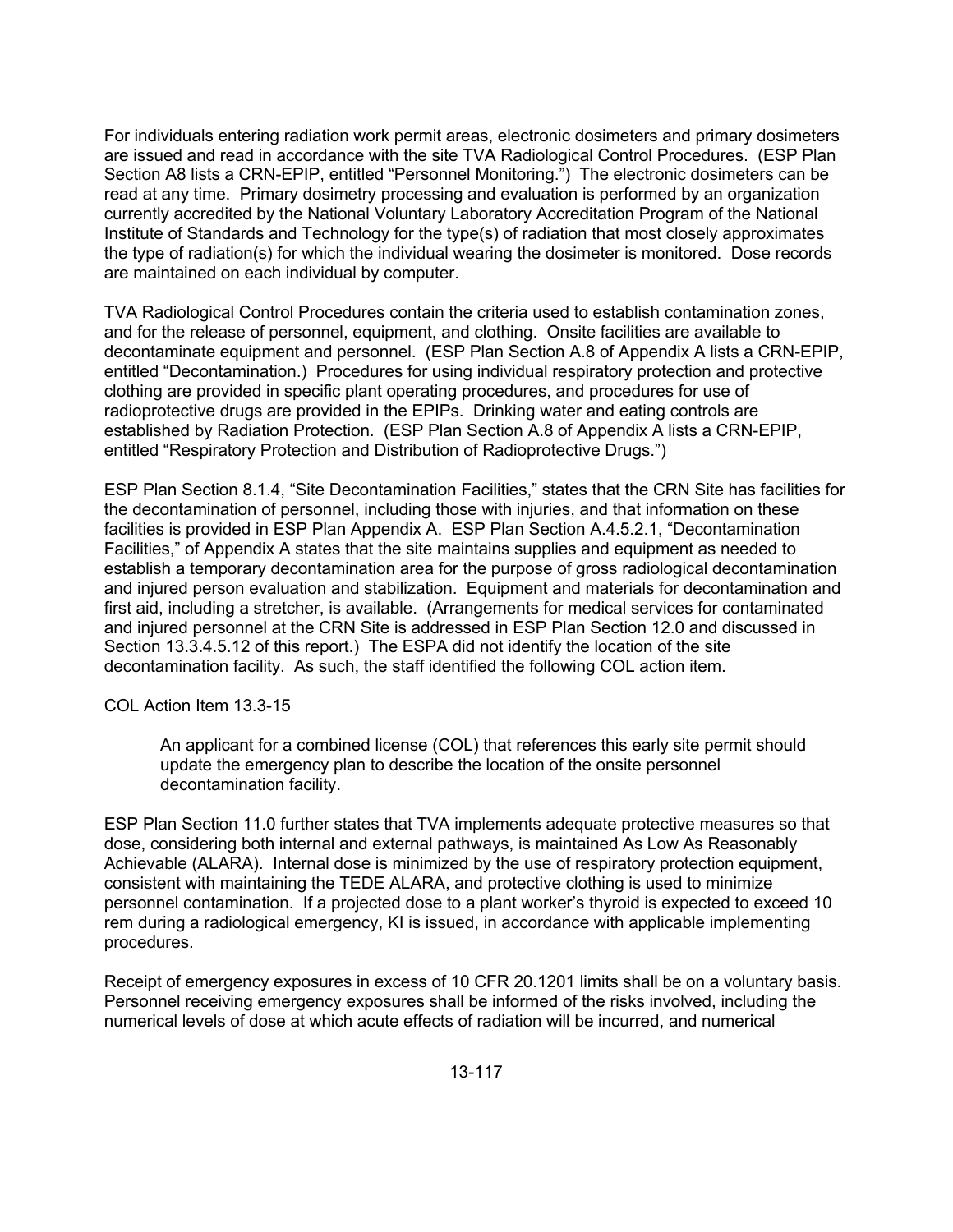estimates of the risk of delayed effects. ESP Plan Table 11-2 provides information that is consistent with "Environmental Protection Agency Protective Action Guides and Planning Guidance for Radiological Incidents (EPA PAG Manual), Draft for Interim Use and Public Comment, dated March 2013."30

Personnel shall not enter any area where dose rates are unknown, or unmeasurable with either instruments or available dosimetry. Any personnel dose in excess of 5 rem TEDE shall be handled in accordance with the TVA Nuclear Radiological Protection Plan. Personnel receiving emergency doses should be restricted for further occupational exposure, pending the outcome of exposure evaluations and medical surveillance, if necessary.

## **Conclusion**

The staff concludes that the information provided in the ESPA is consistent with the guidelines in NUREG–0654, Section II, Planning Standard K. A COL applicant will address COL Action Item 13.3-15. Therefore, the staff finds the information acceptable and meets the relevant requirements of 10 CFR 50.47(b)(11) and 10 CFR Part 50, Appendix E, Section IV.E.3, insofar as the information describes the essential elements of advanced planning and the provisions made to cope with emergency situations.

# *13.3.4.5.12 Medical and Public Health Support*

As reflected in NUREG–0654, Section II, Planning Standard L, "Medical and Public Health Support," 10 CFR 50.47(b)(12) requires that arrangements be made for medical services for contaminated injured individuals. In addition, 10 CFR Part 50, Appendix E, Section IV.E requires facilities and medical supplies at the site for appropriate emergency first aid treatment, and arrangements for medical service providers qualified to handle radiation emergencies onsite. Arrangements are also required for transportation of contaminated injured individuals from the site to specifically identified treatment facilities outside the site boundary.

In ESP Plan Section 12.0, the applicant described the arrangements for medical services for contaminated injured personnel at the CRN Site. The staff reviewed this section, as well as other relevant portions of the application, to determine whether the application conforms to the applicable guidance and complies with the pertinent regulatory requirements. The staff's primary focus was to evaluate the emergency plan against NUREG–0654, Section II, Planning Standard L, which provides the detailed evaluation criteria that the staff should consider to determine whether the emergency plan meets the applicable regulatory requirements in 10 CFR 50.47(b)(12).

ESP Plan Section 12.0 states that facilities, equipment, medical supplies, and trained personnel are available for first aid/emergency medical treatment of ill or injured persons onsite, including those who are have been overexposed to radiation, or are known to be or suspected of being contaminated. (Radiological emergency response training is addressed in ESP Plan Section 15.0, "Training," and discussed in Section 13.3.4.5.15 of this report.) Immediate lifesaving and disability limiting procedures take precedence over non-critical decontamination and

**<sup>.</sup>**  $30$  The March 2013 EPA PAG Manual (Draft for Interim Use) was in effect when the NRC docketed the ESPA on December 30, 2016 (Docket No. 52-047).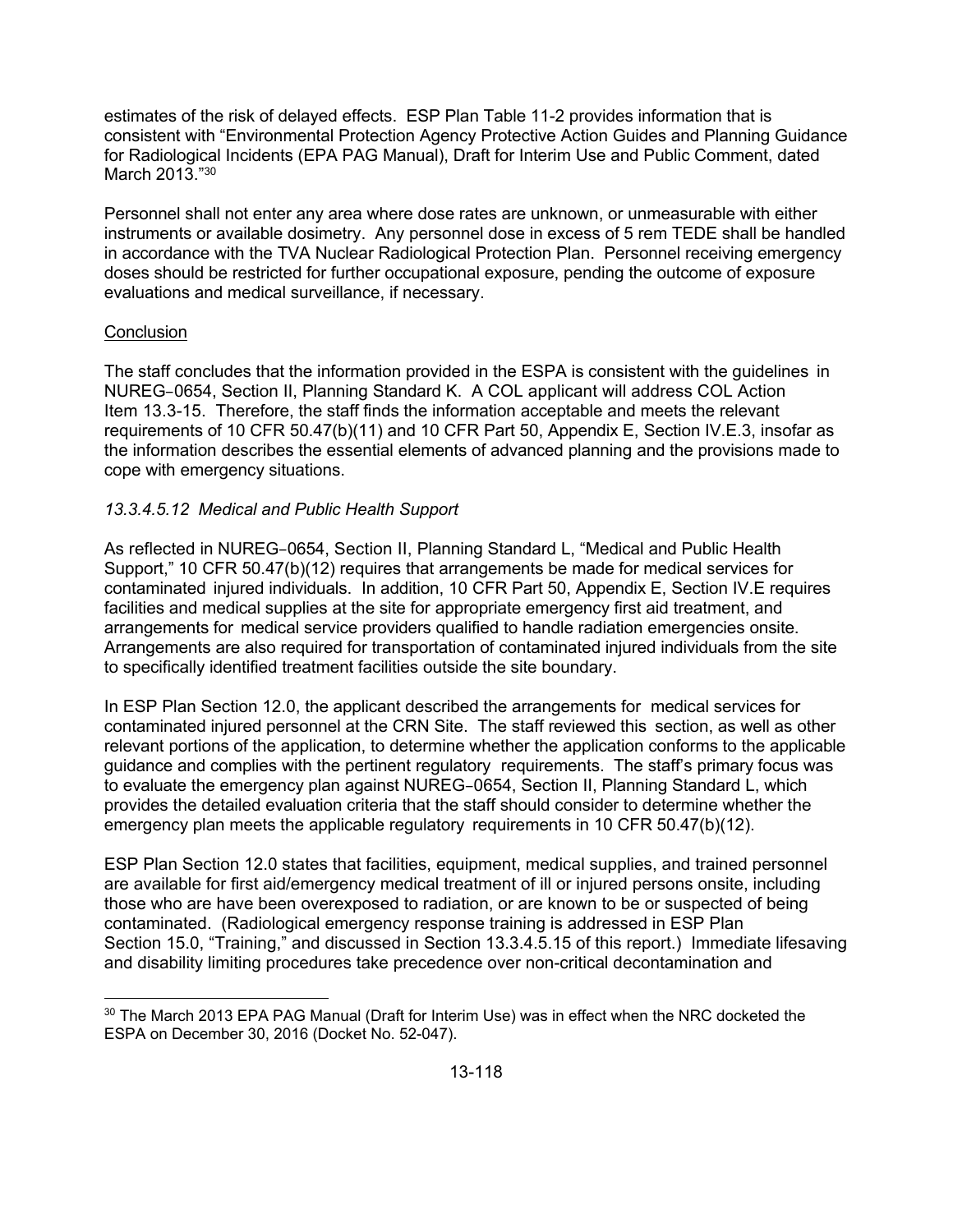dosimetry assessment measures. Guidance for medical assistance is found in a CRN-EPIP. When activated, the CECC coordinates the care, disposition, and reporting of injuries known or suspected to be associated with excess levels of radiation exposure or contamination. The purpose of the Medical Emergency Response Team (MERT) (team composition specified in a CRN Site procedure) is to:

- Provide first aid/emergency medical treatment for ill or injured persons onsite, including those who may have been exposed to or contaminated with radioactive material;
- Minimize injury during the rescue treatment, and transport of injured persons, while minimizing radiological hazards and exposure to the victim;
- Advise and protect attending personnel from unacceptable and unnecessary radiological hazards and exposures; and
- Identify, document, and control radiation exposure and contamination hazards associated with the emergency.

Section A.4.5.2.2, "First Aid Stations and Supplies," of ESP Plan Appendix A states that Emergency Medical Technicians (EMTs) provide first aid for injured individuals, and that first aid treatment is available 24 hours a day. Emergency medical equipment is strategically located throughout the plant, with trauma kits and other specified equipment available for use by the MERT. In addition, radiation protection stores and controls KI tablets for onsite personnel. CRN-EPIPs provide usage information, including information addressing authorization for use and dispersal of KI. (ESP Plan Section A.8 of Appendix A lists a CRN-EPIP topic, entitled "Respiratory Protection and Distribution of Radioprotective Drugs.")

ESP Plan Section 12.3, "Transportation of Injured Personnel," states that the decision to transport a patient offsite is the responsibility of the emergency medical care provider performing patient assessment (i.e., EMT or Registered Nurse). When ambulance transportation is indicated, transport may be provided by either the site Fire Protection EMTs (using a TVA ambulance), or by an agreement ambulance service. ESP Plan Section 16.5 states that agreements are maintained with ambulance services for 24-hour availability of EMT-staffed ambulances for the transport of irradiated/contaminated patients. (ESP Plan Section 6.8 states that "[t]he plant ambulance has a radio used for communication with the local hospitals and the plant" (see Section 13.3.4.5.6, "Emergency Communications," of this report).) The MERT Leader coordinates requests for offsite ambulance assistance through the SM, who performs initial requests and notifications for assistance.

TVA maintains arrangements for one or more agreement ambulance services for the CRN Site with trained personnel to transport patients, including those who may have been exposed to, or contaminated with, radioactive material. These services are designated in a CRN-EPIP, and letters of agreement for response are maintained. (ESP Plan Section A.8 of Appendix A lists CRN-EPIP topics entitled "Radiation Protection Under Emergency Conditions," "Personnel Monitoring," and "Decontamination.") (See ESP Plan Section 16.5.)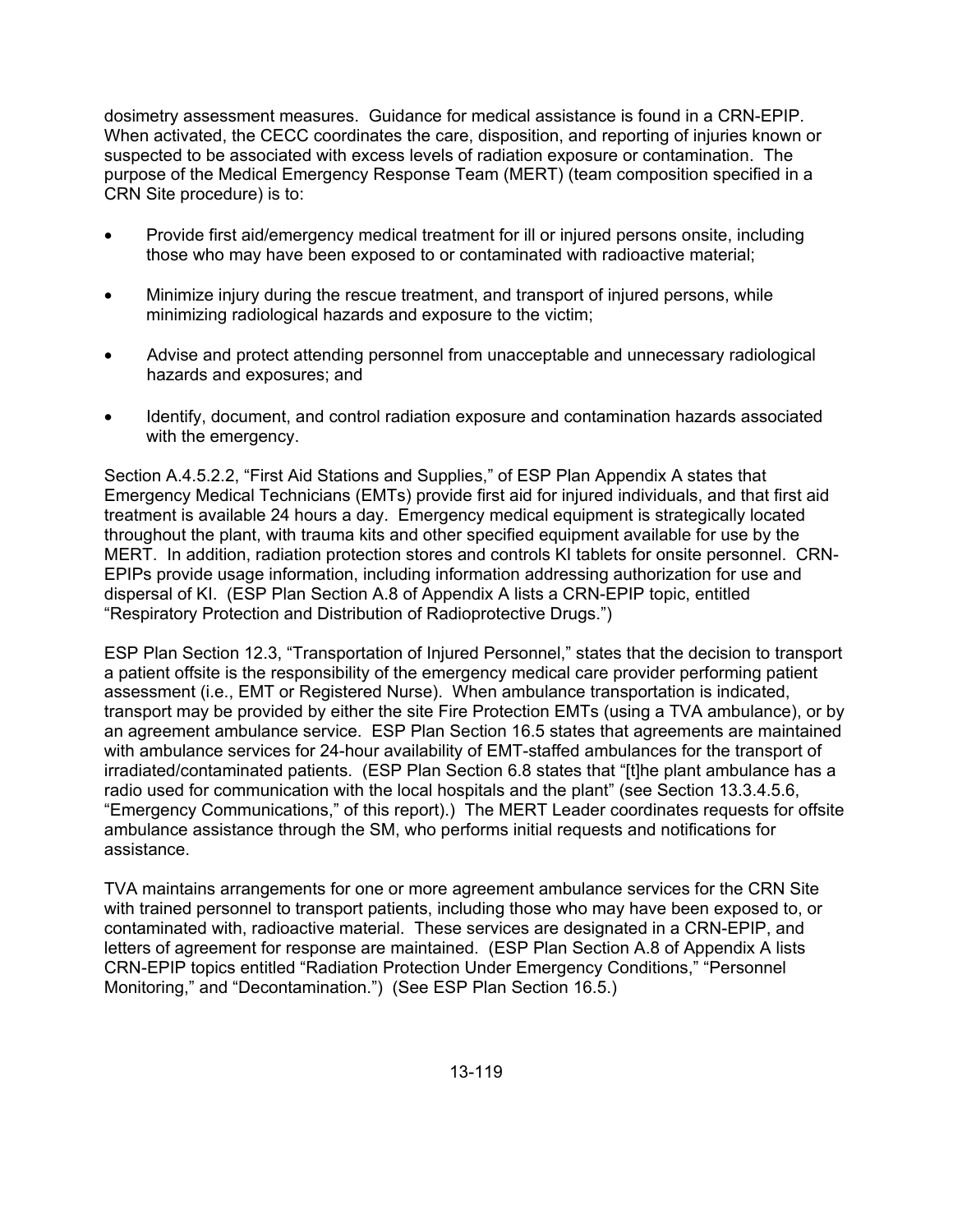ESP Plan Section 12.4 states that TVA maintains arrangements with REAC/TS $31$  as the CRN Site receiving hospital. REAC/TS, which is in close proximity to the CRN Site, is a DOE-sponsored facility operated by Oak Ridge Associated Universities Medical and Health Sciences Division, in cooperation with the Oak Ridge Methodist Medical Center in Oak Ridge, TN. The University of Tennessee Medical Center in Knoxville, TN serves as a backup to REAC/TS. Specialized facilities and expert personnel are available at both medical facilities for definitive care for radiation emergency victims. Letters of agreement for services are maintained. (See ESP Plan Section 16.5.)

## **Conclusion**

The staff concludes that the information provided in the ESPA is consistent with the guidelines in NUREG–0654, Section II, Planning Standard L. Therefore, the staff finds the information acceptable and meets the relevant requirements of 10 CFR 50.47(b)(12) and 10 CFR Part 50, Appendix E, Section IV.E, insofar as the information describes the essential elements of advanced planning and the provisions made to cope with emergency situations.

## *13.3.4.5.13 Recovery and Reentry Planning and Post-Accident Operations*

As reflected in NUREG–0654, Section II, Planning Standard M, "Recovery and Reentry Planning and Post-Accident Operations," 10 CFR 50.47(b)(13) requires that general plans for recovery and reentry be developed. In addition, 10 CFR Part 50, Appendix E, Section IV.H requires a description of criteria to be used to determine when, following an accident, reentry of the facility would be appropriate or when operation could be resumed.

In ESP Plan Section 13.0 the applicant described activities for reentry into the areas of the plant that have been evacuated as a result of an accident, as well as the recovery organization and its concepts of operation. The staff reviewed this section, as well as other relevant portions, to determine whether the application conforms to the applicable guidance and complies with the pertinent regulatory requirements. The staff's primary focus was to evaluate the emergency plan against NUREG–0654, Section II, Planning Standard M, which provides the detailed evaluation criteria that the staff should consider to determine whether the emergency plan meets the applicable regulatory requirements in 10 CFR 50.47(b)(13).

ESP Plan Section 13.1, "Termination," states that in the event of an incident requiring activation of onsite and offsite emergency centers, the SED is responsible for the decision to terminate an event, and coordinates the decision to terminate the event with the CECC Director after consultation with the plant technical and operations staffs. The CECC Director, after consultation with the State, the SED, and discussion with the NRC (if appropriate), announces that the emergency has terminated and the recovery phase is to be initiated, if appropriate. TVA then develops procedures and plans to implement the most expeditious recovery sequence to return the

**<sup>.</sup>** <sup>31</sup> U.S. Department of Energy REAC/TS staff is available 24 hours a day, 7 days a week, to deploy and provide emergency medical consultation for incidents involving radiation anywhere in the world. REAC/TS provides direct support for the National Nuclear Security Administration's Office of Emergency Response and the Federal Radiological Monitoring and Assessment Center. Source: https://orise.orau.gov/reacts/, visited April 13, 2017.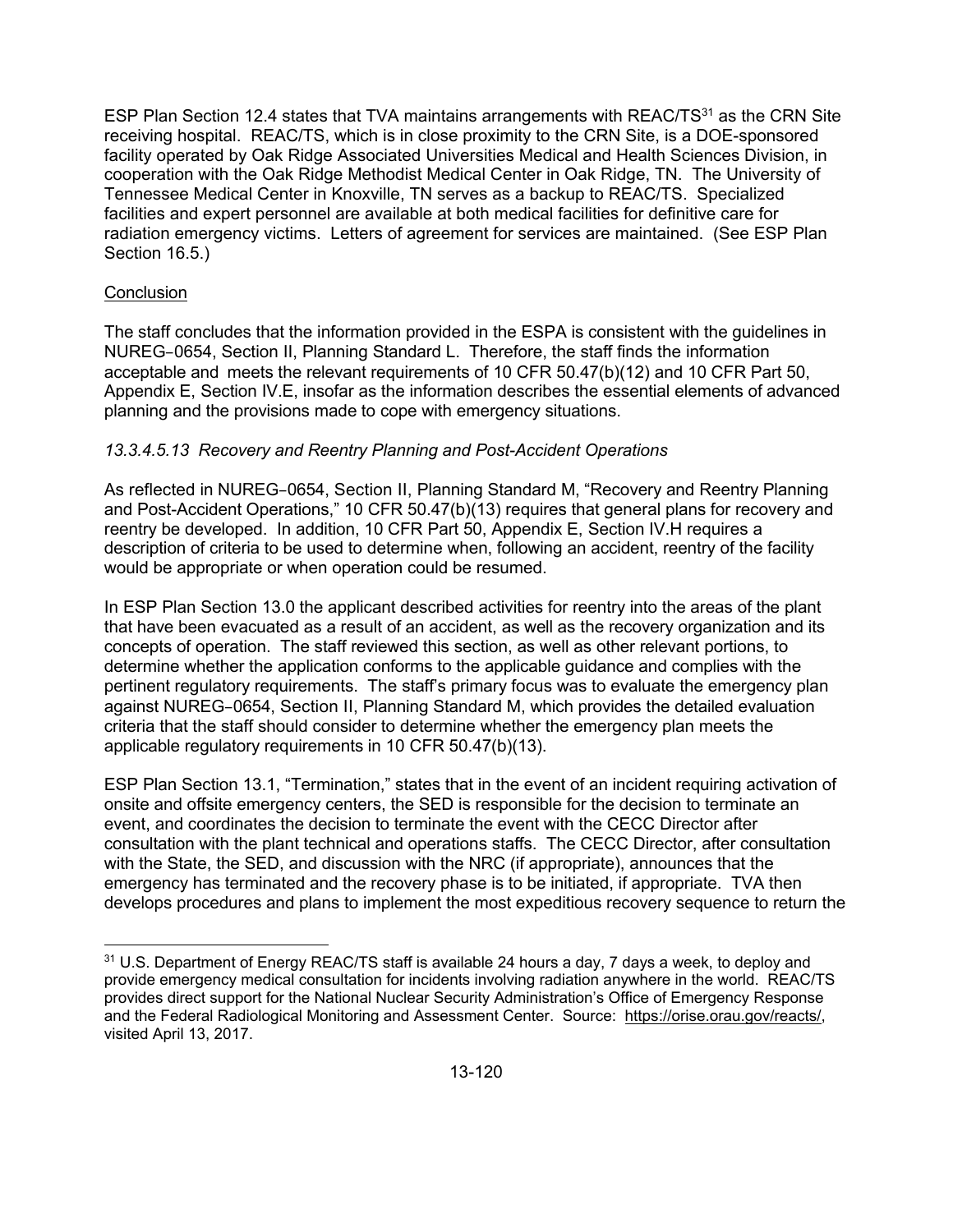plant to normal operations. The State has the authority and responsibility for offsite recovery efforts, and TVA will provide requested assistance through the recovery organization shown in Figure 13-1, "TVA Recovery Organization," which lists functions that must be addressed for recovery. State representatives are responsible for decisions to relax protective measures for the public that may have been implemented.

ESP Plan Section 13.2, "Recovery Organization," describes the positions/titles and responsibilities of individuals who will fill key positions in the facility recovery organization. ESP Plan Section 13.3, "Onsite Recovery," states that most post-emergency onsite recovery measures are performed in accordance with written procedures (ESP Plan Section A.8 of Appendix A lists a CRN-EPIP topic, entitled "Recovery and Reentry"), and that additional procedures may be developed following an emergency to address the following activities:

- The first auxiliary/reactor building entry,
- The first containment building entry,
- Damage evaluation,
- Decontamination,
- Disassembly,
- Repair,
- Disposal, and
- Test and startup of restored facilities.

In addition, appropriate personnel protective measures are taken on initial entries and throughout assessment and recovery operations to limit exposures to those outlined in ESP Plan Section 11.0. (ESP Plan Section A.8 of Appendix A lists CRN-EPIP topics entitled "Radiation Protection Under Emergency Conditions," "Respiratory Protection and Distribution of Radioprotective Drugs," "Personnel Monitoring," and "Decontamination.") Reentry and recovery individual and population dose estimates are obtained using dose rate measurements or calculations and population distribution, as described in ESP Plan Section 9.2.5, for which the methodology is contained in CECC-EPIPs. Section A.8 of ESP Plan Appendix A lists a CRN-EPIP topic, entitled "Plume Tracking and Assessment of Radiological Conditions." In addition, ESP Plan Section 9.2.1 lists CECC-EPIP-16, "Termination and Recovery," and CECC-EPIP-19, "Post Emergency Fuel Damage Assessment."

ESP Plan Section 13.4, "Local Recovery Center," describes the LRC, which provides a facility for TVA recovery management, NRC emergency response personnel, and other emergency and/or recovery personnel. The LRC provides adequate space for TVA and others who may locate there to support the site should additional office space near the site become necessary during the recovery phase. The LRC provides dedicated space for NRC personnel and contains adequate supplies, communications, and data necessary for them to carry out appropriate functions. Section A.4.8, "Local Recovery Center," of ESP Plan Appendix A, provides a more detailed description of the LRC, and states that the location, function, and capabilities of the LRC is addressed in the CRN Site COL application.

With regard to actions that are taken offsite, ESP Plan 5A and ESP Plan 5B provide the following different descriptions in their respective ESP Plan Section 13.5, "Offsite Recovery:"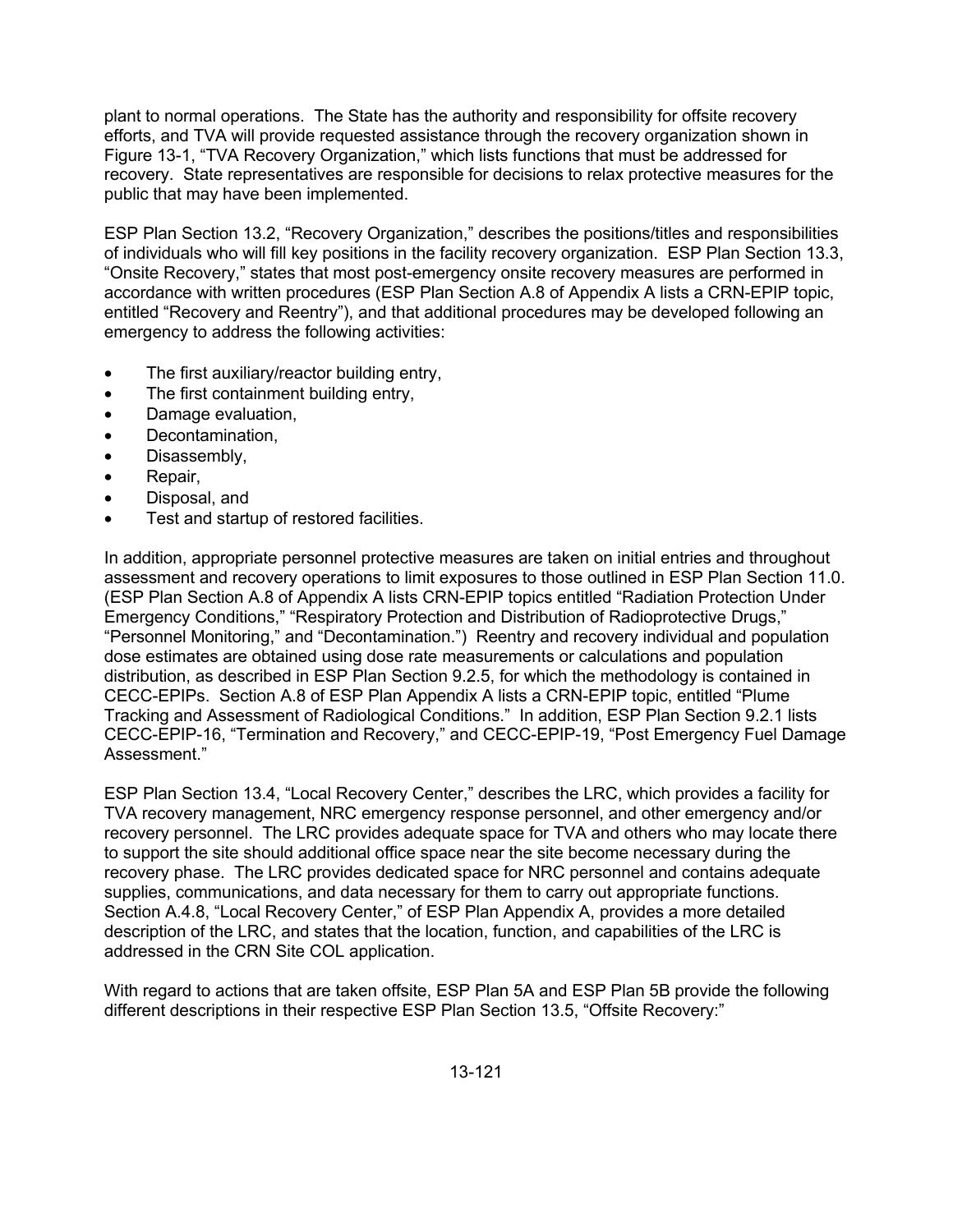## *ESP Plan 5A (Site Boundary EPZ), Section 13.5*

As addressed in the FEMA Comprehensive Preparedness Guide 101, "Developing and Maintaining Emergency Operations Plans" (CPG-101), if determined appropriate, government officials may utilize a CEMP approach to emergency planning to implement ad hoc protective actions to protect the public.

## *ESP Plan 5B (2-Mile EPZ), Section 13.5*

The State has the authority for actions taken offsite; however, TVA serves as an important source of technical and analytic assistance for the State in offsite monitoring and sampling needed to determine the extent and methods of offsite recovery. The Chief Nuclear Officer, or designee, serve as the State's contact for coordination of TVA efforts in offsite monitoring, sampling, and recovery.

## **Conclusion**

The staff concludes that the information provided in the ESPA is consistent with the guidelines in NUREG–0654, Section II, Planning Standard M. Therefore, the staff finds the information acceptable and meets the relevant requirements of 10 CFR 50.47(b)(13) and 10 CFR Part 50, Appendix E, Section IV.H, insofar as the information describes the essential elements of advanced planning and the provisions made to cope with emergency situations.

## *13.3.4.5.14 Exercises and Drills*

As reflected in NUREG–0654, Section II, Planning Standard N, "Exercises and Drills," 10 CFR 50.47(b)(14) requires that periodic exercises be conducted to evaluate major portions of emergency response capabilities, periodic drills be conducted to develop and maintain key skills, and deficiencies identified as a result of exercises or drills be corrected. In addition, 10 CFR Part 50, Appendix E, Section IV.F requires a description of the program that provides for training of employees, exercising by periodic drills, and participation by other assisting persons. The exercises, including hostile action exercises of the onsite and offsite emergency plans, shall test the adequacy of timing and content of implementing procedures and methods, test emergency equipment and communications networks, test the public ANS, and ensure that emergency organization personnel are familiar with their duties. Title 10 CFR Part 50, Appendix E, Section IV.F further describes the full participation exercise (including timing), participation by each offsite authority having a role under the radiological response plan, deficiencies identified during the exercise, remedial exercises, exercise scenarios, and 8-year exercise cycle.

In ESP Plan Section 14.0, the applicant described the program for drills and exercises conducted to practice, test, and evaluate the adequacy of the emergency preparedness program, including facilities, equipment, procedures, communication links, actions of ERO personnel, and coordination between TVA and OROs. The staff reviewed this section, as well as other relevant portions of the application, to determine whether the application conforms to the applicable guidance and complies with the pertinent regulatory requirements. The staff's primary focus was to evaluate the emergency plan against NUREG–0654, Section II, Planning Standard N, which provides the detailed evaluation criteria that the staff should consider to determine whether the emergency plan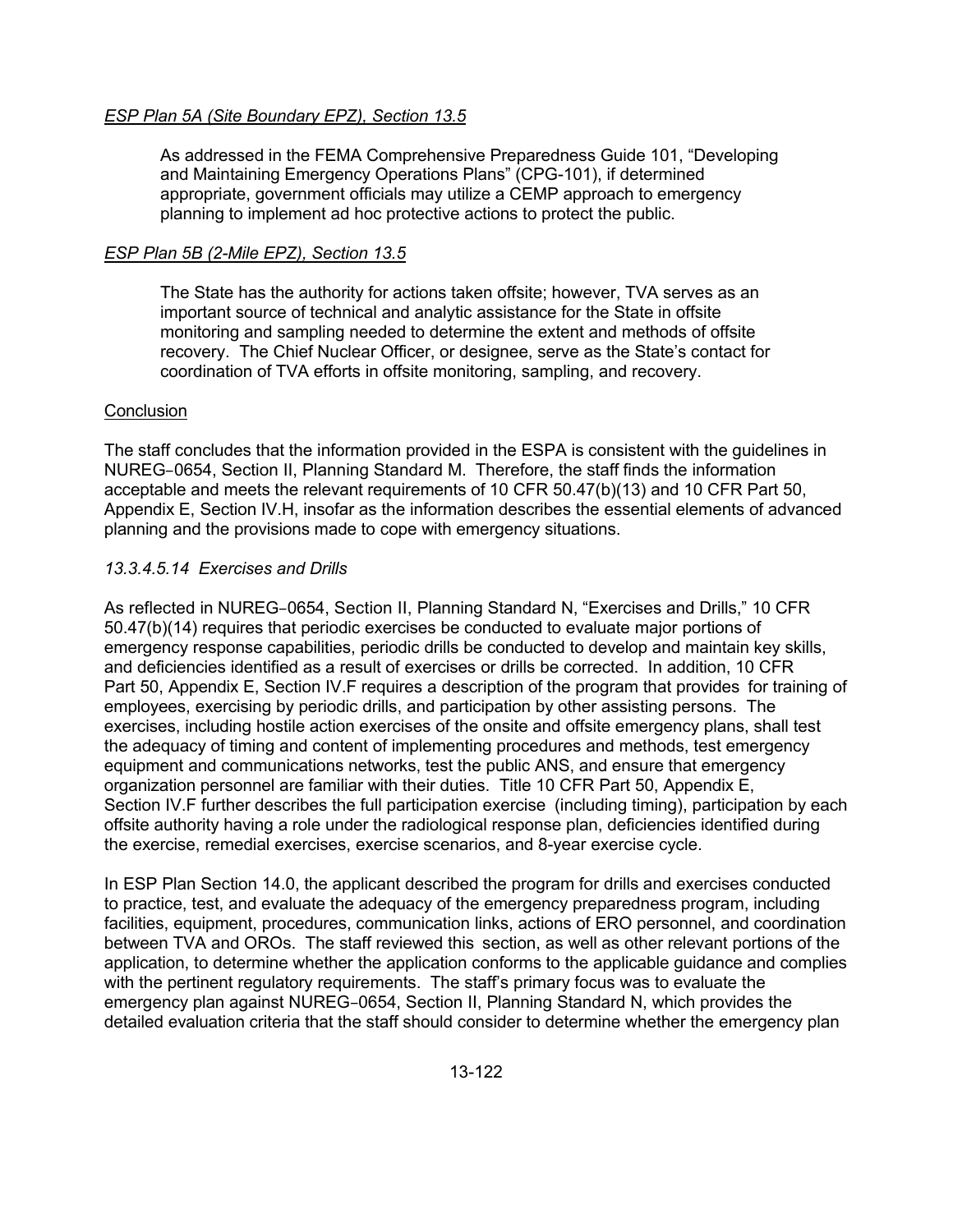meets the applicable regulatory requirements in 10 CFR 50.47(b)(14).

ESP Plan Section A.7.2, "Drills and Exercises," of Appendix A states that TVA conducts drills and exercises to develop and maintain the key skills that are required for emergency response, and that TVA may conduct the drills identified in ESP Plan Section 14.0. (ESP Plan Section A.8 of Appendix A lists a supporting plant procedure, entitled "Conduct of Emergency Drills and Exercises.") ESP Plan Section 14.2, "Exercises," states that exercises are scheduled and conducted such that a biennial exercise will be conducted for the CRN Site to test the REP every 2 calendar years. ESP Plan 5B, Section 14.2 further states that State of Tennessee participation in other TVA exercises within the State determines if there will be full or partial participation by the State during CRN Site exercises.

ESP Plan Section 14.2 further states that the CRN Site ensures that adequate emergency response capabilities are maintained during the interval between biennial exercises by conducting drills, including at least one drill involving a combination of some of the principal functional areas of the onsite emergency response capabilities. The principal functional areas of emergency response include activities such as management and coordination of emergency response, emergency assessment, plant system repair and corrective actions, and (for ESP Plan 5B only) protective action decision-making.<sup>32</sup> During these drills supervised instruction is permitted, and activation of all of the emergency response facilities is not necessary. Sites have the opportunity to consider emergency management strategies, operating staff have the opportunity to resolve problems (success paths) rather than have controllers intervene, and the drills can focus on onsite training objectives. Sites shall enable the state and local authorities to participate in such drills when requested.

In ESP Plan 5A, Section 14.2, the applicant stated that TVA offers State and local authorities and support organizations the opportunity to participate in drills and exercises to the extent their assistance would be expected during an emergency at the CRN Site; however, participation is not required. In contrast, ESP Plan 5B, Section 14.2 adds the following:

An exercise is conducted for the CRN Site, with full participation by State and local authorities, every two years. (Where a State has more than one site it shall participate fully every two years at some site and partially participate at the other sites offsite exercises.)

An exercise is conducted for the CRN Site such that the State may exercise emergency plans related to ingestion exposure pathway measures every eight years. (Where a State has more than one site, this participation should be rotated between sites.)

ESP Plan Section 14.2 further states that major elements of the emergency plans and organizations are tested within an eight-year period, and that the CRN Site initiates an exercise

 $\overline{a}$ 

 $32$  See Section 13.3.4.4.3.15 of this report, related to TVA's exemption request associated with Section IV.F.2.b of Appendix E to 10 CFR Part 50 for the site boundary PEP EPZ (i.e., ESP Plan 5A), which addresses the need to include the functional areas of protective action recommendation development and decision making for onsite response.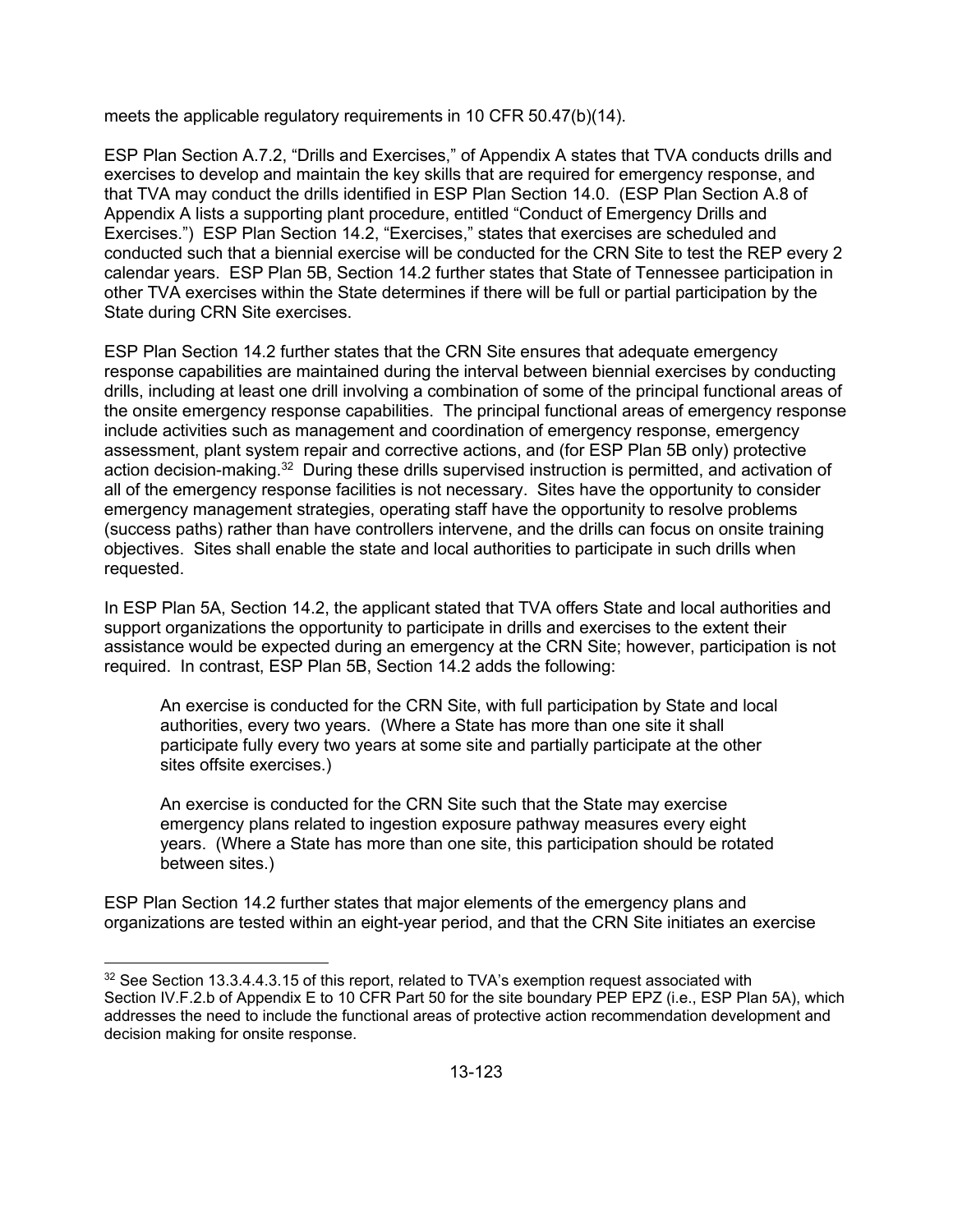between 6:00 p.m. and 4:00 a.m. at least once every eight years (where the exact time of the exercise is unannounced).

ESP Plan Section 14.1, "Drills," states that drills are conducted to develop and maintain key skills required for emergency response, and that these drills may be conducted individually or as part of an REP exercise. The following are required drills:

- Medical Emergency Drills A medical emergency drill involving a simulated contaminated/ injured individual, with participation by a TVA or agreement ambulance and each agreement hospital (see ESP Plan Section 16.5) is conducted each calendar year for the CRN Site. Scenario development, drill activities and evaluations will be jointly conducted and critiqued by EP and the site.
- Radiological Monitoring Drills Environmental monitoring vehicle drills are conducted each calendar year for the CRN Site. These drills include collection and analyses of sample media (i.e., water, air, grass, and/or soil as may be required by the scenario), direct radiation measurements, operation of vehicles, communication equipment, sampling equipment, and recordkeeping. The scenario is developed and the drills are conducted and critiqued by the site or EP.
- Rad Protection Drills Rad Protection drills are conducted twice each calendar year for the CRN Site. These drills involve response to, and analysis of, simulated elevated airborne samples and direct radiation readings in the plant. The scenario is developed and the drills are conducted and critiqued by the site.
- Radio Chemistry Drills Radiochemistry drills are conducted each calendar year at the CRN Site. These drills involve collecting and analyzing in-plant liquid and gaseous samples containing actual or simulated elevated levels, including use or simulated use of the postemergency sampling system. The scenario is developed and the drills are conducted and critiqued by the site.
- Radiological Dose Assessment Radiological dose assessment drills are conducted at least twice each calendar year to test the procedures, calculation techniques, computer codes, and environmental assessment abilities of the CECC staff and support groups. These scenarios are developed and the drills are conducted and critiqued by EP.
- Fire Drills Fire drills will be conducted at the CRN Site in accordance with, and as required by, specific procedural requirements.
- Communications Drills Communications drills are conducted at least once each calendar year at the CRN Site.

The frequency for communications drills are not consistent with the evaluation criteria in Section II.N.2.a of NUREG–0654, which includes monthly and quarterly testing. In addition, as described above, Section IV.F of Appendix E to 10 CFR Part 50 requires exercising by periodic drills, including hostile action exercises. Since ESP Plan Section 14.0 does not reflect the relevant communications testing guidance, and does not address hostile action exercises and drills for the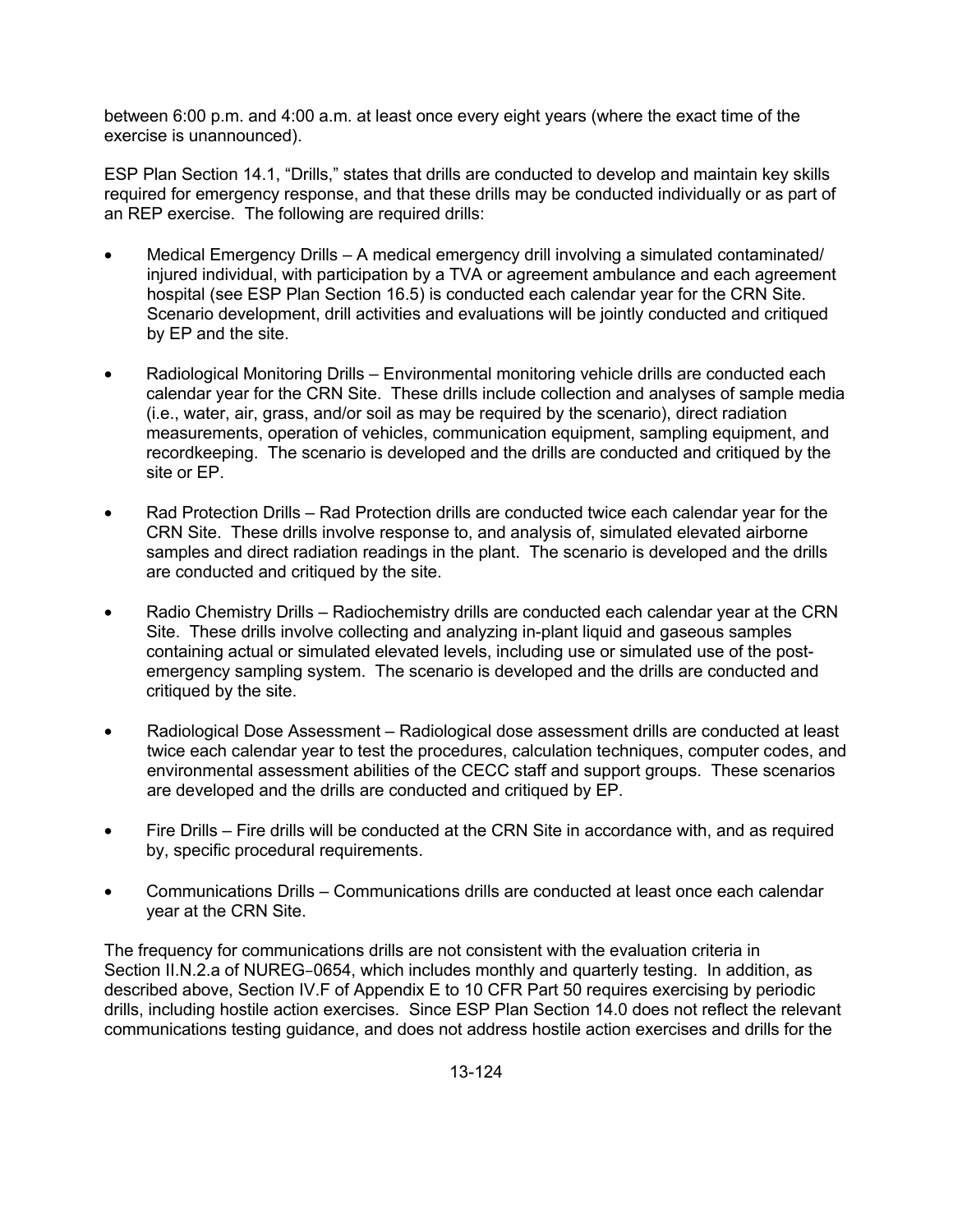CRN Site, the staff identified the following COL action item:

COL Action Item 13.3-16

An applicant for a combined license (COL) that references this early site permit should update the emergency plan to describe the frequency for communications testing, and for the conduct of hostile action exercises, consistent with the applicable regulations and guidance.

ESP Plan Section 14.3, "Scenarios," states that drills and exercises are conducted in accordance with scenarios that have been properly planned, research, and developed. The drill and exercise scenarios include, but are not limited to, the following:

- The basic objectives of each drill or exercise;
- The date(s), time period, place(s), and participating organizations;
- The simulated events;
- A time schedule of real and simulated initiating events; and
- A narrative summary describing the conduct of the exercises or drill, including simulated casualties, offsite fire department assistance, rescue of personnel, use of protective clothing, deployment of radiological monitoring teams, and public information activities.

Drill scenario development and implementation is the responsibility of the organization responsible for the specific drill. Exercise scenario development and implementation is the responsibility of EP, and scenario specifics are not released by those representatives prior to the exercise. ESP Plan 5A, Section 14.3 adds that "[e]xercise scenario planning and development is coordinated with representatives of appropriate organizations and State agencies."

ESP Plan Section 14.3 further states that exercise scenarios will be developed to thoroughly test the REP on an eight year cycle. The exact time of an exercise is not released; however, a time span within which the exercise is to occur may be supplied to appropriate organizations and the news media, so that the exercise is not confused with an actual emergency. In the event a remedial exercise is required, a scenario is developed to demonstrate that corrective measures have been taken regarding the described deficiencies.

ESP Plan Section 14.4, "Critiques," states that representatives of Quality Assurance, INPO, NRC, DHS, State/local agencies, and others may observe the exercise. Additional evaluators may be requested from other organizations, as necessary. Evaluators are provided with sufficient material and a briefing prior to the exercise to become familiar with the Emergency Plan and exercise scenario.

At the conclusion of each exercise/drill, a critique is conducted where the exercise/drill and its participants are evaluated for effectiveness, procedural compliance, and good practices. The Emergency Preparedness Department evaluates critique comments, develops a formal written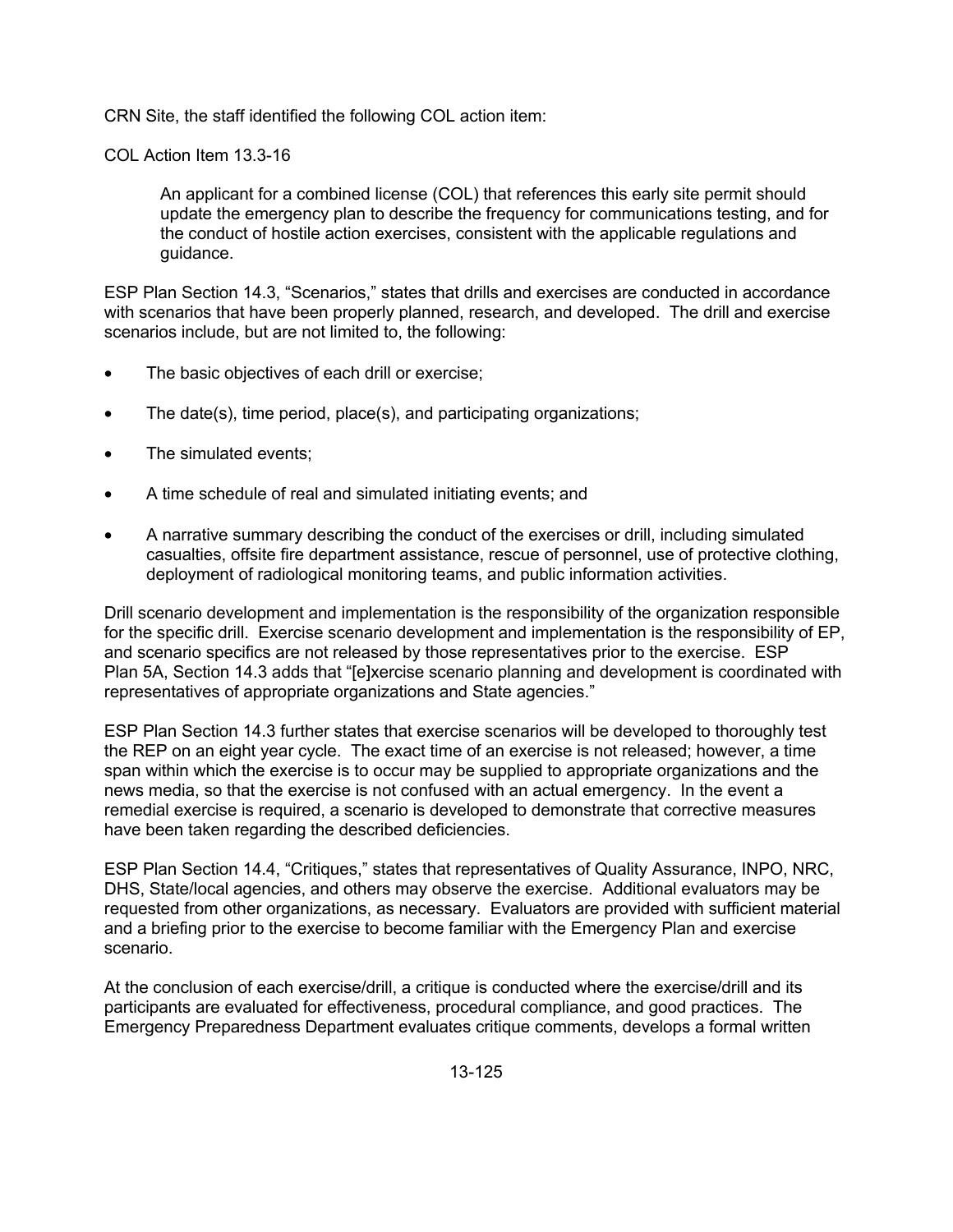report, coordinates corrective actions for deficiencies or items needing improvement, and follows up to ensure completion of corrective actions. Drill critiques, critique reports, coordination of corrective action and follow-up to ensure completion is the responsibility of the organization administering the drill.

## **Conclusion**

For the reasons given above, and as discussed in Section 13.3.4.4.C.3.17 with the resolution of **Confirmatory Item 13.3-1** to retain requirements associated with exercising the ingestion pathway**,**  the staff concludes that the information provided in the ESPA is consistent with the guidelines in NUREG–0654, Section II, Planning Standard N. A COL applicant will address COL Action Item 13.3-16. Therefore, the staff finds the information acceptable and meets the relevant requirements of 10 CFR 50.47(b)(14) and 10 CFR Part 50, Appendix E, Section IV.F, insofar as the information describes the essential elements of advanced planning and the provisions made to cope with emergency situations.

# *13.3.4.5.15 Radiological Emergency Response Training*

As reflected in NUREG–0654, Section II, Planning Standard O, "Radiological Emergency Response Training," 10 CFR 50.47(b)(15), requires that radiological emergency response training be provided to those who may be called on to assist in an emergency. In addition, 10 CFR Part 50, Appendix E, Section IV.F.1 requires a description of the program that provides for training of employees, exercising by periodic drills, and participation by other assisting persons.

In ESP Plan Section 15.0, the applicant described the radiological emergency response training program which ensures the training, qualification, and requalification of individuals who will be required to provide assistance during an emergency at the CRN Site. The staff reviewed this section, as well as other relevant portions of the application, to determine whether the application conforms to the applicable guidance and complies with the pertinent regulatory requirements. The staff's primary focus was to evaluate the emergency plan against NUREG–0654, Section II, \*Planning Standard O, which provides the detailed evaluation criteria that the staff should consider to determine whether the emergency plan meets the applicable regulatory requirements in 10 CFR 50.47(b)(15).

ESP Plan Section A.7.1, "Training Personnel," of Appendix A states that personnel with specific duties and responsibilities in the CRN Site REP Program receive instruction in the performance of their duties and responsibilities, in accordance with CRN Site training procedures, and as required in ESP Plan 5A/5B Section 15.0. ESP Plan Section 15.0 states that TVA ensures that personnel with specific duties and responsibilities in the NP-REP receive instruction in the performance of these duties and responsibilities. ESP Plan Section 15.1, "Onsite," states that Site Nuclear Training/line organizations/site EP provide training in emergency procedures to permanent plant personnel and applicable non-plant personnel, in accordance with plant training procedures. (ESP Plan Section A.8 of Appendix A lists a supporting plant procedure entitled "Emergency Plan Training.")

For personnel with specific duties involving the NP-REP, this training consists of initial training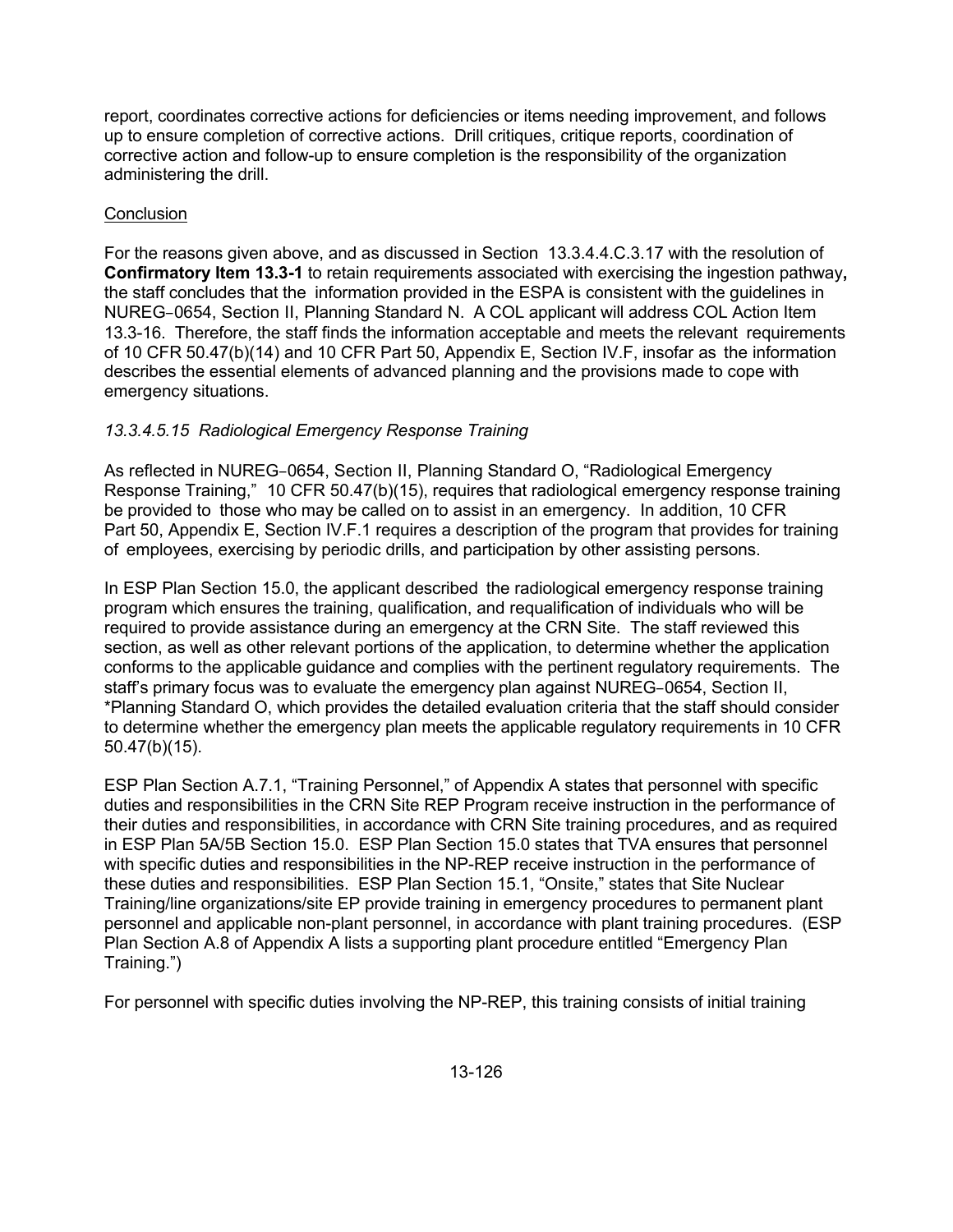classes and annual retraining to maintain familiarity with the features of the NP-REP. $33$ Participation in drills, while not a requirement for all personnel with specific duties involving the NP-REP, does augment the training of those personnel who do participate. Key site responders are required to participate in drills on a periodic basis. The site EP group provides training to key site responders in the TSC and OSC, and the SED, in accordance with applicable procedures. Training for plant access is conducted in accordance with applicable CRN Site security procedures.

ESP Plan Section 15.1 further states that the Safety and Emergency Response Training Academy (SERTA) provides emergency medical care training to medical personnel and selected Nuclear Power personnel stationed at the CRN Site. Successful completion of training commensurate with their duties allows personnel to fulfill the role of medical care provider on the site MERT.

ESP Plan Section 15.2, "Offsite," states that CECC personnel have current fitness for duty training. The Emergency Preparedness Department is responsible for ensuring that lesson plans are developed and training is conducted for CECC personnel. Training provided under the ESP Plan is documented on an annual basis. Such documentation includes the date of the training, the names of those trained, and the training administered. Training and annual retraining are provided to local plant support agencies (security, fire, ambulance, and hospital personnel) who may be involved with direct support of the site during an emergency.

Nuclear Support Services is responsible for providing agreement hospital and ambulance support training. (Emergency first aid team qualifications and treatment are addressed in ESP Plan Section 12.0 and discussed in Section 13.3.4.5.12 of this report.) The CRN Site is responsible for providing fire support training, with assistance from Nuclear Support Services, as needed. The CRN Site is responsible for providing local law enforcement (security) training. Training includes procedures for notification, basic radiation protection, expected roles, and site access procedures (as applicable).

ESP Plan Section 15.3, "Professional Development Training," states that full time EP staff members are afforded formal professional development training or activities commensurate with their duties and experience. (EP staff members responsible for maintaining CRN Site emergency preparedness are addressed in ESP Plan Section A.5, "Maintaining Emergency Preparedness," and discussed in Section 13.3.4.5.16 of this report.)

## **Conclusion**

**.** 

The staff concludes that the information provided in the ESPA is consistent with the guidelines in NUREG–0654, Section II, Planning Standard O. Therefore, the staff finds the information acceptable and meets the relevant requirements of 10 CFR 50.47(b)(15) and 10 CFR Part 50, Appendix E, Section IV.F.1, insofar as the information describes the essential elements of advanced planning and the provisions made to cope with emergency situations.

<sup>33</sup> ESP Plan Section 17.0, "Definitions and Acronyms," states that the NP-REP provides the policies and the actions to be used to minimize the impact on personnel, public, and the environment from an emergency at a TVA nuclear plant.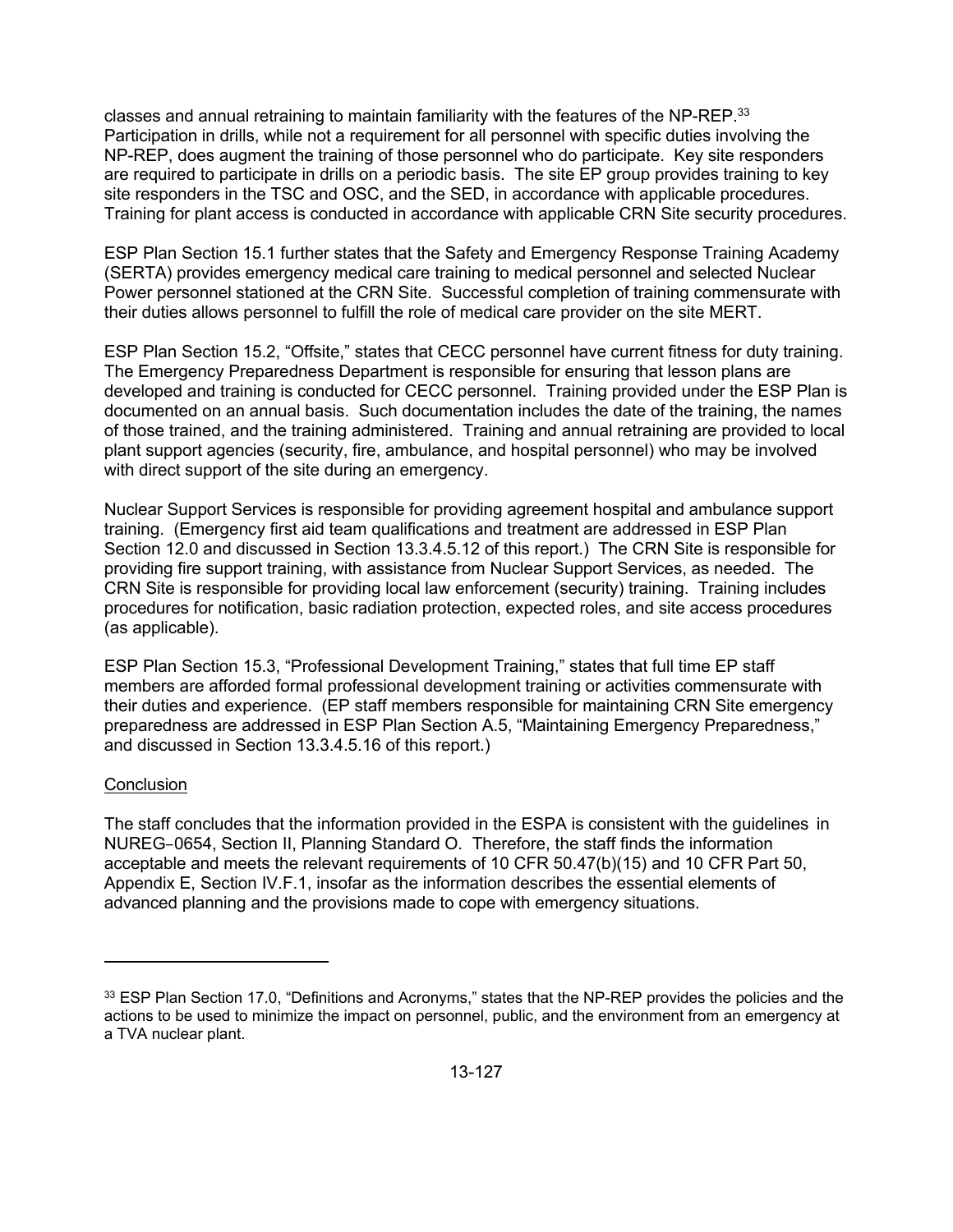### *13.3.4.5.16 Responsibility for the Planning Effort: Development, Periodic Review and Distribution of Emergency Plans*

As reflected in NUREG–0654, Section II, Planning Standard P, "Responsibility for the Planning Effort: Development, Periodic Review and Distribution of Emergency Plans," 10 CFR 50.47(b)(16) requires that responsibilities for plan development and review and for distribution of emergency plans are established and that planners are properly trained. In addition, 10 CFR Part 50, Appendix E, Section IV.G requires a description of provisions to be employed to ensure that the emergency plan, its implementing procedures, and emergency equipment and supplies are maintained up to date.

In the following ESP Plan sections, the applicant described the responsibilities associated with maintaining the emergency preparedness program, including the development, review, and distribution of the emergency plan:

- ESP Plan Section 9.2.1, "General Information,"
- ESP Plan Section 15.3, "Professional Development Training,"
- ESP Plan Section 16.0, "Plan Maintenance,"
- ESP Plan Section A.5, "Maintaining Emergency Preparedness," of Appendix A,
- ESP Plan Section A.7.1, "Training Personnel," of Appendix A,
- ESP Plan Section A.8, "Emergency Plan Implementing Procedures," of Appendix A, and
- ESP Plan Appendix A, Attachment 1, "State Multijurisdictional Radiological Emergency Response Plan."

The staff reviewed these sections, as well as other relevant portions of the application, to determine whether the application conforms to the applicable guidance and complies with the pertinent regulatory requirements. The staff's primary focus was to evaluate the emergency plan compared to NUREG–0654, Planning Standard P, which provides the detailed evaluation criteria that the staff should consider to determine whether the ESP Plan meets the applicable regulatory requirements in 10 CFR 50.47(b)(16).

ESP Plan Section A.5.1 of Appendix A states that the Site Vice President maintains overall authority and responsibility for radiological emergency response planning. The Director, Emergency Preparedness is assigned responsibility for coordinating emergency preparedness efforts, including activities related to the development of emergency plans and procedures, and coordinating the plans and procedures with supporting organizations to ensure the overall effectiveness of the program.

ESP Plan Section A.7.1 of Appendix A states that personnel with specific duties and responsibilities in the CRN Site REP Program receive instruction in the performance of their duties and responsibilities in accordance with CRN Site training procedures, and as required in ESP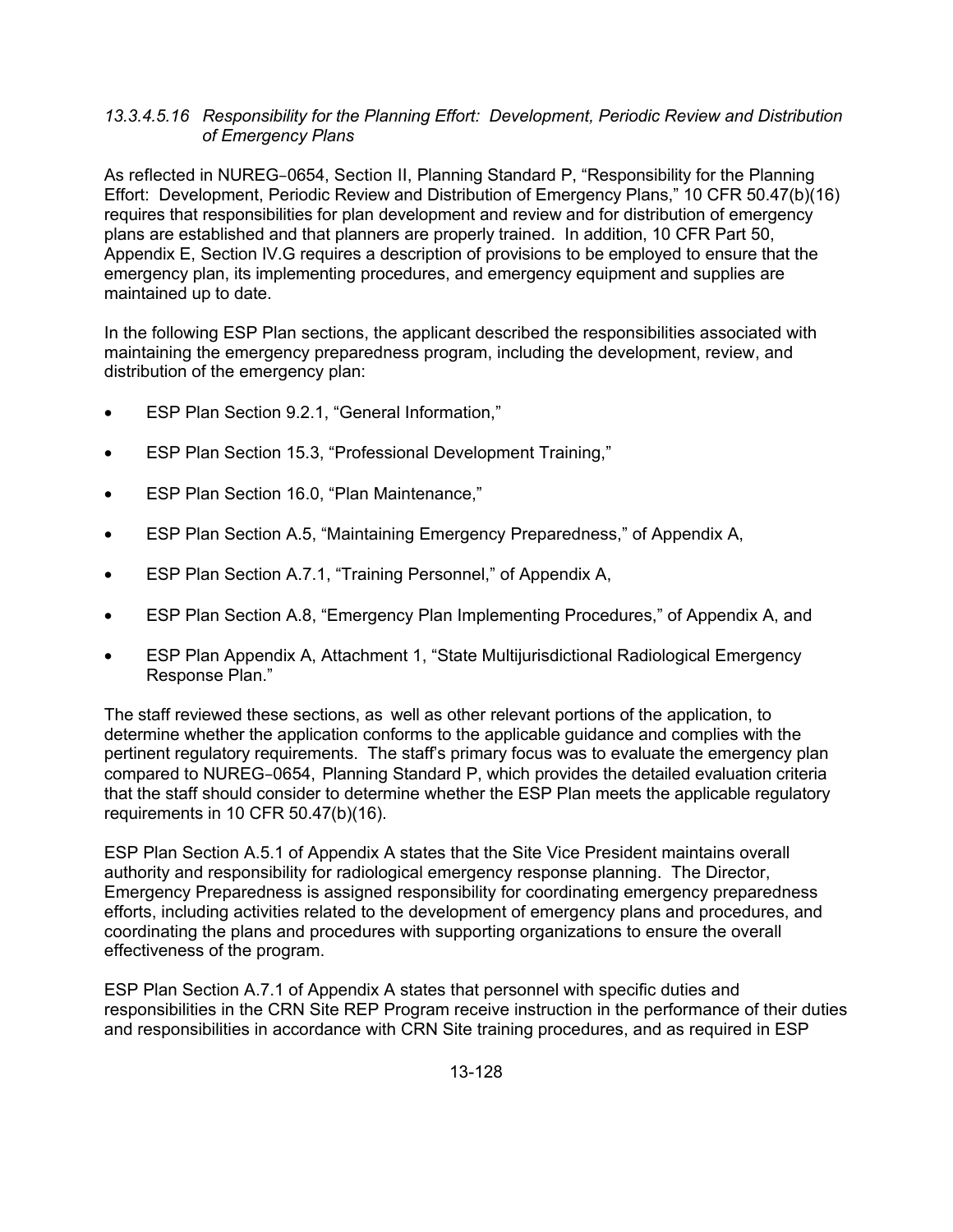Plan Section 15.0. In addition, ESP Plan Section 15.3 states that full-time EP staff members are afforded formal professional development training, or activities commensurate with their duties and experience. (The TVA radiological emergency response training program is addressed in ESP Plan Section 15.0, and discussed in Section 13.3.4.5.15 of this report.)

ESP Plan Section 16.0 describes how TVA maintains the ESP Plan. Specifically, the CRN NP-REP and the appendices are reviewed by CRN Site and EP staff annually for accuracy, completeness, operational readiness, and compliance with existing regulations and established policy. Revision to the CRN NP-REP may result from these periodic reviews, drills, exercises, or changes in regulations. Revisions are made as expeditiously as possible, and are not necessarily held for submittal with an annual review. Each (CRN NP-REP) line affected by a particular revision is marked in the margin, and changes in a revision are stated in the revision log (which includes a brief explanation of the pages affected).

The Plant Operations Review Committee approves CRN NP-REP revisions to ESP Plan Appendix A prior to their implementation. Changes to the CRN EP-REP are approved by the General Manager, Support Services, or designee. Changes are made and distributed according to ESP Plan Figure 16.1, "Update Procedure for NP-REP and Appendices." To provide REP holders with assurance that the Plan is up-to-date, cover pages and revision logs are distributed with each revision or addition. The revision log lists the latest revision number, the date revised, pages revised, and the reason for the revision.

ESP Plan Section A.5.2, "Procedures," states that the CRN Site maintains a range of CRN-EPIPs that provide instructions for implementing the emergency response measures described in the ESP Plan. ESP Plan Section 16.0 provides a description of the CRN-EPIP document control, approval, and revision processes. ESP Plan Section 16.2, "EPIPs," describes how the EPIPs are controlled and reviewed, including how changes are made and distributed (in accordance with ESP Plan Figure 16-2, "Update Procedure for EPIPs").

ESP Plan Section A.5.3, "Independent Reviews of Emergency Preparedness," of Appendix A states that TVA's independent Quality Assurance organization performs, or oversees the performance of, periodic independent audits of the emergency preparedness program, consistent with the requirements of 10 CFR 50.54(t). The audits include, at a minimum, the following:

- The emergency plan,
- EPIPs and practices,
- The emergency preparedness training program,
- Readiness testing (e.g., drills and exercises),
- Emergency response facilities, equipment, and supplies,
- Interfaces with State and local government agencies, and
- Required records and documentation.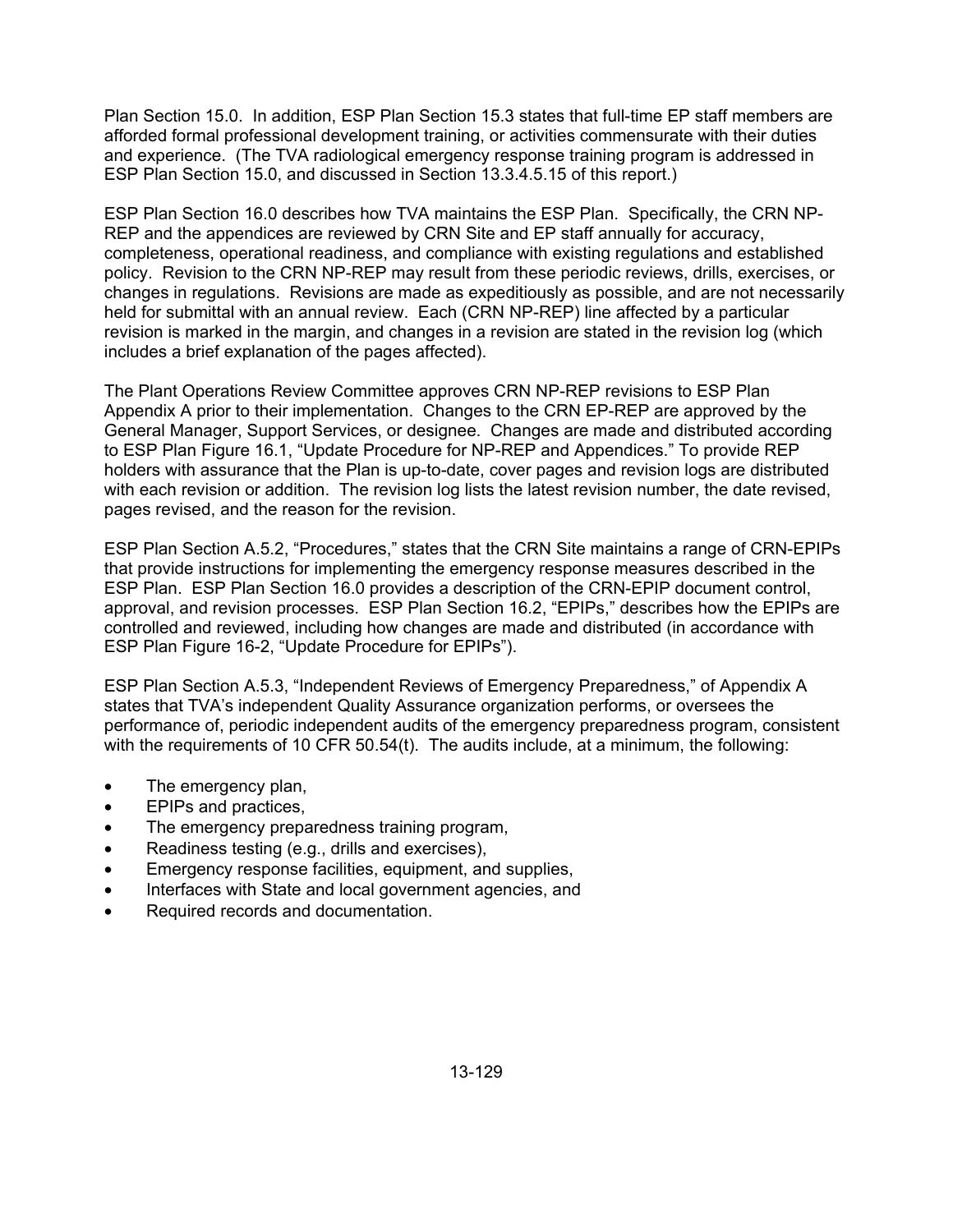TVA's independent Quality Assurance organization documents audit results and improvement recommendations, and reports these results to the CRN Site and TVA management. TVA establishes and maintains the frequency of the periodic audits based on an assessment of performance, as compared to performance indicators; however, the audit frequency is not less than once every 24 months. In addition, TVA conducts a program audit as soon as reasonably practicable after a change occurs in personnel, procedures, equipment, or facilities that potentially could adversely affect emergency preparedness; but no longer than 12 months after the change. TVA makes those portions of the audits that address the adequacy of interfaces with State and local governments available to the affected governments. In addition, ESP Plan Section 16.4, "Audits," states that Quality Assurance is also responsible for offering recommendations on overall emergency plan improvement, and retaining the audit results in the files for a period of 5 years.

ESP Plan Section 9.2.1 states that EPIPs have been developed for the CECC to ensure that emergencies are properly evaluated, timely notifications are made, and assessment and protective actions are performed (ESP Plan 5A is limited to onsite protective actions). Section 9.2.1 includes a listing of CECC-EPIPs, and ESP Plan Section A.8 includes a listing of CRN Site EPIPs and additional plant procedures that support the ongoing maintenance of the EP program. (ESP Plan Section A.8 of Appendix A lists a supporting plant procedure entitled "Maintaining Emergency Preparedness.") In addition, ESP Plan Appendix A, Attachment 1, "State Multijurisdictional Radiological Emergency Response Plan," states that the State of Tennessee Multijurisdictional Radiological Emergency Response Plan is maintained in the CECC and the CRN Site TSC.

Finally, the applicant included ESP Plan tables of contents, with cross-references to NUREG-0654 evaluation criteria, in (1) ESP Plan "Table of Contents;" (2) ESP Plan Appendix A, "Table of Contents;" and (3) ESP Plan Appendix A, Attachment 3, "Cross-Reference to Regulations and Guidance."

## **Conclusion**

The staff concludes that the information provided in the ESPA is consistent with the guidelines in NUREG–0654, Section II, Planning Standard P. Therefore, the staff finds the information acceptable and meets the relevant requirements of 10 CFR 50.47(b)(16) and 10 CFR Part 50, Appendix E, Section IV.G, insofar as the information describes the essential elements of advanced planning and the provisions made to cope with emergency situations.

## *13.3.4.5.17 Evacuation Time Estimate Analysis*

10 CFR 50.47(b)(10) requires, in part, that ETEs have been developed by applicants and licensees, and that licensees shall update the ETEs on a periodic basis. In addition, 10 CFR Part 50, Appendix E, Section IV requires that the applicant provide an analysis of the time required to evacuate various sectors and distances within the PEP EPZ for transient and permanent populations, using the most recent U.S. Census Bureau data as of the application submission date. These requirements also apply to ESP applicants that propose complete and integrated emergency plans pursuant to 10 CFR 52.17(b)(2)(ii), and may be addressed by ESP applicants that propose major features of the emergency plans pursuant to 10 CFR 52.17(b)(2)(i).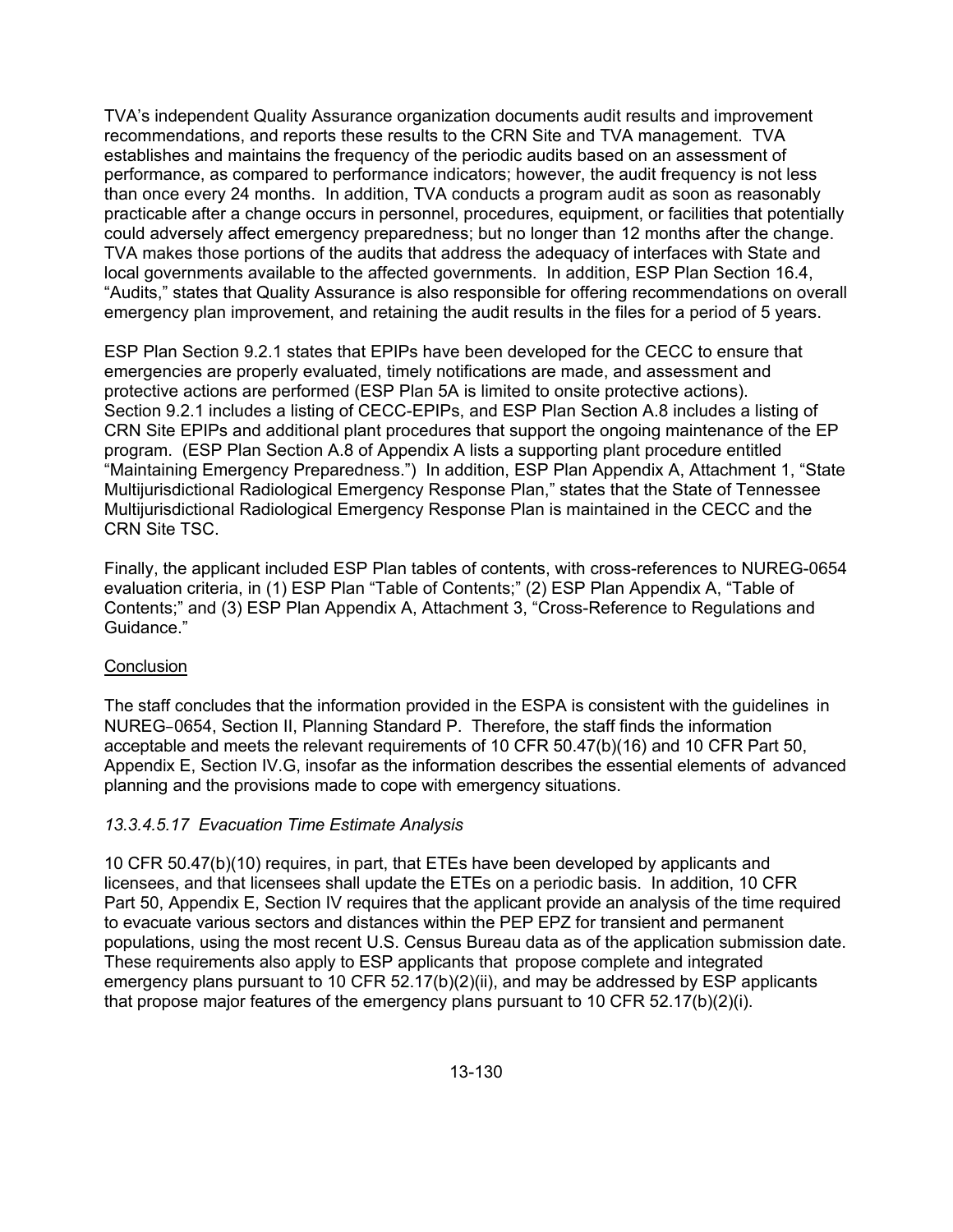NUREG/CR-7002 contains the detailed guidance to be used by the staff to determine whether the ETE Report meets the applicable regulatory requirements in 10 CFR Part 50, Appendix E. ETEs are part of the required EP basis and provide TVA and State and local governments with sitespecific information needed for protective action decision making.

In SSAR Section 13.3.4, "Evacuation Time Estimates," states that an independent ETE study has been performed to provide estimates of the time required to evacuate permanent resident and transient resident populations from the CRN Site PEP (2-mi) EPZ for various times of the day, week and year under favorable and adverse weather conditions. For the emergency plan in ESPA Part 5B (i.e., ESP Plan 5B), the ETE for evacuation of an approximately 2-mi PEP EPZ is detailed in the ETE Report provided in ESP Plan 5B. The analyses were conducted in accordance with the guidance provided in NUREG/CR-7002. For the emergency plan in ESPA Part 5A (i.e., ESP Plan 5A), an ETE study was not performed because the plan does not require the establishment of a PEP EPZ beyond the site boundary and development of offsite REP plans.

The staff evaluated the ETE Report against the criteria set forth in the latest guidance contained in NUREG/CR-7002. The evaluation included checking the ETE Report for internal consistency, consistency with other parts of the emergency plan, and consistency with other parts of the ESPA, including the SSAR. The following discussion reflects information contained in the ETE Report, including the staff's evaluation and RAIs.

The CRN Site is a proposed SMR project on 1200 acres of land adjacent to the Clinch River arm of the Watts Bar Reservoir, south of the DOE ORR, within the City of Oak Ridge, in Roane County, TN. For the proposed CRN Site, the PEP EPZ is an area encompassing an approximate 2-mi radius around the proposed reactor center point location. Figure 1.1, "CRN Site Vicinity Map," shows the proposed CRN Site, surrounding communicates, political boundaries, and major highways and geographic features. The mapping provided in Section 3, "Roadway Capacity" shows details that include intersections, as well as collectors, arterials, and Interstates. Major roads out of the EPZ are illustrated in Figure 2.5, "Roadway Network in the Vicinity of the CRN Site."

This ETE Report includes a discussion of the traffic simulation model INTEGRATION, which was used in performing the ETE analysis. The CRN Site was modeled using the INTEGRATION system, which reflected demographic and field survey information for the defined evacuation region, and applied the procedures specified in the 2010 Highway Capacity Manual. Additional details regarding the traffic simulation model are included in Section 4.2, "Evacuation Time Estimate Modeling."

As described in ETE Report Section 1.1, "Approach," TVA conducted a detailed field survey of the roadway network and traffic conditions within the EPZ to validate existing mapping and obtain characteristics of the primary roadways. The evacuation network used in the analysis is illustrated on mapping provided in Section 3, "Roadway Capacity," and the types and capacities of each roadway segment are listed by unique link numbers in Table A.2, "Link Input File." Field survey data was used to adjust roadway characteristics to reflect actual conditions, such as roadway capacity and intersection control.

The ETE is used as an information tool; therefore, no minimum evacuation time must be achieved.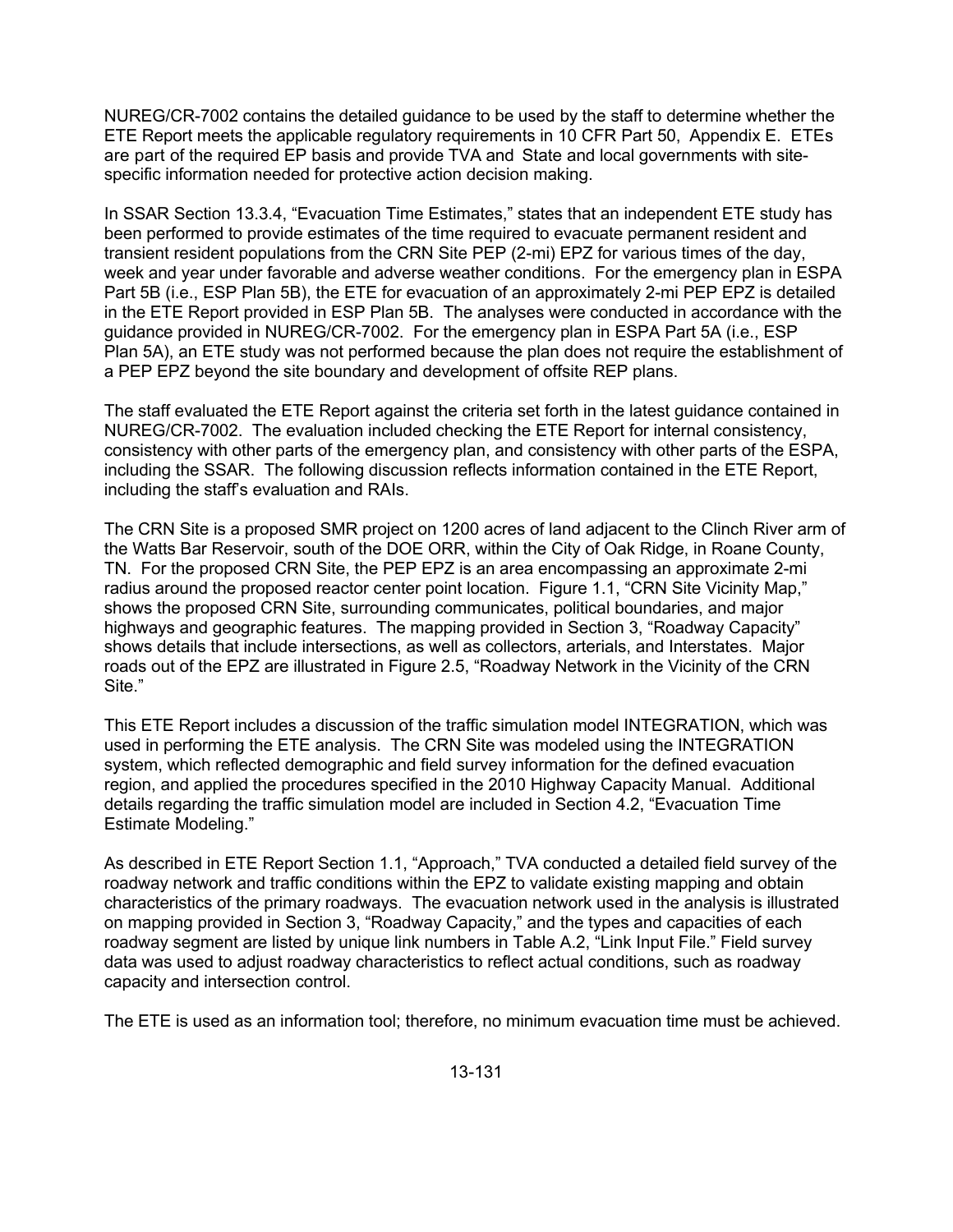The guidance in Evaluation Criterion J.10 of NUREG–0654, Section II, provides additional information regarding the use of ETE results, in support of protective response within the EPZ. For purposes of the ESPA, the ETE also serves to satisfy the requirements in 10 CFR 52.17(b)(1), which states that the SSAR must identify physical characteristics of the proposed site, such as egress limitations from the area surrounding the site, that could pose a significant impediment to the development of emergency plans. The Executive Summary of the ETE Report states that the ETE did not identify physical characteristics of the proposed site that could pose a significant impediment to the development of emergency plans (see also, Section 13.3.4.1 of this report).

The ETEs are calculations of the time necessary to evacuate the 2-mi PEP EPZ. The exact size and configuration of the PEP EPZ surrounding the CRN Site was developed in relation to local emergency response needs and capabilities, as they are affected by such conditions as demography, topography, land characteristics, access routes and jurisdictional boundaries. Of particular interest in the development of CRN Site 2-mi PEP EPZ is the overlapping EPZ for the DOE ORR. The ETEs are primarily used by OROs to inform protective action decision-making; and may also be used in the development of traffic management plans to support an evacuation. The Preface of the ETE Report summarizes the ETE contents, as follows:

- Section 1: Provides an introduction to the ETE, describes the characteristics of the EPZ, establishes general assumptions, and identifies the evacuation scenarios evaluated in this analysis.
- Section 2: Provides details considered in developing demand estimates for permanent residents and transients, transit dependent populations, special facilities, schools, special events, and quantifying a shadow evacuation.
- Section 3: Describes the approach for evaluating the roadway capacity and establishes values for use in adverse weather calculations.
- Section 4: Discusses the process for developing trip generation times and provides details on information included in traffic simulation modeling.
- Section 5: Identifies other considerations including the need for development of a traffic control plan, potential enhancements to the ETE, and State and local review.
- Appendix A: Provides characteristics for the roadways in the roadway network.
- Appendix B: Includes ETE review criteria contained in Appendix B of NUREG/CR-7002.

The ETE Report was prepared based on guidance provided in NUREG/CR-7002. Consistent with this guidance, the ETE provides the time to evacuate 90 percent and 100 percent of the total population of the EPZ. The 90 percent ETEs provides the evacuation times that would typically be used to support PARs and decision-making. As described in ETE Report Section 1.4, "Emergency Response Planning Areas," and consistent with NUREG–0654, Supplement 3, "Guidance for Protective Action Strategies," PARs would be implemented consistently throughout the 2-mi PEP EPZ.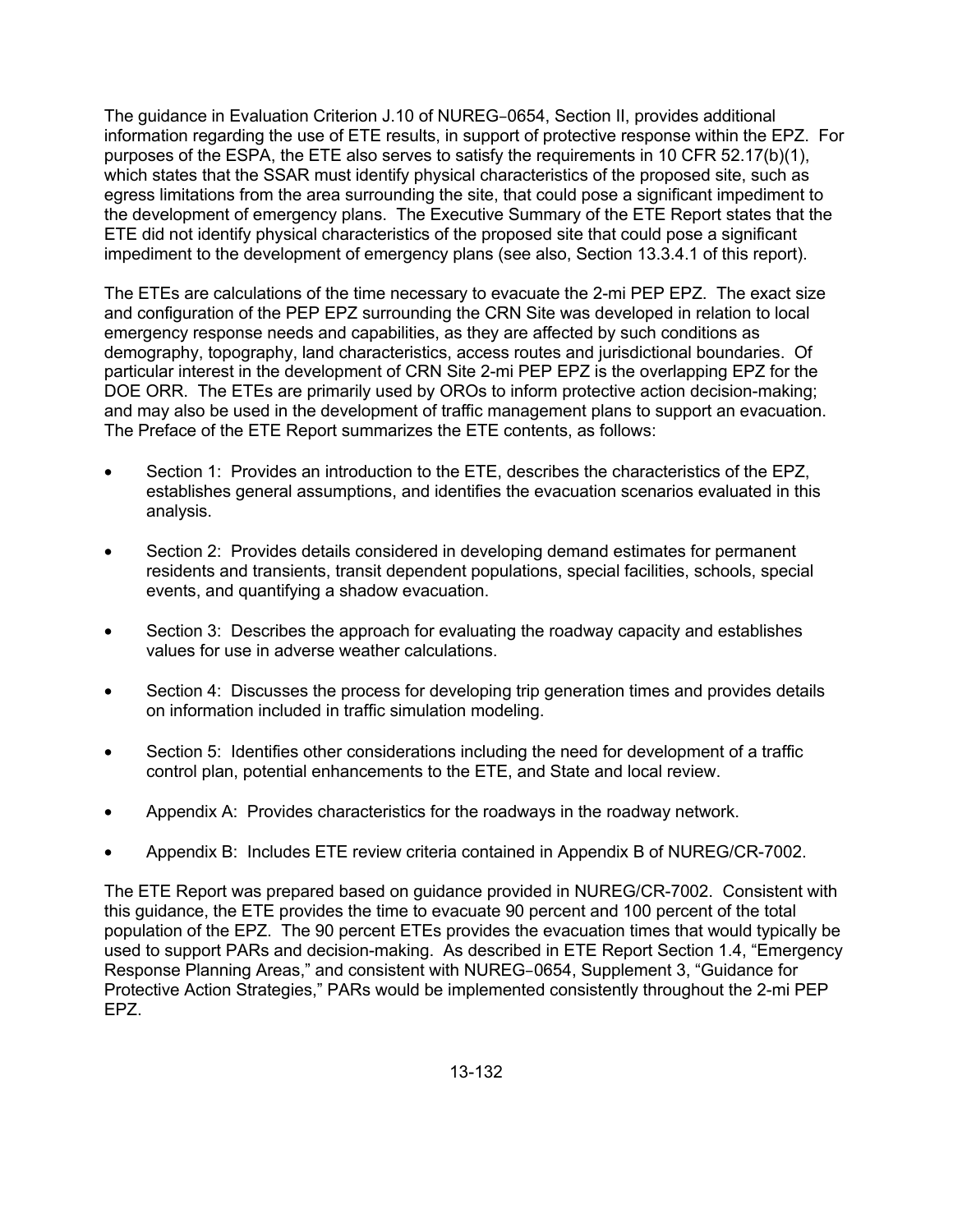The ETE Report includes an analysis of permanent residents and transient populations, transit dependent permanent residents (including ambulatory and non-ambulatory), special facility residents, and schools. The PEP EPZ is sparsely populated with no major commercial facilities [except for the two major employers, identified below], schools, correctional facilities, licensed day care facilities, nursing home facilities, or major retail facilities located in the PEP EPZ. The ETE Report also provides details on the development of the evacuation demand considered in the ETE (described above), preparation activities associated with development of the ETE, and the use of traffic simulation modeling.

As described in Section 2.1, "Permanent Residents and Transient Population," the 856 permanent residents within the PEP EPZ are based on the 2010 U.S. Census $34$  (projected to 2015). In addition to the demand estimates for resident and transient populations, demand estimates were also considered for people who work in the PEP EPZ. Section 2.5, "Other Demand Estimate Considerations," provided estimate of the number of employees and evacuating vehicles for major employers (i.e., those with 50 or more employees) identified in the vicinity of the CRN Site. Table 2.7, "Major Employers in the EPZ," identifies Kingston Academy and Duratek, which have a total of 450 employees with 107 evacuating vehicles. Other considerations included in this ETE analysis include:

- A shadow evacuation extending to 15 mi from the CRN Site assumes that 20 percent of the public outside the boundary of the PEP EPZ to a distance of 15 mi for the CRN Site would spontaneously evacuate.
- Lack of existing emergency preparedness programs and evacuation plans, including the absence of existing registration programs for people with disabilities and those with access and functional needs who do not reside in special facilities, and the absence of existing evacuation routes and traffic control plans.
- Verification of the future commitment of resources, such as buses and ambulances.
- Consideration of the evacuation tail.

 $\overline{a}$ 

Future ETE updates related to a combined license application<sup>35</sup>

The Soaring Eagle Campground is the only facility in the PEP EPZ that attracts transients, and is located approximately one mi south of the proposed CRN Site. No hotels or motels were identified within the PEP EPZ. An estimate of the transient population is provided in Section 2.1.2, "Transient Population," with the peak transient population of 197 (requiring 116 evacuating vehicles) presented in Table 2.4, "Peak Transient Population and Evacuating Vehicles." This estimate assumes the facility operates at capacity during the summer.

Section 2.3, "Special Facility Residents" describes one special facility within the PEP EPZ,

<sup>34 2010</sup> U.S. Census ("Census 2010") (https://www.census.gov/2010census/, visited December 28, 2017). 35 In the event the site boundary EPZ (reflected in ESP Plan 5A) is selected for the CRN Site, TVA has proposed an exemption from the requirements to perform an ETE, and an update to the (ESP Plan 5B) ETE will not be necessary.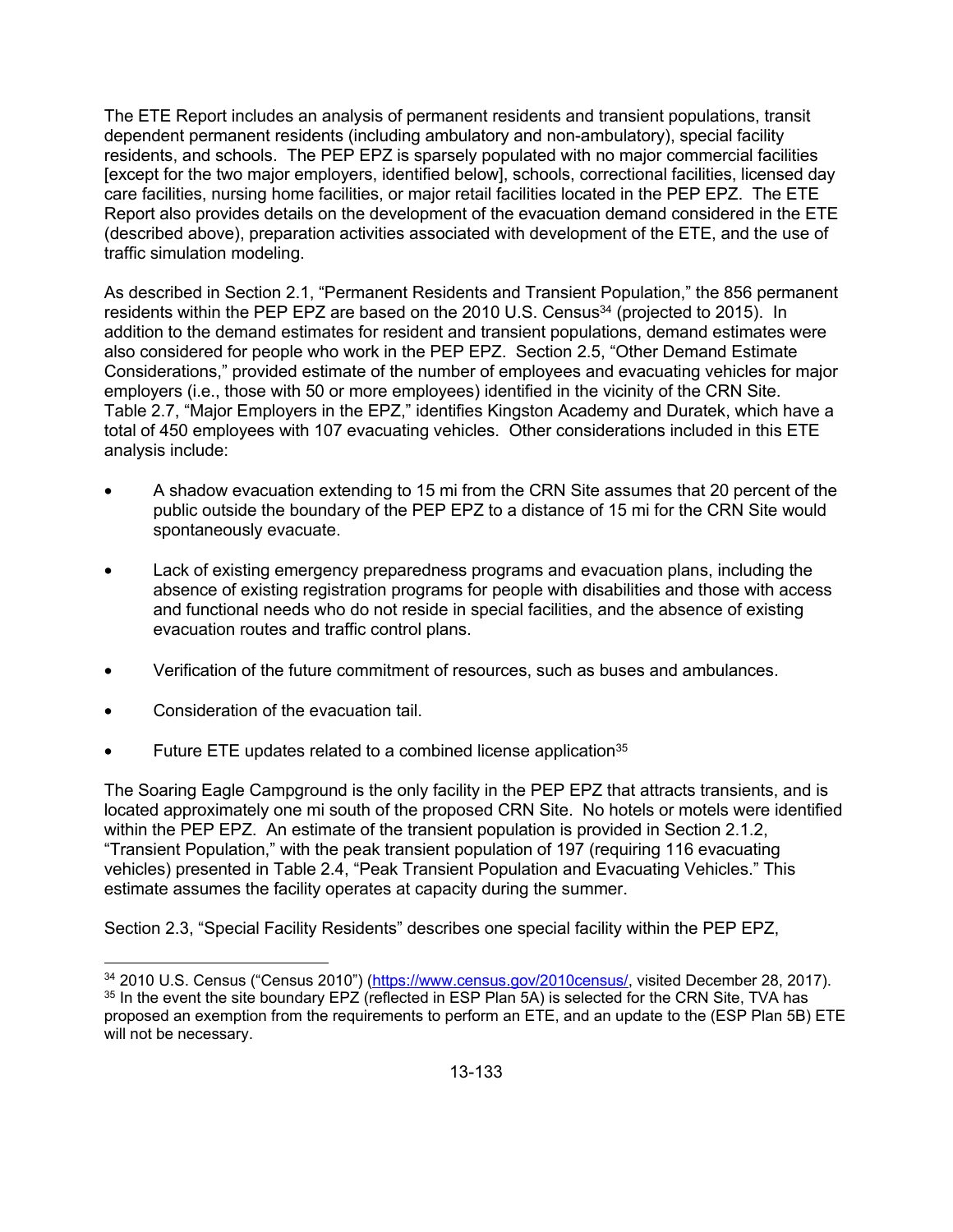consisting of the Kingston Academy. The Kingston Academy is a psychiatric residential treatment facility with living quarters and a capacity for 52 children. Table 2.6 indicates that the 47 residents (90%) of the Kingston Academy are transported using 3 facility vans, and Table 4.12, "ETEs for Special Facility Populations," provides an ETE for the Kingston Academy of 1:19 (hour:minute). The Kingston Academy is further described in Section 4.1.3, "Special Facilities."

The special event evaluated in the analysis was new plant (SMR) construction. Table 2.8, "Total Population Considered for Each Scenario," identifies the peak construction year as 2024, and explains that the permanent resident and shadow populations were extrapolated to this year to determine the ETE. During the peak construction period the workforce estimate is 2700 construction workers. The existing roadway system was used for this scenario and no roadway improvements were considered. However, because a site plan detailing road access to the site has not been finalized, it was assumed that driveway access to and from the site would be along Bear Creek road.

There are 10 evacuation scenarios described in Table 1.3, "Evacuation Scenarios," which include ETEs associated with summer, winter, midweek, weekend, daytime, evening, normal and adverse weather, roadway impact, and a special event consisting of peak construction. For the 10 evacuation scenarios, Table 4.13, "ETEs for Evacuation of the General Public (90% of the Affected Population," and Table 4.14, "ETEs for Evacuation of the General Public (100% of the Affected Population," provide the ETEs for the evacuation of the general public, which range from 1:40 (hour: minute) to 2:17 for the  $90<sup>th</sup>$  percentile general population (excluding the peak construction scenario). The maximum ETE for the 100<sup>th</sup> percentile is 4:07 for evacuation during peak construction of the new (SMR) plant. Separate ETEs were developed for the transit dependent and special facility populations. Table 2.6, "Summary of Transit Dependent Residents," indicates that there are a total of 82 transit dependent individual in the EPZ, and Table 4.11, "Evacuation of Transit Dependent Individuals," provides the associated ETEs, which range from 2:10 to 2:36.

ETE Section 5.3, "State and Local Review," states that State and local authorities were involved in the development of the ETE. Interactions began with a kick-off meeting in Knoxville, TN in January 2014, during which the regulatory requirements, the process used to develop the ETE and the associated data and information needs were discussed. The meeting was attended by representatives of the following State and local agencies and private sector support organizations:

- Tennessee Emergency Management Agency,
- Tennessee Highway Patrol,
- Roane County Office of Emergency Services and Homeland Security,
- Anderson County Office of Emergency Management and Homeland Security,
- Loudon County Major,
- Loudon County Homeland Security and Emergency Management Agency,
- Loudon County Sheriff's Office,
- Knox County Emergency Management Agency,
- Knox County Sheriff's Office,
- Knox County Engineering,
- City of Oak Ridge Fire Department,
- Kingston Police Department,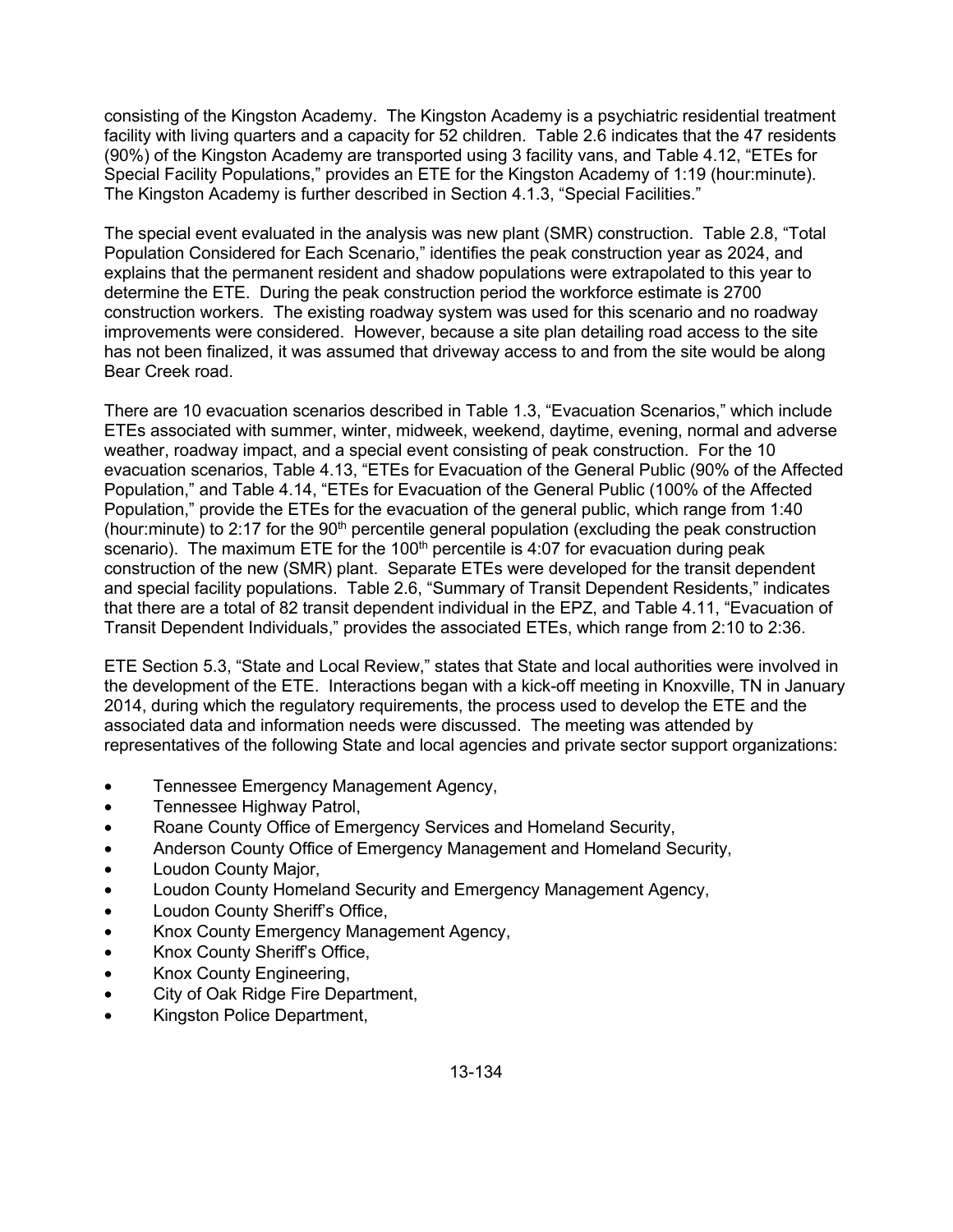- Lenoir City Fire Department,
- Rural/Metro of East Tennessee, and
- American Red Cross of East Tennessee,

Following the kick-off meeting, a telephone survey instrument was prepared and provided to the TEMA for review and comment, resulting in several modifications. Each agency approved the instrument prior to initiating the telephone survey. TEMA and Roane County provided assistance with completing data collection related to the permanent resident and transient populations, schools, major employers, transportation resources, transit-dependent residents, and hotels, motels and campgrounds in the PEP EPZ. Site-specific telephone survey results were used to establish demographic characteristics and auto occupancy information, including the population without access to a vehicle or who are dependent on help to evacuate. Specific assumptions supporting the demand estimation, vehicle usage, and trip generation times are based on the results of a site-specific telephone survey, which was not included in the report.

In an e-mail dated August 21, 2017, NRC provided TVA with eRAI-9029 (ADAMS Accession No. ML17233A359), which requested that the applicant address various areas of the ETE Report, including: (1) the methodology used to project population growth from 2010 to 2015, (2) identification of major employers within the 2-mi PEP EPZ, (3) PEP EPZ population and evacuation network modeling, and (4) various ETE inconsistencies. In a September 15, 2017, response to eRAI-9029 (ADAMS Accession No. ML17261A066), the applicant addressed the staff's questions. The staff reviewed the applicant's responses to eRAI-9029, and found the responses acceptable because they (1) stated that the methodology used to project the 2015 transient, permanent, and shadow evacuation populations used in the ETE Report is the same methodology described in ESPA Part 2, and provided additional methodology description. In addition, the applicant (2) described the major employers within the 2-mi PEP EPZ, which consists of Energy Solutions, VW Group of America, and HT Hackney facility, and the applicant included specific descriptions of each employer. The applicant also (3) provided a detailed description of PEP EPZ population and evacuation network modeling, and (4) resolved the various ETE inconsistencies that the staff identified. Therefore the staff considers eRAI-9029 resolved.

As described above, the staff finds that the applicant has developed adequate ETEs for the PEP EPZ for transient and permanent populations using the most recent U.S. Census Bureau data as of the application submission date, and that the ETEs are consistent with the guidance in NUREG/CR-7002.

# **Conclusion**

The staff concludes that Revision 1 of the ETE Report is consistent with the guidelines in NUREG/CR-7002. Therefore, the staff finds the information acceptable and meets the relevant requirements of 10 CFR 50.47(b)(10); 10 CFR Part 50, Appendix E, Section IV; and 10 CFR 52.17(b)(2)(ii), insofar as the information describes the essential elements of advanced planning and the provisions made to cope with emergency situations.

## **13.3.5 Conclusion**

The staff reviewed the TVA ESPA, including the major features emergency plans, for the proposed new unit(s) at the CRN Site against the relevant requirements and guidance identified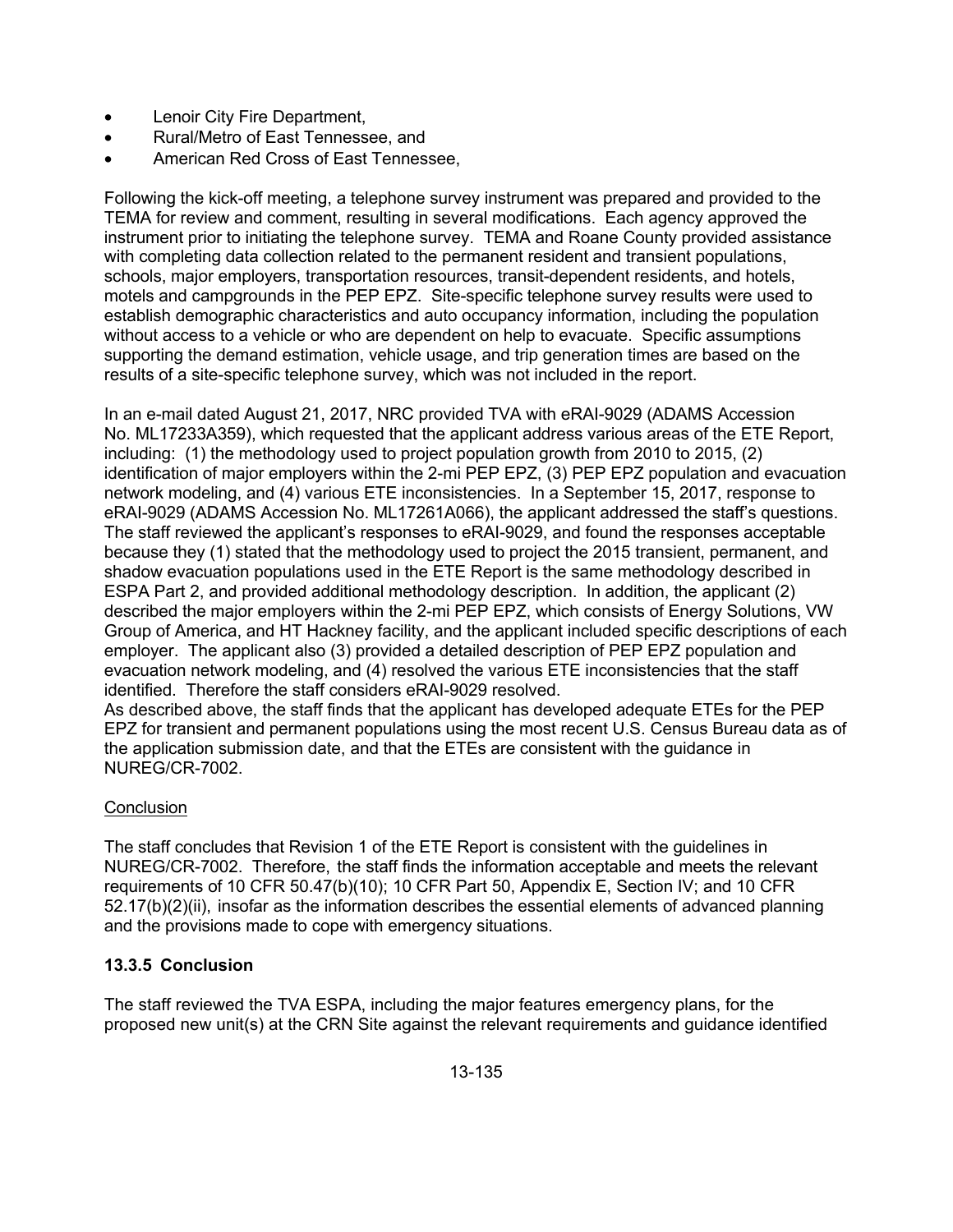above in Section 13.3.3 of this report. Pursuant to 10 CFR 52.17 and 10 CFR 52.18, and in consultation with FEMA, the staff concludes that (1) there are no physical characteristics unique to the CRN Site that could pose a significant impediment to the development of emergency plans; (2) TVA has provided an adequate description of contacts and arrangements made with Federal, State, and local governmental agencies with EP responsibilities; and (3) except for the emergency classification system described above in Section 13.3.4.5.4, the proposed major features of the emergency plans meet the pertinent standards of 10 CFR 50.47 and the requirements of Appendix E to 10 CFR Part 50, insofar as the plans address a limited description of the major features as proposed in the ESPA.

In addition, the staff concludes that the proposed methodology (described in SSAR Section 13.3) to prepare an analysis, as the technical basis to support the PEP EPZ size determination in a subsequent CRN Site COLA, is reasonable, consistent with Commission considerations for SMR EPZ size determinations, and consistent with the analyses that form the technical basis for the current regulatory requirement of a PEP EPZ about 10 mi in radius for large LWRs.

The staff evaluation and findings on the exemption requests with respect to the Commission regulations on exemptions is provided above in sections 13.3.4.4.A and 13.3.4.4.B.

When referenced by a COL applicant pursuant to 10 CFR 52.73, "Relationship to Subparts A and B," this ESP is subject to these COL action items, permit conditions, and confirmatory item:

COL Action Items 13.3-1 through 13.3-16

- 13.3-1 An applicant for a combined license (COL) that references this early site permit should identify the chosen small modular reactor (SMR) technology for the Clinch River Nuclear Site, including the applicable early site permit major features emergency plan; or, if appropriate, a new emergency plan for NRC review. In addition, if the dose consequences of the chosen SMR technology support the site boundary plume exposure pathway (PEP) emergency planning zone (EPZ), the applicant will inform the offsite response organizations regarding establishment of the PEP EPZ at the site boundary. The applicant should update the major features emergency plan to reflect the chosen SMR technology, and incorporate it into a complete and integrated emergency plan. In addition, the applicant should provide detailed information that shows the ability of the chosen SMR technology to meet the applicable plume exposure pathway emergency planning zone, as described in ESP application, Part 2, Section 13.3.3, "Emergency Planning Zones." (See Section 13.3.4.4 of this report.)
- 13.3-2 An applicant for a combined license (COL) that references this early site permit should submit to the NRC up-to-date letters of agreement or memoranda of understanding with offsite support organizations, which address the concept of operations in support of their respective emergency response roles associated with the chosen plant design, including hostile actions at the Clinch River Nuclear Site, consistent with applicable requirements and guidance. (See Section 13.3.4.5.1 of this report.)
- 13.3-3 An applicant for a combined license (COL) that references this early site permit should update the emergency plan to describe on-shift emergency response organization staffing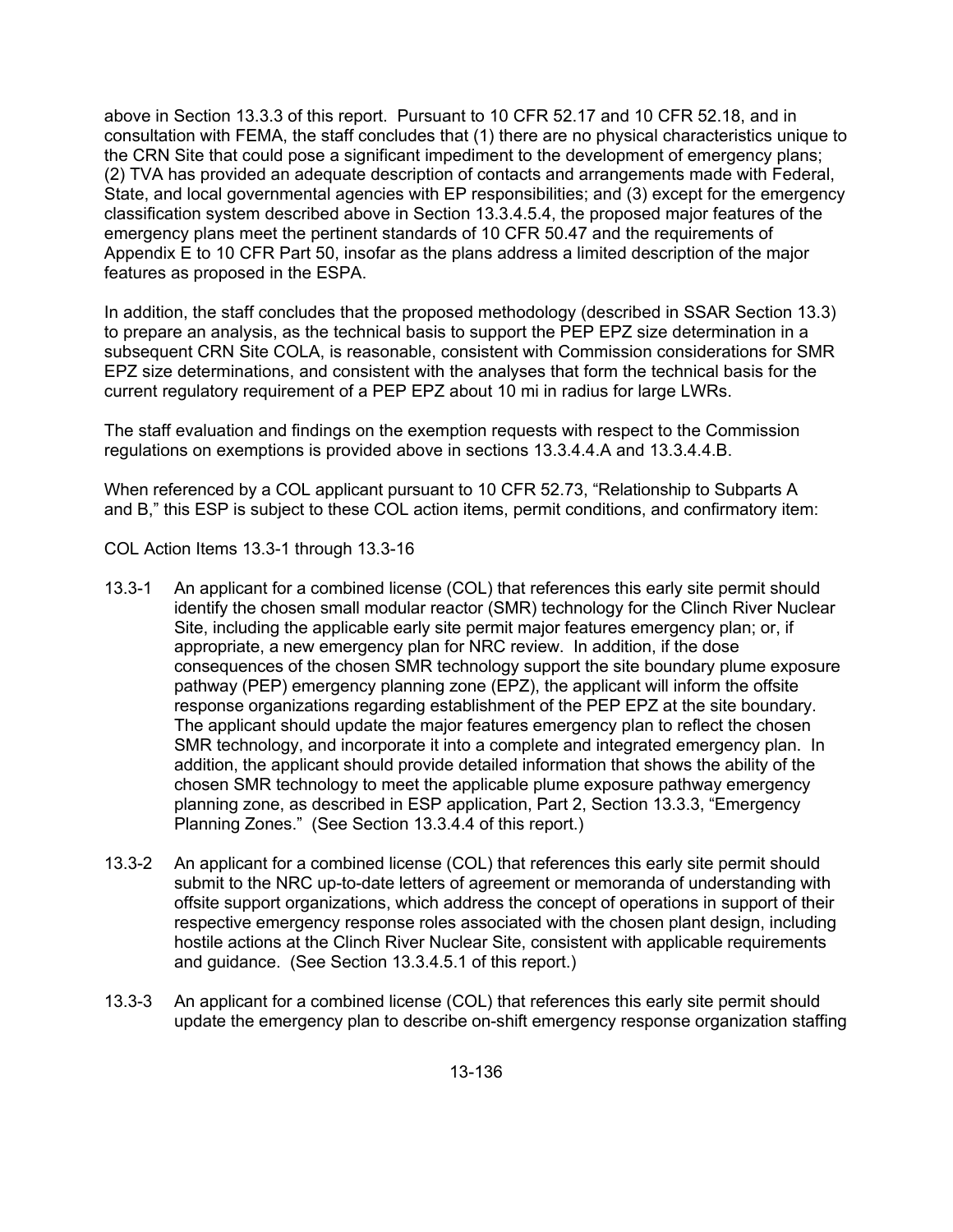in support of the chosen small modular reactor (SMR) technology for the Clinch River Nuclear Site, including the capability for on-site and off-site emergency response organization positions to be staffed and emergency response facilities activated, consistent with the applicable requirements and guidance. (See Section 13.3.4.5.2 of this report.)

- 13.3-4 An applicant for a combined license (COL) that references this early site permit should update the emergency plan to describe the emergency classification and action level scheme applicable to the chosen small modular reactor (SMR) technology for the CRN Site, consistent with the applicable requirements and guidance. (See Section 13.3.4.5.4 of this report.)
- 13.3-5 An applicant for a combined license (COL) that references this early site permit, including the Part 5B Emergency Plan (2-Mile Emergency Planning Zone (EPZ)), should update the emergency plan to describe the chosen Alert and Notification System (ANS) network(s), which reflects the assessment of the various technologies by Tennessee Valley Authority and the affected State and local agencies, and meets the applicable requirements and guidance. (See Section 13.3.4.5.5 of this report.)
- 13.3-6 An applicant for a combined license (COL) that references this early site permit should update the emergency plan to describe the Clinch River Nuclear Site Emergency Communications Equipment, including all required communications and data links, associated with the chosen small modular reactor (SMR) technology, consistent with the applicable regulations and guidance. (See Section 13.3.4.5.6 of this report.)
- 13.3-7 An applicant for a combined license (COL) that references this early site permit should update the emergency plan to describe the location, function, and capabilities of the Joint Information Center (JIC), consistent with the applicable regulations and guidance. (See Section 13.3.4.5.7 of this report.)
- 13.3-8 An applicant for a combined license (COL) that references this early site permit should update the emergency plan to describe onsite monitoring systems and equipment, including the installed Radiation Monitoring System, consistent with the applicable regulations and guidance. (See Section 13.3.4.5.8 of this report.)
- 13.3-9 An applicant for a combined license (COL) that references this early site permit should update the emergency plan to describe how the criteria in Section 2 of NUREG–0696 and Section 8 of Supplement 1 to NUREG–0737 are met for the Technical Support Center (TSC), including emergency classification requiring activation and time frame for designated personnel to report to the TSC and achieve full functional operation. (See Section 13.3.4.5.8 of this report.)
- 13.3-10 An applicant for a combined license (COL) that references this early site permit should update the emergency plan to describe the location of the Operations Support Center (OSC) and communications capabilities consistent with Section 3.3 of NUREG–0696. (See Section 13.3.4.5.8 of this report.)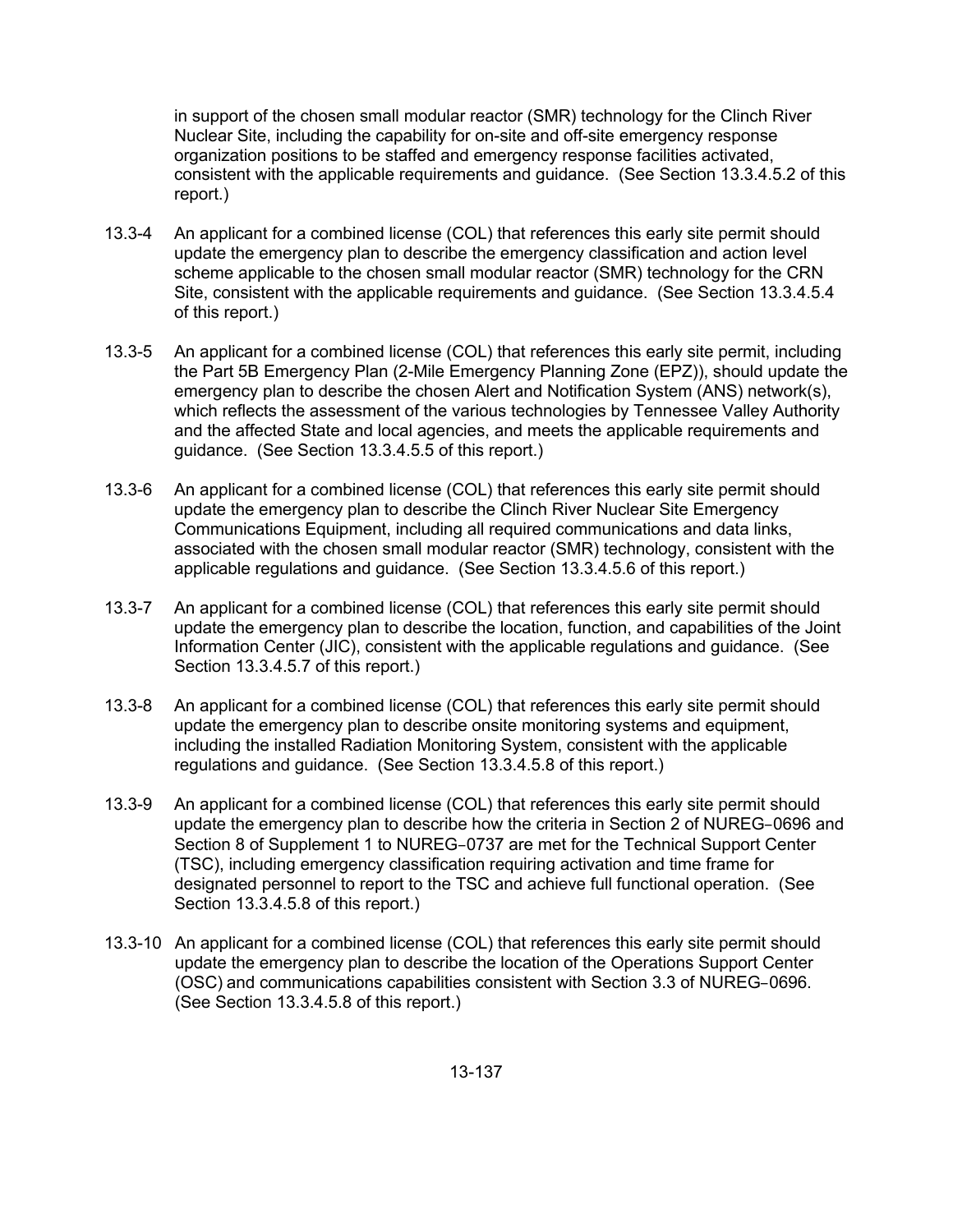- 13.3-11 An applicant for a combined license (COL) that references this early site permit should update the emergency plan to describe the location, function, and capabilities of the Local Recovery Center (LRC). In addition, the applicant should describe how the LRC meets the applicable requirements in Sections IV.E.8.b and IV.E.8.d of Appendix E to 10 CFR Part 50, and the criteria in Sections IV.D and IV.I of NSIR/DPR-ISG-01. (See Section 13.3.4.5.8 of this report.)
- 13.3-12 An applicant for a combined license (COL) that references this early site permit should update the emergency plan to describe the capability of the Central Emergency Control Center (CECC) to support response to events occurring simultaneously at the CRN Site and at one or more of the other Tennessee Valley Authority nuclear power reactor sites that are served by the CECC. The CECC description should address, as a minimum, the following considerations, consistent with the applicable regulations and guidance.
	- a) The facility's location and size.
	- b) The prescribed activation time for the facility.
	- c) Whether the facility would be able to fulfill its intended required emergency response functions.
	- d) The anticipated staffing (including response time) and training of licensee emergency response personnel at the facility.
	- e) The facility's communication capabilities and data systems.
	- f) The availability in the facility of the radiation monitoring system and SPDS plant parameter variables, including those identified in NRC RG 1.97, Revision 4 (or other applicable guidance).
	- g) The facility's capacity for accommodating a multi-site event.
	- h) Impact on the NRC and/or State and local response organizations.

(See Section 13.3.4.5.8 of this report.)

- 13.3-13 An applicant for a combined license (COL) that references this early site permit should update the emergency plan to describe the radiation monitoring and other systems and equipment, including potential major release points from the plant, associated with the chosen small modular reactor (SMR) technology that support accident assessment activities. The emergency plan should also identify the specific monitoring capability for the radiological parameters identified in NRC Regulatory Guide 1.97, Revision 4, "Criteria for Accident Monitoring Instrumentation for Nuclear Power Plants" (or other applicable guidance), and dose assessment and projection modeling system. (See Section 13.3.4.5.9 of this report.)
- 13.3-14 An applicant for a combined license (COL) that references this early site permit should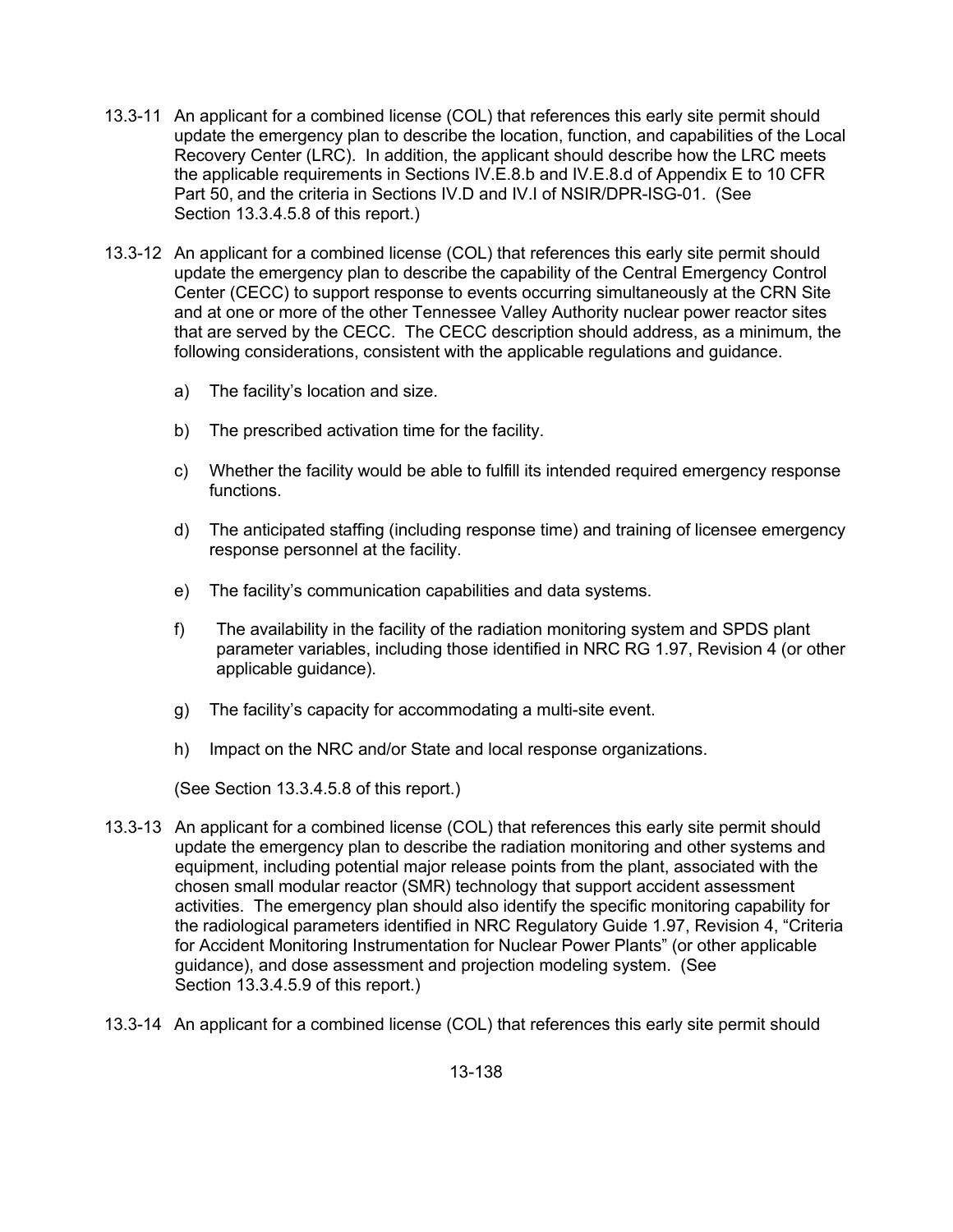update the emergency plan to describe the new meteorological tower and meteorological monitoring program at the Clinch River Nuclear Site, in accordance with NRC Regulatory Guide 1.23, Revision 1, "Meteorological Monitoring Programs for Nuclear Power Plants." The emergency plan should also describe the specific design, instrumentation, and capabilities to provide required meteorological information in support of the new reactor(s) at the CRN Site. (See Section 13.3.4.5.9 of this report.)

- 13.3-15 An applicant for a combined license (COL) that references this early site permit should update the emergency plan to describe the location of the onsite personnel decontamination facility. (See Section 13.3.4.5.11 of this report.)
- 13.3-16 An applicant for a combined license (COL) that references this early site permit should update the emergency plan to describe the frequency for communications testing, and for the conduct of hostile action exercises, consistent with the applicable regulations and guidance. (See Section 13.3.4.5.14 of this report.)

### Permit Conditions 1 through 4

1. An applicant for a combined license (COL) that references this early site permit shall provide detailed information in the COL application that demonstrates that the accident release source term information for the selected SMR design used in analyses to support the determination of the plume exposure pathway emergency planning zone (EPZ) size is bounded by the non-design-specific plant parameter source term information used in the analysis supporting the exemption requests, as described in the following Table 13.3-1, "Plant Parameter Accident Releases for Determining Emergency Planning Zone (EPZ) Size in Support of Emergency Planning Exemptions."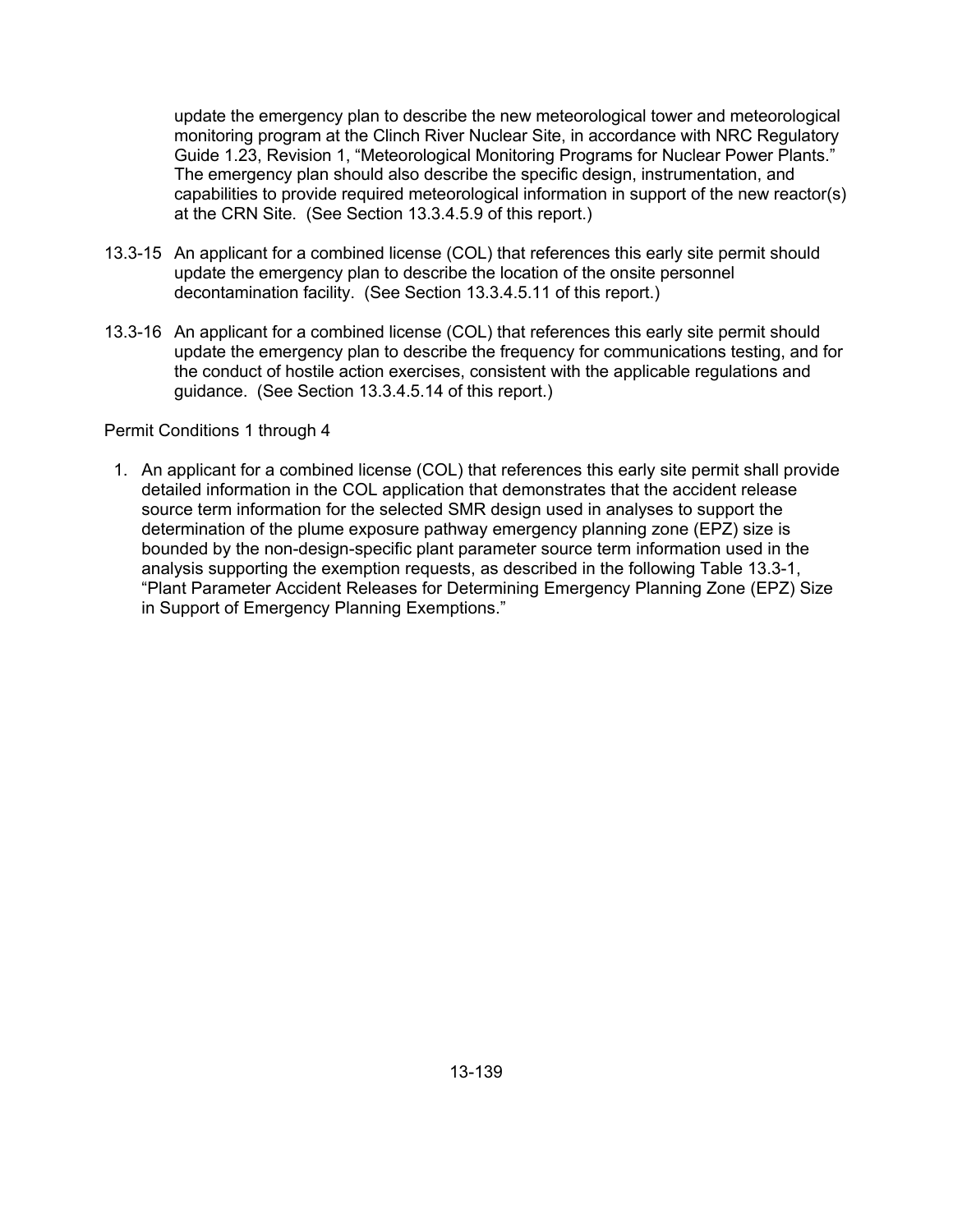#### **Table 13.3-1**

### Plant Parameter Accident Releases for Determining Emergency Planning Zone (EPZ) Size in Support of Emergency Planning Exemptions

| <b>Nuclide</b> | 4-Day Total<br><b>Activity (Ci)</b> | <b>Nuclide</b> | 4-Day Total<br><b>Activity (Ci)</b> |
|----------------|-------------------------------------|----------------|-------------------------------------|
| <b>Kr-85</b>   | 3.29E+03                            | <b>Ru-106</b>  | 2.68E+00                            |
| $Kr-85m$       | 1.94E+03                            | Rh-103m        | 4.11E+00                            |
| Kr-87          | 1.10E+03                            | Rh-106         | 2.70E+00                            |
| <b>Kr-88</b>   | $3.04E + 03$                        | Nb-95          | $6.45E + 01$                        |
| Xe-133         | 1.74E+05                            | Co-58          | 7.88E-05                            |
| Xe-135         | 1.49E+04                            | $Co-60$        | 8.74E-04                            |
| Xe-135m        | 6.95E+02                            | Mo-99          | 6.16E+01                            |
| Cs-134         | 1.26E+02                            | <b>Tc-99m</b>  | 5.80E+01                            |
| Cs-136         | 2.82E+01                            | <b>Nb-97</b>   | 3.95E+00                            |
| Cs-137         | 8.88E+01                            | <b>Nb-97m</b>  | 4.61E-01                            |
| <b>Rb-86</b>   | 9.92E-01                            | Ce-141         | 1.31E+00                            |
| <b>Rb-88</b>   | 2.59E+03                            | Ce-143         | 1.09E+00                            |
| Ba-139         | 1.22E+01                            | Ce-144         | 1.10E+00                            |
| Ba-140         | 4.82E+01                            | Np-239         | 1.10E+01                            |
| Sr-89          | 2.20E+01                            | Pu-238         | 7.75E-03                            |
| Sr-90          | 7.46E+00                            | Pu-239         | 3.21E-04                            |
| Sr-91          | 2.05E+01                            | Pu-240         | 6.48E-04                            |
| Sr-92          | 1.27E+01                            | Pu-241         | 1.60E-01                            |
| Ba-137m        | 8.00E+01                            | $Zr-95$        | 6.34E-01                            |
| <b>I-131</b>   | 6.79E+02                            | $Zr-97$        | 5.64E-01                            |
| $I-132$        | 4.35E+02                            | Am-241         | 1.06E-04                            |
| $I - 133$      | 9.72E+02                            | Cm-242         | 2.61E-02                            |
| $I - 134$      | 2.08E+02                            | Cm-244         | 1.09E-02                            |
| $I-135$        | 6.59E+02                            | La-140         | 4.75E+00                            |
| Sb-127         | $1.51E + 01$                        | La-141         | 2.45E-02                            |
| Sb-129         | 1.23E+01                            | La-142         | 8.65E-01                            |
| Te-127         | 1.60E+01                            | Nd-147         | $6.82E + 00$                        |
| Te-127m        | 2.86E+00                            | Pr-143         | 3.10E-01                            |
| Te-129         | 1.75E+01                            | $Y-90$         | 5.05E-01                            |
| Te-129m        | 8.15E+00                            | $Y-91$         | 2.74E-01                            |
| Te-131m        | 2.22E+01                            | $Y-92$         | 7.46E+00                            |
| Te-132         | 1.78E+02                            | $Y-93$         | 2.90E-01                            |
| Te-131         | 1.09E+01                            | $Y-91m$        | 9.90E+00                            |
| Rh-105         | 2.90E+00                            | Pr-144         | 9.65E-01                            |
| Ru-103         | 4.13E+00                            | Pr-144m        | 1.72E-02                            |
| <b>Ru-105</b>  | 1.55E+00                            |                |                                     |

(See Section 13.3.4.3.3 of this report.)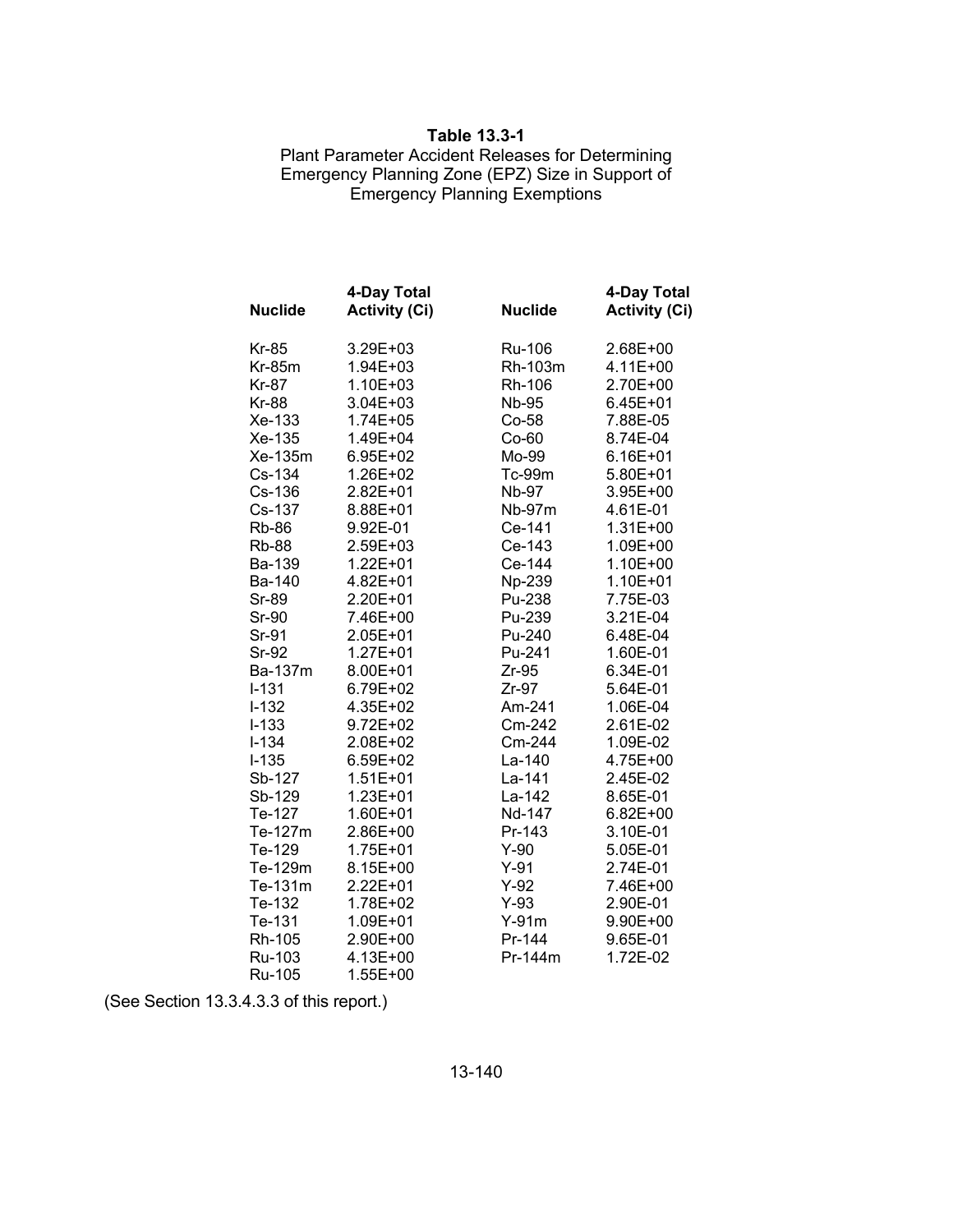- 2. An applicant for a combined license (COL) that references this early site permit shall propose a license condition for the licensee to perform the following:
	- (i) No later than eighteen (18) months before the latest date set forth in the schedule submitted in accordance with 10 CFR 52.99(a) for completing the inspections, tests, and analyses in the ITAAC, the licensee shall have performed an assessment of on-site and augmented staffing capability for response to a multi-unit event. The staffing assessment shall be performed in accordance with the latest NRC-endorsed revision of NEI 12-01, "Guideline for Assessing Beyond Design Basis Accident Response Staffing and Communications Capabilities."
	- (ii) No later than one hundred eighty (180) days before the date scheduled for initial fuel load, as set forth in the notification submitted in accordance with 10 CFR 52.103(a), the licensee shall revise the Emergency Plan to include the following:
		- a. Incorporation of corrective actions identified in the staffing assessment required by this license conditions; and
		- b. Identification of how the augmented staff will be notified, given degraded communications capabilities.

(See Section 13.3.4.5.2 of this report.)

- 3. An applicant for a combined license (COL) that references this early site permit shall propose a license condition for the licensee to perform the following:
	- (i) No later than eighteen (18) months before the latest date set forth in the schedule submitted in accordance with 10 CFR 52.99(a) for completing the inspections, tests, and analyses in the ITAAC, the licensee shall have performed an assessment of on-site and off-site communications systems and equipment relied upon during an emergency event to ensure communications capabilities can be maintained during an extended loss of AC power. The communications capabilities assessment shall be performed in accordance with the latest NRC-endorsed revision of NEI 12-01, "Guideline for Assessing Beyond Design Basis Accident Response Staffing and Communications Capabilities;
	- (ii) No later than one hundred eighty (180) days before the date scheduled for initial fuel load set forth in the notification submitted in accordance with 10 CFR 52.103(a), the licensee shall have completed implementation of corrective actions identified in the communications capability assessment, including revisions to the Emergency Plan.

(See Section 13.3.4.5.2 of this report.)

4. An applicant for a combined license (COL) that references this early site permit shall update the emergency plan to describe on-shift personnel assigned emergency plan implementing functions associated with the chosen small modular reactor (SMR) technology and the number of proposed reactor units. In addition, the COL applicant shall propose a license condition for the licensee to perform the following**:**